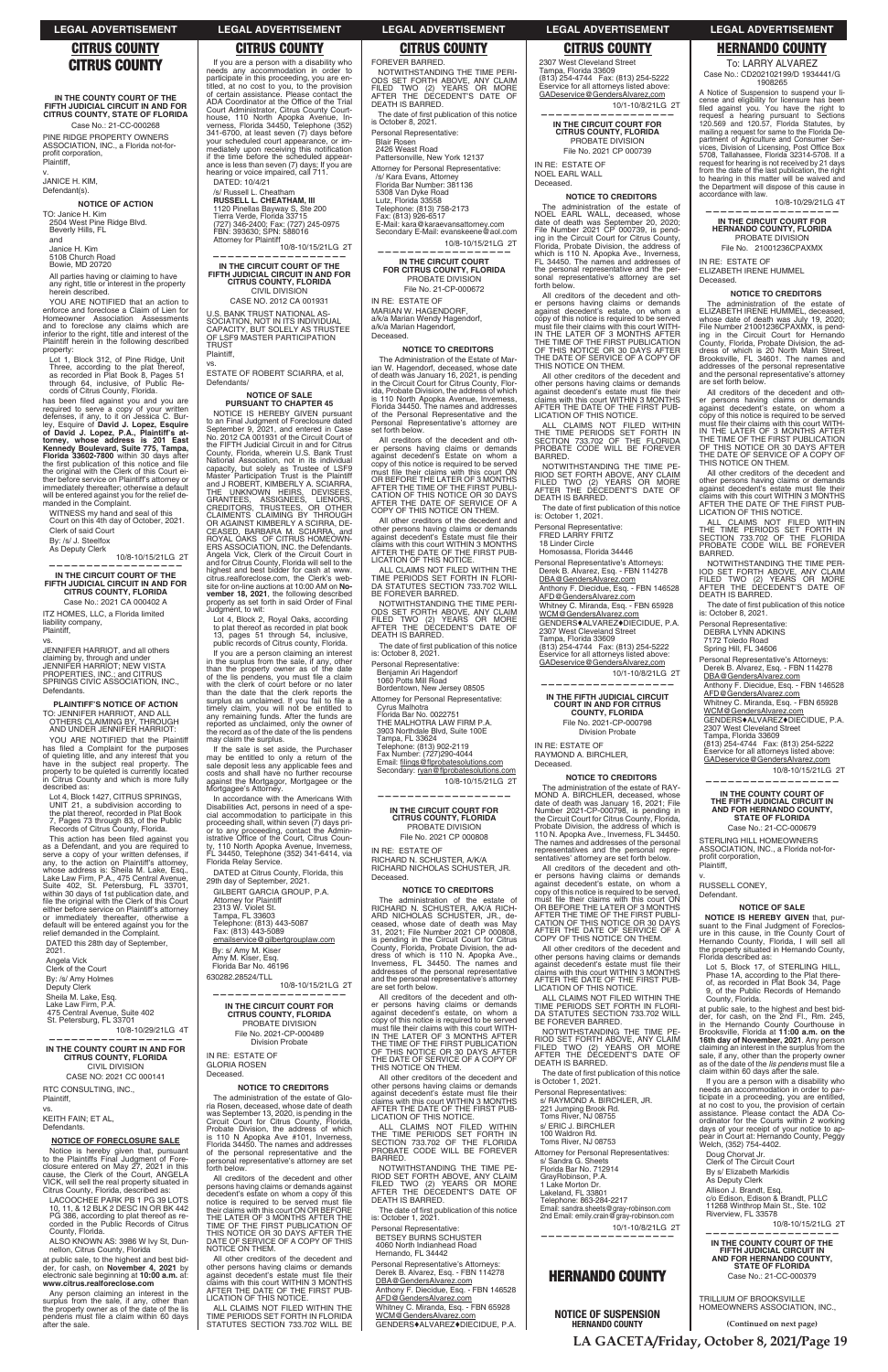## **HERNANDO COUNTY**

a Florida not-for-profit corporation Plaintiff,

JASON CANALS; MELISSA CANALS<br>and BAXTER, BAILEY & ASSOCIATES, Defendant(s).

#### **NOTICE OF SALE**

NOTICE IS HEREBY GIVEN that, pur-**NOTICE IS HENEBY GIVEN that, pur-**<br>suant to the Final Judgment of Foreclos-<br>ure in this cause, in the County Court of Hernando County, Florida, the Hernando<br>County Clerk will sell all the property<br>situated in Hernando County, Florida described as:

Lot 19, Block 16, Trillium Village "A",<br>according to the map or plat thereof,<br>as recorded in Plat Book 36, Page(s) 13 through 23, inclusive, of the Public<br>Records of Hernando County, Florida. Property Address: 807 Sea Holly<br>Drive, Brooksville, FL 34604

at public sale to the highest bidder for cash, on October 19, 2021 at 11:00 a.m. at the Hernando County Courthouse, 20<br>N. Main Street, Room #245, Brooksville, FL 34601 in accordance with Chapter 45,<br>Forida Statutes. Any person claiming an interest in the surplus from the sale, if any, where than the propelty owner as of the<br>date of the lis pendens must file a claim<br>within 60 days after the sale.

AMERICANS WITH DISABILITIES ACT If you are a person with a disability who<br>needs an accommodation in order to participate in a proceeding, you are entitled, at no cost to you, the provision of certain<br>assistance. Please contact the ADA Co-<br>ordinator for the Courts within 2 working days of your receipt of your notice to appear in Court at: Hernando County Peggy<br>Welch (352) 754-4402.

Dated this 22nd day of September, 2021. /s/ JESSICA C. BURLEY, ESQ. David J. Lopez, P.A.<br>PO Box 172717 Tampa, FL 33672-0717<br>Phone: (813) 229-0160<br>Fax: (813) 229-0165 Florida Bar No. 85801 jessica@davidlopezpa.com<br>Attorney for Plaintiff 10/1-10/8/21LG 2T

IN THE CIRCUIT COURT OF THE TH JUDICIAL CIRCUIT, IN AND FOR<br>TH JUDICIAL CIRCUIT, IN AND FOR<br>HERNANDO COUNTY, FLORIDA **FIFTH** 

Case No.: 19001333CAAXMX

**SUNTRUST BANK** Plaintiff,

HARRIET L. WILLIS, et al., Defendants.

**NOTICE OF ACTION** 

TO: THE UNKNOWN SPOUSE, HEIRS, DEVISEES, GRANTEES,<br>CREDITORS, OR OTHER PARTIES<br>CLAIMING BY, THROUGH, UNDER, OR AGAINST MINNIE B. STEPHENS 405 HALE AVE<br>BROOKSVILLE, FL 34601 **AND** 

STANLEY L. STEPHENS, SR.<br>6416 WESTBURY RD RIVERDALE, GA 30274

YOU ARE NOTIFIED that an action to enforce a lien on and to foreclose on a<br>mortgage on the following property in Hernando County, Florida:

The North 100 feet of the West 100 feet of Block 15, HALE'S ADDITION<br>TO BROOKSVILLE, as per plat there-<br>of recorded in Plat Book 3, Page 17, Public Records of Hernando County Florida

rionua.<br>
has been filed against you and you are<br>
required to serve a copy of your writ-<br>
ten defenses, if any, to it on ARTHUR<br>
S. BARKSDALE IV, Plaintiff's attorney,<br>
whose address is ALVAREZ, WINwhose address is ALVAREZ, WIN-<br>THROP, THOMPSON & STOREY, P.A.,

### **LEGAL ADVERTISEMENT**

## **HERNANDO COUNTY**

P.O. Box 3511, Orlando, FL 32802, Email STB@awtspa.com, within thirty (30) days<br>after the first publication of this notice, and file the original with the clerk of this court either before service on the plaintiff's attorney or immediately thereafter; otherwise a default will be entered against you for the<br>relief demanded in the complaint or petition.

This is an attempt to collect a debt. Any information obtained will be used for that purpose.

If you are a person with a disability who ri you are a personnodation in order to<br>participate in a proceeding, you are en-<br>titled, at no cost to you, to the provision<br>of certain assistance. Please contact the ADA Coordinator for Hernando County Court, Peggy Welch, (352) 754-4402, at<br>least 7 days before your scheduled court appearance, or immediately upon receiving your notification if the time before the scheduled appearance is less than 7 days; if you are hearing or voice im-<br>paired, call 711.

Dated: September 21, 2021

Doug Chorvat, Jr.

Clerk of the Court

By: /s/ Elizabeth Markidis As Deputy Clerk

10/1-10/8/21LG 2T

#### IN THE CIRCUIT COURT OF THE FIFTH JUDICIAL CIRCUIT IN AND FOR HERNANDO COUNTY, FLORIDA

Case No.: 27 2021 CA 000552 CAA XMX **UNITY DEVELOPMENT INVESTMENTS** LLC, Plaintiff.

Raymond Ball, and unknown heirs. devisees, grantees, assignees, lienors,<br>creditors or other claimants by, through, under or against Raymond Ball, and<br>all parties having or claiming to have<br>any right, title or interest in the property described herein, Defendants.

#### NOTICE OF SUIT TO QUIET TITLE

TO: RAYMOND BALL, 3001 Watson<br>Ave., Vancouver, W A 98661, if alive,<br>and his spouse, if married, and if dead, his unknown heirs, devisees, legatees,<br>grantees, assigns, lienors, spouses, creditors, successors, or trustees, and any and all persons or parties, claiming by,<br>through, under or against them or each of them and against any and all parties or persons having or claiming any right,<br>title or interest in and to the following described property, lying and situate in<br>Hernando County, Florida, to wit:

Lot 15, Block 984, SPRING HILL UNIT Eq. is the Plat thereof, re-<br>corded in Plat Book 9, Page 997, of the<br>Public Records of Hernando County, Florida

YOU ARE NOTIFIED that an action to Quiet Title to the following property in Hernando County, Florida

Lot 15, Block 984, SPRING HILL UNIT 16, according to the Plat thereof, re-<br>corded in Plat Book 9, Page 997, of the<br>Public Records of Hernando County, Florida.

has been filed against you and that you has been filed against you and that you<br>are required to serve a copy of your written<br>defenses, if any, to it on Randy Hillman,<br>Esquire, Randy Hillman, P.A., whose ad-<br>dress is 1073 Willa Springs Drive #2029,<br>Winter Springs with the clerk of this court at 20 N Main<br>St, Brooksville FL 34601 before service on Plaintiff or immediately thereafter; otherwise a default may be entered against you for he relief demanded in the complaint or petition

Dated on September 8, 2021. Doug Chorvat Jr.<br>Clerk of Court By: Elizabeth Markidis

As Deputy Clerk

# **ROROUGH** Wê Be Leonle Craig Latimer **Supervisor**

In accordance with F.S. 98.075, the names of the individuals listed below are potentially in eligible to be registered to vote. Any person whose name is listed below may contact the<br>Supervisor of Elections office within 30 days of the date of this notice to receive informa-<br>tion regarding the basis for the pote Failure to respond within 30 days of the date of this notice may result in a determination of<br>ineligibility by the Supervisor of Elections and removal of the voter's name from the statewide voter registration system.

De acuerdo al F.S. 98.075, los nombres de las personas en lista son potencialmente in-<br>elegibles para ser inscritos como votantes. Cualquier persona cuyo nombre aparezca abajo debe contactar a la oficina del Supervisor de Elecciones dentro de los 30 días de emisión de esta nota, para recibir información relacionada con la razón de su posible inelegibilidad<br>y del procedimiento para resolver este asunto. No responder a esta nota dentro de los 30 of Elections días de la fecha de emision puede conquert a determinar la mercylementa per el estado. días de la fecha de emisión puede conducir a determinar la inelegibilidad por el Supervisor

Hillsborough County Supervisor of Elections

### **LEGAL ADVERTISEMENT**

**HERNANDO COUNTY** 

9/17-10/8/21LG 4T

## **HILLSBOROUGH COUNTY**

IN THE CIRCUIT COURT FOR HILLSBOROUGH COUNTY, FLORIDA PROBATE DIVISION File No. 21-CP-002760

IN RE- ESTATE OF CHARLES EDWARD HARRIS

Deceased

### **NOTICE TO CREDITORS**

The administration of the estate of CHARLES EDWARD HARRIS, deceased, CHANCES EDWARD HARRIS, deceased,<br>whose date of death was April 23, 2021;<br>File Number 21-CP-002760, is pending in the Circuit Court for Hillsborough County,<br>Florida, Probate Division, the address of which is P.O. Box 3360, Tampa, Florida 33601. The names and addresses of the<br>personal representative and the personal representative's attorney are set forth below

All creditors of the decedent and other All creditors of the decedent and other<br>persons having claims or demands against<br>decedent's estate, on whom a copy of this source is required to be served must file<br>their claims with this court WITHIN THE<br>LATER OF 3 MONTHS AFTER THE TIME OF THE FIRST PUBLICATION OF THIS<br>NOTICE OR 30 DAYS AFTER THE DATE<br>OF SERVICE OF A COPY OF THIS NO-TICE ON THEM

All other creditors of the decedent and other persons having claims or demands<br>against decedent's estate must file their Glaims with this court WITHIN 3 MONTHS<br>AFTER THE DATE OF THE FIRST PUB-<br>LICATION OF THIS NOTICE.

ALL CLAIMS NOT FILED WITHIN THE TIME PERIODS SET FORTH IN SECTION<br>733.702 OF THE FLORIDA PROBATE<br>CODE WILL BE FOREVER BARRED.

NOTWITHSTANDING THE TIME PE-NOT SET FORTH ABOVE, ANY CLAIM<br>FILED TWO (2) YEARS OR MORE<br>AFTER THE DECEDENT'S DATE OF DEATH IS BARRED.

The date of first publication of this notice<br>is: October 8, 2021.

Personal Representative: EASTER GAY MUNDER 22348 Weeks Blvd. Land O'Lakes, FL 34639 Personal Representative's Attorneys Derek B. Alvarez, Esq. - FBN: 114278 DBA@GendersAlvarez.com Anthony F. Diecidue, Esq. - FBN: 146528 AFD@GendersAlvarez.com<br>Whitney C. Miranda, Esq. - FBN: 65928

WCM@GendersAlvarez.com<br>GENDERS+ALVAREZ+DIECIDUE, P.A.

2307 West Cleveland Street<br>Tampa, Florida 33609<br>Phone: (813) 254-4744 Fax: (813) 254-5222

rvice for all attorneys listed above: GADeservice@GendersAlvarez.com

10/8-10/15/21LG 2T

IN THE CIRCUIT COURT FOR HILLSBOROUGH COUNTY, FLORIDA<br>PROBATE DIVISION File No. 21-CP-749

Division U

IN RE: ESTATE OF THEADO ROOSEVELT MOORE, aka THEADO R. MOORE, Deceased

**HILLSBOROUGH COUNTY** 

**LEGAL ADVERTISEMENT** 

**NOTICE OF ADMINISTRATION** (intestate)

The administration of the estate of The dammistration of the estate of<br>Theado Roosevelt Moore, deceased, is<br>pending in the Circuit Court for Hillsborough County, Florida, Probate Division<br>the address of which is P.O. Box 3360 Tampa, FL 33601-3360. The estate is intestate.

The names and addresses of the personal representative and the personal<br>representative's attorney are set forth be-.<br>onal lepresentative 3 attentivy and sociological<br>low. The fiduciary lawyer-client privilege<br>in Section 90.5021, Florida Statutes, applies with respect to the personal representative and any attorney employed by the personal representative.

Any interested person on whom a copy of the notice of administration is served must file with the court, on or before the date that is 3 months after the date of service of a copy of the Notice of Adminisfration on that person, any objection that<br>challenges venue or jurisdiction of the<br>court. The 3 month time period may only be extended for estoppel based upon a<br>misstatement by the personal representative regarding the time period within<br>which an objection must be filed. The time period may not be extended for any other reason, including affirmative repre-<br>sentation, failure to disclose information, or misconduct by the personal represenor misconauct by the personal represen-<br>tative or any other person. Unless sooner<br>bared by section 733.212(3), Florida<br>Statutes, all objections to venue or the<br>jurisdiction of the court must be filed no later than the earlier of the entry of an order of final discharge of the personal representative or 1 year after service of<br>the notice of administration.

Persons who may be entitled to exempt property under section 732.402, Florida<br>Statutes, will be deemed to have waived their rights to claim that property as ex-<br>empt property unless a petition for determination of exempt property is filed by<br>termination of exempt property is filed by<br>such persons or on their behalf on or before the later of the date that is 4 months after the date of service of a copy of the notice of administration on such persons or the date that is 40 days after the date of termination of any proceedings involving<br>the construction, admission to probate, or validity of the will or involving any other matter affecting any part of the exempt property.

An election to take an elective share must be filed on or before the earlier of<br>the date that is 6 months after the date of service of a copy of the notice of administration on the surviving spouse, an agent under chapter 709, Florida Statutes, or a guardian of the property of the surviving<br>spouse; or the date that is 2 years after the date of the decedent's death.

Personal Representative: Samuel L. Moore, Petitioner<br>1409 E. Dr. MLK Jr. Blvd., Plant City, FL 33563

Attorney for Personal Representative: Elizabeth L. Hapner Email Addresses elh@hapnerlawfl.com<br>Florida Bar No. 322849 1560 W. Cleveland Street

Tampa, FL 33606 Telephone: (813) 250-0357

10/8-10/15/21LG 2T

#### IN THE CIRCUIT COURT IN AND FOR **HILLSBOROUGH COUNTY, FLORIDA** PROBATE DIVISION

CASE NO.: 21-CP-003547; DIVISION: A IN RE: ESTATE OF VIRGINIA A. COBB.

DECEASED.

### **NOTICE TO CREDITORS**

The administration of the estate of Virginia A. Cobb, deceased, whose date of death was September 14, 2021, is pending in the Circuit Court for Hillsborough Florida. Probate Division, the address of which is 800 East Twiggs Street, Room<br>430, Tampa, Florida 33602. The name and address of the personal representative and the personal representative's attorney are set forth below.

All creditors of the decedent and other Presons having claims or demands against<br>decedent's estate on whom a copy of this<br>notice is required to be served must file Figure is required to be served must<br>their claims with this court ON OR BE-<br>FORE THE LATER OF THE FIRST PUBLI-<br>CATION OF THIS NOTICE OR 30 DAYS<br>AFTER THE DATE OF SERVICE OF A COPY OF THIS NOTICE ON THEM.

All other creditors of the decedent and other persons having claims or demands<br>against decedent's estate must file their<br>claims with this court WITHIN 3 MONTHS<br>AFTER THE DATE OF THE FIRST PUB-LICATION OF THIS NOTICE.<br>LICATION OF THIS NOTICE.<br>ALL CLAIMS, NOT FILED WITHIN

**LEGAL ADVERTISEMENT HILLSBOROUGH COUNTY** 

whose date of death was June 9, 2021,<br>is pending in the Circuit Court for Hillsboris perioring in the Gricult Court for Hillsborough County, Florida, Probate Division, the address of which is P.O. Box 3360, Tampa, Florida 33601. The names and addresses of the personal representative and the personal representative's attorney are set forth below.

All creditors of the decedent and other persons having claims or demands against decedent's estate on whom a copy of<br>this notice is required to be served must this notice is required to be served must<br>file their claims with this court ON OR<br>BEFORE THE LATER OF 3 MONTHS<br>AFTER THE TIME OF THE FIRST PUBLI-<br>CATION OF THIS NOTICE OR 30 DAYS<br>AFTER THE DATE OF SERVICE OF A<br>COPY OF THIS

All other creditors of the decedent and An other creations of the decedent and<br>other persons having claims or demands<br>against decedent's estate must file their<br>claims with this court WITHIN 3 MONTHS<br>AFTER THE DATE OF THE FIRST PUB-<br>LICATION OF THIS NOTICE.

ALL CLAIMS NOT FILED WITHIN THE<br>TIME PERIODS SET FORTH IN FLORIDA<br>STATUTES SECTION 733.702 WILL BE FOREVER BARRED.

NOTWITHSTANDING THE TIME PERI-NOT THE DECEDENT AND CLAIM<br>FILED TWO (2) YEARS OR MORE<br>AFTER THE DECEDENT'S DATE OF DEATH IS BARRED.

The date of first publication of this notice is October 8, 2021.

Personal Representative:

HAROLD FREDERICK HRASNA<br>913 West Woodlawn Avenue Tampa, Florida 33603

Attorney for Personal Representative: IAN S. GIOVINCO, P.A.

Attorney<br>Florida Bar Number: 994588 611 West Bay Street, Ste. 2B<br>Tampa, Florida 33606<br>Telephone: (813) 505-5477 E-Mail: ian@giovincolaw.com<br>Secondary E-Mail: amy@giovincolaw.com

10/8-10/15/21LG 2T

IN THE CIRCUIT COURT OF THE<br>THIRTEENTH JUDICIAL CIRCUIT, IN AND FOR HILLSBOROUGH COUNTY, FLORIDA Case No.: 21-DR-006676 Division: AP

**NOTICE OF ACTION FOR<br>DISSOLUTION OF MARRIAGE<br>(NO CHILD OR FINANCIAL SUPPORT)** 

YOU ARE NOTIFIED that an action

for dissolution of marriage has been filed

against you and that you are required to

serve a copy of your written defenses,<br>if any, to it on ELISANDRA LIMA<br>FIGUEREDO, whose address is 5820<br>N CHURCH AVE, APT 346, TAMPA, FL<br>33614, on or before 10/29/2021, and file

33614, on or better to very expect the original with the clerk of this Court at Hillsborough County Courthouse, 800 E. Twiggs St., Tampa, FL 33602 before series where the prediction of the prediction of the prediction of t

may be entered against you for the<br>relief demanded in the petition.

how the following real or personal property

should be divided: None

clerk's office.

**Cindy Stuart** 

The action is asking the court to decide

Copies of all court documents in this

case, including orders, are available at<br>the Clerk of the Circuit Court's office.

You may review these documents upon<br>request.

Formation and the neutrino of the control of your current address. (You may file Designation<br>of Current Mailing and E-Mail Address,<br>Florida Supreme Court Approved Family Law Form 12.915.) Future papers in<br>this lawsuit will

this lawsuit will be mailed or e-mailed

to the addresses on record at the

WARNING: Rule 12.285, Florida Family Law Rules of Procedure, requires<br>certain automatic disclosure of docu-

ments and information. Failure to com-<br>ply can result in sanctions, including

dismissal or striking of pleadings.

Dated: September 27, 2021

Clerk of the Circuit Court

By: /s/ Martha Concilio Deputy Clerk

You must keep the Clerk of the Cir-

ELISANDRA LIMA. Petitioner,

**ANTHONY GARCIA,** 

TO: ANTHONY GARCIA

LAST KNOWN ADDRESS:<br>UNKNOWN

Respondent,

and

**Eligibility Determinations** 

(813) 744-5900

2514 N. Falkenburg Rd. Tampa, FL 33619

| Voter ID  | <b>Voter Name</b>    | <b>Residence Address</b>      | City, Zip Code       |
|-----------|----------------------|-------------------------------|----------------------|
| 119150592 | Anderson, Phillip A  | 7329 Seguoia Dr               | Tampa,33637          |
| 125796135 | Bradley, Daniel      | 1406 Cartier Dr APT 5         | Tampa, 33612-5960    |
| 129241056 | Bryant JR, Thomas J  | 2702 W BEACH St               | Tampa.33607-2957     |
| 129507800 | Brvant, Silas R      | 703 GASPARINO Ct              | Seffner.33584        |
| 124319566 | Charles, Moodlyn     | 312 E 7TH Ave                 | Tampa,33602          |
| 127911549 | Flovd. Timothy       | 3204 E Lambright St           | Tampa.33610          |
| 127905456 | Hurd II, Dwight      | 3907 E Chelsea St             | Tampa, 33610         |
| 116989575 | Kincade, Erica A     | 5307 RAINBOW DR               | Temple Terrace.33617 |
| 129504613 | McCov. Mia FE        | 1136 BARCLAY WOOD Dr          | <b>Ruskin.33570</b>  |
| 123798899 | McCrae, Oma J        | 3804 N Avon Ave               | Tampa,33603          |
| 126765902 | McGriff JR. Nathan E | 3008 E 23RD Ave               | Tampa, 33605         |
| 129500885 | Randall, Darrell O   | 3110 E POWHATAN Ave           | Tampa, 33610         |
| 128247932 | Singleton, Matha     | 6002 Crystal River DR APT 101 | Tampa.33617-9006     |
| 128913572 | Strong, Jalen D      | 13 S MARYLAND AVE             | Plant City, 33563    |
| 129097282 | Whitworth JR. Joe D  | 9922 Prevatt St               | Gibsonton.33534      |
| 127906921 | York. Contrilla L    | 4814 E Curtis St              | Tampa,33610          |

FOR INFORMATION OR ASSISTANCE WITH RIGHTS RESTORATION, YOU MAY CONTACT:

. Hillsborough County Branch NAACP, 308 E. Dr. MLK Jr. Blvd., Suite "C". Schedule an appointment by calling the office Monday - Friday (813) 234-8683.

- · Florida Rights Restoration Coalition. Call (877) 698-6830 or visit https://floridarrc.com
- State of Florida's Office of Executive Clemency. Call (800) 435-8286 or visit http://www.fcor.state.fl.us/

PARA INFORMACIÓN O ASISTENCIA CON LOS DERECHOS DE RESTAURACIÓN, USTED PUEDE CONTACTAR:

• La Asociación NAACP del Condado de Hillsborough, en 308 E, Dr. Martin Luther King Jr., Suite "C". Informa que para una cita puede llamar a la oficina de lunes a viernes, al número de teléfono (813) 234-8683

- Florida Rights Restoration Coalition, Llame al (877) 698-6830 o visite https://floridarrc.com
- State of Florida's Office of Executive Clemency. Llame al (800) 435-8286 o visite http://www.fcor.state fl.us/

10/8/21LG 1T

ALL CLAIMS, NOT FILED WITHING<br>SECTION 733.702 OF THE FLORIDA<br>PROBATE CODE WILL BE FOREVER **BARRED** 

DOWNTHSTANDING THE TIME PERI-<br>ODS SET FORTH ABOVE, ANY CLAIM<br>FILED TWO (2) YEARS OR MORE<br>AFTER THE DECEDENT'S DATE OF<br>DEATH IS BARRED.

The date of the first publication of this Notice is October 8, 2021

Personal Representative: CHARLES E. BERGMANN 2219 Climbing Ivy Drive<br>Tampa, Florida 33618 rive

Attorney for Personal Representative:<br>ADRIAN J. MUSIAL, JR., ESQUIRE 1211 West Fletcher Avenue Tampa, Florida 33612-3363 Telephone: (813) 265-4051 Florida Bar No.: 157330

10/8-10/15/21LG 2T

IN THE CIRCUIT **COURT FOR HILLSBOROUGH COUNTY, FLORIDA** PROBATE DIVISION File No. 21-CP-003493 Division A

IN RE: ESTATE OF JAMES KENNETH WEBB Deceased.

**NOTICE TO CREDITORS** The administration of the estate of<br>JAMES KENNETH WEBB, deceased,

IN THE THIRTEENTH CIRCUIT COURT IN AND FOR HILLSBOROUGH COUNTY,<br>STATE OF FLORIDA PROBATE DIVISION FILE NO: 21-CP-003231 DIV : U - Fast County

10/8-10/29/21LG 4T

IN RE: ESTATE OF JAIME VELEZ A/K/A JAIME VELEZ-CRUZ Deceased.

#### **NOTICE TO CREDITORS**

The administration of the Estate of Jaime Velez, deceased, whose date of<br>death was 6/21/2021, File Number 21-CPof 003231, is pending in the Circuit Court for<br>Hillsborough County, Florida, Probate Division, the address of which is P. O. Box 1110, Tampa, Florida 33601. The names<br>and addresses of the co-personal representatives and the co-personal representatives' attorney are set forth below.

All creditors of the decedent and other persons having claims or demands against<br>decedent's Estate on whom a copy of this notice has been served must file their Figure 188 been served into the the control of the LATER OF THE LATER OF THE FIRST PUBLICATION OF<br>THE LATER OF SMONTHS AFTER THE<br>DATE OF THE FIRST PUBLICATION OF<br>TIME OF SERVICE OF A COPY OF THIS<br>TIME OF SERVICE OF A COPY NOTICE ON THEM.

All other creditors of the decedent and other persons having claims or demands<br>against decedent's estate must file their other claims with this court WITHIN 3 MONTHS AFTER THE DATE OF THE FIRST PUB-

(Continued on next page)

Page 20/LA GACETA/Friday, October 8, 2021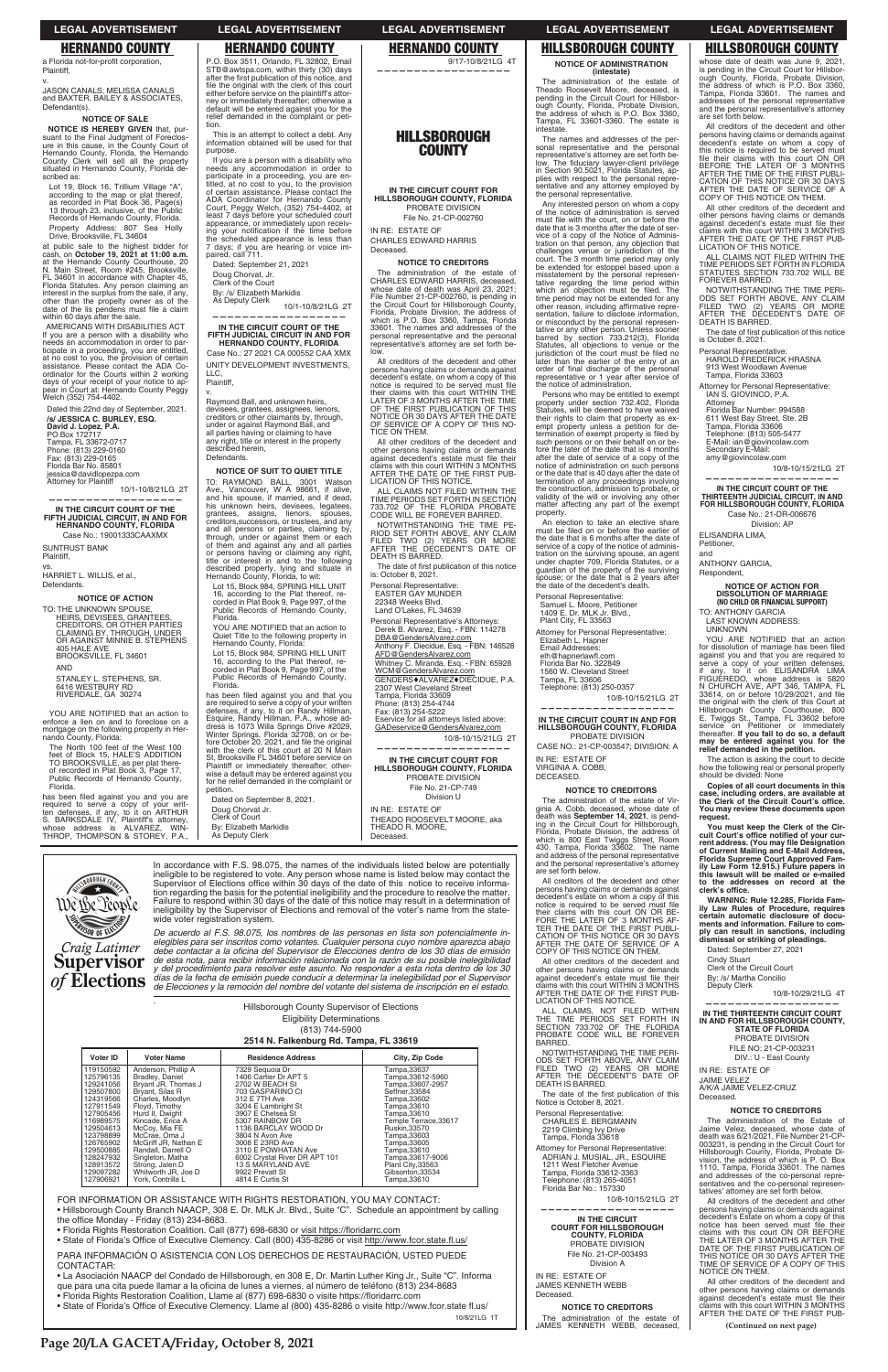### **NOTICE OF PUBLIC HEARING**

A public hearing will be held by the Land Use Hearing Officer, pursuant to Hillsborough<br>County Ordinance 92-05, beginning at 10:00 a.m., October 25, 2021 at Robert W. Saun-<br>ders, Sr. Public Library, Ada T. Payne Community

Copies of the applications, department reports and legal descriptions are available for<br>public inspection in a master file maintained by the Development Services Department, the Board of County Commissioners and the Clerk of the Board of County Commissioners.<br>The Board of County Commissioners and the Clerk of the Board of County Commissioners.<br>All interested persons wishing to submit testimony

Virtual Participation Option: In response to the COVID-19 pandemic, Virtual Participation Option: In response to the COVID-19 pandemic, Hillsborough<br>County is making it possible for interested parties to participate in this public hearing by<br>means of communications media technology. In ord

Anyone who wishes to participate virtually in this public hearing will be able to do so by completing the online Public Comment Signup Form found at: Hillsbrorough.Courty.org/<br>SpeakUp. You will be required to provide your ers will be muted upon calling and will be unmuted in the submission order after being<br>recognized by the Land Use Hearing Officer by name. Call submissions for the public<br>hearing will close 30 minutes prior to the start of

In Person Participation: While virtual participation is encouraged, standard in-person<br>participation is still available. The format and procedures for in-person participation may<br>differ from a traditional hearing. For the Anyone wishing to view and listen to the public hearing live, without participating, can do so in the following ways:

- · Hillsborough County's Facebook page: HillsboroughFL
- The County's official YouTube channel: YouTube.com/HillsboroughCounty
- The County's HTV channels on cable television: Spectrum 637 and Frontier 22 The HCFLGov.net website by going to HCFLGov.net/newsroom and selecting the "Live"

Meetings" button • Listening to the hearing on smart phones by going to the above Facebook or YouTube

link. If you have any questions or need additional information for providing public input you<br>may call (813) 307-4739.

The decision of the Land Use Hearing Officer will be filed with the Clerk of the Board<br>of County Commissioners (BOCC) within 15 working days after the conclusion of the public hearing.

The review of the Zoning Hearing Master's recommendation by the Board of County<br>Commissioners of Hillsborough County shall be restricted to the record as defined in<br>Hillsborough County Ordinance 92-05, unless additional ev is permitted pursuant to the terms of the ordinance.

ANY PERSON WHO MIGHT WISH TO APPEAL ANY DECISION OR RECOMMEN-<br>DATION MADE BY THE ZONING HEARING MASTER OR THE GOVERNING BODY<br>REGARDING ANY MATTER CONSIDERED AT THE FORTHCOMING PUBLIC HEAR-ING OR MEETING IS HEREBY ADVISED THAT THEY WILL NEED A RECORD OF<br>THE PROCEEDINGS AND FOR SUCH PURPOSE, THEY MAY NEED TO ENSURE<br>THAT A VERBATIM RECORD OF THE PROCEEDING IS MADE AS IT WILL INCLUDE THE TESTIMONY AND EVIDENCE UPON WHICH SUCH APPEAL IS TO BE BASED. Additional information concerning these requests may be obtained by calling the Devel-<br>opment Services Department at (813) 272-5600.

### VARIANCE REQUEST

Petition VAR 21-1154, filed on 08/03/2021 by Rene Rodriguez, of 8562 Acorn Ridge Ct, Tampa, FL 33625, ph (813) 781-0774. Requesting a Variance to Lot Development<br>Standards. The property is presently zoned PD (98-1539) and is located at 8562 Acorn Ridge Ct. Petition VAR 21-1207, filed on 08/16/2021 by Christy Burkhead / Alignment Construc-<br>tion, of 6112 Japonica Ct, New Port Richey, FL 34655, ph (727) 916-1305. Requesting<br>a Variance to Lot Development Standards. The property Petition VAR 21-1211, filed on 08/16/2021 by Belvedere Builders / Michael D. Kildow,<br>of 1385 Oakfield Dr, Brandon, FL 33511, ph (813) 760-7455. Requesting a Variance to<br>Accessory Structure Regulations, LDC Section 6.11.04. Petition VAR-WS 21-1223, filed on 08/18/2021 by William Alvarodiaz, represented by<br>Todd Pressman, of 200 2nd Ave S, #451, St. Petersburg, FL 33701, ph (727) 804-1760.<br>Requesting a Variance to Encroach into the Wetland Setb Petition VAR-WS 21-1230, filed on 08/19/2021 by Eddie Suarez, of 6821 N Manhattan<br>Ave, #A4, Tampa, FL 33614, ph (470) 378-9911. Requesting a Variance to Encroach<br>into the Wetland Setback. The property is presently zoned RS Petition VAR 21-1248, filed on 08/24/2021 by Mariadel Rosario Perez - Guillermo del Rio, represented by John Zomato, of 503 E Jackson St, Tampa, FL 33602, ph (813) 203-6331.<br>Requesting a Variance to Lot Development Standards. The property is presently zoned<br>RSC-9 and is located at 4528 W Paris St. Petition VAR 21-1256, filed on 08/25/2021 by Jerrie and Patrick Pellizze, represented<br>by Todd Pressman, of 200 2nd Ave S, #451, St. Petersburg, FL 33701, ph (727) 804-<br>1760. Requesting a Variance to Lot Development Standar Magdalene Blvd. Petition VAR 21-1278, filed on 08/31/2021 by Candice and Christopher Perez, of 1101 Swilley Rd, Plant City, FL 33567, ph (863) 258-0236. Requesting a Variance to Accessory Dwelling Requirements, Accessory Structure Requirements and Lot Development<br>Standards. The property is presently zoned AS-1 and is loc

LATER OF 3 MONTHS AFTER THE TIME OF THE FIRST PUBLICATION OF THIS<br>NOTICE OR 30 DAYS AFTER THE DATE<br>OF SERVICE OF A COPY OF THIS NO-

All other creditors of the decedent and other persons having claims or demands<br>against decedent's estate must file their claims with this court WITHIN 3 MONTHS<br>AFTER THE DATE OF THE FIRST PUB-<br>LICATION OF THIS NOTICE. ALL CLAIMS NOT FILED WITHIN THE TIME PERIODS SET FORTH IN SECTION<br>733.702 OF THE FLORIDA PROBATE<br>CODE WILL BE FOREVER BARRED. NOTWITHSTANDING THE TIME PE-RIOD SET FORTH ABOVE, ANY CLAIM<br>FILED TWO (2) YEARS OR MORE<br>AFTER THE DECEDENT'S DATE OF

The date of first publication of this notice<br>is: October 8, 2021.

Personal Representative's Attorneys: s/ Derek B. Alvarez, Esq. - FBN: 114278

Anthony F. Diecidue, Esq. - FBN: 146528

Personal Representative: s/ BARBARA SHINE HICKS 116 S. Krental Ave. Tampa, FL 33602

Attorney for Personal Representative:<br>Dennis J. Szafran, Esquire<br>Florida Bar Number: 118448 13119 W. Linebaugh Avenue, Suite 102<br>Tampa, Florida 33626<br>Telephone: (888) 266-1078<br>Fax: (727) 498-3661 E-Mail: service@djslaw.org<br>Secondary E-Mail: holly@djslaw.org

Attorney for Personal Representative: s/ Samuel B. Dolcimascolo, Esq<br>Florida Bar No. 173047

Email: sdolcimascolo@bushross.com<br>Secondary Email: jcason@bushross.com

Bush Ross, PA 1801 Highland Ave.<br>Tampa, Florida 33602 Telephone: 813-224-9255

**—————————————————— IN THE THIRTEENTH JUDICIAL CIRCUIT COURT IN AND FOR HILLSBOROUGH COUNTY, FLORIDA** PROBATE DIVISION File No. 2021-CP-3270

IN RE: ESTATE OF YASMEEN LEON a/k/a YASMEEN M. LEON, Deceased.

**NOTICE TO CREDITORS** The administration of the Estate of Yasmeen Leon a/k/a Yasmeen M. Leon,<br>deceased, whose date of death was April

18, 2021, is pending in the Circuit Court<br>for Hillsborough County, Florida, Probate<br>Division, the address of which is 800 E.<br>Twiggs Street, Tampa, Florida 33602. The<br>names and addresses of the Personal<br>Representative and t

All creditors of the decedent and other<br>persons having claims or demands against<br>decedent's estate on whom a copy of this<br>notice is required to be served must file<br>their claims with this court ON OR BEFORE<br>TIME LATER OF 3

THIS NOTICE OR 30 DAYS AFTER THE<br>DATE OF SERVICE OF A COPY OF THIS<br>NOTICE ON THEM. All other creditors of the decedent and other persons having claims or demands<br>against decedent's estate must file their<br>claims with this court WITHIN 3 MONTHS AFTER THE DATE OF THE FIRST PUBLI-CATION OF THIS NOTICE. ALL CLAIMS NOT FILED WITHIN THE TIME PERIODS SET FORTH IN FLORIDA STATUTES SECTION 733.702 WILL BE<br>FOREVER BARRED.

NOTWITHSTANDING THE TIME PERI-<br>ODS SET FORTH ABOVE, ANY CLAIM<br>FILED TWO (2) YEARS OR MORE AFTER<br>THE DECEDENT'S DATE OF DEATH IS

The date of first publication of this notice

sentative's attorney are set forth below. All creditors of the decedent and

LICATION OF THIS NOTICE. ALL CLAIMS NOT SO FILED WILL BE FOREVER BARRED.

Co-Personal Representatives: /s/ Angel David Velez<br>Angel David Velez<br>5445 Burnt Hickory Drive Valrico, FL 33596 /s/ Jean Glennon Jean Glennon 119 King Street<br>Fanwood, NJ 07023

Attorney for Co-Personal Representatives: /s/ Danielle Faller Danielle Faller, Esq.<br>Florida Bar # 106324<br>HEMNESS FALLER ELDER LAW 309 N. Parsons Ave.<br>Brandon, FL 33510-4515<br>(813) 661-5297 (813) 689-8725 fax danielle@hemnesslaw.com service@hemnesslaw.com

**—————————————————— IN THE CIRCUIT COURT FOR HILLSBOROUGH COUNTY, FLORIDA** PROBATE DIVISION

File No. 21-CP-003427 Division: A

IN RE: ESTATE OF AUDREY MAAS SHINE, a/k/a AUDREY LOUISE SHINE, Deceased.

#### **NOTICE OF PUBLIC HEARING**

ALL CLAIMS NOT FILED WITHIN THE TIME PERIODS SET FORTH IN FLORI-<br>DA STATUTES SECTION 733.702 WILL<br>BE FOREVER BARRED. IN RE: ESTATE OF RUDEAN ELAINE DARBY Deceased

> Personal Representative: JASMIN J. BRYANT 3614 East Knollwood Street Tampa, FL 33610

#### **CASES TO BE HEARD AT THE 1:00 P.M. HEARING**

CASE NO. COD-21-0000056

NAME OF VIOLATOR: MARVIN AND GISELE JONES LOCATION OF VIOLATION: 4606 W PAUL AVE, TAMPA, FL 33611<br>CODE SECTION: 22-8 LEGAL DESCRIPTION: BAYBRIDGE REVISED LOT 3 BLOCK 27

FOLIO:132031.0000 CASE NO. COD-21-0000352 Whitney C. Miranda, Esq. - FBN: 65928 <u>WCM@GendersAlvarez.com</u><br>GENDERS♦ALVAREZ♦DIECIDUE, P.A.

DBA@GendersAlvarez.com

NAME OF VIOLATOR: HUNTER BARCOMB<br>LOCATION OF VIOLATION: 2110 W KENTUCKY AVE, TAMPA, FL 33607<br>CODE SECTIONS: 5-105.1 19-49 22-58 LEGAL DESCRIPTION: RIO VISTA W 20 FT OF LOT 5 AND E 35 FT OF LOT 6 BLOCK 8 AFD@GendersAlvarez.com

FOLIO:110101.0000

2307 West Cleveland Street<br>Tampa, Florida 33609<br>Phone: (813) 254-4744 Fax: (813) 254-5222

CASE NO. COD-21-0000430<br>LOCATION OF VIOLATION: 2110 W SPRUCE ST, TAMPA, FL 33607<br>CODE SECTION: 5-105.1<br>LEGAL DESCRIPTION: MAC FARLANES REV MAP OF ADDITIONS TO WEST TAMPA<br>LEGAL DESCRIPTION: MAC FARLANES REV MAP OF ADDITIONS E 2/3 OF LOT 3 BLC<br>FOLIO:178654.0000 2/3 OF LOT 3 BLOCK 1

CASE NO. COD-21-0000445 NAME OF VIOLATOR: CARLOS LUIS VILAR AND ALEXIS ROLON<br>LOCATION OF VIOLATION: 4514 N JAMAICA ST, TAMPA, FL 33614

RIOD SET FORTH ABOVE, ANY CLAIM FILED TWO (2) YEARS OR MORE<br>AFTER THE DECEDENT'S DATE OF

The date of first publication of this notice

Signed on this 5th day of October, 2021.

Eservice for all attorneys listed above:<br>GADeservice@GendersAlvarez.com 10/8-10/15/21LG 2T

Petitioner/Husband, and

LAST KNOWN ADDRESS: UNKNOWN YOU ARE NOTIFIED that an action for dissolution of marriage has been filed<br>against you and that you are required to serve a copy of your written defenses, if<br>any, to it on the following counsel for the<br>Petitioner/Husband:

DIKSHA MEHAN SHARNA, P.A. 500 East Broward Boulevard, Suite 1710<br>Fort Lauderdale, Florida 33394<br>Tel: 954-514-9954

Fax: 954-514-9959<br><u>service@dmsharmalaw.com</u>

on or before November 2, 2021,<br>and file the original with the clerk of this<br>Court at 800 E. Twiggs Street, Tampa,<br>Florida 33602 before service on Petitioner or immediately thereafter.

If you fail to do so, a default may be<br>entered against you for the relief de-<br>manded in the Verified Petition for Dis-<br>solution of Marriage and Other Relief.

Dated: October 1, 2021 Cindy Stuart Clerk of the Circuit Court By: /s/ Sonia Santallana

Deputy Clerk

**—————————————————— IN THE CIRCUIT COURT OF THE THIRTEENTH JUDICIAL CIRCUIT IN AND FOR HILLSBOROUGH COUNTY, FLORIDA** FAMILY LAW DIVISION CASE NO.: 21-DR-011173 DIVISION: E

6 **(Continued on next page)**

DEATH IS BARRED.

is October 8, 2021.

10/8-10/15/21LG 2T

BARRED.

is October 8, 2021. Personal Representative: Daria Leon 8006 Cardinal Drive Tampa, Florida 33617

As the result of being unable to effectuate certified mail notice to violators of the City Code,<br>Notice is hereby given that the Municipal Code Enforcement Hearing Master has sched-<br>uled a public hearing on **10/27/2021** at number, property owner(s), violation address, code section violated, and legal description<br>of subject property in that order. The hearing will be held in City Council Chambers, 3rd<br>Floor, City Hall, 315 E Kennedy Blvd., Ta

Please note that if any person decides to appeal any decision made by the Code Enforce-<br>ment Hearing Master with respect to any matter considered at the meeting or hearing, they<br>will need to ensure a verbatim record of the

NOTWITHSTANDING THE TIME PE-RIOD SET FORTH ABOVE, ANY CLAIM<br>FILED TWO (2) YEARS OR MORE<br>AFTER THE DECEDENT'S DATE OF DEATH IS BARRED.

The date of first publication of this notice<br>is October 8, 2021.

10/8-10/15/21LG 2T

#### **NOTICE TO CREDITORS**

The administration of the estate of AU-<br>DREY MAAS SHINE, a/k/a AUDREY<br>LOUISE SHINE, deceased, whose date of death was August 17, 2021, is pending in<br>the Circuit Court for Hillsborough County,<br>Florida, Probate Division, the address of which is 622 Twiggs Street, Tampa. Flor-<br>ida 33602. The names and addresses of<br>the personal representative and the personal representative's attorney are set forth below.

All creditors of the decedent and oth-<br>er persons having claims or demands<br>against decedent's estate, on whom a copy of this notice is required to be served,<br>must file their claims with this court ON<br>OR BEFORE THE LATER OF 3 MONTHS<br>AFTER THE TIME OF THE FIRST PUBLI-<br>CATION OF THIS NOTICE OR 30 DAYS<br>AFTER THE DATE OF SERVICE OF TAL<br>C

All other creditors of the decedent and<br>other persons having claims or demands against decedent's estate must file their claims with this court WITHIN 3 MONTHS<br>AFTER THE DATE OF THE FIRST PUB-<br>LICATION OF THIS NOTICE.

NOTWITHSTANDING THE TIME PE-

 10/8-10/15/21LG 2T **—————————————————— IN THE CIRCUIT COURT FOR** 

**HILLSBOROUGH COUNTY, FLORIDA** PROBATE DIVISION File No. 21-CP-003460 Division A

### **NOTICE TO CREDITORS**

The administration of the estate of RUDEAN ELAINE DARBY, deceased,<br>whose date of death was November 7,<br>2020; File Number 21-CP-003460, is pending in the Circuit Court for Hillsbor-<br>ough County, Florida, Probate Division,<br>the address of which is P.O. Box 3360, Tampa, Florida 33601. The names and<br>addresses of the personal representative<br>and the personal representative's attorney are set forth below.

All creditors of the decedent and other<br>persons having claims or demands against<br>decedent's estate, on whom a copy of this notice is required to be served must file<br>their claims with this court WITHIN THE TICE ON THEM.

DEATH IS BARRED.

**——————————————————**

**IN THE CIRCUIT COURT OF THE THIRTEENTH JUDICIAL CIRCUIT, IN AND FOR HILLSBOROUGH COUNTY, FLORIDA**

Case No.: 21-DR-006125 IN RE: THE MARRIAGE OF:

VANRICO HANNA,

CARLA HANNA, Respondent/Wife.

# **NOTICE OF ACTION FOR DISSOLUTION OF MARRIAGE (NO CHILDREN OR FINANCIAL SUPPORT)**

TO: CARLA HANNA

**Copies of all court documents in this**   $\overline{\phantom{a}}$  case, including orders, are available at<br>the Clerk of the Circuit Court's office. **You may review these documents upon request.**

You must keep the Clerk of the Circuit Court's office notified of your cur-<br>rent address. (You may file Designation<br>of Current Mailing and E-Mail Address,<br>Florida Supreme Court Approved Fam-<br>ily Law Form 12.915.) Future pa **this lawsuit will be mailed or e-mailed to the address(es) on record at the**  clerk's office.

**WARNING: Rule 12.285, Florida Fam-ily Law Rules of Procedure, requires certain automatic disclosure of documents and information. Failure to com-ply can result in sanctions, including dismissal or striking of pleadings.**

10/8-10/29/21LG 4T

**IN THE MATTER OF THE ADOPTION OF:** 

**M.G.N.T.-P. AND A.M.D.T.-P. Adoptees.**

## **NOTICE OF ACTION FOR TERMINATION OF PARENTAL RIGHTS AND STEPPARENT ADOPTION**

TO: Michael Evan Butler, biological/legal<br>father of the female child born on Novem-<br>ber 12, 2012, and male child born on Sep-<br>tember 21, 2015, Current Residence Adtember 21, 2015, Current Residence Ad-<br>dress: Unknown Last Known Residence<br>Address: 1005 Enlow Circle Commerce,<br>Texas 75428. YOU ARE HEREBY NOTI-<br>FIED that a Joint Pettition for Adoption by<br>Stepparent and Termination of Pa Marie Taylor-Penella on September 21,<br>2015 in Camp Lejeune, North Carolina.<br>The biological/legal father is Caucasian,<br>45 years old, approximately 5'9" tall and<br>200 lbs., with brown hair and blue eyes. All other physical characteristics and his other physical characteristics and his resi-<br>dence address are unknown and cannot<br>be reasonably ascertained. Additionally,<br>the identity and all physical characteristics<br>and the residence address of any known<br>or unknown leg unknown and cannot be reasonably as-<br>certained.

There will be a hearing on the Joint Petition for Adoption by Stepparent and Terminiation of Parental Rights on November<br>10, 2021, at 8:30 a.m. eastern time, before Judge G. Gregory Green, courtroom<br>10, 2021, at 8:30 a.m. George E. Edgecomb Courthouse, 800<br>East Twiggs Street, Tampa, FL 33602, via<br>ZOOM https://zoom.us/j/9171020630. The Zoom Meeting ID for Judge Green is 917-<br>102-0630. You do not need to have an ac-<br>count and the Zoom service is free. Please visit the Zoom help center at https://sup-<br>port.zoom.us to familiarize yourself with<br>the service. The Court has set aside 15 minutes for the hearing. The grounds for<br>termination of parental rights are those set<br>forth in §63.089 of the Florida Statutes. You may object by appearing at the hear-<br>ing and filing a written objection with the<br>Court. If you desire counsel and believe you may be entitled to representation by<br>a court-appointed attorney, you must con-<br>tact the Office of the Clerk of Court and request that an "Affidavit of Indigent Sta-<br>tus" be mailed to you for completion and<br>return to the Office of the Clerk of Court. If you elect to file written defenses to said<br>Petition, you are required to serve a copy<br>on Petitioner's attorney, Melissa A. Coron Petitioner's attorney, Melissa A. Cor-<br>don, P.A., 806 East Jackson Street, Suite<br>Lower A, Tampa, Florida 33602, (813)<br>223-1177, and file the original response or pleading in the Office of the Clerk of<br>the Circuit Court of Hillsborough County,<br>Florida, 800 East Twiggs Street, Tampa, Florida 33602, (813) 276-8100, on or be-<br>fore 11/1/2021 a date which is within 30

CODE SECTION: 5-105.1<br>LEGAL DESCRIPTION: PLAZA TERRACE UNIT NO 4 N 25 FT OF LOT 11 AND S 53<br>FT OF LOT 12 BLOCK 10

FOLIO: 107023.0000<br>CASE NO. COD-21-0000511<br>NAME OF VIOLATOR: LAZARO R LANTES LOCATION OF VIOLATION: 1201 N NEW JERSEY AVE, TAMPA, FL 33607<br>CODE SECTION: 5-105.1<br>LEGAL DESCRIPTION: WEST NAPLES LOTS 7 AND 8 BLOCK 4.

FOLIO: 180739.0000

CASE NO. COD-21-0000525<br>NAME OF VIOLATOR: Y BOYS INVESTMENTS LLC

LOCATION OF VIOLATION: 6302 S CHURCH AVE, TAMPA, FL 33616<br>CODE SECTION: 5-105.1 22-8 22-58<br>LEGAL DESCRIPTION: SUNSET ADDITION LOT 14 AND N 1/2 OF LOT 15 BLK 3

FOLIO: 137370.0100<br>
NAME OF VIOLATOR: NORTH ROME MOBILE HOME COURT LLC<br>
LOCATION OF VIOLATION: 6700 N ROME AVE, TAMPA, FL 33604<br>
CODE SECTION: 5-105.1<br>
LEGAL DESCRIPTION: TRACT BEG AT PT ON W BDRY OF ROME AVE 25 FT N OF S<br>

FOLIO: 103397.0000<br>NAME OF VIOLATOR: FRANK O SARDUY<br>LOCATION OF VIOLATION: 2602 W MORRISON AVE, TAMPA, FL 33629<br>CODE SECTION: 5-105.1<br>LEGAL DESCRIPTION: NORTH NEW SUBURB BEAUTIFUL LOTS 15 AND 16

FOLIO: 118351.0000

CASE NO. COD-21-0002461<br>NAME OF VIOLATOR: DARYL KENT HILL REVOCABLE TRUST LOCATION OF VIOLATION: 114 S 12TH ST, TAMPA, FL 33602<br>CODE SECTION: 5-105.1<br>LEGAL DESCRIPTION: INTERSTATE INVESTMENT COMPANY'S PLAT NO 3 LOT

21 BLOCK 9/24-10/15/21LG 4T

#### SPECIAL USES

Petition SU-GEN 21-1001, filed on 6/24/21 by David Mechanik, of 305 South Boulevard, Tampa, FL 33606, ph (813) 276-1920. Requesting a Special Use for a Community Residential Home, Type C and Variance to Lot Development Standards. The property is presently zoned RMC-12 & RSC-6 and is located at West side of 450 ft South of W. Humphrey St.

10/8/21LG 1T

### **LEGAL ADVERTISEMENT LEGAL ADVERTISEMENT LEGAL ADVERTISEMENT LEGAL ADVERTISEMENT LEGAL ADVERTISEMENT**

**LA GACETA/Friday, October 8, 2021/Page 21**

## **HILLSBOROUGH COUNTY HILLSBOROUGH COUNTY HILLSBOROUGH COUNTY HILLSBOROUGH COUNTY HILLSBOROUGH COUNTY**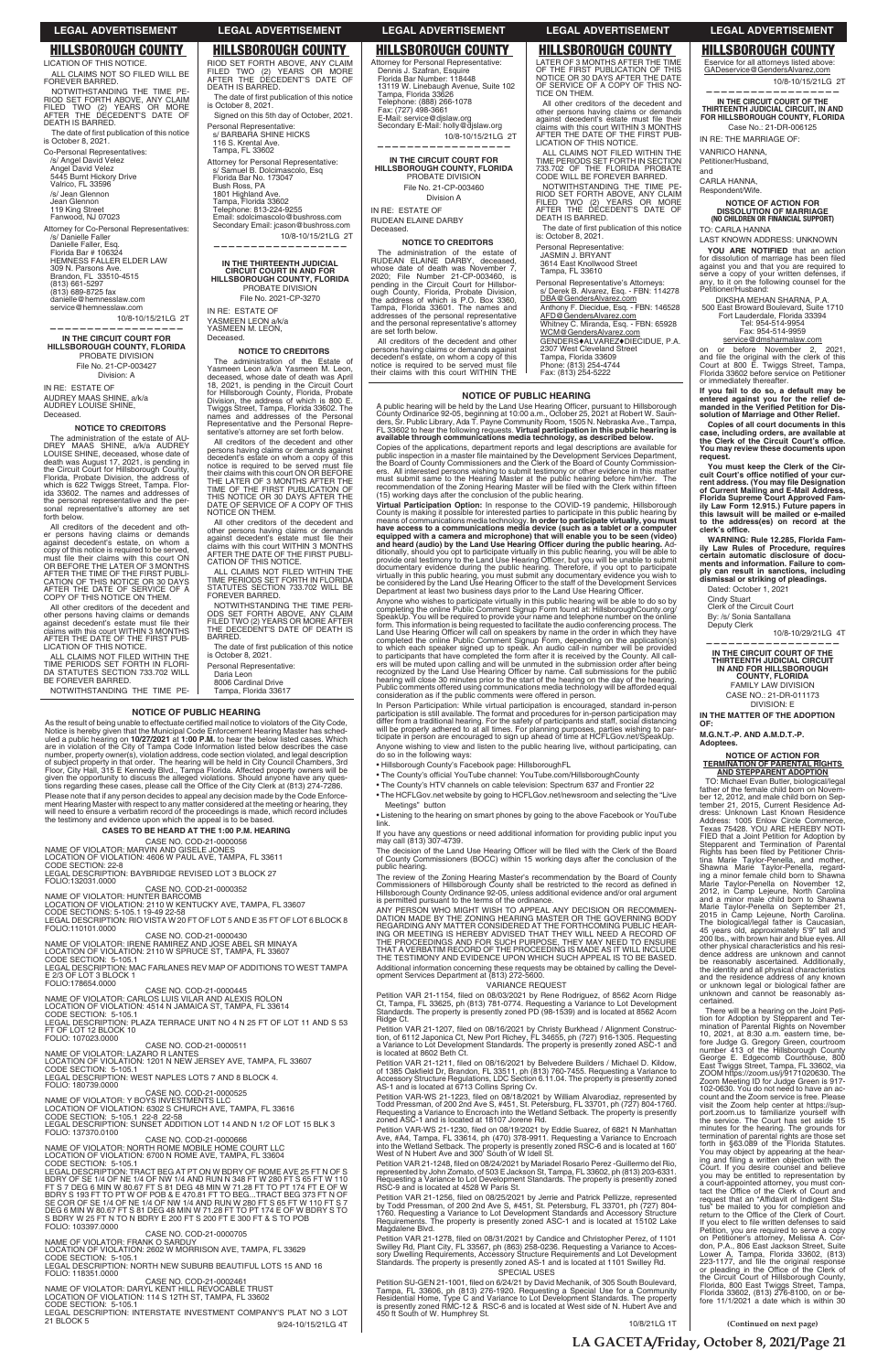## **HILLSBOROUGH COUNTY**

days after the first date of publication of days and the first date of publication<br>this Notice. UNDER §63.089, FLORIDA<br>STATUTES, FAILURE TO FILE A WRIT-<br>TEN RESPONSE TO THIS NOTICE VITH THE COURT AND TO APPEAR<br>AT THIS HEARING CONSTITUTES<br>GROUNDS UPON WHICH THE COURT GHOUNDS UPON WHICH THE COURT<br>SHALL END ANY PARENTAL RIGHTS<br>YOU MAY HAVE REGARDING THE MINOR CHILDREN. If you are a person with<br>a disability who needs any accommoda-<br>tion in order to participate in this proceeding, you are entitled, at no cost to you to Ing, you are entitied, at no cost to you, to<br>the provision of certain assistance. Please<br>contact the ADA Coordinator, Hillsbor-<br>ough County Courthouse, 800 E. Twiggs<br>St., Room 604, Tampa, Florida 33602,<br>(813) 272-7040, at vour scheduled court appearance, or imyou somewhere count appearance is less that 7 days; if you are hearing<br>if the time before the scheduled appearance is less that 7 days; if you are hearing or voice impaired, call 711. Copies of all<br>court documents in this case, including orders, are available at the Clerk of the Cirdiate available of the Ultimate of the Ultimate Court's office. You may review these<br>documents upon request. You must keep<br>the Clerk of the Circuit Court's office notithe Glenk of the Gircuit Court's office hou-<br>fied of your current address. (You may file<br>Designation of Current Mailing and E-Mail address. Florida Supreme Court Approved Family Law Form 12.915) Future papers<br>in this lawsuit will be mailed or e-mailed to the addresses on record at the clerk's office. WARNING: Rule 12.285, Florida<br>Family Law Rules of Procedure, required certain automatic disclosure of documents and information. Failure to comply can<br>result in sanctions, including dismissal or striking of pleadings.

Dated: September 28, 2021.

**CINDY STUART** 

CLERK OF COURT & COMPTROLLER By: s/ Gilberto Blanco

Deputy Clerk 10/8-10/29/21LG 4T

IN THE CIRCUIT COURT FOR<br>HILLSBOROUGH COUNTY, FLORIDA PROBATE DIVISION File No.: 21-CP-003181 Division A

IN RE: THE ESTATE OF: JOHN A. HOWARD, aka JOHN ALLAN HOWARD Deceased.

#### **NOTICE TO CREDITORS**

The administration of the Estate of<br>JOHN A. HOWARD, aka JOHN ALLAN<br>HOWARD, deceased, whose date of<br>death was July 25, 2021, is pending in the Circuit Court for Hillsborough County,<br>Florida, Probate Division, the address of which is 800 E. Twiggs Street, Room 206,<br>Tampa, Florida 33602. The names and<br>addresses of the personal representative and the personal representative's attorney are set forth below.

All creditors of the decedent and other persons having claims or demands against decedent's estate on whom a copy against account is predicted to be served must<br>file their claims with this court WITHIN<br>THE LATER OF 3 MONTHS AFTER THE TIME OF THE FIRST PUBLICATION OF<br>THIS NOTICE OR 30 DAYS AFTER THE<br>DATE OF SERVICE OF A COPY OF THIS NOTICE ON THEM.

All other creditors of the decedent and<br>other persons having claims or demands against decedent's estate must file their Glaims with this court WITHIN 3 MONTHS<br>AFTER THE DATE OF THE FIRST PUB-<br>LICATION OF THIS NOTICE.

ALL CLAIMS NOT FILED WITHIN<br>THE TIME PERIODS SET FORTH IN<br>SECTION 733.702 OF THE FLORIDA<br>PROBATE CODE WILL BE FOREVER BARRED.

NOTWITHSTANDING THE TIME PERI-NOTIFIED TWO (2) YEARS OR MORE<br>FILED TWO (2) YEARS OR MORE<br>AFTER THE DECEDENT'S DATE OF DEATH IS BARRED.

The date of first publication of this notice is October 8, 2021. Personal Representative: Gail A. Howard Digital A. Froward<br>Post Office Box 1737 Lutz, Florida 33548

Attorney for Personal Representative: Gregory A. Richards, Jr.<br>E-mail: grichards@allendell.com<br>Florida Bar No.: 0028339

ALLEN DELL, P.A.<br>202 S Rome Avenue, Suite 100 Tampa, Florida 33606 Telephone: (813) 223-5351

10/8-10/15/21LG 2T

IN THE CIRCUIT COURT FOR HILLSBOROUGH COUNTY, FLORIDA

### **LEGAL ADVERTISEMENT**

**HILLSBOROUGH COUNTY** 

PROBATE DIVISION

File No : 21-CP-003061

Division: A

**NOTICE TO CREDITORS** 

The administration of the estate of PE-<br>TER MICHAEL HALLOCK, deceased,

whose date of death was July 27, 2021,<br>is pending in the Circuit Court for HILLS-<br>BOROUGH County, Florida, Probate Di-

vision, the address of which is 800 East Twiggs Street, Tampa, FL 33602. The<br>names and addresses of the personal rep-

resentative and the personal representa-

All creditors of the decedent and other<br>persons having claims or demands<br>against decedent's estate on whom a

explorate the state of the served<br>must file their claims with this court ON<br>OR BEFORE THE LATER OF 3 MONTHS

OF BETOIRE THE TIME OF THE FIRST PUBLI-<br>CATION OF THIS NOTICE OR 30 DAYS<br>AFTER THE DATE OF SERVICE OF A<br>COPY OF THIS NOTICE ON THEM.

All other creditors of the decedent and<br>other persons having claims or demands

against decedent's estate must file their diams with this court WITHIN 3 MONTHS<br>AFTER THE DATE OF THE FIRST PUB-<br>LICATION OF THIS NOTICE.

ALL CLAIMS NOT FILED WITHIN THE

TIME PERIODS SET FORTH IN SECTION 733.702 FLORIDA STATUTES<br>WILL BE FOREVER BARRED.

NOTWITHSTANDING THE TIME PERI-

ODS SET FORTH ABOVE, ANY CLAIM<br>FILED TWO (2) YEARS OR MORE<br>AFTER THE DECEDENT'S DATE OF

The date of first publication of this notice<br>is October 8, 2021.

**DEATH IS BARRED.** 

Personal Representative:

Tampa, FL 33635

/s/ Smilja Hopkins<br>Smilja Hopkins<br>12459 Country White Circle

Attorney for Personal Representative:

E-Mail: chris@wealthplanninglaw.com

IN THE CIRCUIT COURT OF THE

THIRTEENTH JUDICIAL CIRCUIT, IN AND<br>FOR HILLSBOROUGH COUNTY, FLORIDA

Case No.: 21-DR-009794

Division A

**NOTICE OF ACTION FOR<br>DISSOLUTION OF MARRIAGE<br>(NO CHILD OR FINANCIAL SUPPORT)** 

Respondent's last known Florida<br>Address: 1187 East Spruce St., Tarpon<br>Spring, Florida 33469.

YOU ARE NOTIFIED that an action for dissolution of marriage has been filed<br>against you and that you are required to

serve a copy of your written defenses,<br>if any, to it on **JEFFERY LAWRENCE**<br>KLAMO, whose address is 1187 East

**NET CONSECTED STATES SET TO THE STATE STATES SPACE STATES SPACE STATE COUNT OF STATE COUNT ASSECT COUNT OF SPACE SPACE SPACE SPACE SPACE SPACE SPACE SPACE SPACE SPACE SPACE SPACE SPACE SPACE SPACE SPACE SPACE SPACE SPACE** 

so, a default may be entered against<br>you for the relief demanded in the pe-

The action is asking the court to decide

Copies of all court documents in this

case, including orders, are available at<br>the Clerk of the Circuit Court's office.

You may review these documents upon

You must keep the Clerk of the Cir-

how the following real or personal property<br>should be divided: NONE

10/8-10/15/21LG 2T

/s/ D. Christopher Alfonso, Esq.<br>D. Christopher Alfonso, Esq.

Florida Bar Number: 0731455

3002 West Kennedy Blvd. 3002 west Kennedy Bivd.<br>Tampa, FL 33609<br>Telephone: (813) 523-9009

IN RE: THE MARRIAGE OF

Petitioner/Husband,

Respondent/Wife.

TO: HONG AF.IA

HONG, AEJA

and

you fo<br>tition.

request.

JEFFERY LAWRENCE KLAMO.

tive's attorney are set forth below

IN RE: ESTATE OF

Deceased

PETER MICHAEL HALLOCK,

# **LEGAL ADVERTISEMENT**

**HILLSBOROUGH COUNTY** WARNING: Rule 12.285. Florida Family Law Rules of Procedure, requires<br>certain automatic disclosure of documents and information. Failure to comply can result in sanctions, including<br>dismissal or striking of pleadings. Dated: September 22, 2021

Cindy Stuart<br>Clerk of the Circuit Court

By: /s/ Sonia Santallana Deputy Clerk

10/8-10/29/21LG 4T

#### NOTICE OF INTENTION TO REGISTER **FICTITIOUS TRADE NAME**

Notice is hereby given that the under-<br>signed intend(s) to register with the Florida<br>Department of State, Division of Corpora-Department of State, Division of Copporations, pursuant to Section 865.09 of the<br>Florida Statutes (Chapter 90-267), the trade name of VASQUEZ LEGAL SERVICES

Owner: V & V Family Corporation<br>3037 Bayshore Pointe Dr Tampa, FL 33611 10/8/21LG 1T

IN THE CIRCUIT COURT OF THE 13TH JUDICIAL CIRCUIT IN AND FOR<br>HILLSBOROUGH COUNTY, FLORIDA CASE NO. 21-CA-006655

**WELLS FARGO BANK, NATIONAL** ASSOCIATION. AS TRUSTEE FOR THE HOLDERS OF THE FIRST FRANKLIN<br>MORTGAGE LOAN TRUST 2006-<br>FF15 MORTGAGE PASS-THROUGH CERTIFICATES, SERIES 2006-FF15, Plaintiff.

VS. OLEG GRIDNEV; ET AL., Defendants.

**NOTICE OF ACTION** To the following Defendant(s):

### **LEGAL ADVERTISEMENT**

## **HILLSBOROUGH COUNTY OLEG GRIDNEV** (LAST KNOWN ADDRESS - 3601<br>W SAN JUAN STREET, TAMPA, FL

33629) UNKNOWN SPOUSE OF OLEG

GRIDNEV (LAST KNOWN ADDRESS - 3601 W SAN JUAN STREET, TAMPA. FL  $33629$ 

UNKNOWN SPOUSE OF SABINE **NICOL** 

(LAST KNOWN ADDRESS - 3601<br>W SAN JUAN STREET, TAMPA, FL 33629)

YOU ARE NOTIFIED that an action for Foreclosure of Mortgage on the following described property:

LOT 24, BLOCK 37, MAP OF VIR-GINIA PARK, ACCORDING TO THE<br>PLAT THEREOF AS RECORDED<br>IN PLAT BOOK 9, PAGE 2, OF THE PUBLIC RECORDS OF HILLSBOR OUGH COUNTY, FLORIDA.

a/k/a 3601 W San Juan Street, Tam pa, FL 33629

has been filed against you and you are required to serve a copy of your writ-<br>ten defenses, if any, to it, upon Heller & Zion, LLP, Attorneys for Plaintiff, whose<br>address is 1428 Brickell Avenue, Suite<br>600, Miami, FL 33131, Designated Email<br>Address: mail@hellerzion.com, on or before 11/02/2021, a date which is within<br>thirty (30) days after the first publication of this Notice in the LA GACETA and file the original with the Clerk of this Court either<br>before service on Plaintiff's attorney or immediately thereafter, otherwise a default will be entered against you for the relief<br>demanded in the complaint.

If you are a person with a disability who needs an accommodation in order to access court facilities or participate in a court<br>proceeding, you are entitled, at no cost to you, to the provision of certain assistance.<br>To request such an according request To request such an accommodation,<br>please contact Court Administration within

#### **NOTICE OF PUBLIC HEARING**

As the result of being unable to effectuate certified mail notice to violators of the City Code,<br>Notice is hereby given that the Municipal Code Enforcement Hearing Master has sched-<br>uled a public hearing on 11/03/2021 at 9 are in violation of the City of Tampa Code Information listed below describes the case<br>number, property owner(s), violation address, code section violated, and legal description<br>of subject property in that order. The heari Floor, City Hall, 315 E Kennedy Blvd., Tampa Florida. Affected property owners will be<br>given the opportunity to discuss the alleged violations. Should anyone have any ques-<br>tions regarding these cases, please call the Offi Please note that if any person decides to appeal any decision made by the Code Enforcerease note that in any person technology and any decision made by the course of the meeting of hearing. They will need to ensure a verbatim record of the proceedings is made, which record includes will need to ensure a ver

## **CASES TO BE HEARD AT THE 9:00 A.M. HEARING**

CASE NO. COD-21-0002054<br>
LOCATION OF VIOLATION: ATOS NETCHE VICTOR<br>
CODE SECTIONS: 5-105.1 19-237(3)f<br>
CODE SECTIONS: 5-105.1 19-237(3)f<br>
LEGAL DESCRIPTION: HAMILTON E G SUBDIVISION LOTS 1 2 AND 3 FOLIO: 166143.0000

CASE NO. COD-21-0002290<br>NAME OF VIOLATOR: MARY CULLARO

LOCATION OF VIOLATION: 3815 N 14TH ST, TAMPA, FL 33603<br>CODE SECTIONS: 19-48 19-234 19-233(A)<br>LEGAL DESCRIPTION: BUFFALO GARDENS LOT 16 AND E 31.35 FT OF LOT 17 FOLIO: 173418.0000

CASE NO. COD-21-0002425<br>NAME OF VIOLATOR: MARY BETH TORRES

LOCATION OF VIOLATION: 913 E 28TH AVE, TAMPA, FL 33605<br>CODE SECTION: 19-48 CERT<br>LEGAL DESCRIPTION: HOMESTEAD REVISED MAP E 57 FT OF W 114 FT OF LOT

1 BLOCK 6 FOLIO: 173147.0000

CASE NO. COD-21-0002601 NAME OF VIOLATOR: QUARTER AT YBOR CONDO ASSOC<br>LOCATION OF VIOLATION: 2010 E PALM AVE, TAMPA, FL 33605<br>CODE SECTION: 19-237(3)<br>CODE SECTION: 19-237(3) LEGAL DESCRIPTION: THE QUARTER AT YBOR FOLIO: 189549.0914

### CASE NO. COD-21-0002620

NAME OF VIOLATOR: HOUSHANG ANSARI<br>LOCATION OF VIOLATION: 1305 E COLUMBUS DR, TAMPA, FL 33605<br>CODE SECTIONS: 19-231(10) (11) (15)B C 19-233(A) 19-234<br>LEGAL DESCRIPTION: CUSCADEN AND WELLS E 41.93 FT OF LOT 4 LESS N 10<br>FT FO FOLIO: 197973.0000

CASE NO. COD-21-0002672<br>NAME OF VIOLATOR: ESTATE OF IDELL COLEMAN LOCATION OF VIOLATION: 4606 N 29TH ST, TAMPA, FL 33610<br>CODE SECTIONS: 19-49 19-237(3)<br>LEGAL DESCRIPTION: ENGLEWOOD LOT 2 BLOCK 3 FOLIO: 155637.0000

CASE NO. COD-21-0002808<br>NAME OF VIOLATOR: KENNETH A NURSE SR EL AL - NURSE LOCATION OF VIOLATION: 3701 E OSBORNE AVE, TAMPA, FL 33610<br>CODE SECTION: 19-231(15)C<br>LEGAL DESCRIPTION: W 198 FT OF N 1/2 OF NW 1/4 OF NW 1/4 OF SW 1/4 LESS N 25 FT FOR RD LESS S 100 FT

CASE NO. COD-21-0002865 NAME OF VIOLATOR: LNL HOLDINGS INC LOCATION OF VIOLATION: 1919 N 60TH ST, TAMPA, FL 33619<br>CODE SECTIONS: 19-50 19-56 LEGAL DESCRIPTION: SCALLY'S J R LOT 24 AND S 1/2 OF LOT 25 BLOCK 3 FOLIO: 160053.0000

# **HILLSBOROUGH COUNTY**

2 working days of the date the service is 2 working uays of the date the service is<br>commodations Form and submit to 800<br>E. Twiggs Street, Room 604, Tampa, FL 33602.

**LEGAL ADVERTISEMENT** 

WITNESS my hand and the seal of this Court this 1st day of October, 2021. Cindy Stuart Clerk of the Circuit Court By: s/ Jeffrey Duck<br>As Deputy Clerk Heller & Zion, LLP 1428 Brickell Avenue, Suite 600 Miami, FL 33131<br>mail@hellerzion.com

Telephone: (305) 373-8001 12074.1533

10/8-10/15/21LG 2T

IN THE CIRCUIT COURT IN AND FOR HILLSBOROUGH COUNTY, FLORIDA PROBATE DIVISION

CASE NO. 21-CP-3352 DIVISION: A Florida Bar #898791

IN RE: ESTATE OF DALLAS M. WARRUM, Deceased.

### **NOTICE TO CREDITORS**

The administration of the estate of DAL-LAS M. WARRUM, deceased, Case Num-Leo m. Virtuition, deceased, osses tuning<br>the 21-CP-3352, is pending in the Circuit<br>Court for Hillsborough County, Florida,<br>Probate Division, the address of which is<br>The name and address of the personal representative and the personal representative's attorney are set forth below.

All creditors of decedent and other persons, who have claims or demands explorer and of example and a contract to example and a contract to the contract of the contract of contract calms, and who have been served a copy of this notice, must file their claims<br>with this Court WITHIN THE LATER OF<br>THREE MONTHS AFTER THE DATE THE FIRST PUBLICATION OF THE<br>NOTICE OR THIRTY (30) DAYS AFTER<br>THE DATE OF SERVICE OF A COPY OF THIS NOTICE ON THEM.

All other creditors of decedent and other persons who have claims or demands processor different section in the state, including<br>unmattered, contingent or unliquidated<br>claims, must file their claims with this<br>Court WITHIN THREE MONTHS AFTER COUL WITHIN THREE MONTHS AFTER<br>THE DATE OF THE FIRST PUBLICA-<br>TION OF THIS NOTICE.

ALL CLAIMS NOT SO FILED WILL BE<br>FOREVER BARRED.

NOTWITHSTANDING THE TIME PERI-NOT THE TRIP ABOVE, ANY CLAIM<br>FILED TWO (2) YEARS OR MORE AFTER DECEDENT'S DATE OF DEATH IS BARRED.

The date of the first publication of this<br>Notice is October 8, 2021.

Personal Representative: TRICIA H. WARRUM-KENNEDY

655 Allegheny Drive<br>Sun City Center, FL 33573 Attorney for Personal Representative:

Dawn M. Chapman, Esg. LEGACY LAW OF FLORIDA, P.A. Email: info@legacylawoffl.com Secondary Email:

dawn@legacylawoffl.com<br>205 N. Parsons Avenue<br>Brandon, FL 33510

813/643-1885 10/8-10/15/21LG 2T

IN THE CIRCUIT COURT FOR HILLSBOROUGH COUNTY, FLORIDA PROBATE DIVISION

File No. 21-CP-003416 Division A

IN RE: ESTATE OF **GAIL F. MEYER** Deceased.

#### **NOTICE TO CREDITORS**

The administration of the estate of Gail The administration of the estate of Gall<br>F. Meyer, deceased, whose date of death<br>was August 29, 2021, is pending in the<br>Circuit Court for Hillsborough County,<br>Florida, Probate Division, the address of which is 800 Twiggs Street, Tampa,<br>Florida 33602. The names and addresses<br>of the personal representatives and the personal representatives' attorney are set forth below.

All creditors of the decedent and other<br>er persons having claims or demands<br>against decedent's estate on whom a<br>copy of this notice is required to be served<br>must file their claims with this court ON<br>ORBEFORE THE LATER OF 3 AFTER THE TIME OF THE FIRST PUBLI-AFTER THE TIME OF THE FIRST PUBLICATION OF THIS NOTICE OR 30 DAYS<br>AFTER THE DATE OF SERVICE OF A<br>COPY OF THIS NOTICE ON THEM. All other creditors of the decedent and<br>other persons having claims or demands against decedent's estate must file their Expansive contractors existe must me their<br>claims with this court WITHIN 3 MONTHS<br>AFTER THE DATE OF THE FIRST PUB-<br>LICATION OF THIS NOTICE. ALL CLAIMS NOT FILED WITHIN THE TIME PERIODS SET FORTH IN FLORID<br>DA STATUTES SECTION 733.702 WILL<br>BE FOREVER BARRED. NOTWITHSTANDING THE TIME PER-NOUS SET FORTH ABOVE, ANY CLAIM<br>FILED TWO (2) YEARS OR MORE<br>AFTER THE DECEDENT'S DATE OF DEATH IS BARRED. The date of first publication of this notice<br>is October 8, 2021. Personal Representatives: Dana L. Heiferman<br>4111 W. Estrella St.<br>Tampa, Florida 33629 Jason P. Sussman 18723 Chaville Rd<br>Lutz, Florida 33558 Attorney for Personal Representatives: Jessica M. Cooper, Esquire<br>Florida Bar Number: 795011 Cooper Estate Law PLLC 4805 S. Himes Avenue<br>Tampa, Florida 33611 Telephone: (813) 831-3376 E-Mail: jcooper@cooperestatelaw.com 10/8-10/15/21LG 2T **NOTICE OF FINAL AGENCY ACTION BY** (Continued on next page)

Form must keep the Currel of your current address. (You may file Designation<br>of Current Mailing and E-Mail Address,<br>Florida Supreme Court Approved Family Law Form 12.915.) Future papers in FOLIO: 153775.0000 this lawsuit will be mailed or e-mailed to the address(es) on record at the<br>clerk's office.

### **NOTICE OF PUBLIC HEARING CITY OF TEMPLE TERRACE**

The City Council of the City of Temple Terrace, Florida, has scheduled a **PUBLIC HEARING** for October 19, 2021 at 6:00 p.m., or as soon thereafter as possible in the Council Chambers at City Hall, 11250 N. 56th Street to consider adoption of the following Ordinance amending Chapter 1, Article II,<br>Division 2 of the Temple Terrace Code of Ordinances, as more particularly described below:

### **ORDINANCE 1516**

AN ORDINANCE OF THE CITY OF TEMPLE TERRACE. FLORIDA, AMEND-**ENDING CHAPTER 1, ARTICLE II, DIVISION 2 OF THE TEMPLE TERRACE<br>CODE OF ORDINANCES ENTITLED CODE ENFORCEMENT BOARD TO<br>REMOVE REFERENCES TO A RED LIGHT CAMERA SPECIAL MAGIS-**TRATE, DELEGATE THE LIEN REDUCTION AND SETTLEMENT PROCESS TO THE CITY'S LEGAL DEPARTMENT, AND MAKE OTHER MINOR CHANGES; PROVIDING FOR THE REPEAL OF ORDINANCES OR PARTS OF ORDINANCES IN CONFLICT HEREWITH; PROVIDING FOR SEVER-<br>ABILITY; AND PROVIDING FOR AN EFFECTIVE DATE.

All interested persons may appear at the meetings and be heard with respect to the proposed Ordinance. A copy of the ordinance is available and may be emailed for public inspection by contacting the City Clerk during regular business hours at 813-506-6442.

Persons who wish to appeal any decision made by the City Council with respect<br>to any matter considered at this meeting will need a record of the proceed-<br>ings, and for such purpose may need to ensure that a verbatim record which the appeal is to be based. In accordance with Florida Statute Section<br>286.26, persons with disabilities needing special accommodation to participate<br>in these meetings should contact the Mayor, through the City Clerk' later than 5:00 p.m. two business days prior to the meetings.

Dated this 1st day of October 2021.

Cheryl A. Mooney, City Clerk

CASES TO BE HEARD AT THE 1:00 P.M. HEARING

CASE NO. COD-21-0002527 UASE NU. COU-21-0002527<br>LOCATION OF VIOLATION: 3212 N 48TH ST, TAMPA, FL 33605<br>CODE SECTION: 27-289.2<br>LECAL DECON: 27-289.2 LEGAL DESCRIPTION: UCETA PINES LOT 119 AND THAT PART OF VACATED AL-LEY ABUTTING ON W<br>FOLIO: 158201.0000 CASE NO. COD-21-0002688<br>NAME OF VIOLATOR: VELEZ INVESTMENT SERVICES INC TRUSTEE<br>LOCATION OF VIOLATION: 1916 N 60TH ST, TAMPA, FL 33619 CODE SECTION: 27-290(4) 27-43<br>LEGAL DESCRIPTION: SCALLY'S J R LOT 10 BLOCK 4<br>FOLIO: 160057.0000 CASE NO. COD-21-0002725<br>NAME OF VIOLATOR: JOHN T SHANNON AND KIM H DAU<br>LOCATION OF VIOLATION: 4214 W GRANADA ST, TAMPA, FL 33629 CODE SECTION: 13-43<br>LEGAL DESCRIPTION: MARYLAND MANOR REVISED PLAT LOTS 7 AND 8 BLOCK 8<br>FOLIO: 123932.0000 FOLIO: 123932.0000<br>
NAME OF VIOLATOR: WALTER PIMENTEL<br>
LOCATION OF VIOLATOR: 2222 N 64TH ST, TAMPA, FL 33619<br>
CODE SECTIONS: 27-156, 27-290.1<br>
LEGAL DESCRIPTION: LOT BEG 579.5 FT W AND 400 FT N OF SE COR OF N 1/2 OF<br>
NW 1/ FOLIO: 159626.0000 CASE NO. COD-21-0002830<br>NAME OF VIOLATOR: TOM AND DAO BICH THI TRAN LOCATION OF VIOLATION: 3422 TEMPLE ST, TAMPA, FL 33619<br>CODE SECTION: 27-283.2<br>LEGAL DESCRIPTION: GRANT PARK LOT 1 LESS R/W FOR SR 583 AND LOT 2 BLOCK<sub>21</sub> FOLIO: 159043.0000 CASE NO. COD-21-0002850 NAME OF VIOLATOR: KRISTIN WRIGHT/TRUSTEE<br>LOCATION OF VIOLATION: 919 E 22ND AVE, TAMPA, FL 33605<br>CODE SECTIONS: 19-58 19-231(10) (15)b (17) LEGAL DESCRIPTION: CARLTON PLACE LOT 5 FOLIO: 186589.1000 10/8-10/29/21LG 4T

10/8/21LG 1T

Page 22/LA GACETA/Friday, October 8, 2021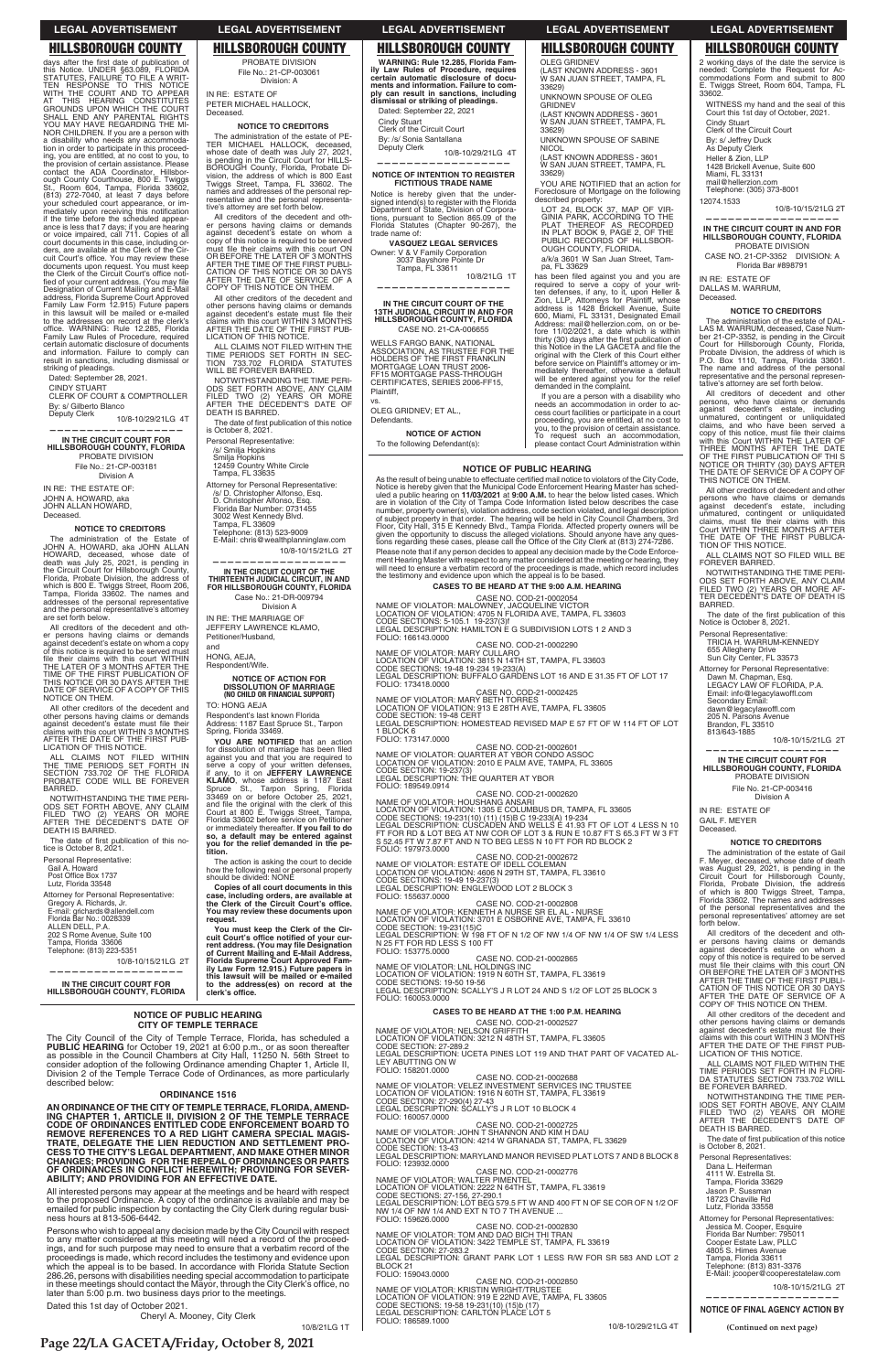### **NOTICE OF PUBLIC HEARING**

As the result of being unable to effectuate certified mail notice to violators of the City Code,<br>Notice is hereby given that the Municipal Code Enforcement Hearing Master has sched-Notice is hereby given that the Municipal Code Enforcement Hearing Master has sched-<br>uled a public hearing on **10/20/2021** at **9:00 A.M.** to hear the below listed cases. Which<br>are in violation of the City of Tampa Code Inf of subject property in that order. The hearing will be held in City Council Chambers, 3rd<br>Floor, City Hall, 315 E Kennedy Blvd., Tampa Florida. Affected property owners will be<br>given the opportunity to discuss the alleged given the opportunity to discuss the alleged violations. Should anyone have any ques-<br>tions regarding these cases, please call the Office of the City Clerk at (813) 274-7286. Please note that if any person decides to appeal any decision made by the Code Enforce-<br>ment Hearing Master with respect to any matter considered at the meeting or hearing, they<br>will need to ensure a verbatim record of the the testimony and evidence upon which the appeal is to be based.

### **CASES TO BE HEARD AT THE 9:00 A.M. HEARING** CASE NO. COD-21-0000628

NAME OF VIOLATOR: FFP2 LLC<br>LOCATION OF VIOLATION: 4104 E FERN ST, TAMPA, FL 33610<br>CODE SECTIONS: 19-47 19-231 (2) (8) (10) (13)<br>LEGAL DESCRIPTION: HIGH POINT SUBDIVISION E 1/2 OF LOT 7 FOLIO: 153375.0000

CASE NO. COD-21-0001180

NAME OF VIOLATOR: MICHELLE VYBINOVSKY INC

LOCATION OF VIOLATION: 9033 WESTCHESTER CIR, TAMPA, FL 33604<br>CODE SECTION: 19-231(15)C<br>LEGAL DESCRIPTION: WESTCHESTER MANOR A CONDOMINIUM BUILDING 16<br>UNIT 129 TYPE E .618% INTEREST IN COMMON ELEMENTS<br>FOLIO: 100528.5260

CASE NO. COD-21-0001198<br>LOCATION OF VIOLATION: 8208 NELLE<br>CODE SECTION: 19-50<br>LEGAL DESCRIPTION: HENDRY AND KNIGHTS ADDITION TO SULPHUR SPRINGS<br>LOT 82 & E 1/2 CLOSED ALLEY ABUTTING THEREON

## FOLIO: 1149629.0100

CASE NO. COD-21-0001199<br>NAME OF VIOLATOR: FRED L GENNILLE LOCATION OF VIOLATION: 8210 N ELMER ST, TAMPA, FL 33604<br>CODE SECTION: 19-50<br>LEGAL DESCRIPTION: HENDRY AND KNIGHTS ADDITION TO SULPHUR SPRINGS

LOT 83 & E 1/2 CLOSED ALLEY ABUTTING THEREON FOLIO: 149630.0000 CASE NO. COD-21-0001303

NAME OF VIOLATOR: ERNIE LEE ALLEN ST AL<br>LOCATION OF VIOLATION: 8801 N 11TH ST, TAMPA, FL 33604<br>CODE SECTIONS: 19-56 19-231(15)A

LEGAL DESCRIPTION: SPRING HILL ADDITION CORRECTED MAP LOT 1 AND S 1/2<br>CLOSED ALLEY ABUTTING THEREON BLOCK 8<br>FOLIO: 146091.0000

CASE NO. COD-21-0001332<br>NAME OF VIOLATOR: TIFFANY ANN GOMES ET AL<br>LOCATION OF VIOLATION: 8602 N 11TH ST, TAMPA, FL 33604 CODE SECTION: 19-231(15)C<br>LEGAL DESCRIPTION: SULPHUR SPRINGS ADDITION LOT 15 AND 16 AND E 1/2<br>CLOSED ALLEY ABUTTING THEREON BLOCK 4

FOLIO: 146227.0000

# CASE NO. COD-21-0001453<br>NAME OF VIOLATOR: DORA ALVAREZ

LOCATION OF VIOLATION: 9213 N CONNECHUSETT RD, TAMPA, FL 33617<br>CODE SECTION: 19-231(15)C<br>LEGAL DESCRIPTION: TERRACE PARK SUBDIVISION LOT 10 TO 13 INCL BLOCK 8 FOLIO: 141750.0000

CASE NO. COD-21-0001495<br>JOVITA Y HOLLINS NAME OF VIOLATOR:

Mediation pursuant to Section 120.573,<br>F.S., to settle an administrative dispute regarding the District's action in this matter is not available prior to the filing of a request for hearing. 10/8/21LG 1T

**NOTICE OF PUBLIC SALE** BILAL TOWING gives Notice of Foreclos-

ure of Lien and intent to sell these vehicles on 10/25/2021, 10:30 am at 3744 N 40th<br>St Tampa, FL 33610, pursuant to subsec-<br>tion 713.78 of the Florida Statutes. BILAL TOWING reserves the right to accept or<br>reject any and/or all bids. 1FARP15JXRW260609 1994 FORD 1G1YK2D71F5101441 2015 CHEVROLET JTDKN3DU1A0191244 2010 TOYOTA YV4CZ592261293419 2006 VOLVO 10/8/21LG 1T

**AARGENTUM INVESTMENTS LLC**  Owner: Ana Garcia-Pagan<br>.3912 Sweetleaf Dr Brandon, FL 33511

–– The holder of the following tax cer-<br>tificates has filed the certificates for a tax<br>deed to be issued. The certificate numbers<br>and years of issuance, the description of the property, and the names in which it<br>was assessed are: Folio No.: **1497050000**<br>Certificate No.: **2019 / 14948**<br>File No.: **2021-942** 

Year of Issuance: 2019

Description of Property: HENDRY AND KNIGHTS ADDITION

## **CASES TO BE HEARD AT THE 1:00 P.M. HEARING**

CASE NO. COD-21-0001474

If you are a person with a disability who needs any accommodation in order<br>to participate in this proceeding, you are entitled, at no cost to you, to the provision<br>of certain assistance. Please contact the<br>Clerk's ADA Coordinator, 601 E Kennedy Blvd., Tampa Florida, (813) 276-8100 ex-<br>tension 4205, two working days prior to<br>the date the service is needed; if you are hearing or voice impaired, call 711. Dated 9/14/2021

Cindy Stuart<br>Clerk of the Circuit Court<br>Hillsborough County, Florida

By Adrian Salas, Deputy Clerk 10/8-10/29/21LG 4T Dated 9/14/2021 Cindy Stuart<br>Clerk of the Circuit Court Hillsborough County, Florida By Adrian Salas, Deputy Clerk

All of said property being in the County<br>of Hillsborough, State of Florida. Unless such certificate shall be redeemed according to law, the property<br>described in such certificate will be sold<br>to the highest bidder on (11/18/2021) on line via the internet at www.hillsborough.

If you are a person with a disability<br>who needs any accommodation in order<br>to participate in this proceeding, you are<br>entitled, at no cost to you, to the provision<br>of certain assistance. Please contact the<br>Clerk's ADA Coor

—————————————————— **NOTICE OF APPLICATION FOR TAX DEED** –– The holder of the following tax certificates has filed the certificates for a tax deed to be issued. The certificate numbers and years of issuance, the description of<br>the property, and the names in which it<br>was assessed are:

Folio No.: **0129315208** Certificate No.: **2019 / 1295**<br>File No.: **2021-945** Year of Issuance: 2019 Description of Property:

PLAT BK / PG: 76 / 31 SEC - TWP - RGE: 05 - 27 - 18 **Subject To All Outstanding Taxes**

Name(s) in which assessed:

**(Continued on next page)**

#### **THE SOUTHWEST FLORIDA WATER MANAGEMENT DISTRICT**

Notice is given that the District's Intended Agency Action is approval of the application for an Environmental Resource Individual Construction permit for the con-<br>struction of a stormwater management<br>system serving a 177.62-acre residential<br>subdivision named Balm Grove East Sub-<br>division. The project is located in Hillsborough County, Section 25 & 30, Township<br>30 South, Range 20 & 21 East. The permit<br>applicant is Balm Grove, LLC whose address is 111 S. Armenia Avenue, Suite<br>201 Tampa, FL 33609. The Permit No. is<br>43044937.001. The file(s) pe for inspection Monday through Friday ex-<br>cept for legal holidays, 8:00 a.m. to 5:00 p.m., at the Southwest Florida Water<br>Management District, Tampa Service Of-<br>fice 7601 Highway 301 North, Tampa FL 33637-6759.

> Dated 9/14/2021 Cindy Stuart<br>Clerk of the Circuit Court Hillsborough County, Florida By Adrian Salas, Deputy Clerk

W 131 FT OF E 262 FT OF S 1/2 OF<br>SE 1/4 OF SW 1/4 OF SE 1/4 LESS<br>ROAD R/W SEC - TWP - RGE: 21 - 28 - 21 **Subject To All Outstanding Taxes**

All of said property being in the County<br>of Hillsborough, State of Florida.

Unless such certificate shall be re-<br>deemed according to law, the property<br>described in such certificate will be sold<br>to the highest bidder on (11/18/2021) on line via the internet at www.hillsborough.

If you are a person with a disability who needs any accommodation in order<br>to participate in this proceeding, you are

Folio No.: **0816920002**<br>Certificate No.: **2019 / 10410**<br>File No.: **2021-948**<br>Year of Issuance: **2019** 

Description of Property:

Name(s) in which assessed:<br>**GROVER A MARTIN ROBIN P MARTIN**

realtaxdeed.com.

#### **NOTICE OF RIGHTS**

Any person whose substantial interests<br>are affected by the District's action regarding this matter may request an administra-<br>tive hearing in accordance with Sections<br>120.569 and 120.57, Florida Statutes<br>(F.S.), and Chapter 28-106, Florida Administrative Code (F.A.C.), of the Uniform<br>Rules of Procedure. must (1) explain how the substantial interests of each person requesting the hear-<br>ing will be affected by the District's action, or proposed action; (2) state all material facts disputed by each person requesting<br>facts disputed by each person requesting<br>the hearing or state that there are no disputed facts; and (3) otherwise comply with<br>Chapter 28-106, F.A.C. A request for hear-<br>ing must be filed with and received by the Agency Clerk of the District at the District's Brooksville address, 2379 Broad Street,<br>Brooksville, FL 34604-6899 within 21 days of publication of this notice (or within14<br>days for an Environmental Resource<br>Permit with Proprietary Authorization for<br>the use of Sovereign Submerged Lands). Failure to file a request for hearing within<br>this time period shall constitute a waiver of any right such person may have to request a hearing under Sections 120.569 and

> The holder of the following tax cer-<br>tificates has filed the certificates for a tax<br>deed to be issued. The certificate numbers and years of issuance, the description of<br>the property, and the names in which it was assessed are:

Folio No.: **1668120000**  Certificate No.: **2019 / 16488**<br>File No.: **2021-950**<br>Year of Issuance: **2019** 

Description of Property: RIVERSIDE NORTH LOT 15 BLOCK 8 PLAT BK / PG: 1 / 134 SEC - TWP - RGE: 11 - 29 - 18

120.57, F.S.

Because the administrative hearing process is designed to formulate final agency<br>action, the filing of a petition means that the District's final action may be different<br>from the position taken by it in this notice<br>of agency action. Persons whose substantial interests will be affected by any such<br>final decision of the District in this matter<br>have the right to petition to become a party to the proceeding, in accordance with the<br>requirements set forth above.

**——————————————————**

Notice is hereby given that the South-<br>west Florida Water Management District has received an application for a Letter<br>Modification of Water Use Permit Applica-<br>tion No. 3417.012 from Ag-Mart Produce,<br>Inc. to withdraw water from groundwater<br>wells. Application received: 10/6/2021.<br>Predominant use typ tions 5, 6, 7, 8, 17, 20, 29 & 32, Township<br>34 South, Range 21 East and Section 5,<br>Township 35 South, Range 21 East in<br>Hillsborough County. The application is<br>available for public inspection Monday<br>through Friday at 7601 U function on the District's website at <u>www.</u><br>watermatters.org/permits/. Interested per-<br>sons may inspect a copy of the application<br>and submit written objections and com-<br>ments concerning the application within<br>14 days from District does not discriminate based on disability. Anyone requiring accommodation under the ADA should contact the<br>Regulation Bureau at (813)985-7481 or 1(800)836-0797.

 10/8/21LG 1T **——————————————————**

**—————————————————— NOTICE OF INTENTION TO REGISTER FICTITIOUS TRADE NAME**

Notice is hereby given that the under-<br>signed intend(s) to register with the Florida<br>Department of State, Division of Corpora-Department of State, Division of Corpora-<br>tions, pursuant to Section 865.09 of the<br>Florida Statutes (Chapter 90-267), the trade name of:

10/8/21LG 1T **——————————————————**

**NOTICE OF APPLICATION FOR TAX DEED**

TO SULPHUR SPRINGS LOT 186 & E 1/2 CLOSED ALLEY ABUTTING THEREON PLAT BK / PG: 10 / 24

SEC - TWP - RGE: 30 - 28 - 19 SEC - TWP - RGE: 30 - 28 - 19<br>**Subject To All Outstanding Taxes** 

Name(s) in which assessed:

CASE NO. COD-21-0001664<br>LOCATION OF VIOLATION: 1504 E HUMPHREY ST. ILC<br>LOCATION OF VIOLATION: 1504 E HUMPHREY ST. TAMPA, FL 33604<br>CODE SECTION: 19-231(17)<br>NW COR OF LOT 1 OF REVISED MAP OF SUB OF LOTS 1 2 AND 3 OF RIDGELAN

FOLIO: 145998.0500

FOLIO: 143660.0000

NAME OF VIOLATOR: JAMES CAMPBELL JONES BURTON<br>LOCATION OF VIOLATION: 8904 N 13TH ST, TAMPA, FL 33604<br>CODE SECTIONS: 19-50 19-231(15)C 19-238<br>LEGAL DESCRIPTION: ORANGE TERRACE LOTS 4 & 5 & E 1/2 CLOSED ALLEY<br>ABUTTING THEREO

FOLIO: 145493.0000

CASE NO. COD-21-0001746<br>NAME OF VIOLATOR: CATHOLIC CHARITIES VINCENT OAKS INC<br>LOCATION OF VIOLATION: 8612 N SEMINOLE AVE, TAMPA, FL 33604<br>CODE SECTION: 19-237<br>LEGAL DESCRIPTION: IRVINTON HEIGHTS LOT 1 BLOCK 3

FOLIO: 99143.0000 CASE NO. COD-21-0001768

NAME OF VIOLATOR: GLASS PROPERTIES LLC<br>LOCATION OF VIOLATION: 8406 N TAMPA ST, TAMPA, FL 33604<br>CODE SECTIONS: 19-231 (3) (10) (14)A B (15)C (16)B (17)<br>LEGAL DESCRIPTION: PENDLETON HEIGHTS LOTS 8 TO 17 INCL AND CLOSED<br>ALLEY FOLIO: 99631.0000

## CASE NO. COD-21-0001815

NAME OF VIOLATOR: PROVIDER INC<br>LOCATION OF VIOLATION: 10010 N 11TH ST, TAMPA, FL 33612<br>CODE SECTIONS: 19-49 19-231(15)C B 19-238<br>LEGAL DESCRIPTION: CASTLE HEIGHTS MAP LOTS 15 AND 16 BLOCK P FOLIO: 144154.0000

CASE NO. COD-21-0002112<br>NAME OF VIOLATOR: CATHOLIC CHARITIES VINCENT OAKS INC<br>LOCATION OF VIOLATION: 8610 N SEMINOLE AVE, TAMPA, FL 33604<br>CODE SECTIONS: 19-237<br>LEGAL DESCRIPTION: IRVINTON HEIGHTS LOT 2 BLOCK 3 FOLIO: 99144.0000

**BLACK POINT ASSETS INC TRUSTEE,** 

**BLACK POINT ASSETS, INC, AS TRUSTEE 8306 N. SEMMES STREET LAND TRUST**

Name(s) in which assessed:<br>**ERC HOMES CAPITAL LLC** 

realtaxdeed.com.

### ——————————————————

**NOTICE OF APPLICATION FOR TAX DEED**

–– The holder of the following tax cer-<br>tificates has filed the certificates for a tax<br>deed to be issued. The certificate numbers and years of issuance, the description of<br>the property, and the names in which it<br>was assessed are: Folio No.: **0188080000**

Certificate No.: **2019 / 1858**<br>File No.: **2021-944** Year of Issuance: 2019

Description of Property: N 490 FT OF E 396.92 FT OF NE 1/4<br>OF NW 1/4 LESS N 30 FT FOR SMIT-TER RD R/W SEC - TWP - RGE: 03 - 28 - 18

**Subject To All Outstanding Taxes**

CASE NO. COD-21-0001695<br>NAME OF VIOLATOR: 1500 EAST HUMPHREY ST LLC<br>LOCATION OF VIOLATION: 1501 E HUMPHREY ST, TAMPA, FL 33604

CODE SECTION: 19-237<br>LEGAL DESCRIPTION: SPRINGOAKS TOWNHOUSES A CONDOMINIUM COMM AT<br>LEGAL DESCRIPTION: SPRINGOAKS TOWNHOUSES A CONDOMINIUM COMM AT<br>RANCH THN N 00 DEG 07 MIN 02 SEC E 210 FT THN TO POB THN N 00 DEG 07 MIN<br>02

CASE NO. COD-21-0001697<br>LOCATION OF VIOLATION: CHRISTOPHER R WHITE LLC<br>CODE SECTIONS: 19-231 (3) (5)4 (10) 15TH ST, TAMPA, FL 33612<br>CODE SECTIONS: 19-231 (3) (5)A (10) (11) (13) (16)A (17)<br>LEGAL DESCRIPTION: CASTLE HEIGHTS

CASE NO. COD-21-0001702

LOCATION OF VIOLATION: 2503 E STANLEY MATTHEW CIR, TAMPA, FL 33604<br>CODE SECTION: 19-231(15)A<br>LEGAL DESCRIPTION: TERRACE VILLAGE TOWNHOMES II LOT 19 FOLIO: 147293.5038 CASE NO. COD-21-0001498<br>NAME OF VIOLATOR: SARAH H GRAHAM LOCATION OF VIOLATION: 2511 E STANLEY MATTHEW CIR, TAMPA, FL 33604<br>CODE SECTION: 19-231(15)A<br>LEGAL DESCRIPTION: TERRACE VILLAGE TOWNHOMES II LOT 15 FOLIO: 147293.5030 CASE NO. COD-21-0001505<br>NAME OF VIOLATOR: EHSAN TABRIZI / TRUSTEE LOCATION OF VIOLATION: 706 E CRENSHAW ST, TAMPA, FL 33604<br>CODE SECTIONS: 19-49 19-56<br>LEGAL DESCRIPTION: HARMONY HEIGHTS REVISED MAP OF LOT 11 FOLIO: 161485.0000 CASE NO. COD-21-0001507<br>NAME OF VIOLATOR: SAARA INVESTMENT LLC LOCATION OF VIOLATION: 2535 E STANLEY MATTHEW CIR, TAMPA, FL 33604<br>CODE SECTION: 19-231(15)A<br>LEGAL DESCRIPTION: TERRACE VILLAGE TOWNHOMES II LOT 3 FOLIO: 147293.5006 CASE NO. COD-21-0001530<br>NAME OF VIOLATOR: JOHN V BELLUCCIA RT DTD 7/5/2007 C/O JOHN LOCATION OF VIOLATION: 6908 N CENTRAL AVE, TAMPA, FL 33604<br>CODE SECTIONS: 19-49 19-231(15)A<br>LEGAL DESCRIPTION: BUNGALOW PARK LOT 5 FOLIO: 161636.0000 CASE NO. COD-21-0001574<br>NAME OF VIOLATOR: ESTATE OF LOUISE WATERMAN<br>LOCATION OF VIOLATION: 1915 E MULBERRY DR, TAMPA, FL 33604<br>CODE SECTIONS: 19-49 19-107(B) 19-231(15)C<br>LEGAL DESCRIPTION: FERN CLIFF LOTS 417 AND 418 FOLIO: 150054.0000 CASE NO. COD-21-0001638<br>NAME OF VIOLATOR: MARICA AA LLC<br>LOCATION OF VIOLATION: 204 E FAIRBANKS ST, TAMPA, FL 33604<br>CODE SECTIONS: 19-231(10) (15)B<br>LEGAL DESCRIPTION: IRVINTON HEIGHTS E 1/2 OF LOT 8 AND W 1/2 CLOSED ALLEY ABUTTING ON E BLOCK 18<br>FOLIO: 99226.0000

NAME OF VIOLATOR: KEVIN AND KATHY QUAYLE<br>LOCATION OF VIOLATION: 204 E IDA ST, TAMPA, FL 33603<br>CODE SECTIONS: 19-58 19-3 Chapter 27<br>LEGAL DESCRIPTION: LESLEY'S PLAT LOT 4 LESS W 80 FT AND W 20 FT OF %.15'&-564''6-#\$766+0)-6\*'4'10-\$.1%-- (1.N1-- %#5'-01-%1&- 0#/'-1(-8+1.#614-,1'.-9116'0- .1%#6+10-1(-8+1.#6+10--9-/'#&19-56-6#/2#-(.- %1&'-5'%6+10- D------- .')#.-&'5%4+26+10-/'#&19.#90-.16- (1.N1- %#5'-01-%1&- NAME OF VIOLATOR: JOHNNIE LEWIS JR ET AL<br>LOCATION OF VIOLATION: 2133 W ARCH ST, TAMPA, FL 33607<br>CODE SECTIONS: 27-290.1 (e)(2)<br>LEGAL DESCRIPTION: BENJAMIN'S ADDITION TO WEST TAMPA E 1/2 OF LOT 16 BLOCK 4.<br>FOLIO: 177943.0000 CASE NO. COD-21-0002638 NAME OF VIOLATOR: ANGELA G FORD<br>LOCATION OF VIOLATION:3202 W PEARL AVE, TAMPA, FL 33611<br>CODE SECTION: 19-58:<br>LEGAL DESCRIPTION: MAC DILL PARK LOT 8 BLOCK A FOLIO: 135246.0000 CASE NO. COD-21-0002645<br>NAME OF VIOLATOR: JOSHUA WILLOUGHBY<br>LOCATION OF VIOLATION: 6814 S HESPERIDES ST, TAMPA, FL 33616<br>CODE SECTIONS: 19-49 27-283.11(a)(5) b<br>LEGAL DESCRIPTION: SUNNILAND LOT 7 BLOCK 7 FOLIO: 138328.0000 CASE NO. COD-21-0002792<br>NAME OF VIOLATOR: MIGUEL ANGEL ROSADO AROCHA<br>LOCATION OF VIOLATION: 4218 N MANHATAN AVE, TAMPA, FL 33614 CODE SECTION: 27-283.11(b)<br>LEGAL DESCRIPTION: DREW PARK RE PLAT OF S 70 FT OF LOT 1 AND S 70 FT OF E 27.5 FT OF LOT 2 BLOCK 80 FOLIO: 108762.0000 108762.0000<br>9/17-10/8/21LG 4T

entitled, at no cost to you, to the provision<br>of certain assistance. Please contact the Clerk's ADA Coordinator, 601 E Kennedy Blvd., Tampa Florida, (813) 276-8100<br>extension 4205, two working days prior to<br>the date the service is needed; if you are hearing or voice impaired, call 711. Dated 9/14/2021 Cindy Stuart<br>Clerk of the Circuit Court Hillsborough County, Florida By Adrian Salas, Deputy Clerk

10/8-10/29/21LG 4T

hearing or voice impaired, call 711.

All of said property being in the County<br>of Hillsborough, State of Florida.

Unless such certificate shall be re-<br>deemed according to law, the property<br>described in such certificate will be sold<br>to the highest bidder on (11/18/2021) on line via the internet at www.hillsborough. realtaxdeed.com.

BLOCK 12

VILLAROSA PHASE 1A LOT 15

**ZACHARY J BERG / TRUSTEE ZACHARY J BER, AS TRUSTEE B.W. BERG 2013 IRREVOCABLE TRUST** 

All of said property being in the County<br>of Hillsborough, State of Florida.

Unless such certificate shall be re-<br>deemed according to law, the property<br>described in such certificate will be sold<br>to the highest bidder on (11/18/2021) on line via the internet at www.hillsborough.

If you are a person with a disability

who needs any accommodation in order<br>to participate in this proceeding, you are<br>entitled, at no cost to you, to the provision<br>of certain assistance. Please contact the<br>Clerk's ADA Coordinator, 601 E Kennedy

Blvd., Tampa Florida, (813) 276-8100 ex-<br>tension 4205, two working days prior to<br>the date the service is needed; if you are hearing or voice impaired, call 711.

**U/T/D 3/20/2013**

realtaxdeed.com.

10/8-10/29/21LG 4T

————————————————— **NOTICE OF APPLICATION FOR TAX DEED** ––

The holder of the following tax cer-<br>tificates has filed the certificates for a tax<br>deed to be issued. The certificate numbers and years of issuance, the description of the property, and the names in which it was assessed are:

10/8-10/29/21LG 4T

### —————————————————— **NOTICE OF APPLICATION FOR TAX DEED** ––

**Subject To All Outstanding Taxes**

Name(s) in which assessed: **SANDRA L BURNS** All of said property being in the County

**LA GACETA/Friday, October 8, 2021/Page 23**

## **LEGAL ADVERTISEMENT LEGAL ADVERTISEMENT LEGAL ADVERTISEMENT LEGAL ADVERTISEMENT LEGAL ADVERTISEMENT**

## **HILLSBOROUGH COUNTY HILLSBOROUGH COUNTY HILLSBOROUGH COUNTY HILLSBOROUGH COUNTY HILLSBOROUGH COUNTY**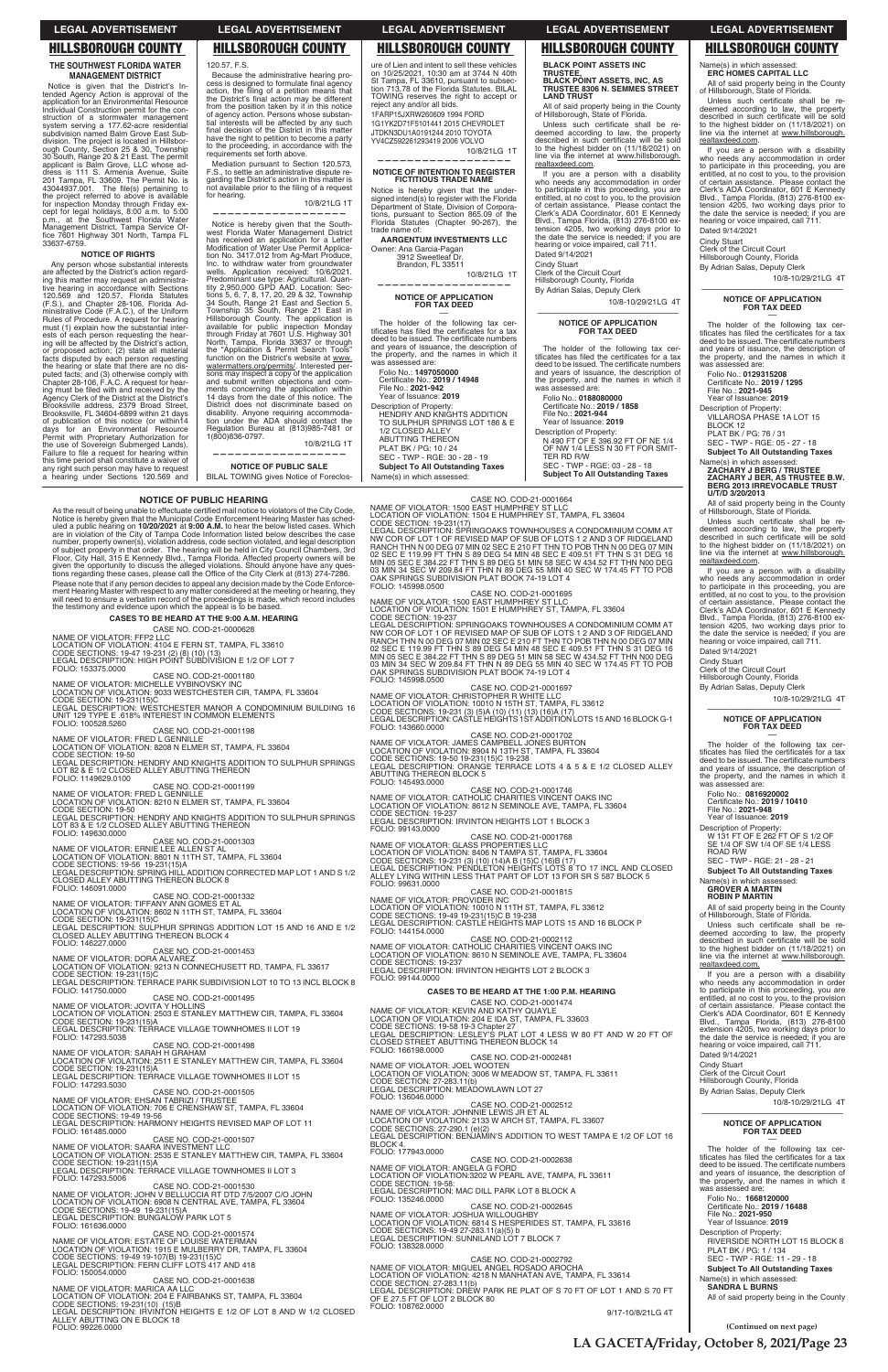#### **NOTICE OF PUBLIC HEARING**

ON <u>October 21, 2021 @ 9:30 A.M.</u> IN THE TAMPA CITY COUNCIL CHAMBERS, OLD<br>CITY HALL, 315 E. KENNEDY BLVD., 3RD FLOOR, TAMPA, FLORIDA, A PUBLIC<br>HEARING WILL BE HELD BY THE TAMPA CITY COUNCIL TO CONSIDER THE FOL-<br>LOWING ORDI

### **File No. TA/CPA 20-24**

An ordinance amending the Imagine 2040: Tampa Comprehensive Plan, Future Land Use<br>Element, Future Land Use Map, for the property located at 302 South 56th Street, from<br>Transitional Use-24 (TU-24) to Residential-35 (R-35); in conflict; Providing for severability; Providing an effective date. **File No. REZ-21-51**

An ordinance rezoning property in the general vicinity of 1740 and 1742 West Spruce<br>Street, in the City of Tampa, Florida, and more particularly described in Section 1, from<br>zoning district classification(s) RM-16 (residen

An ordinance vacating, closing, discontinuing and abandoning a portion of a right-of-way<br>(alleyway) located South of Lee Roy Selmon Crosstown Expressway, North of Washington<br>Street, East of 56th Street, and West of the Tam conditions and restrictions as more particularly set forth herein; providing an effective date. **File No. REZ-21-58**

An ordinance rezoning property in the general vicinity of 1302 East 23rd Avenue, in the<br>City of Tampa, Florida, and more particularly described in Section 1, from zoning district<br>classification(s) PD (planned development) single-family detached); providing an effective date.

An ordinance rezoning property in the general vicinity of 3430 West Beach Street, in the City of Tampa, Florida, and more particularly described in Section 1, from zoning district<br>classification(s) RS-50 (residential, single-family) to RM-18 (residential, multi-family);<br>providing an effective date.

#### **File No. VAC 21-01**

An ordinance rezoning property in the general vicinity of 302 South 56th Street, in the<br>City of Tampa, Florida, and more particularly described in Section 1, from zoning district<br>classification(s) RM-16 (residential, multi multi-family); providing an effective date.

### **File No. REZ-21-60**

An ordinance vacating, closing, discontinuing and abandoning a portion of a right-of-<br>way (alleyway) located South of Indiana Avenue, North of Ohio Avenue, East of Myrtle<br>Avenue, and West of North Boulevard, within the pla particularly set forth herein; providing an effective date.

An ordinance amending the Imagine 2040: Tampa Comprehensive Plan, Future Land<br>Use Element, to amend the Neighborhood Mixed Use-16 (NMU-16), Neighborhood Mixed<br>Use-24 (NMU-24), and Neighborhood Mixed Use-35 (NMU-35) categor reference to vertical mixed-use, allowing all development to have a maximum FAR of<br>1.5; Providing for repeal of all ordinances in conflict; Providing for severability; Providing an effective date.

### **File No. REZ-21-62**

An ordinance amending the Imagine 2040: Tampa Comprehensive Plan, Future Land<br>Use Element, Future Land Use Map, for the property located at 2105 West Dekle Av-<br>Sele Conterwise known as Collins Park, from Residential-10 (R-Providing an effective date.

#### **File No. REZ-21-68**

An ordinance rezoning property in the general vicinity of 3416 Ohio Avenue, in the City<br>of Tampa, Florida, and more particularly described in Section 1, from zoning district<br>classification(s) RS-60 (residential, single-fam

An ordinance amending the Imagine 2040: Tampa Comprehensive Plan, Future Land<br>Use Element, Future Land Use Map, for the property generally located at 8116 North<br>37th Street, otherwise known as Temple Crest Park, from Resid OS); Providing for repeal of all ordinances in conflict; Providing for severability; Providing an effective date.

#### **File No. REZ-20-96**

An ordinance rezoning property in the general vicinity of 3215 West St. Joseph Street, 3002<br>North Matanzas Avenue and 3209 West Columbus Drive, in the City of Tampa, Florida,<br>and more particularly described in Section 1, f

#### **File No. VAC-21-10**

### **File No. TA/CPA 21-04**

#### **File No. TA/CPA 21-06**

ANY PERSON WHO DECIDES TO APPEAL ANY DECISION OF THE CITY COUNCIL<br>WITH RESPECT TO ANY MATTER CONSIDERED AT THIS MEETING WILL NEED A<br>RECORD OF THE PROCEEDINGS, AND FOR SUCH PURPOSE, MAY NEED TO HIRE<br>A COURT REPORTER TO ENSU WHICH THE APPEAL IS TO BE BASED.

NOTICE IS HEREBY GIVEN that the City of Temple Terrace Board of Adjustment will hold a PUBLIC HEARING on Thursday, October 21, 2021 at 6:00 P.M., or as soon thereafter as possible, at the Council Chambers at City Hall, 11250 N. 56th Street, Temple Terrace, Florida 33617 to consider the following variance request (BA 21-02) from Section 12-506 of the Temple Terrace Land Development Code for property located at 307 Park Ridge Avenue;

#### **File No. TA/CPA 21-07**

#### **File No. TA/CPA 21-08**

An Ordinance amending the Imagine 2040: Tampa Comprehensive Plan, Future Land<br>Use Element, Future Land Use Map, for the property generally located at 3412 North<br>Ola Avenue, otherwise known as Woodlawn Cemetery, from Public

Persons wishing to appeal any decision made by the Board of Adjustment regarding any matter considered at this meeting will need a record of the proceedings, and for such purpose may need to ensure that a verbatim record of the proceeding is made, which record includes the testimony and evidence upon which the appeal is to be based. In accordance with Section 286.26, Florida Statutes, persons with disabilities needing special accommodations to<br>participate in these meetings should contact the Chairperson, through the City Clerk's office, no later than 5:00 p.m. two business days prior to the meeting.

#### **File No. TA/CPA 21-12**

was assessed are: Folio No.: 1**561450000**<br>Certificate No.: **2019 / 15678**<br>File No.: **2021-957** 

An ordinance amending the Imagine 2040: Tampa Comprehensive Plan, Future Land Use<br>Element, Future Land Use Map, for the property generally located at 3814 North Central<br>Avenue, from Residential-35 (R-35) to Community Mixed repeal of all ordinances in conflict; Providing for severability; Providing an effective date.

Description of Property: ALTAMIRA HEIGHTS LOT 3 BLOCK 8 PLAT BK / PG: 4 / 90 SEC - TWP - RGE: 05 - 29 - 19

#### **File No. TA/CPA 21-15**

An ordinance amending the Imagine 2040: Tampa Comprehensive Plan, Future Land Use<br>Element, Future Land Use Map, for the property located at 106 East Davis Boulevard,<br>otherwise known as Davis Islands Apex Park, from Residen

Folio No.: **0965800000**  Certificate No.: **2019 / 12138**<br>File No.: **2021-959**<br>Year of Issuance: **2019** 

#### **File No. TA/CPA 21-16**

An ordinance amending the Imagine 2040: Tampa Comprehensive Plan, Future Land<br>Use Element, Future Land Use Map, for the property located at 1101 North Jefferson<br>Street, otherwise known as Kid Mason Center, from Central Bus

sentative's attorney are set forth below.

Description of Property: GOLFLAND OF TAMPA'S NORTH<br>SIDE COUNTRY CLUB AREA NO 2 W 55 FT OF LOTS 1 AND 2

BLOCK 41 PLAT BK / PG: 27 / 28

#### **File No. TA/CPA 21-17**

An ordinance amending the Imagine 2040: Tampa Comprehensive Plan, Future Land<br>Use Element, Future Land Use Map, for the property located at 4124 West Bay to Bay<br>Boulevard, otherwise known as Marcellino Chelo Huerta Jr. Fri

If you are a person with a disability who needs any accommodation in order<br>to participate in this proceeding, you are<br>entitled, at no cost to you, to the provision of certain assistance. Please contact the<br>Clerk's ADA Coordinator, 601 E Kennedy<br>Blvd., Tampa Florida, (813) 276-8100 extension 4205, two working days prior to<br>the date the service is needed; if you are<br>hearing or voice impaired, call 711. Dated 9/14/2021

Cindy Stuart Clerk of the Circuit Court

Hillsborough County, Florida

By Adrian Salas, Deputy Clerk

#### **File No. TA/CPA 21-18**

An ordinance amending the Imagine 2040: Tampa Comprehensive Plan, Future Land<br>Use Element, Future Land Use Map, for the property located at 4702 West McCoy Street,<br>otherwise known as Port Tampa Park, from Residential-10 (R

All creditors of the decedent and other persons having claims or demands against decedent's estate on whom a copy of this notice is required to be served must file<br>their claims with this court ON OR BEFORE<br>THE LATER OF 3 MONTHS AFTER THE<br>TIME OF THE FIRST PUBLICATION OF<br>THIS NOTICE OR 30 DAYS AFTER THE DATE OF SERVICE OF A COPY OF THIS NOTICE ON THEM.

All other creditors of the decedent and other persons having claims or demands<br>against decedent's estate must file their<br>claims with this court WITHIN 3 MONTHS<br>AFTER THE DATE OF THE FIRST PUBLI-<br>CATION OF THIS NOTICE.

ALL CLAIMS NOT FILED WITHIN THE TIME PERIODS SET FORTH IN FLORIDA<br>STATUTES SECTION 733.702 WILL BE<br>FOREVER BARRED.

#### **File No. CIP & CIS 2021**

An ordinance amending the Imagine 2040: Tampa Comprehensive Plan, Capital Improvement Program and Capital Improvement Section, by replacing the Capital Improvement Section, Schedule of Projects with the Capital Improvement

SAID ORDINANCES MAY BE INSPECTED AT THE OFFICE OF THE CITY CLERK,<br>CITY HALL, 3RD FLOOR CITY HALL, 315 E. KENNEDY BLVD., TAMPA, FL, DURING<br>REGULAR BUSINESS HOURS, 8:00 A.M. TO 5:00 P.M., MONDAY THROUGH FRIDAY.

NOTWITHSTANDING THE TIME PERI-ODS SET FORTH ABOVE, ANY CLAIM<br>FILED TWO (2) YEARS OR MORE AFTER<br>THE DECEDENT'S DATE OF DEATH IS BARRED.

The date of first publication of this notice is October 8, 2021.

Personal Representative:<br>Richard Ball a/k/a Richard Michael Ball 9713 Magnolia Blossom Drive<br>Tampa, Florida 33626

Attorney for Personal Representative: Dennis J. Szafran, Esq.<br>Florida Bar Number: 118448 13119 W. Linebaugh Avenue, Suite 102<br>Tampa, Florida 33626<br>Telephone: (888) 266-1078<br>Fax: (727) 498-3661

If you are a person with a disability who needs any accommodation in order<br>to participate in this proceeding, you are<br>entitled, at no cost to you, to the provision of certain assistance. Please contact the<br>Clerk's ADA Coordinator, 601 E Kennedy<br>Blvd., Tampa Florida, (813) 276-8100 extension 4205, two working days prior to<br>the date the service is needed; if you are<br>hearing or voice impaired, call 711. Dated 9/14/2021

–– The holder of the following tax The holder of the following tax certificates has filed the certificates for a tax deed to be issued. The certificate numbers and years of issuance, the description of the property, and the names in which it<br>was assessed are:

> IN ACCORDANCE WITH THE AMERICANS WITH DISABILITIES ACT AND SECTION 286.26, FLORIDA STATUTES, PERSONS WITH DISABILITIES NEEDING SPECIAL<br>ACCOMMODATION TO PARTICIPATE IN THIS MEETING SHOULD CONTACT THE<br>CITY CLERK'S OFFICE AT LEAST FORTY-EIGHT (48) HOURS PRIOR TO THE DATE OF THE MEETING.

INTERESTED PARTIES MAY APPEAR AND BE HEARD AT SAID HEARING. SHIRLEY FOXX-KNOWLES, CMC CITY CLERK

If you are a person with a disability who needs any accommodation in order<br>to participate in this proceeding, you are<br>entitled, at no cost to you, to the provision of certain assistance. Please contact the<br>Clerk's ADA Coordinator, 601 E Kennedy<br>Blvd., Tampa Florida, (813) 276-8100 extension 4205, two working days prior to<br>the date the service is needed; if you are<br>hearing or voice impaired, call 711. Dated 9/14/2021

#### **NOTICE OF PUBLIC HEARING CITY OF TEMPLE TERRACE BOARD OF ADJUSTMENT**

NW 1/4 LESS RD R/W SEC - TWP - RGE: 33 - 28 - 19 **Subject To All Outstanding Taxes** Name(s) in which assessed:<br>**ENCORE CAPITAL INVESTMENTS**<br>LLC All of said property being in the County

of Hillsborough, State of Florida.

realtaxdeed.com.

A variance to encroach fourteen feet, one inch (14'-1") into the required thirty-five (35) foot front yard setback and a variance to encroach two feet,<br>nine inches (2'-9") into the required nine-foot, two inch (9'-2") west side yard setback to allow the construction of a  $24'x11'$  attached carport to the side of the existing home in a Residential-10 single family residential zoning district.



tificates has filed the certificates for a tax<br>deed to be issued. The certificate numbers<br>and years of issuance, the description of the property, and the names in which it<br>was assessed are:

S 466.7 FT OF E 480 FT OF NE 1/4<br>OF NW 1/4 LESS N 50 FT OF E 200<br>FT & LESS S 130 FT OF E 180 FT &<br>N 130 FT OF E 265 FT OF SE 1/4 OF

Unless such certificate shall be re-<br>deemed according to law, the property<br>described in such certificate will be sold to the highest bidder on (11/18/2021) on<br>line via the internet at www.hillsborough.

If you are a person with a disability who needs any accommodation in order<br>to participate in this proceeding, you<br>are entitled, at no cost to you, to the

provision of certain assistance. Please<br>contact the Clerk's ADA Coordinator,<br>601 E Kennedy Blvd., Tampa Florida,

(813) 276-8100 extension 4205, two<br>working days prior to the date the<br>service is needed; if you are hearing or

voice impaired, call 711. Dated 9/14/2021

Cindy Stuart<br>Clerk of the Circuit Court<br>Hillsborough County, Florida By Adrian Salas, Deputy Clerk

Folio No.: **0031830050**  Certificate No.: **2019 / 249**<br>File No.: **2021-956**<br>Year of Issuance: **2019** Description of Property:

All interested persons may appear at the meeting and be heard with respect to the proposed variance request. Copies of the application are available for public inspection in the office of the City Clerk and in the Community Development Department during regular business hours. Additional information may be obtained by calling Gus Karpas, Senior Planner at 813-506-6480.

PLAT BK / PG: 1 / 130 SEC - TWP - RGE: 02 - 28 - 17 **Subject To All Outstanding Taxes**

Name(s) in which assessed:<br>**GAIL M SNYDER** 

realtaxdeed.com.

Clerk's ADA Coordinator, 601 E Kennedy<br>Blvd., Tampa Florida, (813) 276-8100<br>extension 4205, two working days prior to the date the service is needed; if you are<br>hearing or voice impaired, call 711. Dated 9/20/2021 Cindy Stuart<br>Clerk of the Circuit Court Hillsborough County, Florida

By Adrian Salas, Deputy Clerk

DATED this 4th Day of October, 2021.

Kristin Garcia Deputy City Clerk

10/8/21LG 1T

**Page 24/LA GACETA/Friday, October 8, 2021**

10/8/21LG 1T

**(Continued on next page)**

**Subject To All Outstanding Taxes**

Name(s) in which assessed:<br>**ESTATE OF RUBY L RANGE<br>RUBY L RANGE** 

## **JAMES H DOWNING**

All of said property being in the County<br>of Hillsborough, State of Florida. Unless such certificate shall be redeemed according to law, the property described in such certificate will be sold<br>to the highest bidder on (11/18/2021) on<br>line via the internet at www.hillsborough.

realtaxdeed.com.

If you are a person with a disability<br>who needs any accommodation in order<br>to participate in this proceeding, you are entitled, at no cost to you, to the provision<br>of certain assistance. Please contact the<br>Clerk's ADA Coordinator, 601 E Kennedy Blvd., Tampa Florida, (813) 276-8100<br>extension 4205, two working days prior to<br>the date the service is needed; if you are hearing or voice impaired, call 711.

Dated 9/14/2021

Cindy Stuart<br>Clerk of the Circuit Court<br>Hillsborough County, Florida By Adrian Salas, Deputy Clerk

10/8-10/29/21LG 4T

## —————————————————— **NOTICE OF APPLICATION FOR TAX DEED** ––

The holder of the following tax cer-<br>tificates has filed the certificates for a tax<br>deed to be issued. The certificate numbers and years of issuance, the description of<br>the property, and the names in which it<br>was assessed are:

SEC - TWP - RGE: 14 - 28 - 18

## **Subject To All Outstanding Taxes**

# Name(s) in which assessed:<br>**JULIE AVILA<br>LAURA ECKERT**

All of said property being in the County of Hillsborough, State of Florida.

Unless such certificate shall be re-<br>deemed according to law, the property<br>described in such certificate will be sold to the highest bidder on (11/18/2021) on<br>line via the internet at www.hillsborough. realtaxdeed.com.

10/8-10/29/21LG 4T

## —————————————————— **IN THE THIRTEENTH JUDICIAL CIRCUIT COURT IN AND FOR HILLSBOROUGH COUNTY, FLORIDA**

PROBATE DIVISION File No. 21-CP-003259

IN RE: ESTATE OF

JUSTIN ANTHONY BALL<br>a/k/a JUSTIN BALL Deceased.

The

**NOTICE TO CREDITORS**

for Hillsborough County, Florida, Probate<br>Division, the address of which is 800 E.<br>Twiggs Street, Tampa, Florida 33602. The names and addresses of the Personal<br>Representative and the Personal Repre-

Administration of the Estate of Justin Anthony Ball a/k/a Justin Ball, de-<br>ceased, whose date of death was June<br>26, 2021, is pending in the Circuit Court

Cindy Stuart

Clerk of the Circuit Court<br>Hillsborough County, Florida By Adrian Salas, Deputy Clerk

10/8-10/29/21LG 4T

#### —————————————————— **NOTICE OF APPLICATION**

**FOR TAX DEED**

Folio No.: **0779510060**<br>Certificate No.: **2019 / 9811** File No.: **2021-952**<br>Year of Issuance: **2019** 

Description of Property: TRACT BEG 25 FT N & 1004 FT E<br>OF SW COR OF S 1/2 OF SE 1/4<br>RUN N 23 DEG E 427 FT N 43 DEG E 1220.25 FT THN E 666.98 FT S 601.25<br>FT S 74 DEG W 1476 FT S 27 DEG W<br>305 FT TO N R/W OF BILL TUCKER RD W ALG R/W 100 FT TO POB SEC - TWP - RGE: 29 - 31 - 20

**Subject To All Outstanding Taxes** Name(s) in which assessed: **ESTATE OF JOHN EALUM**

**JOHN EALUM BRENDA EALUM**

All of said property being in the County of Hillsborough, State of Florida.

Unless such certificate shall be re-<br>deemed according to law, the property<br>described in such certificate will be sold to the highest bidder on (11/18/2021) on<br>line via the internet at www.hillsborough. realtaxdeed.com.

Cindy Stuart

Clerk of the Circuit Court<br>Hillsborough County, Florida

By Adrian Salas, Deputy Clerk 10/8-10/29/21LG 4T

**NOTICE OF APPLICATION FOR TAX DEED** ––

The holder of the following tax cer-

10/8-10/29/21LG 4T

Folio No.: 1**526140000**<br>Certificate No.: **2019 / 15244** File No.: **2021-953**<br>Year of Issuance: **2019** Description of Property:

—————————————————— **NOTICE OF APPLICATION FOR TAX DEED** ––

The holder of the following tax cer-<br>tificates has filed the certificates for a tax<br>deed to be issued. The certificate numbers

and years of issuance, the description of<br>the property, and the names in which it<br>was assessed are:

TOWN OF CITRUS PARK LOTS 10 AND 11 BLOCK 2

All of said property being in the County<br>of Hillsborough, State of Florida. Unless such certificate shall be redeemed according to law, the property<br>described in such certificate will be sold<br>to the highest bidder on (11/18/2021) on line via the internet at www.hillsborough.

If you are a person with a disability who needs any accommodation in order to participate in this proceeding, you are<br>entitled, at no cost to you, to the provision<br>of certain assistance. Please contact the 10/8-10/29/21LG 4T

—————————————————— **NOTICE OF APPLICATION FOR TAX DEED** ––

The holder of the following tax cer-<br>tificates has filed the certificates for a tax<br>deed to be issued. The certificate numbers and years of issuance, the description of<br>the property, and the names in which it Year of Issuance: 2019

### **LEGAL ADVERTISEMENT LEGAL ADVERTISEMENT LEGAL ADVERTISEMENT LEGAL ADVERTISEMENT LEGAL ADVERTISEMENT**

of Hillsborough, State of Florida. Unless such certificate shall be re-<br>deemed according to law, the property<br>described in such certificate will be sold to the highest bidder on (11/18/2021) on<br>line via the internet at <u>www.hillsborough.</u> realtaxdeed.com.

## **HILLSBOROUGH COUNTY HILLSBOROUGH COUNTY HILLSBOROUGH COUNTY HILLSBOROUGH COUNTY HILLSBOROUGH COUNTY**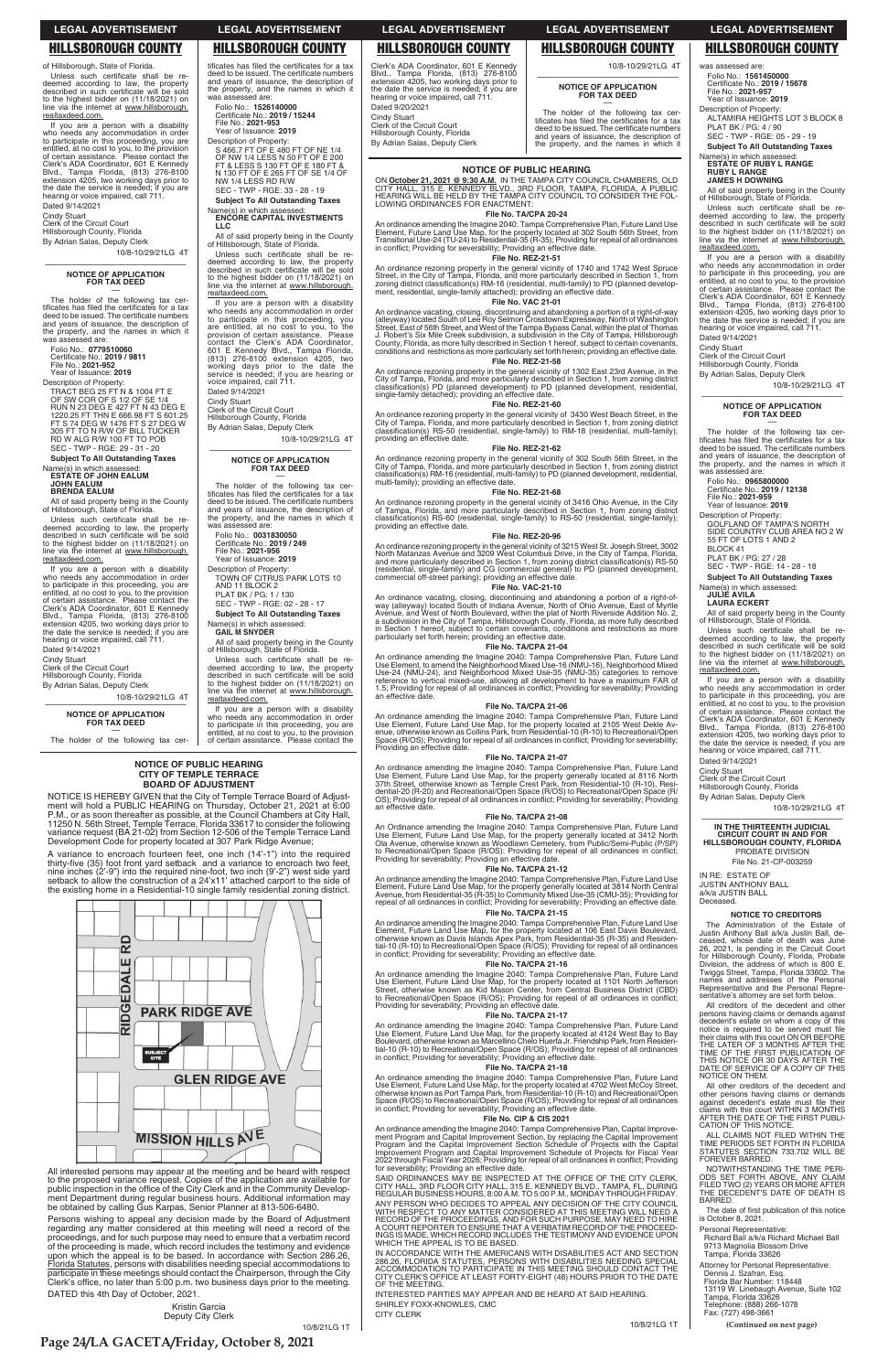## **HILLSBOROUGH COUNTY**

E-Mail: service@djslaw.org Secondary E-Mail: shelby@djslaw.org 10/8-10/15/21LG 2T

IN THE CIRCUIT COURT OF THE THIRTEENTH JUDICIAL CIRCUIT<br>IN AND FOR HILLSBOROUGH **COUNTY, FLORIDA** CIVIL DIVISION CASE NO. 29-2019-CA-003817

U.S. BANK TRUST NATIONAL ASSO-CIATION, NOT IN ITS INDIVIDUAL<br>CAPACITY. BUT SOLELY AS TRUSTEE OF LSF11 MASTER PARTICIPATION **TRUST** 

Plaintiff.

GEOFFREY GASH, et al, Defendants/

#### **NOTICE OF SALE PURSUANT TO CHAPTER 45**

NOTICE IS HEREBY GIVEN pursuant<br>o an Amended Final Judgment of Foreto an Amended Final Judgment closure dated September 9, 2021, and entered in Case No. 29-2019-CA-003817 the Circuit Court of the THIRTEENTH Judi cial Circuit in and for Hillsborough County. Florida, wherein U.S. Bank Trust National<br>Association, not in its individual capacity, but solely as Trustee of LSF11 Mas-For Participation Trust is the Plaintiff and<br>UNKNOWN SPOUSE OF GEOFFREY<br>GASH, UNKNOWN TENANT IN POS-SESSION #1 NKA DOUG O'DONNELL,<br>UNKNOWN TENANT IN POSSESSION<br>#2, CARROLLWOOD MEADOWS HO-WEOWNERS ASSOCIATION, INC.<br>GEOFFREY GASH, and ALL OTHER<br>UNKNOWN PARTIES, INCLUDING, IF<br>A NAMED DEFENDANT IS DECEASED,<br>THE PERSONAL REPRESENTATIVES,<br>THE SURVIVING SPOUSE, HEIRS, DE-<br>VICEES GEANTEES COENTODS AND VISEES, GRANTEES, CREDITORS, AND<br>ALL OTHER PARTIES CLAIMING, BY, THROUGH, UNDER OR AGAINST THAT THROUGH, UNDER OR AGAINST THAT<br>DEFENDANT, AND ALL CLAIMANTS,<br>PERSONS OR PARTIES, NATURAL OR<br>CORPORATE, OR WHOSE EXACT LE-<br>GAL STATUS IS UNKNOWN, CLAIMING<br>UNDER ANTOS IS UNKNOWN, CLAIMING<br>OR DESCRIBED DEFENDANTS, the<br>Defend Florida will sell to the highest and best bid-<br>der for cash at www.hillsborough.realfore-<br>close.com, the Clerk's website for on-line auctions at 10:00 AM on November 8, 2021, the following described property as<br>set forth in said Order of Final Judgment, to wit:

Lot 10, Block 5, CARROLL WOOD<br>MEADOWS - Unit 1, according to<br>map or plat thereof as recorded in Plat Book 47, Page 55 of the Public Records of Hillsborough County, Florida.

If you are a person claiming a right to<br>funds remaining after the sale, you must file a claim with the clerk of court no later the a ciatin with the cierk of court no later<br>than 60 days after the sale. If you fail to<br>file a claim, you will not be entitled to any<br>remaining funds. After 60 days, only the<br>owner of record as of the date of the lis<br>pen

If the sale is set aside, the Purchaser may be entitled to only a return of the<br>sale deposit less any applicable fees and<br>costs and shall have no further recourse against the Mortgagor, Mortgagee or the Mortgagee's Attorney.

"In accordance with the Americans With Disabilities Act, persons in need of a special accommodation to participate in this<br>proceeding shall, within seven (7) days prior to any proceeding, contact the Administrative Office of the Court, Hillsborough County, County Center, 13th Floor, 601 E. Kennedy Blvd., Tampa, FL 33602,<br>Telephone (813) 276-8100, via Florida Relay Service".

DATED at Hillsborough County, Florida this 29th day of September, 2021. GILBERT GARCIA GROUP, P.A. Attorney for Plaintiff<br>2313 W. Violet St. Tampa, FL 33603 (813) 443-5087 Fax (813) 443-5089 emailservice@gilbertgrouplaw.com By: Amy M. Kiser, Esq.

Florida Bar No. 46196 630282.28387/TLL

10/8-10/15/21LG 2T IN THE COUNTY COURT IN AND FOR

HILLSBOROUGH COUNTY, FLORIDA COUNTY CIVIL DIVISION CASE NO.: 21-CC-25414

RENAISSANCE VILLAS CONDOMINIUM ASSOCIATION, INC. Plaintiff.

GOLDEN SUNRISE PROPERTIES, LLC<br>AND SELIN PROPERTIES, LLC, Defendants.

### **LEGAL ADVERTISEMENT**

#### **HILLSBOROUGH COUNTY HILLSBOROUGH COUNTY**

OF THIS NOTICE.

**DEATH IS BARRED.** 

RYAN NGUYEN

Personal Representative:

10232 Victoria Avenue<br>Riverside, California 92503

Florida Bar No. 118869

Tampa, Florida 33606

trade name of:

IN RE: ESTATE OF

**LESTER VIGO** 

Deceased.

forth below.

Telephone: (813) 259-9955<br>susan@sghlawoffice.com

Attorney for Personal Representative:

238 East Davis Boulevard, Suite 208

**NOTICE OF INTENTION TO REGISTER** 

**FICTITIOUS TRADE NAME** 

Notice is hereby given that the under-<br>signed intend(s) to register with the Florida

Department of State, Division of Corporations, pursuant to Section 865.09 of the<br>Florida Statutes (Chapter 90-267), the

CHASEASSOCIATES, CPA, P.A.

IN THE CIRCUIT COURT FOR

HILLSBOROUGH COUNTY, FLORIDA

PROBATE DIVISION

File No. 21-CP-002931

Division A

**NOTICE TO CREDITORS** 

The administration of the estate of

The Solution of the case of the same of<br>of death was August 1, 2020, is pending<br>in the Circuit Court for HILLSBOROUGH

County, Florida, Probate Division, the address of which is 800 E. Twiggs St., Tam-

pa. FL 33602. The names and addresses pa, FL 33002. The names and addresses<br>of the personal representative and the<br>personal representative's attorney are set

All creditors of the decedent and oth-

er persons having claims or demands<br>against decedent's estate on whom a

expose to this notice is required to be served<br>must file their claims with this court ON<br>OR BEFORE THE LATER OF 3 MONTHS<br>AFTER THE TIME OF THE FIRST PUBLI-

CATION OF THIS NOTICE OR 30 DAYS<br>AFTER THE DATE OF SERVICE OF A<br>COPY OF THIS NOTICE ON THEM.

All other creditors of the decedent and

other persons having claims or demands

against decedent's estate must file their<br>claims with this court WITHIN 3 MONTHS

AFTER THE DATE OF THE FIRST PUBLICATION OF THIS NOTICE.

ALL CLAIMS NOT FILED WITHIN THE<br>TIME PERIODS SET FORTH IN FLORI-

DA STATUTES SECTION 733.702 WILL<br>BE FOREVER BARRED.

NOTWITHSTANDING THE TIME PERI

ODS SET FORTH ABOVE, ANY CLAIM

PILED TWO (2) YEARS OR MORE<br>AFTER THE DECEDENT'S DATE OF<br>DEATH IS BARRED.

is October 8, 2021.

Personal Representative:

Tampa, Florida 33625

Attorney for Personal Representative diorney for Personal Representative:<br>NORMAN A. PALUMBO, JR., ESQUIRE<br>Florida Bar Number: 329002

P.O. Box 10845<br>Tampa, Florida 33679-0845<br>Telephone: (813) 831-4379

 $(813) 832 - 6803$ 

JULIE ANN LUCAS 12511 Limpet Dr

The date of first publication of this notice

500 E Kennedy Blvd, Suite 106 Tampa, FL 33602-4934

Owner: Antonio Chase, CPA, P.A.

10/8-10/15/21LG 2T

10/8/21LG 1T

Susan G. Haubenstock, Esquire

dominium recorded February 14, 2006<br>in Official Records Book 16110, at<br>Page 1340, all in the Public Records of<br>Hillsborough County, Florida. LICATION OF THIS NOTICE OR THIRTY (30) DAYS AFTER THE DATE OF SERVICE OF A COPY OF THIS NOTICE ON **THEM** 

will be sold at public sale by the Hillsborough County Clerk of Court, to the highest and best bidder, for cash, electronically<br>online at www.hillsborough.realforeclose. com at 10:00 A.M. on October 27, 2021.

Any person claiming an interest in the<br>surplus from the sale, if any, other than<br>the property owner as of the date of the lis pendens must file a claim within sixty (60) days after the sale.

If you are a person with a disability who needs any accommodation in order to participate in this proceeding, you are entitled,<br>at no cost to you, to the provision of certain<br>assistance. Please contact the ADA Coordinator, Hillsborough County Courthouse,<br>800 E. Twiggs Street, Room 604, Tampa,<br>Florida 33602, (813) 272-7040, at least 7 days before your scheduled court appearance, or immediately upon receiving this<br>notification if the time before the scheduled appearance is less than 7 days; if you are hearing or voice impaired, call 711

/s/ Astrid Guardado, Esq.<br>Florida Bar No.: 915671 aquardado@bushross.com **BUSH ROSS, P.A** Post Office Box 3913<br>Tampa, FL 33601<br>Phone: 813-204-6492 Fax: 813-223-9620

10/8-10/15/21LG 2T

IN THE CIRCUIT COURT OF THE THIRTEENTH JUDICIAL CIRCUIT<br>THIRTEENTH JUDICIAL CIRCUIT<br>IN AND FOR HILLSBOROUGH **COUNTY, FLORIDA CIVIL DIVISION** 

Case No.: 21-CA-4893 Division: G

EQUITY TRUST COMPANY CUSTO-DIAN, FBO JOSEPH C. TOBI IRA, Plaintiff

ROSALYN CHARLES KNOWN HEIR<br>OF PATRICK ALEXANDRE; UNKNOWN<br>HEIRS, DEVISEES, GRANTEES, ASSIGNEES, LIENORS, CREDITORS,<br>TRUSTEES, OR OTHER CLAIMANTS<br>CLAIMING BY, THROUGH, UNDER, OR AGAINST PATRICK ALEXANDRE,<br>DECEASED; BEN JEAN FRANCOIS,<br>UNKNOWN TENANT #1, UNKNOWN **TENANT#2** Defendants.

NOTICE OF ACTION TO: UNKNOWN HEIRS, DEVISEES,<br>GRANTEES, ASSIGNEES, LIENORS,<br>CREDITORS, TRUSTEES, OR

**CALLITONS, THOSTEES, OR<br>CTHER CLAIMANTS CLAIMING BY,<br>THROUGH, UNDER, OR AGAINST<br>PATRICK ALEXANDRE, DECEASED.** 

You are notified that an action to foreclose mortgage on the following property<br>in Hillsborough County Florida:

LOTS 31, 32, 33, 34, 35, 36, 37, AND IN PLAT BOOK 20, PAGE 41 OF<br>THE PUBLIC RECORDS OF HILLS-<br>BROUGH COUNTY FLORIDA

Commonly known as 3107 Rex Ave. Dover FL 33527 has been filed against you<br>and you are required to serve a copy of and you are required to serve a copy of<br>your written defenses, if any, to it on An-<br>thony Woodward, Woodward Law, Plain-<br>tiff's attorney at 1520 Gulf Blvd. Unit 1605,<br>Clearwater FL 33767, 30 days from the<br>first date of pub mediately thereafter; otherwise, a default will be entered against you for the relief demanded in the Complaint.

If you are a person with a disability who needs any accommodation in order<br>to participate in this proceeding, you are to participate in this proceeding, you are<br>entitled, at no cost to you, to the provision<br>of certain assistance. Please contact the<br>ADA Coordinator, Hillsborough County<br>Courthouse, 800 E. Twiggs St., Room<br>604, Tampa, Florid before the scheduled appearance is less than 7 days; if you are hearing or voice inan *r* dayo, ir you<br>impaired, call 711.

Dated: September 30, 2021 WOODWARD LAW Anthony G. Woodward, Esq.<br>Counsel for Plaintiff EQUITY<br>TRUST COMPANY CUSTODIAN, FBO JOSEPH C. TOBI IRA<br>1520 Gulf Blvd. Unit 1605 Clearwater FL 33767

Florida Bar No.: 0773610

**CINDY STUART** 

**LEGAL ADVERTISEMENT** 

All other creditors of the decedent and

other persons having claims or demands<br>against the decedent's estate, including<br>unmatured, contingent or unliquidated

claims, must file their claims with this Court

WITHIN THREE (3) MONTHS AFTER<br>THE DATE OF THE FIRST PUBLICATION

ALL CLAIMS NOT FILED WITHIN THE

TIME PERIODS SET FORTH IN SECTION 733.702, FLORIDA STATUTES,

NOTWITHSTANDING THE TIME PE-

RIOD SET FORTH ABOVE, ANY CLAIM<br>FILED TWO (2) YEARS OR MORE<br>AFTER THE DECEDENT'S DATE OF

The date of first publication of this Notice<br>is October 8, 2021.

WILL BE FOREVER BARRED.

## **LEGAL ADVERTISEMENT**

## **HILLSBOROUGH COUNTY**

ALL CLAIMS NOT FILED WITHIN THE TIME PERIODS SET FORTH IN FLORI-<br>DA STATUTES SECTION 733.702 WILL BE FOREVER BARRED.

NOTWITHSTANDING THE TIME PERI-ODS SET FORTH ABOVE, ANY CLAIM<br>FILED TWO (2) YEARS OR MORE<br>AFTER THE DECEDENT'S DATE OF<br>DEATH IS BARRED.

The date of first publication of this notice is October 8, 2021

Personal Representative: William Wilson

10628 Walker Vista Drive<br>Riverview, Florida 33578

Attorney for Personal Representative: Lorien Smith Johnson

Attorney<br>Florida Bar Number: 26662<br>DAVID TOBACK, ESQ 1211 N. Westshore Blvd., Suite 315 Tampa, Florida 33607<br>Telephone: (813) 758-3492 Fax: (888) 820-7248 E-Mail: lorien@davidtobacklaw.com<br>Secondary E-Mail: court@davidtobacklaw.com

10/8-10/15/21LG 2T

#### **NOTICE OF PUBLIC SALE**

NOTICE OF PUBLIC SALE: La Roche Wrecker Service and Repair gives Notice<br>of Foreclosure of Lien and intent to sell<br>these vehicles on 10/22/2021, 09:00 am at 5701 North St Wimauma, FL 33598, pursuant to subsection 713.78 of the Florida<br>Statutes. La Roche Wrecker Service and Repair reserves the right to accept or reject and/or all bids.

1FTSW20515FB95731 2005 FORD 2C3CDXBG1HH642081 2017 DODGE JTDJT903X75128947 2007 TOYOTA JTMZD33V885094700 2008 TOYOTA

NOTICE OF PUBLIC SALE: La Roche Wrecker Service and Repair gives Notice<br>of Foreclosure of Lien and intent to sell<br>these vehicles on 10/26/2021, 09:00 am at 5701 North St Wimauma, FL 33598, pursuant to subsection 713.78 of the Florida<br>Statutes. La Roche Wrecker Service and Repair reserves the right to accept or reject any and/or all hids

1VWBV7A36FC052989 2015 VOLKSWAGEN 2G1WB58K981304122 2008 CHEVROLET 10/8/21LG 1T

#### IN THE CIRCUIT COURT FOR HILLSBOROUGH COUNTY, FLORIDA PROBATE DIVISION Case No.: 2021-CP-3380

Division: "A"

IN RE: ESTATE OF **JOHN MARTIN MANTEI,** A/K/A JOHN M. MANTEI Deceased.

## **NOTICE TO CREDITORS**

The administration of the Estate of John<br>Martin Mantei, a/k/a John M. Mantei, debecaused, whose date of death was September 11, 2021, and the last four numbers<br>of his Social Security number is XXXof the Social Security number is ANX-8706, is pending in the Circuit Court<br>for Hillsborough County, Florida, Probate<br>Division, the address of which is 800 E. Division, the address of which is 600 L.<br>Twiggs, Rm. 206, Tampa, Florida 33602.<br>The names and addresses of the Personal Representative and the Personal Representative's attorney are set forth below.

All creditors of the decedent and other persons having claims or demands against decedent's estate, including unmatured,<br>contingent or unliquidated claims, on whom a copy of this notice is served must file their<br>claims with this Court WITHIN THE LATER OF THREE (3) MONTHS AFTER THE<br>DATE OF THE FIRST PUBLICATION OF<br>THIS NOTICE OR THIRTY (30) DAYS AF-TER THE DATE OF SERVICE OF A COPY<br>OF THIS NOTICE ON THEM.

All creditors of the decedent and other persons having claims or demands against pherson naving cialing to decident's estate must file their<br>claims with this Court WITHIN THREE (3)<br>MONTHS AFTER THE DATE OF THE FIRST PUBLICATION OF THIS NOTICE.

ALL CLAIMS NOT FILED WITHIN THE<br>TIME PERIODS SET FORTH IN SECTION<br>733.702 OF THE FLORIDA PROBATE CODE WILL BE FOREVER BARRED.

**NOTWITHSTANDING THE TIME PERI-<br>ODS SET FORTH ABOVE, ANY CLAIM<br>FILED TWO (2) YEARS OR MORE AFTER<br>THE DECEDENT'S DATE OF DEATH IS<br>BARRED.** 

The date of the first publication of this<br>Notice is October 8, 2021.

Personal Representative:

Christopher A. Mantei

140 Church St.<br>Valrico, FL 33594

All other creditors of the decedent and persons have claims or demands against<br>the decedent's estate must file their claims<br>with this court WITHIN THREE MONTHS

**LEGAL ADVERTISEMENT** 

**HILLSBOROUGH COUNTY** 

AFTER THE DATE OF THE FIRST PUB-**LICATION OF THIS NOTICE** 

ALL CLAIMS, DEMANDS AND OBJECTIONS NOT SO FILED WILL BE FOR-EVER BARRED.

Publication of this Notice has begun on October 8, 2021.

Personal Representative: Juan and Odila Vasquez

P. O. Box 374<br>Durant, Florida 33530

NOTICE ON THEM.

Attorney for Estate: JILL H. GIORDANO, ESQ. 3114 North Boulevard Tampa, Florida 33603<br>(813) 223-1215

F.B.N. 218731 10/8-10/15/21LG 2T

IN THE COUNTY COURT IN AND FOR<br>HILLSBOROUGH COUNTY, FLORIDA COUNTY CIVIL DIVISION

CASE NO : 20-CC-39799

HUNTER'S GREEN COMMUNITY ASSOCIATION, INC., Plaintiff.

 $VS$ 

BLACK POINT ASSETS, INC., A **ELORIDA CORPORATION, AS<br>TRUSTEE UNDER THE 17750 ESPRIT<br>DRIVE LAND DATED AUGUST 17, 2013,** Defendants.

#### **NOTICE OF SALE**

NOTICE IS HEREBY GIVEN that, pursuant to the order entered in this cause on September 28, 2021 by the County Court<br>of Hillsborough County, Florida, the property described as:

LOT 65, HUNTER'S GREEN PAR-**CEL 17B, PHASE 1B/2 ACCORDING<br>TO THE MAP OR PLAT THEREOF<br>AS RECORDED IN PLAT BOOK 70,** PAGE 49 OF THE PUBLIC RECORDS<br>OF HILLSBOROUGH COUNTY, FLORIDA.

and more commonly known as 17750 Esprit Drive, Tampa, FL 33647 will be sold at public sale by the Hillsborough County Clerk of Court, to the highest

and best bidder, for cash, electronically online at <u>www.hillsborough.realforeclose.</u><br>com at 10:00 A.M. on November 12, 2021. Any person claiming an interest in the surplus from the sale, if any, other than<br>the property owner as of the date of the lis<br>pendens must file a claim within sixty (60) days after the sale.

If you are a person with a disability who needs any accommodation in order to participate in this proceeding, you are entitled, at no cost to you, to the provision of certain<br>assistance. Please contact the ADA Coorassistance. Piease contact the ADA Coordinator, Hillsborough County Courthouse,<br>800 E. Twiggs Street, Room 604, Tampa, Florida 33602, (813) 272-7040, at least 7<br>days before your scheduled court appear-<br>ance, or immediately are hearing or voice impaired, call 711

/s/ Ciara C. Willis, Esquire Florida Bar No.: 125487 cwillis@bushross.com<br>H. Web Melton III, Esg. Florida Bar No.: 0037703 wmelton@bushross.com BUSH ROSS, P.A. Post Office Box 3913<br>Tampa, FL 33601<br>Phone: 813-204-6492 Fax: 813-223-9620 **Attorney for Plaintiff** 

10/1-10/8/21LG 2T

#### **SUMMONS**

(Parentage-Custody and Support) CITACIÓN (Paternidad-Custodia y Manutención)

NOTICE TO RESPONDENT (Name)<br>AVISO AL DEMANDADO (Nombre): Aljan Decka

You have been sued. Read the information below and on the next page.<br>Lo han demandado. Lea la información a

continuación y en la página siguiente. Petitioner's name: El nombre del demandante: Lindsay Mc-

Carthy CASE NUMBER: (Número de caso)

21FL01260 You have 30 calendar days after this Summons and Petition are served on you to<br>file a Response (form FL-220 or FL-270) at the court and have a copy served on the petitioner. A letter, phone call, or court

Fax: (813) 832-6803<br>E-Mail: nap.floridalaw@gmail.com 10/8-10/15/21LG 2T

**NOTICE OF SALE** 

NOTICE IS HEREBY GIVEN that, pursuant to the Final Judgment of Foreclosure entered in this cause on September 1,<br>2021 by the County Court of Hillsborough County, Florida, the property described as:

Unit No. O-105 of RENAISSANCE VIL-LAS, A CONDOMINIUM, according<br>to the Declaration of Condominium,<br>as recorded in Official Records Book 15820 at Page 1951, as amended by<br>Amendment to Declaration of Condominium recorded January 17 2006 in Official Records Book 15997 at Page<br>0921, as further amended by Second<br>Amendment to Declaration of Condo-Ameriament to Deciaration of Condo-<br>minium, recorded February 1, 2006, in<br>Official Records Book 16066, at Page 0210 and as further amended by Third Same American to the Declaration of Con-<br>dominium recorded February 14, 2006<br>in Official Records Book 16110, at Page 1340, all in the Public Records of Hillsborough County, Florida.

#### $f/k/a$

VS.

Unit No. O-321-105 of RENAISSANCE<br>VILLAS, A CONDOMINIUM, according to the Declaration of Condominium,<br>as recorded in Official Records Book 15820 at Page 1951, as amended by Formation of Declaration of Condo-<br>minium, recorded January 17, 2006, in<br>Official Records Book 15997 at Page Since the course of the amended by Second<br>Amendment to Declaration of Condo-<br>minium, recorded February 1, 2006, in Official Records Book 16066, at Page<br>0210, and as further amended by Third<br>Amendment to the Declaration of Con-

As Clerk of the Court By: s/ Sonia Santallana As Deputy Clerk P.O. Box 3360 Tampa, FL 33601 800 E. Twiggs St Room 101<br>Tampa, FL 33602 10/8-10/15/21LG 2T IN THE CIRCUIT COURT OF THE **THIRTEENTH JUDICIAL CIRCUIT** 

IN AND FOR HILLSBOROUGH<br>COUNTY, FLORIDA PROBATE, GUARDIANSHIP AND<br>TRUST DIVISION Case No. 21-CP-003446

Division A

#### IN RE: THE ESTATE OF HUNG QUOC LE Deceased.

### **NOTICE TO CREDITORS**

The administration of the estate of HUNG QUOC LE, deceased, Case Number 21-<br>CP-003446, is pending in the Circuit Court for Hillsborough County, Florida, Probate<br>Division, the address of which is P.O. Box<br>1110, Tampa, Florida 33601-1110. The ranges and addresses of the personal<br>representative and the personal represen-<br>tative's attorney are set forth below.

All creditors of the decedent and other persons having claims or demands against<br>the decedent's estate, including unma-<br>tured, contingent or unliquidated claims, on whom a copy of this notice is served,<br>must file their claims with this Court WITH-<br>IN THE LATER OF THREE (3) MONTHS<br>AFTER THE DATE OF THE FIRST PUB- IN THE CIRCUIT COURT FOR<br>HILLSBOROUGH COUNTY, FLORIDA PROBATE DIVISION File No. 21-CP-3339 Division A

IN RE: ESTATE OF JEANETTE FERNANDEZ WILSON A/K/A JEANETTE F. WILSON Deceased

### **NOTICE TO CREDITORS**

The administration of the estate of Jeanette Fernandez Wilson a/k/a Jeanette F.<br>Wilson, deceased, whose date of death was August 6, 2021, is pending in the<br>Circuit Court for Hillsborough County,<br>Florida, Probate Division, the address of which is 800 E. Twiggs Street, Tampa, FL<br>33602. The names and addresses of the<br>personal representative and the personal representative's attorney are set forth be-

All creditors of the decedent and other persons having claims or demands against decedent's estate on whom a explorate discovery of this notice is required to be served<br>must file their claims with this court ON<br>OR BEFORE THE LATER OF 3 MONTHS STEER THE TIME OF THE FIRST PUBLICATION OF THIS NOTICE OR 30 DAYS<br>AFTER THE TIME OF THE FIRST PUBLI-<br>AFTER THE DATE OF SERVICE OF A

All other creditors of the decedent and other persons having claims or against decedent's estate must file their diams with this court WITHIN 3 MONTHS<br>AFTER THE DATE OF THE FIRST PUB-<br>LICATION OF THIS NOTICE. Attorney for Personal Representative: Mark F. Mooney, Attorney<br>Fla. Bar No. 251895<br>1211 W. Fletcher Ave. Tampa, FL 33612<br>Telephone: (813) 265-3120 Email: markfmooney@yahoo.com 10/8-10/15/21LG 2T

IN THE CIRCUIT COURT OF THE<br>THIRTEENTH JUDICIAL CIRCUIT, HILLSBOROUGH COUNTY, FLORIDA CASE NO. 21-CP-2459

IN RE: THE ESTATE OF JUAN A VASOUFZ JR Deceased.

#### **NOTICE TO CREDITORS**

The administration of the Estate of<br>JUAN A. VASQUEZ, JR., deceased, File<br>Number 21-CP-2459, is pending in the<br>Circuit Court for Hillsborough County,<br>Florida, Probate Division, the address<br>of which is 800 Twiggs Street, Tam addresses of the personal representative<br>and the personal representative are set forth below.

All creditors of the decedent and other persons have claims or demands against<br>the decedent's estate on whom a copy of this notice is served must file their claims with this Court WITHIN THE LATER OF<br>THREE MONTHS AFTER THE DATE<br>OF THE FIRST PUBLICATION OF THIS<br>NOTICE OR THIRTY DAYS AFTER THE DATE OF SERVICE OF A COPY OF THIS appearance will not protect you.

If you do not file your Response on time,<br>the court may make orders affecting your right to custody of your children. You may also be ordered to pay child support and attorney fees and costs.

For legal advice, contact a lawver immediately. Get help finding a lawyer at the<br>California Courts Online Self-Help Center (www.courts.ca.gov/selfhelp), at the<br>California Legal Services website (www.<br>lawhelpca.org), or by contacting your local bar association.

Tiene 30 dias de calendario después de Final de esta Citativa de la entrega legal de esta Citatión y Petición para presentar una Respuesta (formulario FL-220 o FL-270) ante la corte y efectuar la entrega legal de una<br>copia al demandante. Una carta o llamada telefónica o una audiencia de la corte no basta para protegerlo.

Si no presenta su Respuesta a tiempo, la corte puede dar órdenes que afecten la<br>custodia de sus hijos. La corte también le puede ordenar que pague manutención<br>de los hijos, y honorarios y costos legales.

Para asesoramiento legal, póngase en contacto de inmediato con un abogado. Suede obtener información para encon-<br>trar un abogado en el Centro de Ayuda<br>de las Cortes de California (www.sucorte. ca.gov), en el sitio web de los Servicios<br>Legales de California (www.lawhelpca. org), o poniéndose en contacto con el colegio de abogados de su condado.

NOTICE: The restraining order on page 2<br>remains in effect against each parent until the petition is dismissed, a judgment is

(Continued on next page)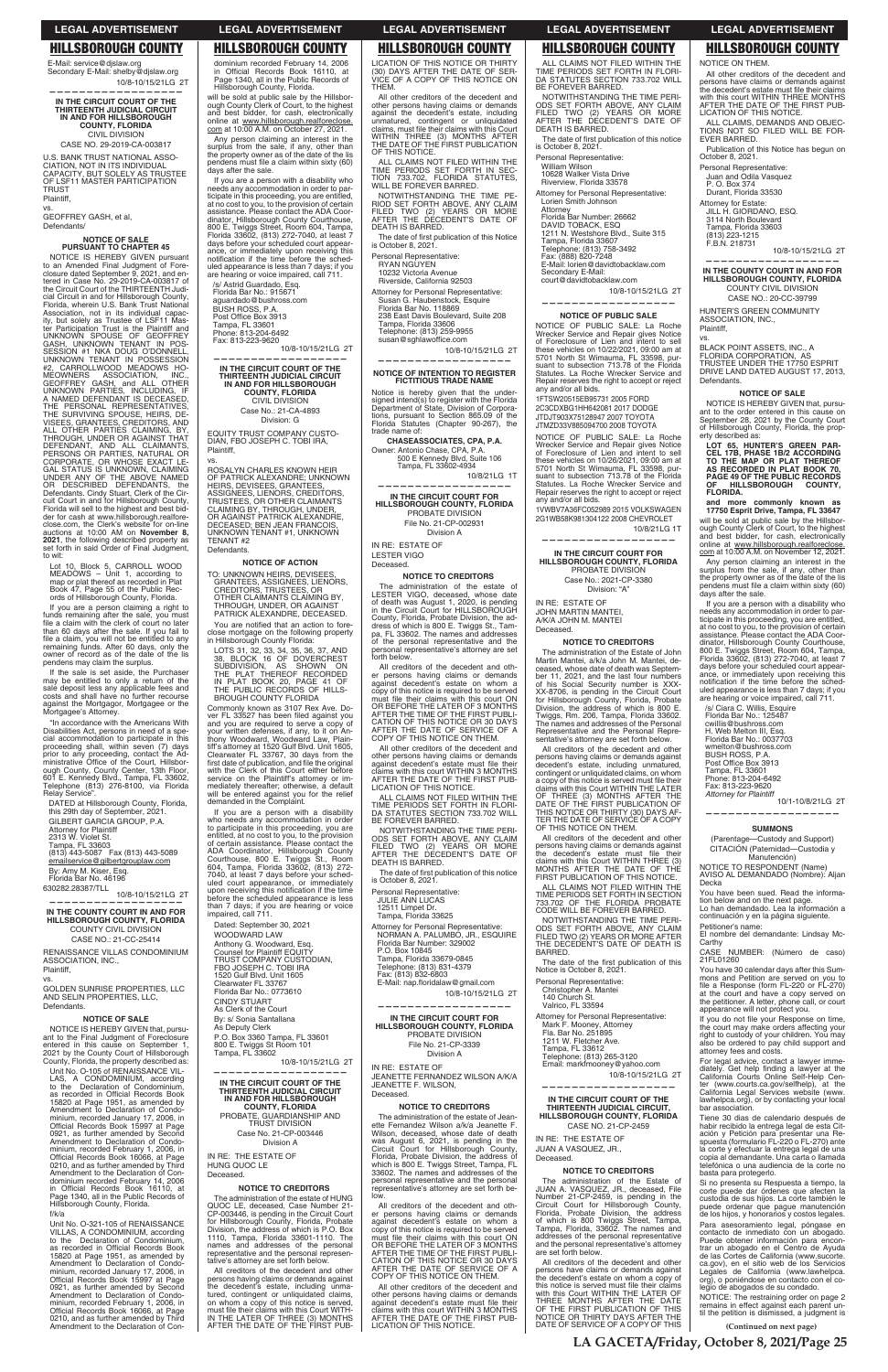## **HILLSBOROUGH COUNTY**

entered, or the court makes further orders This order is enforceable anywhere in Cal-<br>ifornia by any law enforcement officer who<br>has received or seen a copy of it.

AVISO: La órden de protección que apare cen en la pagina 2 continuará en vigencia en cuanto a cada parte hasta que se emita<br>un fallo final, se despida la petición o la corte dé otras órdenes. Cualquier agencia del orden público que haya recibido o visto<br>una copia de estas orden puede hacerla acatar en cualquier lugar de California.

FEE WAIVER: If you cannot pay the filing<br>fee, ask the clerk for a fee waiver form.<br>The court may order you to pay back all or part of the fees and costs that the court waived for you or the other party.

EXENCIÓN DE CUOTAS: Si no puede pagar la cuota de presentación, pida al secretario un formulario de exención de cuotas. La corte puede ordenar que usted<br>pague, ya sea en parte o por completo, las cuotas y costos de la corte previamente exentos a petición de usted o de la otra parte.

.<br>1. The name and address of the court are: The number of dirección de la corte son:)<br>Anacapa Division 1100 Anacapa Street,<br>Santa Barbara CA 93121-1107

2. The name, address, and telephone En time di petitioner's attorney, or petition-<br>er without an attorney, are: (El nombre, la<br>dirección y el número de teléfono del abogado del demandante, o del demandante<br>si no tiene checcado con la prima del demandante si no tiene abogado, son:) Drew Maley<br>288050, The Maley Firm, PC, 740 State St., Suite 203, Santa Barbara CA 93101, 805-724-2900

Date (Fecha) 7/22/2021 6:26 PM

Clerk by (Secretario, por) /s/ Jasmine<br>Franco, Deputy (asistente)

10/1-10/22/21LG 4T

IN THE COUNTY COURT IN AND FOR HILLSBOROUGH COUNTY, FLORIDA **CIVIL DIVISION** 

CASE NO.: 21-CC-075008

BAYLIFE LUXURY TOWNHOMES<br>HOMEOWNERS ASSOCIATION, INC., Plaintiff.

VS.

JEFFREY S. ROSEN, A SINGLE MAN Defendant.

#### **NOTICE OF ACTION**

TO: Jeffrey Rosen<br>1118 S. Moody Ave. #7 Tampa, FL 33629

You are notified that an action to foreclose a lien on the following property in Hillsborough County, Florida:

Lot 7, Baylife Luxury Townhomes, as<br>per plat thereof, recorded in Plat Book<br>90, Page 40, of the Public Records of Hillsborough County, Florida.

Commonly known as 1118 S. Moody Ave.<br>#7, Tampa, FL 33629, has been filed<br>against you and you are required to serve a copy of your written defenses, if any, to<br>it on Gregory S. Grossman as Frazier &<br>Bowles, Attorneys at Law, Plaintiff's attorney, whose address is 202 S. Rome Avenue, Suite 125, Tampa, FL 33606, (813)<br>603-8600, on or before October 22, 2021, (or 30 days from the first date of publica tion, whichever is later) and file the original<br>with the Clerk of this Court either before service on the Plaintiff's attorney or im-<br>mediately thereafter; otherwise, a default will be entered against you for the relief<br>demanded in the Complaint.

If you are a person with a disability who<br>If you are a person with a disability who<br>needs any accommodation in order to<br>participate in this proceeding, you are en-<br>titled, at no cost to you, to the provision<br>of certain ass Fample, i follow solone, to the least 7 days before your scheduled court<br>appearance, or immediately upon receiving this notification if the time before the<br>scheduled appearance is less than 7 days;<br>if you are hearing or vo

Dated: September 20, 2021. Cindy Stuart Clerk of the Court and Comptroller Hillsborough Count and Complete<br>Book E. Twiggs Street<br>Tampa, FL 33602 By: s/ Jeffrey Duck Deputy Clerk

10/1-10/8/21LG 2T

IN THE CIRCUIT COURT OF THE<br>THIRTEENTH JUDICIAL CIRCUIT IN AND FOR HILLSBOROUGH<br>COUNTY, FLORIDA CIVIL DIVISION Case No.: 21-CA-005766

## **LEGAL ADVERTISEMENT**

## **HILLSBOROUGH COUNTY**

has been filed against you and you are required to serve a copy of your written<br>defenses, if any, to it on JOHN R. BELLO,<br>Esquire, of Gibbons Neuman, Plaintiff's at-<br>torney, whose address is 3321 Henderson Boulevard, Tampa, Florida 33609, on or<br>before October 22, 2021, a date not less than twenty-eight (28) nor more than sixty  $(60)$  days after the date of the first publica-<br>tion of this notice, and file the original with the Clerk of this Court either before service on Plaintiff's attorney or immediately<br>thereafter; otherwise a default will be entered against you for the relief demanded in the Complaint.

MOTE: THIS COMMUNICATION, FROM<br>A DEBT COLLECTOR, IS AN ATTEMPT<br>TO COLLECT A DEBT AND ANY INFORMATION OBTAINED WILL BE USED FOR<br>MATION OBTAINED WILL BE USED FOR THAT PURPOSE.

If you are a person with a disability who needs an accommodation in order to access court facilities or participate in a court<br>proceeding, you are entitled, at no cost to you, to the provision of certain assistance.

To request such an accommodation, lease contact the Administrative Office<br>of the Court as far in advance as possible, but preferably at least (7) days before your scheduled court appearance or other court<br>activity of the date the service is needed: Complete the Request for Accommodabions Form and submit to 800 E. Twiggs<br>Street, Room 604 Tampa, FL 33602.<br>Please review FAQ's for answers to many questions.

You may contact the Administrative Of-<br>fice of the Courts ADA Coordinator by letter, telephone or e-mail.

Administrative Office of the Courts

Attention: ADA Coordinator<br>800 E. Twiggs Street<br>Tampa, FL 33602 Phone: 813-272-7040 Hearing Impaired: 1-800-955-8771<br>Voice impaired: 1-800-955-8770

e-mail: ADA@fljud13.org NOTE: THIS COMMUNICATION, FROM A DEBT COLLECTOR, IS AN ATTEMPT<br>TO COLLECT A DEBT AND ANY INFORMATION OBTAINED WILL BE USED FOR

THAT PURPOSE. DATED this 20th day ofSeptember,

 $2021$ Cindy Stuart

Clerk Circuit Court

#### By s/ Jeffrey Duck Deputy Clerk

10/1-10/22/21LG 4T

IN THE CIRCUIT COURT OF THE 13TH JUDICIAL CIRCUIT, IN AND FOR<br>HILLSBOROUGH COUNTY, FLORIDA Case No.: 21-DR 013244

Division: R

IN RF: THE MARRIAGE OF JOSE MANUEL MENDEZ ANGEL, Petitioner/Husband.

EUBERTA ARREAGA MORALES, Respondent/Wife.

## **NOTICE OF ACTION FOR<br>DISSOLUTION OF MARRIAGE<br>(NO CHILD OR FINANCIAL SUPPORT)** TO: Euberta Arreaga Morales

YOU ARE NOTIFIED that an action For dissolution of mariage has been filed<br>for dissolution of mariage has been filed<br>against you and that you are required to<br>serve a copy of your written defenses, if<br>any, to it on Ivonne L. Fernandez, Esq.,<br>whose address ther King Jr. Blvd., Tampa, FL 33603<br>on or before November 7, 2021, and file<br>the original with the clerk of this Court at Hillsborough County Courthouse, 800 E. Twiggs Street, Tampa, Florida 33602, be-<br>fore service on Petitioner or immediately<br>thereafter. If you fail to do so, a default mereaner. If you ran to do so, a detail<br>may be entered against you for the relief<br>demanded in the petition.

Copies of all court documents in this case, including orders, are available at the<br>Clerk of the Circuit Court's office. You may<br>review these documents upon request.

WARNING: Rule 12.285, Florida Family Law Rules of Procedure, requires certain<br>automatic disclosure of documents and information. Failure to comply can result in<br>sanctions, including dismissal or striking of pleadings.

Dated: September 28, 2021 Cindy Stuart<br>Clerk of the Circuit Court

By: /s/ Sarah Melzer

Deputy Clerk 10/1-10/22/21LG 4T

IN THE CIRCUIT COURT FOR

HILLSBOROUGH COUNTY, FLORIDA PROBATE DIVISION File No. 21-CP-002697

### **LEGAL ADVERTISEMENT**

## **HILLSBOROUGH COUNTY**

The date of first publication of this notice is: October 1, 2021.

Personal Representative:<br>DOUGLAS B. STALLEY, AGENT OF<br>THE CREDITOR LEYANIS TELLEZ 16637 Fishhawk Boulevard, Suite 106<br>Lithia, FL 33547

Personal Representative's Attorneys: Derek B. Alvarez, Esq. - FBN: 114278 DBA@GendersAlvarez.com

Anthony F. Diecidue, Esq. - FBN: 146528 AFD@GendersAlvarez.com

Whitney C. Miranda, Esq. - FBN: 65928

WCM@GendersAlvarez.com<br>GENDERS+ALVAREZ+DIECIDUE, P.A.

2307 West Cleveland Street

Tampa, Florida 33609<br>Phone: (813) 254-4744

Fridric. (610) 204-47<br>Fax: (813) 254-5222<br>Eservice for all attorneys listed above: GADeservice @ GendersAlvarez.com

10/1-10/8/21LG 2T

IN THE COUNTY COURT IN AND FOR **HILLSBOROUGH COUNTY, FLORIDA CIVIL DIVISION** 

CASE NO.: 19-CC-068336, DIVISION K RIVERCREST COMMUNITY ASSOCIATION, INC., Plaintiff,

JESSICA MICHELLE HAENGEL, a single woman. Defendant

AMENDED NOTICE OF SALE NOTICE IS HEREBY GIVEN that,<br>pursuant to the Final Judgment of<br>Foreclosure entered in this cause on July 27, 2021 by the County Court of<br>Hillsborough County, Florida, the property described as:

Let 38, Block 28, RIVERCREST<br>DHASE 2 PARCEL "O" AND "R", a<br>subdivision according to the plat<br>thereof recorded in Plat Book 104, Pages 115 through 126, of the Pub-<br>lic Records of Hillsborough County, Florida.

PROPERTY ADDRESS: 11334 Bridge Pine Drive, Riverview, FL 33569

will be sold by the Hillsborough County Clerk at public sale on November 12,<br>2021 at 10:00 A.M., electronically online at http://www.hillsborough.realforeclose.com.

Any person claiming an interest in the<br>surplus from the sale, if any, other than<br>the property owner as of the date of the lis pendens must file a claim within sixty (60) days after the sale.

If you are a person with a disability who needs any accommodation in order to parrecess any accommodation in outer to particle,<br>ticipate in this proceeding, you are entitled,<br>at no cost to you, to the provision of certain<br>assistance. Please contact the ADA Coordinator, Hillsborough Counter Courthouse,<br>800 E. Twiggs Street, Room 604, Tampa,<br>Florida 33602, (813) 272-7040, at least 7 days before your scheduled court appear-<br>ance, or immediately upon receiving this<br>notification if the time before the scheduled appearance is less than 7 days; if you<br>are hearing or voice impaired, call 711.

/s/Charles Evans Glausier Charles Evans Glausier, Esquire<br>Florida Bar No.: 37035 cglausier@glausierknight.com **GLAUSIER KNIGHT JONES, PLLC** 400 N. Ashley Drive, Suite 2020<br>Tampa, FL 33602 Tampa, PL 33002<br>Telephone No.: (813) 440-4600<br>Facsimile No.: (813) 440-2046<br>Attorneys for Plaintiff

10/1-10/8/21LG 2T

IN THE CIRCUIT COURT OF THE THIRTEENTH JUDICIAL CIRCUIT IN<br>THIRTEENTH JUDICIAL CIRCUIT IN<br>AND FOR HILLSBOROUGH COUNTY,

**FL** PROBATE DIVISION CASE #21-CP-003164

DIV: A

IN RE: THE ESTATE OF GERALDINE MAE HENDRICKSON, Deceased.

#### **NOTICE TO CREDITORS**

The administration of the estate of Geraldine Mae Hendrickson, deceased, whose<br>date of death was July 25, 2021 is pending in the Circuit Court of Hillsborough County,<br>Florida, the address of which is 800 East The Twiggs Street, Tampa FL 33602. names and addresses of the personal representative and the personal representative's attorney are set forth below.

All creditors of the decedent and other persons having claims or demands against decedent's estate on whom a copy of this notice is required to be served must file Final their claim with this court ON OR BEFORE<br>THE LATER OF 3 MONTHS AFTER THE<br>TIME OF THE FIRST PUBLICATION OF THIS NOTICE OR 30 DAYS AFTER THE<br>DATE OF SERVICE OF A COPY OF THIS<br>NOTICE ON THEM. All other creditors of the decedent and An other persons having claims or demands<br>against decedent's estate must file their<br>claims with this court WITHIN 3 MONTHS AFTER THE DATE OF THE FIRST PUBLICATION OF THIS NOTICE. ALL CLAIMS NOT FILED WITHIN THE<br>TIME PERIODS SET FORTH IN FLORIDA STATUTES SECTION 733.702 WILL BE<br>FOREVER BARRED. FORD NOTWITHSTANDING THE TIME PERI-<br>ODS SET FORTH ABOVE, ANY CLAIM<br>FILED TWO (2) YEARS OR MORE<br>AFTER THE DECEDENT'S DATE OF<br>DEATH IS BARRED.

#### **LEGAL ADVERTISEMENT**

**LEGAL ADVERTISEMENT** 

RIAGE WITH DEPENDENT OR MINOR

in Florida for at least 6 months before the

filing of this Petition for Dissolution of Mar-

a. Petitioner is not a member of the mili-

Respondent is not a member of the

4. DEPENDENT OR MINOR CHIL-

**Birth date** 

a. minor (under 18) children common to<br>both parties are:

Gerson O. Sales Morales 05/24/2006

6. The children have had no contact with

SECTION I. MARITAL ASSETS AND

7. There are no marital assets or liabili-

SECTION II. SPOUSAL SUPPORT

8. Petitioner forever gives up any right to

WHEREFORE, Petitioner respectfully

spousal support (alimony) from the other

requests, that this Petition for Dissolu-

tion of Marriage with Dependent or Minor

Children be heard, as soon as the Court

calendar allows and having this Honorable<br>Court reviewed the file, taken testimony,<br>and being otherwise fully advised in the

premises, enters a final order of Dissolu-

IN THE CIRCUIT COURT OF THE THIRTEENTH JUDICIAL CIRCUIT IN AND<br>FOR HILLSBOROUGH COUNTY, FLORIDA

FAMILY LAW DIVISION

Case Number: 21 DR 11345

DIV E

MORALES LOPEZ, VILMA JOSEFINA

**SUMMONS: PERSONAL SERVICE ON** 

AN INDIVIDUAL

YOU ARE COMMANDED to serve this

summons and a copy of the complaint or<br>petition in this action on defendant, Vilma<br>Josefina Morales Lopez.

Each defendant is required to serve

written defenses to the complaint or peti-

whiteh detenses to the complaint of peu-<br>tion on plaintiff's attorney whose name<br>and address is:

Within 20 days after service of this sum-

mons on that defendant, exclusive of the<br>day of service, and to file the original of

the defenses with the clerk of this court (800 E. Twiggs St., Rm 101, Tampa, FL<br>33602) either before service on plaintiff's

attorney or immediately thereafter. If a defendant fails to do so, a default will be<br>entered against that defendant for the re-

lief demanded in the complaint or petition.

You have 20 calendar days after this sum-

mons is served on you to file a written<br>response to the attached complaint with

the clerk of this court. A phone call will<br>not protect you. Your written response, in-

cluding the case number given above and

the names of the parties, must be filed if<br>you want the court to hear your side of<br>the case. If you do not file your response

on time, you may lose the case, and your

wages, money, and property may thereaf-<br>ter be taken without further warning from

the court. There are other legal require-

ments. You may want to call an attorney

right away. If you do not know an attorney,<br>you may call an attorney referral service or

a legal aid office (listed in the phone book).

A lawsuit has been filed against you.

10/1-10/22/21LG 4T

Respectfully submitted,<br>
/s/ J. Tony Lopez, ESQ<br>
Taino Law Group

o10-720-7709<br>Lopez@TainoLaw.com

Florida Bar: 122624

Attorney for Petitioner

SALES GARCIA, RUBELIO

To Each Sheriff of the State:

J. Tony Lopez, ESQ

**IMPORTANT** 

Taino Law Group<br>1107 E Jackson Sf Sfe. 107<br>Tampa FL 33602-4113

Petitioner,

Respondent

VS.

813-720-7789

ramo Law Group<br>1107 E. Jackson St. Suite 107<br>Tampa, FL 33602

the State of Florida or the United States of

America. Therefore, this court has no juris-

Kely Y. Sales Morales 08/11/2011

diction over the minor children.

2. MILITARY SERVICE.

3. MARRIAGE HISTORY.

a. Date of marriage: 2005<br>b. Date of separation: 05/2019

c. Place of marriage: Guatemala

riage

**DREN** 

i. Name

**LIABILITIES** 

(ALIMONY)

spouse.

ties.

tary service.

military service.

1. **ILIBISIDICTION** Petitioner has lived

CHILD, and in support states as follows:

**HILLSBOROUGH COUNTY** PETITION FOR DISSOLUTION OF MAR-

**HILLSBOROUGH COUNTY** IN AND FOR HILLSBOROUGH **COUNTY, STATE OF FLORIDA**<br>FAMILY LAW DIVISION Case No.: 21-DR-8806 Division: E

IN RE: The Marriage of SANDRA KAY BAILEY,

Petitioner/Wife and **RAYMOND B RAILEY** 

Respondent/Husband.

#### **NOTICE OF ACTION FOR DISSOLUTION OF MARRIAGE** TO: RAYMOND B. BAILEY

Last known address: 427 CLOVER<br>LANE, WAVERLY, TN 37185

YOU ARE NOTIFIED that an action for dissolution of marriage has been filed of against you and that you are required to<br>serve a copy of your written defenses, if<br>any, to it on SANDRA KAY BAILEY, c/o Thomas P. Gill, Esquire, whose address is<br>137 S. Parsons Ave, Brandon, FL 33511 on or before October 23, 2021, and file the original with the clerk of this Court at<br>800 E. Twiggs St., Room 101, Tampa, FL 33602 or P.O. Box 3450, Tampa, FL 33601-4358 before service on Petitioner or<br>immediately thereafter. If you fail to do so, a default may be entered against you for the relief demanded in the petition

The action is asking the court to decide the action is assumed to present to decide<br>the divided: Wife's non-marital<br>real property located at 417 Westchester<br>Hills Lane, Valrico, Florida, Lot 3, Block<br>4, Crosby Crossings, according to the<br>plat recorded in Plat Boo Base through 94, as recorded in Public<br>Records of Hillsborough County, Florida;<br>Wife's non-marital retirement/investment accounts; all bank accounts held solely in the Wife's name; and Wife's 2012 Mini Copper.

Copies of all court documents in this case, including orders, are available at the<br>Clerk of the Circuit Court's office. You may review these documents upon request.

You must keep the Clerk of the Circuit You must keep the Clerk of the Circuit<br>Court's office notified of your current<br>address. (You may file Designation of<br>Current Mailing and E-Mail Address,<br>Florida Supreme Court Approved Family Law Form 12.915.) Future papers in this<br>lawsuit will be mailed or e-mailed to the<br>address(es) on record at the clerk's office.

WARNING: Rule 12.285, Florida Family Law Rules of Procedure, requires certain<br>automatic disclosure of documents and information. Failure to comply can result<br>in sanctions, including dismissal or striking of pleadings.

IN THE THIRTENTH JUDICIAL CIRCUIT

IN AND FOR HILLSBOROUGH<br>COUNTY, FLORIDA

**FAMILY LAW DIVISION** 

CASE NO.: 21-DR-009483

**DIVISION: F** 

**PETITION FOR** 

**COMES NOW** Petitioner/Wife MARIE<br>GERARD PIERRE by and through her

undersigned counsel and files this Petition

for Dissolution of Marriage and states the

1. This is an action for Dissolution of Mar-

2. The Petitioner is a resident of the State

of Florida and has been a resident for<br>more than six (6) months prior to the filing

3. The Petitioner and Respondent were

of the United States or its allies.

4. There are no minor children in com

mon to both parties and the wife is not

5. A completed Notice of Social Security<br>Number is filed with this Petition.

6. The parties were married on July 10,

2016, in Hillsborough County, Tampa,

**DISSOLUTION OF MARRIAGE** 

10/1-10/22/21LG 4T

Dated: September 21, 2021.

Cindy Stuart Clerk of the Circuit Court

By: /s/ Martha Concilio Deputy Clerk

IN RE THE MARRIAGE OF:

**MARIE F. GERARD PIERRE** 

Petitioner/Wife.

PETERSON PIERRE

Respondent/Husband.

And

E

following:

of this Petition.

pregnant.

Florida

riage.

LEROI PROPERTIES, LLC, Plaintiff.

NAYA RENDER, individually, and as Personal Representative of the Estate of<br>Severia Rose Render, JOHN RENDER, KENNETH RENDER, and WHITNEY RENDER. Defendants.

## **NOTICE OF ACTION -<br>REFORMATION OF DEED**

TO: NAYA RENDER, individually, and as Personal Representative of the Estate of<br>Severia Rose Render, JOHN RENDER. Several Tode Residences are Unknown<br>Whose Residences are Unknown<br>Whose Last Known Mailing Addresses<br>are: Ms. Naya Render, 2410 E. Curtis St, are. Ms. Naya Herider, 2410 E. Curits St.<br>Tampa, FL 33610; and Mr. John Render,<br>2113 E Ellicott St, Tampa, FL 33610

YOU ARE HEREBY NOTIFIED that an action to Beform a Deed on the following property in Hillsborough County, Florida:

THE NORTH 105.0 FEET OF THE<br>WEST 75.0 FEET OF THE FOLLOW-<br>ING DESCRIBED PROPERTY; BE-GINNING 25 FEET SOUTH AND 30<br>FEET EAST OF NW CORNER OF<br>THE NW 1/4 OF THE NW 1/4 OF THE SE 1/4 OF SECTION 31, TOWNSHIP<br>28 SOUTH, RANGE 19 EAT, AND<br>RUN\_EAST 630\_45 FEET; THENCE SOUTH 169.6 FEET, THENCE WEST<br>630.45 FEET, THENCE NORTH 169.6<br>FEET TO THE POINT OF BEGIN-NING.

Subject to easements, restrictions and reservations of record and to taxes for<br>the year 1999 and thereafter.

**ESTATE OF** RICHARD J. SILKWORTH Deceased.

#### **NOTICE TO CREDITORS**

The administration of the estate of RICH-The authority of the state of HCO-<br>ARD J. SILKWORTH, deceased, whose<br>date of death was March 13, 2021; File<br>Number 21-CP-002697, is pending in the<br>Circuit Court for Hillsborough County, Florida, Probate Division, the address of which<br>is P.O. Box 3360, Tampa, Florida 33601. The names and addresses of the personal<br>representative and the personal representative's attorney are set forth below

All creditors of the decedent and other persons having claims or demands against<br>decedent's estate, on whom a copy of this notice is required to be served must file Heir claims with this court WITHIN THE<br>LATER OF 3 MONTHS AFTER THE TIME<br>OF THE FIRST PUBLICATION OF THIS NOTICE OR 30 DAYS AFTER THE DATE<br>OF SERVICE OF A COPY OF THIS NOTICE ON THEM.

All other creditors of the decedent and Find other persons having claims or demands<br>against decedent's estate must file their<br>claims with this court WITHIN 3 MONTHS AFTER THE DATE OF THE FIRST PUBLICATION OF THIS NOTICE.

ALL CLAIMS NOT FILED WITHIN THE<br>TIME PERIODS SET FORTH IN SECTION 733.702 OF THE FLORIDA PROBATE<br>CODE WILL BE FOREVER BARRED.

**CODE WILL DETAINING THE TIME PERIOD SET FORTH ABOVE, ANY CLAIM FILED TWO (2) YEARS OR MORE AFTER THE DECEDENTS DATE OF DEATH IS BARRED.** 

The date of first publication of this Notice is: October 1, 2021.

Personal Representative: Eugene Hendrickson<br>3511 Saddleback Ln. Lutz, FL 33548

Attorney for Personal Representative: JOHN A. GRANT, JR. **Attorney for Personal Representative** FL Bar No. 107989 10025 Orange Grove Dr<br>Tampa FL 33618 Telephone: (813) 787-9900 E-Mail: john.grant@johngrant.net 10/1-10/8/21LG 2T

IN THE CIRCUIT COURT OF THE THIRTEENTH JUDICIAL CIRCUIT. 7. The Petitioner is requesting exclusive<br>use and occupancy of the marital home<br>located at 18221 Brookpark Drive, Tampa, FL 33647.

8. The Petitioner is requesting alimony. 9. The Petitioner is requesting to restore her maiden name

10. The marriage between the parties is irretrievably broken.

WHEREFORE based upon the foregoing facts, the Petitioner/Wife moves this<br>Court to dissolve the marriage between the parties.

/s/ Carl R. Hayes Carl R. Hayes, Esquire<br>Florida Bar No. 942995 308 E. MLK Jr., Blvd., Ste. E Soo E. MER 01., Biva., 9<br>Tampa, FL 33603<br>813-237-2392-Business 813-231-4758-Fax Email: carlrolandhayes@gmail.com 10/1-10/15/21LG 3T

IN THE CIRCUIT COURT OF THE THIRTEENTH JUDICIAL CIRCUIT IN AND<br>FOR HILLSBOROUGH COUNTY, FLORIDA

FAMILY LAW DIVISION Case Number: 21 DR 11345 SALES GARCIA, RUBELIO Petitioner.

VS.

MORALES LOPEZ, VILMA JOSEFINA Respondent

#### PETITION FOR DISSOLUTION OF **MARRIAGE WITH DEPENDENT OR MINOR CHILD**

COMES NOW, the Petitioner, Rubelio Sales Garcia, by and through the undersigned counsel, and hereby files this

If you choose to file a written response you'relate the same time you file your<br>written response to the court you must also mail or take a copy of your written response to the "Plaintiff/Plaintiff's Attorney"<br>named in the documents.

Date August 16th, 2021 Cindy Stuart<br>Clerk of Courts /s/ Sharon D. Dale Deputy Clerk

10/1-10/22/21LG 4T

IN THE THIRTEENTH JUDICIAL<br>CIRCUIT IN AND FOR HILLSBOROUGH<br>COUNTY, FLORIDA CIRCUIT CIVIL DIVISION

CASE NO.: 21-CA-003497

**HOLTON BUGGS,** Petitioner.

ADRIAN YOUNG, SYBIL HAWLS,<br>SONYA JOSEPH, and SHELIA STATEN Respondents.

# **PETITION FOR ADVERSE**<br>POSSESSION

**COMES NOW Petitioner, HOLTON**<br>BUGGS, by and through his undersigned<br>counsel, and sues Respondents and<br>states the following:

1. This cause of action pursuant to Section 95.18, Florida Statutes exceeds<br>\$15,000.00.

2. Petitioner is a resident of Hillsborough County, Florida.

(Continued on next page)

Page 26/LA GACETA/Friday, October 8, 2021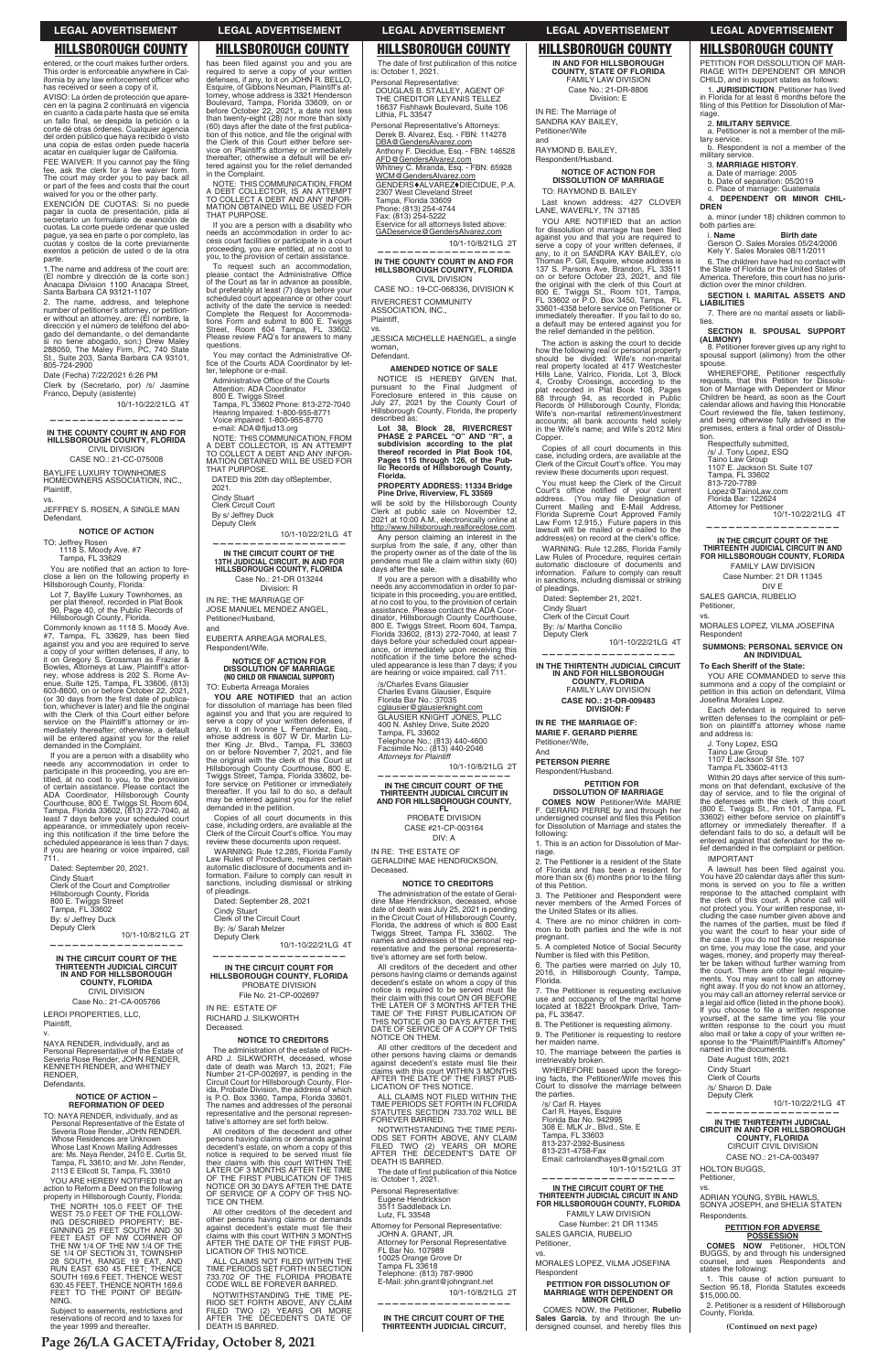## **HILLSBOROUGH COUNTY**

3. The Petitioner owns and possesses<br>3404 N Avenida Republica De Cuba Street, Tampa, FI 33605

4. The Property is situated in Hillsborough County, Florida, and is legally described as BENJAMIN'S 3<sup>0</sup> SUBDIVISION A RESUB OF BLOCK 1 LOT 2 LESS R/W for 14th Street, Public Records of Hillsbor ough County, Florida.

5. Petitioner has occupied premises openly and notoriously for more than ten years

6. Petitioner has exercised actual control of the Property for more than ten years.

7. Petitioner resides hostile on the Property without the owner's consent and permission.

8. Petitioner has resided on the Property<br>for more than seven (7) years.

9. Petitioner has paid property taxes on the Property for more than seven (7) years. 10. The Respondents are listed on the Hillsborough County Public Records as co-<br>owners of the Property.

11. Petitioner meets the statutory requirements of Section 95.18. Florida Statutes.

WHEREFORE based upon the forego-<br>ing facts, Petitioner demands a Judgment against the Respondent and requests that<br>the Court enter an order awarding Peti-<br>tioner the legal ownership of the Property. Respectfully submitted,

Carl R. Hayes Carl R. Hayes, Esquire<br>Florida Bar No.: 942995 1 ionual Bar No.: 342330<br>308 E. Dr. Martin Luther King,<br>Jr., Blvd., Suite E or., Divd., Odite L<br>Tampa, Florida 33603<br>(813) 237-2392 Office (813) 236-5717 Fax

carlrolandhayes@gmail.com 10/1-10/15/21LG 3T

IN THE CIRCUIT COURT IN AND FOR HILLSBOROUGH COUNTY, FLORIDA PROBATE DIVISION CASE NO.: 21-CP-978

IN RE: ESTATE OF PAUL WEISSMAN, Deceased.

#### **NOTICE TO CREDITORS**

The administration of the estate of Paul<br>Weissman, deceased, whose date of death<br>was January 5, 2021, is pending in the Circuit Court for Hillsborough County, Florida, Probate Division, the address of which is<br>Probate Department PO Box 3360 Tampa, which is FL 33601. The names and addresses of the personal representatives and the personal representatives' attorneys are set forth below.

All creditors of the decedent and other Presons having claims or demands against<br>decedent's estate on whom a copy of this<br>notice is required to be served must file<br>their claims with this court ON OR BEFORE<br>THE LATER OF 3 MONTHS AFTER THE TIME OF THE FIRST PUBLICATION OF<br>THIS NOTICE OR 30 DAYS AFTER THE<br>DATE OF SERVICE OF A COPY OF THIS NOTICE ON THEM.

All other creditors of the decedent and other persons having claims or demands<br>against decedent's estate must file their Expansive contractors existe must me their<br>claims with this court WITHIN 3 MONTHS<br>AFTER THE DATE OF THE FIRST PUBLI-CATION OF THIS NOTICE.

ALL CLAIMS NOT FILED WITHIN THE TIME PERIODS SET FORTH IN FLORIDA<br>STATUTES SECTION 733.702 WILL BE<br>FOREVER BARRED.

NOTWITHSTANDING THE TIME PERI-NOT THE RESIDENCE ON SET FORTH ABOVE, ANY CLAIM<br>FILED TWO (2) YEARS OR MORE AFTER<br>THE DECEDENT'S DATE OF DEATH IS BARRED.

The date of first publication of this notice<br>is October 1st, 2021.

Names of Personal Representatives: Mindy Weissman 48 Manor Drive Marlboro, NJ 07746 Mark Weissman<br>17316 Chenango Lane Tampa, FL 33647 Attorneys for Personal Representatives Robert V. Williams, Esq.<br>Florida Bar No. 144720

Profilida Bar No. 144720<br>Whynter Morgan-Neal<br>Florida Bar No. 1028366 Burr & Forman LLP 201 North Franklin Street, Suite 3200<br>Tampa, FL 33602 rwilliams@burr.com wmorgan@burr.com

10/1-10/8/21LG 2T

IN THE CIRCUIT COURT FOR HILLSBOROUGH COUNTY, FLORIDA PROBATE DIVISION

### **LEGAL ADVERTISEMENT**

## **HILLSBOROUGH COUNTY**

ALL CLAIMS WHICH HAVE NOT REEN FILED WILL BE BARRED TWO YEARS AFTER DECEDENT'S DEATH. The date of decedent's death is June

28, 2021. The date of first publication of this notice is October 1, 2021.

Personal Representative SANDRA M. RICHARDS. 3106 Indigo Place

Seffner, FL 33584

Attorney for Personal Representatives:<br>Ralph D. Painter, Jr., Esq.<br>Florida Bar No. 56662 648 Timber Pond Drive<br>Brandon, FL 33510-2937 Telephone: (813) 390-3517 Email: rpainter@law.stetson.edu

10/1-10/8/21LG 2T IN THE CIRCUIT/COUNTY COURT OF THE THIRTEENTH JUDICIAL CIRCUIT,<br>IN AND FOR HILLSBOROUGH COUNTY, **FLORIDA** 

Case No.: 21-DR-006917 Division: C

IN RF: Ma Angela Abaygar Asuelo Petitioner, and

**Kirk Douglas Dudley** Respondent

**NOTICE OF ACTION FOR<br>DISSOLUTION OF MARRIAGE** TO: Kirk Douglas Dudley<br>700 Londontown Rd<br>Edgewater MD 21037

YOU ARE NOTIFIED that an action has FOURNE INDITIED that an action has<br>been filed against you and that you are<br>required to serve a copy of your written<br>defenses, if any, to it on Ma Angela Abay-<br>gar Asuelo, whose address is PO Box 3085 Tampa, FL 33681, on or before<br>**October 31, 2021** and file the original with<br>the clerk of this Court at 800 E. Twiggs Street, Room 101, Tampa, Florida 33602<br>Street, Room 101, Tampa, Florida 33602<br>or P.O. Box 3360, Tampa, Florida 33601-<br>3360, before service on Petitioner or imsoor, below a service on the mediately thereafter. If you fail to do so,<br>a default may be entered against you<br>for the relief demanded in the petition.

Copies of all court documents in this copies of all court documents in this<br>case, including orders, are available<br>at the Clerk of the Circuit Court's office. You may review these documents<br>upon request.

You must keep the Clerk of the Cir-Fourt Approved Facebook of Source Court Court's office notified of your<br>current address. (You may file Notice<br>of Current Address, Florida Supreme<br>Court Approved Family Law Form  $12.915.$ 

Future papers in this lawsuit will be<br>mailed to the address on record at the<br>clerk's office.

WARNING: Rule 12.285, Florida Family Law Rules of Procedgre, requires<br>certain automatic disclosure of documents and information. Failure to comply can result in sanctions, including dismissal or striking of pleadings.

Dated: September 29, 2021

Cindy Stuart<br>Clerk of the Circuit Court By: /s/ Sandra Shattles

Deputy Clerk

10/1-10/22/21LG 4T

IN THE CIRCUIT COURT OF THE<br>THIRTEENTH JUDICIAL CIRCUIT<br>IN AND FOR HILLSBOROUGH **COUNTY, FLORIDA** 

**CIVIL DIVISION** CASE NO.: 19-CA-002613

PROVIDENT TRUST GROUP, LLC<br>FBO: JOSHUA M. PECK SEP IRA ACCOUNT #150700113, Plaintiff

MRC SOLUTIONS ONLINE, INC., A **FLORIDA CORPORATION; ROBERT<br>CATO; AYERSWORTH GLEN<br>HOMEOWNERS ASSOCIATION, INC.; UNKNOWN TENANT IN POSSESSION** ; UNKNOWN TENANT IN POSSESSION #2 Defendants.

NOTICE OF FORECLOSURE SALE Notice is hereby given pursuant to<br>the Amended Uniform Final Judgment are of Foreclosure entered in Case No. 19-<br>CA-005617 of the Circuit Court of the Thirteenth Judicial Circuit, in and for Thillsborough County, wherein Provident<br>Trust Group, LLC FBO: Joshua M. Peck<br>SEP IRA Account #150700113 is the<br>Plaintiff and MRC Solutions Online, Inc.; Robert Cato; Ayerswoth Glen Homeowners Association, Inc.; Unknown Tenant in on #1 Possession #2 are the Defendants, that Cindy Stuart, Hillsborough County Clerk<br>of Court will sell to the highest and best<br>bidder for cash online at http://www.hillsborough.realforeclosure.com. beginning storough: reautorciosure.com. Deginning<br>at 10:00 a.m. on Monday, November<br>22nd, 2021, the following described prop-<br>erty as set forth in said Amended Uniform<br>Final Judgment of Foreclosure: **LEGAL ADVERTISEMENT** 

## **HILLSBOROUGH COUNTY**

scheduled proceeding, or immediately<br>upon receiving this notification if the time before the scheduled proceeding is less that seven (7) days; if you are hearing or<br>voice impaired, call 711. Date: September 29.2021

The Plante Law Group, PLC 806 North Armenia Av boo iyonn Armenia Av<br>Tampa, Florida 33609<br>Phone: 813-875-5297 Fax: 813-879-5297 david@theplantelawgroup.com

plg@theplantelawgroup.com By:/s/ David J. Plante David J. Plante, Esquire

10/1-10/8/21LG 2T

IN THE CIRCUIT COURT OF THE THIRTEENTH JUDICIAL CIRCUIT<br>IN AND FOR HILLSBOROUGH **COUNTY, FLORIDA** PROBATE, GUARDIANSHIP AND TRUST DIVISION Case No. 21-CP-003364

Division A IN RE: THE ESTATE OF CARIDAD OLIVA ALARCON Deceased

### **NOTICE TO CREDITORS**

The administration of the estate of CARI-<br>DAD OLIVA ALARCON, deceased, Case Number 21-CP-003364, is pending in the National Court for Hillsborough County,<br>Florida, Probate Division, the address of<br>which is P.O. Box 1110, Tampa, Florida 33601-1110. The names and addresses of the personal representative and the<br>personal representative's attorney are set forth below.

All creditors of the decedent and other persons having claims or demands against<br>the decedent's estate, including unmathe deceasing sensitive uniquidated claims,<br>on whom a copy of this notice is served,<br>must file their claims with this Court WITH-IN THE LATER OF THREE (3) MONTHS<br>AFTER THE DATE OF THE FIRST PUB-<br>LICATION OF THIS NOTICE OR THIRTY (30) DAYS AFTER THE DATE OF SERVICE OF A COPY OF THIS NOTICE ON **THEM** 

All other creditors of the decedent and other persons having claims or demands<br>against the decedent's estate, including unmatured, contingent or unliquidated<br>claims, must file their claims with this Court<br>WITHIN THREE (3) MONTHS AFTER<br>THE DATE OF THE FIRST PUBLICATION OF THIS NOTICE.

ALL CLAIMS NOT FILED WITHIN THE<br>TIME PERIODS SET FORTH IN SECTION 733.702, FLORIDA STATUTES, WILL BE FOREVER BARRED.

WILL DET VOILAGEMENT MOTHER TIME PE-<br>RIOD SET FORTH ABOVE, ANY CLAIM<br>FILED TWO (2) YEARS OR MORE<br>AFTER THE DECEDENT'S DATE OF<br>DEATH IS BARRED.

The date of first publication of this Notice is October 1, 2021.

Personal Representative:<br>ELENA R. GORDILLO

10909 Landon Lane<br>Tampa, Florida 33635

Attorney for Personal Representative: Susan G. Haubenstock, Esquire<br>Florida Bar No. 118869 238 East Davis Boulevard, Suite 208 Tampa, Florida 33606<br>Telephone: (813) 259-9955 susan@sqhlawoffice.com

10/1-10/8/21LG 2T

IN THE CIRCUIT COURT FOR HILLSBOROUGH COUNTY, FLORIDA PROBATE DIVISION File No. 21-CP-2961 Division U Probate

IN RE: ESTATE OF **VELMA IRENE TEW** Deceased.

#### **NOTICE TO CREDITORS**

The administration of the estate of Velma Irene Tew, deceased, whose date version death was July 7, 2021, is pending in<br>the Circuit Court for Hillsborough County,<br>Florida, Probate Division, the address of which is P.O. Box 3360, Tampa, Florida<br>33601. The names and addresses of the personal representative and the personal representative's attorney are set forth be

All creditors of the decedent and other persons having claims or demands against<br>decedent's estate on whom a copy of this notice is required to be served must file their claims with this court ON OR RF-FORE THE LATER OF 3 MONTHS AFTER THE TIME OF THE FIRST PUBLICATION OF THIS NOTICE OR 30 DAYS AFTER THE DATE OF SERVICE OF A<br>COPY OF THIS NOTICE ON THEM.

### **LEGAL ADVERTISEMENT**

## **HILLSBOROUGH COUNTY**

PROBATE DIVISION Case No.: 21-CP-3249 **LEGAL ADVERTISEMENT** 

**HILLSBOROUGH COUNTY** 

OF SERVICE OF A COPY OF THIS NO-

All other creditors of the decedent and

other persons having claims or demands<br>against decedent's estate, must file their<br>claims with this court WITHIN 3 MONTHS

AFTER THE DATE OF THE FIRST PUBLICATION OF THIS NOTICE.

ALL CLAIMS NOT FILED WITHIN THE<br>TIME PERIODS SET FORTH IN SECTION<br>733.702 OF THE FLORIDA PROBATE<br>CODE WILL BE FOREVER BARRED.

CODE WILL BE TONE THE TIME PERI-<br>ODS SET FORTH ABOVE, ANY CLAIM<br>FILED TWO (2) YEARS OR MORE AFTER<br>THE DECEDENT'S DATE OF DEATH IS

THE DATE OF FIRST PUBLICATION<br>OF THIS NOTICE IS: OCTOBER 1, 2021.

Attorney for Personal Representative:

Law Office of George R. Brezina, Jr., P.A.<br>1218 Oakfield Drive

IN THE CIRCUIT COURT FOR

HILLSBOROUGH COUNTY, FLORIDA

PROBATE DIVISION

File No. 21-CP-003432

Division A

**NOTICE TO CREDITORS** 

na-Kay Monique Smith, deceased, whose

na-Ray wonique Smirn, deceased, whose<br>date of death was September 5, 2021, is<br>pending in the Circuit Court for Hillsbor-<br>ough County, Florida, Probate Division,<br>the address of which is Post Office Box<br>3360, Tampa, Florida

riances and addresses of the personal representa-<br>resentative and the personal representa-<br>tive's attorney are set forth below.

All creditors of the decedent and other

persons having claims or demands against

decedent's estate on whom a copy of<br>this notice is required to be served must

file their claims with this court ON OR

BEFORE THE LATER OF 3 MONTHS<br>AFTER THE TIME OF THE FIRST PUBLI-<br>CATION OF THIS NOTICE OR 30 DAYS

AFTER THE DATE OF SERVICE OF A COPY OF THIS NOTICE ON THEM.

ther persons having claims or demands<br>against decelent's estate must file their<br>claims with this court WITHIN 3 MONTHS<br>AFTER THE DATE OF THE FIRST PUB-

ALL CLAIMS NOT FILED WITHIN THE<br>TIME PERIODS SET FORTH IN FLORIDA<br>STATUTES SECTION 733.702 WILL BE

NOTWITHSTANDING THE TIME PERI-<br>ODS SET FORTH ABOVE, ANY CLAIM<br>FILED TWO (2) YEARS OR MORE<br>AFTER THE DECEDENT'S DATE OF<br>DEATH IS BARRED.

The date of first publication of this notice

LICATION OF THIS NOTICE.

FOREVER BARRED.

is October 1, 2021.

Personal Representative:

/s/ Garey Alexander Smith<br>Garey Alexander Smith<br>5415 NW 50th Court

Coconut Creek, FL 33073

/s/ Richard F. Wheeler<br>Richard F. Wheeler<br>Richard F. Wheeler, Attorney

Florida Bar Number: 285684<br>Berg & Wheeler, P.A.<br>217 East Robertson Street

Brandon, FL 33511<br>Telephone: (813) 685-0050<br>Fax: (813) 685-0369

IN RE: ESTATE OF

Deceased

LELAND FELTON WILLIAMS,

E-Mail: bergwheeler@verizon.net<br>Secondary E-Mail:

bbuchanan.bergwheeler@verizon.net

IN THE CIRCUIT COURT FOR

HILLSBOROUGH COUNTY, FLORIDA

PROBATE DIVISION

File No : 21-CP-003246

Division: W

10/1-10/8/21LG 2T

Attorney for Personal Representative:

All other creditors of the decedent and

The administration of the estate of Sha-

SHANA-KAY MONIQUE SMITH,

10/1-10/8/21LG 2T

Alloney for Fersonal Hepresent<br>/s/ Maria E. Chaverany, Esq.<br>MARLA E. CHAVERNAY, ESQ.

Email: marla.grblaw@verizon.net<br>Florida Bar No: 143138

Personal Representative:

/s/ Kimberly Ann Burns<br>KIMBERLY ANN BURNS

2109 E. Lumsden Road<br>Valrico, Florida 33594

Brandon, Florida 33511

Ph: (813) 870-0500

IN RE: ESTATE OF

Deceased

Fax: (813) 873-0500

TICE ON THEM

**BARRED** 

IN RF: ESTATE OF MARGARET KAPP MENCHACA Deceased.

#### **NOTICE TO CREDITORS**

The administration of the estate of Margaret Kapp Menchaca, deceased, whose gaier Napyl Mentilland, decleased, whose date of death was August 8, 2021, is pending in the Circuit Court for Hillsborough County, Florida, Probate Division, the address of which is, 800 E. Twiggs St., Rm<br>101, Tampa, Florida 33602 Florida. The names and addresses of the personal representative and documents of the personal representative<br>tive's attorney are set forth below.

All creditors of the decedent and other persons having claims or demands<br>against decedent's estate on whom a<br>copy of this notice is required to be served must file their claims with this court ON THE LATER OF 3 MONTHS<br>AFTER THE TIME OF THE FIRST PUBLICATION OF THIS NOTICE OR 30 DAYS AFTER THE DATE OF SERVICE OF A<br>COPY OF THIS NOTICE ON THEM.

All other creditors of the decedent and other persons having claims or demands<br>against decelent's estate must file their<br>claims with this court WITHIN 3 MONTHS<br>AFTER THE DATE OF THE FIRST PUB-LICATION OF THIS NOTICE

ALL CLAIMS NOT FILED WITHIN THE<br>TIME PERIODS SET FORTH IN FLORI-<br>DA STATUTES SECTION 733.702 WILL BE FOREVER BARRED.

DENTIFIESTANDING THE TIME PERI-<br>ODS SET FORTH ABOVE, ANY CLAIM<br>FILED TWO (2) YEARS OR MORE<br>AFTER THE DECEDENT'S DATE OF<br>DEATH IS BARRED.

The date of first publication of this notice is October 1, 2021.

Personal Representative: Felicitas Mabry<br>8606 Dee Circle<br>Riverview, Florida 33569

Attorney for Personal Representative:

Brice Zoecklein, Esq.<br>Email Address:

Linain Address.<br>brice@zoeckleinlawpa.com<br>Florida Bar No. 0085615<br>Zoecklein Law, P.A.

329 Pauls Drive

Brandon, Florida 33511 Telephone: (813) 501-5071

10/1-10/8/21LG 2T

IN THE CIRCUIT COURT FOR<br>HILLSBOROUGH COUNTY, FLORIDA PROBATE DIVISION File No. 21-CP-003355 Division: A

IN RE: ESTATE OF CLAUDE S. DONAWAY JR., a/k/a CLAUDE DONAWAY, Deceased.

### **NOTICE TO CREDITORS**

The administration of the estate of<br>CLAUDE S. DONAWAY JR., also known<br>as CLAUDE DONAWAY, whose date of death was November 4, 2020, is pending<br>in the Circuit Court for Hillsborough Countv. Florida. Probate Division, the address ty, Florida, Probate Division, the address<br>of which is Clerk of Circuit Court, Hills-<br>borough County Courthouse, 800 East<br>Twiggs Street, Tampa, Florida 33602. The<br>mame and address of the personal rep-<br>resentative and the p

All creditors of the decedent and oth-

er persons having claims or demands<br>against decedent's estate on whom a

copy of this notice is required to be served

Figure 1 and the diams with this court ON<br>OR BEFORE THE LATER OF 3 MONTHS<br>AFTER THE TIME OF THE FIRST PUBLI-

CATION OF THIS NOTICE OR 30 DAYS<br>AFTER THE DATE OF SERVICE OF A<br>COPY OF THIS NOTICE ON THEM.

All other creditors of the decedent and

other persons having claims or demands

against decedent's estate must file their<br>claims with this court WITHIN 3 MONTHS

AFTER THE DATE OF THE FIRST PUBLICATION OF THIS NOTICE.

TIME PERIODS SET FORTH IN FLORI-

DA STATUTES SECTION 733.702 WILL<br>BE FOREVER BARRED.

DET ORLOCH DARINDIG THE TIME PERI-<br>ODS SET FORTH ABOVE, ANY CLAIM<br>FILED TWO (2) YEARS OR MORE<br>AFTER THE DECEDENT'S DATE OF<br>DEATH IS BARRED.

The date of first publication of this notice

33604

ALL CLAIMS NOT FILED WITHIN THE

File No. 21-CP-003141

IN RE: Estate of Donald John Richards Jr... Deceased

#### **NOTICE TO CREDITORS**

The name of the decedent, the designa-<br>tion of the court in which the administration from the court in which the doministant of<br>this estate is pending, and the file num-<br>ber are indicated above. The address of<br>the court is: Circuit Court for Hillsborough<br>County, Florida, Probate Division, 800<br>Twiggs Street tive's attorney are indicated below.

If you have been served with a copy of this notice and you have any claim or demand against the decedent's estate, even if that claim is unmatured, contingent, or unliquidated, you must file your claim with<br>the court ON OR BEFORE THE LATER THE DATE THAT IS 3 MONTHS AFTER<br>THE DATE OF THE FIRST PUBLICATION OF THIS NOTICE OR 30 DAYS AFTER TER YOU RECEIVED A COPY OF THIS<br>NOTICE.

All other creditors of the decedent and other persons who have claims or deof mands against the decedent's estate,<br>including unmatured, contingent, or unliquidated claims must file their claims with the court within 3 MONTHS AFTER THE<br>DATE OF THE FIRST PUBLICATION OF THIS NOTICE.

ALL CLAIMS NOT SO FILED WILL BE FOREVER BARRED.

EVEN IF A CLAIM IS NOT BARRED BY<br>THE LIMITATIONS DESCRIBED ABOVE,

Lot 7 Block 15, Ayersworth Glen, according to the map or plat thereof, as<br>recorded in Plat book 111, Page 166 of the Public Records of Hillsborough County, Florida

Identification Number: U-29-Parcel 31-20-98M-000015-00007.0

Property known as: 10917 Dunscore<br>Cottage Way, Wimauma, Florida 33598

IF YOU ARE A PERSON CLAIMING A<br>RIGHT TO FUNDS REMAINING AFTER HIGHI TO FUNDS HEMANING AFTER A CLAIM<br>THE SALE, YOU MUST FILE A CLAIM<br>WITH THE CLERK NO LATER THAN<br>60 DAYS AFTER THE SALE. IF YOU<br>FAIL TO FILE A CLAIM, YOU WILL NOT<br>ELEMENT RECORD AS OF THE DATE<br>OWNER OF RECORD AS OF THE D OWNER OF RECORD AS OF THE DATE<br>OF THE LIS PENDENS MAY CLAIM<br>THEIR SURPLUS.

IF you are a person with a disability<br>who needs any accommodation in order<br>to participate in this proceeding, you are to participate in this processing, you are<br>entitled, at no cost to you, to the provision<br>of certain assistance. Please contact the<br>ADA Coordinator, Hillsborough County<br>Courthouse, 800 E. Twiggs Street, Room<br>604, Tampa, Flo

All other creditors of the decedent and the persons having claims or demands<br>against decelent's estate must file their<br>claims with this court WITHIN 3 MONTHS<br>AFTER THE DATE OF THE FIRST PUB-LICATION OF THIS NOTICE.

ALL CLAIMS NOT FILED WITHIN THE<br>TIME PERIODS SET FORTH IN FLORI-<br>DA STATUTES SECTION 733 .702 WILL BE FOREVER BARRED.

NOTWITHSTANDING THE TIME PERI-<br>ODS SET FORTH ABOVE, ANY CLAIM<br>FILED TWO (2) YEARS OR MORE<br>AFTER THE DECEDENT'S DATE OF<br>DEATH IS BARRED.

The date of first publication of this no-<br>tice is October 1, 2021.

Personal Representative:<br>/s/ Kellie Morris<br>106 Elina Sky Drive Seffner, Florida 33584

Attorney for Personal Representative: /s/ J. Scott Reed J. Scott Reed, Esq. Attorney<br>Florida Bar Number: 124699 Pilka Adams & Reed, P.A.<br>330 Pauls Drive, Suite 100<br>Brandon, Florida 33511 Brandon, Fionda 33311<br>Telephone: (813) 653-3800<br>Fax: (813) 651-0710<br>E-Mail: sreed@pilka.com Secondary E-Mail: arose@pilka.com 10/1-10/8/21LG 2T

IN THE CIRCUIT COURT FOR<br>HILLSBOROUGH COUNTY, FLORIDA

Mary Donaway<br>7817 N. Albany Avenue

Personal Representative:

is October 1, 2021

Tamna Florida

Attorney for Personal Representative: Eileen D. Jacobs, Esq.<br>Florida Bar # 305170 P.O. Box 14953<br>Clearwater, Florida 33766-4953<br>Telephone: (813) 877-9600 edjacobs@att.net 10/1-10/8/21LG 2T

IN THE CIRCUIT COURT FOR HILLSBOROUGH COUNTY, FLORIDA PROBATE DIVISION File No.: 21-CP-003087 Division: A

IN RE: ESTATE OF **JAMES ARNOLD TAYLOR** Deceased.

#### **NOTICE TO CREDITORS**

The administration of the estate of<br>JAMES ARNOLD TAYLOR, deceased, whose date of death was July 1, 2021; is meding in the Circuit Court for Hillsborough County, Florida, Probate Division;<br>File Number 21-CP-003087; the mailing address of which, P.O. Box 1110, Tampa,<br>Florida 33610. The names and addresses of the personal representative and the ersonal representative's attorney are set personance

All creditors of the decedent and other persons having claims or demands against<br>decedent's estate on whom a copy of this<br>notice is required to be served must file their claims with this court WITHIN THE<br>LATER OF 3 MONTHS AFTER THE TIME<br>OF THE FIRST PUBLICATION OF THIS NOTICE OR 30 DAYS AFTER THE DATE

#### **NOTICE TO CREDITORS**

The administration of the estate of LE-LAND FELTON WILLIAMS, deceased, whose date of death was July 31, 2021 and whose social security number is xxx-<br>xx-8103 is pending in the Circuit Court for Hillsborough County, Florida, Probate Division, the address of which is 800 East<br>vision, the address of which is 800 East<br>names Street, Tampa, FL 33602. The<br>names and addresses of the personal representative and the personal representa-<br>tives' attorney are set forth below.

All creditors of the decedent and other persons having claims or demands against<br>decedent's estate on whom a copy of this<br>notice is required to be served must file their claims with this court WITHIN THE<br>LATER OF 3 MONTHS AFTER THE TIME<br>OF THE FIRST PUBLICATION OF THIS<br>NOTICE OR 30 DAYS AFTER THE DATE SERVICE OF A COPY OF THIS NO-TICE ON THEM.

All other creditors of the decedent and other persons having claims or demands<br>against decedent's estate must file their<br>claims with this court WITHIN 3 MONTHS AFTER THE DATE OF THE FIRST PUBLI-<br>CATION OF THIS NOTICE.

CATION OF THIS NOT SO FILED WITHIN<br>THE TIME PERIODS SET FORTH IN<br>SECTION 733.702 OF THE FLORIDA<br>PROBATE CODE WILL BE FOREVER BARRED.

NOTWITHSTANDING THE TIME PERI-ODS SET FORTH ABOVE, ANY CLAIM<br>FILED TWO (2) YEARS OR MORE AFTER<br>THE DECEDENT'S DATE OF DEATH IS BARRED.

(Continued on next page)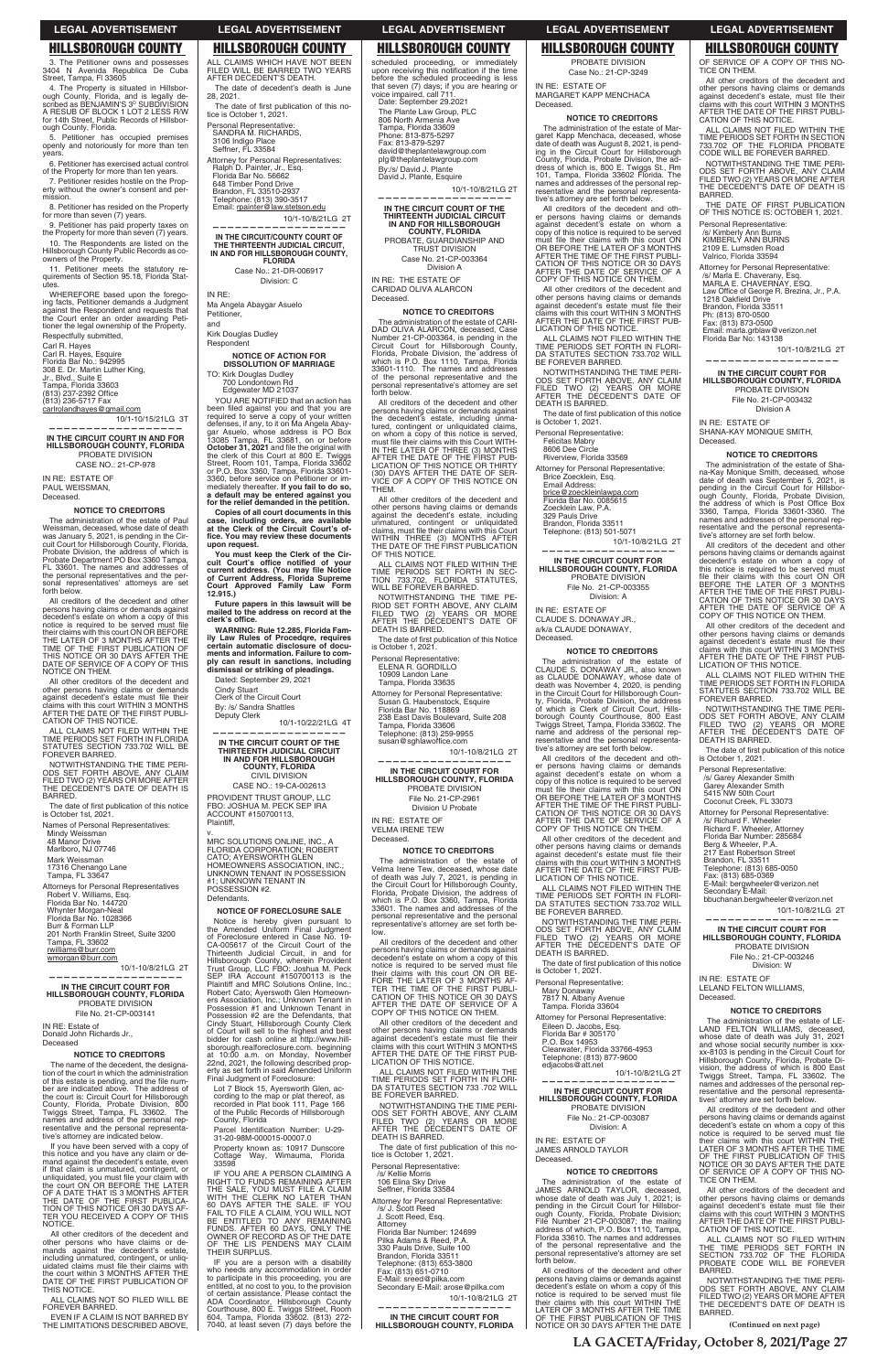## **HILLSBOROUGH COUNTY**

The date of first publication of this Notice is October 1, 2021. Personal Representative:

**Richard Read Peaslee** 303 N Warnell Street Plant City, FL 33563

Attorney for Personal Representative: Daniel M. Coton, Esquire<br>TRINKLE, REDMAN, P.A. 121 North Collins Street<br>Plant City, Florida 33563<br>Telephone: (813) 752-6133 Florida Bar Number: 857335 Attorney for Petitioner

10/1-10/8/21LG 2T

IN THE CIRCUIT COURT FOR HILLSBOROUGH COUNTY, FLORIDA<br>PROBATE DIVISION File No. 21-CP-003294

IN RE: ESTATE OF BRIAN SCOTT NEAL, JR. Deceased.

#### **NOTICE TO CREDITORS**

The administration of the estate of BRI-<br>AN SCOTT NEAL, JR., deceased, whose<br>date of death was April 12, 2021, is pend-<br>ing in the Circuit Court for Hillsborough<br>County, Florida, Probate Division, the ad-<br>gress of which is FL 33601. The names and addresses of<br>the personal representative and personal representative's attorney are set forth below

All creditors of the decedent and other persons having claims or demands<br>against decedent's estate, on whom a explorate to be served,<br>copy of this notice is required to be served,<br>must file their claims with this court ON<br>OR BEFORE THE LATER OF 3 MONTHS STER THE TIME OF THE FIRST PUBLICATION OF THIS NOTICE OR 30 DAYS AFTER THE DATE OF SERVICE OF A COPY OF THIS NOTICE ON THEM.

All other creditors of the decedent and other persons having claims or demands against decedent's estate must file their<br>claims with this court WITHIN 3 MONTHS<br>AFTER THE DATE OF THE FIRST PUB-<br>LICATION OF THIS NOTICE.

ALL CLAIMS NOT FILED WITHIN THE TIME PERIODS SET FORTH IN THE<br>FLORIDA STATUTES SECTION 733.702 WILL BE FOREVER BARRED.

NOTWITHSTANDING THE TIME PE-NOT SET FORTH ABOVE, ANY CLAIM<br>FILED TWO (2) YEARS OR MORE<br>AFTER THE DECEDENT'S DATE OF DEATH IS BARRED.

The date of first publication of this notice is October 1, 2021.

Personal Representative Artemisa D. Hernandez Enriquez<br>1313 W. Kirby Street Tampa, FL 33604

Attorney for Personal Representative Amber L. Nicol. Esg. FBN: 1028018

amber.nicol@webercrabb.com lisa.willis@webercrabb.com<br>Weber, Crabb & Wein, P.A. Weber, Crabb & Welfi, P.A.<br>5453 Central Avenue,<br>5t. Petersburg, Florida 33710<br>Telephone No.: (727) 828-9919<br>Facsimile: (727) 828-9924

10/1-10/8/21LG 2T

IN THE CIRCUIT COURT FOR HILLSBOROUGH COUNTY, FLORIDA PROBATE DIVISION

File No. 2021-CP-002267 **Division Probate** 

IN RE: ESTATE OF **KENNETH N. RICHTER,** Deceased.

#### **NOTICE TO CREDITORS**

The administration of the estate of KEN-THE N. RICHTER, deceased, whose<br>date of death was April 25, 2021; File<br>Number 2021-CP-002267, is pending in National Circuit Court for Hillsborough County,<br>Florida, Probate Division, the address of which is 800 E Twiggs Street, Tampa, FL 33602. The names and addresses of the<br>personal representative and the person-<br>al representative's attorney are set forth below.

All creditors of the decedent and other All creditors of the decedent and other<br>persons having claims or demands against<br>decedent's estate, on whom a copy of this increased, must file<br>their claims with this court WITHIN THE<br>their claims with this court WITHIN THE<br>LATER OF 3 MONTHS AFTER THE TIME DE THE FIRST PUBLICATION OF THE<br>NOTICE OR 30 DAYS AFTER THE DATE<br>OF SERVICE OF A COPY OF THIS NO-TICE ON THEM.

All other creditors of the decedent and<br>other persons having claims or demands<br>against decedent's estate must file their

### **LEGAL ADVERTISEMENT**

## **HILLSBOROUGH COUNTY**

**LEGAL ADVERTISEMENT** 

All creditors of decedent and other

Presons, who have claims or demands<br>against decedent's estate, including<br>unmatured, contingent or unliquidated

claims, and who have been served a<br>copy of this notice, must file their claims<br>with this Court WITHIN THE LATER OF

THREE MONTHS AFTER THE DATE OF<br>THE FIRST PUBLICATION OF THIS NO-<br>TICE OR THIRTY (30) DAYS AFTER THE

DATE OF SERVICE OF A COPY OF THIS<br>NOTICE ON THEM.

All other creditors of decedent and other

persons who have claims or demands

pagainst decedent's estate, including unma-<br>tured, contingent or unliquidated claims,<br>must file their claims with this Court WITH-

... ......... MUNIHS AFTER THE DATE<br>OF THE FIRST PUBLICATION OF THIS<br>NOTICE.

FOREVER BARRED.

Personal Representative:<br>PETER J. ZIELINSKI

3203 Straight Road

Fredonia, NY 14063

205 N. Parsons Avenue<br>Brandon, FL 33510<br>813/685-3133

IN RF: ESTATE OF

Deceased.

**NOTICE** 

BARRED.

FOREVER BARRED.

Notice is October 1, 2021

Personal Representative:

LORRIE RHODEN<br>785 Circlewood Drive<br>Aurora, OH 44202

SIMPROSO BRYAN COLE.

ALL CLAIMS NOT SO FILED WILL BE

NOTWITHSTANDING THE TIME PERI-<br>ODS SET FORTH ABOVE, ANY CLAIM<br>FILED TWO (2) YEARS OR MORE AF-

TER DECEDENT'S DATE OF DEATH IS

The date of the first publication of this<br>Notice is October 1, 2021.

Attorney for Personal Representative:

WILLIAM R. MUMBAUER, ESQUIRE<br>WILLIAM R. MUMBAUER, ESQUIRE<br>WILLIAM R. MUMBAUER, P.A.<br>Email: wrmumbauer@aol.com

IN THE CIRCUIT COURT IN AND FOR<br>HILLSBOROUGH COUNTY, FLORIDA

PROBATE DIVISION

CASE NO. 21-CP-3256 DIVISION: A

Florida Bar #308447

**NOTICE TO CREDITORS** 

The administration of the estate of SIM-<br>PROSO BRYAN COLE, deceased, Case

Number 21-CP-3256, is pending in the<br>Circuit Court for Hillsborough County,

Florida, Probate Division, the address of<br>which is P. O. Box 1110, Tampa, Florida

33601. The name and address of the per-

sonal representative and the personal rep-<br>resentative's attorney are set forth below.

All creditors of decedent and other

persons, who have claims or demands

explanat decedent's estate, including<br>unmatured, contingent or unliquidated<br>claims, and who have been served a

copy of this notice, must file their claims

with this Court WITHIN THE LATER OF

WIT THE COULT WITHIN THE LATER OF<br>THREE MONTHS AFTER THE DATE OF

TICE OR THIRTY (30) DAYS AFTER THE<br>DATE OF SERVICE OF A COPY OF THIS<br>NOTICE ON THEM.

All other creditors of decedent and other

persons who have claims or demands<br>against decedent's estate, including unma-

tured, contingent or uniquidated claims,<br>must file their claims with this Court WITH-<br>IN THREE MONTHS AFTER THE DATE<br>OF THE FIRST PUBLICATION OF THIS

ALL CLAIMS NOT SO FILED WILL BE

NOTWITHSTANDING THE TIME PERI-<br>NOTWITHSTANDING THE TIME PERI-<br>ODS SET FORTH ABOVE, ANY CLAIM<br>FILED TWO (2) YEARS OR MORE AF-<br>TER DECEDENT'S DATE OF DEATH IS

The date of the first publication of this

Attorney for Personal Representative

Email: wrmumbauer@aol.com

205 N. Parsons Avenue

Brandon, FL 33510

813/685-3133

WILLIAM R. MUMBAUER, ESQUIRE<br>WILLIAM R. MUMBAUER, ESQUIRE<br>WILLIAM R. MUMBAUER, P.A.

IN THE CIRCUIT COURT IN AND EOR

HILLSBOROUGH COUNTY, FLORIDA

PROBATE DIVISION

CASE NO. 21-CP-3296 DIVISION: A

Florida Bar #898791

10/1-10/8/21LG 2T

10/1-10/8/21LG 2T

**HILLSBOROUGH COUNTY** Petitioner: Kena McDaniels Harris

**AMENDED NOTICE OF ACTION** BY PUBLICATION BY LA GACETA

**TO: Aubrey Alvincent Pierce** whose last known addresses are:<br>11001 Springbridge Dr., Tampa FL 33624 3005 Arrow Street, Tampa, FL 33605<br>and whose present address is: Unknown

**VOILARE HERERY NOTIFIED that an** action for Temporary Custody of Minor<br>Child by Extended Family has been filed state of the MCDaniels Harris,<br>and you are required to serve a copy of<br>your written defenses, if any, to it, on the Attorney, whose name and address is:

Laura Ankenbruck, Esquire<br>Fla. Bar No. 0966400<br>Bay Area Legal Services, Inc., Day Area Legal Jervices, Inc.,<br>1302 N. 19th Street, Suite 400<br>Tampa, Florida 33603-3336,<br>(813) 232-1222, ext. 138

and file the original with the Clerk of the above-styled Court on or before<br>10/25/2021; otherwise judgment may be<br>entered against you for the relief demanded in the Petition.

Copies of all court documents in this copies of all court documents in this<br>case, including orders, are available at the<br>Clerk of the Circuit Court's office. You may review these documents upon request.

You must keep the Clerk of the Circuit<br>Court's office notified of your current address. (You may file Notice of Current Address, Florida Supreme Court Approved<br>Family Law Form 12.912.) Future papers<br>in this lawsuit will be mailed to the address on record at the clerk's office.

WARNING: Rule 12.285, Florida Family Law Rules of Procedure, require certain<br>automatic disclosure of documents and information. Failure to comply can result in<br>sanctions, including dismissal or striking of pleadings.

NOTICE TO PERSONS WITH DISABILITIES If you are a person with a disability who If you are a person with a disability who<br>needs any accommodation in order to par-<br>ticipate in this proceeding you are entitled at no cost to you, to the provision of certain as-<br>sistance. Please contact the court administrators A.D.A. Coordinator (813) 272-7040,<br>800 E. Twiggs St., Room 600, Tampa, FL<br>33602, within 7 working day before your. scheduled court appearance, or immediately upon receiving this notification if the time be-<br>fore the scheduled apperance is less than 7 days; if you are hearing or voice impaired,<br>call 711.

WITNESS my hand and the seal of said Court on September 23, 2021. CINDY STUART CLERK OF THE CIRCUIT COURT

By: s/ Sherika Virgil Deputy Clerk 10/1-10/22/21LG 4T

#### IN THE COUNTY COURT IN AND FOR HILLSBOROUGH COUNTY, FLORIDA **CIVIL DIVISION**

CASE NO.: 2021-CC-049654 BLACKSTONE AT BAY PARK HOME-

BELINDA L. YOUNG, A SINGLE **WOMAN** Defendant.

OWNERS' ASSOCIATION, INC.,

Plaintiff.

#### **NOTICE OF SALE**

Notice is hereby given, pursuant to Final<br>Judgment of Foreclosure for Plaintiff enbegin this cause by the County Court of<br>Hillsborough County, Florida, The Clerk<br>of the Court will sell the properly situated in Hillsborough County, Florida described as

Consumer School C, BLACKSTONE AT BAY PARK, according to the Plat thereof, recorded in Plat Book 105, Page(s) 124 through 127, inclusive, of the Public Records of Hillsborough County, Florida

and commonly known as: 306 Crichton<br>Street, Ruskin, FL 33570; including the<br>building, appurtenances, and fixtures blocated therein, to the highest and best<br>bidder, for cash, at the George E. Edge-<br>comb Courthouse, on 10/22/2021.

Any persons claiming an interest in the surplus from the sale, if any, other than<br>the property owner as of the date of the lis<br>pendens must file a claim within 60 days after the sale.

If you are a person with a disability who<br>needs any accommodation in order to<br>participate in this proceeding, you are enparticipate in this proceeding, you are en-<br>titled, at no cost to you, to the provision<br>of certain assistance. Please contact the<br>ADA Coordinator, Hillsborough County<br>Courthouse, 800 E. Twiggs St., Room<br>604, Tampa, Florida outed court appearance, or immediately<br>upon receiving this notification if the time<br>before the scheduled appearance is less than 7 days; if you are hearing or voice<br>impaired, call 711.

**HILLSBOROUGH COUNTY** 

BARRED.

The date of the first publication of this Notice is October 1, 2021 Personal Representative:

**LEGAL ADVERTISEMENT** 

DEBBIE RIVERA 5 Bark Lane

Levittown, NY 11756

Attorney for Personal Representative: Dawn M. Chapman, Esq.<br>LEGACY LAW OF FLORIDA, P.A. Email: info@legacylawoffl.com<br>Secondary Email:<br>dawn@legacylawoffl.com 205 N. Parsons Avenue<br>Brandon, FL 33510<br>813/643-1885 10/1-10/8/21LG 2T

IN THE CIRCUIT COURT FOR HILLSBOROUGH COUNTY, FLORIDA PROBATE DIVISION File No.: 21-CP-002557

Division: U

IN RE: ESTATE OF ANDREW JOHN SARANKO, Deceased.

#### **NOTICE TO CREDITORS**

The administration of the estate of<br>ANDREW JOHN SARANKO, deceased, whose date of death was June 13, 2021 and whose social security number is xxx xx-7008 is pending in the Circuit Court for xx-7008 is pending in the Circuit Court for<br>Hillsborough County, Florida, Probate Di-<br>vision, the address of which is 800 East<br>Twiggs Street, Tampa, FL 33602. The<br>names and addresses of the personal representative and the personal representa tives' attorney are set forth below

All creditors of the decedent and other persons having claims or demands against decedent's estate on whom a copy of this neceaents estate on whom a copy of this<br>notice is required to be served must file<br>their claims with this court WITHIN THE<br>LATER OF 3 MONTHS AFTER THE TIME<br>OF THE FIRST PUBLICATION OF THIS<br>NOTICE OR 30 DAYS AFTER THE DATE<br>T TICE ON THEM.

All other creditors of the decedent and other persons having claims or demands<br>against decedent's estate must file their Glaims with this court WITHIN 3 MONTHS<br>AFTER THE DATE OF THE FIRST PUBLI-CATION OF THIS NOTICE.

ALL CLAIMS NOT SO FILED WITHIN THE TIME PERIODS SET FORTH IN<br>SECTION 733.702 OF THE FLORIDA<br>PROBATE CODE WILL BE FOREVER **BARRED** 

NOTWITHSTANDING THE TIME PERI-NOT WITH THROUGH AND CLAIM<br>FILED TWO (2) YEARS OR MORE AFTER<br>THE DECEDENT'S DATE OF DEATH IS BARRED.

The date of first publication of this Notice is October 1, 2021.

Personal Representative:<br>PATRICIA ANNE HART SARANKO 1401 W Keysville Road<br>Plant City, Florida 33567

Attorney for Personal Representative: Daniel M. Coton, Esquire<br>TRINKLE, REDMAN, P.A.

121 North Collins Street Plant City, Florida 33563 Telephone: (813) 752-6133 Florida Bar Number: 857335

Attorney for Petitioner 10/1-10/8/21LG 2T

IN THE CIRCUIT COURT OF THE THIRTEENTH JUDICIAL CIRCUIT<br>IN AND FOR HILLSBOROUGH<br>COUNTY, FLORIDA **PROBATE DIVISION** 

> CASE NO.: 21-CP-001095 DIVISION: "A"

IN RE: THE ESTATE OF: MARGARET F. HAMILTON, Deceased.

#### **NOTICE OF ADMINISTRATION** (Testate)

The administration of the estate of MARGARET F. HAMILTON, deceased,<br>File Number: 21-CP-001095, is pending inc. National Probate Division of the Circuit Court<br>of the Thirteenth Judicial Circuit in and for Hillsborough County, Florida, whose Clerk<br>of Circuit Court's address is Post Office<br>Box 1110, Tampa, FL 33601. The names and addresses of the Personal Representative<br>tative and the Personal Representative's<br>attorney are set forth below.

ALL INTERESTED PERSONS ARE NO-TIFIED THAT:

Any and all interested persons upon Any and an interested persons upon<br>whom this notice is seved who have objections that challenge the validity of the<br>Will, if any, the qualifications of the Per-<br>sonal Representative, venue or jurisdic-<br>tion of this Court a objections with this Court WITHIN THE<br>LATER OF THREE (3) MONTHS AFTER<br>THE DATE OF THE FIRST (1st) PUBLI-<br>CATION OF THIS NOTICE OR THIRTY<br>(30) DAYS AFTER THE DATE OF SER-VICE OF A COPY OF THIS NOTICE ON **THFM** All creditors of the Decedent and other All creditors of the Decedent and other<br>persons having claims or demands against<br>Decedent's estate on whom a copy of this Notice is served within three (3) months Notice in date of the first (1st) publication<br>of this Notice must file their claims with this<br>Court WITHIN THE LATER OF THREE<br>(3) MONTHS AFTER THE DATE OF THE (3) MONTHS AFTER THE DATE ON THE STILE THE NO-<br>FIRST (1st) PUBLICATION OF THIS NO-<br>TICE OR THIRTY (30) DAYS AFTER THE<br>DATE OF SERVICE OF A COPY OF THIS NOTICE ON THEM.

### **LEGAL ADVERTISEMENT**

## **HILLSBOROUGH COUNTY**

be extended for any other reason, including affirmative representation, failure to<br>disclose information, or misconduct by<br>the personal representative or any other the person. Unless sooner barred by section<br>733.212(3), Florida Statutes, all objections<br>to the validity of a will, venue, or the jurisb diction of the Court must be filed no later<br>than the earlier of the entry of an order of<br>final discharge of the personal representative, or one (1) year after service of the<br>notice of administration;

the persons who may be entitled to<br>exempt property under 732.402, Florida Statutes, will be deemed to have waived<br>their rights to claim that property as ex-<br>empt property unless a petition for determination of exempt property is filed<br>by sllch persons or on their behalf on or<br>before the later of the date that is four (4) booth in a date of service of a copy<br>of the notice of administration on such per-<br>sons or the date that is forty (40) days after shows on the date of termination of any proceedings<br>involving the construction, admission to<br>probate, or validity of the will or involving any other matter affecting any part of the<br>exempt property; and

that an election to take an elective share must be filed on or before the earlier date that is six (6) months after the date of service of a copy of the notice of administration on a surviving spouse, an agent under chapter 709, Florida Statutes, or a guardian of the property of the surviving spouse;<br>or the date that is two (2) years after the decedent's death.

ALL CLAIMS, DEMANDS AND OBJEC-<br>TIONS NOT SO FILED WILL BE FOR-<br>EVER BARRED.

The date of first publication of this Notice is October 1, 2021.

Personal Representative:<br>/s/ DAVID S. HAMILTON

7 Elmcrest Circle Ithaca, NY 14850

 $(315)$  416-8858

Attorney for Personal Representative:<br>/s/ VANESSA A. CARR, ESQUIRE D. KAY CARR, P.A.<br>214 Apollo Beach Boulevard

Apollo Beach, Florida 33572

(813) 645-7557 Fax: (813) 645-0099<br>FBN: 1015525

Email: dkaycarrparalegal@yahoo.com<br>Email: dkaycarrvc@yahoo.com

10/1-10/8/21LG 2T

IN THE CIRCUIT COURT FOR HILLSBOROUGH COUNTY, FLORIDA PROBATE DIVISION

File No. 21-CP-003323 Division A

IN RE: ESTATE OF DAVID N. ROUBOS Deceased.

### **NOTICE TO CREDITORS**

The administration of the estate of David N. Roubos, deceased, whose date of<br>death was August 12, 2021, is pending in death was August 12, 2021, is periumly in<br>the Circuit Court for Hillsborough County,<br>Florida, Probate Division, the address of which is 800 Twiggs Street, Tampa, Florida 33602. The names and addresses of the personal representative and the personal representative's attorney are .<br>≀e≏ forth below.

All creditors of the decedent and other persons having claims or demands<br>against decedent's estate on whom a copy of this notice is required to be served must file their claims with this court ON<br>OR BEFORE THE LATER OF 3 MONTHS OF BEFORE THE TIME OF THE FIRST PUBLI-<br>CATION OF THIS NOTICE OR 30 DAYS<br>AFTER THE DATE OF SERVICE OF A COPY OF THIS NOTICE ON THEM. All other creditors of the decedent and

An other cientum of other persons having claims or demands<br>against decedent's estate must file their<br>claims with this court WITHIN 3 MONTHS<br>AFTER THE DATE OF THE FIRST PUB-<br>LICATION OF THIS NOTICE.

ALL CLAIMS NOT FILED WITHIN THE

ALL CLAIMS NOT FILED WITHIN THE<br>TIME PERIODS SET FORTH IN FLORI-<br>DA STATUTES SECTION 733.702 WILL

NOTWITHSTANDING THE TIME PERI-

NOTING SET FORTH ABOVE, ANY CLAIM<br>FILED TWO (2) YEARS OR MORE<br>AFTER THE DECEDENT'S DATE OF

The date of first publication of this notice

BE FOREVER BARRED.

DEATH IS BARRED.

10811 FL Toro Dr.

Personal Representative:

Riverview, Florida 33569-7257

is October 1, 2021.

Amy Cullen

against verbetters a state must be claims with this court WITHIN 3 MONTHS<br>AFTER THE DATE OF THE FIRST PUB-<br>LICATION OF THIS NOTICE.

ALL CLAIMS NOT FILED WITHIN THE TIME PERIODS SET FORTH IN SECTION<br>733.702 OF THE FLORIDA PROBATE<br>CODE WILL BE FOREVER BARRED.

NOTWITHSTANDING THE TIME PER-IOD SET FORTH ABOVE, ANY CLAIM<br>FILED TWO (2) YEARS OR MORE<br>AFTER THE DECEDENT'S DATE OF DEATH IS BARRED.

The date of first publication of this notice<br>is: October 1, 2021.

Personal Representative: SHAWN RICHTER 3409 Pine Top Drive<br>Valrico, FL 33594

Attorney for Personal Representative: Chris M. Vorbeck Email: vorblaw@aol.com Email: vorblaw & adi.com<br>Florida Bar No. 997201<br>The Law Office of Chris M. Vorbeck 4470 Northgate Court<br>Sarasota, FL 34234-2121 Carasota, TE 04204 2121<br>Telephone: (941) 921-3124

10/1-10/8/21LG 2T

IN THE CIRCUIT COURT OF THE THIRTEENTH JUDICIAL CIRCUIT<br>IN AND FOR HILLSBOROUGH<br>COUNTY, FLORIDA FAMILY LAW DIVISION CASE NO.: 21-DR-005808 DIVISION: C

IN RE: THE INTEREST OF J.N.P. (DOB: 2005)

Minor Child.

Dated this September 27, 2021.

/s/Gregory Grossman GREGORY S. GROSSMAN, Esq., For the Firm<br>NATHAN A. FRAZIER, Esq., For the Firm<br>Attorney for Plaintiff

202 S. Rome Ave., Suite 125 Tampa, FL 33606<br>pleadings@frazierbowles.com 45115.60

10/1-10/8/21LG 2T

## IN THE CIRCUIT COURT IN AND FOR<br>HILLSBOROUGH COUNTY, FLORIDA PROBATE DIVISION

CASE NO. 21-CP-3171 DIVISION: A Florida Bar #308447

IN RE: ESTATE OF MARY LOU HAY. Deceased

#### **NOTICE TO CREDITORS**

The administration of the estate of<br>MARY LOU HAY, deceased, Case Num-MART LOU HAT, deceased, Case Num-<br>
21-CP-3171, is pending in the Circuit<br>
Court for Hillsborough County, Florida,<br>
Probate Division, the address of which is<br>
P. O. Box 1110, Tampa, Florida 33601.<br>
The name and address of t representative and the personal representative's attorney are set forth below.

ROBERT JOHN TITUS, Deceased

IN RE: ESTATE OF

#### NOTICE TO CREDITORS

ROBERT TITUS, JR., a/k/a<br>ROBERT TITUS, JR., a/k/a<br>ROBERT JOHN TITUS, JR., a/k/a

The administration of the estate of ROB-ERT TITUS, JR., a/k/a ROBERT JOHN<br>TITUS, JR., a/k/a ROBERT JOHN deceased, Case Number 21-CP-3296, is<br>pending in the Circuit Court for Hillsborough County. Florida. Probate Division the address of which is P.O. Box 1110,<br>Tampa, Florida, 33601. The name and address of the personal representative and<br>the personal representative's attorney are set forth below.

All creditors of decedent and other Persons, who have claims or demands<br>against decedent's estate, including<br>unmatured, contingent or unliquidated<br>claims, and who have been served a copy of this notice, must file their claims Copy of this Court WITHIN THE LATER OF<br>WITH this Court WITHIN THE LATER OF<br>THREE MONTHS AFTER THE DATE<br>OF THE FIRST PUBLICATION OF THI S NOTICE OR THIRTY (30) DAYS AFTER<br>THE DATE OF SERVICE OF A COPY OF THIS NOTICE ON THEM.

All other creditors of decedent and other persons who have claims or demands against decedent's estate including against decedents estate, including<br>claims, must file their claims with this<br>claims, must file their claims with this<br>Court WITHIN THREE MONTHS AFTER<br>THE DATE OF THE FIRST PUBLICA-TION OF THIS NOTICE.

ALL CLAIMS NOT SO FILED WILL BE<br>FOREVER BARRED.

NOTWITHSTANDING THE TIME PERI-NOT SET FORTH ABOVE, ANY CLAIM<br>FILED TWO (2) YEARS OR MORE AFTER DECEDENT'S DATE OF DEATH IS

All other creditors of the Decedent and persons having claims or demands<br>against the Decedent's estate must against the between the scate that<br>file their claims with this court WITHIN<br>THREE (3) MONTHS AFTER THE DATE<br>OF THE FIRST (1st) PUBLICATION OF THIS NOTICE.

That any and all interested person(s) on whom a copy of the notice of admin-<br>istration is served must file, on or before the date that is three (3) months after the date of service of a copy of the notice of administration on that person, any objection that challenges the validity of the will the venue, or the jurisdiction. The three (3) month time period may only be extended for estoppel based upon a misstatement by the personal representative regarding<br>the time period within which an objection<br>must be filed. The time period may not

| Attorney for Personal Representative:<br>Jessica M. Cooper, Esquire<br>Florida Bar Number: 795011<br>Cooper Estate Law, PLLC<br>4805 S. Himes Avenue<br>Tampa, Florida 33611<br>Telephone: (813) 831-3376<br>E-Mail: jcooper@cooperestatelaw.com<br>10/1-10/8/21LG 2T                                                                                                                                                                                                                       |
|---------------------------------------------------------------------------------------------------------------------------------------------------------------------------------------------------------------------------------------------------------------------------------------------------------------------------------------------------------------------------------------------------------------------------------------------------------------------------------------------|
|                                                                                                                                                                                                                                                                                                                                                                                                                                                                                             |
| IN THE THIRTEENTH CIRCUIT COURT<br>IN AND FOR HILLSBOROUGH COUNTY.<br><b>STATE OF FLORIDA</b><br>PROBATE DIVISION<br>FILE NO: 21-CP-003233<br>DIV.: A                                                                                                                                                                                                                                                                                                                                       |
| IN RE: ESTATE OF<br><b>PAUL DANIEL JOSLYN</b><br>Deceased.                                                                                                                                                                                                                                                                                                                                                                                                                                  |
| <b>NOTICE TO CREDITORS</b>                                                                                                                                                                                                                                                                                                                                                                                                                                                                  |
| The administration of the estate of Paul<br>Daniel Joslyn, deceased, whose date of<br>death was 4/17/2021, File Number 21-CP-<br>003233, is pending in the Circuit Court for<br>Hillsborough County, Florida, Probate Di-<br>vision, the address of which is P. O. Box<br>1110, Tampa, Florida 33601. The names<br>and addresses of the co-personal repre-<br>sentatives and the co-personal represen-<br>tatives' attorney are set forth below.<br>All creditors of the decedent and other |
| persons having claims or demands against<br>decedent's Estate on whom a copy of this<br>notice has been served must file their                                                                                                                                                                                                                                                                                                                                                              |

noti Claims with this court ON OR BEFORE<br>THE LATER OF 3 MONTHS AFTER THE<br>DATE OF THE FIRST PUBLICATION OF THIS NOTICE OR 30 DAYS AFTER THE<br>TIME OF SERVICE OF A COPY OF THIS<br>NOTICE ON THEM.

(Continued on next page)

Page 28/LA GACETA/Friday, October 8, 2021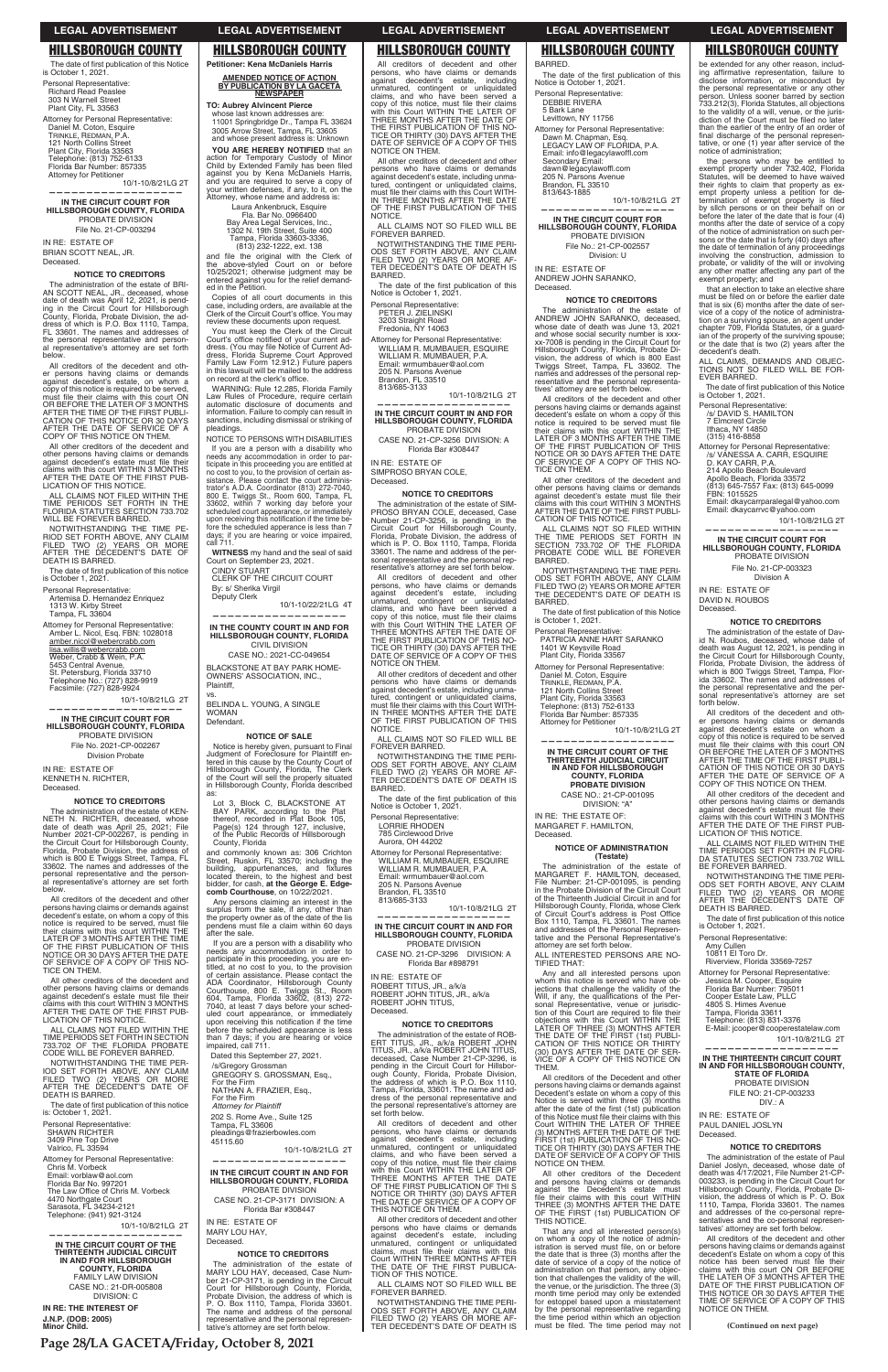## **HILLSBOROUGH COUNTY**

All other creditors of the decedent and other persons having claims or demands<br>against decedent's estate MUST FILE<br>THEIR CLAIMS WITH THIS COURT<br>WITHIN 3 MONTHS AFTER THE DATE OF THE FIRST PUBLICATION OF THIS NOTICE.

ALL CLAIMS NOT SO FILED WILL BE FOREVER BARRED.

NOTWITHSTANDING THE TIME PE-RIOD SET FORTH ABOVE, ANY CLAIM<br>FILED TWO (2) YEARS OR MORE<br>AFTER THE DECEDENT'S DATE OF **DEATH IS BARRED.** 

The date of first publication of this notice<br>is October 1, 2021.

Co-Personal Representatives: s Telecha Treprese<br>/s/ Treva Noel Alofs<br>2140 Jaudon Rd. Dover, FL 33527 /s/ O'Calla Shay Joslyn<br>20 Groveland Ave., Apt. 102<br>Minneapolis, MN 55403

Attorney for Co-Personal Representatives: /s/ Danielle Faller<br>Danielle Faller, Esq.<br>Florida Bar # 106324 HEMNESS FALLER ELDER LAW<br>309 N. Parsons Ave.<br>Brandon, FL 33510-4515 (813) 661-5297<br>(813) 689-8725 fax danielle@hemnesslaw.com

service@hemnesslaw.com 10/1-10/8/21LG 2T

IN THE THIRTEENTH CIRCUIT COURT IN AND FOR HILLSBOROUGH COUNTY,<br>STATE OF FLORIDA PROBATE DIVISION FILE NO: 21-CP-002904  $DIV: A$ 

IN RE: ESTATE OF PATRICIA M. JONES A/K/A PATRICIA ANN JONES Deceased.

#### **NOTICE TO CREDITORS** (summary administration)

TO ALL PERSONS HAVING CLAIMS OR<br>DEMANDS AGAINST THE ABOVE ESTATE:

You are hereby notified that an Order of Summary Administration has been en-<br>tered in the estate of PATRICIA M. JONES<br>AVKA PATRICIA ANN JONES, deceased,<br>Eile Number 21-CP-002904, by the Circuit Court for Hillsborough County, Florida,<br>Probate Division the address of which is<br>P.O. Box 1110, Tampa, FL 33601; that the P.O. Box 1110, Tampa, PL 33601, that the<br>decedent's date of death was 6/06/2021;<br>that the total value of the estate is \$0.00 (approximate) and that the names and addresses of those to whom it has been assigned by such order are

BECKY R. JONES, 692 S Mc Donald Rd.,<br>McDonald, TN 37353

JIMMY JONES, 6439 Torrington Cr.,<br>Lakeland, FL 33811 MICHAEL W. JONES, 10410 N. Blvd.,

Tampa, FL 33612 ALL INTERESTED PERSONS ARE NOTI-

FIED THAT:

All creditors of the estate of the decedent and persons having claims or demands<br>against the estate of the decedent other against the estate of the decedent offer<br>than those for whom provisions for full<br>payment was made in the Order of Sum-<br>mary administration must file their claims.<br>with this court WITHIN THE TIME PERI-<br>UTES SECTION 733.702. AND DEWARDS NOT SOFTED WILL BE<br>FOREVER BARRED. NOTWITHSTAND-<br>ING ANY OTHER APPLICABLE TIME<br>PERIOD, ANY CLAIM FILED TWO (2)<br>YEARS OR MORE AFTER THE DECE-<br>DENT'S DATE OF DEATH IS BARRED.

The date of first publication of this notice is October 1, 2021.

Petitioner:<br>/s/ Jimmy Jones Jimmy Jones

6439 Torrington Cr.<br>Lakeland, FL 33811 Attorney for Petitioner:

/s/ Danielle Faller Danielle Faller, Esq Florida Bar # 106324 HEMNESS FALLER ELDER LAW 309 N. Parsons Ave. Brandon, FL 33510-4515<br>(813) 661-5297  $(813)$  689-8725 fax

danielle@hemnesslaw.com service@hemnesslaw.com 10/1-10/8/21LG 2T

IN THE CIRCUIT COURT OF THE

13TH JUDICIAL CIRCUIT IN AND FOR HILLSBOROUGH COUNTY, FLORIDA CASE NO. 21-CA-006430

## **LEGAL ADVERTISEMENT**

**HILLSBOROUGH COUNTY** 

will be entered against you for the relief

If you are a person with a disability who needs an accommodation in order to access court facilities or participate in a court

proceeding, you are entitled, at no cost to

processing, you are finited, at no cost to<br>you, to the provision of certain assistance.<br>To request such an accommodation,<br>please contact Court Administration within<br>2 working days of the date the service is<br>needed: Complet

commodations Form and submit to 800

Twiggs Street, Room 604, Tampa, FL

WITNESS my hand and the seal of this

Court this 22nd day of September, 2021.

10/1-10/8/21LG 2T

**UNKNOWN** 

HM, Age 50

demanded in the complaint.

Cindy Stuart<br>Clerk of the Circuit Court

1428 Brickell Avenue, Suite 600<br>Miami, FL 33131

IN THE CIRCUIT COURT OF THE THIRTEENTH JUDICIAL CIRCUIT,<br>IN AND FOR HILLSBOROUGH<br>COUNTY, FLORIDA

Case No.: 2021-DR-7040

Division: E

JUAN RICARDO DE LA ROSA PEREZ,

**NOTICE OF ACTION<br>FOR PUBLICATION** 

Last Known Residence: UNKNOWN

YOU ARE NOTIFIED that an action

For a Petition for Dissolution of Marriage<br>without Dependent or Minor Children, has<br>been filed against you. You are required

been line against you. You are required<br>to serve a copy of your written defenses,<br>if any, to this action on Mary Greenwood<br>McDermott, Esq., of BRANDON FAMILY<br>LAW CENTER LLC, Petitioner's attomey,<br>whose address is 1038 E. B

and file the original with the clerk of this<br>court at Hillsborough County Courthouse,<br>800 E. Twiggs Street, Tampa, Florida

33602, either before service on Petitioner's<br>attorney or immediately thereafter; otherwise a default will be entered against you

VARINING. Rule 12.263, Florida Parility<br>Law Rules of Procedure, requires certain<br>automatic disclosure of documents and

information. Failure to comply can result in<br>sanctions, including dismissal or striking of

IN THE CIRCUIT COURT FOR THE

THIRTEENTH JUDICIAL CIRCUIT,<br>THIRTEENTH JUDICIAL CIRCUIT,

**COUNTY, FLORIDA** 

File No. 29-2021-CP-003388

Division: PROBATE

**NOTICE TO CREDITORS** 

The administration of the estate of Joyce Ann Ready aka Joyce A. Ready aka aka<br>Joyce A. Wells aka Joyce Ready aka Joy<br>Wells, deceased, whose date of death

was August 24, 2021, is pending in the<br>Circuit Court for Hillsborough County,<br>Florida, address of which is P.O. Box 3360

Tampa, FL 33601, Probate Division, the<br>case number of which is File No. 29-2021-<br>CP-003388. The names and addresses of

the petitioner and the petitioner's attorney<br>are set forth below.

All creditors of the decedent and other

persons having claims or demands against

10/1-10/22/21LG 4T

DATED this 24th day of September,

Cindy Stuart<br>Clerk of the Circuit Court

By: /s/ Marquita Jones

Deputy Clerk

In Re: Estate of

Deceased.

JOYCE ANN READY

AKA JOYCE A. READY<br>AKA JOYCE A. WELLS<br>AKA JOYCE READY<br>AKA JOY WELLS,

for the relief demanded in the petition. WARNING: Rule 12.285, Florida Family

Juan Ricardo de la Rosa Perez

**Current Residence:** 

Description:

pleadings

2021.

Telephone: (305) 373-8001

IN RF THE MARRIAGE OF

By: s/ Jeffrey Duck

As Deputy Clerk

Heller & Zion, LLP

12074.1459

Husband.

RUTH LOPEZ,

and

Wife

To:

mail@hellerzion.com

33602

## **LEGAL ADVERTISEMENT**

**HILLSBOROUGH COUNTY** OF THE STATE OF FLORIDA, IN AND<br>FOR HILLSBOROUGH COUNTY CASE NO.:21-CA-004070 **DIVISION: I** 

BEACON SALES ACQUISITION, INC., a foreign corporation, d/b/a JGA BÉACON, Plaintiff.

G&W CONSTRUCTION SERVICES,<br>INC. a Florida corporation and WILLIE<br>RUSSELL GRAHAM, jointly and severally Defendant

> **NOTICE OF ACTION -CONSTRUCTIVE SERVICE**

TO: G&W CONSTRUCTION SERVICES, 10200 Clarence Street. Unit B

Panama City Beach, FL 32407 and

WILLIE RUSSELL GRAHAM 10200 Clarence Street, Unit B<br>Panama City Beach, FL 32407 YOU ARE HEREBY NOTIFIED that an action has been filed against you for<br>Breach of Contract, Open Account and Breach of Contract, Open Account and<br>Personal Guaranty and you are required<br>to serve a copy of your written defenses, if<br>any, to it on Brian A. Leung, Esq., whose<br>address is Holcomb & Leung, P.A., 3203<br>M. Cypress St., Tamp before service on Plaintiff's attorney or im-<br>mediately thereafter; otherwise a default will be entered against you for the relief demanded in the Complaint or Petition.

This Notice shall be published once a week for four (4) consecutive weeks in the LA GACETA.

WITNESS my hand and seal at Hillsborough County, Florida this 21st day of<br>Sept., 2021. **CINDY STUART** 

Clerk of the Circuit Court<br>800 E. Twiggs Street<br>Tampa, FL 33602

By: /s/ Sonia Santallana

Deputy Clerk

Brian A. Leung, Esq.<br>Attorney for Plaintiff<br>Holcomb & Leung, P.A.

3203 W. Cypress St.<br>Tampa, FL 33607<br>813-258-5835

9/24-10/15/21LG 4T

### **NOTICE OF ADMINISTRATIVE COMPLAINT** HILLSBOROUGH COUNTY

To: JAMES L. THORNTON JR. Case No.: CD202102288/D 1726865

An Administrative Complaint to revoke<br>your license and eligibility for licensure<br>has been filed against you. You have<br>the right to request a hearing pursuant<br>to Sections 120.569 and 120.57, Florida Statutes, by mailing a request for same to<br>the Florida Department of Agriculture and<br>Consumer Services, Division of Licensing,<br>Post Office Box 5708 Tallahassee, Florida Figure but the contract and a sequent of hearing is not<br>received by 21 days from the date of the<br>last publication, the right to hearing in this matter will be waived and the Department<br>will dispose of this cause in accordance with law.

9/24-10/15/21LG 4T

### **NOTICE OF ADMINISTRATIVE COMPLAINT HILLSBOROUGH COUNTY**

To: ENRIQUE D. URQUIAGA

Case No.: CD202101651/G 1500321/3102923 An Administrative Complaint to impose an administrative fine has been filed

and anti-view the right to request<br>a hearing pursuant to Sections 120.569<br>and 120.57, Florida Statutes, by mailing and 120.57, Fronda Statutes, by mainleg<br>a request for same to the Florida Depart-<br>ment of Agriculture and Consumer Services, Division of Licensing, Post Office<br>Box 5708 Tallahassee, Florida 32314-<br>5708. If a request for he last publication, the right to hearing in this<br>matter will be waived and the Department will dispose of this cause in accordance with law

9/24-10/15/21LG 4T

### IN THE CIRCUIT COURT OF THE<br>13TH JUDICIAL CIRCUIT, IN AND FOR HILLSBOROUGH COUNTY, FLORIDA Case No.: 21-DR 012760 Division: JP

MONICA M TORRES,

### **LEGAL ADVERTISEMENT**

## **HILLSBOROUGH COUNTY**

this lawsuit will be mailed or e-mailed to the addresses on record at the<br>clerk's office.

WARNING: Rule 12 285 Florida Family Law Rules of Procedure, requires certain automatic disclosure of docubecame and information. Failure to com-<br>ply can result in sanctions, including<br>dismissal or striking of pleadings. Dated: September 13, 2021

Cindy Stuart<br>Clerk of the Circuit Court

By: /s/ Sarah Melzer Deputy Clerk

9/24-10/15/21LG 4T

IN THE CIRCUIT COURT OF THE THIRTEENTH JUDICIAL CIRCUIT, IN AND<br>FOR HILLSBOROUGH COUNTY, FLORIDA Case No.: 21-DR-009455 Division: T CRYSTAL LYNN BRYANT, OBO A.P., Petitioner.

and LUIS MANUEL RODRIGUEZ, Respondent

## **NOTICE OF ACTION<br>FOR NAME CHANGE**

TO: LUIS MANUEL RODRIGUEZ LAST KNOWN ADDRESS:<br>12205 N 11TH STREET, APT B, TAMPA, FL 33612

TAMPA, FL 33612<br>YOU ARE NOTIFIED that an action<br>for Petition for Change of Name (minor<br>Child) has been filed against you and that<br>you are required to serve a copy of your<br>written defenses, if any, to it on Crystal<br>Lynn Br Sociologie Tr., zz.c., and the clerk of this Court at Hillsborough<br>County Courthouse, 800 E. Twiggs St., Tampa, FL 33602 before service on Petitioner or immediately thereafter. If you<br>fail to do so, a default may be entered against you for the relief demanded in the petition.

The action is asking the court to decide how the following real or personal property should be divided: None

Copies of all court documents in this copies of all court documents in this<br>case, including orders, are available at<br>the Clerk of the Circuit Court's office. You may review these documents upon<br>request.

You must keep the Clerk of the Cir-Form what we be the contribution of the control of your current Mailing and E-Mail Address,<br>of Current Mailing and E-Mail Address,<br>Florida Supreme Court Approved Family Law Form 12.915.) Future papers in<br>this lawsuit will to the addresses on record at the clerk's office.

WARNING: Rule 12 285 Elorida Fam. ily Law Rules of Procedure, requires certain automatic disclosure of docuextrain additionally disclosure of docu-<br>ments and information. Failure to com-<br>ply can result in sanctions, including dismissal or striking of pleadings.

Dated: September 13, 2021 **Cindy Stuart** Clerk of the Circuit Court

By: /s/ Sonia Santallana Deputy Clerk

9/24-10/15/21LG 4T

IN THE CIRCUIT COURT OF THE THIRTEENTH JUDICIAL CIRCUIT OF<br>THE STATE OF FLORIDA, IN AND FOR<br>HILLSBOROUGH COUNTY **JUVENILE DIVISION** DIVISION: D

| N THE INTEREST OF:<br>CASE NO.:<br>E.Y. B/F<br>9/24/2017<br>17-958<br>E.W. B/F<br>1/1/2015<br>16-1361<br>12/15/2013<br>E.W. B/M<br>16-1361 |                | --------- |  |  |  |  |  |  |  |
|--------------------------------------------------------------------------------------------------------------------------------------------|----------------|-----------|--|--|--|--|--|--|--|
|                                                                                                                                            |                |           |  |  |  |  |  |  |  |
|                                                                                                                                            |                |           |  |  |  |  |  |  |  |
|                                                                                                                                            |                |           |  |  |  |  |  |  |  |
|                                                                                                                                            |                |           |  |  |  |  |  |  |  |
|                                                                                                                                            | Minor Children |           |  |  |  |  |  |  |  |

**NOTICE OF ACTION** 

THE STATE OF FLORIDA: TO: Leon Washington (Father)<br>DOB: 07/24/1993

Last Known Address: 3415 Lambright St E, Tampa, FL 33610

A Petition for Termination of Parental A Petition for Termination of Parental<br>Rights under oath has been field in this<br>court regarding the above-referenced<br>children. You are to appear at the Edge-<br>comb Courthouse (Annex) 800 E. Twiggs<br>Street, Court Room 310, Ta must appear on the date and at the time specified.

This action is set before the Honorable Lisa D. Campbell, Judge of the Circuit<br>Court at 09:00 AM on November 2, 2021.

## **LEGAL ADVERTISEMENT HILLSBOROUGH COUNTY**

# is no password needed.

When calling using a telephone: The<br>phone number is 1-786-635-1003. The message will ask for meeting ID<br>number: 654 445 7465 then #

The message will ask for participant ID:<br>just enter the phone number that you are calling from

The message will ask for password: there is no password needed

\*\* Zoom will be recording all participants If appearing via video, please dress ap-<br>propriately for court.\*\*

If you are a person with a disability who n you are a person with a disability who<br>needs any accommodation to participate<br>in this proceeding, you are entitled, at no cost to you, to the provision of certain assistance. Please contact Administrative<br>Office of the Courts, Attention: ADA Coor-Sinator, 800 E. Twiggs Street, Tampa, FL<br>33602, Phone: 813-272-7040, Hearing Im-<br>23602, Phone: 813-272-7040, Hearing Im-<br>23602-55-8770, e-mail: ADA@fijud13.<br>1-800-955-8770, e-mail: ADA@fijud13.<br>org within two working days your scheduled court appearance, or im-<br>mediately upon receiving this notification if<br>the time before the scheduled appearance is less than 7 days. If you are hearing or<br>voice impaired, call 711.

PLEASE BE GOVERNED ACCORDINGLY Witness my hand and seal as the Clerk of said court, this 17th day of September, 2021. Cindy Stuart, Clerk of Circuit Court Hillsborough County, Florida By: /s/ Pamela Morera

Deputy Clerk 9/24-10/15/21LG 4T

IN THE CIRCUIT COURT FOR THE THIRTEENTH JUDICIAL CIRCUIT<br>IN AND FOR HILLSBOROUGH **COUNTY, FLORIDA** FAMILY LAW DIVISION CASE NO.: 20-DR-007885 **DIVISION D** 

**I FANDRA SHIRLEY** 

 $\vee$ 

**RICHARD S. SHIRLEY** 

## SUMMONS: PERSONAL SERVICE<br>ON AN INDIVIDUAL

TO/PARA/A: **RICHARD SHIRLEY** 8405 GARDNER ROAD TAMPA FL 33625

#### **IMPORTANT**

request.

A lawsuit has been filed against you. You have 20 calendar days after this summons is served on you to file a written response to the attached complaint/petition with the clerk of this circuit court. located at: Selection and client Country in Solo East Twiggs Street, room 101, Tampa,<br>Florida 33601. Mailing address: P.O. Box<br>3450, Tampa, FL 33601. A phone call will not protect you. Your<br>written response, including the case num-

ber given above and the names of the parties, must be filed if you want the Court to<br>hear your side of the case.

If you do not file your written response

on time, you may lose the case, and your

wages, money, and property may be taken

thereafter without further warning from the

Court. There are other legal requirements.<br>You may want to call an attorney right away. If you do not know an attorney, you

may call an attorney referral service or a<br>legal aid office (listed in the phone book).

If you choose to file a written response

yourself, at the same time you file your written response to the Court, you must also<br>serve a copy of your written response on

the party serving this summons at:<br>Richard McCluskey Esquire 710 Oakfield<br>Drive Suite 252, Brandon, FL 33511

You may review these documents, upon

Florida Family Law Rules of Procedure<br>Form12.910(a), Summons: Personal Service on an Individual(09/12)

You must keep the Clerk of the Cir-<br>wit Court's office notified of your cur-

Figure is the counter of the Designation<br>of Current Mailing and Email Address,<br>Florida Supreme Court Approved Fam-<br>illy Law Form 12.915.) Future papers in<br>this lawsuit will be mailed to the address<br>on record at the clerk's

WARNING: Rule 12.285, Florida Fami-

ly Law Rules of Procedure, requires cer-<br>tain automatic disclosure of documents<br>and information. Failure to comply can

result in sanctions, including dismissal

TO EACH SHERIFF OF THE STATE:

You are commanded to serve this sum-

mons and a copy of the complaint in this lawsuit on the above-named person.

or striking of pleadings. THE STATE OF FLORIDA

U.S. BANK NATIONAL ASSOCIATION AS INDENTURE TRUSTEE, FOR THE<br>HOLDERS OF THE CIM TRUST 2021-NR1, MORTGAGEBACKED NOTES, SERIES 2021-NR1, Plaintiff,

VS.

NELSON MARQUEZ; ET AL., Defendants

#### **NOTICE OF ACTION**

To the following Defendant: MARIA DEL CARMEN MARQUEZ (LAST KNOWN ADDRESS - 1305) WINDSOR WAY, TAMPA, FL 33619)

YOU ARE NOTIFIED that an action for Foreclosure of Mortgage on the following described property:

COUNTRY PROCK 23, CLAIR MEL CITY<br>UNIT NO. 4, AS PER MAP OR PLAT<br>THEREOF AS RECORDED IN PLAT<br>BOOK 34 PAGE 81 OF THE PUBLIC RECORDED IN PLAT COUNTY, FLORIDA.

a/k/a 1305 Windsor Way, Tampa, FL 33619

has been filed against you and you are<br>required to serve a copy of your writ-<br>ten defenses, if any, to it, upon Heller &<br>Zion, LLP, Altomeys for Plaintiff, whose<br>address is 1428 Brickell Avenue, Suite 600, Miami, FL 33131, Designated Email Address: mail@hellerzion.com, on or be-<br>fore 10/25/2021, a date which is within thirty (30) days after the first publication of<br>this Notice in the LA GACETA and file the<br>original with the Clerk of this Court either before service on Plaintiff's attorney or immediately thereafter, otherwise a default present is estate on whom a copy of this<br>notice is required to be served must file<br>their claims with this court ON OR BE-<br>FORE THE LATER OF 3 MONTHS AFTER FURE THE LATER OF THE FIRST PUBLICATION<br>THE TIME OF THE FIRST PUBLICATION<br>OF THIS NOTICE OR 30 DAYS AFTER<br>THE DATE OF SERVICE OF A COPY OF<br>THIS NOTICE ON THEM.

All other creditors of the decedent and other persons having claims or demands against decedent's estate must file their<br>claims with this court WITHIN 3 MONTHS<br>AFTER THE DATE OF THE FIRST PUBLI-CATION OF THIS NOTICE.

ALL CLAIMS NOT FILED WITHIN THE<br>TIME PERIODS SET FORTH IN FLORIDA<br>STATUTES SECTION 733.702 WILL BE FOREVER BARRED.

NOTWITHSTANDING THE TIME PERI-<br>ODS SET FORTH ABOVE, ANY CLAIM<br>FILED TWO (2) YEARS OR MORE AFTER THE DECEDENT'S DATE OF DEATH IS **BARRED.** 

The date of first publication of this notice<br>is October 1, 2021.

Personal Representative:<br>/s/ Joseph Wells

**Attorney for Petitioner:** /s/ Jessica Lynn Silva, Esquire<br>Florida Bar Number: 1011110 Law Office of Jessica Lynn Silva, PLLC<br>1360 S. Patrick Drive, Suite 4<br>Satellite Beach, FL 32937

Telephone: (321) 474-2034<br>E-Mail: jessica@jessicalynnlaw.com<br>Secondary E-Mail: jaclyn@jessicalynnlaw.com

10/1-10/8/21LG 2T

IN THE CIRCUIT COURT OF THE<br>THIRTEENTH JUDICIAL CIRCUIT

Petitioner, and ISMAEL HERNANDEZ, Respondent. **NOTICE OF ACTION FOR DISSOLUTION OF MARRIAGE** TO: ISMAEL HERNANDEZ: Last known address:<br>2550 E RIVERSIDE DR<br>ONTARIO CALIFORNIA 91761 YOU ARE NOTIFIED that an action fo DISSOLUTION OF MARRIAGE has bee DISSOLUTION OF MAHHIAGE has been<br>filed against you and that you are require<br>to serve a copy of your written defenses,<br>any, to it on MONICA M TORRES, whose<br>p TAMPA FLORIDA 33614, on or befor<br>D TAMPA FLORIDA 33614, on or bef 10/15/2021, and file the original with the<br>clerk of this Court at 800 E. Twiggs St.<br>Tampa, FL 33602, before service of Petitioner or immediately thereafter. If you<br>fail to do so, a default may be entered<br>against you for the relief demanded in the petition.

The action is asking the court to decid<br>how the following real or personal propert should be divided: None

Copies of all court documents in thi case, including orders, are available a<br>the Clerk of the Circuit Court's office You may review these documents upo request.

You must keep the Clerk of the Circuit Court's office notified of your current address. (You may file Designation<br>of Current Mailing and E-Mail Address,<br>Florida Supreme Court Approved Fam-<br>ily Law Form 12.915.) Future pape

| ١r<br>n<br>d                                                                     | Pursuant to Sections 39.802(4)(d) and<br>$63.082(6)(g)$ , Florida Statutes, you are<br>hereby informed of the availability of pri-<br>vate placement of the child with an adop-<br>tion entity, as defined in Section 63.032(3),<br>Florida Statutes.<br><b>FAILURE TO</b><br><b>PERSONALLY</b><br>AP-<br>PEAR AT THIS ADVISORY HEARING<br><b>CONSTITUTES CONSENT TO</b><br><b>THE</b><br><b>TERMINATION OF PARENTAL RIGHTS</b><br>OF THESE CHILDREN. IF YOU FAIL<br>TO APPEAR ON THE DATE AND TIME<br>SPECIFIED, YOU MAY LOSE ALL LE-<br>GAL RIGHTS AS A PARENT TO THE<br>CHILDREN WHOSE INITIALS APPEAR                                                                             | DATED: SEPTEMBER 18TH, 2021<br><b>CINDY STUART</b><br>CLERK OF THE CIRUIT COURT<br>By: Sharon D. Dale<br>Deputy Clerk<br>9/24-10/15/21LG 4T<br>IN THE CIRCUIT COURT OF THE<br><b>THIRTEENTH JUDICIAL CIRCUIT</b><br>IN AND FOR HILLSBOROUGH COUNTY.<br><b>STATE OF FLORIDA</b><br><b>FAMILY LAW DIVISION</b><br>CASE NO.: 21-DR-004196 |
|----------------------------------------------------------------------------------|---------------------------------------------------------------------------------------------------------------------------------------------------------------------------------------------------------------------------------------------------------------------------------------------------------------------------------------------------------------------------------------------------------------------------------------------------------------------------------------------------------------------------------------------------------------------------------------------------------------------------------------------------------------------------------------|----------------------------------------------------------------------------------------------------------------------------------------------------------------------------------------------------------------------------------------------------------------------------------------------------------------------------------------|
| if<br>е<br>T<br>е<br>e<br>٠,<br>n<br>u<br>d<br>n<br>е<br>y<br>s<br>ıt<br>e.<br>n | ABOVE.<br>Administrative<br>Pursuant to<br>Order<br>AOSC20-23 of the Supreme Court of Flori-<br>da, all courts shall employ methods to min-<br>imize the risk of COVID-19 exposure. Pur-<br>suant to Administrative Order S-2020-023<br>of the Thirteenth Judicial Circuit in and for<br>Hillsborough County, any essential depen-<br>dency proceedings should be conducted<br>through teleconferencing. ACCORDING-<br>LY, YOU MUST CONTACT YOUR AT-<br>TORNEY TO MAKE ARRANGEMENTS<br>FOR YOU TO APPEAR BY PHONE AND/<br>OR MAKE YOURSELF AVAILABLE BY<br>CALLING THE COURTROOM PHONE<br>NUMBER OF 813-272-5446 ON THE<br>DATE AND TIME SPECIFIED IN LIEU OF<br>PERSONAL APPEARANCE. | DIVISION: C<br>In Re: The Interest of:<br>J.A. DOB: 3/31/2011<br>Adoptee.<br><b>NOTICE OF ACTION</b><br><b>STATE OF FLORIDA:</b><br>TO: EDUARDO VELEZ<br>2510 W. BUSCH BLVD, #4503<br>TAMPA, FL 33618<br>Or<br>131 W. LINEBAUGH AVENUE<br>TAMPA, FL 33612<br>(Individual / Personal Service ONLY)<br><b>IMPORTANT</b>                  |
| r-                                                                               | The hearing will be held utilizing ZOOM<br>and you will need to initiate contact to be<br>available at the time of the hearing please                                                                                                                                                                                                                                                                                                                                                                                                                                                                                                                                                 | A Petition to Terminate Parental Rights<br>pending Stepparent Adoption under oath<br>has been filed in this court regarding the<br>chaus referenced child A conuct the Deti                                                                                                                                                            |

follow the instructions below. When connecting through Zoom APP<br>with Video: https://zoom.us/j/

The meeting ID is  $6544457465$  - there

Parental Rights ion under oath has been filed in this court regarding the<br>above-referenced child. A copy of the Petition is being served with this Notice. You<br>MUST appear before Judge Wendy De-(Continued on next page)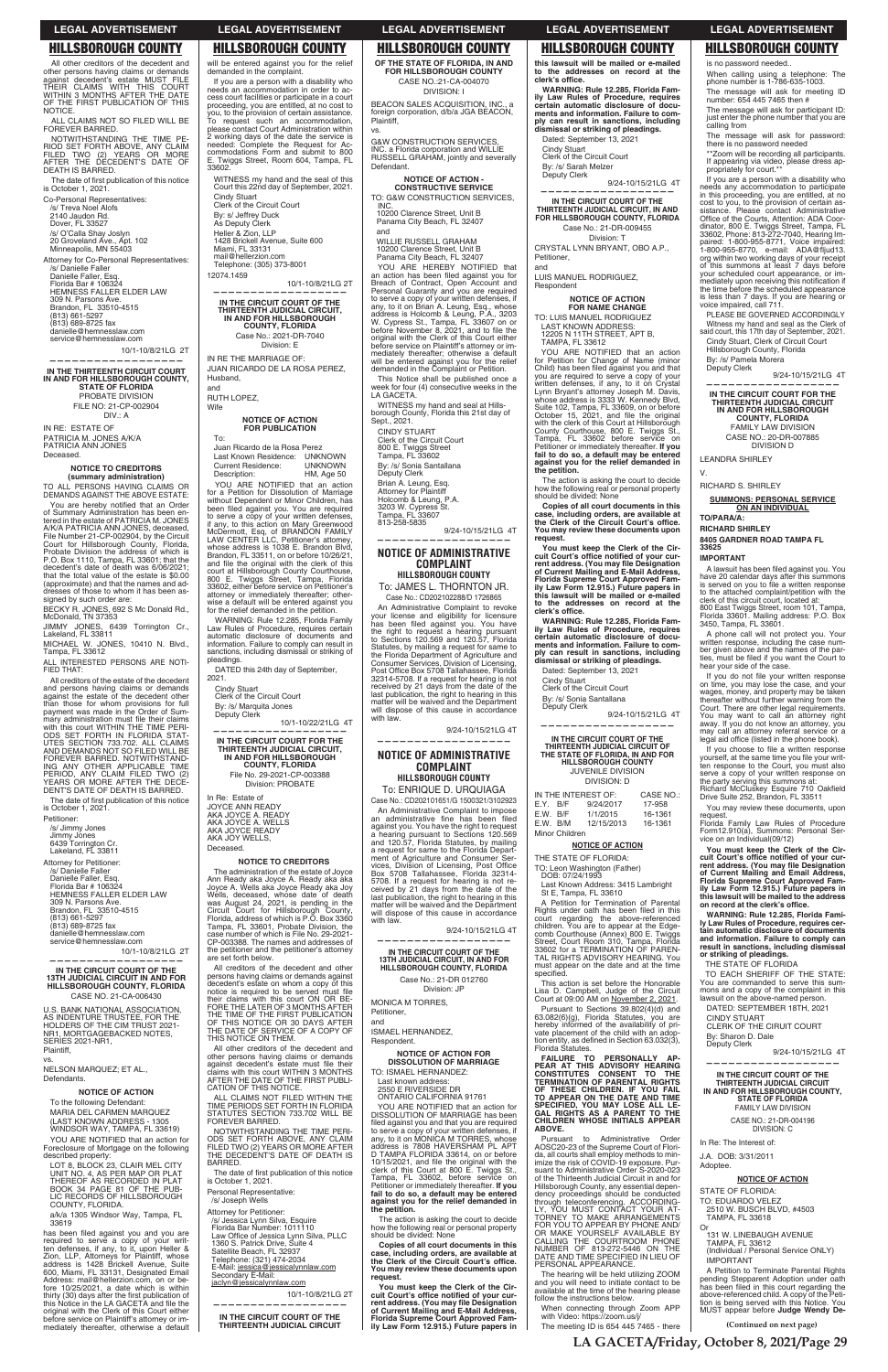**Page 30/LA GACETA/Friday, October 8, 2021**

**Paul** on **October 13, 2021 at 1:30PM** at the Hillsborough County Courthouse,<br>800 E. Twiggs Street, Courtroom 403,<br>Tampa, Florida 33602, for a final hear-<br>ing on the PETITION FOR TERMINA-<br>TION OF PARENTAL RIGHTS PENDING<br>STEPPARENT ADOPTION. You must ap-<br>pear on th on the date and at the time specified. The Court has set aside 15 minutes for this final hearing.

**UNDER SECTION 63.089, FLORIDA STATUTES, FAILURE TO TIMELY FILE A WRITTEN RESPONSE TO THIS NO-TICE AND TO PERSONALLY APPEAR AT THE TERMINATION OF PARENTAL RIGHTS PENDING ADOPTION FINAL HEARING CONSTITUTES GROUNDS**  UPON WHICH THE COURT SHALL END<br>ANY PARENTAL RIGHTS YOU MAY<br>HAVE OR ASSERT REGARDING THE<br>MINOR CHILD. IF YOU FAIL TO AP-<br>PEAR ON THE DATE AND TIME SPECI-<br>FIED YOU WILL LOSE ALL LEGAL **RIGHTS TO THE CHILD NAMED IN THE PETITION.**

Pursuant to Section  $63.082(6)(g)$ , Pursuant to Section 63.082(6)(g), Flor-<br>ida Statutes, you are hereby informed of<br>the availability of availability of private<br>placement of the child with an adoption entity, as defined in Section 63.032(3), Florida Statutes.

If you are a person with a disabil-<br>ity who needs any accommodation to<br>participate in this proceeding, you are<br>entitled, at no cost to you, to the pro-<br>vision of certain assistance. Please<br>contact the Court's ADA Coordinat **Hillsborough County Courthouse, 800 E. Twiggs Street, Room 604, Tampa, Florida 33602, (813) 272-7040, at least 7 days before your scheduled court ap-**<br>pearance, or immediately upon receiv-<br>ing this notification if the time before **the scheduled appearance is less than seven (7) days. If you are hearing or voice impaired, call 711.**

Witness my hand and seal of this court at Hillsborough County Courthouse, 800<br>E. Twiggs Street, Tampa, Florida 33602.

**Pursuant to Administrative Order AOSC20-23 of the Supreme Court of Florida, all courts shall employ meth-ods to minimize the risk of COVID-19 exposure. Pursuant to Administrative**  Order S-2020-023 of the Thirteenth Ju-<br>dicial Circuit in and for Hillsborough<br>County, any essential dependency<br>proceedings should be conducted<br>through teleconferencing. ACCORD-<br>NGLY, YOU MUST CONTACT YOUR<br>ATTORNEY TO MAKE **FOR YOU TO APPEAR BY PHONE AND/ OR MAKE YOURSELF AVAILABLE BY CALLING THE COURTROOM PHONE NUMBER OF 813-272-5446 ON THE DATE AND TIME SPECIFIED IN LIEU OF PERSONAL APPEARANCE.**

DATED: September 13, 2021 Cindy Stuart, Clerk of Court By: /s/ Sonia Santallana

Deputy Clerk 9/17-10/8/21LG 4T

**—————————————————— IN THE CIRCUIT COURT FOR THE THIRTEENTH JUDICIAL CIRCUIT OF THE STATE OF FLORIDA, IN AND FOR HILLSBOROUGH COUNTY** CIVIL DIVISION Case No.: 21-CA-007268 Division: "I"

SALVADOR PEREZ, LETY I, Plaintiff,

TO: All parties claiming and interest by, through, under or against Gloria Dean Haynes, DOD 9/17/06 or Floyd D. Haynes DOD 6/15/04.

YOU ARE NOTIFIED that an ACTION TO QUIET TITLE to the following property: EXHIBIT "A"

LOWRY LANE SUBDIVISION LOT 4 according to Plat Book 30, Page 9, as<br>recorded in the Public Records of Hill-<br>sborough County, Florida. County, Florida.

PIN: A-25-28-18-3F0-000000-00004.0 Property Address: 817 W Lowry Lane, Tampa, Florida 33615-1440.

You

Cindy Stuart Clerk of Court By: s/ Sonia Santallana As Deputy Clerk

## **IN THE CIRCUIT COURT OF THE THIRTEENTH JUDICIAL CIRCUIT OF THE STATE OF FLORIDA, IN AND FOR HILLSBOROUGH COUNTY** JUVENILE DIVISION DIVISION: C

STATE OF FLORIDA TO: Yolanda Sharon Dawkins a.k.a. TION OF PARENTAL RIGHTS OF THIS<br>CHILD. IF YOU FAIL TO APPEAR ON<br>THE DATE AND TIME SPECIFIED, YOU<br>MAY LOSE ALL LEGAL RIGHTS AS A<br>PARENT TO TO THE CHILD WHOSE<br>INITIALS APPEAR ABOVE.

Yyolanda Sharon Dawkins DOB: May 12, 1981

Last Known Address: Unknown A Petition for Termination of Parental Rights under oath has been filed in this<br>court regarding the above-referenced children. You are to appear before the<br>Honorable Cynthia S. Oster, 9:45 a.m. on November 29, 2021, at 800 E. Twiggs Street, Court Room 308, Tampa, Florida<br>33602 for a TERMINATION OF PAREN-TAL RIGHTS ADVISORY HEARING. You<br>must appear on the date and at the time<br>specified.

vs. VALETTA RICHARDSON; RENEE A. WOOD, f/k/a RENEE A. HAYNES;<br>VICTORIA BENSON; CHARLES HAYNES; REGINALD HAYNES; CLARENCE HAYNES, JR.; REGGIE<br>BLUNT; DEMETRA ALEXANDRA a/k/a DEMETRA LYNN ALEXANDRA;<br>GARY HAYNES; KEITH HAYNES;<br>AVERY HAYNES; ANDREW CHARLES<br>HAYNES; and PROTECTED<br>PROPERTY, LLC; together with all parties claiming interests by, through,<br>under or against Gloria Dean Haynes,<br>DOD 9/17/06 or Floyd D. Haynes DOD 6/15/04, alive, Defendants.

#### **NOTICE OF ACTION**

**your receipt of this summons at least 7 days before your scheduled court ap-pearance, or immediately upon receiv**ing this notification if the time before **the scheduled appearance is less than 7 days. If you are hearing or voice im-paired, call 711.** Witness my hand and seal of this court<br>at Tampa, Hillsborough County, Florida on

IN THE INTEREST OF: CASE NO.:<br>A.G. H/F 6/4/2021 21-DP-528 A.G. H/F 6/4/2021 21-DP-528 Minor Child

This action is set before the Honorable Lisa D. Campbell, Judge of the Circuit<br>Court at 9:30 AM on November 3, 2021. Pursuant to Sections 39.802(4)(d) and 63.082(6)(g), Florida Statutes, you are<br>hereby informed of the availability of availability of private placement of the child with an adoption entity, as defined in Sec-<br>tion 63.032(3), Florida Statutes. **FAILURE TO PERSONALLY APPEAR AT THIS ADVISORY HEARING CONSTI-TUTES CONSENT TO THE TERMINA-**

has been filed in this court against you and you are required to serve a copy of your<br>written defenses on or before October 15, 2021 (a date not less than 28, nor more than 60 days after the first publication of the notice) if any, to it on PERRY G. GRU-<br>MAN, Esquire, Plaintiff's attorney, whose<br>address is 3400 W. Kennedy Boulevard, Tampa, Florida 33609, and file the original with the Clerk of this Court either before service on Plaintiff's attorney or immediately thereafter; otherwise a default will be entered against you for the relief de-<br>manded in the complaint.

DATED on September 13, 2021.

9/17-10/8/21LG 4T **——————————————————**

IN THE INTEREST OF: CASE IDs: L.M. DOB: 02/18/2015 19-814 L.M. DOB: 11/27/2012 19-991 Children

## **NOTICE OF AN ADVISORY HEARING ON A TERMINATION OF PARENTAL RIGHTS PROCEEDINGS**

The meeting ID is  $654$  445 7465  $-$  there is no password needed.

When calling using a telephone: The phone number is 1-786-635-1003.

The message will ask for meeting ID<br>number: 654 445 7465 then #

The message will ask for participant ID: just enter the phone number that you are calling from

The message will ask for password: there is no password needed

\*\*Zoom will be recording all participants. If appearing via video, please dress appro-<br>priately for court.\*\*

participate in this proceeding, you are<br>entitled, at no cost to you, to the pro-<br>vision of certain assistance. Please<br>contact Administrative Office of the<br>Courts, Attention: ADA Coordina-<br>tor, 800 E. Twiggs Street, Tampa, Impaired:  $1-800-955-8771$ , Voice im-<br>paired:  $1-800-955-8770$ , e-mail: ADA@<br>fljud13.org within two working days of<br>your receipt of this summons at least 7<br>days before your scheduled court ap-<br>pearance, or immediately upo **the scheduled appearance is less than 7 days. If you are hearing or voice im-paired, call 711.**

**FAILURE TO PERSONALLY APPEAR AT THIS ADVISORY HEARING CONSTI-TUTES CONSENT TO THE TERMINA-**

TION OF PARENTAL RIGHTS TO THIS<br>CHILD (THESE CHILDREN). IF YOU<br>FAIL TO APPEAR ON THE DATE AND<br>TIME SPECIFIED YOU MAY LOSE ALL<br>LEGAL RIGHTS TO THE CHILD (OR<br>CHILDREN) WHOSE INITIALS APPEAR<br>ABOVE. TO OBTAIN THE HEARING<br>TACT

Witness my hand and seal as the Clerk of said court, this 13th day of September, 2021.

Cindy Stuart, Clerk of Circuit Court Hillsborough County, Florida By: /s/ Pamela Morera Deputy Clerk

**Pursuant to Administrative Order AOSC20-23 of the Supreme Court of Florida, all courts shall employ meth-ods to minimize the risk of COVID-19** 

To: SHAYLA V. YATES Case No.: CD202101283/D 3011933

A Notice of Suspension to suspend your license and eligibility for licensure has<br>been filed against you You have the right to request a hearing pursuant to Sections<br>120.569 and 120.57, Florida Statutes, by<br>mailing a request for same to the Florida<br>Department of Agriculture and Consumer Services, Division of Licensing, Post Office Box 5708, Tallahassee, Florida 32314-5708. If a request for hearing is not received by 21<br>days from the date of the last publication, the right to hearing in this matter will be waived<br>and the Department will dispose of this cause in accordance with law.

**exposure. Pursuant to Administrative Order S-2020-023 of the Thirteenth Ju-dicial Circuit in and for Hillsborough County, any essential dependency pro-ceedings should be conducted through teleconferencing. ACCORDINGLY, YOU MUST MAKE YOURSELF AVAIL-ABLE BY TELEPHONE ON THE DATE AND TIME SPECIFIED IN LIEU OF PER-**

Pursuant to Sections 39.802(4)(d) and 63.082(6)(g), Florida Statutes, you are<br>hereby informed of the availability of availhereby informed of the availability of avail-<br>ability of private placement of the child with an adoption entity, as defined in Sec-<br>tion 63.032(3), Florida Statutes.

If you are a person with a disabil-<br>ity who needs any accommodation to<br>participate in this proceeding, you are<br>entitled, at no cost to you, to the pro-<br>vision of certain assistance. Please<br>contact Administrative Office of

**SONAL APPEARANCE.**

Cindy Stuart, Clerk of Court Hillsborough County, Florida By: /s/ Pamela Morera 9/17-10/8/21LG 4T **—————————————————— IN THE CIRCUIT COURT OF THE THIRTEENTH JUDICIAL CIRCUIT OF THE STATE OF FLORIDA, IN AND FOR HILLSBOROUGH COUNTY** JUVENILE DIVISION **——————————————————**

> YOU ARE NOTIFIED that an action for Dissolution of Marriage has been filed<br>against you and that you are required to serve a copy of your written defenses,<br>if any, to it on MATILDA M. CRAIN,<br>whose address is 12622 Adventure<br>Drive, Riverview, FL 33579, on or before 10/11/2021, and file the original with the<br>clerk of this Court at Hillsborough County Courthouse, 800 E. Twiggs St., Tampa, FL<br>33602 before service on Petitioner or im-<br>mediately thereafter. If you fail to do so, **a default may be entered against you for the relief demanded in the petition.**

> The action is asking the court to decide how the following real or personal property should be divided: None

You must keep the Clerk of the Cir-<br>cuit Court's office notified of your current address. (You may file Designation<br>of Current Mailing and E-Mail Address,<br>Florida Supreme Court Approved Fam**address. (You may file ily Law Form 12.915.) Future papers in this lawsuit will be mailed or e-mailed to the addresses on record at the**  clerk's office. **WARNING: Rule 12.285, Florida Family Law Rules of Procedure, requires certain automatic disclosure of documents and information. Failure to com-ply can result in sanctions, including dismissal or striking of pleadings.**

9/14/21.

Deputy Clerk

TO: Juanita Gonzalez (Mother) 8/31/1992 Last Known Address: 3105 State Road 574 #6, Plant City, FL 33563

A Petition for Termination of Parental Rights under oath has been filed in this court regarding the above-referenced<br>children. You are to appear at the Edgechildren. You are to appear at the Edge-<br>comb Courthouse (Annex) 800 E. Twiggs<br>Street, Court Room 310, Tampa, Florida<br>33602 for a TERMINATION OF PAREN-<br>TAL RIGHTS ADVISORY HEARING. You RIGHTS ADVISORY HEARING. You must appear on the date and at the time specified.

> SERGIO L. GARCIA REYES, Respondent/Husband.

**(NO CHILD OR FINANCIAL SUPPORT)** TO: Sergio L. Garcia Reyes

**YOU ARE NOTIFIED** that an action for dissolution of marriage, has been filed<br>against you and that you are required to serve a copy of your written defenses, if<br>any, to it on Ivonne L. Fernandez, Esq., whose address is 607 W. Dr. Martin Luther<br>King Jr. Blvd., Tampa, FL 33603 on or be-<br>fore 10/11/21, and file the original with the clerk of this Court at Hillsborough County<br>Courthouse, 800 E. Twiggs Street, Tampa,<br>Florida 33602, either before service on Petitioner or immediately thereafter. If you fail to do so, a default may be entered against you for the relief demanded in the petition.

#### **NOTICE OF ACTION**

THE STATE OF FLORIDA:

WARNING: Rule 12.285, Florida Family Law Rules of Procedure, requires certain<br>automatic disclosure of documents and information. Failure to comply can result in sanctions, including dismissal or striking of pleadings.

Dated this 8th day of September, 2021. Cindy Stuart

Clerk of the Circuit Court By: /s/ Sherika Virgil Deputy Clerk

WARNING: Rule 12.285, Florida Family Law Rules of Procedure, requires certain<br>automatic disclosure of documents and information. Failure to comply can result in<br>sanctions, including dismissal or striking of pleadings.

WITNESS my hand and the seal of this<br>Court on this 9th day of September, 2021.

Cindy Stuart<br>Clerk of The Court By: /s/ Sarah Metzer

Deputy Clerk 9/17-10/8/21LG 4T

U.S. BANK NATIONAL ASSOCIATION, AS INDENTURE TRUSTEE ON BEHALF<br>OF AND WITH RESPECT TO AJAX<br>MORTGAGE LOAN TRUST 2017-D,

**Judge Campbell Pursuant to Administrative Order AOSC20-23 of the Supreme Court of Florida, all courts shall employ methods to minimize the risk of COVID-19 exposure. Pursuant to Administrative Order S-2020-023 of the Thirteenth Judicial Circuit in and**  for Hillsborough County, any essen-<br>tial dependency proceedings should<br>be conducted through teleconfer-<br>encing. ACCORDINGLY, YOU MUST<br>MAKE YOURSELF AVAILABLE BY<br>TELEPHONE ON THE DATE AND TIME **SPECIFIED IN LIEU OF PERSONAL AP-PEARANCE.**

The hearing will be held utilizing ZOOM and you will need to initiate contact to be available at the time of the hearing please follow the instructions below.

When connecting through Zoom APP with Video:https://zoom.us/j

> LOT 1 BLOCK A, HORIZON SUBDI-<br>VISION, ACCORDING TO THE PLAT THEREOF, AS RECORDED IN PLAT BOOK 19, PAGE 98, OF THE PUBLIC RECORDS OF MANATEE COUNTY, FLORIDA.

> The street address of which is 5102 36th Avenue Drive W., Bradenton, FL 34209.

at a public sale to the highest bidder on<br>**November 17, 2021 at 11:00 a.m.** at <u>www.</u> manatee.realforeclose.com in accordance<br>with the Order Upon Defendant's Motion to Cancel September 22nd 2021 Foreclosure Sale.

Any person claiming an interest in the<br> *surplus funds from the sale, if any, other*<br> *than the property owner, as of the date*<br> *of the Lis Pendens, must file a claim before the Clerk reports the surplus as unclaimed.*

If you are a person with a disability who needs any accommodation in order to par-<br>ticipate in this proceeding, you are entitled, at no cost to you, to the provision of certain<br>assistance. Please contact Manatee Coun-<br>ty Jury Office, P.O. Box 25400 Bradenton,<br>Florida 34206, (941) 741-4062, at least 7<br>days before your scheduled court appear-<br>ance, or notification if the time before the scheduled appearance is less than 7 days; if you are<br>hearing or voice impaired, call 711.

**If you are a person with a disabil-ity who needs any accommodation to** 

Dated: September 9, 2021 Cindy Stuart Clerk of the Circuit Court By: /s/ Renae Meyers Deputy Clerk

Dated: September 29, 2021. /s/ J. Andrew Baldwin

<u>dbaldwin@solomonlaw.com</u><br>Florida Bar No. 671347

foreclosure@solomonlaw.com atammaro@solomonlaw.com **THE SOLOMON LAW GROUP, P.A.** 1881 West Kennedy Boulevard, Suite D<br>Tampa, Florida 33606-1611<br>(813) 225-1818 (Tel)<br>(813) 225-1050 (Fax) Attorneys for **Plaintiff**

**IN THE CIRCUIT COURT FOR MANATEE COUNTY, FLORIDA** PROBATE DIVISION

DOROTHY EULER Deceased.

All other creditors of the decedent and other persons having claims or demands<br>against decedent's estate must file their<br>claims with this court WITHIN 3 MONTHS AFTER THE DATE OF THE FIRST PUBLI-CATION OF THIS NOTICE.

ALL CLAIMS NOT FILED WITHIN THE TIME PERIODS SET FORTH IN FLORIDA<br>STATUTES SECTION 733.702 WILL BE<br>FOREVER BARRED.

 9/17-10/8/21LG 4T **——————————————————**

> NOTWITHSTANDING THE TIME PE-RIODS SET FORTH ABOVE, ANY CLAIM<br>FILED TWO (2) YEARS OR MORE AFTER THE DECEDENT'S DATE OF DEATH IS BARRED.

The date of first publication of this notice is October 1, 2021.

### **NOTICE OF ADMINISTRATIVE COMPLAINT HILLSBOROUGH COUNTY**

To: DARRYL MOMENT Case No.: CD202100948/D 1826375/3102623

An Administrative Complaint to impose an administrative fine has been filed<br>against you. You have the right to request a hearing pursuant to Sections 120.569<br>and 120.57, Florida Statutes, by mailing a request for same to the Florida Department of Agriculture and Consumer Servic-<br>es, Division of Licensing, Post Office Box<br>5708 Tallahassee, Florida 32314-5708. If a request for hearing is not received by 21<br>days from the date of the last publication, the right to hearing in this matter will be waived and the Department will dispose of this cause in accordance with law.

- Personal Representative:
- /s/ Thomas H. Euler Thomas Euler 19775 Liberty Hi Rd
- Bowling Green, OH 43402

Attorney for Personal Representative:<br>/s/ Patrick Ruster

Patrick Ruster patrick@rusterlaw.com<br>Florida Bar No. 123917 3908 26th St. W.<br>Bradenton, FL 34205<br>Telephone: 941-758-8888

vs. DONNA J. BRAKSATOR Obligor(s) \_\_\_\_\_\_\_\_\_\_\_\_\_\_\_\_\_\_\_\_\_\_\_\_\_\_\_\_\_\_\_\_\_ \_\_\_\_\_\_\_\_\_\_\_\_\_/<br>TRUSTEE'S NOTICE OF FORECLO-SURE PROCEEDING<br>TO: Donna J. Braksator<br>13990 Cancun Avenue Fort Pierce, FL 34951<br>YOU ARE NOTIFIED that a TRUSTEE'S<br>NON-JUDICIAL PROCEEDING to enforce a Lien has been instituted on the following<br>Timeshare Ownership Interest at Disney's Saratoga Springs Resort described as: An undivided 0.5392% interest in Unit 101B of the Disney's Saratoga Springs<br>Resort, a leasehold condominium (the "Condominium"), according to the Decla-<br>ration of Condominium thereof as record-<br>ed in Official Records Book 7419, Page 4659, Public Records of Orange County,<br>Florida and all amendments thereto (the 'Declaration'). The default giving rise to these proceed-<br>ings is the failure to pay condominium<br>assessments and dues resulting in a Claim of Lien encumbering the Timeshare<br>Ownership Interest as recorded in the Of-<br>ficial Records of Orange County, Florida.

The Obligor has the right to object to this<br>Trustee proceeding by serving written ob-<br>jection on the Trustee named below. The Obligor has the right to cure the default<br>and any junior interestholder may redeem<br>its interest, for a minimum period of fortyfive (45) days until the Trustee issues the<br>Certificate of Sale. The Lien may be cured<br>by sending certified funds to the Trustee

9/17-10/8/21LG 4T

**——————————————————**

### **NOTICE OF SUSPENSION HILLSBOROUGH COUNTY**

9/17-10/8/21LG 4T

**IN THE CIRCUIT COURT OF THE THIRTEENTH JUDICIAL CIRCUIT, IN AND FOR HILLSBOROUGH COUNTY, FLORIDA** Case No.: 21-012571 Division: C-P

IN RE THE MARRIAGE OF: MATILDA M. CRAIN,

Petitioner,

and ROGER N. IZAGUIRRE ROMERO, Respondent

#### **NOTICE OF ACTION FOR DISSOLUTION OF MARRIAGE (NO CHILD OR FINANCIAL SUPPORT)**

TO: ROGER N. IZAGUIRRE ROMERO ADDRESS UNKNOWN

**Copies of all court documents in this**   $\overline{\phantom{a}}$  case, including orders, are available at the Clerk of the Circuit Court's office. **You may review these documents upon request.**

9/17-10/8/21LG 4T

**——————————————————**

## **IN THE CIRCUIT COURT OF THE THIRTEENTH JUDICIAL CIRCUIT, IN AND FOR HILLSBOROUGH COUNTY, FLORIDA**

Case No.: 21-DR-011848 Division: J

IN RE: THE MARRIAGE OF MARIA G. TOBAR ENRIQUEZ aka MARIA GUADALUPE TOVAR ENRIQUEZ, Petitioner/Wife

and

**NOTICE OF ACTION FOR DISSOLUTION OF MARRIAGE** 9/17-10/8/21LG 4T

**—————————————————— IN THE CIRCUIT COURT OF THE THIRTEENTH JUDICIAL CIRCUIT IN AND FOR HILLSBOROUGH COUNTY, STATE OF FLORIDA**

FAMILY LAW DIVISION CASE NO.: 21-DR-006949 DIVISION: I

IN THE INTEREST OF: I.A.S., a Minor Child, ZENIA ACOSTA and FELIX ACOSTA, Petitioners,

and

JENNIFER ACOSTA, and GUILLERMO J. SANTIAGO, Respondents.

**NOTICE OF ACTION FOR TEMPORARY CUSTODY BY EXTENDED FAMILY** TO: GUILLERMO J. SANTIAGO

YOU ARE HEREBY NOTIFIED that Petitioners, ZENIA ACOSTA and FELIX<br>ACOSTA, have filed an action for tempo-ACOSTA, have filed an action for tempo-<br>rary custody by extended family in the Cir-<br>cuit Court, in and for the Thirteenth Judi-<br>cial Circuit, Hillsborough County, Florida, and you are required to serve a copy of<br>your written defenses, if any, on the Pe-<br>titioners, by and through their counsel,<br>ADRIAN R. CASTRO, ESQUIRE, 505 E.<br>Jackson Street, Suite 210, Tampa, Florida<br>33602, on or before Oct file the original with the Clerk of this Court,<br>800 E. Twiggs Street, Tampa, Florida<br>33602, before service on the Petitioner or immediately thereafter. If you fail to do so, a default will be entered against<br>the relief demanded in the petition. will be entered against you for

Copies of all court documents in this case, including orders, are available at the<br>Clerk of the circuit Court's office. You may review these documents upon request.

You must keep the Clerk of the Circuit Court's office notified of your current address. (You may file Designation of<br>Current Mailing and E-Mail Address,<br>Florida Supreme Court Approved Family Law Form 12.915.) Future papers in this<br>lawsuit will be mailed or e-mailed to the<br>addresses on record at the Clerk's office.

**——————————————————**

## **MANATEE COUNTY**

**IN THE CIRCUIT COURT FOR MANATEE COUNTY, FLORIDA** CIVIL ACTION CASE NO.: 21-CA-000924

MORTGAGE-BACKED NOTES, Plaintiff,

v.

JULVINCE VOLTAIRE; ANGELA<br>CLITANDRE-VOLTAIRE; THE<br>UNKNOWN SPOUSE, IF ANY, OF JULVINCE VOLTAIRE; STATE OF<br>FLORIDA DEPARTMENT OF REVENUE; WEST PALM HOMEOWNER'S ASSOCIATION, INC.; UNKNOWN<br>TENANT #1 and UNKNOWN TENANT #2

Defendants.

### **NOTICE OF SALE**

Notice is hereby given that, pursuant<br>to the Order Upon Defendant's Motion to Cancel September 22nd 2021 Foreclosure Sale entered in the above-styled cause in the Circuit Court of Manatee County, Florida, the Clerk of Manatee County, Florida<br>will sell the property situated in Manatee<br>County, Florida, described as:

#### **Description of Mortgaged and Personal Property**

**(Continued on next page)**

### **LEGAL ADVERTISEMENT LEGAL ADVERTISEMENT LEGAL ADVERTISEMENT LEGAL ADVERTISEMENT LEGAL ADVERTISEMENT**

## **HILLSBOROUGH COUNTY HILLSBOROUGH COUNTY HILLSBOROUGH COUNTY HILLSBOROUGH COUNTY MANATEE COUNTY**

10/8-10/15/21LG 2T **——————————————————**

File No. 2021 CP 2485 IN RE: ESTATE OF

#### **NOTICE TO CREDITORS**

The administration of the estate of<br>
DOROTHY EULER, deceased, whose<br>
date of death was September 16, 2020, is pending in the Circuit Court for MANATEE<br>County, Florida, Probate Division, the ad-<br>dress of which is 1051 Manatee Avenue West, Bradenton, Florida 34205. The<br>names and addresses of the personal rep-<br>resentative and the personal representative's attorney are set forth below.

All creditors of the decedent and other persons having claims or demands against decedent's estate, on whom a copy of this<br>notice is required to be served must file<br>their claims with this court ON OR BEFORE THE LATER OF 3 MONTHS AFTER THE<br>TIME OF THE FIRST PUBLICATION OF<br>THIS NOTICE OR 30 DAYS AFTER THE DATE OF SERVICE OF A COPY OF THIS<br>NOTICE ON THEM.

10/1-10/8/21LG 2T

**——————————————————**

## **ORANGE COUNTY**

NONJUDICIAL PROCEEDING TO FORE-CLOSE CLAIM OF LIEN BY TRUSTEE CONTRACT NO.: 7056502.000 FILE NO.: 21-019678 PALM FINANCIAL SERVICES, INC., A FLORIDA CORPORATION, Lienholder,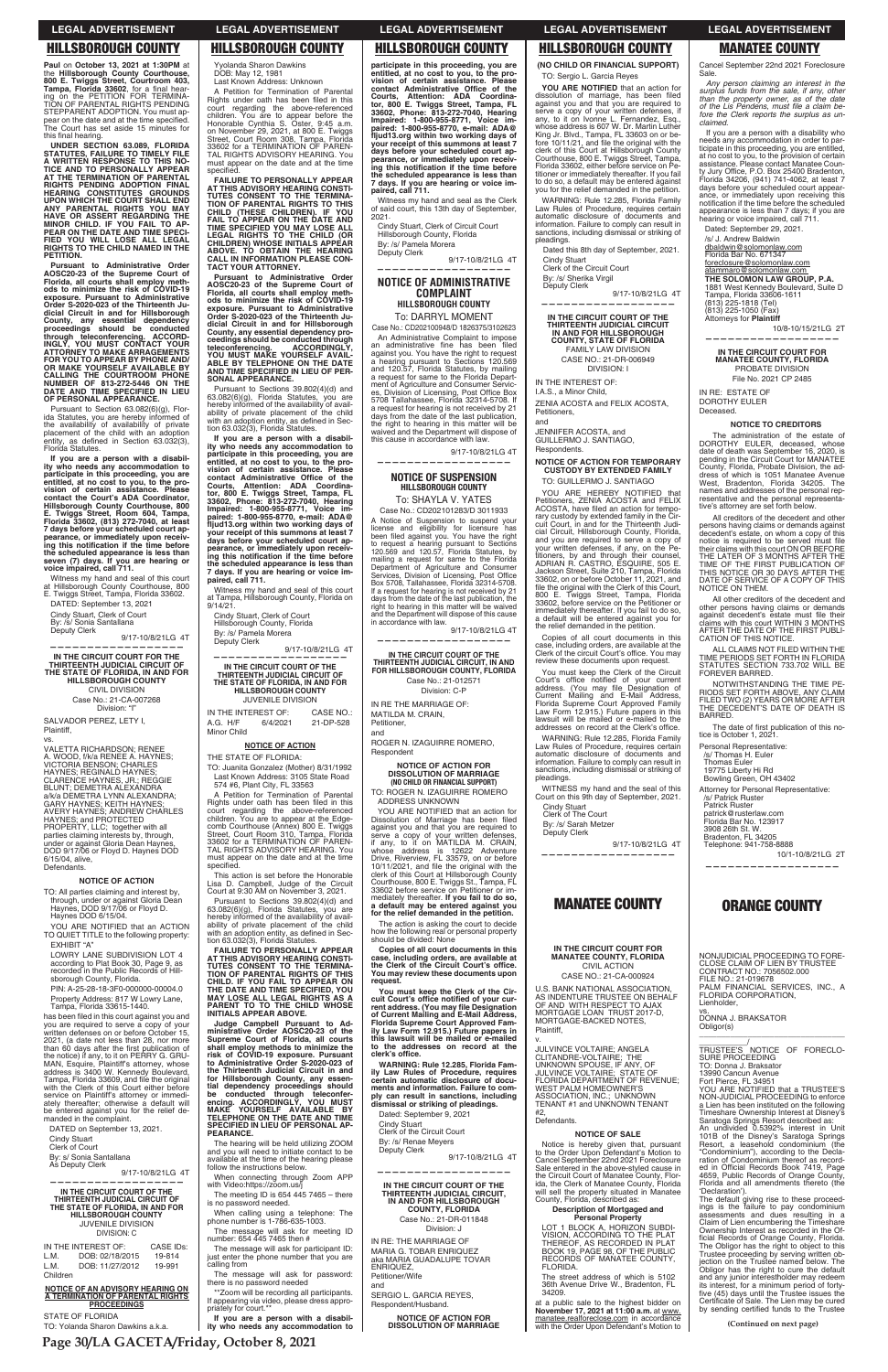payable to the Lienholder in the amount<br>of \$1,664.01, plus interest (calculated by multiplying \$0.50 times the number of<br>days that have elapsed since September 21, 2021), plus the costs of this proceed-<br>ing. Said funds for cure or redemption<br>must be received by the Trustee before<br>the Certificate of Sale is issued. Valerie N. Edgecombe Brown, Esq.<br>Cynthia David, Esq.<br>Michael E. Carleton, Esq. as Trustee pursuant to Fla. Stat. §721.82<br>P. O. Box 165028<br>Columbus, OH 43216-5028 Telephone: 407-404-5266<br>Telecopier: 614-220-5613<br>11080-928859

**LA GACETA/Friday, October 8, 2021/Page 31**

| 4659, Public Records of Orange County,<br>Florida and all amendments thereto (the<br>'Declaration').<br>The default giving rise to these proceed-<br>ings is the failure to pay condominium<br>assessments and dues resulting in a<br>Claim of Lien encumbering the Timeshare<br>Ownership Interest as recorded in the Of-<br>ficial Records of Orange County, Florida.<br>VS.<br>The Obligor has the right to object to this<br>Trustee proceeding by serving written ob-<br>jection on the Trustee named below. The<br>Obligor has the right to cure the default<br>and any junior interestholder may redeem<br>its interest, for a minimum period of forty-<br>five (45) days until the Trustee issues the<br>TO:<br>Certificate of Sale. The Lien may be cured<br>by sending certified funds to the Trustee<br>payable to the Lienholder in the amount<br>of \$2,019.39, plus interest (calculated<br>by multiplying \$0.63 times the number of<br>days that have elapsed since September<br>21, 2021), plus the costs of this proceed-<br>ing. Said funds for cure or redemption<br>must be received by the Trustee before<br>the Certificate of Sale is issued.<br>Valerie N. Edgecombe Brown, Esg.<br>Cynthia David, Esg.<br>Michael E. Carleton, Esq.<br>as Trustee pursuant to Fla. Stat. §721.82<br>P. O. Box 165028<br>Columbus, OH 43216-5028<br>Telephone: 407-404-5266<br>Telecopier: 614-220-5613<br>11080-928865 | NONJUDICIAL PROCEEDING TO FORE-<br>CLOSE CLAIM OF LIEN BY TRUSTEE<br>CONTRACT NO.: 7036470.002<br>FILE NO.: 21-019863<br>PALM FINANCIAL SERVICES, INC., A<br>FLORIDA CORPORATION.<br>Lienholder,<br>VINCENT W. LIN: JOY CHANG<br>Obligor(s)<br>TRUSTEE'S NOTICE OF FORECLO-<br>SURE PROCEEDING<br>Vincent W. Lin<br>53 CENTER STREET<br>Englewood Cliffs, NJ 07632-1518<br>Joy Chang<br>19550 VALLCO PARKWAY<br><b>UNIT 237</b><br>Cupertino, CA 95014-7159<br>YOU ARE NOTIFIED that a TRUSTEE'S<br>NON-JUDICIAL PROCEEDING to enforce<br>a Lien has been instituted on the following<br>Timeshare Ownership Interest at Disney's<br>Saratoga Springs Resort described as:<br>An undivided 0.3503% interest in Unit<br>111B of the Disney's Saratoga Springs<br>Resort, a leasehold condominium (the<br>"Condominium"), according to the Decla-<br>ration of Condominium thereof as record-<br>ed in Official Records Book 7419, Page<br>4659, Public Records of Orange County,<br>Florida and all amendments thereto (the | Timeshare Ownership Interest at Disney<br>Vacation Club at Disney's BoardWalk Vil-<br>las described as:<br>An undivided 0.6505% interest in Unit 35B<br>of the Disney Vacation Club at Disney's<br>BoardWalk Villas, a leasehold condo-<br>minium (the "Condominium"), according to<br>the Declaration of Condominium thereof<br>as recorded in Official Records Book<br>5101, Page 147, Public Records of Or-<br>ange County, Florida and all amendments<br>thereto (the 'Declaration').<br>The default giving rise to these proceed-<br>ings is the failure to pay condominium<br>assessments and dues resulting in a<br>Claim of Lien encumbering the Timeshare<br>Ownership Interest as recorded in the Of-<br>ficial Records of Orange County, Florida.<br>The Obligor has the right to object to this<br>Trustee proceeding by serving written ob-<br>jection on the Trustee named below. The<br>Obligor has the right to cure the default<br>and any junior interestholder may redeem<br>its interest, for a minimum period of forty-<br>five (45) days until the Trustee issues the<br>Certificate of Sale. The Lien may be cured<br>by sending certified funds to the Trustee<br>payable to the Lienholder in the amount<br>of \$1,737.53, plus interest (calculated<br>by multiplying \$0.54 times the number of<br>days that have elapsed since September<br>21, 2021), plus the costs of this proceed-<br>ing. Said funds for cure or redemption<br>must be received by the Trustee before<br>the Certificate of Sale is issued. | its interest, for a minimum period of forty-<br>five (45) days until the Trustee issues the<br>Certificate of Sale. The Lien may be cured<br>by sending certified funds to the Trustee<br>payable to the Lienholder in the amount<br>of \$1,294.42, plus interest (calculated<br>by multiplying \$0.34 times the number of<br>days that have elapsed since September<br>21, 2021), plus the costs of this proceed-<br>ing. Said funds for cure or redemption<br>must be received by the Trustee before<br>the Certificate of Sale is issued.<br>Valerie N. Edgecombe Brown, Esg.<br>Cynthia David, Esq.<br>Michael E. Carleton, Esq.<br>as Trustee pursuant to Fla. Stat. §721.82<br>P. O. Box 165028<br>Columbus, OH 43216-5028<br>Telephone: 407-404-5266<br>Telecopier: 614-220-5613<br>11080-928857<br>NONJUDICIAL PROCEEDING TO FORE-<br>CLOSE CLAIM OF LIEN BY TRUSTEE<br>CONTRACT NO.: 7055671.001<br>FILE NO.: 21-019915<br>PALM FINANCIAL SERVICES. INC., A<br>FLORIDA CORPORATION,<br>Lienholder,<br>VS.<br><b>P.</b><br>WHALEN; ELISE J.<br><b>MICHAEL</b><br><b>WHALEN</b><br>Obligor(s) | CONTRACT NO.: 4020134.001<br>FILE NO.: 21-019935<br>PALM FINANCIAL SERVICES. INC., A<br>FLORIDA CORPORATION,<br>Lienholder.<br>VS.<br>LAURA C. TANAKA<br>Obligor(s)<br>TRUSTEE'S NOTICE OF FORECLO-<br><b>SURE PROCEEDING</b><br>TO: Laura C. Tanaka<br>20702 EL TORO ROAD<br><b>APARTMENT 249</b><br>Lake Forest. CA 92630<br>YOU ARE NOTIFIED that a TRUSTEE'S<br>NON-JUDICIAL PROCEEDING to enforce<br>a Lien has been instituted on the following<br>Timeshare Ownership Interest at Disney's<br>Saratoga Springs Resort described as:<br>An undivided 0.1094% interest in Unit 59A<br>of Disney's Saratoga Springs Resort, a<br>leasehold condominium (the "Condomini-<br>um"), according to the Declaration of Con-<br>dominium thereof as recorded in Official<br>Records Book 7419, Page 4659, Public<br>Records of Orange County, Florida and all<br>amendments thereto (the 'Declaration').<br>The default giving rise to these proceed-<br>ings is the failure to pay condominium<br>assessments and dues resulting in a<br>Claim of Lien encumbering the Timeshare<br>Ownership Interest as recorded in the Of-<br>ficial Records of Orange County, Florida. |
|----------------------------------------------------------------------------------------------------------------------------------------------------------------------------------------------------------------------------------------------------------------------------------------------------------------------------------------------------------------------------------------------------------------------------------------------------------------------------------------------------------------------------------------------------------------------------------------------------------------------------------------------------------------------------------------------------------------------------------------------------------------------------------------------------------------------------------------------------------------------------------------------------------------------------------------------------------------------------------------------------------------------------------------------------------------------------------------------------------------------------------------------------------------------------------------------------------------------------------------------------------------------------------------------------------------------------------------------------------------------------------------------------------------------------------|----------------------------------------------------------------------------------------------------------------------------------------------------------------------------------------------------------------------------------------------------------------------------------------------------------------------------------------------------------------------------------------------------------------------------------------------------------------------------------------------------------------------------------------------------------------------------------------------------------------------------------------------------------------------------------------------------------------------------------------------------------------------------------------------------------------------------------------------------------------------------------------------------------------------------------------------------------------------------------------------------------------------------|----------------------------------------------------------------------------------------------------------------------------------------------------------------------------------------------------------------------------------------------------------------------------------------------------------------------------------------------------------------------------------------------------------------------------------------------------------------------------------------------------------------------------------------------------------------------------------------------------------------------------------------------------------------------------------------------------------------------------------------------------------------------------------------------------------------------------------------------------------------------------------------------------------------------------------------------------------------------------------------------------------------------------------------------------------------------------------------------------------------------------------------------------------------------------------------------------------------------------------------------------------------------------------------------------------------------------------------------------------------------------------------------------------------------------------------------------------------------------------------------------------------------------------------------|------------------------------------------------------------------------------------------------------------------------------------------------------------------------------------------------------------------------------------------------------------------------------------------------------------------------------------------------------------------------------------------------------------------------------------------------------------------------------------------------------------------------------------------------------------------------------------------------------------------------------------------------------------------------------------------------------------------------------------------------------------------------------------------------------------------------------------------------------------------------------------------------------------------------------------------------------------------------------------------------------------------------------------------------------------------------------------------------------|--------------------------------------------------------------------------------------------------------------------------------------------------------------------------------------------------------------------------------------------------------------------------------------------------------------------------------------------------------------------------------------------------------------------------------------------------------------------------------------------------------------------------------------------------------------------------------------------------------------------------------------------------------------------------------------------------------------------------------------------------------------------------------------------------------------------------------------------------------------------------------------------------------------------------------------------------------------------------------------------------------------------------------------------------------------------------------------------------------------------------------------------------------------------------|
| NONJUDICIAL PROCEEDING TO FORE-<br>CLOSE CLAIM OF LIEN BY TRUSTEE<br>CONTRACT NO.: 10005811.002<br>FILE NO.: 21-019736<br>PALM FINANCIAL SERVICES. INC., A                                                                                                                                                                                                                                                                                                                                                                                                                                                                                                                                                                                                                                                                                                                                                                                                                                                                                                                                                                                                                                                                                                                                                                                                                                                                       | 'Declaration').<br>The default giving rise to these proceed-<br>ings is the failure to pay condominium<br>assessments and dues resulting in a<br>Claim of Lien encumbering the Timeshare                                                                                                                                                                                                                                                                                                                                                                                                                                                                                                                                                                                                                                                                                                                                                                                                                                   | Cynthia David, Esg.<br>Valerie N. Edgecombe Brown, Esq.<br>Michael E. Carleton, Esq.<br>as Trustee pursuant to Fla. Stat. §721.82<br>P. O. Box 165028                                                                                                                                                                                                                                                                                                                                                                                                                                                                                                                                                                                                                                                                                                                                                                                                                                                                                                                                                                                                                                                                                                                                                                                                                                                                                                                                                                                        | TRUSTEE'S NOTICE OF FORECLO-<br><b>SURE PROCEEDING</b><br>TO:<br>Michael P. Whalen<br>5 COPPERLEAF COURT                                                                                                                                                                                                                                                                                                                                                                                                                                                                                                                                                                                                                                                                                                                                                                                                                                                                                                                                                                                             | The Obligor has the right to object to this<br>Trustee proceeding by serving written ob-<br>jection on the Trustee named below. The<br>(Continued on next page)                                                                                                                                                                                                                                                                                                                                                                                                                                                                                                                                                                                                                                                                                                                                                                                                                                                                                                                                                                                                          |

vs.<br>LORI A. CASTAING; TOMAS CASTAING Obligor(s) \_\_\_\_\_\_\_\_\_\_\_\_\_\_\_\_\_\_\_\_\_\_\_\_\_\_\_\_\_\_\_\_\_

\_\_\_\_\_\_\_\_\_\_\_\_/<br>TRUSTEE'S NOTICE OF FORECLO-<br>SURE PROCEEDING TO:

Lori A. Castaing<br>235 STONYPOINT DRIVE Sebastian, FL 32958<br>Tomas Castaing<br>235 STONEY POINT DRIVE

Sebastian, FL 32958<br>YOU ARE NOTIFIED that a TRUSTEE'S<br>NON-JUDICIAL PROCEEDING to enforce a Lien has been instituted on the following<br>Timeshare Ownership Interest at Disney's

Saratoga Springs Resort described as:<br>An undivided 0.4379% interest in Unit<br>117C of the Disney's Saratoga Springs<br>Resort, a leasehold condominium (the<br>"Condominium"), according to the Decla-<br>ration of Condominium thereof a in Official Records Book 7419, Page 4659, Public Records of Orange County,<br>Florida and all amendments thereto (the 'Declaration').

The default giving rise to these proceed-<br>ings is the failure to pay condominium<br>assessments and dues resulting in a Claim of Lien encumbering the Timeshare Ownership Interest as recorded in the Of-<br>ficial Records of Orange County, Florida. The Obligor has the right to object to this Trustee proceeding by serving written ob-<br>jection on the Trustee named below. The Obligor has the right to cure the default<br>and any junior interestholder may redeem its interest, for a minimum period of fortyfive (45) days until the Trustee issues the<br>Certificate of Sale. The Lien may be cured<br>by sending certified funds to the Trustee payable to the Lienholder in the amount<br>of \$2,046.03, plus interest (calculated<br>by multiplying \$0.63 times the number of<br>days that have elapsed since September<br>21, 2021), plus the costs of this proceed-<br>ing. Said funds for must be received by the Trustee before<br>the Certificate of Sale is issued.

—————————————————— NONJUDICIAL PROCEEDING TO FORE-CLOSE CLAIM OF LIEN BY TRUSTEE CONTRACT NO.: 7055100.000<br>FILE NO.: 21-019679<br>PALM FINANCIAL SERVICES, INC., A FLORIDA CORPORATION, Lienholder,

Cynthia David, Esq. Valerie N. Edgecombe Brown, Esq.<br>Michael E. Carleton, Esq.<br>as Trustee pursuant to Fla. Stat. §721.82 P. O. Box 165028<br>Columbus, OH 43216-5028<br>Telephone: 407-404-5266 Telecopier: 614-220-5613<br>11080-928875

—————————————————— NONJUDICIAL PROCEEDING TO FORE-CLOSE CLAIM OF LIEN BY TRUSTEE %1064#%6-01- FILE NO.: 21-019680<br>PALM FINANCIAL SERVICES, INC., A<br>FLORIDA CORPORATION, **Lienholder** 

vs.<br>JAVIER BELTRAN; VERONICA H. BEL-TRAN Obligor(s)

\_\_\_\_\_\_\_\_\_\_\_\_\_\_\_\_\_\_\_\_\_\_\_\_\_\_\_\_\_\_\_\_\_ \_\_\_\_\_\_\_\_\_\_\_\_/<br>TRUSTEE'S NOTICE OF FORECLO-<br>SURE PROCEEDING TO: Javier Beltran<br>2715 PHELPS AVENUE

Apartment #3<br>Los Angeles, CA 90032<br>Veronica H. Beltran 2714 PHELPS AVENUE

Apartment #3<br>Los Angeles, CA 90032 YOU ARE NOTIFIED that a TRUSTEE'S<br>NON-JUDICIAL PROCEEDING to enforce a Lien has been instituted on the following Timeshare Ownership Interest at Disney's Saratoga Springs Resort described as:<br>An undivided 0.4379% interest in Unit 116A of the Disney's Saratoga Springs<br>Resort, a leasehold condominium (the "Condominium"), according to the Decla-<br>ration of Condominium thereof as recordration of Condominium thereof as record-<br>ed in Official Records Book 7419, Page

PALM FINANCIAL SERVICES, INC., A<br>FLORIDA CORPORATION, Lienholder,

FLORIDA CORPORATION, Lienholder,

vs.<br>HUNTER E. AXELROD

Obligor(s) \_\_\_\_\_\_\_\_\_\_\_\_\_\_\_\_\_\_\_\_\_\_\_\_\_\_\_\_\_\_\_\_\_ \_\_\_\_\_\_\_\_\_\_\_\_\_/<br>TRUSTEE'S NOTICE OF FORECLO-SURE PROCEEDING<br>TO: Hunter E. Axelrod<br>5011 LAKE MIST DRIVE Mableton, GA 30126-5982<br>YOU ARE NOTIFIED that a TRUSTEE'S<br>NON-JUDICIAL PROCEEDING to enforce a Lien has been instituted on the following Timeshare Ownership Interest at Disney's Saratoga Springs Resort described as:<br>An undivided 0.2189% interest in Unit 10A<br>of the Disney's Saratoga Springs Resort, a<br>leasehold condominium (the "Condominium"), according to the Declaration of um"), according to the Declaration of Con-<br>dominium thereof as recorded in Official<br>Records Book 7419, Page 4659, Public<br>Records of Orange County, Florida and all<br>amendments thereto (the 'Declaration'). The default giving rise to these proceed-<br>ings is the failure to pay condominium<br>assessments and dues resulting in a Claim of Lien encumbering the Timeshare Ownership Interest as recorded in the Official Records of Orange County, Florida.<br>The Obligor has the right to object to this<br>Trustee proceeding by serving written ob-<br>jection on the Trustee named below. The jection on the Trustee named below. The<br>Obligor has the right to cure the default and any junior interestholder may redeem its interest, for a minimum period of fortyfive (45) days until the Trustee issues the Certificate of Sale. The Lien may be cured<br>by sending certified funds to the Trustee payable to the Lienholder in the amount of \$1,308.09, plus interest (calculated<br>by multiplying \$0.33 times the number of<br>days that have elapsed since September 21, 2021), plus the costs of this proceed-<br>ing. Said funds for cure or redemption<br>must be received by the Trustee before<br>the Certificate of Sale is issued.<br>Valerie N. Edgecombe Brown, Esq. Cynthia David, Esq.<br>Michael E. Carleton, Esq.<br>as Trustee pursuant to Fla. Stat. §721.82<br>P. O. Box 165028 Columbus, OH 43216-5028<br>Telephone: 407-404-5266<br>Telecopier: 614-220-5613 11080-928858 —————————————————— NONJUDICIAL PROCEEDING TO FORE-CLOSE CLAIM OF LIEN BY TRUSTEE<br>CONTRACT NO.: 36676.003<br>FILE NO.: 21-019817

Ownership Interest as recorded in the Official Records of Orange County, Florida.<br>The Obligor has the right to object to this Trustee proceeding by serving written ob-<br>jection on the Trustee named below. The Obligor has the right to cure the default<br>and any junior interestholder may redeem its interest, for a minimum period of fortyfive (45) days until the Trustee issues the<br>Certificate of Sale. The Lien may be cured by sending certified funds to the Trustee payable to the Lienholder in the amount<br>of \$1,703.95, plus interest (calculated<br>by multiplying \$0.51 times the number of<br>days that have elapsed since September<br>22, 2021), plus the costs of this proceed-<br>ing. Said funds for must be received by the Trustee before<br>the Certificate of Sale is issued. Cynthia David, Esq. Valerie N. Edgecombe Brown, Esq.<br>Michael E. Carleton, Esq.<br>as Trustee pursuant to Fla. Stat. §721.82 P. O. Box 165028<br>Columbus, OH 43216-5028<br>Telephone: 407-404-5266 Telecopier: 614-220-5613<br>11080-928870 —————————————————— NONJUDICIAL PROCEEDING TO FORE-CLOSE CLAIM OF LIEN BY TRUSTEE %1064#%6-01-

FILE NO.: 21-019864<br>PALM FINANCIAL SERVICES, INC., A<br>FLORIDA CORPORATION, Lienholder,

vs.<br>VINCENT W. LIN; JOY CHANG Obligor(s)  $\overline{\phantom{a}}$  ,  $\overline{\phantom{a}}$  ,  $\overline{\phantom{a}}$  ,  $\overline{\phantom{a}}$  ,  $\overline{\phantom{a}}$  ,  $\overline{\phantom{a}}$  ,  $\overline{\phantom{a}}$  ,  $\overline{\phantom{a}}$  ,  $\overline{\phantom{a}}$  ,  $\overline{\phantom{a}}$  ,  $\overline{\phantom{a}}$  ,  $\overline{\phantom{a}}$  ,  $\overline{\phantom{a}}$  ,  $\overline{\phantom{a}}$  ,  $\overline{\phantom{a}}$  ,  $\overline{\phantom{a}}$ 

TRUSTEE'S <sup>/</sup>NOTICE OF FORECLO-<br>SURE PROCEEDING<br>TO:

Vincent W. Lin<br>53 CENTER STREET<br>Englewood Cliffs, NJ 07632-1518 Joy Chang<br>19550 VALLCO PARKWAY UNIT 237

Cupertino, CA 95014-7159<br>YOU ARE NOTIFIED that a TRUSTEE'S<br>NON-JUDICIAL PROCEEDING to enforce a Lien has been instituted on the following<br>Timeshare Ownership Interest at Disney's Saratoga Springs Resort described as: An undivided 0.8737% interest in Unit 78A of the Disney's Saratoga Springs Resort, a<br>leasehold condominium (the "Condominileasehold condominium (the "Condomini-<br>um"), according to the Declaration of Conum"), according to the Declaration of Con-<br>dominium thereof as recorded in Official<br>Records Book 7419, Page 4659, Public<br>Records of Orange County, Florida and all<br>amendments thereto (the 'Declaration'). The default giving rise to these proceed-<br>ings is the failure to pay condominium<br>assessments and dues resulting in a Claim of Lien encumbering the Timeshare<br>Ownership Interest as recorded in the Of-<br>ficial Records of Orange County, Florida.<br>The Obligor has the right to object to this<br>Trustee proceeding by serving written ob-<br>jection on t its interest, for a minimum period of fortyfive (45) days until the Trustee issues the Certificate of Sale. The Lien may be cured<br>by sending certified funds to the Trustee payable to the Lienholder in the amount of \$3,353.05, plus interest (calculated<br>by multiplying \$1.24 times the number of<br>days that have elapsed since September 22, 2021), plus the costs of this proceed-<br>ing. Said funds for cure or redemption<br>must be received by the Trustee before the Certificate of Sale is issued.<br>Valerie N. Edgecombe Brown, Esq.<br>Cynthia David, Esq. Michael E. Carleton, Esq.<br>as Trustee pursuant to Fla. Stat. §721.82<br>P. O. Box 165028

Columbus, OH 43216-5028<br>Telephone: 407-404-5266<br>Telecopier: 614-220-5613

 $\overline{\phantom{a}}$  ,  $\overline{\phantom{a}}$  ,  $\overline{\phantom{a}}$  ,  $\overline{\phantom{a}}$  ,  $\overline{\phantom{a}}$  ,  $\overline{\phantom{a}}$  ,  $\overline{\phantom{a}}$  ,  $\overline{\phantom{a}}$  ,  $\overline{\phantom{a}}$  ,  $\overline{\phantom{a}}$  ,  $\overline{\phantom{a}}$  ,  $\overline{\phantom{a}}$  ,  $\overline{\phantom{a}}$  ,  $\overline{\phantom{a}}$  ,  $\overline{\phantom{a}}$  ,  $\overline{\phantom{a}}$ \_\_\_\_\_\_\_\_\_\_\_\_/<br>TRUSTEE'S NOTICE OF FORECLO-<br>SURE PROCEEDING TO:

Michael V. Narske 414 Slingerland Drive<br>Schaumburg, IL 60193<br>Beth A. Narske<br>414 Slingerland Drive Schaumburg, IL 60193<br>YOU ARE NOTIFIED that a TRUSTEE'S<br>NON-JUDICIAL PROCEEDING to enforce

vs. LUCY M. MCDONOUGH Obligor(s) \_\_\_\_\_\_\_\_\_\_\_\_\_\_\_\_\_\_\_\_\_\_\_\_\_\_\_\_\_\_\_\_\_

TRUSTEE'S NOTICE OF TRUSTEE'S NOTICE OF FORECLO-<br>SURE PROCEEDING<br>TO: Lucy M. Mcdonough<br>132 BEACH 128TH STREET Belle Harbor, NY 11694-1605<br>YOU ARE NOTIFIED that a TRUSTEE'S<br>NON-JUDICIAL PROCEEDING to enforce a Lien has been instituted on the following<br>Timeshare Ownership Interest at Disney's Saratoga Springs Resort described as: An undivided 0.2627% interest in Unit<br>104A of the Disney's Saratoga Springs<br>Resort, a leasehold condominium (the "Condominium"), according to the Decla-<br>ration of Condominium thereof as record-<br>ed in Official Records Book 7419, Page in Official Records Book 7419, Page 4659, Public Records of Orange County, Florida and all amendments thereto (the 'Declaration'). The default giving rise to these proceed-<br>ings is the failure to pay condominium<br>assessments and dues resulting in a<br>Claim of Lien encumbering the Timeshare Ownership Interest as recorded in the Official Records of Orange County, Florida. The Obligor has the right to object to this Trustee proceeding by serving written objection on the Trustee named below. The Obligor has the right to cure the default<br>and any junior interestholder may redeem its interest, for a minimum period of fortyfive (45) days until the Trustee issues the<br>Certificate of Sale. The Lien may be cured by sending certified funds to the Trustee<br>payable to the Lienholder in the amount<br>of \$1,396.37, plus interest (calculated<br>by multiplying \$0.39 times the number of<br>days that have elapsed since September<br>21, 2021), plus the

must be received by the Trustee before<br>the Certificate of Sale is issued. Cynthia David, Esq. Valerie N. Edgecombe Brown, Esq.<br>Michael E. Carleton, Esq.<br>as Trustee pursuant to Fla. Stat. §721.82 P. O. Box 165028<br>Columbus, OH 43216-5028<br>Telephone: 407-404-5266 Telecopier: 614-220-5613<br>11080-928895

vs.<br>OMAR MARIN, AKA O. MARIN; MARIA MONICA MONTIEL Obligor(s) \_\_\_\_\_\_\_\_\_\_\_\_\_\_\_\_\_\_\_\_\_\_\_\_\_\_\_\_\_\_\_\_\_

\_\_\_\_\_\_\_\_\_\_\_/<br>TRUSTEE'S NOTICE OF FORECLO-<br>SURE PROCEEDING TO:

Omar Marin, AKA O. Marin

1037 Elderberry Drive<br>Weston, FL 33327<br>Maria Monica Montiel

1037 Elderberry Drive

Weston, FL 33327<br>YOU ARE NOTIFIED that a TRUSTEE'S<br>NON-JUDICIAL PROCEEDING to enforce a Lien has been instituted on the following<br>Timeshare Ownership Interest at Disney<br>Vacation Club at Disney's BoardWalk Vil-

las described as:<br>An undivided 0.2857% interest in Unit 22A of the Disney Vacation Club at Disney's<br>BoardWalk Villas, a leasehold condo-<br>minium (the "Condominium"), according to the Declaration of Condominium thereof as recorded in Official Records Book<br>5101, Page 147, Public Records of Orange County, Florida and all amendments

thereto (the 'Declaration').<br>The default giving rise to these proceed-<br>ings is the failure to pay condominium<br>assessments and dues resulting in a<br>Claim of Lien encumbering the Timeshare Ownership Interest as recorded in the Official Records of Orange County, Florida.<br>The Obligor has the right to object to this Trustee proceeding by serving written ob-<br>jection on the Trustee named below. The<br>Obligor has the right to cure the default and any junior interestholder may redeem its interest, for a minimum period of forty-<br>five (45) days until the Trustee issues the<br>Certificate of Sale. The Lien may be cured by sending certified funds to the Trustee<br>payable to the Lienholder in the amount of \$1,855.78, plus interest (calculated<br>by multiplying \$0.59 times the number of<br>days that have elapsed since September 21, 2021), plus the costs of this proceeding. Said funds for cure or redemption<br>must be received by the Trustee before<br>the Certificate of Sale is issued.

Valerie N. Edgecombe Brown, Esq.<br>Cynthia David, Esq.<br>Michael E. Carleton, Esq. as Trustee pursuant to Fla. Stat. §721.82<br>P. O. Box 165028<br>Columbus, OH 43216-5028 Telephone: 407-404-5266<br>Telecopier: 614-220-5613 11080-928869

\_\_\_\_\_\_\_\_\_\_\_\_\_\_\_\_\_\_\_\_\_\_\_\_\_\_\_\_\_\_\_\_\_ \_\_\_\_\_\_\_\_\_\_\_\_\_/<br>TRUSTEE'S NOTICE OF FORECLO-SURE PROCEEDING TO: Victor D. Erhart

470 ABBY LANE BUILDING 47 Apartment 1<br>Branson, MO 65616-3849

Warminster, PA 18974-1691 Elise J. Whalen

5 COPPERLEAF COURT<br>Warminster, PA 18974-1691<br>YOU ARE NOTIFIED that a TRUSTEE'S NON-JUDICIAL PROCEEDING to enforce<br>a Lien has been instituted on the following Timeshare Ownership Interest at Disney's Saratoga Springs Resort described as:<br>An undivided 0.4598% interest in Unit 93C of the Disney's Saratoga Springs Resort, a<br>leasehold condominium (the "Condominium"), according to the Declaration of Con-<br>dominium thereof as recorded in Official thereof as recorded in Official Records Book 7419, Page 4659, Public<br>Records of Orange County, Florida and all<br>amendments thereto (the 'Declaration'). The default giving rise to these proceed-<br>ings is the failure to pay condominium<br>assessments and dues resulting in a Claim of Lien encumbering the Timeshare Ownership Interest as recorded in the Of-<br>ficial Records of Orange County, Florida.<br>The Obligor has the right to object to this Trustee proceeding by serving written ob-<br>jection on the Trustee named below. The Obligor has the right to cure the default<br>and any junior interestholder may redeem its interest, for a minimum period of fortyfive (45) days until the Trustee issues the<br>Certificate of Sale. The Lien may be cured by sending certified funds to the Trustee<br>payable to the Lienholder in the amount<br>of \$2,018.06, plus interest (calculated<br>by multiplying \$0.65 times the number of<br>days that have elapsed since September<br>23, 2021), plus the must be received by the Trustee before<br>the Certificate of Sale is issued. Cynthia David, Esq.

Valerie N. Edgecombe Brown, Esq.<br>Michael E. Carleton, Esq.

Shawn L. Taylor, Esq. as Trustee pursuant to Fla. Stat. §721.82<br>P. O. Box 165028<br>Columbus, OH 43216-5028

Telephone: 407-404-5266<br>Telecopier: 614-220-5613 11080-928843

vs.<br>MICHAEL P. WHALEN; ELISE J.<br>WHALEN Obligor(s) \_\_\_\_\_\_\_\_\_\_\_\_\_\_\_\_\_\_\_\_\_\_\_\_\_\_\_\_\_\_\_\_\_

\_\_\_\_\_\_\_\_\_\_\_\_\_\_/<br>TRUSTEE'S NOTICE OF FORECLO-SURE PROCEEDING TO:<br>Michael P. Whalen 5 COPPERLEAF COURT<br>Warminster, PA 18974-1691<br>Elise J. Whalen 5 COPPERLEAF COURT<br>Warminster, PA 18974-1691<br>YOU ARE NOTIFIED that a TRUSTEE'S NON-JUDICIAL PROCEEDING to enforce<br>a Lien has been instituted on the following Timeshare Ownership Interest at Disney's Saratoga Springs Resort described as:<br>An undivided 0.4379% interest in Unit 1K of the Disney's Saratoga Springs Resort, a<br>leasehold condominium (the "Condomini-<br>um"), according to the Declaration of Condominium thereof as recorded in Official Records Book 7419, Page 4659, Public<br>Records of Orange County, Florida and all<br>amendments thereto (the 'Declaration'). The default giving rise to these proceed-<br>ings is the failure to pay condominium<br>assessments and dues resulting in a Claim of Lien encumbering the Timeshare<br>Ownership Interest as recorded in the Of-<br>ficial Records of Orange County, Florida. The Obligor has the right to object to this Trustee proceeding by serving written ob-<br>jection on the Trustee named below. The Obligor has the right to cure the default<br>and any junior interestholder may redeem its interest, for a minimum period of fortyfive (45) days until the Trustee issues the<br>Certificate of Sale. The Lien may be cured by sending certified funds to the Trustee<br>payable to the Lienholder in the amount<br>of \$1,967.71, plus interest (calculated<br>by multiplying \$0.63 times the number of<br>days that have elapsed since September<br>23, 2021), plus the must be received by the Trustee before<br>the Certificate of Sale is issued. Valerie N. Edgecombe Brown, Esq.

Cynthia David, Esq.<br>Michael E. Carleton, Esq.<br>Shawn L. Taylor, Esq.

as Trustee pursuant to Fla. Stat. §721.82<br>P. O. Box 165028<br>Columbus, OH 43216-5028

Telephone: 407-404-5266<br>Telecopier: 614-220-5613 11080-928838

11080-928852

—————————————————— NONJUDICIAL PROCEEDING TO FORE-CLOSE CLAIM OF LIEN BY TRUSTEE CONTRACT NO.: 4015246.000 FILE NO.: 21-019867 PALM FINANCIAL SERVICES, INC., A<br>FLORIDA CORPORATION, Lienholder,

vs.<br>MICHAEL V. NARSKE; BETH A. NAR-**SKE** Obligor(s)

—————————————————— NONJUDICIAL PROCEEDING TO FORE-CLOSE CLAIM OF LIEN BY TRUSTEE %1064#%6-01- FILE NO.: 21-019868<br>PALM FINANCIAL SERVICES, INC., A<br>FLORIDA CORPORATION, Lienholder,

—————————————————— NONJUDICIAL PROCEEDING TO FORE-CLOSE CLAIM OF LIEN BY TRUSTEE CONTRACT NO.: 16006985.000<br>FILE NO.: 21-019878<br>PALM FINANCIAL SERVICES, INC., A FLORIDA CORPORATION, Lienholder,

vs.<br>VICTOR D. ERHART; BONNIE A ER-HART Obligor(s)

Bonnie A Erhart 470 ABBY LANE BUILDING 47

Apartment 1

Branson, MO 65616-3849<br>YOU ARE NOTIFIED that a TRUSTEE'S<br>NON-JUDICIAL PROCEEDING to enforce

a Lien has been instituted on the following<br>Timeshare Ownership Interest at Disney's Riviera Resort described as:

An undivided 0.1479% interest in Unit<br>5B of Disney's Riviera Resort, accord-<br>ing to the Declaration of Condominium thereof as recorded as Instrument Num-<br>ber 20190114799, in the Public Records of Orange County, Florida, and all amend-<br>ments thereto.

The default giving rise to these proceed-<br>ings is the failure to pay condominium<br>assessments and dues resulting in a<br>Claim of Lien encumbering the Timeshare Ownership Interest as recorded in the Official Records of Orange County, Florida. The Obligor has the right to object to this Trustee proceeding by serving written ob-<br>jection on the Trustee named below. The<br>Obligor has the right to cure the default

—————————————————— NONJUDICIAL PROCEEDING TO FORE-CLOSE CLAIM OF LIEN BY TRUSTEE CONTRACT NO.: 7055671.000<br>FILE NO.: 21-019916<br>PALM FINANCIAL SERVICES, INC., A FLORIDA CORPORATION, Lienholder,

—————————————————— NONJUDICIAL PROCEEDING TO FORE-

### **LEGAL ADVERTISEMENT LEGAL ADVERTISEMENT LEGAL ADVERTISEMENT LEGAL ADVERTISEMENT LEGAL ADVERTISEMENT**

Columbus, OH 43216-5028<br>Telephone: 407-404-5266 Telecopier: 614-220-5613<br>11080-928893

## **ORANGE COUNTY ORANGE COUNTY ORANGE COUNTY ORANGE COUNTY ORANGE COUNTY**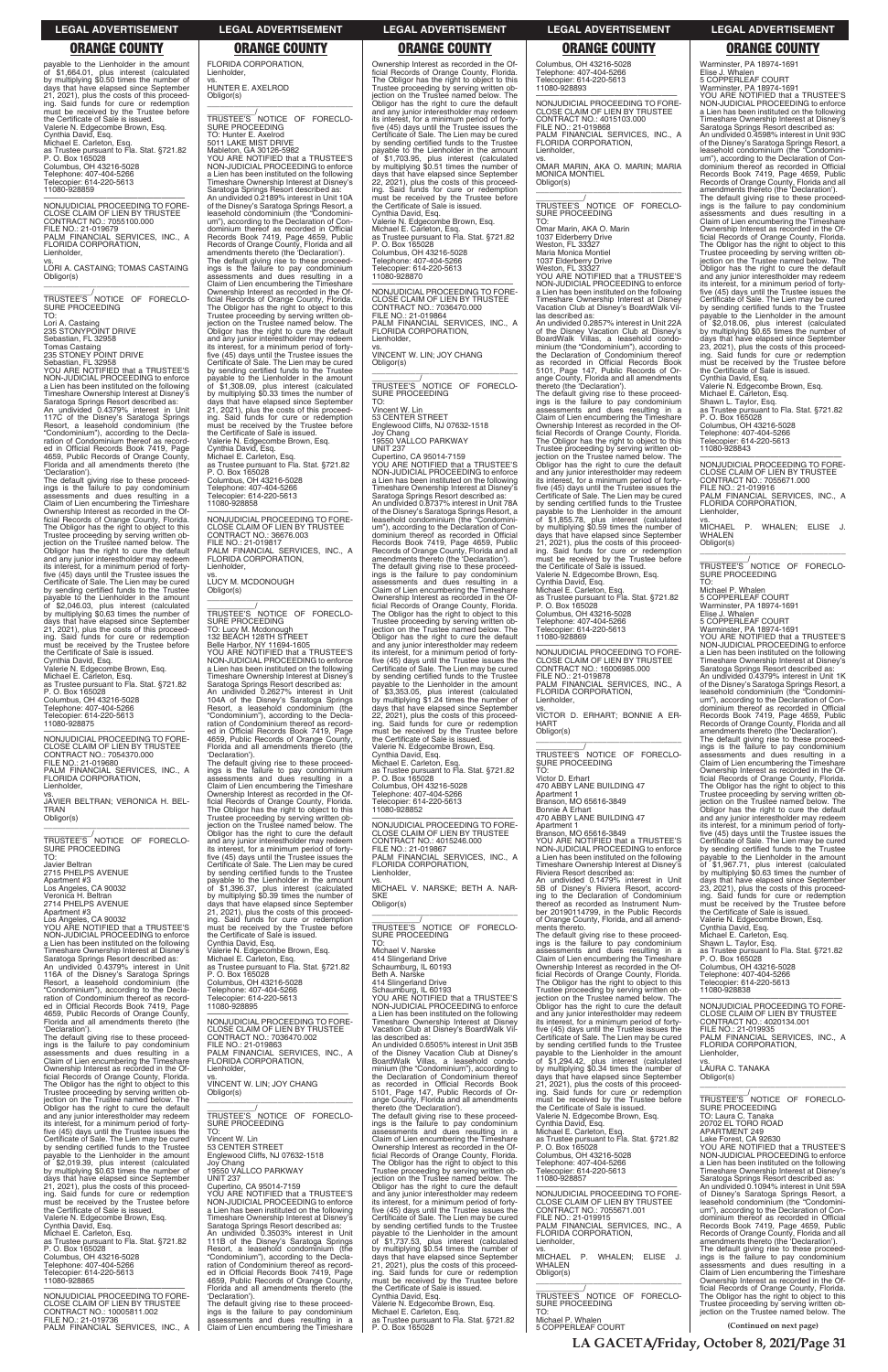**Page 32/LA GACETA/Friday, October 8, 2021**

| ings is the failure to pay condominium<br>assessments and dues resulting in a<br>Claim of Lien encumbering the Timeshare<br>Ownership Interest as recorded in the Of-<br>ficial Records of Orange County, Florida.<br>The Obligor has the right to object to this<br>Trustee proceeding by serving written ob-<br>jection on the Trustee named below. The<br>Obligor has the right to cure the default<br>and any junior interestholder may redeem<br>its interest, for a minimum period of forty-<br>five (45) days until the Trustee issues the<br>Certificate of Sale. The Lien may be cured<br>by sending certified funds to the Trustee<br>payable to the Lienholder in the amount<br>of \$1,833.74, plus interest (calculated<br>by multiplying \$0.58 times the number of<br>days that have elapsed since September<br>21, 2021), plus the costs of this proceed-<br>ing. Said funds for cure or redemption<br>must be received by the Trustee before<br>the Certificate of Sale is issued.<br>Valerie N. Edgecombe Brown, Esg.<br>Cynthia David, Esg.<br>Michael E. Carleton, Esq.<br>as Trustee pursuant to Fla. Stat. §721.82<br>P. O. Box 165028<br>Columbus, OH 43216-5028<br>Telephone: 407-404-5266<br>Telecopier: 614-220-5613<br>11080-928855 | uvillillulli liititul as ituulutu III Villulal<br>Records Book 9077, Page 4252, Public<br>Records of Orange County, Florida and<br>all amendments thereto (the 'Declaration')<br>Contract No.: 9021697.001<br>has been filed against you; and you are<br>required to serve a copy of your written<br>defenses, if any, to it on MICHAEL E.<br>CARLETON, Plaintiff's attorney, P.O. Box<br>165028, Columbus, OH 43216-5028, with-<br>in thirty (30) days after the first publication<br>of this Notice and file the original with the<br>Clerk of this Court either before service on<br>Plaintiff's attorney or immediately there-<br>after; otherwise a default will be entered<br>against you for the relief demanded in the<br>Complaint.<br>WITNESS my hand and seal of this Court<br>on the 3rd day of September, 2021.<br><b>TIFFANY MOORE RUSSELL</b><br>CLERK OF THE CIRCUIT COURT<br>ORANGE COUNTY, FLORIDA<br>By: Ashley Poston<br>Deputy Clerk<br>NOTICE TO PERSONS WITH DISABILI-<br><b>TIES</b><br>If you are a person with a disability who<br>needs any accommodation in order to<br>participate in this proceeding, you are en-<br>titled, at no cost to you, to the provision<br>of certain assistance. Please contact ADA<br>Coordinator, Human Resources, Orange | County, Florida.<br>Any person claiming an interest in the<br>surplus from the sale, if any, other than<br>the property owner as of the date of the lis<br>pendens must file a claim within 60 days<br>after the sale.<br>If you are a person with a disability who<br>needs any accommodation in order to<br>participate in this proceeding, you are en-<br>titled, at no cost to you, to the provision of<br>certain assistance. Please contact Court<br>Administration at 425 N. Orange Avenue,<br>Room 2130, Orlando, Florida 32801,<br>Telephone: (407) 836-2303 within two (2)<br>working days of your receipt of this (de-<br>scribe notice); If you are hearing or voice<br>impaired, call 1-800-955-8771.<br>WITNESS my hand this 21st day of<br>September, 2021.<br>By: /s/ Jorge Isaac<br>Jorge Isaac, Esq (Attorney for Plaintiff)<br>267 Minorca Ave. Suite 100<br>Coral Gables, Florida 33134<br>Florida Bar No.: 845841<br>Primary E-Mail for service:<br>jorge@isglawfirm.com<br>Secondary E-Mail:<br>assistant@isglawfirm.com<br>(P) 305-444-7087 (F) 305-444-7703<br>10/1-10/8/21LG 2T | nonpayment of storage fees per FL Statue<br>715.106 and 715.109 by Shirley A Judd<br>the following Mobile Home on 10/21/21 at<br>8:30AM at 12615 E Trails End Rd., Floral<br>City, FL 34436. Said Company reserves<br>the right to accept or reject any and all<br>bids.<br>1984 SIES VIN# 28610892T<br>10/8-10/15/21LG 2T<br>IN THE CIRCUIT COURT FOR<br><b>OSCEOLA COUNTY, FLORIDA</b><br>PROBATE DIVISION<br>File No.: 2021-CP-000767-PR<br>IN RE: ESTATE OF<br><b>JACK R. PUFFENBARGER.</b><br>Deceased<br><b>NOTICE TO CREDITORS</b><br>The administration of the estate of Jack<br>R. Puffenbarger, deceased, whose date<br>of death was July 29th, 2021, is pending<br>in the Circuit Court for Osceola County,<br>Florida, Probate Division, the address of<br>which is 2 Courthouse Square, Kissimmee<br>FL 34741. The name and address of the<br>Personal Representative and the Personal<br>Representative's attorney are set forth be-<br>low. | NOTICE is hereby given pursuant to a<br>Final Judgment of Foreclosure, dated July<br>16. 2021. and entered in Case Number:<br>2020-CC-000967, of the County Court in<br>and for Osceola County, Florida. To be<br>published in the La Gaceta, wherein Eagle<br>Bay of Osceola County Homeowners As-<br>sociation. Inc. is the Plaintiff, and Karla Mi-<br>chelle Jimenez, as Personal Representa-<br>tive for the Estate of Miguel Santiago and<br>All Unknown Tenants/Owners are the De-<br>fendants, the clerk will sell to the highest<br>and best bidder for cash at Osceola Coun-<br>ty Courthouse, 2 Courthouse Square,<br>Suite 2600/Room #2602. Kissimmee. FL<br>34741, at 11:00 o'clock A.M. on November<br>23, 2021, the following described property<br>as set forth in said Final Judgment of Fore-<br>closure, to-wit:<br><b>Property Description:</b><br>Lot 511 of Eagle Bay Phase Three, as<br>recorded in Plat Book 22, Pages 104<br>through 105, of the Public Records of<br>Osceola County, Florida.<br>Property Address: 2579 Isabela Ter-<br>race, Kissimmee, FL 34743<br>ANY PERSON CLAIMING AN INTER-<br>EST IN THE SURPLUS FROM THE SALE<br>IF ANY. OTHER THAN THE PROPERTY<br>OWNER AS OF THE DATE OF THE LIS<br>PENDENS MUST FILE A CLAIM WITHIN |
|---------------------------------------------------------------------------------------------------------------------------------------------------------------------------------------------------------------------------------------------------------------------------------------------------------------------------------------------------------------------------------------------------------------------------------------------------------------------------------------------------------------------------------------------------------------------------------------------------------------------------------------------------------------------------------------------------------------------------------------------------------------------------------------------------------------------------------------------------------------------------------------------------------------------------------------------------------------------------------------------------------------------------------------------------------------------------------------------------------------------------------------------------------------------------------------------------------------------------------------------------------------|-------------------------------------------------------------------------------------------------------------------------------------------------------------------------------------------------------------------------------------------------------------------------------------------------------------------------------------------------------------------------------------------------------------------------------------------------------------------------------------------------------------------------------------------------------------------------------------------------------------------------------------------------------------------------------------------------------------------------------------------------------------------------------------------------------------------------------------------------------------------------------------------------------------------------------------------------------------------------------------------------------------------------------------------------------------------------------------------------------------------------------------------------------------------------------------------------------------------------------------------------------------------------------------|----------------------------------------------------------------------------------------------------------------------------------------------------------------------------------------------------------------------------------------------------------------------------------------------------------------------------------------------------------------------------------------------------------------------------------------------------------------------------------------------------------------------------------------------------------------------------------------------------------------------------------------------------------------------------------------------------------------------------------------------------------------------------------------------------------------------------------------------------------------------------------------------------------------------------------------------------------------------------------------------------------------------------------------------------------------------------------------------------------|------------------------------------------------------------------------------------------------------------------------------------------------------------------------------------------------------------------------------------------------------------------------------------------------------------------------------------------------------------------------------------------------------------------------------------------------------------------------------------------------------------------------------------------------------------------------------------------------------------------------------------------------------------------------------------------------------------------------------------------------------------------------------------------------------------------------------------------------------------------------------------------------------------------------------------------------------------|----------------------------------------------------------------------------------------------------------------------------------------------------------------------------------------------------------------------------------------------------------------------------------------------------------------------------------------------------------------------------------------------------------------------------------------------------------------------------------------------------------------------------------------------------------------------------------------------------------------------------------------------------------------------------------------------------------------------------------------------------------------------------------------------------------------------------------------------------------------------------------------------------------------------------------------------------------------------------------------------------------------------------------------------------------------------------------------------------------------------------------------------------------------------------------------------------------------------------------------------------------------------------|
| IN THE COUNTY COURT OF THE NINTH<br><b>JUDICIAL CIRCUIT.</b><br>IN AND FOR ORANGE COUNTY, FLOR-<br><b>IDA</b><br>Case No.: 2021-CA-001749-O<br>Division:<br>Judge Jeffrey L. Ashton<br>Cynthia David, as Foreclosure Trustee for                                                                                                                                                                                                                                                                                                                                                                                                                                                                                                                                                                                                                                                                                                                                                                                                                                                                                                                                                                                                                              | County Courthouse, 425 N. Orange Av-<br>enue, Suite 510, Orlando, Florida, (407)<br>836-2303, at least 7 days before your<br>scheduled court appearance, or immedi-<br>ately upon receiving this notification if the<br>time before the scheduled appearance<br>is less than 7 days; if you are hearing or<br>voice impaired, call 711.<br>FOR PUBLICATION - RETURN TO                                                                                                                                                                                                                                                                                                                                                                                                                                                                                                                                                                                                                                                                                                                                                                                                                                                                                                              | <b>NOTICE OF SUSPENSION</b><br><b>ORANGE COUNTY</b><br>To: GUERDENS VEILLARD<br>Case No: CD202100817/D 3103270<br>A Notice of Suspension to suspend your                                                                                                                                                                                                                                                                                                                                                                                                                                                                                                                                                                                                                                                                                                                                                                                                                                                                                                                                                 | All creditors of the decedent and oth-<br>er persons having claims or demands<br>against decedent's estate on whom a copy<br>of this notice is required to be served must<br>file their claims with this court WITHIN<br>THE LATER OF 3 MONTHS AFTER THE<br>TIME OF THE FIRST PUBLICATION OF<br>THIS NOTICE OR 30 DAYS AFTER THE                                                                                                                                                                                                                                                                                                                                                                                                                                                                                                                                                                                                                           | 60 DAYS AFTER THE SALE.<br>If you are a person with a disability who<br>needs any accommodation in order to<br>participate in this proceeding, you are en-<br>titled, at no cost to you, to the provision<br>of certain assistance. Please contact the<br>ADA Coordinator, Court Administration,                                                                                                                                                                                                                                                                                                                                                                                                                                                                                                                                                                                                                                                                                                                                                                                                                                                                                                                                                                           |
| Palm Financial Services, Inc.                                                                                                                                                                                                                                                                                                                                                                                                                                                                                                                                                                                                                                                                                                                                                                                                                                                                                                                                                                                                                                                                                                                                                                                                                                 | COPY:                                                                                                                                                                                                                                                                                                                                                                                                                                                                                                                                                                                                                                                                                                                                                                                                                                                                                                                                                                                                                                                                                                                                                                                                                                                                               | license and eligibility for licensure has                                                                                                                                                                                                                                                                                                                                                                                                                                                                                                                                                                                                                                                                                                                                                                                                                                                                                                                                                                                                                                                                | DATE OF SERVICE OF A COPY OF THIS                                                                                                                                                                                                                                                                                                                                                                                                                                                                                                                                                                                                                                                                                                                                                                                                                                                                                                                          | (Continued on next page)                                                                                                                                                                                                                                                                                                                                                                                                                                                                                                                                                                                                                                                                                                                                                                                                                                                                                                                                                                                                                                                                                                                                                                                                                                                   |

Obligor has the right to cure the default<br>and any junior interestholder may redeem its interest, for a minimum period of fortyfive (45) days until the Trustee issues the<br>Certificate of Sale. The Lien may be cured by sending certified funds to the Trustee payable to the Lienholder in the amount of<br>\$901.48, plus interest (calculated by multiplying \$0.18 times the number of days<br>that have elapsed since September 21,<br>2021), plus the costs of this proceeding. Said funds for cure or redemption must be received by the Trustee before the Certifi-<br>cate of Sale is issued. Cynthia David, Esq.<br>Valerie N. Edgecombe Brown, Esq.<br>Michael E. Carleton, Esq.<br>as Trustee pursuant to Fla. Stat. §721.82<br>P. O. Box 165028 Columbus, OH 43216-5028<br>Telephone: 407-404-5266 Telecopier: 614-220-5613<br>11080-928889 —————————————————— NONJUDICIAL PROCEEDING TO FORE-

CLOSE CLAIM OF LIEN BY TRUSTEE<br>CONTRACT NO.: 7035763.002 FILE NO.: 21-019943 PALM FINANCIAL SERVICES, INC., A FLORIDA CORPORATION, **Lienholder** vs. MARY C. PICKLESIMER Obligor(s)

\_\_\_\_\_\_\_\_\_\_\_\_\_\_\_\_\_\_\_\_\_\_\_\_\_\_\_\_\_\_\_\_\_ \_\_\_\_\_\_\_\_\_\_\_\_\_\_/<br>TRUSTEE'S NOTICE OF FORECLO-SURE PROCEEDING TO: Mary C. Picklesimer 3322 Waterwood Drive<br>Sebring, FL 33872<br>YOU ARE NOTIFIED that a TRUSTEE'S

NON-JUDICIAL PROCEEDING to enforce<br>a Lien has been instituted on the following Timeshare Ownership Interest at Bay<br>Lake Tower at Disney's Contemporary<br>Resort described as:<br>An undivided 0.1273% interest in Unit

67B of the Bay Lake Tower at Disney's<br>Contemporary Resort, a leasehold condominium (the "Condominium"), accord-<br>ing to the Declaration of Condominium<br>thereof as recorded in Official Records Book 9755, Page 2293, Public Records<br>of Orange County, Florida and all amend-<br>ments thereto (the 'Declaration').

The default giving rise to these proceed-<br>ings is the failure to pay condominium<br>assessments and dues resulting in a Claim of Lien encumbering the Timeshare Ownership Interest as recorded in the Of-<br>ficial Records of Orange County, Florida. The Obligor has the right to object to this<br>Trustee proceeding by serving written ob-<br>jection on the Trustee named below. The Obligor has the right to cure the default and any junior interestholder may redeem<br>its interest, for a minimum period of fortyfive (45) days until the Trustee issues the<br>Certificate of Sale. The Lien may be cured<br>by sending certified funds to the Trustee payable to the Lienholder in the amount of \$757.76, plus interest (calculated by mul-<br>tiplying \$0.11 times the number of days that have elapsed since September 21, 2021), plus the costs of this proceeding.<br>Said funds for cure or redemption must be received by the Trustee before the Certifi-

cate of Sale is issued.<br>Cynthia David, Esq.<br>Valerie N. Edgecombe Brown, Esq.<br>Michael E. Carleton, Esq.<br>as Trustee pursuant to Fla. Stat. §721.82 P. O. Box 165028 Columbus, OH 43216-5028<br>Telephone: 407-404-5266

Telecopier: 614-220-5613 11080-928892

vs. MARY C. PICKLESIMER Obligor(s)  $\overline{\phantom{a}}$  , and the set of the set of the set of the set of the set of the set of the set of the set of the set of the set of the set of the set of the set of the set of the set of the set of the set of the set of the s

TRUSTEE'S NOTICE OF TRUSTEE'S NOTICE OF FORECLO-<br>SURE PROCEEDING<br>TO: Mary C. Picklesimer<br>3322 WATERWOOD DRIVE

Sebring, FL 33872-8410<br>YOU ARE NOTIFIED that a TRUSTEE'S<br>NON-JUDICIAL PROCEEDING to enforce a Lien has been instituted on the following<br>Timeshare Ownership Interest at Disney's Saratoga Springs Resort described as:<br>An undivided 0.3284% interest in Unit 71B<br>of the Disney's Saratoga Springs Resort, a leasehold condominium (the leasehold condominium (the "Condomini-<br>um"), according to the Declaration of Con-<br>dominium thereof as recorded in Official Records Book 7419, Page 4659, Public Records of Orange County, Florida and all<br>amendments thereto (the 'Declaration').

The default giving rise to these proceed-<br>ings is the failure to pay condominium

vs.<br>Mahmuda K. Hill; JHCH Enterprises, LLC **Defendants** \_\_\_\_\_\_\_\_\_\_\_\_\_\_\_\_\_\_\_\_\_\_\_\_\_\_\_\_\_\_\_ 27\$.+5\*- - %105'%76+8'- $\overline{\mathsf{WEEKS}}'$ 

—————————————————— NONJUDICIAL PROCEEDING TO FORE-CLOSE CLAIM OF LIEN BY TRUSTEE<br>CONTRACT NO.: 7035763.000 FILE NO.: 21-019950 PALM FINANCIAL SERVICES, INC., A<br>FLORIDA CORPORATION, Lienholder,

mnlaint WITNESS my hand and seal of this Court on the 2nd day of September, 2021.<br>TIFFANY MOORE RUSSELL CLERK OF THE CIRCUIT COURT ORANGE COUNTY, FLORIDA

By: Stan Green<br>Deputy Clerk

Deputy Clerk<br>Deputy Clerk<br>NOTICE TO PERSONS WITH DISABILI-TIES

If you are a person with a disability who meeds any accommodation in order to<br>participate in this proceeding, you are en-<br>titled, at no cost to you, to the provision of certain assistance. Please contact ADA Coordinator, Human Resources, Orange<br>County Courthouse, 425 N. Orange Avenue, Suite 510, Orlando, Florida, (407) 836-2303, at least 7 days before your<br>scheduled court appearance, or immediately upon receiving this notification if the<br>time before the scheduled appearance<br>is less than 7 days; if you are hearing or<br>voice impaired, call 711.<br>FOR PUBLICATION – RETURN TO

COPY MANLEY DEAS KOCHALSKI LLC 11080-928263

vs.<br>Daniel Michael Spires; Sarah Jean Fan-<br>non; JHCH Enterprises, LLC Defendants.

JEAN FANNON To: DANIEL MICHAEL SPIRES 3 HILL ROAD<br>DARTFORD, Kent DA2 7EA<br>UNITED KINGDOM

SARAH JEAN FANNON<br>3 HILL ROAD

IN RE: ESTATE OF HAROLD LEWIS YANKELEVITZ

Deceased. **NOTICE TO CREDITORS**

The administration of the estate of HAR-OLD LEWIS YANKELEVITZ, deceased,<br>whose date of death was June 29, 2021, is pending in the Circuit Court for Orange<br>County, Florida, Probate Division, the ad-<br>dress of which is 425 N. Orange Avenue, Orlando, Florida 32801. The names and addresses of the personal representative and the personal representative's attorney are set forth below.

Plaintiff,

and all parties claiming interest by,<br>through, under or against Defendant(s)<br>MAHMUDA K. HILL, and all parties having or claiming to have any right, title or inter-<br>est in the property herein described;<br>YOU ARE NOTIFIED that an interpleader

action involving funds available following<br>the enforcement of a lien on the following described Timeshare Ownership Interest

in Orange County, Florida:<br>An undivided 1.5557% interest in Unit 96A of the Disney's Animal Kingdom Villas, a<br>leasehold condominium (the "Condomini-<br>um"), according to the Declaration of Condominium thereof as recorded in Official<br>Records Book 9077, Page 4252, Public<br>Records of Orange County, Florida and all amendments thereto (the 'Declaration') Contract No.: 9014214.000

has been filed against you; and you are required to serve a copy of your written<br>defenses, if any, to it on MICHAEL E.<br>CARLETON, Plaintiffs attorney, P. O. Box<br>165028, Columbus, OH 43216-5028, within thirty (30) days after the first publication<br>of this Notice and file the original with the Clerk of this Court either before service on Plaintiff's attorney or immediately there-<br>after; otherwise a default will be entered against you for the relief demanded in the

NOTICE OF INTERPLEADER ACTION AGAINST DEFENDANT MAHMUDA K. HILL

To: MAHMUDA K. HILL 12 MIDDLEWOOD CLOSE BATH, England BA22TU UNITED KINGDOM

All creditors of the decedent and other persons having claims or demands against<br>decedent's estate, on whom a copy of this notice is required to be served, must file<br>theirclaims with this court ON OR BEFORE<br>THE LATER OF 3 MONTHS AFTER THE TIME OF THE FIRST PUBLICATION OF<br>THIS NOTICE OR 30 DAYS AFTER THE<br>DATE OF SERVICE OF A COPY OF THIS NOTICE ON THEM.

All other creditors of the decedent and<br>other persons having claims or demands<br>against decedent's estate must file their claims with this court WITHIN 3 MONTHS<br>AFTER THE DATE OF THE FIRST PUB-<br>LICATION OF THIS NOTICE.

ALL CLAIMS NOT FILED WITHIN THE TIME PERIODS SET FORTH IN FLORIDA<br>STATUTES SECTION 733.702 WILL BE<br>FOREVER BARRED.

Attorney for Personal Representative: /s/ Aaron C. Swiren<br>AARON C. SWIREN<br>Florida Bar No. 13996 Swiren Law Firm, P.A.<br>1516 E. Hillcrest St., Suite 200<br>Orlando, Florida 32803

Telephone: (407) 898-7303<br>Email: aswiren@swirenlawfirm.com

GENERAL JURISDICTION DIVISION CASE NO.: 2020-CA-006387-O SOUTHEASTER INVESTMENTS INCORPORATED, a Barbados Corporation

MJD LEGACY INVESTMENTS, INC. a Florida Corporation, KIMBERLY I. BARRERA A/K/A KIMBERLY DALOISIO, individually, MICHAEL J. DALOISIO,<br>Individually, ARMSTRONG ALUMINUM<br>INC., a Florida Corporation, FENCE<br>OUTLET INC., a Florida Corporation,<br>AMERICAN FINANCIAL NETWORK INC., a California Corporation, and UNKNOWN TENANTS IN POSSESSION Defendants.

Lot 50, LAUREATE PARK NEIGH-BORHOOD CENTER PHASE 1, according to the plat thereof as recorded<br>in Plat Book 89, Pages 112 through 122, of the Public Records of Orange, County, Florida.

been filed against you. You have the right<br>to request a hearing pursuant to Sections<br>120.569 and 120.57, Florida Statutes, by<br>mailing a request for same to the Florida<br>Department of Agriculture and Consumer Services, Division of Licensing, Post Office Box 5708, Tallahassee, Florida 32314-5708.<br>If a request for hearing is not received by 21 days from the date of the last publication, the right to hearing in this matter will be waived<br>and the Department will dispose of this cause in accordance with law.

.<br>10/1-10/22/21LG 4T **——————————————————**

—————————————————— IN THE COUNTY COURT OF THE NINTH JUDICIAL CIRCUIT, IN AND FOR ORANGE COUNTY, FLOR-IDA Case No.: 2021-CC-003205-O Division:

Judge Tina L. Caraballo Nicholas A. Woo, as Foreclosure Trustee<br>for Palm Financial Services, Inc.<br>Plaintiff,

Probate Division CASE NO.: 2021-CP-002654-O

ROBERT DEACON Deceased

\_\_\_\_\_\_\_\_\_\_\_\_\_\_\_\_\_\_\_\_\_\_\_\_\_\_\_\_\_\_\_ AAAAAAAA- 27\$.+5\*- - %105'%76+8'- **WEEKS** NOTICE OF INTERPLEADER ACTION AGAINST DEFENDANT DANIEL MICHAEL SPIRES AND SARAH

DARTFORD, Kent DA2 7EA

UNITED KINGDOM<br>and all parties claiming interest by, through, under or against Defendant(s) DANIEL MICHAEL SPIRES AND SARAH JEAN FANNON, and all parties having or claiming to have any right, title or interest<br>in the property herein described;<br>YOU ARE NOTIFIED that an interpleader

action involving funds available following<br>the enforcement of a lien on the following<br>described Timeshare Ownership Interest

in Orange County, Florida:<br>An undivided 0.6139% interest in Unit 91C of the Disney's Animal Kingdom Villas, a leasehold condominium (the "Condominium"), according to the Declaration of Con-<br>dominium thereof as recorded in Official

All other creditors of the Decedent and other persons having claims or demands<br>against Decedent's estate must file their<br>claims with this court WITHIN 3 MONTHS AFTER THE DATE OF THE FIRST PUB-LICATION OF THIS NOTICE.

ALL CLAIMS NOT FILED WITHIN THE TIME PERIODS SET FORTH IN FLORI- DA STATUTES SECTION 733.702 WILL<br>BE FOREVER BARRED.

NOTWITHSTANDING THE TIME PERI-<br>ODS SET FORTH ABOVE, ANY CLAIM<br>FILED TWO (2) YEARS OR MORE<br>AFTER THE DECEDENT'S DATE OF DEATH IS BARRED.

The date of first publication of this notice is October 1, 2021.

Personal Representative: Thomas Jordan<br>8641 Meadowbrook Dr.

Pensacola, FL 32514

Attorney for Personal Representative: /s/ Shawn Smith<br>SHAWN SMITH, ESQUIRE

PO BOX 547752<br>Orlando FL 32854<br>(321) 295-7801 Phone

ssmith@srshslaw.com

#### **NOTICE OF PUBLIC SALE**  Landlord gives notice and intent to sell, for

All other creditors of the decedent and<br>other persons having claims or demands against decedent's estate, must file their<br>claims with this court WITHIN 3 MONTHS<br>AFTER THE DATE OF THE FIRST PUB-LICATION OF THIS NOTICE.

ALL CLAIMS NOT FILED WITHIN<br>THE TIME PERIODS SET FORTH IN<br>SECTION 733.702 OF THE FLORIDA<br>PROBATE CODE WILL BE FOREVER BARRED.

NOTWITHSTANDING THE TIME PERI-ODS SET FORTH ABOVE, ANY CLAIM<br>FILED TWO (2) YEARS OR MORE<br>AFTER THE DECEDENT'S DATE OF DEATH IS BARRED.

The date of first publication of this notice is October 1, 2021.

Personal Representative: /s/ Angela Dickenson<br>ANGELA DICKENSON

2726 Miami Terrace<br>Kissimmee, FL 34741

Attorney for Personal Representative: /s/ Addison E. Walker<br>ADDISON E. WALKER, ESQ. Florida Bar No. 185047 4313 Neptune Road St. Cloud, FL 34769 Tel: (407) 892-2525<br>Fax: (407) 892-5536 EM: aew@midfloridalaw.com

**NOTICE TO CREDITORS** The administration of the estate of The administration of the estate of Rich-<br>ard L. Dickenson, deceased, whose date<br>of death was August 9th, 2021, is pending<br>in the Circuit Court for Osceola County, Florida, Probate Division, the address of which is 2 Courthouse Square, Kissimmee FL 34741. The names and addresses of the Personal Representative and the Per-<br>sonal Representative's attorney are set

All creditors of the decedent and All creditors of the decedent and other persons having claims or demands<br>against decedent's estate on whom a copy of this notice is required to be served must file their claims with this court WITHIN<br>THE LATER OF 3 MONTHS AFTER THE<br>TIME OF THE FIRST PUBLICATION OF THIS NOTICE OR 30 DAYS AFTER THE<br>DATE OF SERVICE OF A COPY OF THIS

All other creditors of the decedent and other persons having claims or demands against decedent's estate, must file their<br>claims with this court WITHIN 3 MONTHS AFTER THE DATE OF THE FIRST PUB-LICATION OF THIS NOTICE. ALL CLAIMS NOT FILED WITHIN THE TIME PERIODS SET FORTH IN SECTION 733.702 OF THE FLORIDA<br>PROBATE CODE WILL BE FOREVER

MANLEY DEAS KOCHALSKI LLC 11080-928262 ——————————————————

**IN THE CIRCUIT COURT FOR ORANGE COUNTY, FLORIDA** PROBATE DIVISION File No. 2021-CP-002686-O

> NOTWITHSTANDING THE TIME PERI-ODS SET FORTH ABOVE, ANY CLAIM<br>FILED TWO (2) YEARS OR MORE<br>AFTER THE DECEDENT'S DATE OF

The date of first publication of this notice

Attorney for Personal Representative: /s/ Addison E. Walker<br>ADDISON E. WALKER, ESQ. Florida Bar No. 185047 4313 Neptune Road<br>St. Cloud, FL 34769<br>Tel: (407) 892-2525

Fax: (407) 892-5536<br>EM: aew@midfloridalaw.com

Eagle Bay of Osceola County Homeowners Association, Inc.,

Karla Michelle Jimenez, as Personal Representative for the Estate of Miguel

Santiago.; et al. Defendant(s).

NOTWITHSTANDING THE TIME PE-RIOD SET FORTH ABOVE, ANY CLAIM<br>FILED TWO (2) YEARS OR MORE<br>AFTER THE DECEDENT'S DATE OF DEATH IS BARRED.

The date of first publication of this notice<br>is: October 8, 2021.

Signed on this 26th day of September,<br>2021.

Personal Representative:<br>S/ Rachelle Yankelevitz/<br>RACHELLE YANKELEVITZ 1541 Cardinal Ct.<br>Winter Park, FL 32789

10/8-10/15/21LG 2T **——————————————————**

**IN THE CIRCUIT COURT OF THE 9TH JUDICIAL CIRCUIT IN AND FOR ORANGE COUNTY, FLORIDA**

Plaintiff(s),

vs.

#### **NOTICE OF SALE UNDER F.S. CHAPTER 45**

Notice is given that under the Amended Consent Final Judgment of Foreclosure dated September 8, 2021, in Case No.<br>2020-CA-006387-O of the Circuit Court of<br>the Ninth Judicial Circuit in and for Orange<br>County, Florida, in which SOUTHEASTER<br>INVESTMENTS INCORPORATED, Plaintiff and MJD Legacy Investments Inc., et.<br>al., are Defendants, the Orange County<br>Clerk of Court will sell to the highest and best bidder for cash at: www.myorangeclerk.realforeclose.com, the Clerk's website for on-line Auctions at 11 a.m., on<br>October 13, 2021, the following described<br>property set forth in the Final Judgment:

## **IN THE CIRCUIT COURT OF THE 9TH JUDICIAL CIRCUIT IN AND FOR ORANGE COUNTY, FLORIDA**

IN RE: THE ESTATE OF:

## **NOTICE TO CREDITORS**

The administration of the estate of ROB-ERT DEACON, deceased, whose date of<br>death was October 6, 2020, is pending in<br>the Circuit Court for Orange County, Florida, Probate Division, the address of which<br>is Orange County Courthouse, 425 N.<br>Orange Avenue, Orlando, Florida 32801. The names and addresses of the Personal<br>Representative and the Personal Representative's Attorney are set forth below.

All creditors of the Decedent and other persons having claims or demands<br>against Decedent's estate on whom a against copy of this notice is required to be served must file their claims with this court ON<br>OR BEFORE THE LATER OF 3 MONTHS<br>AFTER THE TIME OF THE FIRST PUBLI-CATION OF THIS NOTICE OR 30 DAYS<br>AFTER THE TIME OF SERVICE OF A<br>COPY OF THIS NOTICE ON THEM.

 10/1-10/8/21LG 2T **——————————————————**

## **OSCEOLA COUNTY**

## **NOTICE OF ADMINISTRATIVE COMPLAINT OSCEOLA COUNTY**

To: CARLENS DEXTRA Case No.:<br>CD202100780/D 1728616/3102462

An Administrative Complaint to impose an administrative fine has been helit<sup>.</sup> against you. You have the right to request<br>a hearing pursuant to Sections 120.569<br>and 120.57, Florida Statutes, by mailing a request for same to the Florida Depart-<br>ment of Agriculture and Consumer Services, Division of Licensing, Post Office Box<br>5708, Tallahassee, Florida 32314-5708. If a request for hearing is not received by 21<br>days from the date of the last publication, the right to hearing in this matter will be<br>waived and the Department will dispose of this cause in accordance with law.

 10/8-10/29/21LG 4T **——————————————————**

NOTICE ON THEM.

10/1-10/8/21LG 2T

**—————————————————— IN THE CIRCUIT COURT FOR OSCEOLA COUNTY, FLORIDA** PROBATE DIVISION File No.: 2021-CP-000768-PR

IN RE: ESTATE OF RICHARD L. DICKENSON,

Deceased

forth below.

NOTICE ON THEM.

BARRED.

DEATH IS BARRED.

is October 1, 2021. Personal Representative: /s/ Angela Dickenson<br>ANGELA DICKENSON 2726 Miami Terrace<br>Kissimmee, FL 34741

10/1-10/8/21LG 2T

**—————————————————— IN THE COUNTY COURT IN AND FOR OSCEOLA COUNTY, FLORIDA** Case No.: 2020-CC-000967

Plaintiff, vs.

**NOTICE OF FORECLOSURE SALE**

## **LEGAL ADVERTISEMENT LEGAL ADVERTISEMENT LEGAL ADVERTISEMENT LEGAL ADVERTISEMENT LEGAL ADVERTISEMENT**

## **ORANGE COUNTY ORANGE COUNTY ORANGE COUNTY ORANGE COUNTY OSCEOLA COUNTY**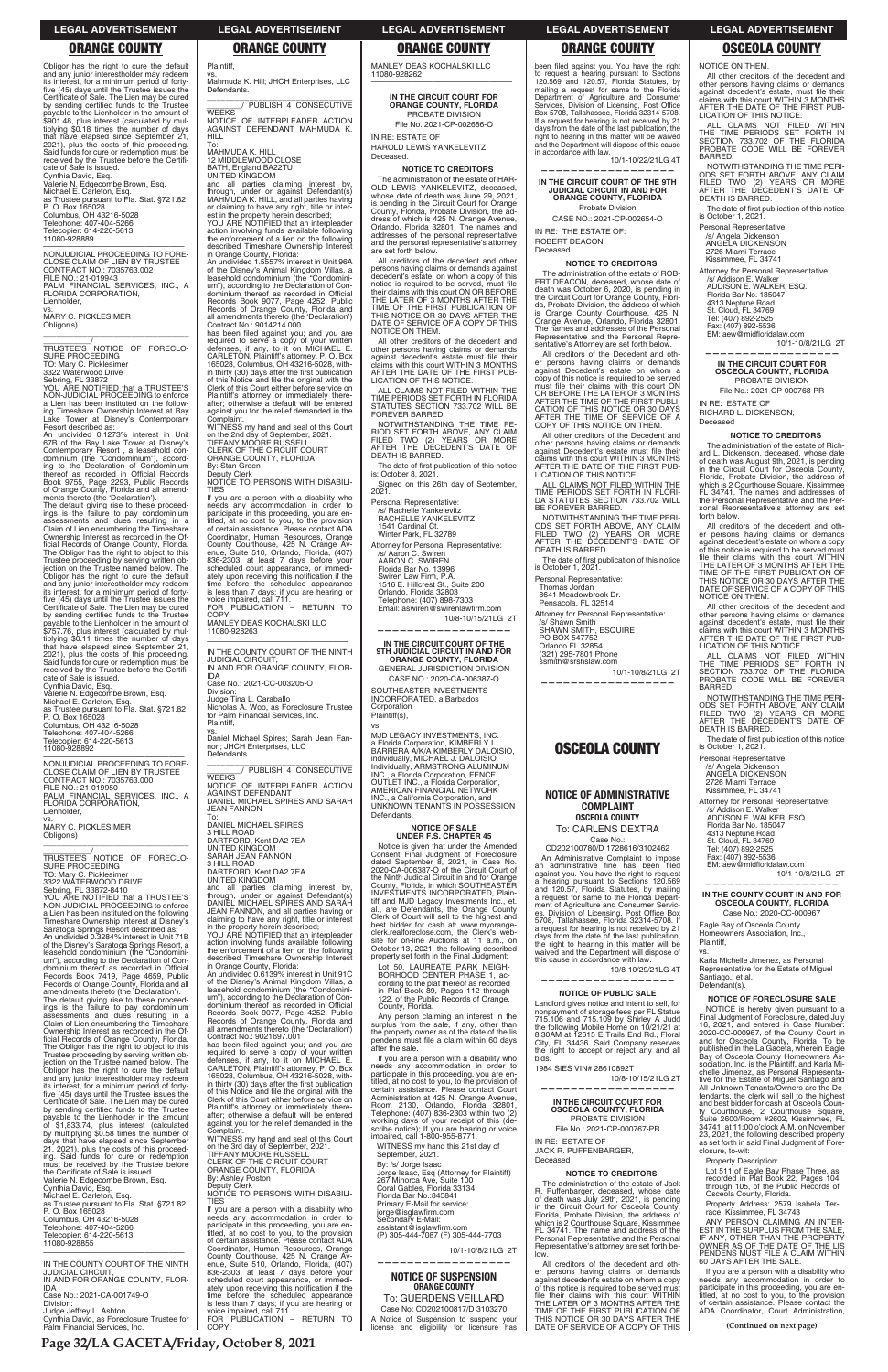**LA GACETA/Friday, October 8, 2021/Page 33**

DHN ATTORNEYS, P.A. 3203 Lawton Road, Ste. 125 Orlando, Florida 32803 Telephone: (407) 269-5346<br>Facsimile: (407) 650-2765 Attorney for Association By: /s/ Crystal Maier vstal Maier, Esquire Florida Bar No. 1018320 crystal@dhnattorneys.com

PROBATE DIVISION File No. 2021-CP-000726 IN RE: ESTATE OF WANDA M. SCHREIBER

Deceased.

The administration of the estate of Wanda M. Schreiber, deceased, whose date of<br>death was July 23, 2021, is pending in the<br>Circuit Court for Osceola County, Florida, Probate Division, the address of which<br>is 2 Courthouse Square, Kissimmee, FL<br>34741. The names and addresses of the personal representative and the personal<br>representative's attorney are set forth below.

All creditors of the decedent and All creditors of the decedent and other<br>er persons having claims or demands<br>against decedent's estate on whom a copy<br>of this notice is required to be served must file their claims with this court WITHIN<br>THE LATER OF 3 MONTHS AFTER THE<br>TIME OF THE FIRST PUBLICATION OF THIS NOTICE OR 30 DAYS AFTER THE<br>DATE OF SERVICE OF A COPY OF THIS<br>NOTICE ON THEM.

10/1-10/8/21LG 2T **—————————————————— IN THE CIRCUIT COURT OF THE NINTH JUDICIAL CIRCUIT, IN AND FOR OSCEOLA COUNTY FLORIDA**

#### **NOTICE TO CREDITORS**

All other creditors of the decedent and other persons having claims or demands<br>against decedent's estate must file their<br>claims with this court WITHIN 3 MONTHS AFTER THE DATE OF THE FIRST PUB-LICATION OF THIS NOTICE.

ALL CLAIMS NOT FILED WITHIN<br>THE TIME PERIODS SET FORTH IN<br>SECTION 733.702 OF THE FLORIDA<br>PROBATE CODE WILL BE FOREVER BARRED.

**IN THE CIRCUIT COURT OF THE NINTH JUDICIAL CIRCUIT IN AND FOR OSCEOLA COUNTY, FLORIDA** CIVIL ACTION

U.S. BANK TRUST NATIONAL<br>ASSOCIATION, NOT IN ITS INDIVIDUAL CAPACITY BUT SOLELY AS OWNER TRUSTEE FOR LEGACY MORTGAGE ASSET TRUST 2019-RPL1, Plaintiff,

**NOTICE IS HEREBY GIVEN** Pursuant to an Order Rescheduling Foreclosure<br>Sale dated August 19, 2021, and entered<br>in Case No. 2020-CA-002375 of the Circuit Court of the Ninth Judicial Circuit in and for Osceola County, Florida in which<br>U.S. Bank Trust National Association,<br>not in its individual capacity but solely as owner trustee for Legacy Mortgage As-<br>set Trust 2019-RPL1, is the Plaintiff and<br>Elsa Perez, Plantation Community Association, Inc., are defendants, the Osceola County Clerk of the Circuit Court will sell to the highest and best bidder for cash in/

## Tampa, FL 33623<br>Tel: (813) 221-4743<br>Fax: (813) 221-9171 eService: servealaw@albertellilaw.com

NOTWITHSTANDING THE TIME PERI-ODS SET FORTH ABOVE, ANY CLAIM<br>FILED TWO (2) YEARS OR MORE<br>AFTER THE DECEDENT'S DATE OF DEATH IS BARRED.

Personal Representative:

Al Viglione 8297 Championsgate Blvd., #183<br>Champions Gate, FL 33896

Attorney for Personal Representative:

Antonio G. Martin, Esq.<br>1420 Celebration Blvd., Suite 200<br>Celebration, Florida 34747 Florida Bar No.: 76974 www.callmartinlawgroup.com info@callmartinlawgroup.com

1-855-300-6029<br>1-863-949-0892

10/1-10/8/21LG 2T

**——————————————————**

CASE NO.: 2020-CA-002375

CT - 19-023763 10/1-10/8/21LG 2T **——————————————————**

IN RE: THE ESTATE OF: DAVIDSON DESBONNE, Deceased.

vs. ELSA PEREZ, et al, Defendant(s).

The administration of the estate of DA-VIDSON DESBONNE, deceased, whose<br>date of death was May 24, 2021, is pend-<br>ing in the Circuit Court for Osceola County, Florida, Probate Division, the address of<br>which is Osceola County Courthouse,<br>2 Courthouse Square, Kissimmee, FL 34741. The names and addresses of the<br>Personal Representative and the Personal<br>Representative's Attorney are set forth below.

#### **NOTICE OF RESCHEDULED SALE PURSUANT TO CHAPTER 45**

All creditors of the Decedent and other persons having claims or demands<br>against Decedent's estate on whom a recopy of this notice is required to be served<br>must file their claims with this court ON<br>OR BEFORE THE LATER OF 3 MONTHS AFTER THE TIME OF THE FIRST PUBLI-<br>CATION OF THIS NOTICE OR 30 DAYS<br>AFTER THE TIME OF SERVICE OF A COPY OF THIS NOTICE ON THEM.

All other creditors of the Decedent and<br>other persons having claims or demands<br>against Decedent's estate must file their claims with this court WITHIN 3 MONTHS<br>AFTER THE DATE OF THE FIRST PUB-<br>LICATION OF THIS NOTICE.

ALL CLAIMS NOT FILED WITHIN THE TIME PERIODS SET FORTH IN FLORI-<br>DA STATUTES SECTION 733.702 WILL<br>BE FOREVER BARRED.

The date of first publication of this notice<br>is October 1, 2021. Petitioner:

Breta Desbonne

130 Jerusalem Ave., Apt. 106 Hempstead, New York 11550 Attorney for Personal Representative: /s/ Shawn Smith SHAWN SMITH, ESQUIRE PO BOX 547752<br>Orlando FL 32854 (321) 295-7801 Phone

ssmith@srshslaw.com 10/1-10/8/21LG 2T

To: PABLITO J. VALENTIN Case No.: CD202101685/D 1933230

A Notice of Suspension to suspend your license and eligibility for licensure has been<br>filed against you. You have the right to<br>request a hearing pursuant to Sections<br>120.569 and 120.57, Florida Statutes, by<br>mailing a request for same to the Florida De-<br>partment o vices, Division of Licensing, Post Office Box<br>5708, Tallahassee, Florida 32314-5708. If a<br>request for hearing is not received by 21 days from the date of the last publication, the right<br>to hearing in this matter will be waived and<br>the Department will dispose of this cause in accordance with law. 9/17-10/8/21LG 4T

# **LOT 24, PLANTATION, ACCORD-ING TO THE PLAT THEREOF AS RECORDED IN PLAT BOOK 4, PAGE 166, PUBLIC RECORDS OF OSCEOLA COUNTY, FLORIDA. A/K/A 2361 CARRIAGE RUN ROAD KISSIMMEE FL 34741**

Any person claiming an interest in the surplus from the sale, if any, other than the<br>property owner as of the date of the Lis<br>Pendens must file a claim before the Clerk reports the surplus as unclaimed.

If you are a person with a disability who needs any accommodation in order to participate in this proceeding, you are entitled, Expression of certain<br>at no cost to you, to the provision of certain<br>assistance. Please contact Court Administration at Two Courthouse Square, Suite 6300, Kissimmee, FL 34741, Telephone:<br>(407) 742-2417, within two (2) working days of your receipt of this notice; If you are hearing or voice impaired, call 1-800-<br>955-8771. To file response please contact<br>Osceola County Clerk of Court, 2 Court-<br>house Square, Suite 2000, Kissimmee,<br>FL 34741, Tel: (407) 742-3479; Fax: (407)<br>742-3652.

Dated this 21st day of September, 2021.

By: /s/ Justin Ritchie Florida Bar #106621 Justin Ritchie, Esq. ALBERTELLI LAW<br>P.O. Box 23028

James Bennett Bailey a/k/a James B. James Bennett Bailey a/k/a James B. Bai-<br>ley, deceased, whose date of death was June 23, 2021, is pending in the Circuit<br>Court for Pasco County, Florida, Probate Division, the address of which is 38053 Live Oak Avenue, Dade City, Florida<br>33523. The name and address of the per-<br>sonal representative and the personal representative's attorney is set forth below.

**NOTICE TO CREDITORS** The administration of the estate of

All creditors of the decedent and other persons having claims or demands against decedent's estate on whom a copy of this notice is required to be served must file their claims with this court ON OR<br>BEFORE THE LATER OF 3 MONTHS AFTER THE TIME OF THE FIRST PUBLI-<br>CATION OF THIS NOTICE OR 30 DAYS<br>AFTER THE DATE OF SERVICE OF A COPY OF THIS NOTICE ON THEM.

All other creditors of the decedent and other persons having claims or demands against decedent's estate must file their claims with this court WITHIN 3 MONTHS AFTER THE DATE OF THE FIRST PUB-LICATION OF THIS NOTICE.

ALL CLAIMS NOT FILED WITHIN THE TIME PERIODS SET FORTH IN FLORIDA<br>STATUTES SECTION 733.702 WILL BE FOREVER BARRED.

**—————————————————— IN THE COUNTY COURT OF THE SIXTH JUDICIAL CIRCUIT IN AND FOR<br>PASCO COUNTY, FLORIDA<br>CIVIL DIVISION** 

Case No.: 2020-CC-003809 THE VERANDAHS AT PASCO<br>COMMUNITY ASSOCIATION, INC., a

Florida Not-For-Profit Corporation, Plaintiff, v.

**NOTICE IS HEREBY GIVEN** pursuant to the In Rem Final Judgment of Foreclo-<br>sure dated September 28, 2021 entered<br>in Case No. 2020-CC-003809, of the County Court of the Sixth Judicial Circuit<br>in and for Pasco County, Florida, wherein<br>**THE VERANDAHS AT PASCO COM-MUNITY ASSOCIATION, INC., a Florida**<br>not-for-profit Corporation is Plaintiff, and<br>KENNETH RAY NESMITH, JR., TONIA **WALDEN, and UNKNOWN TENANT** are<br>Defendants, I will sell to the highest bid-<br>der for cash on **November 2, 2021**, in an online sale at www.pasco.realforeclose.<br>com beginning at **11:00 a.m.**, the follow-<br>ing property as set forth in said Final Judgment, to wit:

Lot No 75, VERANDAHS, according<br>to the Plat thereof, as recorded in Plat<br>Book 56 at Page 64, of the Public Re-<br>cords of Pasco County, Florida of Pasco County, Florida

Property Address: 12510 Jillian Circle,<br>Hudson, FL 34669

**IN THE CIRCUIT COURT OF THE 9TH JUDICIAL CIRCUIT IN AND FOR OSCEOLA COUNTY, FLORIDA** CASE NO.: 2021-CP-000627-PR

### **NOTICE TO CREDITORS**

Fax: (727) 478-4579 10/8-10/15/21LG 2T

Case No: 2018CA001277CAAXES WILMINGTON SAVINGS FUND<br>SOCIETY, FSB, AS TRUSTEE OF STANWICH MORTGAGE LOAN TRUST

**NOTICE OF FORECLOSURE SALE NOTICE IS HEREBY GIVEN** that pursuant the Final Judgment of Foreclosure dated October 4, 2021, and entered in<br>Case No. 2018CA001277CAAXES of<br>the Circuit Court of the SIXTH Judicial Circuit, in and for Pasco County, Florida<br>
ida wherein WILMINGTON SAVINGS<br>
FUND SOCIETY, FSB, AS TRUSTEE<br>
OF STANWICH MORTGAGE LOAN<br>
TRUST C, is the Plaintiff and BLACK<br>
POINT ASSETS, INC., AS TRUSTEE **OF THE 23102 CLEARWATER PLACE<br>LAND TRUST DATED 5/1/2017; STAR<br>POINTE CAPITAL, LLC AS TRUSTEE<br>OF THE 23102CP LAND TRUST DAT-<br>ED 5/1/2017; KELLY MARINO A/K/A<br>KELLY MARIE DAUGHERTY** *AI***K/A KELLY MARIE TOMALOFF; VIRGINIA TOMALOFF; UNKNOWN SPOUSE OF VIRGINIA TOMALOFF N/K/A JEF-FREY TOMALOFF; MARK MARINO; STATE OF FLORIDA, DEPARTMENT OF REVENUE; CASTLE CREDIT COR-PORATION; UNKNOWN TENANT #1 N/K/A NANCY PERRONE; UNKNOWN TENANT #2 N/K/A AUSTIN PERRONE; LAKE PADGETT ESTATES EAST PROPERTY OWNERS ASSOCIATION, INC., A/K/A LAKE PADGETT EAST ISLAND ESTATES HOMEOWNERS ASSOCIATION, INC.; CLERK OF THE COURT – PASCO COUNTY, FLORIDA.,<br>are Defendants, Nikki Alvarez-Sowles,<br>Esq., <b>Pasco County Clerk of Courts**<br>Will sell to the highest and best bidder for cash at www.pasco.realforeclose.com at 11:00 a.m. on November 4, 2021 the<br>following described property set forth in said Final Judgment, to wit: **LOT 51, LAKE PADGETT EAST IS-LAND ESTATES, ACCORDING TO THE MAP OF PLAT THEREOF, AS RECORDED IN PLAT BOOK 14, PAGES 57, 58 AND 59, OF THE PUB-LIC RECORDS OF PASCO COUNTY, FLORIDA** Any person or entity claiming an inter-<br>est in the surplus, if any, resulting from<br>the Foreclosure Sale, other than the propthe Foreclosure Sale, other than the prop-<br>erty owner as of the date of the Lis Pen-<br>dens, must file a claim with the Clerk no<br>later than the date that the Clerk reports the funds as unclaimed. If you fail to file<br>a claim, you will not be entitled to any re-<br>maining funds. If you are a person with a disability who needs any accommodation in order to<br>participate in this proceeding, you are en-<br>titled, at no cost to you to the provision of certain assistance. Within two (2) working<br>days of your receipt of this notice, please<br>contact the Public Information Dept.,

NOTWITHSTANDING THE TIME PERI-ODS SET FORTH ABOVE, ANY CLAIM<br>FILED TWO (2) YEARS OR MORE<br>AFTER THE DECEDENT'S DATE OF DEATH IS BARRED.

### **—————————————————— NOTICE OF SUSPENSION OSCEOLA COUNTY**

Attorney for Plaintiff Service Emails:

<u>NGeraci@lenderlegal.com</u><br><u>EService@LenderLegal.com</u> 10/8-10/15/21LG 2T

**——————————————————**

**PASCO COUNTY**

**IN THE CIRCUIT COURT FOR PASCO COUNTY, FLORIDA** PROBATE DIVISION File No. 21-CP-001448

**—————————————————— IN THE CIRCUIT COURT FOR PASCO COUNTY, FLORIDA** PROBATE DIVISION

IN RE: ESTATE OF JAMES BENNETT BAILEY A/K/A JAMES B. BAILEY

Decessed

File Number 51-2021-CP-1266-WS IN RE: ESTATE OF

ROSEMARRY CARUANA also known as ROSEMARY CARUANA, Deceased

All creditors of the decedent and oth-<br>er persons having claims or demands<br>against the decedent's estate on whom a copy of this notice is required to be served<br>must file their claims with this court ON<br>OR BEFORE THE LATER OF 3 MONTHS AFTER THE TIME OF THE FIRST PUBLI-<br>CATION OF THIS NOTICE OR 30 DAYS<br>AFTER THE DATE OF SERVICE OF A COPY OF THIS NOTICE ON THEM.

All other creditors of the decedent and<br>other persons having claims or demands<br>against the decedent's estate must file their claims with this court WITHIN 3<br>MONTHS AFTER THE TIME OF THE<br>FIRST PUBLICATION OF THIS NOTICE.

ODS SET FORTH ABOVE, ANY CLAIM<br>FILED TWO (2) YEARS OR MORE<br>AFTER THE DECEDENT'S DATE OF DEATH IS BARRED.

The date of first publication of this no-<br>tice is October 8, 2021.

81 Rt. 6N, Trailer 11 Mahopac, NY 10541

Attorney for Personal Representative: Matthew D. Ellrod

6642 Rowan Road<br>New Port Richey, FL 34653<br>(727) 843-0566

Fla. Bar No. 377937<br>email: mattellrod@verizon.net 10/8-10/15/21LG 2T

IN RE: ESTATE OF JAMES RICHARDSON Deceased.

NOTWITHSTANDING THE TIME PERI-ODS SET FORTH ABOVE, ANY CLAIM<br>FILED TWO (2) YEARS OR MORE<br>AFTER THE DECEDENT'S DATE OF DEATH IS BARRED.

The date of first publication of this notice is October 8, 2021.

Personal Representative:

s/ Kristen M. Culbertson<br>17517 Drake Court Lutz, Florida 33559

The administration of the estate of<br>JAMES RICHARDSON, deceased, whose date of death was September 4, 2020;<br>File Number 512021CP001223CPAXWS,<br>is pending in the Circuit Court for Pasco County, Florida, Probate Division, the ad-<br>dress of which is P.O. Box 338, New Port<br>Richey, FL 34656-0338. The names and addresses of the personal representative<br>and the personal representative's attorney are set forth below.

All creditors of the decedent and other persons having claims or demands against<br>decedent's estate, on whom a copy of this<br>notice is required to be served must file their claims with this court WITHIN THE<br>LATER OF 3 MONTHS AFTER THE TIME<br>OF THE FIRST PUBLICATION OF THIS NOTICE OR 30 DAYS AFTER THE DATE<br>OF SERVICE OF A COPY OF THIS NO-<br>TICE ON THEM.

All other creditors of the decedent and other persons having claims or demands<br>against decedent's estate must file their<br>claims with this court WITHIN 3 MONTHS AFTER THE DATE OF THE FIRST PUB-LICATION OF THIS NOTICE.

ALL CLAIMS NOT FILED WITHIN THE TIME PERIODS SET FORTH IN SECTION 733.702 OF THE FLORIDA PROBATE<br>CODE WILL BE FOREVER BARRED.

NOTWITHSTANDING THE TIME PER-<br>IOD SET FORTH ABOVE, ANY CLAIM<br>FILED TWO (2) YEARS OR MORE<br>AFTER THE DECEDENT'S DATE OF<br>DEATH IS BARRED.

The date of first publication of this notice is: October 8, 2021.

Attorney for Personal Representative: s/ Temple H. Drummond Attorney<br>Florida Bar Number: 101060 DRUMMOND WEHLE YONGE LLP 6987 East Fowler Avenue<br>Tampa, Florida 33617 Telephone: (813) 983-8000 Fax: (813) 983-8001<br>E-Mail: temple@dwyfirm.com (813) 983-8001 Secondary E-Mail: amy@dwyfirm.com 10/8-10/15/21LG 2T

13429 Carol Drive<br>Hudson, FL 34667 Personal Representative's Attorneys: Derek B. Alvarez, Esq. - FBN: 114278 DBA@GendersAlvarez.com Anthony F. Diecidue, Esq. - FBN: 146528 AFD@GendersAlvarez.com Whitney C. Miranda, Esq. - FBN: 65928 WCM@GendersAlvarez.com GENDERS♦ALVAREZ♦DIECIDUE, P.A.<br>2307 West Cleveland Street Tampa, Florida 33609 Phone: (813) 254-4744<br>Fax: (813) 254-5222 Eservice for all attorneys listed above:<br>GADeservice@GendersAlvarez.com 10/8-10/15/21LG 2T **——————————————————**

**IN THE CIRCUIT COURT FOR PASCO COUNTY, FLORIDA** PROBATE DIVISION File No. 2021-CP-0914 Division Probate

IN RE: ESTATE OF PETER KENDALL BARKER A/K/A PETER K. BARKER Deceased.

KENNETH RAY NESMITH, JR., TONIA WALDEN, and UNKNOWN TENANT, Defendants.

## **NOTICE OF SALE PURSUANT TO CHAPTER 45**

All other creditors of the decedent and other persons having claims or demands against decedent's estate must file their<br>claims with this court WITHIN 3 MONTHS<br>AFTER THE DATE OF THE FIRST PUB-LICATION OF THIS NOTICE.

ALL CLAIMS NOT FILED WITHIN THE TIME PERIODS SET FORTH IN FLORIDA<br>STATUTES SECTION 733.702 WILL BE FOREVER BARRED.

NOTWITHSTANDING THE TIME PERI-<br>ODS SET FORTH ABOVE, ANY CLAIM<br>FILED TWO (2) YEARS OR MORE<br>AFTER THE DECEDENT'S DATE OF DEATH IS BARRED.

The date of first publication of this notice<br>is: October 8, 2021. Personal Representative:

1101 Douglas Avenue, Suite 1006<br>Altamonte Springs, FL 32714<br>Tel. (407) 865-9553 Fax (407) 865-5742 E-Mail: Michelle@murphyberglund.com

Jessica@murphyberglund.com Attorney for Petitioner

Jodi E. Murphy<br>4067 Bermuda Grove Place, Longwood, Florida 32779 Attorney for Personal Representative: Michelle A. Berglund-Harper, Esq.<br>Florida Bar No. 0084028<br>MURPHY & BERGLUND PLLC

Secondary E-Mail:

IN RE: ESTATE OF BERNICE COLANTONI a/k/a BERNICE A. COLANTONI,

Deceased.

on online at Suite 2600/Room #2602 of the Osceola County Courthouse, 2 Courthouse Square, Osceola County, Florida<br>at 11:00AM on the October 19, 2021 the following described property as set forth in<br>said Final Judgment of Foreclosure:

**NOTICE TO CREDITORS** The administration of the Estate of The administration of the Estate of Ber-<br>nice Colantoni a/k/a Bernice A. Colantoni,<br>deceased, whose date of death was May

21, 2021, is pending in the Circuit Court<br>for Pasco County, Florida, Probate Divi-<br>sion, the address of which is 7530 Little<br>Road, New Port Richey, Florida 34654.<br>The names and addresses of the Person-<br>al Representative an

resentative's attorney are set forth below. All creditors of the decedent and other persons having claims or demands against decedent's estate on whom a copy of this

ANY PERSON CLAIMING AN INTER-EST IN THE SURPLUS FROM THE SALE IF ANY, OTHER THAN THE PROPERTY OWNER, AS OF THE DATE OF THE LIS PENDENS MUST FILE A CLAIM WITHIN 60 DAYS AFTER THE SALE.

In accordance with the Americans<br>With Disabilities Act, persons in need of<br>a special accommodation to participate in this proceeding shall, within seven (7)<br>days prior to any proceeding, contact the<br>Administrative Office of the Court, Pasco County, 7530 Little Road, Suite 106, New<br>Port Richey, FL 34654, Telephone (727)<br>847-8199, via Florida Relay Service. Dated: October 6, 2021.

> notice is required to be served must file<br>their claims with this court ON OR BEFORE<br>THE LATER OF 3 MONTHS AFTER THE<br>TIME OF THE FIRST PUBLICATION OF THIS NOTICE OR 30 DAYS AFTER THE DATE OF SERVICE OF A COPY OF THIS NOTICE ON THEM.

All other creditors of the decedent and other persons having claims or demands against decedent's estate must file their claims with this court WITHIN 3 MONTHS<br>AFTER THE DATE OF THE FIRST PUBLI-CATION OF THIS NOTICE.

ALL CLAIMS NOT FILED WITHIN THE TIME PERIODS SET FORTH IN FLORIDA<br>STATUTES SECTION 733.702 WILL BE FOREVER BARRED.

/s/ Bryan B. Levine, Esq.

Primary Email: Pleadings@knoxlevine.com<br>Jessica L. Knox, Esq., FBN 95636<br>Bryan B. Levine, Esq., FBN 89821 36354 U.S. 19 N.<br>Palm Harbor FL 34684<br>Main Line: (727) 223-6368;

> Personal Representative: Valerie LeShane<br>428 White Birch Drive<br>Guilford, CT 06437

Attorney for Personal Representative: Dennis J. Szafran, Esquire<br>Florida Bar Number: 118448 DJS LAW GROUP 13119 W. Linebaugh Avenue, Suite 102 Tampa, FL 33626 Telephone: (888) 266-1078 Fax: (727) 498-3661 E-Mail: service@djslaw.org<br>Secondary E-Mail: holly@djslaw.org

**—————————————————— IN THE CIRCUIT COURT OF THE SIXTH JUDICIAL CIRCUIT IN AND FOR PASCO COUNTY, FLORIDA**

C, Plaintiff, vs.

> KELLY MARINO, et al., Defendants.

**——————————————————**

**NOTICE OF PUBLIC SALE**  NOTICE OF PUBLIC SALE COLLATERAL BANKRUPTCY SERVICES, LLC gives<br>Notice of Foreclosure of Lien and intent to sell this vehicle on October 22, 2021 at 10:00 a.m.@ 1103 Precision Street,<br>Holiday, FL 34690, pursuant to subsection 713.78 of the Florida Statutes, Collateral Bankruptcy Services, LLC reserves the right to accept or reject any and/or all bids. 2019 Jeep VIN: 1C4PJMLX8KD138456 10/8/21LG 1T

#### **NOTICE TO CREDITORS**

The administration of the estate of<br>ROSEMARRY CARUANA also known<br>as ROSEMARY CARUANA, deceased,<br>whose date of death was July 13, 2021, The administration of the estate of is pending in the circuit court for Pasco<br>County, Florida, Probate Division, the ad-<br>dress of which is 7530 Little Road, New Port Richey, Florida 34654. The names<br>and addresses of the personal represen-<br>tative and the personal representative's attorney are set forth below.

ALL CLAIMS NOT FILED WITHIN THE TIME PERIODS SET FORTH IN FLORI-<br>DA STATUTE SECTION 733.702 WILL<br>BE FOREVER BARRED. NOTWITHSTANDING THE TIME PERI-

Personal Representative: JOSEPH CARUANA

**—————————————————— IN THE CIRCUIT COURT FOR PASCO COUNTY, FLORIDA**

PROBATE DIVISION File No. 512021CP001223CPAXWS

**NOTICE TO CREDITORS**

Personal Representative: KATIE MARIE KOSTARES

#### **NOTICE TO CREDITORS**

The administration of the estate of Pe-<br>ter Kendall Barker a/k/a Peter K. Barker,<br>deceased, whose date of death was June 9, 2020, is pending in the Circuit Court<br>for Pasco County, Florida, Probate Divi-<br>sion, the address of which is 38053 Live Oak Avenue, Suite 207, Dade City, Florida<br>33523. The names and addresses of the personal representative and the personal representative's attorney are set forth be-<br>low.

All creditors of the decedent and other persons having claims or demands against decedent's estate on whom a copy of<br>this notice is required to be served must<br>file their claims with this court ON OR BEFORE THE LATER OF 3 MONTHS<br>AFTER THE TIME OF THE FIRST PUBLI-<br>CATION OF THIS NOTICE OR 30 DAYS AFTER THE DATE OF SERVICE OF A<br>COPY OF THIS NOTICE ON THEM.

10/8-10/15/21LG 2T

**—————————————————— IN THE SIXTH JUDICIAL CIRCUIT COURT IN AND FOR PASCO COUNTY, FLORIDA** PROBATE DIVISION File No. 2021-CP-1159

NOTWITHSTANDING THE TIME PERI-ODS SET FORTH ABOVE, ANY CLAIM<br>FILED TWO (2) YEARS OR MORE AFTER<br>THE DECEDENT'S DATE OF DEATH IS BARRED.

The date of first publication of this notice is October 8, 2021.

10/8-10/15/21LG 2T

### **LEGAL ADVERTISEMENT LEGAL ADVERTISEMENT LEGAL ADVERTISEMENT LEGAL ADVERTISEMENT LEGAL ADVERTISEMENT**

Pasco County Government Center, 7530<br>Little Rd., New Port Richey, FL 34654;<br>(727) 847- 8110 (V) in New Port Richey;<br>(352) 521-4274, ext. 8110 (V) in Dade<br>City; via 1-800-955-8771 if you are hearing impaired. The court does not provide transportation and cannot accommodate<br>for this service. Persons with disabilities needing transportation to court should contact their local public transportation<br>providers for information regarding disabled transportation services. DATED October 6, 2021 /s/Nick Geraci Nick Geraci, Esq.<br>Florida Bar No. 95582 Lender Legal PLLC<br>2807 Edgewater Drive<br>Orlando, Fl 32804<br>Tel: (407) 730-4644<br>Fax: (888) 337-3815

## **OSCEOLA COUNTY OSCEOLA COUNTY PASCO COUNTY PASCO COUNTY PASCO COUNTY**

Osceola County Courthouse, 2 Court-<br>house Square, Suite 6300, Kissimmee,<br>FL 34741, (407) 742-2417, fax 407-835-<br>5079, at least 7 days before your scheduled court appearance, or immediately<br>upon receiving this notification if the time<br>before the scheduled appearance is less than 7 days; if you are hearing or voice<br>impaired, call 711.

**(Continued on next page)**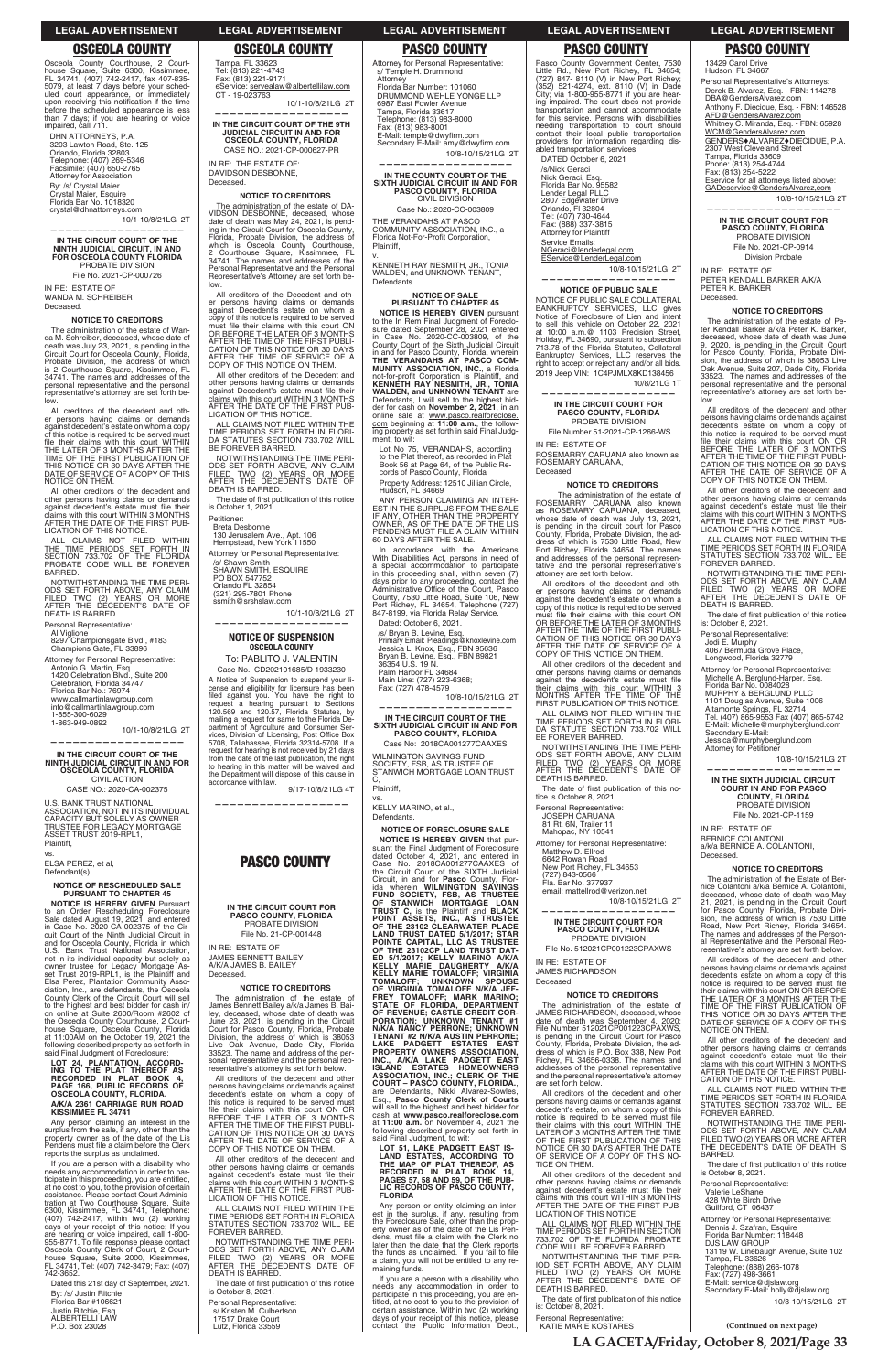| <b>LEGAL ADVERTISEMENT</b>                                                                                                                                                                                                                                                                                                                                                      | <b>LEGAL ADVERTISEMENT</b>                                                                                                                                                                                                                                                                                                                                                                                                                                                                                                                                                                          | <b>LEGAL ADVERTISEMENT</b>                                                                                                                                                                                                                                                                                                                                                                                                                                                                                            | <b>LEGAL ADVERTISEMENT</b>                                                                                                                                                                                                                                                                                                                                                                                        | <b>LEGAL ADVERTISEMENT</b>                                                                                                                                                                                                                                                                                                                                                                          |
|---------------------------------------------------------------------------------------------------------------------------------------------------------------------------------------------------------------------------------------------------------------------------------------------------------------------------------------------------------------------------------|-----------------------------------------------------------------------------------------------------------------------------------------------------------------------------------------------------------------------------------------------------------------------------------------------------------------------------------------------------------------------------------------------------------------------------------------------------------------------------------------------------------------------------------------------------------------------------------------------------|-----------------------------------------------------------------------------------------------------------------------------------------------------------------------------------------------------------------------------------------------------------------------------------------------------------------------------------------------------------------------------------------------------------------------------------------------------------------------------------------------------------------------|-------------------------------------------------------------------------------------------------------------------------------------------------------------------------------------------------------------------------------------------------------------------------------------------------------------------------------------------------------------------------------------------------------------------|-----------------------------------------------------------------------------------------------------------------------------------------------------------------------------------------------------------------------------------------------------------------------------------------------------------------------------------------------------------------------------------------------------|
| <b>PASCO COUNTY</b>                                                                                                                                                                                                                                                                                                                                                             | <b>PASCO COUNTY</b>                                                                                                                                                                                                                                                                                                                                                                                                                                                                                                                                                                                 | <b>PASCO COUNTY</b>                                                                                                                                                                                                                                                                                                                                                                                                                                                                                                   | <b>PASCO COUNTY</b>                                                                                                                                                                                                                                                                                                                                                                                               | <b>PASCO COUNTY</b>                                                                                                                                                                                                                                                                                                                                                                                 |
| IN THE CIRCUIT COURT OF THE SIXTH<br><b>JUDICIAL CIRCUIT IN AND FOR PASCO</b><br><b>COUNTY, STATE OF FLORIDA</b><br>PROBATE DIVISION<br>CASE NO.: 2021CP000530CPAXES<br>IN RE: ESTATE OF<br><b>RICHARD VELTON DAY</b><br>Deceased.<br><b>NOTICE OF ADMINISTRATION AND</b><br><b>NOTICE TO CREDITORS</b><br>The administration of the estate of<br>RICHARD VELTON DAY, deceased, | whose date of death was February 23,<br>2020, is pending in the Circuit Court for<br>Pasco County, Florida, Probate Division,<br>the address of which is 38053 Live Oak<br>Avenue, Dade City, FL 33523. The names<br>and addresses of the personal representa-<br>tive and the personal representative's at-<br>torney are set forth below.<br>All creditors of the decedent and oth-<br>er persons having claims or demands<br>against decedent's estate on whom a<br>copy of this notice is required to be served<br>must file their claims with this court ON<br>OR BEFORE THE LATER OF 3 MONTHS | AFTER THE TIME OF THE FIRST PUBLI-<br>CATION OF THIS NOTICE OR 30 DAYS<br>AFTER THE DATE OF SERVICE OF A<br>COPY OF THIS NOTICE ON THEM.<br>All other creditors of the decedent and<br>other persons having claims or demands<br>against decedent's estate must file their<br>claims with this court WITHIN 3 MONTHS<br>AFTER THE DATE OF THE FIRST PUB-<br>LICATION OF THIS NOTICE.<br>ALL CLAIMS NOT FILED WITHIN THE<br>TIME PERIODS SET FORTH IN FLORI-<br>DA STATUTES SECTION 733.702 WILL<br>BE FOREVER BARRED. | NOTWITHSTANDING THE TIME PERI-<br>ODS SET FORTH ABOVE, ANY CLAIM<br>FILED TWO (2) YEARS OR MORE<br>AFTER THE DECEDENT'S DATE OF<br>DEATH IS BARRED.<br>The date of first publication of this notice<br>is October 8, 2021.<br>Personal Representative:<br>/s/ Barclay J. Day<br>Barclay J. Day<br>Attorney for Personal Representative:<br>/s/ Ian P. Hudson<br>Ian P. Hudson, Esq.<br>Florida Bar Number: 102196 | ODS SET FORTH ABOVE, ANY CLAIM<br>FILED TWO (2) YEARS OR MORE<br>AFTER THE DECEDENT'S DATE OF<br>DEATH IS BARRED.<br>The date of first publication of this no-<br>tice is October 8, 2021.<br>Personal Representative:<br>Michael Burns<br>2509 Templewood Drive<br>Holiday, FL 34690<br>Attorney for Personal Representative:<br>Matthew D. Ellrod<br>6642 Rowan Road<br>New Port Richey, FL 34653 |
|                                                                                                                                                                                                                                                                                                                                                                                 | NOTICE OF DEFAULT AND INTENT TO FORECLOSE<br>To: All persons listed below, their guardians, heirs and assigns, record owners of the unit week(s) as showing below, all located in Pinel-<br>las County, Florida comprised of Unit Weeks as more particularly defined in and governed by that certain:                                                                                                                                                                                                                                                                                               | Gilbert Garcia Group, P.A.<br>2313 West Violet Street<br>Tampa, Florida 33603-1423<br>Telephone: (813) 443-5087<br>emailservice@gilbertgrouplaw.com                                                                                                                                                                                                                                                                                                                                                                   | (727) 843-0566<br>Fla. Bar No. 377937<br>email: mattellrod@verizon.net<br>10/8-10/15/21LG 2T                                                                                                                                                                                                                                                                                                                      |                                                                                                                                                                                                                                                                                                                                                                                                     |

To: All persons listed below, their guardians, heirs and assigns, record owners of the unit week(s) as showing below, all located in Pinellas County, Florida comprised of Unit Weeks as more particularly defined in and gove Declaration of Condominium for CORAL REEF BEACH RESORT, a Condominium, recorded in O.R. Book 5460 at pages 671, et seq. Public Records, Pinellas County, Florida.

The Technology Price of Default and Intent to Foreclose on behalf of REEF RESORT CONDOMINIUM ASSOCIATION, INC. a<br>You are hereby given Notice of Default and Intent to Foreclose on behalf of REEF RESORT CONDOMINIUM ASSOCIATI

| $103 - 41$<br>\$9,127.48<br>4.56374<br>Lisa D. Grant<br>1925 Vineyard Ct, Alpharetta, GA 30004<br>2011<br>Fixed<br>Terry J. Grant<br>ceived: 9/30/2021. Predominant use type:<br>v.<br>Fixed<br>Edwin M. Smith<br>13598 E River Rd, Priest Lake, ID 83856<br>2020<br>0.9388<br>111-49<br>Shirley A. Smith<br>\$1,877.60<br>Industrial/Commercial. Quantity 849,993<br>Annette D. Little<br>CHRISOULA HADJIYEROU, ET AL.,<br>GPD AAD. Location: Sections 26, 34,<br>Defendants.<br>35 & 36, Township 26 South, Range 21<br>203-42<br>4621 Loring PI, Orlando, FL 32812<br>\$15,631.52<br>7.81576<br>Fixed<br>Michael Lax<br>Gerry English-Lax<br>2007<br>East in Pasco County. The application is<br>203-43<br>5105 N 23RD St, Ozark, MO 65721<br>2019<br>\$2,377.75<br>1.18888<br><b>NOTICE OF SALE</b><br>Fixed<br>Clint V. Kuhl<br>available for public inspection Monday<br>204-35<br>PO Box 3049, Cleveland, GA 30528<br>\$11,299.23<br>5.64962<br>Fixed<br>Time No More, Inc<br>a Georgia corporation<br>2010<br>Notice is hereby given that pursuant to<br>through Friday at 7601 U.S. Highway 301<br>204-36<br>3417 Tolland CT, Cincinnati, OH 45248<br>2013<br>\$7,527.82<br>3.76391<br>Fixed<br><b>Adam Edward Watzek</b><br>Patricia Ann Watzek<br>a Final Judgment of Foreclosure entered<br>North, Tampa, Florida 33637 or through<br>204-37<br>1986 Millville Shandon Rd, Shandon, OH 45013 2010<br>\$12,643.21<br>6.32161<br>Fixed<br>Kenneth Barnes<br>Sherri Lynn Barnes<br>on September 14, 2021, in the above<br>the "Application & Permit Search Tools"<br>205-03<br>Robert T. O'Brien<br>11 Florida Ave, Black Mountain, NC 28711<br>2002<br>\$25,298.19<br>12.6491<br>Fixed<br>John F. O'Brien Jr.<br>styled cause, in the County Court of Pas-<br>function on the District's website at www.<br>208-01<br>23 Chestnut Dr, Banora Point, AUS NSW2486<br>2020<br>\$1,651.30<br>0.82565<br>Fixed<br>Justin P. Morgan<br>co County, Florida, I, Paula S. O'Neil, will<br>watermatters.org/permits/. Interested per-<br>208-43<br>Diez MCR Goup NO. 2<br>5800 Gulf Blvd, St Petersburg, FL 33706<br>2002<br>Fixed<br>a Florida General Partnership<br>\$28,076.53<br>14.0383<br>sell the property situated in Pasco County,<br>sons may inspect a copy of the application<br>208-46<br>24 Riverview Dr, Fruitland, FL 34731<br>2017<br>\$4,260.21<br>2.13011<br>Fixed<br>Arvin S. Clapper<br>Judith G. Clapper<br>Florida described as:<br>and submit written objections and com-<br>303-31<br>Fixed<br>2020<br>\$1,651.30<br>0.82565<br>Fred D. Love<br>3392 Alesmith Dr, Mobile, AL 36695<br>Lot 281, SOUTHERN OAKS UNIT<br>ments concerning the application within<br>303-34<br>3392 Alesmith Dr, Mobile, AL 36695<br>2020<br>\$1,651.30<br>0.82565<br>Fixed<br>Frederick D. Love<br>THREE-B, according to the map or<br>14 days from the date of this notice. The<br>403-31<br>3392 Alesmith Dr, Mobile, AL 36695<br>2020<br>\$1,651.30<br>0.82565<br>Fixed<br>Frederick D. Love<br>plat thereof, as recorded in Plat Book<br>District does not discriminate based on<br>0.82565<br>403-31<br>2020<br>\$1,651.30<br>Fixed<br>Homer M. Mullins<br>101 Sunnydale Dr, Danville, FL 61832<br>35, Page 56-62, of the Public Records<br>disability. Anyone requiring accommoda-<br>303-39<br>Bruce F. Harbison<br>\$9,303.40<br>Fixed<br>Susan D. Harbison<br>212 Tenessias Wy, Boone, NC 28607<br>2012<br>4.6517<br>of Pasco County, Florida.<br>tion under the ADA should contact the<br>303-48<br>\$9,303.03<br>4.65152<br>Fixed<br>David Schwezoff<br>Blaha Lujza U 23, Dunakeszi, HGRY H-2120<br>2013<br>Regulation Bureau at (813)985-7481 or<br>Property Address: 4647 Fort Peck<br>308-34<br>2012<br>5.13948<br>Fixed<br>Marina Olshanesky<br>Vladimir Olshanesky<br>15 Rigimar Ct, Staten Island, NY 10309<br>\$10,278.96<br>1(800)836-0797.<br>Road, New Port Richey, Florida 34655<br>401-33<br>231 Mainsail Dr, Westerville, OH 43081<br>\$1,692.95<br>0.84648<br>Fixed<br>Paula Leffel<br>f/k/a Paula M. Gozoski<br>2020<br>10/8/21LG 1T<br>Edward T. Gozoski<br>At public sale to the highest and best<br>------------------<br>bidder for cash, at WWW.PASCO.<br>412-28<br>\$1,877.60<br>REALFORECLOSE.COM, on October<br>Fixed<br><b>Frank Foster</b><br>Jacqueline Foster<br>903 Campfire Dr, Fort Collins, CO 80524<br>2020<br>0.9388<br>IN THE CIRCUIT COURT FOR<br>502-40<br>2020<br>\$1,692.95<br>Fixed<br>Lorraine Mooers<br>8811 Suthpin Blvd Ste 16, Jamaica, NY 11435<br>0.84648<br>19, 2021, at 11:00 a.m.<br><b>PASCO COUNTY, FLORIDA</b><br>2012<br>503-36<br>Fixed<br>Jeffrey D. Walker<br>Laura Sue Walker<br>3588 Dyer Parke Ln SW, Marietta, GA 30060<br>\$10,440.45<br>5.22023<br>Any persons with a disability requiring<br>PROBATE DIVISION<br>503-36<br>6121 Massachusetts Ave, New Port Richey, FL 34653 2012<br>\$10,440.45<br>Fixed<br>Judith A. Koutsos<br>5.22023<br>accommodations should call New Port<br>File No. 512021CP001157 CPAXWS<br>as Trustee of the of the Judith A. Koutsos Inter Vivos Trust<br>Richey 727-847-8110; Dade City (352)<br>Division/Section I<br>agreement dated the 17th day of August, 1994<br>521-4274, ext. 8110; TDD 1-800-955-<br>503-39<br>Fixed<br>Henri M. Eates<br>Louis J. Eates<br>1527 Atlantic St #403, Melbourne, FL 32951<br>2012<br>\$6,684.34<br>3.34217<br>8771 via Florida Relay Service; no later<br>IN RE: ESTATE OF<br>503-39<br>Route 2, Box 384, Dillsboro, IN 43018<br>2012<br>Fixed<br>Ann M. Hehe<br>\$6,684.34<br>3.34217<br>than seven (7) days prior to any proceed-<br><b>VIRGINIA ALICE AULT</b><br>505-04<br>1823 Witmire St, Ypsilanti, MI 48197<br>2019<br>\$2,519.67<br>1.25984<br>Fixed<br>Donald A. Buckeye<br>ing. Any person claiming an interest in the<br>2496 Wolf Lake DR, Baldwin, MI 49304<br>\$1,651.30<br>505-23<br>Fixed<br>Peter Westerhof<br>Mary J. Westerhof<br>2020<br>0.82565<br>Deceased.<br>surplus from the sale, if any, other than the<br>507-43<br>\$5,846.07<br>2.92304<br>Fixed<br>Shirley F. Hoffman<br>PH 202-8 Covington Rd, Toronto, ON, CA M6A3E5 2015<br>property owner as of the date of the Lis<br><b>NOTICE TO CREDITORS</b><br>507-44<br>\$6,649.35<br>3.32468<br>Fixed<br>Shirley F. Hoffman<br>PH 202-8 Covington Rd, Toronto, ON, CA M6A3E5 2015<br>Pendens must file a claim within 60 days<br>508-39<br>7 Reynell Ave, Newton Abbot Devon, UK TQ124HE 2014<br>\$7,724.73<br>The administration of the estate of VIR-<br>Fixed<br>Simon James Heath<br>Carolyn Anne Heath<br>3.86237<br>after the sale.<br>508-40<br>7 Reynell Ave, Newton Abbot Devon, UK TQ124HE 2014<br>\$6,644.33<br>3.32217<br>GINIA ALICE AULT, deceased, whose<br>Fixed<br>Simon James Heath<br>Carolyn Anne Heath<br>Dated September 29, 2021.<br>508-46<br>1148 Pulaski Hwy #475, Bear, DE 19701<br>2010<br>\$12,870.37<br>6.43519<br>date of death was June 29, 2020, is pend-<br>Fixed<br>Callahan & Zalinsky Associates, LLC<br>508-46<br>8510 Woodall Ct., Tampa, FL 33615<br>\$12,870.37<br>ing in the Circuit Court for Pasco County,<br>By: s/ Kalei McElroy Blair, Esq.<br>Fixed<br>Themer A. Moe<br>2010<br>6.43519<br>FBN Florida Bar No. 44613<br>604-41<br>6657 Winding Creek Wy, St Louis, MO 63129<br>2017<br>\$4,336.83<br>2.16842<br>Florida, Probate Division, the address of<br>Fixed<br>Bernard J. Kunes<br>Rose Kunes<br>5800 Gulf Blvd., St Petersburg Beach, FL 33706 2019<br>which is 38053 Live Oak Avenue, Dade<br>Wetherington Hamilton, P.A.<br>607-40<br>Coral Reef Beach Resort<br>\$2,519.67<br>1.25984<br>Fixed<br>607-40<br>Coral Reef Beach Resort<br>5800 Gulf Blvd., St Petersburg Beach, FL LU33PX 2019<br>\$2,519.67<br>1.25984<br>City, Florida 33523. The names and ad-<br>812 W. Dr. MLK, Jr., Blvd., Suite 101<br>Fixed<br>Tampa, FL 33603<br>\$5,873.04<br>2.93652<br>101-16<br>Flex<br>James E. Rogers<br>4791 St Andrew CT, Clarksville, TN 37043<br>2016<br>dresses of the personal representative<br>kmbpleadings@whhlaw.com<br>101-30<br>Flex<br>2011<br>\$12,075.32<br>6.03766<br>and the personal representative's attorney<br>Nena M. Myers<br>3829 Hollow Oak PI, Land O Lakes, FL 84639<br>Deborah S. Priolo<br>17805 Jamestown Wy #A, Lutz, FL 33558<br>2007<br>\$18,590.03<br>are set forth below.<br>101-35<br>Flex<br>9.29502<br>10/1-10/8/21LG 2T<br>1015 Hastings CT, Lutz, FL 33548<br>101-38<br>Flex<br>2015<br>\$6,903.52<br>Sandra L. Denson<br>3.45176<br>All creditors of the decedent and other<br>-------------<br>101-43<br>Flex<br>Mary E. Traxler<br>2014<br>\$9,398.72<br>123 Orion Ave, Pierre, SD 57501<br>4.69936<br>persons having claims or demands against<br>101-46<br>Dianne L. Jeannerett<br>Flex<br>Alan H. Jeannerett<br>4025 Pintlar Ave, Spearfish, SD 57783<br>2013<br>\$9,419.76<br>4.70988<br>decedent's estate on whom a copy of this<br>IN THE COUNTY COURT IN AND FOR<br>101-48<br>Flex<br>5133 68th Ln N, St Petersburg, FL 33709<br>\$5,732.23<br>Paula G. Bouseman<br>2016<br>2.86612<br>notice is required to be served must file<br><b>PASCO COUNTY, FLORIDA</b><br>Individually and as Trustee of the Trust Agreement of Paula G. Bouseman, dated November 11, 1999<br>their claims with this court ON OR BEFORE<br>Flex<br>Bruce J. Hofman<br>10.0109<br>CIVIL DIVISION<br>101-51<br>Debbie J. Hofman<br>3222 E. 1st Ave, Apt 604, Denver, CO 80206<br>2006<br>\$20,021.81<br>THE LATER OF 3 MONTHS AFTER THE<br>W. Louis McDonald<br>P0 Box 412, Gatlinburg, TN 37738<br>2012<br>5.38238<br>102-02<br>Flex<br>\$10,764.75<br>CASE NO.: 2020-CC-003653<br>TIME OF THE FIRST PUBLICATION OF<br>301-06<br>Flex<br>W. Louis McDonald<br>Po Box 412, Gatlinburg, Gaitlinburg, TN 37738<br>2011<br>\$12,075.32<br>6.03766<br>THIS NOTICE OR 30 DAYS AFTER THE<br>PLANTATION PALMS HOMEOWNERS<br>102-22<br>811 S Commercial A-7, Branson, MO 65616<br>\$8,089.83<br>Flex<br>Shawn Blackwell<br>2013<br>4.04492<br>DATE OF SERVICE OF A COPY OF THIS<br>ASSOCIATION, INC.,<br>102-24<br>965 Eldorado Cir #A, Jacksonville, FL 32227<br>2008<br>\$17,352.01<br>8.67601<br>Flex<br>Edith I. Limardo<br>Gladys Rodriguez<br>NOTICE ON THEM.<br>Plaintiff,<br>Flex<br>Judith A. Ditchfield<br>2002<br>102-32<br>Stephan V. Ditchfield<br>74 Liberty St, Middleton, MA 01949<br>\$25,837.79<br>12.9189<br>All other creditors of the decedent and<br>739 22nd St N, St Petersburg, FL 33713<br>\$4,605.09<br>102-45<br>Flex<br><b>William Pickard</b><br>Dale Pickard<br>2017<br>2.30255<br>VS.<br>other persons having claims or demands<br>102-46<br>8507 St Marino Blvd, Orlando, FL 32836<br>\$5,732.23<br>2.86612<br>Flex<br>Ivanilde Silva<br>2016<br><b>BLACKWATER FEDERAL</b><br>against decedent's estate must file their<br>Flex<br>Ivy N. Villafana<br>2010<br>\$15,221.06<br>111-37<br>James Villafana<br>12390 70th St, Largo, FL 33773<br>7.61053<br><b>INVESTMENTS LLC.</b><br>claims with this court WITHIN 3 MONTHS<br>111-48<br>4700 5th Ave N., St petersburg, FL 33711<br>2002<br>\$33,428.37<br>16.7142<br>Flex<br>David Besares<br>Defendants.<br>AFTER THE DATE OF THE FIRST PUBLI-<br>2009<br>112-06<br>Flex<br>Betty Joyce Seyer<br>8404 Sandstone Ct, Tampa, FL 33615<br>\$16,542.32<br>8.27116<br>CATION OF THIS NOTICE.<br>7757 US HWY 19 N, STE 400, Clearwater, FL 33764 2009<br>\$16,542,32<br>Med Resorts International, Inc.<br>112-06<br>Flex<br>8.27116<br><b>NOTICE OF ACTION</b><br>ALL CLAIMS NOT FILED WITHIN THE<br>Flex<br>Carolyn R. Poole<br>7.57917<br>112-15<br>Albert Poole<br>2554 38th St S, St Petersburg, FL 33711<br>2010<br>\$15,158.34<br>TO: BLACKWATER FEDERAL<br>TIME PERIODS SET FORTH IN FLORIDA<br>112-17<br>Flex<br>PO Box 5954, Ft Lauderdale, FL 33310<br>2002<br>\$31,938.33<br>15.9692<br>Gainus Murray<br>Mae Murray<br><b>INVESTMENTS LLC</b><br>STATUTES SECTION 733.702 WILL BE<br>1295 Mosswood Ct, Indialantic, FL 32903<br>112-20<br>Flex<br><b>Robert Matthews</b><br>2013<br>\$10,585.11<br>5.29256<br>23510 GRACEWOOD CIRCLE,<br>FOREVER BARRED.<br>112-37<br>Flex<br>Anthony J. Castellano<br>Irasema Castellano<br>2605 W Mohawk Ave, Tampa, FL 33614<br>\$27,758.69<br>13.8793<br>2002<br>LAND O LAKES, FL 34639<br>112-38<br>Flex<br>Mark E. Jensen<br>157 Augusta Wy, Melbourne, FL 32940<br>2010<br>\$13,790.72<br>6.89536<br>Glenda J. jensen<br>NOTWITHSTANDING THE TIME PERI-<br>\$34,021.31<br>17.0107<br>112-43<br>Flex<br>Rodrigo L. Dionisio<br>Loretta M. Dionisio<br>8606 Alegre Cir, Orlando, FL 32836<br>2002<br>26606 MAGNOLIA BLVD.,<br>ODS SET FORTH ABOVE, ANY CLAIM<br>112-48<br>Flex<br>R. Brian Johnson<br>Debora A. Johnson<br>22 Main St, Lakeville, MA 02347<br>\$10,585.11<br>5.29256<br>2013<br>LUTZ, FL 33559<br>FILED TWO (2) YEARS OR MORE AFTER<br>\$7,714.35<br>112-49<br>Flex<br>Kathleen E. O'Neal<br>3739 Old State Rte 1 #1, New Johnsonville, TN 37134 2015<br>3.85718<br>J.D. O'Neal<br>THE DECEDENT'S DATE OF DEATH IS<br>3815 MARYWEATHER LANE, STE.<br>\$21,172.19<br>112-51<br>Flex<br>Bronn Salmon<br>70 Magnolia Dr, Belleview, IL 62221<br>2007<br>10.5861<br>Jodi Salmon<br>BARRED.<br>101, WESLEY CHAPEL, FL 33544<br>201-04<br>Claire Bedard<br>Marie France Tremblay<br>12075-87th Ave, Montreal, QC, CA H1C1J5<br>\$9,419.76<br>4.70988<br>Flex<br>2013<br>The date of first publication of this notice<br>8538 ENOCHS DRIVE,<br>201-21<br>Flex<br>Gayle T. Morgan<br>3211 W Swann Ave #209, Tampa, FL 33609<br>2002<br>\$24,614.58<br>12.3073<br>Lynn G. Case<br>is October 8, 2021.<br>LORTON, VA 22079<br>2011<br>201-31<br>Flex<br>37 Pattillo Ave, Truro. NS, CA B2N1K5<br>\$12,075.32<br>6.03766<br>Corinne M.Yuill<br>Personal Representative:<br>201-33<br>Flex<br>John C. Rizzo<br>Martha M. Rizzo<br>122 Exmore Ct #F, Ridge, NY 11961<br>2002<br>\$16,814.84<br>8.40742<br>26752 STILLBROOK DRIVE,<br>MICHELLE LYNN SENI<br>5069 Ellicott Rd, Orchard Park, NY 14127<br>201-40<br>Flex<br>Eric Fisher<br>Nicole Fisher<br>\$2,640.14<br>1.32007<br>2019<br>WESLEY CHAPEL, FL 33544<br>7492 Scioto Court<br>201-48<br>Flex<br><b>Compass Destination Limited</b><br>3605 Airport Wy S, Seattle, WA 98134<br>2011<br>\$12,124.87<br>6.06244<br>YOU ARE HEREBY NOTIFIED that an<br>202-28<br>Flex<br>C. Fred Morgan<br>PO Box 66251, St Petersburg, FL 33736<br>2009<br>\$14,788.58<br>7.39429<br>Maineville, Ohio 45039<br>action for foreclosure of lien on the follow-<br>202-33<br>Flex<br><b>Bernard Snowden</b><br>904 Foxwood Dr, Desota, TX 75115<br>2015<br>\$6,993.86<br>3.49693<br>Attorney for Personal Representative:<br>ing described property:<br>202-47<br>Flex<br>Robert F. Danton<br>16 West Ln, Latham, NY 12110<br>2011<br>\$12,075.32<br>6.03766<br>Cherie Ashburn<br><b>BISHOP L. TOUPS</b><br>202-48<br>Flex<br>Herbert J. Hull<br>Deborah D. Mathers<br>8811 Carrolwood Dr, Lakeland, FL 33810<br>2002<br>\$23,446.12<br>11.7231<br>Lot 966, PLANTATION PALMS<br>Attorney<br>\$2,897.45<br>211-17<br>Flex<br>Joseph P. Faino<br>19375 NW HWY 335, Williston, FL 32696<br>2019<br>1.44873<br>PHASE 4A, according to map or plat<br>Florida Bar Number: 120525<br>17.0578<br>212-05<br>Flex<br>Richard E. Warren<br>Gladys E. Warren<br>1330 Fleming Ave Lot 16, Ormond Beach, FL 32174 2002<br>\$34,115.69<br>thereof as recorded in Plat Book 49,<br>249 Nokomis Avenue South<br>212-23<br>Flex<br>Jennifer L. Solar<br>Robert L. Pena<br>18207 Lytjham Ct, Land O Lakes, FL 34638<br>\$13,584.98<br>6.79249<br>2011<br>Pages 100 through 102, of the Public<br>Venice, Florida 34285<br>212-25<br>Flex<br>James M. Mclay<br>Victoria L. Mclay<br>123 W Main St, Shelby, OH 48975<br>2002<br>\$30,391.05<br>15.1955<br>Records of Pasco County, Florida.<br>Telephone: (941) 882-0731<br>212-31<br>Flex<br>2275 N Tropical Trl, Merritt Isalnd, FL 32953<br>2008<br>\$19,588.76<br>9.79438<br>Platinum Key, Inc<br>Has been filed against you, and that you<br>E-Mail: btoups@taxestateplanning.com<br>212-52<br>2275 N Tropical Trl, Merrritt Island, FL 32953<br>2008<br>\$19,588.76<br>9.79438<br>Flex<br>Platinum Key, Inc.<br>are required to serve a copy of your writ-<br>10/8-10/15/21LG 2T<br>212-36<br>Flex<br>Steven A. Gabrilowitz<br>5768 Folkstone Ln, Orlando, FL 32822<br>2002<br>\$31,913.89<br>15.9569<br>ten defenses, if any, to it on MICHELLE<br>23240 Sedawie Dr, Boca Raton, FL 33433<br>\$11,993.04<br>5.99652<br>212-39<br>Flex<br>Mitchell B. Koff<br>2012<br>Ruth A. Koff<br>--------------<br>T. REISS, ESQUIRE, Plaintiff's attorney,<br>212-42<br>Flex<br>Margarito Penafiel<br>Minerva Penafiel<br>10606 N Altman St, Tampa, FL 33612<br>\$34,181.23<br>17.0906<br>2002<br>whose address is APPLETON REISS<br>IN THE CIRCUIT COURT FOR<br>212-49<br>2002<br>Flex<br>Rose Welch<br>7825 New Tampa Hwy, Lakeland, FL 33815<br>\$34,368.25<br>17.1841<br>PLLC, 215 N. Howard Avenue, Suite 200,<br><b>PASCO COUNTY, FLORIDA</b><br>212-49<br>Flex<br>300 South Duncan Ave, Sute 300, Clearwater, FL 34615 2002<br>\$34,368.25<br>17.1841<br>Barrett Family Partnership III, LTD.<br>Tampa, FL 33606, on or before November<br>PROBATE DIVISION<br>a Florida Limited Partnership, c/o JB Management Company<br>1, 2021, a date within 30 days after the first<br>Flex<br>Patrice M. Tinsley<br>1475 RidgelanE Rd, Clearwater, FL 33755<br>\$8,089.83<br>4.04492<br>File Number 51-2021-CP-1404-WS<br>301-01<br>Robert w. Tinsley<br>2014<br>publication of the notice and file the original<br>301-04<br>Flex<br>Eduardo Alvarez<br>900 9th Ave E #49, Palmetto, FL 34221<br>2002<br>\$28,398.95<br>14.1995<br><b>Nelly Alvarez</b><br>with the Clerk of this Court either before<br>IN RE: ESTATE OF<br>301-04<br>Flex<br>Barrett Family Partnership III, LTD.<br>300 South Duncan Ave, Sute 300, Clearwater, FL 34615 2002<br>\$28,398.95<br>14.1995<br>service on Plaintiff's attorney or immediate-<br>NICOLE DIANNE BURNS.<br>a Florida Limited Partnership, c/o JB Management Company<br>ly thereafter; otherwise default will be en-<br>301-49<br>Flex<br>Ronald L. Drescher<br>751 Southwood DR SW, Philadelphia, OH 44663 2008<br>\$17,033.69<br>8.51685<br>Lisa A. Drescher<br>Deceased<br>tered against you for the relief demanded<br>302-19<br>Howard J. Cosier<br>\$10,764.75<br>5.38238<br>Flex<br>4680 18-1 Monticello Ave PMB 167, Williamsburg, VA 23188 2012<br>in the complaint or petition.<br><b>NOTICE TO CREDITORS</b><br>\$1,924.77<br>312-21<br>Flex<br>Dwayne R. Van Sant<br>Helen B. Van Sant<br>417 McGinnes Rd, Chestertown, MD 21620<br>2020<br>0.96239<br>DATED on September 23, 2021.<br>The Fireside Registry, LLC<br>558 E Castle Pines Pkwy #B4, Castle Pines, CO 80108 2012<br>401-28<br>Flex<br>\$10,764.75<br>5.38238<br>The administration of the estate of<br>A Delaware Limited Liability Company<br>401-28<br>NICOLE DIANNE BURNS, deceased,<br>s/ Nikki Alvarez-Sowles, Esg.<br>Viola Ann Derby<br>5733 Columbia Dr, New port Richey, FL 34652 2012<br>\$10,764.75<br>5.38238<br>Flex<br>Patrick Ross Derby<br>whose date of death was June 1, 2021,<br>As Clerk of the Court<br>Individually and as Trustee of the Derby Family Trust date 1.6.2006<br>is pending in the circuit court for Pasco<br>By: s/ Kelly Jeanne Symons<br>Flex<br>402-38<br>Lance Ward<br>196 Walker RD #1, Branson, MO 65616<br>\$5,732.23<br>2.86612<br>County, Florida, Probate Division, the ad-<br>2016<br>Deputy Clerk<br>Crystal Bellomy<br>2.30255<br>Rte One, Box 1478, Wilsondale, WV 25699<br>\$4,605.09<br>501-20<br>Flex<br>2017<br>dress of which is 7530 Little Road, New<br>Michelle T. Reiss, Esquire<br>Michael Jarvis<br>4.70988<br>501-40<br>Flex<br>PO Box 4273, Winter Haven, FL 33885<br>2013<br>\$9,419.76<br>Port Richey, Florida 34654. The names<br>Florida Bar No. 36993<br>501-51<br>Steven S. Allen<br>1830 McAuley Rd, Clearwater, FL 33765<br>2019<br>\$2,615.14<br>1.30757<br>and addresses of the personal represen-<br>Flex<br>Keily M. Allen<br>APPLETON REISS, PLLC<br>5822 21st Ave S, Gulfport, FL 33707<br>601-24<br>Flex<br>Alexander Cudar<br>Marylou Cudar<br>2020<br>\$1,715.11<br>0.85756<br>tative and the personal representative's<br>215 N. Howard Avenue, Suite 200<br>601-32<br>Flex<br>Loretta Hamann<br>511 Elwood Rd, E Northpost, NY 11731<br>2012<br>\$10,764.75<br>5.38238<br>Jenine Saccente<br>attorney are set forth below.<br>Tampa, Florida 33606<br>PO Box 2672, Cleveland, GA 30528<br>\$10,764.75<br>601-45<br>Flex<br>Dwayne Lehigh<br>Linda F. Lehigh<br>2012<br>5.38238<br>All creditors of the decedent and oth-<br>(813) 542-8888<br>602-27<br>Flex<br>Earl G. Hallock<br>2002<br>\$23,573.86<br>11.7869<br>126 Washington Ave, Osprey, FL 34229<br>er persons having claims or demands<br><b>Attorneys for Plaintiff</b><br>602-30<br>Flex<br>14552 Hackamore Rd, Victorville, CA 92392<br>2018<br>\$3,541.12<br>1.77056<br>Robert Allen<br>Maryann Allen<br>against the decedent's estate on whom a<br>10/1-10/8/21LG 2T<br>Flex<br>Michael Gibson<br>Janette Chelonis<br>4217 Victoria Ave, Vineland Station, CA L0R2E0 2013<br>\$9,419.76<br>4.70988<br>602-51<br>copy of this notice is required to be served<br>. _ _ _ _ _ _ _ _ _ _<br>must file their claims with this court ON<br>If you fail to cure the default as set forth in this notice or take other appropriate action with regard to this foreclosure matter, you risk losing<br>OR BEFORE THE LATER OF 3 MONTHS<br>IN THE CIRCUIT COURT FOR<br>ownership of your timeshare interest through the trustee foreclosure procedure established in section 721.855, Florida Statutes. YOU<br>HAVE THE RIGHT AS A MATTER OF LAW TO SEND TO THE TRUSTEE WRITTEN NOTICE THAT YOU OBJECT T<br><b>PASCO COUNTY, FLORIDA</b><br>AFTER THE TIME OF THE FIRST PUBLI-<br>DURE. UPON THE TRUSTEE'S RECEIPT OF YOUR OBJECTION, THE FORECLOSURE OF THE LIEN WITH RESPECT TO THE<br>CATION OF THIS NOTICE OR 30 DAYS<br>PROBATE DIVISION<br>AFTER THE DATE OF SERVICE OF A<br>DEFAULT SPECIFIED IN THIS NOTICE SHALL BE SUBJECT TO THE JUDICIAL FORECLOSURE PROCEDURE ONLY. You have<br>File No. 512021CP001330CPAXWS<br>COPY OF THIS NOTICE ON THEM.<br>the right to cure your default in the manner set forth in this notice at any time before the trustee's sale of your timeshare interest. If you<br>do not object to the use of the trustee foreclosure procedure, you will not be subject to a deficiency judgment even if the proceeds from<br>IN RE: ESTATE OF<br>All other creditors of the decedent and<br>the sale of your timeshare interest by the TRUSTEE are insufficient to offset the amounts secured by the lien.<br>other persons having claims or demands<br>SUSAN RUTH SPOSA,<br>against the decedent's estate must file<br>A/K/A SUSAN SPOSA<br>STAACK, SIMMS & REIGHARD, PLLC., d/b/a<br>their claims with this court WITHIN 3<br><b>TIMESHARE TRUSTEE</b><br>Deceased.<br>MONTHS AFTER THE TIME OF THE<br>900 DREW STREET, SUITE 1<br>FIRST PUBLICATION OF THIS NOTICE.<br><b>NOTICE TO CREDITORS</b><br>CLEARWATER, FL 33755<br>ALL CLAIMS NOT FILED WITHIN THE<br>PHONE: (727) 441-2635<br>The administration of the estate of SU-<br>TIME PERIODS SET FORTH IN FLORI-<br>(727) 461-4836<br>FAX:<br>SAN RUTH SPOSA, A/K/A SUSAN SPO-<br>DA STATUTE SECTION 733.702 WILL<br>Website: www.staacklaw.com<br>BE FOREVER BARRED.<br>(Continued on next page)<br>10/1-10/8/21LG 2T<br>NOTWITHSTANDING THE TIME PERI- | Unit/<br>Week | <b>Type</b> | <b>Owner Name</b> | Co-Owner Name | <b>Address</b> | Year of<br>Default | <b>Amount</b><br>Due | <u>Per</u><br>Diem | tion Number 20009132.013 from Crystal<br>Springs Preserve, Inc. to withdraw water | SOUTHERN OAKS OF PASCO HOME-<br>OWNERS' ASSOCIATION, INC. |
|-----------------------------------------------------------------------------------------------------------------------------------------------------------------------------------------------------------------------------------------------------------------------------------------------------------------------------------------------------------------------------------------------------------------------------------------------------------------------------------------------------------------------------------------------------------------------------------------------------------------------------------------------------------------------------------------------------------------------------------------------------------------------------------------------------------------------------------------------------------------------------------------------------------------------------------------------------------------------------------------------------------------------------------------------------------------------------------------------------------------------------------------------------------------------------------------------------------------------------------------------------------------------------------------------------------------------------------------------------------------------------------------------------------------------------------------------------------------------------------------------------------------------------------------------------------------------------------------------------------------------------------------------------------------------------------------------------------------------------------------------------------------------------------------------------------------------------------------------------------------------------------------------------------------------------------------------------------------------------------------------------------------------------------------------------------------------------------------------------------------------------------------------------------------------------------------------------------------------------------------------------------------------------------------------------------------------------------------------------------------------------------------------------------------------------------------------------------------------------------------------------------------------------------------------------------------------------------------------------------------------------------------------------------------------------------------------------------------------------------------------------------------------------------------------------------------------------------------------------------------------------------------------------------------------------------------------------------------------------------------------------------------------------------------------------------------------------------------------------------------------------------------------------------------------------------------------------------------------------------------------------------------------------------------------------------------------------------------------------------------------------------------------------------------------------------------------------------------------------------------------------------------------------------------------------------------------------------------------------------------------------------------------------------------------------------------------------------------------------------------------------------------------------------------------------------------------------------------------------------------------------------------------------------------------------------------------------------------------------------------------------------------------------------------------------------------------------------------------------------------------------------------------------------------------------------------------------------------------------------------------------------------------------------------------------------------------------------------------------------------------------------------------------------------------------------------------------------------------------------------------------------------------------------------------------------------------------------------------------------------------------------------------------------------------------------------------------------------------------------------------------------------------------------------------------------------------------------------------------------------------------------------------------------------------------------------------------------------------------------------------------------------------------------------------------------------------------------------------------------------------------------------------------------------------------------------------------------------------------------------------------------------------------------------------------------------------------------------------------------------------------------------------------------------------------------------------------------------------------------------------------------------------------------------------------------------------------------------------------------------------------------------------------------------------------------------------------------------------------------------------------------------------------------------------------------------------------------------------------------------------------------------------------------------------------------------------------------------------------------------------------------------------------------------------------------------------------------------------------------------------------------------------------------------------------------------------------------------------------------------------------------------------------------------------------------------------------------------------------------------------------------------------------------------------------------------------------------------------------------------------------------------------------------------------------------------------------------------------------------------------------------------------------------------------------------------------------------------------------------------------------------------------------------------------------------------------------------------------------------------------------------------------------------------------------------------------------------------------------------------------------------------------------------------------------------------------------------------------------------------------------------------------------------------------------------------------------------------------------------------------------------------------------------------------------------------------------------------------------------------------------------------------------------------------------------------------------------------------------------------------------------------------------------------------------------------------------------------------------------------------------------------------------------------------------------------------------------------------------------------------------------------------------------------------------------------------------------------------------------------------------------------------------------------------------------------------------------------------------------------------------------------------------------------------------------------------------------------------------------------------------------------------------------------------------------------------------------------------------------------------------------------------------------------------------------------------------------------------------------------------------------------------------------------------------------------------------------------------------------------------------------------------------------------------------------------------------------------------------------------------------------------------------------------------------------------------------------------------------------------------------------------------------------------------------------------------------------------------------------------------------------------------------------------------------------------------------------------------------------------------------------------------------------------------------------------------------------------------------------------------------------------------------------------------------------------------------------------------------------------------------------------------------------------------------------------------------------------------------------------------------------------------------------------------------------------------------------------------------------------------------------------------------------------------------------------------------------------------------------------------------------------------------------------------------------------------------------------------------------------------------------------------------------------------------------------------------------------------------------------------------------------------------------------------------------------------------------------------------------------------------------------------------------------------------------------------------------------------------------------------------------------------------------------------------------------------------------------------------------------------------------------------------------------------------------------------------------------------------------------------------------------------------------------------------------------------------------------------------------------------------------------------------------------------------------------------------------------------------------------------------------------------------------------------------------------------------------------------------------------------------------------------------------------------------------------------------------------------------------------------------------------------------------------------------------------------------------------------------------------------------------------------------------------------------------------------------------------------------------------------------------------------------------------------------------------------------------------------------------------------------------------------------------------------------------------------------------------------------------------------------------------------------------------------------------------------------------------------------------------------------------------------------------------------------------------------------------------------------------------------------------------------------------------------------------------------------------------------------------------------------------------------------------------------------------------------------------------------------------------------------------------------------------------------------------------------------------------------------------------------------------------------------------------------------------------------------------------------------------------------------------------------------------------------------------------------------------------------------------------------------------------------------------------------------------------------------------------------------------------------------------------------------------------------------------------------------------------------------------------------------------------------------------------------------------------------------------------------------------------------------------------------------------------------------------------------------------------------------------------------------------------------------------------------------------------------------------------------------------------------------------------------------------------------------------------------------------------------------------------------------------------------------------------------------------------------------------------------------------------------------------------------------------------------------------------------------------------------------------------------------------------------------------------------------------------------------------------------------------------------------------------------------------------------------------------------------------------------------------------------------------------------------------------------------------------------------------------------------------------------------------------------------------------------------------------------------------------------------------------------------------------------------------------------------------------------------------------------------------------------------------------------------------------------------------------------------------------------------------------------------------------------------------------------------------------------------------------------------------------------------------------------------------------------------------------------------------------------------------------------------------------------------------------------------------------------------------------------------------------------------------------------------------------------------------------------------------------------------------------------------------------------------------------------------------------------------------------------------------------------------------------------------------------------------------------------------------------------------------------------------------------------------------------------------------------------------------------------------------------------------------------------------------------------------------------------------------------------------------------------------------------------------------------------------------------------------------------------------------------------------------------------------------------------------------------------------------------------------------------------------------------------------------------------------------------------------------------------------------------------------------------------------------------------------------------------------------------------------------------------------------------------------------------------------------------------------------------------------------------------------------------------------------------------------------------------------------------------------------------------------------------------------------------------------------------------------------------------------------------------------------------------------------------------------------------------------------------------------------------------------------------------------------------------------------------------------------------------------------------------------------------------------------------------------------------------------------------------------------------------------------------------------------------------------------------------------------------------------------------------------------------------------------------------------------------------------------------------------------------------------------------------------------------------------------------------------------------------------------------------------------------------------------------------------------------------------------------------------------------------------------------------------------------------------------------------------------------------------------------------------------------------------------------------------------------------------------------------------------------------------------------------------------------------------------------------------------------------------------------------------------------------------------------------------------------------------------------------------------------------------------------------------------------------------------------------------------------------------------------------------------------------------------------------------------------------------------------------------------------------------------------------------------------------------------------------------------------------------------------------------------------------------------------------------------------------------------------------------------------------------------------------------------------------------------------------------------------------------------------------------------------------------------------------------------------------------------------------------------------------------------------------------------------------------------------------------------------------------------------------------------------------------------------------------------------------------------------------------------------------------------------------------------------------------------------------------------------------------------------------------------------------------------------------------------------------------------------------------------------------------------------------------------------------------------------------------------------------------------------------------------------------------------------------------------------------------------------------------------------------------------------------------------------------------------------------------------------------------------------------------------------------------------------------------------------------------------------------------------------------------------------------------------------------------------------------------------------------------------------------------------------------------------------------------------------------------------------------------------------------------------------------------------------------------------------------------------------------------------------------------------------------------------------------------------------------------------------------------------------------------------------------------------------------------------------------------------------------------------------------------------------------------------------------------------------------------------------------------------------------------------------------------------------------------------------------------------------------------------------------------------------------------------------------------------------------------------------------------------------------------------------------------------------------------------------------------------------------------------------------------------------------------------------------------------------------------------------------------------------------------------------------------------------------------------------------------------------------------------------------------------------------------------------------------------------------------------------------------------------------------------------------------------------------------------------------------------------------------------------------------------------------------------------------------------------------------------------------------------------------------------------------------------------------------------------------------------------------------------------------------------------------------------------------------------------------------------------------------------------------------------------------------------------------------------------------------------------------------------------------------------------------------------------------------------------------------------------------------------------------------------------------------------------------------------------------------------------------------------------------------------------------------------------------------------------------------------------------------------------------------------------------------------------------------------------------------------------------------------------------------------------------------------------------------------------------------------------------------------------------------------------------------------------------------------------------------------------------------------------------------------------------------------------------------------------------------------------------------------------------------------------------------------------------------------------------------------------------------------------------------------------------------------------------------------------------------------------------------------------------------------------------------------------------------------------------------------------------------------------------------------------------------------------------------------------------------------------------------------------------------------------------------------------------------------------------------------------------------------------------------------------------------------------------------------------------------------------------------------------------------------------------------------------------------------------------------------------------------------------------------------------------------------------------------------------------------------------------------------------------------------------------------------------------------------------------------------------------------------------------------------------------------------------------------------------------------------------------------------------------------------------------------------------------------------------------------------------------------------------------------------------------------------------------------------------------------------------------------------------------------------------|---------------|-------------|-------------------|---------------|----------------|--------------------|----------------------|--------------------|-----------------------------------------------------------------------------------|-----------------------------------------------------------|
|                                                                                                                                                                                                                                                                                                                                                                                                                                                                                                                                                                                                                                                                                                                                                                                                                                                                                                                                                                                                                                                                                                                                                                                                                                                                                                                                                                                                                                                                                                                                                                                                                                                                                                                                                                                                                                                                                                                                                                                                                                                                                                                                                                                                                                                                                                                                                                                                                                                                                                                                                                                                                                                                                                                                                                                                                                                                                                                                                                                                                                                                                                                                                                                                                                                                                                                                                                                                                                                                                                                                                                                                                                                                                                                                                                                                                                                                                                                                                                                                                                                                                                                                                                                                                                                                                                                                                                                                                                                                                                                                                                                                                                                                                                                                                                                                                                                                                                                                                                                                                                                                                                                                                                                                                                                                                                                                                                                                                                                                                                                                                                                                                                                                                                                                                                                                                                                                                                                                                                                                                                                                                                                                                                                                                                                                                                                                                                                                                                                                                                                                                                                                                                                                                                                                                                                                                                                                                                                                                                                                                                                                                                                                                                                                                                                                                                                                                                                                                                                                                                                                                                                                                                                                                                                                                                                                                                                                                                                                                                                                                                                                                                                                                                                                                                                                                                                                                                                                                                                                                                                                                                                                                                                                                                                                                                                                                                                                                                                                                                                                                                                                                                                                                                                                                                                                                                                                                                                                                                                                                                                                                                                                                                                                                                                                                                                                                                                                                                                                                                                                                                                                                                                                                                                                                                                                                                                                                                                                                                                                                                                                                                                                                                                                                                                                                                                                                                                                                                                                                                                                                                                                                                                                                                                                                                                                                                                                                                                                                                                                                                                                                                                                                                                                                                                                                                                                                                                                                                                                                                                                                                                                                                                                                                                                                                                                                                                                                                                                                                                                                                                                                                                                                                                                                                                                                                                                                                                                                                                                                                                                                                                                                                                                                                                                                                                                                                                                                                                                                                                                                                                                                                                                                                                                                                                                                                                                                                                                                                                                                                                                                                                                                                                                                                                                                                                                                                                                                                                                                                                                                                                                                                                                                                                                                                                                                                                                                                                                                                                                                                                                                                                                                                                                                                                                                                                                                                                                                                                                                                                                                                                                                                                                                                                                                                                                                                                                                                                                                                                                                                                                                                                                                                                                                                                                                                                                                                                                                                                                                                                                                                                                                                                                                                                                                                                                                                                                                                                                                                                                                                                                                                                                                                                                                                                                                                                                                                                                                                                                                                                                                                                                                                                                                                                                                                                                                                                                                                                                                                                                                                                                                                                                                                                                                                                                                                                                                                                                                                                                                                                                                                                                                                                                                                                                                                                                                                                                                                                                                                                                                                                                                                                                                                                                                                                                                                                                                                                                                                                                                                                                                                                                                                                                                                                                                                                                                                                                                                                                                                                                                                                                                                                                                                                                                                                                                                                                                                                                                                                                                                                                                                                                                                                                                                                                                                                                                                                                                                                                                                                                                                                                                                                                                                                                                                                                                                                                                                                                                                                                                                                                                                                                                                                                                                                                                                                                                                                                                                                                                                                                                                                                                                                                                                                                                                                                                                                                                                                                                                                                                                                                                                                                                                                                                                                                                                                                                                                                                                                                                                                                                                                                                                                                                                                                                                                                                                                                                                                                                                                                                                                                                                                 |               |             |                   |               |                |                    |                      |                    | from groundwater wells. Application re-                                           | Plaintiff                                                 |
|                                                                                                                                                                                                                                                                                                                                                                                                                                                                                                                                                                                                                                                                                                                                                                                                                                                                                                                                                                                                                                                                                                                                                                                                                                                                                                                                                                                                                                                                                                                                                                                                                                                                                                                                                                                                                                                                                                                                                                                                                                                                                                                                                                                                                                                                                                                                                                                                                                                                                                                                                                                                                                                                                                                                                                                                                                                                                                                                                                                                                                                                                                                                                                                                                                                                                                                                                                                                                                                                                                                                                                                                                                                                                                                                                                                                                                                                                                                                                                                                                                                                                                                                                                                                                                                                                                                                                                                                                                                                                                                                                                                                                                                                                                                                                                                                                                                                                                                                                                                                                                                                                                                                                                                                                                                                                                                                                                                                                                                                                                                                                                                                                                                                                                                                                                                                                                                                                                                                                                                                                                                                                                                                                                                                                                                                                                                                                                                                                                                                                                                                                                                                                                                                                                                                                                                                                                                                                                                                                                                                                                                                                                                                                                                                                                                                                                                                                                                                                                                                                                                                                                                                                                                                                                                                                                                                                                                                                                                                                                                                                                                                                                                                                                                                                                                                                                                                                                                                                                                                                                                                                                                                                                                                                                                                                                                                                                                                                                                                                                                                                                                                                                                                                                                                                                                                                                                                                                                                                                                                                                                                                                                                                                                                                                                                                                                                                                                                                                                                                                                                                                                                                                                                                                                                                                                                                                                                                                                                                                                                                                                                                                                                                                                                                                                                                                                                                                                                                                                                                                                                                                                                                                                                                                                                                                                                                                                                                                                                                                                                                                                                                                                                                                                                                                                                                                                                                                                                                                                                                                                                                                                                                                                                                                                                                                                                                                                                                                                                                                                                                                                                                                                                                                                                                                                                                                                                                                                                                                                                                                                                                                                                                                                                                                                                                                                                                                                                                                                                                                                                                                                                                                                                                                                                                                                                                                                                                                                                                                                                                                                                                                                                                                                                                                                                                                                                                                                                                                                                                                                                                                                                                                                                                                                                                                                                                                                                                                                                                                                                                                                                                                                                                                                                                                                                                                                                                                                                                                                                                                                                                                                                                                                                                                                                                                                                                                                                                                                                                                                                                                                                                                                                                                                                                                                                                                                                                                                                                                                                                                                                                                                                                                                                                                                                                                                                                                                                                                                                                                                                                                                                                                                                                                                                                                                                                                                                                                                                                                                                                                                                                                                                                                                                                                                                                                                                                                                                                                                                                                                                                                                                                                                                                                                                                                                                                                                                                                                                                                                                                                                                                                                                                                                                                                                                                                                                                                                                                                                                                                                                                                                                                                                                                                                                                                                                                                                                                                                                                                                                                                                                                                                                                                                                                                                                                                                                                                                                                                                                                                                                                                                                                                                                                                                                                                                                                                                                                                                                                                                                                                                                                                                                                                                                                                                                                                                                                                                                                                                                                                                                                                                                                                                                                                                                                                                                                                                                                                                                                                                                                                                                                                                                                                                                                                                                                                                                                                                                                                                                                                                                                                                                                                                                                                                                                                                                                                                                                                                                                                                                                                                                                                                                                                                                                                                                                                                                                                                                                                                                                                                                                                                                                                                                                                                                                                                                                                                                                                                                                                                                                                                                                                                 |               |             |                   |               |                |                    |                      |                    |                                                                                   |                                                           |
|                                                                                                                                                                                                                                                                                                                                                                                                                                                                                                                                                                                                                                                                                                                                                                                                                                                                                                                                                                                                                                                                                                                                                                                                                                                                                                                                                                                                                                                                                                                                                                                                                                                                                                                                                                                                                                                                                                                                                                                                                                                                                                                                                                                                                                                                                                                                                                                                                                                                                                                                                                                                                                                                                                                                                                                                                                                                                                                                                                                                                                                                                                                                                                                                                                                                                                                                                                                                                                                                                                                                                                                                                                                                                                                                                                                                                                                                                                                                                                                                                                                                                                                                                                                                                                                                                                                                                                                                                                                                                                                                                                                                                                                                                                                                                                                                                                                                                                                                                                                                                                                                                                                                                                                                                                                                                                                                                                                                                                                                                                                                                                                                                                                                                                                                                                                                                                                                                                                                                                                                                                                                                                                                                                                                                                                                                                                                                                                                                                                                                                                                                                                                                                                                                                                                                                                                                                                                                                                                                                                                                                                                                                                                                                                                                                                                                                                                                                                                                                                                                                                                                                                                                                                                                                                                                                                                                                                                                                                                                                                                                                                                                                                                                                                                                                                                                                                                                                                                                                                                                                                                                                                                                                                                                                                                                                                                                                                                                                                                                                                                                                                                                                                                                                                                                                                                                                                                                                                                                                                                                                                                                                                                                                                                                                                                                                                                                                                                                                                                                                                                                                                                                                                                                                                                                                                                                                                                                                                                                                                                                                                                                                                                                                                                                                                                                                                                                                                                                                                                                                                                                                                                                                                                                                                                                                                                                                                                                                                                                                                                                                                                                                                                                                                                                                                                                                                                                                                                                                                                                                                                                                                                                                                                                                                                                                                                                                                                                                                                                                                                                                                                                                                                                                                                                                                                                                                                                                                                                                                                                                                                                                                                                                                                                                                                                                                                                                                                                                                                                                                                                                                                                                                                                                                                                                                                                                                                                                                                                                                                                                                                                                                                                                                                                                                                                                                                                                                                                                                                                                                                                                                                                                                                                                                                                                                                                                                                                                                                                                                                                                                                                                                                                                                                                                                                                                                                                                                                                                                                                                                                                                                                                                                                                                                                                                                                                                                                                                                                                                                                                                                                                                                                                                                                                                                                                                                                                                                                                                                                                                                                                                                                                                                                                                                                                                                                                                                                                                                                                                                                                                                                                                                                                                                                                                                                                                                                                                                                                                                                                                                                                                                                                                                                                                                                                                                                                                                                                                                                                                                                                                                                                                                                                                                                                                                                                                                                                                                                                                                                                                                                                                                                                                                                                                                                                                                                                                                                                                                                                                                                                                                                                                                                                                                                                                                                                                                                                                                                                                                                                                                                                                                                                                                                                                                                                                                                                                                                                                                                                                                                                                                                                                                                                                                                                                                                                                                                                                                                                                                                                                                                                                                                                                                                                                                                                                                                                                                                                                                                                                                                                                                                                                                                                                                                                                                                                                                                                                                                                                                                                                                                                                                                                                                                                                                                                                                                                                                                                                                                                                                                                                                                                                                                                                                                                                                                                                                                                                                                                                                                                                                                                                                                                                                                                                                                                                                                                                                                                                                                                                                                                                                                                                                                                                                                                                                                                                                                                                                                                                                                                                                                                                                 |               |             |                   |               |                |                    |                      |                    |                                                                                   |                                                           |
|                                                                                                                                                                                                                                                                                                                                                                                                                                                                                                                                                                                                                                                                                                                                                                                                                                                                                                                                                                                                                                                                                                                                                                                                                                                                                                                                                                                                                                                                                                                                                                                                                                                                                                                                                                                                                                                                                                                                                                                                                                                                                                                                                                                                                                                                                                                                                                                                                                                                                                                                                                                                                                                                                                                                                                                                                                                                                                                                                                                                                                                                                                                                                                                                                                                                                                                                                                                                                                                                                                                                                                                                                                                                                                                                                                                                                                                                                                                                                                                                                                                                                                                                                                                                                                                                                                                                                                                                                                                                                                                                                                                                                                                                                                                                                                                                                                                                                                                                                                                                                                                                                                                                                                                                                                                                                                                                                                                                                                                                                                                                                                                                                                                                                                                                                                                                                                                                                                                                                                                                                                                                                                                                                                                                                                                                                                                                                                                                                                                                                                                                                                                                                                                                                                                                                                                                                                                                                                                                                                                                                                                                                                                                                                                                                                                                                                                                                                                                                                                                                                                                                                                                                                                                                                                                                                                                                                                                                                                                                                                                                                                                                                                                                                                                                                                                                                                                                                                                                                                                                                                                                                                                                                                                                                                                                                                                                                                                                                                                                                                                                                                                                                                                                                                                                                                                                                                                                                                                                                                                                                                                                                                                                                                                                                                                                                                                                                                                                                                                                                                                                                                                                                                                                                                                                                                                                                                                                                                                                                                                                                                                                                                                                                                                                                                                                                                                                                                                                                                                                                                                                                                                                                                                                                                                                                                                                                                                                                                                                                                                                                                                                                                                                                                                                                                                                                                                                                                                                                                                                                                                                                                                                                                                                                                                                                                                                                                                                                                                                                                                                                                                                                                                                                                                                                                                                                                                                                                                                                                                                                                                                                                                                                                                                                                                                                                                                                                                                                                                                                                                                                                                                                                                                                                                                                                                                                                                                                                                                                                                                                                                                                                                                                                                                                                                                                                                                                                                                                                                                                                                                                                                                                                                                                                                                                                                                                                                                                                                                                                                                                                                                                                                                                                                                                                                                                                                                                                                                                                                                                                                                                                                                                                                                                                                                                                                                                                                                                                                                                                                                                                                                                                                                                                                                                                                                                                                                                                                                                                                                                                                                                                                                                                                                                                                                                                                                                                                                                                                                                                                                                                                                                                                                                                                                                                                                                                                                                                                                                                                                                                                                                                                                                                                                                                                                                                                                                                                                                                                                                                                                                                                                                                                                                                                                                                                                                                                                                                                                                                                                                                                                                                                                                                                                                                                                                                                                                                                                                                                                                                                                                                                                                                                                                                                                                                                                                                                                                                                                                                                                                                                                                                                                                                                                                                                                                                                                                                                                                                                                                                                                                                                                                                                                                                                                                                                                                                                                                                                                                                                                                                                                                                                                                                                                                                                                                                                                                                                                                                                                                                                                                                                                                                                                                                                                                                                                                                                                                                                                                                                                                                                                                                                                                                                                                                                                                                                                                                                                                                                                                                                                                                                                                                                                                                                                                                                                                                                                                                                                                                                                                                                                                                                                                                                                                                                                                                                                                                                                                                                                                                                                                                                                                                                                                                                                                                                                                                                                                                                                                                                                                                                                                                 |               |             |                   |               |                |                    |                      |                    |                                                                                   |                                                           |
|                                                                                                                                                                                                                                                                                                                                                                                                                                                                                                                                                                                                                                                                                                                                                                                                                                                                                                                                                                                                                                                                                                                                                                                                                                                                                                                                                                                                                                                                                                                                                                                                                                                                                                                                                                                                                                                                                                                                                                                                                                                                                                                                                                                                                                                                                                                                                                                                                                                                                                                                                                                                                                                                                                                                                                                                                                                                                                                                                                                                                                                                                                                                                                                                                                                                                                                                                                                                                                                                                                                                                                                                                                                                                                                                                                                                                                                                                                                                                                                                                                                                                                                                                                                                                                                                                                                                                                                                                                                                                                                                                                                                                                                                                                                                                                                                                                                                                                                                                                                                                                                                                                                                                                                                                                                                                                                                                                                                                                                                                                                                                                                                                                                                                                                                                                                                                                                                                                                                                                                                                                                                                                                                                                                                                                                                                                                                                                                                                                                                                                                                                                                                                                                                                                                                                                                                                                                                                                                                                                                                                                                                                                                                                                                                                                                                                                                                                                                                                                                                                                                                                                                                                                                                                                                                                                                                                                                                                                                                                                                                                                                                                                                                                                                                                                                                                                                                                                                                                                                                                                                                                                                                                                                                                                                                                                                                                                                                                                                                                                                                                                                                                                                                                                                                                                                                                                                                                                                                                                                                                                                                                                                                                                                                                                                                                                                                                                                                                                                                                                                                                                                                                                                                                                                                                                                                                                                                                                                                                                                                                                                                                                                                                                                                                                                                                                                                                                                                                                                                                                                                                                                                                                                                                                                                                                                                                                                                                                                                                                                                                                                                                                                                                                                                                                                                                                                                                                                                                                                                                                                                                                                                                                                                                                                                                                                                                                                                                                                                                                                                                                                                                                                                                                                                                                                                                                                                                                                                                                                                                                                                                                                                                                                                                                                                                                                                                                                                                                                                                                                                                                                                                                                                                                                                                                                                                                                                                                                                                                                                                                                                                                                                                                                                                                                                                                                                                                                                                                                                                                                                                                                                                                                                                                                                                                                                                                                                                                                                                                                                                                                                                                                                                                                                                                                                                                                                                                                                                                                                                                                                                                                                                                                                                                                                                                                                                                                                                                                                                                                                                                                                                                                                                                                                                                                                                                                                                                                                                                                                                                                                                                                                                                                                                                                                                                                                                                                                                                                                                                                                                                                                                                                                                                                                                                                                                                                                                                                                                                                                                                                                                                                                                                                                                                                                                                                                                                                                                                                                                                                                                                                                                                                                                                                                                                                                                                                                                                                                                                                                                                                                                                                                                                                                                                                                                                                                                                                                                                                                                                                                                                                                                                                                                                                                                                                                                                                                                                                                                                                                                                                                                                                                                                                                                                                                                                                                                                                                                                                                                                                                                                                                                                                                                                                                                                                                                                                                                                                                                                                                                                                                                                                                                                                                                                                                                                                                                                                                                                                                                                                                                                                                                                                                                                                                                                                                                                                                                                                                                                                                                                                                                                                                                                                                                                                                                                                                                                                                                                                                                                                                                                                                                                                                                                                                                                                                                                                                                                                                                                                                                                                                                                                                                                                                                                                                                                                                                                                                                                                                                                                                                                                                                                                                                                                                                                                                                                                                                                                                                                                                                                                                                                                 |               |             |                   |               |                |                    |                      |                    |                                                                                   |                                                           |
|                                                                                                                                                                                                                                                                                                                                                                                                                                                                                                                                                                                                                                                                                                                                                                                                                                                                                                                                                                                                                                                                                                                                                                                                                                                                                                                                                                                                                                                                                                                                                                                                                                                                                                                                                                                                                                                                                                                                                                                                                                                                                                                                                                                                                                                                                                                                                                                                                                                                                                                                                                                                                                                                                                                                                                                                                                                                                                                                                                                                                                                                                                                                                                                                                                                                                                                                                                                                                                                                                                                                                                                                                                                                                                                                                                                                                                                                                                                                                                                                                                                                                                                                                                                                                                                                                                                                                                                                                                                                                                                                                                                                                                                                                                                                                                                                                                                                                                                                                                                                                                                                                                                                                                                                                                                                                                                                                                                                                                                                                                                                                                                                                                                                                                                                                                                                                                                                                                                                                                                                                                                                                                                                                                                                                                                                                                                                                                                                                                                                                                                                                                                                                                                                                                                                                                                                                                                                                                                                                                                                                                                                                                                                                                                                                                                                                                                                                                                                                                                                                                                                                                                                                                                                                                                                                                                                                                                                                                                                                                                                                                                                                                                                                                                                                                                                                                                                                                                                                                                                                                                                                                                                                                                                                                                                                                                                                                                                                                                                                                                                                                                                                                                                                                                                                                                                                                                                                                                                                                                                                                                                                                                                                                                                                                                                                                                                                                                                                                                                                                                                                                                                                                                                                                                                                                                                                                                                                                                                                                                                                                                                                                                                                                                                                                                                                                                                                                                                                                                                                                                                                                                                                                                                                                                                                                                                                                                                                                                                                                                                                                                                                                                                                                                                                                                                                                                                                                                                                                                                                                                                                                                                                                                                                                                                                                                                                                                                                                                                                                                                                                                                                                                                                                                                                                                                                                                                                                                                                                                                                                                                                                                                                                                                                                                                                                                                                                                                                                                                                                                                                                                                                                                                                                                                                                                                                                                                                                                                                                                                                                                                                                                                                                                                                                                                                                                                                                                                                                                                                                                                                                                                                                                                                                                                                                                                                                                                                                                                                                                                                                                                                                                                                                                                                                                                                                                                                                                                                                                                                                                                                                                                                                                                                                                                                                                                                                                                                                                                                                                                                                                                                                                                                                                                                                                                                                                                                                                                                                                                                                                                                                                                                                                                                                                                                                                                                                                                                                                                                                                                                                                                                                                                                                                                                                                                                                                                                                                                                                                                                                                                                                                                                                                                                                                                                                                                                                                                                                                                                                                                                                                                                                                                                                                                                                                                                                                                                                                                                                                                                                                                                                                                                                                                                                                                                                                                                                                                                                                                                                                                                                                                                                                                                                                                                                                                                                                                                                                                                                                                                                                                                                                                                                                                                                                                                                                                                                                                                                                                                                                                                                                                                                                                                                                                                                                                                                                                                                                                                                                                                                                                                                                                                                                                                                                                                                                                                                                                                                                                                                                                                                                                                                                                                                                                                                                                                                                                                                                                                                                                                                                                                                                                                                                                                                                                                                                                                                                                                                                                                                                                                                                                                                                                                                                                                                                                                                                                                                                                                                                                                                                                                                                                                                                                                                                                                                                                                                                                                                                                                                                                                                                                                                                                                                                                                                                                                                                                                                                                                                                                                                                                                                                 |               |             |                   |               |                |                    |                      |                    |                                                                                   |                                                           |
|                                                                                                                                                                                                                                                                                                                                                                                                                                                                                                                                                                                                                                                                                                                                                                                                                                                                                                                                                                                                                                                                                                                                                                                                                                                                                                                                                                                                                                                                                                                                                                                                                                                                                                                                                                                                                                                                                                                                                                                                                                                                                                                                                                                                                                                                                                                                                                                                                                                                                                                                                                                                                                                                                                                                                                                                                                                                                                                                                                                                                                                                                                                                                                                                                                                                                                                                                                                                                                                                                                                                                                                                                                                                                                                                                                                                                                                                                                                                                                                                                                                                                                                                                                                                                                                                                                                                                                                                                                                                                                                                                                                                                                                                                                                                                                                                                                                                                                                                                                                                                                                                                                                                                                                                                                                                                                                                                                                                                                                                                                                                                                                                                                                                                                                                                                                                                                                                                                                                                                                                                                                                                                                                                                                                                                                                                                                                                                                                                                                                                                                                                                                                                                                                                                                                                                                                                                                                                                                                                                                                                                                                                                                                                                                                                                                                                                                                                                                                                                                                                                                                                                                                                                                                                                                                                                                                                                                                                                                                                                                                                                                                                                                                                                                                                                                                                                                                                                                                                                                                                                                                                                                                                                                                                                                                                                                                                                                                                                                                                                                                                                                                                                                                                                                                                                                                                                                                                                                                                                                                                                                                                                                                                                                                                                                                                                                                                                                                                                                                                                                                                                                                                                                                                                                                                                                                                                                                                                                                                                                                                                                                                                                                                                                                                                                                                                                                                                                                                                                                                                                                                                                                                                                                                                                                                                                                                                                                                                                                                                                                                                                                                                                                                                                                                                                                                                                                                                                                                                                                                                                                                                                                                                                                                                                                                                                                                                                                                                                                                                                                                                                                                                                                                                                                                                                                                                                                                                                                                                                                                                                                                                                                                                                                                                                                                                                                                                                                                                                                                                                                                                                                                                                                                                                                                                                                                                                                                                                                                                                                                                                                                                                                                                                                                                                                                                                                                                                                                                                                                                                                                                                                                                                                                                                                                                                                                                                                                                                                                                                                                                                                                                                                                                                                                                                                                                                                                                                                                                                                                                                                                                                                                                                                                                                                                                                                                                                                                                                                                                                                                                                                                                                                                                                                                                                                                                                                                                                                                                                                                                                                                                                                                                                                                                                                                                                                                                                                                                                                                                                                                                                                                                                                                                                                                                                                                                                                                                                                                                                                                                                                                                                                                                                                                                                                                                                                                                                                                                                                                                                                                                                                                                                                                                                                                                                                                                                                                                                                                                                                                                                                                                                                                                                                                                                                                                                                                                                                                                                                                                                                                                                                                                                                                                                                                                                                                                                                                                                                                                                                                                                                                                                                                                                                                                                                                                                                                                                                                                                                                                                                                                                                                                                                                                                                                                                                                                                                                                                                                                                                                                                                                                                                                                                                                                                                                                                                                                                                                                                                                                                                                                                                                                                                                                                                                                                                                                                                                                                                                                                                                                                                                                                                                                                                                                                                                                                                                                                                                                                                                                                                                                                                                                                                                                                                                                                                                                                                                                                                                                                                                                                                                                                                                                                                                                                                                                                                                                                                                                                                                                                                                                                                                                                                                                                                                                                                                                                                                                                                                                                                                                                                                                                 |               |             |                   |               |                |                    |                      |                    |                                                                                   |                                                           |
|                                                                                                                                                                                                                                                                                                                                                                                                                                                                                                                                                                                                                                                                                                                                                                                                                                                                                                                                                                                                                                                                                                                                                                                                                                                                                                                                                                                                                                                                                                                                                                                                                                                                                                                                                                                                                                                                                                                                                                                                                                                                                                                                                                                                                                                                                                                                                                                                                                                                                                                                                                                                                                                                                                                                                                                                                                                                                                                                                                                                                                                                                                                                                                                                                                                                                                                                                                                                                                                                                                                                                                                                                                                                                                                                                                                                                                                                                                                                                                                                                                                                                                                                                                                                                                                                                                                                                                                                                                                                                                                                                                                                                                                                                                                                                                                                                                                                                                                                                                                                                                                                                                                                                                                                                                                                                                                                                                                                                                                                                                                                                                                                                                                                                                                                                                                                                                                                                                                                                                                                                                                                                                                                                                                                                                                                                                                                                                                                                                                                                                                                                                                                                                                                                                                                                                                                                                                                                                                                                                                                                                                                                                                                                                                                                                                                                                                                                                                                                                                                                                                                                                                                                                                                                                                                                                                                                                                                                                                                                                                                                                                                                                                                                                                                                                                                                                                                                                                                                                                                                                                                                                                                                                                                                                                                                                                                                                                                                                                                                                                                                                                                                                                                                                                                                                                                                                                                                                                                                                                                                                                                                                                                                                                                                                                                                                                                                                                                                                                                                                                                                                                                                                                                                                                                                                                                                                                                                                                                                                                                                                                                                                                                                                                                                                                                                                                                                                                                                                                                                                                                                                                                                                                                                                                                                                                                                                                                                                                                                                                                                                                                                                                                                                                                                                                                                                                                                                                                                                                                                                                                                                                                                                                                                                                                                                                                                                                                                                                                                                                                                                                                                                                                                                                                                                                                                                                                                                                                                                                                                                                                                                                                                                                                                                                                                                                                                                                                                                                                                                                                                                                                                                                                                                                                                                                                                                                                                                                                                                                                                                                                                                                                                                                                                                                                                                                                                                                                                                                                                                                                                                                                                                                                                                                                                                                                                                                                                                                                                                                                                                                                                                                                                                                                                                                                                                                                                                                                                                                                                                                                                                                                                                                                                                                                                                                                                                                                                                                                                                                                                                                                                                                                                                                                                                                                                                                                                                                                                                                                                                                                                                                                                                                                                                                                                                                                                                                                                                                                                                                                                                                                                                                                                                                                                                                                                                                                                                                                                                                                                                                                                                                                                                                                                                                                                                                                                                                                                                                                                                                                                                                                                                                                                                                                                                                                                                                                                                                                                                                                                                                                                                                                                                                                                                                                                                                                                                                                                                                                                                                                                                                                                                                                                                                                                                                                                                                                                                                                                                                                                                                                                                                                                                                                                                                                                                                                                                                                                                                                                                                                                                                                                                                                                                                                                                                                                                                                                                                                                                                                                                                                                                                                                                                                                                                                                                                                                                                                                                                                                                                                                                                                                                                                                                                                                                                                                                                                                                                                                                                                                                                                                                                                                                                                                                                                                                                                                                                                                                                                                                                                                                                                                                                                                                                                                                                                                                                                                                                                                                                                                                                                                                                                                                                                                                                                                                                                                                                                                                                                                                                                                                                                                                                                                                                                                                                                                                                                                                                                                                                                                                                                                                                 |               |             |                   |               |                |                    |                      |                    |                                                                                   |                                                           |
|                                                                                                                                                                                                                                                                                                                                                                                                                                                                                                                                                                                                                                                                                                                                                                                                                                                                                                                                                                                                                                                                                                                                                                                                                                                                                                                                                                                                                                                                                                                                                                                                                                                                                                                                                                                                                                                                                                                                                                                                                                                                                                                                                                                                                                                                                                                                                                                                                                                                                                                                                                                                                                                                                                                                                                                                                                                                                                                                                                                                                                                                                                                                                                                                                                                                                                                                                                                                                                                                                                                                                                                                                                                                                                                                                                                                                                                                                                                                                                                                                                                                                                                                                                                                                                                                                                                                                                                                                                                                                                                                                                                                                                                                                                                                                                                                                                                                                                                                                                                                                                                                                                                                                                                                                                                                                                                                                                                                                                                                                                                                                                                                                                                                                                                                                                                                                                                                                                                                                                                                                                                                                                                                                                                                                                                                                                                                                                                                                                                                                                                                                                                                                                                                                                                                                                                                                                                                                                                                                                                                                                                                                                                                                                                                                                                                                                                                                                                                                                                                                                                                                                                                                                                                                                                                                                                                                                                                                                                                                                                                                                                                                                                                                                                                                                                                                                                                                                                                                                                                                                                                                                                                                                                                                                                                                                                                                                                                                                                                                                                                                                                                                                                                                                                                                                                                                                                                                                                                                                                                                                                                                                                                                                                                                                                                                                                                                                                                                                                                                                                                                                                                                                                                                                                                                                                                                                                                                                                                                                                                                                                                                                                                                                                                                                                                                                                                                                                                                                                                                                                                                                                                                                                                                                                                                                                                                                                                                                                                                                                                                                                                                                                                                                                                                                                                                                                                                                                                                                                                                                                                                                                                                                                                                                                                                                                                                                                                                                                                                                                                                                                                                                                                                                                                                                                                                                                                                                                                                                                                                                                                                                                                                                                                                                                                                                                                                                                                                                                                                                                                                                                                                                                                                                                                                                                                                                                                                                                                                                                                                                                                                                                                                                                                                                                                                                                                                                                                                                                                                                                                                                                                                                                                                                                                                                                                                                                                                                                                                                                                                                                                                                                                                                                                                                                                                                                                                                                                                                                                                                                                                                                                                                                                                                                                                                                                                                                                                                                                                                                                                                                                                                                                                                                                                                                                                                                                                                                                                                                                                                                                                                                                                                                                                                                                                                                                                                                                                                                                                                                                                                                                                                                                                                                                                                                                                                                                                                                                                                                                                                                                                                                                                                                                                                                                                                                                                                                                                                                                                                                                                                                                                                                                                                                                                                                                                                                                                                                                                                                                                                                                                                                                                                                                                                                                                                                                                                                                                                                                                                                                                                                                                                                                                                                                                                                                                                                                                                                                                                                                                                                                                                                                                                                                                                                                                                                                                                                                                                                                                                                                                                                                                                                                                                                                                                                                                                                                                                                                                                                                                                                                                                                                                                                                                                                                                                                                                                                                                                                                                                                                                                                                                                                                                                                                                                                                                                                                                                                                                                                                                                                                                                                                                                                                                                                                                                                                                                                                                                                                                                                                                                                                                                                                                                                                                                                                                                                                                                                                                                                                                                                                                                                                                                                                                                                                                                                                                                                                                                                                                                                                                                                                                                                                                                                                                                                                                                                                                                                                                                                                                                                                                                                 |               |             |                   |               |                |                    |                      |                    |                                                                                   |                                                           |
|                                                                                                                                                                                                                                                                                                                                                                                                                                                                                                                                                                                                                                                                                                                                                                                                                                                                                                                                                                                                                                                                                                                                                                                                                                                                                                                                                                                                                                                                                                                                                                                                                                                                                                                                                                                                                                                                                                                                                                                                                                                                                                                                                                                                                                                                                                                                                                                                                                                                                                                                                                                                                                                                                                                                                                                                                                                                                                                                                                                                                                                                                                                                                                                                                                                                                                                                                                                                                                                                                                                                                                                                                                                                                                                                                                                                                                                                                                                                                                                                                                                                                                                                                                                                                                                                                                                                                                                                                                                                                                                                                                                                                                                                                                                                                                                                                                                                                                                                                                                                                                                                                                                                                                                                                                                                                                                                                                                                                                                                                                                                                                                                                                                                                                                                                                                                                                                                                                                                                                                                                                                                                                                                                                                                                                                                                                                                                                                                                                                                                                                                                                                                                                                                                                                                                                                                                                                                                                                                                                                                                                                                                                                                                                                                                                                                                                                                                                                                                                                                                                                                                                                                                                                                                                                                                                                                                                                                                                                                                                                                                                                                                                                                                                                                                                                                                                                                                                                                                                                                                                                                                                                                                                                                                                                                                                                                                                                                                                                                                                                                                                                                                                                                                                                                                                                                                                                                                                                                                                                                                                                                                                                                                                                                                                                                                                                                                                                                                                                                                                                                                                                                                                                                                                                                                                                                                                                                                                                                                                                                                                                                                                                                                                                                                                                                                                                                                                                                                                                                                                                                                                                                                                                                                                                                                                                                                                                                                                                                                                                                                                                                                                                                                                                                                                                                                                                                                                                                                                                                                                                                                                                                                                                                                                                                                                                                                                                                                                                                                                                                                                                                                                                                                                                                                                                                                                                                                                                                                                                                                                                                                                                                                                                                                                                                                                                                                                                                                                                                                                                                                                                                                                                                                                                                                                                                                                                                                                                                                                                                                                                                                                                                                                                                                                                                                                                                                                                                                                                                                                                                                                                                                                                                                                                                                                                                                                                                                                                                                                                                                                                                                                                                                                                                                                                                                                                                                                                                                                                                                                                                                                                                                                                                                                                                                                                                                                                                                                                                                                                                                                                                                                                                                                                                                                                                                                                                                                                                                                                                                                                                                                                                                                                                                                                                                                                                                                                                                                                                                                                                                                                                                                                                                                                                                                                                                                                                                                                                                                                                                                                                                                                                                                                                                                                                                                                                                                                                                                                                                                                                                                                                                                                                                                                                                                                                                                                                                                                                                                                                                                                                                                                                                                                                                                                                                                                                                                                                                                                                                                                                                                                                                                                                                                                                                                                                                                                                                                                                                                                                                                                                                                                                                                                                                                                                                                                                                                                                                                                                                                                                                                                                                                                                                                                                                                                                                                                                                                                                                                                                                                                                                                                                                                                                                                                                                                                                                                                                                                                                                                                                                                                                                                                                                                                                                                                                                                                                                                                                                                                                                                                                                                                                                                                                                                                                                                                                                                                                                                                                                                                                                                                                                                                                                                                                                                                                                                                                                                                                                                                                                                                                                                                                                                                                                                                                                                                                                                                                                                                                                                                                                                                                                                                                                                                                                                                                                                                                                                                                                                                                                                                                                                                 |               |             |                   |               |                |                    |                      |                    |                                                                                   |                                                           |
|                                                                                                                                                                                                                                                                                                                                                                                                                                                                                                                                                                                                                                                                                                                                                                                                                                                                                                                                                                                                                                                                                                                                                                                                                                                                                                                                                                                                                                                                                                                                                                                                                                                                                                                                                                                                                                                                                                                                                                                                                                                                                                                                                                                                                                                                                                                                                                                                                                                                                                                                                                                                                                                                                                                                                                                                                                                                                                                                                                                                                                                                                                                                                                                                                                                                                                                                                                                                                                                                                                                                                                                                                                                                                                                                                                                                                                                                                                                                                                                                                                                                                                                                                                                                                                                                                                                                                                                                                                                                                                                                                                                                                                                                                                                                                                                                                                                                                                                                                                                                                                                                                                                                                                                                                                                                                                                                                                                                                                                                                                                                                                                                                                                                                                                                                                                                                                                                                                                                                                                                                                                                                                                                                                                                                                                                                                                                                                                                                                                                                                                                                                                                                                                                                                                                                                                                                                                                                                                                                                                                                                                                                                                                                                                                                                                                                                                                                                                                                                                                                                                                                                                                                                                                                                                                                                                                                                                                                                                                                                                                                                                                                                                                                                                                                                                                                                                                                                                                                                                                                                                                                                                                                                                                                                                                                                                                                                                                                                                                                                                                                                                                                                                                                                                                                                                                                                                                                                                                                                                                                                                                                                                                                                                                                                                                                                                                                                                                                                                                                                                                                                                                                                                                                                                                                                                                                                                                                                                                                                                                                                                                                                                                                                                                                                                                                                                                                                                                                                                                                                                                                                                                                                                                                                                                                                                                                                                                                                                                                                                                                                                                                                                                                                                                                                                                                                                                                                                                                                                                                                                                                                                                                                                                                                                                                                                                                                                                                                                                                                                                                                                                                                                                                                                                                                                                                                                                                                                                                                                                                                                                                                                                                                                                                                                                                                                                                                                                                                                                                                                                                                                                                                                                                                                                                                                                                                                                                                                                                                                                                                                                                                                                                                                                                                                                                                                                                                                                                                                                                                                                                                                                                                                                                                                                                                                                                                                                                                                                                                                                                                                                                                                                                                                                                                                                                                                                                                                                                                                                                                                                                                                                                                                                                                                                                                                                                                                                                                                                                                                                                                                                                                                                                                                                                                                                                                                                                                                                                                                                                                                                                                                                                                                                                                                                                                                                                                                                                                                                                                                                                                                                                                                                                                                                                                                                                                                                                                                                                                                                                                                                                                                                                                                                                                                                                                                                                                                                                                                                                                                                                                                                                                                                                                                                                                                                                                                                                                                                                                                                                                                                                                                                                                                                                                                                                                                                                                                                                                                                                                                                                                                                                                                                                                                                                                                                                                                                                                                                                                                                                                                                                                                                                                                                                                                                                                                                                                                                                                                                                                                                                                                                                                                                                                                                                                                                                                                                                                                                                                                                                                                                                                                                                                                                                                                                                                                                                                                                                                                                                                                                                                                                                                                                                                                                                                                                                                                                                                                                                                                                                                                                                                                                                                                                                                                                                                                                                                                                                                                                                                                                                                                                                                                                                                                                                                                                                                                                                                                                                                                                                                                                                                                                                                                                                                                                                                                                                                                                                                                                                                                                                                                                                                                                                                                                                                                                                                                                                                                                                                                                                                                                                                                 |               |             |                   |               |                |                    |                      |                    |                                                                                   |                                                           |
|                                                                                                                                                                                                                                                                                                                                                                                                                                                                                                                                                                                                                                                                                                                                                                                                                                                                                                                                                                                                                                                                                                                                                                                                                                                                                                                                                                                                                                                                                                                                                                                                                                                                                                                                                                                                                                                                                                                                                                                                                                                                                                                                                                                                                                                                                                                                                                                                                                                                                                                                                                                                                                                                                                                                                                                                                                                                                                                                                                                                                                                                                                                                                                                                                                                                                                                                                                                                                                                                                                                                                                                                                                                                                                                                                                                                                                                                                                                                                                                                                                                                                                                                                                                                                                                                                                                                                                                                                                                                                                                                                                                                                                                                                                                                                                                                                                                                                                                                                                                                                                                                                                                                                                                                                                                                                                                                                                                                                                                                                                                                                                                                                                                                                                                                                                                                                                                                                                                                                                                                                                                                                                                                                                                                                                                                                                                                                                                                                                                                                                                                                                                                                                                                                                                                                                                                                                                                                                                                                                                                                                                                                                                                                                                                                                                                                                                                                                                                                                                                                                                                                                                                                                                                                                                                                                                                                                                                                                                                                                                                                                                                                                                                                                                                                                                                                                                                                                                                                                                                                                                                                                                                                                                                                                                                                                                                                                                                                                                                                                                                                                                                                                                                                                                                                                                                                                                                                                                                                                                                                                                                                                                                                                                                                                                                                                                                                                                                                                                                                                                                                                                                                                                                                                                                                                                                                                                                                                                                                                                                                                                                                                                                                                                                                                                                                                                                                                                                                                                                                                                                                                                                                                                                                                                                                                                                                                                                                                                                                                                                                                                                                                                                                                                                                                                                                                                                                                                                                                                                                                                                                                                                                                                                                                                                                                                                                                                                                                                                                                                                                                                                                                                                                                                                                                                                                                                                                                                                                                                                                                                                                                                                                                                                                                                                                                                                                                                                                                                                                                                                                                                                                                                                                                                                                                                                                                                                                                                                                                                                                                                                                                                                                                                                                                                                                                                                                                                                                                                                                                                                                                                                                                                                                                                                                                                                                                                                                                                                                                                                                                                                                                                                                                                                                                                                                                                                                                                                                                                                                                                                                                                                                                                                                                                                                                                                                                                                                                                                                                                                                                                                                                                                                                                                                                                                                                                                                                                                                                                                                                                                                                                                                                                                                                                                                                                                                                                                                                                                                                                                                                                                                                                                                                                                                                                                                                                                                                                                                                                                                                                                                                                                                                                                                                                                                                                                                                                                                                                                                                                                                                                                                                                                                                                                                                                                                                                                                                                                                                                                                                                                                                                                                                                                                                                                                                                                                                                                                                                                                                                                                                                                                                                                                                                                                                                                                                                                                                                                                                                                                                                                                                                                                                                                                                                                                                                                                                                                                                                                                                                                                                                                                                                                                                                                                                                                                                                                                                                                                                                                                                                                                                                                                                                                                                                                                                                                                                                                                                                                                                                                                                                                                                                                                                                                                                                                                                                                                                                                                                                                                                                                                                                                                                                                                                                                                                                                                                                                                                                                                                                                                                                                                                                                                                                                                                                                                                                                                                                                                                                                                                                                                                                                                                                                                                                                                                                                                                                                                                                                                                                                                                                                                                                                                                                                                                                                                                                                                                                                                                                                                                                                                                                 |               |             |                   |               |                |                    |                      |                    |                                                                                   |                                                           |
|                                                                                                                                                                                                                                                                                                                                                                                                                                                                                                                                                                                                                                                                                                                                                                                                                                                                                                                                                                                                                                                                                                                                                                                                                                                                                                                                                                                                                                                                                                                                                                                                                                                                                                                                                                                                                                                                                                                                                                                                                                                                                                                                                                                                                                                                                                                                                                                                                                                                                                                                                                                                                                                                                                                                                                                                                                                                                                                                                                                                                                                                                                                                                                                                                                                                                                                                                                                                                                                                                                                                                                                                                                                                                                                                                                                                                                                                                                                                                                                                                                                                                                                                                                                                                                                                                                                                                                                                                                                                                                                                                                                                                                                                                                                                                                                                                                                                                                                                                                                                                                                                                                                                                                                                                                                                                                                                                                                                                                                                                                                                                                                                                                                                                                                                                                                                                                                                                                                                                                                                                                                                                                                                                                                                                                                                                                                                                                                                                                                                                                                                                                                                                                                                                                                                                                                                                                                                                                                                                                                                                                                                                                                                                                                                                                                                                                                                                                                                                                                                                                                                                                                                                                                                                                                                                                                                                                                                                                                                                                                                                                                                                                                                                                                                                                                                                                                                                                                                                                                                                                                                                                                                                                                                                                                                                                                                                                                                                                                                                                                                                                                                                                                                                                                                                                                                                                                                                                                                                                                                                                                                                                                                                                                                                                                                                                                                                                                                                                                                                                                                                                                                                                                                                                                                                                                                                                                                                                                                                                                                                                                                                                                                                                                                                                                                                                                                                                                                                                                                                                                                                                                                                                                                                                                                                                                                                                                                                                                                                                                                                                                                                                                                                                                                                                                                                                                                                                                                                                                                                                                                                                                                                                                                                                                                                                                                                                                                                                                                                                                                                                                                                                                                                                                                                                                                                                                                                                                                                                                                                                                                                                                                                                                                                                                                                                                                                                                                                                                                                                                                                                                                                                                                                                                                                                                                                                                                                                                                                                                                                                                                                                                                                                                                                                                                                                                                                                                                                                                                                                                                                                                                                                                                                                                                                                                                                                                                                                                                                                                                                                                                                                                                                                                                                                                                                                                                                                                                                                                                                                                                                                                                                                                                                                                                                                                                                                                                                                                                                                                                                                                                                                                                                                                                                                                                                                                                                                                                                                                                                                                                                                                                                                                                                                                                                                                                                                                                                                                                                                                                                                                                                                                                                                                                                                                                                                                                                                                                                                                                                                                                                                                                                                                                                                                                                                                                                                                                                                                                                                                                                                                                                                                                                                                                                                                                                                                                                                                                                                                                                                                                                                                                                                                                                                                                                                                                                                                                                                                                                                                                                                                                                                                                                                                                                                                                                                                                                                                                                                                                                                                                                                                                                                                                                                                                                                                                                                                                                                                                                                                                                                                                                                                                                                                                                                                                                                                                                                                                                                                                                                                                                                                                                                                                                                                                                                                                                                                                                                                                                                                                                                                                                                                                                                                                                                                                                                                                                                                                                                                                                                                                                                                                                                                                                                                                                                                                                                                                                                                                                                                                                                                                                                                                                                                                                                                                                                                                                                                                                                                                                                                                                                                                                                                                                                                                                                                                                                                                                                                                                                                                                                                                                                                                                                                                                                                                                                                                                                                                                                                                                                                                                                                 |               |             |                   |               |                |                    |                      |                    |                                                                                   |                                                           |
|                                                                                                                                                                                                                                                                                                                                                                                                                                                                                                                                                                                                                                                                                                                                                                                                                                                                                                                                                                                                                                                                                                                                                                                                                                                                                                                                                                                                                                                                                                                                                                                                                                                                                                                                                                                                                                                                                                                                                                                                                                                                                                                                                                                                                                                                                                                                                                                                                                                                                                                                                                                                                                                                                                                                                                                                                                                                                                                                                                                                                                                                                                                                                                                                                                                                                                                                                                                                                                                                                                                                                                                                                                                                                                                                                                                                                                                                                                                                                                                                                                                                                                                                                                                                                                                                                                                                                                                                                                                                                                                                                                                                                                                                                                                                                                                                                                                                                                                                                                                                                                                                                                                                                                                                                                                                                                                                                                                                                                                                                                                                                                                                                                                                                                                                                                                                                                                                                                                                                                                                                                                                                                                                                                                                                                                                                                                                                                                                                                                                                                                                                                                                                                                                                                                                                                                                                                                                                                                                                                                                                                                                                                                                                                                                                                                                                                                                                                                                                                                                                                                                                                                                                                                                                                                                                                                                                                                                                                                                                                                                                                                                                                                                                                                                                                                                                                                                                                                                                                                                                                                                                                                                                                                                                                                                                                                                                                                                                                                                                                                                                                                                                                                                                                                                                                                                                                                                                                                                                                                                                                                                                                                                                                                                                                                                                                                                                                                                                                                                                                                                                                                                                                                                                                                                                                                                                                                                                                                                                                                                                                                                                                                                                                                                                                                                                                                                                                                                                                                                                                                                                                                                                                                                                                                                                                                                                                                                                                                                                                                                                                                                                                                                                                                                                                                                                                                                                                                                                                                                                                                                                                                                                                                                                                                                                                                                                                                                                                                                                                                                                                                                                                                                                                                                                                                                                                                                                                                                                                                                                                                                                                                                                                                                                                                                                                                                                                                                                                                                                                                                                                                                                                                                                                                                                                                                                                                                                                                                                                                                                                                                                                                                                                                                                                                                                                                                                                                                                                                                                                                                                                                                                                                                                                                                                                                                                                                                                                                                                                                                                                                                                                                                                                                                                                                                                                                                                                                                                                                                                                                                                                                                                                                                                                                                                                                                                                                                                                                                                                                                                                                                                                                                                                                                                                                                                                                                                                                                                                                                                                                                                                                                                                                                                                                                                                                                                                                                                                                                                                                                                                                                                                                                                                                                                                                                                                                                                                                                                                                                                                                                                                                                                                                                                                                                                                                                                                                                                                                                                                                                                                                                                                                                                                                                                                                                                                                                                                                                                                                                                                                                                                                                                                                                                                                                                                                                                                                                                                                                                                                                                                                                                                                                                                                                                                                                                                                                                                                                                                                                                                                                                                                                                                                                                                                                                                                                                                                                                                                                                                                                                                                                                                                                                                                                                                                                                                                                                                                                                                                                                                                                                                                                                                                                                                                                                                                                                                                                                                                                                                                                                                                                                                                                                                                                                                                                                                                                                                                                                                                                                                                                                                                                                                                                                                                                                                                                                                                                                                                                                                                                                                                                                                                                                                                                                                                                                                                                                                                                                                                                                                                                                                                                                                                                                                                                                                                                                                                                                                                                                                                                                                                                                                                                                                                                                                                                                                                                                                                                                                                                                                                                                                                 |               |             |                   |               |                |                    |                      |                    |                                                                                   |                                                           |
|                                                                                                                                                                                                                                                                                                                                                                                                                                                                                                                                                                                                                                                                                                                                                                                                                                                                                                                                                                                                                                                                                                                                                                                                                                                                                                                                                                                                                                                                                                                                                                                                                                                                                                                                                                                                                                                                                                                                                                                                                                                                                                                                                                                                                                                                                                                                                                                                                                                                                                                                                                                                                                                                                                                                                                                                                                                                                                                                                                                                                                                                                                                                                                                                                                                                                                                                                                                                                                                                                                                                                                                                                                                                                                                                                                                                                                                                                                                                                                                                                                                                                                                                                                                                                                                                                                                                                                                                                                                                                                                                                                                                                                                                                                                                                                                                                                                                                                                                                                                                                                                                                                                                                                                                                                                                                                                                                                                                                                                                                                                                                                                                                                                                                                                                                                                                                                                                                                                                                                                                                                                                                                                                                                                                                                                                                                                                                                                                                                                                                                                                                                                                                                                                                                                                                                                                                                                                                                                                                                                                                                                                                                                                                                                                                                                                                                                                                                                                                                                                                                                                                                                                                                                                                                                                                                                                                                                                                                                                                                                                                                                                                                                                                                                                                                                                                                                                                                                                                                                                                                                                                                                                                                                                                                                                                                                                                                                                                                                                                                                                                                                                                                                                                                                                                                                                                                                                                                                                                                                                                                                                                                                                                                                                                                                                                                                                                                                                                                                                                                                                                                                                                                                                                                                                                                                                                                                                                                                                                                                                                                                                                                                                                                                                                                                                                                                                                                                                                                                                                                                                                                                                                                                                                                                                                                                                                                                                                                                                                                                                                                                                                                                                                                                                                                                                                                                                                                                                                                                                                                                                                                                                                                                                                                                                                                                                                                                                                                                                                                                                                                                                                                                                                                                                                                                                                                                                                                                                                                                                                                                                                                                                                                                                                                                                                                                                                                                                                                                                                                                                                                                                                                                                                                                                                                                                                                                                                                                                                                                                                                                                                                                                                                                                                                                                                                                                                                                                                                                                                                                                                                                                                                                                                                                                                                                                                                                                                                                                                                                                                                                                                                                                                                                                                                                                                                                                                                                                                                                                                                                                                                                                                                                                                                                                                                                                                                                                                                                                                                                                                                                                                                                                                                                                                                                                                                                                                                                                                                                                                                                                                                                                                                                                                                                                                                                                                                                                                                                                                                                                                                                                                                                                                                                                                                                                                                                                                                                                                                                                                                                                                                                                                                                                                                                                                                                                                                                                                                                                                                                                                                                                                                                                                                                                                                                                                                                                                                                                                                                                                                                                                                                                                                                                                                                                                                                                                                                                                                                                                                                                                                                                                                                                                                                                                                                                                                                                                                                                                                                                                                                                                                                                                                                                                                                                                                                                                                                                                                                                                                                                                                                                                                                                                                                                                                                                                                                                                                                                                                                                                                                                                                                                                                                                                                                                                                                                                                                                                                                                                                                                                                                                                                                                                                                                                                                                                                                                                                                                                                                                                                                                                                                                                                                                                                                                                                                                                                                                                                                                                                                                                                                                                                                                                                                                                                                                                                                                                                                                                                                                                                                                                                                                                                                                                                                                                                                                                                                                                                                                                                                                                                                                                                                                                                                                                                                                                                                                                                                                                                                                                                                                                                                 |               |             |                   |               |                |                    |                      |                    |                                                                                   |                                                           |
|                                                                                                                                                                                                                                                                                                                                                                                                                                                                                                                                                                                                                                                                                                                                                                                                                                                                                                                                                                                                                                                                                                                                                                                                                                                                                                                                                                                                                                                                                                                                                                                                                                                                                                                                                                                                                                                                                                                                                                                                                                                                                                                                                                                                                                                                                                                                                                                                                                                                                                                                                                                                                                                                                                                                                                                                                                                                                                                                                                                                                                                                                                                                                                                                                                                                                                                                                                                                                                                                                                                                                                                                                                                                                                                                                                                                                                                                                                                                                                                                                                                                                                                                                                                                                                                                                                                                                                                                                                                                                                                                                                                                                                                                                                                                                                                                                                                                                                                                                                                                                                                                                                                                                                                                                                                                                                                                                                                                                                                                                                                                                                                                                                                                                                                                                                                                                                                                                                                                                                                                                                                                                                                                                                                                                                                                                                                                                                                                                                                                                                                                                                                                                                                                                                                                                                                                                                                                                                                                                                                                                                                                                                                                                                                                                                                                                                                                                                                                                                                                                                                                                                                                                                                                                                                                                                                                                                                                                                                                                                                                                                                                                                                                                                                                                                                                                                                                                                                                                                                                                                                                                                                                                                                                                                                                                                                                                                                                                                                                                                                                                                                                                                                                                                                                                                                                                                                                                                                                                                                                                                                                                                                                                                                                                                                                                                                                                                                                                                                                                                                                                                                                                                                                                                                                                                                                                                                                                                                                                                                                                                                                                                                                                                                                                                                                                                                                                                                                                                                                                                                                                                                                                                                                                                                                                                                                                                                                                                                                                                                                                                                                                                                                                                                                                                                                                                                                                                                                                                                                                                                                                                                                                                                                                                                                                                                                                                                                                                                                                                                                                                                                                                                                                                                                                                                                                                                                                                                                                                                                                                                                                                                                                                                                                                                                                                                                                                                                                                                                                                                                                                                                                                                                                                                                                                                                                                                                                                                                                                                                                                                                                                                                                                                                                                                                                                                                                                                                                                                                                                                                                                                                                                                                                                                                                                                                                                                                                                                                                                                                                                                                                                                                                                                                                                                                                                                                                                                                                                                                                                                                                                                                                                                                                                                                                                                                                                                                                                                                                                                                                                                                                                                                                                                                                                                                                                                                                                                                                                                                                                                                                                                                                                                                                                                                                                                                                                                                                                                                                                                                                                                                                                                                                                                                                                                                                                                                                                                                                                                                                                                                                                                                                                                                                                                                                                                                                                                                                                                                                                                                                                                                                                                                                                                                                                                                                                                                                                                                                                                                                                                                                                                                                                                                                                                                                                                                                                                                                                                                                                                                                                                                                                                                                                                                                                                                                                                                                                                                                                                                                                                                                                                                                                                                                                                                                                                                                                                                                                                                                                                                                                                                                                                                                                                                                                                                                                                                                                                                                                                                                                                                                                                                                                                                                                                                                                                                                                                                                                                                                                                                                                                                                                                                                                                                                                                                                                                                                                                                                                                                                                                                                                                                                                                                                                                                                                                                                                                                                                                                                                                                                                                                                                                                                                                                                                                                                                                                                                                                                                                                                                                                                                                                                                                                                                                                                                                                                                                                                                                                                                                                                                                                                                                                                                                                                                                                                                                                                                                                                                                                                                                                                                                 |               |             |                   |               |                |                    |                      |                    |                                                                                   |                                                           |
|                                                                                                                                                                                                                                                                                                                                                                                                                                                                                                                                                                                                                                                                                                                                                                                                                                                                                                                                                                                                                                                                                                                                                                                                                                                                                                                                                                                                                                                                                                                                                                                                                                                                                                                                                                                                                                                                                                                                                                                                                                                                                                                                                                                                                                                                                                                                                                                                                                                                                                                                                                                                                                                                                                                                                                                                                                                                                                                                                                                                                                                                                                                                                                                                                                                                                                                                                                                                                                                                                                                                                                                                                                                                                                                                                                                                                                                                                                                                                                                                                                                                                                                                                                                                                                                                                                                                                                                                                                                                                                                                                                                                                                                                                                                                                                                                                                                                                                                                                                                                                                                                                                                                                                                                                                                                                                                                                                                                                                                                                                                                                                                                                                                                                                                                                                                                                                                                                                                                                                                                                                                                                                                                                                                                                                                                                                                                                                                                                                                                                                                                                                                                                                                                                                                                                                                                                                                                                                                                                                                                                                                                                                                                                                                                                                                                                                                                                                                                                                                                                                                                                                                                                                                                                                                                                                                                                                                                                                                                                                                                                                                                                                                                                                                                                                                                                                                                                                                                                                                                                                                                                                                                                                                                                                                                                                                                                                                                                                                                                                                                                                                                                                                                                                                                                                                                                                                                                                                                                                                                                                                                                                                                                                                                                                                                                                                                                                                                                                                                                                                                                                                                                                                                                                                                                                                                                                                                                                                                                                                                                                                                                                                                                                                                                                                                                                                                                                                                                                                                                                                                                                                                                                                                                                                                                                                                                                                                                                                                                                                                                                                                                                                                                                                                                                                                                                                                                                                                                                                                                                                                                                                                                                                                                                                                                                                                                                                                                                                                                                                                                                                                                                                                                                                                                                                                                                                                                                                                                                                                                                                                                                                                                                                                                                                                                                                                                                                                                                                                                                                                                                                                                                                                                                                                                                                                                                                                                                                                                                                                                                                                                                                                                                                                                                                                                                                                                                                                                                                                                                                                                                                                                                                                                                                                                                                                                                                                                                                                                                                                                                                                                                                                                                                                                                                                                                                                                                                                                                                                                                                                                                                                                                                                                                                                                                                                                                                                                                                                                                                                                                                                                                                                                                                                                                                                                                                                                                                                                                                                                                                                                                                                                                                                                                                                                                                                                                                                                                                                                                                                                                                                                                                                                                                                                                                                                                                                                                                                                                                                                                                                                                                                                                                                                                                                                                                                                                                                                                                                                                                                                                                                                                                                                                                                                                                                                                                                                                                                                                                                                                                                                                                                                                                                                                                                                                                                                                                                                                                                                                                                                                                                                                                                                                                                                                                                                                                                                                                                                                                                                                                                                                                                                                                                                                                                                                                                                                                                                                                                                                                                                                                                                                                                                                                                                                                                                                                                                                                                                                                                                                                                                                                                                                                                                                                                                                                                                                                                                                                                                                                                                                                                                                                                                                                                                                                                                                                                                                                                                                                                                                                                                                                                                                                                                                                                                                                                                                                                                                                                                                                                                                                                                                                                                                                                                                                                                                                                                                                                                                                                                                                                                                                                                                                                                                                                                                                                                                                                                                                                                                                                                                                                                                                                                                                                                                                                                                                                                                                                                                                                                                                                                                                 |               |             |                   |               |                |                    |                      |                    |                                                                                   |                                                           |
|                                                                                                                                                                                                                                                                                                                                                                                                                                                                                                                                                                                                                                                                                                                                                                                                                                                                                                                                                                                                                                                                                                                                                                                                                                                                                                                                                                                                                                                                                                                                                                                                                                                                                                                                                                                                                                                                                                                                                                                                                                                                                                                                                                                                                                                                                                                                                                                                                                                                                                                                                                                                                                                                                                                                                                                                                                                                                                                                                                                                                                                                                                                                                                                                                                                                                                                                                                                                                                                                                                                                                                                                                                                                                                                                                                                                                                                                                                                                                                                                                                                                                                                                                                                                                                                                                                                                                                                                                                                                                                                                                                                                                                                                                                                                                                                                                                                                                                                                                                                                                                                                                                                                                                                                                                                                                                                                                                                                                                                                                                                                                                                                                                                                                                                                                                                                                                                                                                                                                                                                                                                                                                                                                                                                                                                                                                                                                                                                                                                                                                                                                                                                                                                                                                                                                                                                                                                                                                                                                                                                                                                                                                                                                                                                                                                                                                                                                                                                                                                                                                                                                                                                                                                                                                                                                                                                                                                                                                                                                                                                                                                                                                                                                                                                                                                                                                                                                                                                                                                                                                                                                                                                                                                                                                                                                                                                                                                                                                                                                                                                                                                                                                                                                                                                                                                                                                                                                                                                                                                                                                                                                                                                                                                                                                                                                                                                                                                                                                                                                                                                                                                                                                                                                                                                                                                                                                                                                                                                                                                                                                                                                                                                                                                                                                                                                                                                                                                                                                                                                                                                                                                                                                                                                                                                                                                                                                                                                                                                                                                                                                                                                                                                                                                                                                                                                                                                                                                                                                                                                                                                                                                                                                                                                                                                                                                                                                                                                                                                                                                                                                                                                                                                                                                                                                                                                                                                                                                                                                                                                                                                                                                                                                                                                                                                                                                                                                                                                                                                                                                                                                                                                                                                                                                                                                                                                                                                                                                                                                                                                                                                                                                                                                                                                                                                                                                                                                                                                                                                                                                                                                                                                                                                                                                                                                                                                                                                                                                                                                                                                                                                                                                                                                                                                                                                                                                                                                                                                                                                                                                                                                                                                                                                                                                                                                                                                                                                                                                                                                                                                                                                                                                                                                                                                                                                                                                                                                                                                                                                                                                                                                                                                                                                                                                                                                                                                                                                                                                                                                                                                                                                                                                                                                                                                                                                                                                                                                                                                                                                                                                                                                                                                                                                                                                                                                                                                                                                                                                                                                                                                                                                                                                                                                                                                                                                                                                                                                                                                                                                                                                                                                                                                                                                                                                                                                                                                                                                                                                                                                                                                                                                                                                                                                                                                                                                                                                                                                                                                                                                                                                                                                                                                                                                                                                                                                                                                                                                                                                                                                                                                                                                                                                                                                                                                                                                                                                                                                                                                                                                                                                                                                                                                                                                                                                                                                                                                                                                                                                                                                                                                                                                                                                                                                                                                                                                                                                                                                                                                                                                                                                                                                                                                                                                                                                                                                                                                                                                                                                                                                                                                                                                                                                                                                                                                                                                                                                                                                                                                                                                                                                                                                                                                                                                                                                                                                                                                                                                                                                                                                                                                                                                                                                                                                                                                                                                                                                                                                                                                                                                                                                                                                                 |               |             |                   |               |                |                    |                      |                    |                                                                                   |                                                           |
|                                                                                                                                                                                                                                                                                                                                                                                                                                                                                                                                                                                                                                                                                                                                                                                                                                                                                                                                                                                                                                                                                                                                                                                                                                                                                                                                                                                                                                                                                                                                                                                                                                                                                                                                                                                                                                                                                                                                                                                                                                                                                                                                                                                                                                                                                                                                                                                                                                                                                                                                                                                                                                                                                                                                                                                                                                                                                                                                                                                                                                                                                                                                                                                                                                                                                                                                                                                                                                                                                                                                                                                                                                                                                                                                                                                                                                                                                                                                                                                                                                                                                                                                                                                                                                                                                                                                                                                                                                                                                                                                                                                                                                                                                                                                                                                                                                                                                                                                                                                                                                                                                                                                                                                                                                                                                                                                                                                                                                                                                                                                                                                                                                                                                                                                                                                                                                                                                                                                                                                                                                                                                                                                                                                                                                                                                                                                                                                                                                                                                                                                                                                                                                                                                                                                                                                                                                                                                                                                                                                                                                                                                                                                                                                                                                                                                                                                                                                                                                                                                                                                                                                                                                                                                                                                                                                                                                                                                                                                                                                                                                                                                                                                                                                                                                                                                                                                                                                                                                                                                                                                                                                                                                                                                                                                                                                                                                                                                                                                                                                                                                                                                                                                                                                                                                                                                                                                                                                                                                                                                                                                                                                                                                                                                                                                                                                                                                                                                                                                                                                                                                                                                                                                                                                                                                                                                                                                                                                                                                                                                                                                                                                                                                                                                                                                                                                                                                                                                                                                                                                                                                                                                                                                                                                                                                                                                                                                                                                                                                                                                                                                                                                                                                                                                                                                                                                                                                                                                                                                                                                                                                                                                                                                                                                                                                                                                                                                                                                                                                                                                                                                                                                                                                                                                                                                                                                                                                                                                                                                                                                                                                                                                                                                                                                                                                                                                                                                                                                                                                                                                                                                                                                                                                                                                                                                                                                                                                                                                                                                                                                                                                                                                                                                                                                                                                                                                                                                                                                                                                                                                                                                                                                                                                                                                                                                                                                                                                                                                                                                                                                                                                                                                                                                                                                                                                                                                                                                                                                                                                                                                                                                                                                                                                                                                                                                                                                                                                                                                                                                                                                                                                                                                                                                                                                                                                                                                                                                                                                                                                                                                                                                                                                                                                                                                                                                                                                                                                                                                                                                                                                                                                                                                                                                                                                                                                                                                                                                                                                                                                                                                                                                                                                                                                                                                                                                                                                                                                                                                                                                                                                                                                                                                                                                                                                                                                                                                                                                                                                                                                                                                                                                                                                                                                                                                                                                                                                                                                                                                                                                                                                                                                                                                                                                                                                                                                                                                                                                                                                                                                                                                                                                                                                                                                                                                                                                                                                                                                                                                                                                                                                                                                                                                                                                                                                                                                                                                                                                                                                                                                                                                                                                                                                                                                                                                                                                                                                                                                                                                                                                                                                                                                                                                                                                                                                                                                                                                                                                                                                                                                                                                                                                                                                                                                                                                                                                                                                                                                                                                                                                                                                                                                                                                                                                                                                                                                                                                                                                                                                                                                                                                                                                                                                                                                                                                                                                                                                                                                                                                                                                                                                                                                                                                                                                                                                                                                                                                                                                                                                                                                                                                                                 |               |             |                   |               |                |                    |                      |                    |                                                                                   |                                                           |
|                                                                                                                                                                                                                                                                                                                                                                                                                                                                                                                                                                                                                                                                                                                                                                                                                                                                                                                                                                                                                                                                                                                                                                                                                                                                                                                                                                                                                                                                                                                                                                                                                                                                                                                                                                                                                                                                                                                                                                                                                                                                                                                                                                                                                                                                                                                                                                                                                                                                                                                                                                                                                                                                                                                                                                                                                                                                                                                                                                                                                                                                                                                                                                                                                                                                                                                                                                                                                                                                                                                                                                                                                                                                                                                                                                                                                                                                                                                                                                                                                                                                                                                                                                                                                                                                                                                                                                                                                                                                                                                                                                                                                                                                                                                                                                                                                                                                                                                                                                                                                                                                                                                                                                                                                                                                                                                                                                                                                                                                                                                                                                                                                                                                                                                                                                                                                                                                                                                                                                                                                                                                                                                                                                                                                                                                                                                                                                                                                                                                                                                                                                                                                                                                                                                                                                                                                                                                                                                                                                                                                                                                                                                                                                                                                                                                                                                                                                                                                                                                                                                                                                                                                                                                                                                                                                                                                                                                                                                                                                                                                                                                                                                                                                                                                                                                                                                                                                                                                                                                                                                                                                                                                                                                                                                                                                                                                                                                                                                                                                                                                                                                                                                                                                                                                                                                                                                                                                                                                                                                                                                                                                                                                                                                                                                                                                                                                                                                                                                                                                                                                                                                                                                                                                                                                                                                                                                                                                                                                                                                                                                                                                                                                                                                                                                                                                                                                                                                                                                                                                                                                                                                                                                                                                                                                                                                                                                                                                                                                                                                                                                                                                                                                                                                                                                                                                                                                                                                                                                                                                                                                                                                                                                                                                                                                                                                                                                                                                                                                                                                                                                                                                                                                                                                                                                                                                                                                                                                                                                                                                                                                                                                                                                                                                                                                                                                                                                                                                                                                                                                                                                                                                                                                                                                                                                                                                                                                                                                                                                                                                                                                                                                                                                                                                                                                                                                                                                                                                                                                                                                                                                                                                                                                                                                                                                                                                                                                                                                                                                                                                                                                                                                                                                                                                                                                                                                                                                                                                                                                                                                                                                                                                                                                                                                                                                                                                                                                                                                                                                                                                                                                                                                                                                                                                                                                                                                                                                                                                                                                                                                                                                                                                                                                                                                                                                                                                                                                                                                                                                                                                                                                                                                                                                                                                                                                                                                                                                                                                                                                                                                                                                                                                                                                                                                                                                                                                                                                                                                                                                                                                                                                                                                                                                                                                                                                                                                                                                                                                                                                                                                                                                                                                                                                                                                                                                                                                                                                                                                                                                                                                                                                                                                                                                                                                                                                                                                                                                                                                                                                                                                                                                                                                                                                                                                                                                                                                                                                                                                                                                                                                                                                                                                                                                                                                                                                                                                                                                                                                                                                                                                                                                                                                                                                                                                                                                                                                                                                                                                                                                                                                                                                                                                                                                                                                                                                                                                                                                                                                                                                                                                                                                                                                                                                                                                                                                                                                                                                                                                                                                                                                                                                                                                                                                                                                                                                                                                                                                                                                                                                                                                                                                                                                                                                                                                                                                                                                                                                                                                                                                                                                                                                                                                                                                                                                                                                                                                                                                                                                                                                                                                                                                 |               |             |                   |               |                |                    |                      |                    |                                                                                   |                                                           |
|                                                                                                                                                                                                                                                                                                                                                                                                                                                                                                                                                                                                                                                                                                                                                                                                                                                                                                                                                                                                                                                                                                                                                                                                                                                                                                                                                                                                                                                                                                                                                                                                                                                                                                                                                                                                                                                                                                                                                                                                                                                                                                                                                                                                                                                                                                                                                                                                                                                                                                                                                                                                                                                                                                                                                                                                                                                                                                                                                                                                                                                                                                                                                                                                                                                                                                                                                                                                                                                                                                                                                                                                                                                                                                                                                                                                                                                                                                                                                                                                                                                                                                                                                                                                                                                                                                                                                                                                                                                                                                                                                                                                                                                                                                                                                                                                                                                                                                                                                                                                                                                                                                                                                                                                                                                                                                                                                                                                                                                                                                                                                                                                                                                                                                                                                                                                                                                                                                                                                                                                                                                                                                                                                                                                                                                                                                                                                                                                                                                                                                                                                                                                                                                                                                                                                                                                                                                                                                                                                                                                                                                                                                                                                                                                                                                                                                                                                                                                                                                                                                                                                                                                                                                                                                                                                                                                                                                                                                                                                                                                                                                                                                                                                                                                                                                                                                                                                                                                                                                                                                                                                                                                                                                                                                                                                                                                                                                                                                                                                                                                                                                                                                                                                                                                                                                                                                                                                                                                                                                                                                                                                                                                                                                                                                                                                                                                                                                                                                                                                                                                                                                                                                                                                                                                                                                                                                                                                                                                                                                                                                                                                                                                                                                                                                                                                                                                                                                                                                                                                                                                                                                                                                                                                                                                                                                                                                                                                                                                                                                                                                                                                                                                                                                                                                                                                                                                                                                                                                                                                                                                                                                                                                                                                                                                                                                                                                                                                                                                                                                                                                                                                                                                                                                                                                                                                                                                                                                                                                                                                                                                                                                                                                                                                                                                                                                                                                                                                                                                                                                                                                                                                                                                                                                                                                                                                                                                                                                                                                                                                                                                                                                                                                                                                                                                                                                                                                                                                                                                                                                                                                                                                                                                                                                                                                                                                                                                                                                                                                                                                                                                                                                                                                                                                                                                                                                                                                                                                                                                                                                                                                                                                                                                                                                                                                                                                                                                                                                                                                                                                                                                                                                                                                                                                                                                                                                                                                                                                                                                                                                                                                                                                                                                                                                                                                                                                                                                                                                                                                                                                                                                                                                                                                                                                                                                                                                                                                                                                                                                                                                                                                                                                                                                                                                                                                                                                                                                                                                                                                                                                                                                                                                                                                                                                                                                                                                                                                                                                                                                                                                                                                                                                                                                                                                                                                                                                                                                                                                                                                                                                                                                                                                                                                                                                                                                                                                                                                                                                                                                                                                                                                                                                                                                                                                                                                                                                                                                                                                                                                                                                                                                                                                                                                                                                                                                                                                                                                                                                                                                                                                                                                                                                                                                                                                                                                                                                                                                                                                                                                                                                                                                                                                                                                                                                                                                                                                                                                                                                                                                                                                                                                                                                                                                                                                                                                                                                                                                                                                                                                                                                                                                                                                                                                                                                                                                                                                                                                                                                                                                                                                                                                                                                                                                                                                                                                                                                                                                                                                                                                                                                                                                                                                                                                                                                                                                                                                                                                                                                                                                                                                                                                                 |               |             |                   |               |                |                    |                      |                    |                                                                                   |                                                           |
|                                                                                                                                                                                                                                                                                                                                                                                                                                                                                                                                                                                                                                                                                                                                                                                                                                                                                                                                                                                                                                                                                                                                                                                                                                                                                                                                                                                                                                                                                                                                                                                                                                                                                                                                                                                                                                                                                                                                                                                                                                                                                                                                                                                                                                                                                                                                                                                                                                                                                                                                                                                                                                                                                                                                                                                                                                                                                                                                                                                                                                                                                                                                                                                                                                                                                                                                                                                                                                                                                                                                                                                                                                                                                                                                                                                                                                                                                                                                                                                                                                                                                                                                                                                                                                                                                                                                                                                                                                                                                                                                                                                                                                                                                                                                                                                                                                                                                                                                                                                                                                                                                                                                                                                                                                                                                                                                                                                                                                                                                                                                                                                                                                                                                                                                                                                                                                                                                                                                                                                                                                                                                                                                                                                                                                                                                                                                                                                                                                                                                                                                                                                                                                                                                                                                                                                                                                                                                                                                                                                                                                                                                                                                                                                                                                                                                                                                                                                                                                                                                                                                                                                                                                                                                                                                                                                                                                                                                                                                                                                                                                                                                                                                                                                                                                                                                                                                                                                                                                                                                                                                                                                                                                                                                                                                                                                                                                                                                                                                                                                                                                                                                                                                                                                                                                                                                                                                                                                                                                                                                                                                                                                                                                                                                                                                                                                                                                                                                                                                                                                                                                                                                                                                                                                                                                                                                                                                                                                                                                                                                                                                                                                                                                                                                                                                                                                                                                                                                                                                                                                                                                                                                                                                                                                                                                                                                                                                                                                                                                                                                                                                                                                                                                                                                                                                                                                                                                                                                                                                                                                                                                                                                                                                                                                                                                                                                                                                                                                                                                                                                                                                                                                                                                                                                                                                                                                                                                                                                                                                                                                                                                                                                                                                                                                                                                                                                                                                                                                                                                                                                                                                                                                                                                                                                                                                                                                                                                                                                                                                                                                                                                                                                                                                                                                                                                                                                                                                                                                                                                                                                                                                                                                                                                                                                                                                                                                                                                                                                                                                                                                                                                                                                                                                                                                                                                                                                                                                                                                                                                                                                                                                                                                                                                                                                                                                                                                                                                                                                                                                                                                                                                                                                                                                                                                                                                                                                                                                                                                                                                                                                                                                                                                                                                                                                                                                                                                                                                                                                                                                                                                                                                                                                                                                                                                                                                                                                                                                                                                                                                                                                                                                                                                                                                                                                                                                                                                                                                                                                                                                                                                                                                                                                                                                                                                                                                                                                                                                                                                                                                                                                                                                                                                                                                                                                                                                                                                                                                                                                                                                                                                                                                                                                                                                                                                                                                                                                                                                                                                                                                                                                                                                                                                                                                                                                                                                                                                                                                                                                                                                                                                                                                                                                                                                                                                                                                                                                                                                                                                                                                                                                                                                                                                                                                                                                                                                                                                                                                                                                                                                                                                                                                                                                                                                                                                                                                                                                                                                                                                                                                                                                                                                                                                                                                                                                                                                                                                                                                                                                                                                                                                                                                                                                                                                                                                                                                                                                                                                                                                                                                                                                                                                                                                                                                                                                                                                                                                                                                                                                                                                                                                                                                                                                                                                                                                                                                                                                                                                                                                                                                                                                                                 |               |             |                   |               |                |                    |                      |                    |                                                                                   |                                                           |
|                                                                                                                                                                                                                                                                                                                                                                                                                                                                                                                                                                                                                                                                                                                                                                                                                                                                                                                                                                                                                                                                                                                                                                                                                                                                                                                                                                                                                                                                                                                                                                                                                                                                                                                                                                                                                                                                                                                                                                                                                                                                                                                                                                                                                                                                                                                                                                                                                                                                                                                                                                                                                                                                                                                                                                                                                                                                                                                                                                                                                                                                                                                                                                                                                                                                                                                                                                                                                                                                                                                                                                                                                                                                                                                                                                                                                                                                                                                                                                                                                                                                                                                                                                                                                                                                                                                                                                                                                                                                                                                                                                                                                                                                                                                                                                                                                                                                                                                                                                                                                                                                                                                                                                                                                                                                                                                                                                                                                                                                                                                                                                                                                                                                                                                                                                                                                                                                                                                                                                                                                                                                                                                                                                                                                                                                                                                                                                                                                                                                                                                                                                                                                                                                                                                                                                                                                                                                                                                                                                                                                                                                                                                                                                                                                                                                                                                                                                                                                                                                                                                                                                                                                                                                                                                                                                                                                                                                                                                                                                                                                                                                                                                                                                                                                                                                                                                                                                                                                                                                                                                                                                                                                                                                                                                                                                                                                                                                                                                                                                                                                                                                                                                                                                                                                                                                                                                                                                                                                                                                                                                                                                                                                                                                                                                                                                                                                                                                                                                                                                                                                                                                                                                                                                                                                                                                                                                                                                                                                                                                                                                                                                                                                                                                                                                                                                                                                                                                                                                                                                                                                                                                                                                                                                                                                                                                                                                                                                                                                                                                                                                                                                                                                                                                                                                                                                                                                                                                                                                                                                                                                                                                                                                                                                                                                                                                                                                                                                                                                                                                                                                                                                                                                                                                                                                                                                                                                                                                                                                                                                                                                                                                                                                                                                                                                                                                                                                                                                                                                                                                                                                                                                                                                                                                                                                                                                                                                                                                                                                                                                                                                                                                                                                                                                                                                                                                                                                                                                                                                                                                                                                                                                                                                                                                                                                                                                                                                                                                                                                                                                                                                                                                                                                                                                                                                                                                                                                                                                                                                                                                                                                                                                                                                                                                                                                                                                                                                                                                                                                                                                                                                                                                                                                                                                                                                                                                                                                                                                                                                                                                                                                                                                                                                                                                                                                                                                                                                                                                                                                                                                                                                                                                                                                                                                                                                                                                                                                                                                                                                                                                                                                                                                                                                                                                                                                                                                                                                                                                                                                                                                                                                                                                                                                                                                                                                                                                                                                                                                                                                                                                                                                                                                                                                                                                                                                                                                                                                                                                                                                                                                                                                                                                                                                                                                                                                                                                                                                                                                                                                                                                                                                                                                                                                                                                                                                                                                                                                                                                                                                                                                                                                                                                                                                                                                                                                                                                                                                                                                                                                                                                                                                                                                                                                                                                                                                                                                                                                                                                                                                                                                                                                                                                                                                                                                                                                                                                                                                                                                                                                                                                                                                                                                                                                                                                                                                                                                                                                                                                                                                                                                                                                                                                                                                                                                                                                                                                                                                                                                                                                                                                                                                                                                                                                                                                                                                                                                                                                                                                                                                                                                                                                                                                                                                                                                                                                                                                                                                                                                                                                                                                                                                 |               |             |                   |               |                |                    |                      |                    |                                                                                   |                                                           |
|                                                                                                                                                                                                                                                                                                                                                                                                                                                                                                                                                                                                                                                                                                                                                                                                                                                                                                                                                                                                                                                                                                                                                                                                                                                                                                                                                                                                                                                                                                                                                                                                                                                                                                                                                                                                                                                                                                                                                                                                                                                                                                                                                                                                                                                                                                                                                                                                                                                                                                                                                                                                                                                                                                                                                                                                                                                                                                                                                                                                                                                                                                                                                                                                                                                                                                                                                                                                                                                                                                                                                                                                                                                                                                                                                                                                                                                                                                                                                                                                                                                                                                                                                                                                                                                                                                                                                                                                                                                                                                                                                                                                                                                                                                                                                                                                                                                                                                                                                                                                                                                                                                                                                                                                                                                                                                                                                                                                                                                                                                                                                                                                                                                                                                                                                                                                                                                                                                                                                                                                                                                                                                                                                                                                                                                                                                                                                                                                                                                                                                                                                                                                                                                                                                                                                                                                                                                                                                                                                                                                                                                                                                                                                                                                                                                                                                                                                                                                                                                                                                                                                                                                                                                                                                                                                                                                                                                                                                                                                                                                                                                                                                                                                                                                                                                                                                                                                                                                                                                                                                                                                                                                                                                                                                                                                                                                                                                                                                                                                                                                                                                                                                                                                                                                                                                                                                                                                                                                                                                                                                                                                                                                                                                                                                                                                                                                                                                                                                                                                                                                                                                                                                                                                                                                                                                                                                                                                                                                                                                                                                                                                                                                                                                                                                                                                                                                                                                                                                                                                                                                                                                                                                                                                                                                                                                                                                                                                                                                                                                                                                                                                                                                                                                                                                                                                                                                                                                                                                                                                                                                                                                                                                                                                                                                                                                                                                                                                                                                                                                                                                                                                                                                                                                                                                                                                                                                                                                                                                                                                                                                                                                                                                                                                                                                                                                                                                                                                                                                                                                                                                                                                                                                                                                                                                                                                                                                                                                                                                                                                                                                                                                                                                                                                                                                                                                                                                                                                                                                                                                                                                                                                                                                                                                                                                                                                                                                                                                                                                                                                                                                                                                                                                                                                                                                                                                                                                                                                                                                                                                                                                                                                                                                                                                                                                                                                                                                                                                                                                                                                                                                                                                                                                                                                                                                                                                                                                                                                                                                                                                                                                                                                                                                                                                                                                                                                                                                                                                                                                                                                                                                                                                                                                                                                                                                                                                                                                                                                                                                                                                                                                                                                                                                                                                                                                                                                                                                                                                                                                                                                                                                                                                                                                                                                                                                                                                                                                                                                                                                                                                                                                                                                                                                                                                                                                                                                                                                                                                                                                                                                                                                                                                                                                                                                                                                                                                                                                                                                                                                                                                                                                                                                                                                                                                                                                                                                                                                                                                                                                                                                                                                                                                                                                                                                                                                                                                                                                                                                                                                                                                                                                                                                                                                                                                                                                                                                                                                                                                                                                                                                                                                                                                                                                                                                                                                                                                                                                                                                                                                                                                                                                                                                                                                                                                                                                                                                                                                                                                                                                                                                                                                                                                                                                                                                                                                                                                                                                                                                                                                                                                                                                                                                                                                                                                                                                                                                                                                                                                                                                                                                                                                                                                                                                                                                                                                                                                                                                                                                                                                                                                                                                                 |               |             |                   |               |                |                    |                      |                    |                                                                                   |                                                           |
|                                                                                                                                                                                                                                                                                                                                                                                                                                                                                                                                                                                                                                                                                                                                                                                                                                                                                                                                                                                                                                                                                                                                                                                                                                                                                                                                                                                                                                                                                                                                                                                                                                                                                                                                                                                                                                                                                                                                                                                                                                                                                                                                                                                                                                                                                                                                                                                                                                                                                                                                                                                                                                                                                                                                                                                                                                                                                                                                                                                                                                                                                                                                                                                                                                                                                                                                                                                                                                                                                                                                                                                                                                                                                                                                                                                                                                                                                                                                                                                                                                                                                                                                                                                                                                                                                                                                                                                                                                                                                                                                                                                                                                                                                                                                                                                                                                                                                                                                                                                                                                                                                                                                                                                                                                                                                                                                                                                                                                                                                                                                                                                                                                                                                                                                                                                                                                                                                                                                                                                                                                                                                                                                                                                                                                                                                                                                                                                                                                                                                                                                                                                                                                                                                                                                                                                                                                                                                                                                                                                                                                                                                                                                                                                                                                                                                                                                                                                                                                                                                                                                                                                                                                                                                                                                                                                                                                                                                                                                                                                                                                                                                                                                                                                                                                                                                                                                                                                                                                                                                                                                                                                                                                                                                                                                                                                                                                                                                                                                                                                                                                                                                                                                                                                                                                                                                                                                                                                                                                                                                                                                                                                                                                                                                                                                                                                                                                                                                                                                                                                                                                                                                                                                                                                                                                                                                                                                                                                                                                                                                                                                                                                                                                                                                                                                                                                                                                                                                                                                                                                                                                                                                                                                                                                                                                                                                                                                                                                                                                                                                                                                                                                                                                                                                                                                                                                                                                                                                                                                                                                                                                                                                                                                                                                                                                                                                                                                                                                                                                                                                                                                                                                                                                                                                                                                                                                                                                                                                                                                                                                                                                                                                                                                                                                                                                                                                                                                                                                                                                                                                                                                                                                                                                                                                                                                                                                                                                                                                                                                                                                                                                                                                                                                                                                                                                                                                                                                                                                                                                                                                                                                                                                                                                                                                                                                                                                                                                                                                                                                                                                                                                                                                                                                                                                                                                                                                                                                                                                                                                                                                                                                                                                                                                                                                                                                                                                                                                                                                                                                                                                                                                                                                                                                                                                                                                                                                                                                                                                                                                                                                                                                                                                                                                                                                                                                                                                                                                                                                                                                                                                                                                                                                                                                                                                                                                                                                                                                                                                                                                                                                                                                                                                                                                                                                                                                                                                                                                                                                                                                                                                                                                                                                                                                                                                                                                                                                                                                                                                                                                                                                                                                                                                                                                                                                                                                                                                                                                                                                                                                                                                                                                                                                                                                                                                                                                                                                                                                                                                                                                                                                                                                                                                                                                                                                                                                                                                                                                                                                                                                                                                                                                                                                                                                                                                                                                                                                                                                                                                                                                                                                                                                                                                                                                                                                                                                                                                                                                                                                                                                                                                                                                                                                                                                                                                                                                                                                                                                                                                                                                                                                                                                                                                                                                                                                                                                                                                                                                                                                                                                                                                                                                                                                                                                                                                                                                                                                                                                                                                                                                                                                                                                                                                                                                                                                                                                                                                                                                                                                                                                                                                                                                                                                                                                                                                                                                                                                                                                                                                                                                                                                                                 |               |             |                   |               |                |                    |                      |                    |                                                                                   |                                                           |
|                                                                                                                                                                                                                                                                                                                                                                                                                                                                                                                                                                                                                                                                                                                                                                                                                                                                                                                                                                                                                                                                                                                                                                                                                                                                                                                                                                                                                                                                                                                                                                                                                                                                                                                                                                                                                                                                                                                                                                                                                                                                                                                                                                                                                                                                                                                                                                                                                                                                                                                                                                                                                                                                                                                                                                                                                                                                                                                                                                                                                                                                                                                                                                                                                                                                                                                                                                                                                                                                                                                                                                                                                                                                                                                                                                                                                                                                                                                                                                                                                                                                                                                                                                                                                                                                                                                                                                                                                                                                                                                                                                                                                                                                                                                                                                                                                                                                                                                                                                                                                                                                                                                                                                                                                                                                                                                                                                                                                                                                                                                                                                                                                                                                                                                                                                                                                                                                                                                                                                                                                                                                                                                                                                                                                                                                                                                                                                                                                                                                                                                                                                                                                                                                                                                                                                                                                                                                                                                                                                                                                                                                                                                                                                                                                                                                                                                                                                                                                                                                                                                                                                                                                                                                                                                                                                                                                                                                                                                                                                                                                                                                                                                                                                                                                                                                                                                                                                                                                                                                                                                                                                                                                                                                                                                                                                                                                                                                                                                                                                                                                                                                                                                                                                                                                                                                                                                                                                                                                                                                                                                                                                                                                                                                                                                                                                                                                                                                                                                                                                                                                                                                                                                                                                                                                                                                                                                                                                                                                                                                                                                                                                                                                                                                                                                                                                                                                                                                                                                                                                                                                                                                                                                                                                                                                                                                                                                                                                                                                                                                                                                                                                                                                                                                                                                                                                                                                                                                                                                                                                                                                                                                                                                                                                                                                                                                                                                                                                                                                                                                                                                                                                                                                                                                                                                                                                                                                                                                                                                                                                                                                                                                                                                                                                                                                                                                                                                                                                                                                                                                                                                                                                                                                                                                                                                                                                                                                                                                                                                                                                                                                                                                                                                                                                                                                                                                                                                                                                                                                                                                                                                                                                                                                                                                                                                                                                                                                                                                                                                                                                                                                                                                                                                                                                                                                                                                                                                                                                                                                                                                                                                                                                                                                                                                                                                                                                                                                                                                                                                                                                                                                                                                                                                                                                                                                                                                                                                                                                                                                                                                                                                                                                                                                                                                                                                                                                                                                                                                                                                                                                                                                                                                                                                                                                                                                                                                                                                                                                                                                                                                                                                                                                                                                                                                                                                                                                                                                                                                                                                                                                                                                                                                                                                                                                                                                                                                                                                                                                                                                                                                                                                                                                                                                                                                                                                                                                                                                                                                                                                                                                                                                                                                                                                                                                                                                                                                                                                                                                                                                                                                                                                                                                                                                                                                                                                                                                                                                                                                                                                                                                                                                                                                                                                                                                                                                                                                                                                                                                                                                                                                                                                                                                                                                                                                                                                                                                                                                                                                                                                                                                                                                                                                                                                                                                                                                                                                                                                                                                                                                                                                                                                                                                                                                                                                                                                                                                                                                                                                                                                                                                                                                                                                                                                                                                                                                                                                                                                                                                                                                                                                                                                                                                                                                                                                                                                                                                                                                                                                                                                                                                                                                                                                                                                                                                                                                                                                                                                                                                                                                                                                                                                 |               |             |                   |               |                |                    |                      |                    |                                                                                   |                                                           |
|                                                                                                                                                                                                                                                                                                                                                                                                                                                                                                                                                                                                                                                                                                                                                                                                                                                                                                                                                                                                                                                                                                                                                                                                                                                                                                                                                                                                                                                                                                                                                                                                                                                                                                                                                                                                                                                                                                                                                                                                                                                                                                                                                                                                                                                                                                                                                                                                                                                                                                                                                                                                                                                                                                                                                                                                                                                                                                                                                                                                                                                                                                                                                                                                                                                                                                                                                                                                                                                                                                                                                                                                                                                                                                                                                                                                                                                                                                                                                                                                                                                                                                                                                                                                                                                                                                                                                                                                                                                                                                                                                                                                                                                                                                                                                                                                                                                                                                                                                                                                                                                                                                                                                                                                                                                                                                                                                                                                                                                                                                                                                                                                                                                                                                                                                                                                                                                                                                                                                                                                                                                                                                                                                                                                                                                                                                                                                                                                                                                                                                                                                                                                                                                                                                                                                                                                                                                                                                                                                                                                                                                                                                                                                                                                                                                                                                                                                                                                                                                                                                                                                                                                                                                                                                                                                                                                                                                                                                                                                                                                                                                                                                                                                                                                                                                                                                                                                                                                                                                                                                                                                                                                                                                                                                                                                                                                                                                                                                                                                                                                                                                                                                                                                                                                                                                                                                                                                                                                                                                                                                                                                                                                                                                                                                                                                                                                                                                                                                                                                                                                                                                                                                                                                                                                                                                                                                                                                                                                                                                                                                                                                                                                                                                                                                                                                                                                                                                                                                                                                                                                                                                                                                                                                                                                                                                                                                                                                                                                                                                                                                                                                                                                                                                                                                                                                                                                                                                                                                                                                                                                                                                                                                                                                                                                                                                                                                                                                                                                                                                                                                                                                                                                                                                                                                                                                                                                                                                                                                                                                                                                                                                                                                                                                                                                                                                                                                                                                                                                                                                                                                                                                                                                                                                                                                                                                                                                                                                                                                                                                                                                                                                                                                                                                                                                                                                                                                                                                                                                                                                                                                                                                                                                                                                                                                                                                                                                                                                                                                                                                                                                                                                                                                                                                                                                                                                                                                                                                                                                                                                                                                                                                                                                                                                                                                                                                                                                                                                                                                                                                                                                                                                                                                                                                                                                                                                                                                                                                                                                                                                                                                                                                                                                                                                                                                                                                                                                                                                                                                                                                                                                                                                                                                                                                                                                                                                                                                                                                                                                                                                                                                                                                                                                                                                                                                                                                                                                                                                                                                                                                                                                                                                                                                                                                                                                                                                                                                                                                                                                                                                                                                                                                                                                                                                                                                                                                                                                                                                                                                                                                                                                                                                                                                                                                                                                                                                                                                                                                                                                                                                                                                                                                                                                                                                                                                                                                                                                                                                                                                                                                                                                                                                                                                                                                                                                                                                                                                                                                                                                                                                                                                                                                                                                                                                                                                                                                                                                                                                                                                                                                                                                                                                                                                                                                                                                                                                                                                                                                                                                                                                                                                                                                                                                                                                                                                                                                                                                                                                                                                                                                                                                                                                                                                                                                                                                                                                                                                                                                                                                                                                                                                                                                                                                                                                                                                                                                                                                                                                                                                                                                                                                                                                                                                                                                                                                                                                                                                                                                                                                                                                                                                                 |               |             |                   |               |                |                    |                      |                    |                                                                                   |                                                           |
|                                                                                                                                                                                                                                                                                                                                                                                                                                                                                                                                                                                                                                                                                                                                                                                                                                                                                                                                                                                                                                                                                                                                                                                                                                                                                                                                                                                                                                                                                                                                                                                                                                                                                                                                                                                                                                                                                                                                                                                                                                                                                                                                                                                                                                                                                                                                                                                                                                                                                                                                                                                                                                                                                                                                                                                                                                                                                                                                                                                                                                                                                                                                                                                                                                                                                                                                                                                                                                                                                                                                                                                                                                                                                                                                                                                                                                                                                                                                                                                                                                                                                                                                                                                                                                                                                                                                                                                                                                                                                                                                                                                                                                                                                                                                                                                                                                                                                                                                                                                                                                                                                                                                                                                                                                                                                                                                                                                                                                                                                                                                                                                                                                                                                                                                                                                                                                                                                                                                                                                                                                                                                                                                                                                                                                                                                                                                                                                                                                                                                                                                                                                                                                                                                                                                                                                                                                                                                                                                                                                                                                                                                                                                                                                                                                                                                                                                                                                                                                                                                                                                                                                                                                                                                                                                                                                                                                                                                                                                                                                                                                                                                                                                                                                                                                                                                                                                                                                                                                                                                                                                                                                                                                                                                                                                                                                                                                                                                                                                                                                                                                                                                                                                                                                                                                                                                                                                                                                                                                                                                                                                                                                                                                                                                                                                                                                                                                                                                                                                                                                                                                                                                                                                                                                                                                                                                                                                                                                                                                                                                                                                                                                                                                                                                                                                                                                                                                                                                                                                                                                                                                                                                                                                                                                                                                                                                                                                                                                                                                                                                                                                                                                                                                                                                                                                                                                                                                                                                                                                                                                                                                                                                                                                                                                                                                                                                                                                                                                                                                                                                                                                                                                                                                                                                                                                                                                                                                                                                                                                                                                                                                                                                                                                                                                                                                                                                                                                                                                                                                                                                                                                                                                                                                                                                                                                                                                                                                                                                                                                                                                                                                                                                                                                                                                                                                                                                                                                                                                                                                                                                                                                                                                                                                                                                                                                                                                                                                                                                                                                                                                                                                                                                                                                                                                                                                                                                                                                                                                                                                                                                                                                                                                                                                                                                                                                                                                                                                                                                                                                                                                                                                                                                                                                                                                                                                                                                                                                                                                                                                                                                                                                                                                                                                                                                                                                                                                                                                                                                                                                                                                                                                                                                                                                                                                                                                                                                                                                                                                                                                                                                                                                                                                                                                                                                                                                                                                                                                                                                                                                                                                                                                                                                                                                                                                                                                                                                                                                                                                                                                                                                                                                                                                                                                                                                                                                                                                                                                                                                                                                                                                                                                                                                                                                                                                                                                                                                                                                                                                                                                                                                                                                                                                                                                                                                                                                                                                                                                                                                                                                                                                                                                                                                                                                                                                                                                                                                                                                                                                                                                                                                                                                                                                                                                                                                                                                                                                                                                                                                                                                                                                                                                                                                                                                                                                                                                                                                                                                                                                                                                                                                                                                                                                                                                                                                                                                                                                                                                                                                                                                                                                                                                                                                                                                                                                                                                                                                                                                                                                                                                                                                                                                                                                                                                                                                                                                                                                                                                                                                                                                                                                                                                                                                                                                                                                                                                                                                                                                                                                                                                                                                                                 |               |             |                   |               |                |                    |                      |                    |                                                                                   |                                                           |
|                                                                                                                                                                                                                                                                                                                                                                                                                                                                                                                                                                                                                                                                                                                                                                                                                                                                                                                                                                                                                                                                                                                                                                                                                                                                                                                                                                                                                                                                                                                                                                                                                                                                                                                                                                                                                                                                                                                                                                                                                                                                                                                                                                                                                                                                                                                                                                                                                                                                                                                                                                                                                                                                                                                                                                                                                                                                                                                                                                                                                                                                                                                                                                                                                                                                                                                                                                                                                                                                                                                                                                                                                                                                                                                                                                                                                                                                                                                                                                                                                                                                                                                                                                                                                                                                                                                                                                                                                                                                                                                                                                                                                                                                                                                                                                                                                                                                                                                                                                                                                                                                                                                                                                                                                                                                                                                                                                                                                                                                                                                                                                                                                                                                                                                                                                                                                                                                                                                                                                                                                                                                                                                                                                                                                                                                                                                                                                                                                                                                                                                                                                                                                                                                                                                                                                                                                                                                                                                                                                                                                                                                                                                                                                                                                                                                                                                                                                                                                                                                                                                                                                                                                                                                                                                                                                                                                                                                                                                                                                                                                                                                                                                                                                                                                                                                                                                                                                                                                                                                                                                                                                                                                                                                                                                                                                                                                                                                                                                                                                                                                                                                                                                                                                                                                                                                                                                                                                                                                                                                                                                                                                                                                                                                                                                                                                                                                                                                                                                                                                                                                                                                                                                                                                                                                                                                                                                                                                                                                                                                                                                                                                                                                                                                                                                                                                                                                                                                                                                                                                                                                                                                                                                                                                                                                                                                                                                                                                                                                                                                                                                                                                                                                                                                                                                                                                                                                                                                                                                                                                                                                                                                                                                                                                                                                                                                                                                                                                                                                                                                                                                                                                                                                                                                                                                                                                                                                                                                                                                                                                                                                                                                                                                                                                                                                                                                                                                                                                                                                                                                                                                                                                                                                                                                                                                                                                                                                                                                                                                                                                                                                                                                                                                                                                                                                                                                                                                                                                                                                                                                                                                                                                                                                                                                                                                                                                                                                                                                                                                                                                                                                                                                                                                                                                                                                                                                                                                                                                                                                                                                                                                                                                                                                                                                                                                                                                                                                                                                                                                                                                                                                                                                                                                                                                                                                                                                                                                                                                                                                                                                                                                                                                                                                                                                                                                                                                                                                                                                                                                                                                                                                                                                                                                                                                                                                                                                                                                                                                                                                                                                                                                                                                                                                                                                                                                                                                                                                                                                                                                                                                                                                                                                                                                                                                                                                                                                                                                                                                                                                                                                                                                                                                                                                                                                                                                                                                                                                                                                                                                                                                                                                                                                                                                                                                                                                                                                                                                                                                                                                                                                                                                                                                                                                                                                                                                                                                                                                                                                                                                                                                                                                                                                                                                                                                                                                                                                                                                                                                                                                                                                                                                                                                                                                                                                                                                                                                                                                                                                                                                                                                                                                                                                                                                                                                                                                                                                                                                                                                                                                                                                                                                                                                                                                                                                                                                                                                                                                                                                                                                                                                                                                                                                                                                                                                                                                                                                                                                                                                                                                                                                                                                                                                                                                                                                                                                                                                                                                                                                                                                                                                                                                                                                                                                                                                                                                                                                                                                                                                                                                                                                                                                 |               |             |                   |               |                |                    |                      |                    |                                                                                   |                                                           |
|                                                                                                                                                                                                                                                                                                                                                                                                                                                                                                                                                                                                                                                                                                                                                                                                                                                                                                                                                                                                                                                                                                                                                                                                                                                                                                                                                                                                                                                                                                                                                                                                                                                                                                                                                                                                                                                                                                                                                                                                                                                                                                                                                                                                                                                                                                                                                                                                                                                                                                                                                                                                                                                                                                                                                                                                                                                                                                                                                                                                                                                                                                                                                                                                                                                                                                                                                                                                                                                                                                                                                                                                                                                                                                                                                                                                                                                                                                                                                                                                                                                                                                                                                                                                                                                                                                                                                                                                                                                                                                                                                                                                                                                                                                                                                                                                                                                                                                                                                                                                                                                                                                                                                                                                                                                                                                                                                                                                                                                                                                                                                                                                                                                                                                                                                                                                                                                                                                                                                                                                                                                                                                                                                                                                                                                                                                                                                                                                                                                                                                                                                                                                                                                                                                                                                                                                                                                                                                                                                                                                                                                                                                                                                                                                                                                                                                                                                                                                                                                                                                                                                                                                                                                                                                                                                                                                                                                                                                                                                                                                                                                                                                                                                                                                                                                                                                                                                                                                                                                                                                                                                                                                                                                                                                                                                                                                                                                                                                                                                                                                                                                                                                                                                                                                                                                                                                                                                                                                                                                                                                                                                                                                                                                                                                                                                                                                                                                                                                                                                                                                                                                                                                                                                                                                                                                                                                                                                                                                                                                                                                                                                                                                                                                                                                                                                                                                                                                                                                                                                                                                                                                                                                                                                                                                                                                                                                                                                                                                                                                                                                                                                                                                                                                                                                                                                                                                                                                                                                                                                                                                                                                                                                                                                                                                                                                                                                                                                                                                                                                                                                                                                                                                                                                                                                                                                                                                                                                                                                                                                                                                                                                                                                                                                                                                                                                                                                                                                                                                                                                                                                                                                                                                                                                                                                                                                                                                                                                                                                                                                                                                                                                                                                                                                                                                                                                                                                                                                                                                                                                                                                                                                                                                                                                                                                                                                                                                                                                                                                                                                                                                                                                                                                                                                                                                                                                                                                                                                                                                                                                                                                                                                                                                                                                                                                                                                                                                                                                                                                                                                                                                                                                                                                                                                                                                                                                                                                                                                                                                                                                                                                                                                                                                                                                                                                                                                                                                                                                                                                                                                                                                                                                                                                                                                                                                                                                                                                                                                                                                                                                                                                                                                                                                                                                                                                                                                                                                                                                                                                                                                                                                                                                                                                                                                                                                                                                                                                                                                                                                                                                                                                                                                                                                                                                                                                                                                                                                                                                                                                                                                                                                                                                                                                                                                                                                                                                                                                                                                                                                                                                                                                                                                                                                                                                                                                                                                                                                                                                                                                                                                                                                                                                                                                                                                                                                                                                                                                                                                                                                                                                                                                                                                                                                                                                                                                                                                                                                                                                                                                                                                                                                                                                                                                                                                                                                                                                                                                                                                                                                                                                                                                                                                                                                                                                                                                                                                                                                                                                                                                                                                                                                                                                                                                                                                                                                                                                                                                                                                                                                                                                                                                                                                                                                                                                                                                                                                                                                                                                                                                                                                                                                                                                                                                                                                                                                                                                                                                                                                                                                                                                                                                                 |               |             |                   |               |                |                    |                      |                    |                                                                                   |                                                           |
|                                                                                                                                                                                                                                                                                                                                                                                                                                                                                                                                                                                                                                                                                                                                                                                                                                                                                                                                                                                                                                                                                                                                                                                                                                                                                                                                                                                                                                                                                                                                                                                                                                                                                                                                                                                                                                                                                                                                                                                                                                                                                                                                                                                                                                                                                                                                                                                                                                                                                                                                                                                                                                                                                                                                                                                                                                                                                                                                                                                                                                                                                                                                                                                                                                                                                                                                                                                                                                                                                                                                                                                                                                                                                                                                                                                                                                                                                                                                                                                                                                                                                                                                                                                                                                                                                                                                                                                                                                                                                                                                                                                                                                                                                                                                                                                                                                                                                                                                                                                                                                                                                                                                                                                                                                                                                                                                                                                                                                                                                                                                                                                                                                                                                                                                                                                                                                                                                                                                                                                                                                                                                                                                                                                                                                                                                                                                                                                                                                                                                                                                                                                                                                                                                                                                                                                                                                                                                                                                                                                                                                                                                                                                                                                                                                                                                                                                                                                                                                                                                                                                                                                                                                                                                                                                                                                                                                                                                                                                                                                                                                                                                                                                                                                                                                                                                                                                                                                                                                                                                                                                                                                                                                                                                                                                                                                                                                                                                                                                                                                                                                                                                                                                                                                                                                                                                                                                                                                                                                                                                                                                                                                                                                                                                                                                                                                                                                                                                                                                                                                                                                                                                                                                                                                                                                                                                                                                                                                                                                                                                                                                                                                                                                                                                                                                                                                                                                                                                                                                                                                                                                                                                                                                                                                                                                                                                                                                                                                                                                                                                                                                                                                                                                                                                                                                                                                                                                                                                                                                                                                                                                                                                                                                                                                                                                                                                                                                                                                                                                                                                                                                                                                                                                                                                                                                                                                                                                                                                                                                                                                                                                                                                                                                                                                                                                                                                                                                                                                                                                                                                                                                                                                                                                                                                                                                                                                                                                                                                                                                                                                                                                                                                                                                                                                                                                                                                                                                                                                                                                                                                                                                                                                                                                                                                                                                                                                                                                                                                                                                                                                                                                                                                                                                                                                                                                                                                                                                                                                                                                                                                                                                                                                                                                                                                                                                                                                                                                                                                                                                                                                                                                                                                                                                                                                                                                                                                                                                                                                                                                                                                                                                                                                                                                                                                                                                                                                                                                                                                                                                                                                                                                                                                                                                                                                                                                                                                                                                                                                                                                                                                                                                                                                                                                                                                                                                                                                                                                                                                                                                                                                                                                                                                                                                                                                                                                                                                                                                                                                                                                                                                                                                                                                                                                                                                                                                                                                                                                                                                                                                                                                                                                                                                                                                                                                                                                                                                                                                                                                                                                                                                                                                                                                                                                                                                                                                                                                                                                                                                                                                                                                                                                                                                                                                                                                                                                                                                                                                                                                                                                                                                                                                                                                                                                                                                                                                                                                                                                                                                                                                                                                                                                                                                                                                                                                                                                                                                                                                                                                                                                                                                                                                                                                                                                                                                                                                                                                                                                                                                                                                                                                                                                                                                                                                                                                                                                                                                                                                                                                                                                                                                                                                                                                                                                                                                                                                                                                                                                                                                                                                                                                                                                                                                                                                                                                                                                                                                                                                                                                                                                                                                                                 |               |             |                   |               |                |                    |                      |                    |                                                                                   |                                                           |
|                                                                                                                                                                                                                                                                                                                                                                                                                                                                                                                                                                                                                                                                                                                                                                                                                                                                                                                                                                                                                                                                                                                                                                                                                                                                                                                                                                                                                                                                                                                                                                                                                                                                                                                                                                                                                                                                                                                                                                                                                                                                                                                                                                                                                                                                                                                                                                                                                                                                                                                                                                                                                                                                                                                                                                                                                                                                                                                                                                                                                                                                                                                                                                                                                                                                                                                                                                                                                                                                                                                                                                                                                                                                                                                                                                                                                                                                                                                                                                                                                                                                                                                                                                                                                                                                                                                                                                                                                                                                                                                                                                                                                                                                                                                                                                                                                                                                                                                                                                                                                                                                                                                                                                                                                                                                                                                                                                                                                                                                                                                                                                                                                                                                                                                                                                                                                                                                                                                                                                                                                                                                                                                                                                                                                                                                                                                                                                                                                                                                                                                                                                                                                                                                                                                                                                                                                                                                                                                                                                                                                                                                                                                                                                                                                                                                                                                                                                                                                                                                                                                                                                                                                                                                                                                                                                                                                                                                                                                                                                                                                                                                                                                                                                                                                                                                                                                                                                                                                                                                                                                                                                                                                                                                                                                                                                                                                                                                                                                                                                                                                                                                                                                                                                                                                                                                                                                                                                                                                                                                                                                                                                                                                                                                                                                                                                                                                                                                                                                                                                                                                                                                                                                                                                                                                                                                                                                                                                                                                                                                                                                                                                                                                                                                                                                                                                                                                                                                                                                                                                                                                                                                                                                                                                                                                                                                                                                                                                                                                                                                                                                                                                                                                                                                                                                                                                                                                                                                                                                                                                                                                                                                                                                                                                                                                                                                                                                                                                                                                                                                                                                                                                                                                                                                                                                                                                                                                                                                                                                                                                                                                                                                                                                                                                                                                                                                                                                                                                                                                                                                                                                                                                                                                                                                                                                                                                                                                                                                                                                                                                                                                                                                                                                                                                                                                                                                                                                                                                                                                                                                                                                                                                                                                                                                                                                                                                                                                                                                                                                                                                                                                                                                                                                                                                                                                                                                                                                                                                                                                                                                                                                                                                                                                                                                                                                                                                                                                                                                                                                                                                                                                                                                                                                                                                                                                                                                                                                                                                                                                                                                                                                                                                                                                                                                                                                                                                                                                                                                                                                                                                                                                                                                                                                                                                                                                                                                                                                                                                                                                                                                                                                                                                                                                                                                                                                                                                                                                                                                                                                                                                                                                                                                                                                                                                                                                                                                                                                                                                                                                                                                                                                                                                                                                                                                                                                                                                                                                                                                                                                                                                                                                                                                                                                                                                                                                                                                                                                                                                                                                                                                                                                                                                                                                                                                                                                                                                                                                                                                                                                                                                                                                                                                                                                                                                                                                                                                                                                                                                                                                                                                                                                                                                                                                                                                                                                                                                                                                                                                                                                                                                                                                                                                                                                                                                                                                                                                                                                                                                                                                                                                                                                                                                                                                                                                                                                                                                                                                                                                                                                                                                                                                                                                                                                                                                                                                                                                                                                                                                                                                                                                                                                                                                                                                                                                                                                                                                                                                                                                                                                                                                                                                                                                                                                                                                                                                                                                                                                                                                                                                                                                                                                 |               |             |                   |               |                |                    |                      |                    |                                                                                   |                                                           |
|                                                                                                                                                                                                                                                                                                                                                                                                                                                                                                                                                                                                                                                                                                                                                                                                                                                                                                                                                                                                                                                                                                                                                                                                                                                                                                                                                                                                                                                                                                                                                                                                                                                                                                                                                                                                                                                                                                                                                                                                                                                                                                                                                                                                                                                                                                                                                                                                                                                                                                                                                                                                                                                                                                                                                                                                                                                                                                                                                                                                                                                                                                                                                                                                                                                                                                                                                                                                                                                                                                                                                                                                                                                                                                                                                                                                                                                                                                                                                                                                                                                                                                                                                                                                                                                                                                                                                                                                                                                                                                                                                                                                                                                                                                                                                                                                                                                                                                                                                                                                                                                                                                                                                                                                                                                                                                                                                                                                                                                                                                                                                                                                                                                                                                                                                                                                                                                                                                                                                                                                                                                                                                                                                                                                                                                                                                                                                                                                                                                                                                                                                                                                                                                                                                                                                                                                                                                                                                                                                                                                                                                                                                                                                                                                                                                                                                                                                                                                                                                                                                                                                                                                                                                                                                                                                                                                                                                                                                                                                                                                                                                                                                                                                                                                                                                                                                                                                                                                                                                                                                                                                                                                                                                                                                                                                                                                                                                                                                                                                                                                                                                                                                                                                                                                                                                                                                                                                                                                                                                                                                                                                                                                                                                                                                                                                                                                                                                                                                                                                                                                                                                                                                                                                                                                                                                                                                                                                                                                                                                                                                                                                                                                                                                                                                                                                                                                                                                                                                                                                                                                                                                                                                                                                                                                                                                                                                                                                                                                                                                                                                                                                                                                                                                                                                                                                                                                                                                                                                                                                                                                                                                                                                                                                                                                                                                                                                                                                                                                                                                                                                                                                                                                                                                                                                                                                                                                                                                                                                                                                                                                                                                                                                                                                                                                                                                                                                                                                                                                                                                                                                                                                                                                                                                                                                                                                                                                                                                                                                                                                                                                                                                                                                                                                                                                                                                                                                                                                                                                                                                                                                                                                                                                                                                                                                                                                                                                                                                                                                                                                                                                                                                                                                                                                                                                                                                                                                                                                                                                                                                                                                                                                                                                                                                                                                                                                                                                                                                                                                                                                                                                                                                                                                                                                                                                                                                                                                                                                                                                                                                                                                                                                                                                                                                                                                                                                                                                                                                                                                                                                                                                                                                                                                                                                                                                                                                                                                                                                                                                                                                                                                                                                                                                                                                                                                                                                                                                                                                                                                                                                                                                                                                                                                                                                                                                                                                                                                                                                                                                                                                                                                                                                                                                                                                                                                                                                                                                                                                                                                                                                                                                                                                                                                                                                                                                                                                                                                                                                                                                                                                                                                                                                                                                                                                                                                                                                                                                                                                                                                                                                                                                                                                                                                                                                                                                                                                                                                                                                                                                                                                                                                                                                                                                                                                                                                                                                                                                                                                                                                                                                                                                                                                                                                                                                                                                                                                                                                                                                                                                                                                                                                                                                                                                                                                                                                                                                                                                                                                                                                                                                                                                                                                                                                                                                                                                                                                                                                                                                                                                                                                                                                                                                                                                                                                                                                                                                                                                                                                                                                                                                                                                                                                                                                                                                                                                                                                                                                                                                                                                                                                                                                                 |               |             |                   |               |                |                    |                      |                    |                                                                                   |                                                           |
|                                                                                                                                                                                                                                                                                                                                                                                                                                                                                                                                                                                                                                                                                                                                                                                                                                                                                                                                                                                                                                                                                                                                                                                                                                                                                                                                                                                                                                                                                                                                                                                                                                                                                                                                                                                                                                                                                                                                                                                                                                                                                                                                                                                                                                                                                                                                                                                                                                                                                                                                                                                                                                                                                                                                                                                                                                                                                                                                                                                                                                                                                                                                                                                                                                                                                                                                                                                                                                                                                                                                                                                                                                                                                                                                                                                                                                                                                                                                                                                                                                                                                                                                                                                                                                                                                                                                                                                                                                                                                                                                                                                                                                                                                                                                                                                                                                                                                                                                                                                                                                                                                                                                                                                                                                                                                                                                                                                                                                                                                                                                                                                                                                                                                                                                                                                                                                                                                                                                                                                                                                                                                                                                                                                                                                                                                                                                                                                                                                                                                                                                                                                                                                                                                                                                                                                                                                                                                                                                                                                                                                                                                                                                                                                                                                                                                                                                                                                                                                                                                                                                                                                                                                                                                                                                                                                                                                                                                                                                                                                                                                                                                                                                                                                                                                                                                                                                                                                                                                                                                                                                                                                                                                                                                                                                                                                                                                                                                                                                                                                                                                                                                                                                                                                                                                                                                                                                                                                                                                                                                                                                                                                                                                                                                                                                                                                                                                                                                                                                                                                                                                                                                                                                                                                                                                                                                                                                                                                                                                                                                                                                                                                                                                                                                                                                                                                                                                                                                                                                                                                                                                                                                                                                                                                                                                                                                                                                                                                                                                                                                                                                                                                                                                                                                                                                                                                                                                                                                                                                                                                                                                                                                                                                                                                                                                                                                                                                                                                                                                                                                                                                                                                                                                                                                                                                                                                                                                                                                                                                                                                                                                                                                                                                                                                                                                                                                                                                                                                                                                                                                                                                                                                                                                                                                                                                                                                                                                                                                                                                                                                                                                                                                                                                                                                                                                                                                                                                                                                                                                                                                                                                                                                                                                                                                                                                                                                                                                                                                                                                                                                                                                                                                                                                                                                                                                                                                                                                                                                                                                                                                                                                                                                                                                                                                                                                                                                                                                                                                                                                                                                                                                                                                                                                                                                                                                                                                                                                                                                                                                                                                                                                                                                                                                                                                                                                                                                                                                                                                                                                                                                                                                                                                                                                                                                                                                                                                                                                                                                                                                                                                                                                                                                                                                                                                                                                                                                                                                                                                                                                                                                                                                                                                                                                                                                                                                                                                                                                                                                                                                                                                                                                                                                                                                                                                                                                                                                                                                                                                                                                                                                                                                                                                                                                                                                                                                                                                                                                                                                                                                                                                                                                                                                                                                                                                                                                                                                                                                                                                                                                                                                                                                                                                                                                                                                                                                                                                                                                                                                                                                                                                                                                                                                                                                                                                                                                                                                                                                                                                                                                                                                                                                                                                                                                                                                                                                                                                                                                                                                                                                                                                                                                                                                                                                                                                                                                                                                                                                                                                                                                                                                                                                                                                                                                                                                                                                                                                                                                                                                                                                                                                                                                                                                                                                                                                                                                                                                                                                                                                                                                                                                                                                                                                                                                                                                                                                                                                                                                                                                                                                                                                                                 |               |             |                   |               |                |                    |                      |                    |                                                                                   |                                                           |
|                                                                                                                                                                                                                                                                                                                                                                                                                                                                                                                                                                                                                                                                                                                                                                                                                                                                                                                                                                                                                                                                                                                                                                                                                                                                                                                                                                                                                                                                                                                                                                                                                                                                                                                                                                                                                                                                                                                                                                                                                                                                                                                                                                                                                                                                                                                                                                                                                                                                                                                                                                                                                                                                                                                                                                                                                                                                                                                                                                                                                                                                                                                                                                                                                                                                                                                                                                                                                                                                                                                                                                                                                                                                                                                                                                                                                                                                                                                                                                                                                                                                                                                                                                                                                                                                                                                                                                                                                                                                                                                                                                                                                                                                                                                                                                                                                                                                                                                                                                                                                                                                                                                                                                                                                                                                                                                                                                                                                                                                                                                                                                                                                                                                                                                                                                                                                                                                                                                                                                                                                                                                                                                                                                                                                                                                                                                                                                                                                                                                                                                                                                                                                                                                                                                                                                                                                                                                                                                                                                                                                                                                                                                                                                                                                                                                                                                                                                                                                                                                                                                                                                                                                                                                                                                                                                                                                                                                                                                                                                                                                                                                                                                                                                                                                                                                                                                                                                                                                                                                                                                                                                                                                                                                                                                                                                                                                                                                                                                                                                                                                                                                                                                                                                                                                                                                                                                                                                                                                                                                                                                                                                                                                                                                                                                                                                                                                                                                                                                                                                                                                                                                                                                                                                                                                                                                                                                                                                                                                                                                                                                                                                                                                                                                                                                                                                                                                                                                                                                                                                                                                                                                                                                                                                                                                                                                                                                                                                                                                                                                                                                                                                                                                                                                                                                                                                                                                                                                                                                                                                                                                                                                                                                                                                                                                                                                                                                                                                                                                                                                                                                                                                                                                                                                                                                                                                                                                                                                                                                                                                                                                                                                                                                                                                                                                                                                                                                                                                                                                                                                                                                                                                                                                                                                                                                                                                                                                                                                                                                                                                                                                                                                                                                                                                                                                                                                                                                                                                                                                                                                                                                                                                                                                                                                                                                                                                                                                                                                                                                                                                                                                                                                                                                                                                                                                                                                                                                                                                                                                                                                                                                                                                                                                                                                                                                                                                                                                                                                                                                                                                                                                                                                                                                                                                                                                                                                                                                                                                                                                                                                                                                                                                                                                                                                                                                                                                                                                                                                                                                                                                                                                                                                                                                                                                                                                                                                                                                                                                                                                                                                                                                                                                                                                                                                                                                                                                                                                                                                                                                                                                                                                                                                                                                                                                                                                                                                                                                                                                                                                                                                                                                                                                                                                                                                                                                                                                                                                                                                                                                                                                                                                                                                                                                                                                                                                                                                                                                                                                                                                                                                                                                                                                                                                                                                                                                                                                                                                                                                                                                                                                                                                                                                                                                                                                                                                                                                                                                                                                                                                                                                                                                                                                                                                                                                                                                                                                                                                                                                                                                                                                                                                                                                                                                                                                                                                                                                                                                                                                                                                                                                                                                                                                                                                                                                                                                                                                                                                                                                                                                                                                                                                                                                                                                                                                                                                                                                                                                                                                                                                                                                                                                                                                                                                                                                                                                                                                                                                                                                                                                                                                                                                                                                                                                                                                                                                                                                                                                                                                                                                                                                                                                 |               |             |                   |               |                |                    |                      |                    |                                                                                   |                                                           |
|                                                                                                                                                                                                                                                                                                                                                                                                                                                                                                                                                                                                                                                                                                                                                                                                                                                                                                                                                                                                                                                                                                                                                                                                                                                                                                                                                                                                                                                                                                                                                                                                                                                                                                                                                                                                                                                                                                                                                                                                                                                                                                                                                                                                                                                                                                                                                                                                                                                                                                                                                                                                                                                                                                                                                                                                                                                                                                                                                                                                                                                                                                                                                                                                                                                                                                                                                                                                                                                                                                                                                                                                                                                                                                                                                                                                                                                                                                                                                                                                                                                                                                                                                                                                                                                                                                                                                                                                                                                                                                                                                                                                                                                                                                                                                                                                                                                                                                                                                                                                                                                                                                                                                                                                                                                                                                                                                                                                                                                                                                                                                                                                                                                                                                                                                                                                                                                                                                                                                                                                                                                                                                                                                                                                                                                                                                                                                                                                                                                                                                                                                                                                                                                                                                                                                                                                                                                                                                                                                                                                                                                                                                                                                                                                                                                                                                                                                                                                                                                                                                                                                                                                                                                                                                                                                                                                                                                                                                                                                                                                                                                                                                                                                                                                                                                                                                                                                                                                                                                                                                                                                                                                                                                                                                                                                                                                                                                                                                                                                                                                                                                                                                                                                                                                                                                                                                                                                                                                                                                                                                                                                                                                                                                                                                                                                                                                                                                                                                                                                                                                                                                                                                                                                                                                                                                                                                                                                                                                                                                                                                                                                                                                                                                                                                                                                                                                                                                                                                                                                                                                                                                                                                                                                                                                                                                                                                                                                                                                                                                                                                                                                                                                                                                                                                                                                                                                                                                                                                                                                                                                                                                                                                                                                                                                                                                                                                                                                                                                                                                                                                                                                                                                                                                                                                                                                                                                                                                                                                                                                                                                                                                                                                                                                                                                                                                                                                                                                                                                                                                                                                                                                                                                                                                                                                                                                                                                                                                                                                                                                                                                                                                                                                                                                                                                                                                                                                                                                                                                                                                                                                                                                                                                                                                                                                                                                                                                                                                                                                                                                                                                                                                                                                                                                                                                                                                                                                                                                                                                                                                                                                                                                                                                                                                                                                                                                                                                                                                                                                                                                                                                                                                                                                                                                                                                                                                                                                                                                                                                                                                                                                                                                                                                                                                                                                                                                                                                                                                                                                                                                                                                                                                                                                                                                                                                                                                                                                                                                                                                                                                                                                                                                                                                                                                                                                                                                                                                                                                                                                                                                                                                                                                                                                                                                                                                                                                                                                                                                                                                                                                                                                                                                                                                                                                                                                                                                                                                                                                                                                                                                                                                                                                                                                                                                                                                                                                                                                                                                                                                                                                                                                                                                                                                                                                                                                                                                                                                                                                                                                                                                                                                                                                                                                                                                                                                                                                                                                                                                                                                                                                                                                                                                                                                                                                                                                                                                                                                                                                                                                                                                                                                                                                                                                                                                                                                                                                                                                                                                                                                                                                                                                                                                                                                                                                                                                                                                                                                                                                                                                                                                                                                                                                                                                                                                                                                                                                                                                                                                                                                                                                                                                                                                                                                                                                                                                                                                                                                                                                                                                                                                                                                                                                                                                                                                                                                                                                                                                                                                                                                                                                                                                                 |               |             |                   |               |                |                    |                      |                    |                                                                                   |                                                           |
|                                                                                                                                                                                                                                                                                                                                                                                                                                                                                                                                                                                                                                                                                                                                                                                                                                                                                                                                                                                                                                                                                                                                                                                                                                                                                                                                                                                                                                                                                                                                                                                                                                                                                                                                                                                                                                                                                                                                                                                                                                                                                                                                                                                                                                                                                                                                                                                                                                                                                                                                                                                                                                                                                                                                                                                                                                                                                                                                                                                                                                                                                                                                                                                                                                                                                                                                                                                                                                                                                                                                                                                                                                                                                                                                                                                                                                                                                                                                                                                                                                                                                                                                                                                                                                                                                                                                                                                                                                                                                                                                                                                                                                                                                                                                                                                                                                                                                                                                                                                                                                                                                                                                                                                                                                                                                                                                                                                                                                                                                                                                                                                                                                                                                                                                                                                                                                                                                                                                                                                                                                                                                                                                                                                                                                                                                                                                                                                                                                                                                                                                                                                                                                                                                                                                                                                                                                                                                                                                                                                                                                                                                                                                                                                                                                                                                                                                                                                                                                                                                                                                                                                                                                                                                                                                                                                                                                                                                                                                                                                                                                                                                                                                                                                                                                                                                                                                                                                                                                                                                                                                                                                                                                                                                                                                                                                                                                                                                                                                                                                                                                                                                                                                                                                                                                                                                                                                                                                                                                                                                                                                                                                                                                                                                                                                                                                                                                                                                                                                                                                                                                                                                                                                                                                                                                                                                                                                                                                                                                                                                                                                                                                                                                                                                                                                                                                                                                                                                                                                                                                                                                                                                                                                                                                                                                                                                                                                                                                                                                                                                                                                                                                                                                                                                                                                                                                                                                                                                                                                                                                                                                                                                                                                                                                                                                                                                                                                                                                                                                                                                                                                                                                                                                                                                                                                                                                                                                                                                                                                                                                                                                                                                                                                                                                                                                                                                                                                                                                                                                                                                                                                                                                                                                                                                                                                                                                                                                                                                                                                                                                                                                                                                                                                                                                                                                                                                                                                                                                                                                                                                                                                                                                                                                                                                                                                                                                                                                                                                                                                                                                                                                                                                                                                                                                                                                                                                                                                                                                                                                                                                                                                                                                                                                                                                                                                                                                                                                                                                                                                                                                                                                                                                                                                                                                                                                                                                                                                                                                                                                                                                                                                                                                                                                                                                                                                                                                                                                                                                                                                                                                                                                                                                                                                                                                                                                                                                                                                                                                                                                                                                                                                                                                                                                                                                                                                                                                                                                                                                                                                                                                                                                                                                                                                                                                                                                                                                                                                                                                                                                                                                                                                                                                                                                                                                                                                                                                                                                                                                                                                                                                                                                                                                                                                                                                                                                                                                                                                                                                                                                                                                                                                                                                                                                                                                                                                                                                                                                                                                                                                                                                                                                                                                                                                                                                                                                                                                                                                                                                                                                                                                                                                                                                                                                                                                                                                                                                                                                                                                                                                                                                                                                                                                                                                                                                                                                                                                                                                                                                                                                                                                                                                                                                                                                                                                                                                                                                                                                                                                                                                                                                                                                                                                                                                                                                                                                                                                                                                                                                                                                                                                                                                                                                                                                                                                                                                                                                                                                                                                                                                                                                                                                                                                                                                                                                                                                                                                                                                                                                                                                                                                                                 |               |             |                   |               |                |                    |                      |                    |                                                                                   |                                                           |
|                                                                                                                                                                                                                                                                                                                                                                                                                                                                                                                                                                                                                                                                                                                                                                                                                                                                                                                                                                                                                                                                                                                                                                                                                                                                                                                                                                                                                                                                                                                                                                                                                                                                                                                                                                                                                                                                                                                                                                                                                                                                                                                                                                                                                                                                                                                                                                                                                                                                                                                                                                                                                                                                                                                                                                                                                                                                                                                                                                                                                                                                                                                                                                                                                                                                                                                                                                                                                                                                                                                                                                                                                                                                                                                                                                                                                                                                                                                                                                                                                                                                                                                                                                                                                                                                                                                                                                                                                                                                                                                                                                                                                                                                                                                                                                                                                                                                                                                                                                                                                                                                                                                                                                                                                                                                                                                                                                                                                                                                                                                                                                                                                                                                                                                                                                                                                                                                                                                                                                                                                                                                                                                                                                                                                                                                                                                                                                                                                                                                                                                                                                                                                                                                                                                                                                                                                                                                                                                                                                                                                                                                                                                                                                                                                                                                                                                                                                                                                                                                                                                                                                                                                                                                                                                                                                                                                                                                                                                                                                                                                                                                                                                                                                                                                                                                                                                                                                                                                                                                                                                                                                                                                                                                                                                                                                                                                                                                                                                                                                                                                                                                                                                                                                                                                                                                                                                                                                                                                                                                                                                                                                                                                                                                                                                                                                                                                                                                                                                                                                                                                                                                                                                                                                                                                                                                                                                                                                                                                                                                                                                                                                                                                                                                                                                                                                                                                                                                                                                                                                                                                                                                                                                                                                                                                                                                                                                                                                                                                                                                                                                                                                                                                                                                                                                                                                                                                                                                                                                                                                                                                                                                                                                                                                                                                                                                                                                                                                                                                                                                                                                                                                                                                                                                                                                                                                                                                                                                                                                                                                                                                                                                                                                                                                                                                                                                                                                                                                                                                                                                                                                                                                                                                                                                                                                                                                                                                                                                                                                                                                                                                                                                                                                                                                                                                                                                                                                                                                                                                                                                                                                                                                                                                                                                                                                                                                                                                                                                                                                                                                                                                                                                                                                                                                                                                                                                                                                                                                                                                                                                                                                                                                                                                                                                                                                                                                                                                                                                                                                                                                                                                                                                                                                                                                                                                                                                                                                                                                                                                                                                                                                                                                                                                                                                                                                                                                                                                                                                                                                                                                                                                                                                                                                                                                                                                                                                                                                                                                                                                                                                                                                                                                                                                                                                                                                                                                                                                                                                                                                                                                                                                                                                                                                                                                                                                                                                                                                                                                                                                                                                                                                                                                                                                                                                                                                                                                                                                                                                                                                                                                                                                                                                                                                                                                                                                                                                                                                                                                                                                                                                                                                                                                                                                                                                                                                                                                                                                                                                                                                                                                                                                                                                                                                                                                                                                                                                                                                                                                                                                                                                                                                                                                                                                                                                                                                                                                                                                                                                                                                                                                                                                                                                                                                                                                                                                                                                                                                                                                                                                                                                                                                                                                                                                                                                                                                                                                                                                                                                                                                                                                                                                                                                                                                                                                                                                                                                                                                                                                                                                                                                                                                                                                                                                                                                                                                                                                                                                                                                                                                                                                                                                                                                                                                                                                                                                                                                                                                                                                                                                                                                                                                 |               |             |                   |               |                |                    |                      |                    |                                                                                   |                                                           |
|                                                                                                                                                                                                                                                                                                                                                                                                                                                                                                                                                                                                                                                                                                                                                                                                                                                                                                                                                                                                                                                                                                                                                                                                                                                                                                                                                                                                                                                                                                                                                                                                                                                                                                                                                                                                                                                                                                                                                                                                                                                                                                                                                                                                                                                                                                                                                                                                                                                                                                                                                                                                                                                                                                                                                                                                                                                                                                                                                                                                                                                                                                                                                                                                                                                                                                                                                                                                                                                                                                                                                                                                                                                                                                                                                                                                                                                                                                                                                                                                                                                                                                                                                                                                                                                                                                                                                                                                                                                                                                                                                                                                                                                                                                                                                                                                                                                                                                                                                                                                                                                                                                                                                                                                                                                                                                                                                                                                                                                                                                                                                                                                                                                                                                                                                                                                                                                                                                                                                                                                                                                                                                                                                                                                                                                                                                                                                                                                                                                                                                                                                                                                                                                                                                                                                                                                                                                                                                                                                                                                                                                                                                                                                                                                                                                                                                                                                                                                                                                                                                                                                                                                                                                                                                                                                                                                                                                                                                                                                                                                                                                                                                                                                                                                                                                                                                                                                                                                                                                                                                                                                                                                                                                                                                                                                                                                                                                                                                                                                                                                                                                                                                                                                                                                                                                                                                                                                                                                                                                                                                                                                                                                                                                                                                                                                                                                                                                                                                                                                                                                                                                                                                                                                                                                                                                                                                                                                                                                                                                                                                                                                                                                                                                                                                                                                                                                                                                                                                                                                                                                                                                                                                                                                                                                                                                                                                                                                                                                                                                                                                                                                                                                                                                                                                                                                                                                                                                                                                                                                                                                                                                                                                                                                                                                                                                                                                                                                                                                                                                                                                                                                                                                                                                                                                                                                                                                                                                                                                                                                                                                                                                                                                                                                                                                                                                                                                                                                                                                                                                                                                                                                                                                                                                                                                                                                                                                                                                                                                                                                                                                                                                                                                                                                                                                                                                                                                                                                                                                                                                                                                                                                                                                                                                                                                                                                                                                                                                                                                                                                                                                                                                                                                                                                                                                                                                                                                                                                                                                                                                                                                                                                                                                                                                                                                                                                                                                                                                                                                                                                                                                                                                                                                                                                                                                                                                                                                                                                                                                                                                                                                                                                                                                                                                                                                                                                                                                                                                                                                                                                                                                                                                                                                                                                                                                                                                                                                                                                                                                                                                                                                                                                                                                                                                                                                                                                                                                                                                                                                                                                                                                                                                                                                                                                                                                                                                                                                                                                                                                                                                                                                                                                                                                                                                                                                                                                                                                                                                                                                                                                                                                                                                                                                                                                                                                                                                                                                                                                                                                                                                                                                                                                                                                                                                                                                                                                                                                                                                                                                                                                                                                                                                                                                                                                                                                                                                                                                                                                                                                                                                                                                                                                                                                                                                                                                                                                                                                                                                                                                                                                                                                                                                                                                                                                                                                                                                                                                                                                                                                                                                                                                                                                                                                                                                                                                                                                                                                                                                                                                                                                                                                                                                                                                                                                                                                                                                                                                                                                                                                                                                                                                                                                                                                                                                                                                                                                                                                                                                                                                                                                                                                                                                                                                                                                                                                                                                                                                                                                                                                                                                                                                                 |               |             |                   |               |                |                    |                      |                    |                                                                                   |                                                           |
|                                                                                                                                                                                                                                                                                                                                                                                                                                                                                                                                                                                                                                                                                                                                                                                                                                                                                                                                                                                                                                                                                                                                                                                                                                                                                                                                                                                                                                                                                                                                                                                                                                                                                                                                                                                                                                                                                                                                                                                                                                                                                                                                                                                                                                                                                                                                                                                                                                                                                                                                                                                                                                                                                                                                                                                                                                                                                                                                                                                                                                                                                                                                                                                                                                                                                                                                                                                                                                                                                                                                                                                                                                                                                                                                                                                                                                                                                                                                                                                                                                                                                                                                                                                                                                                                                                                                                                                                                                                                                                                                                                                                                                                                                                                                                                                                                                                                                                                                                                                                                                                                                                                                                                                                                                                                                                                                                                                                                                                                                                                                                                                                                                                                                                                                                                                                                                                                                                                                                                                                                                                                                                                                                                                                                                                                                                                                                                                                                                                                                                                                                                                                                                                                                                                                                                                                                                                                                                                                                                                                                                                                                                                                                                                                                                                                                                                                                                                                                                                                                                                                                                                                                                                                                                                                                                                                                                                                                                                                                                                                                                                                                                                                                                                                                                                                                                                                                                                                                                                                                                                                                                                                                                                                                                                                                                                                                                                                                                                                                                                                                                                                                                                                                                                                                                                                                                                                                                                                                                                                                                                                                                                                                                                                                                                                                                                                                                                                                                                                                                                                                                                                                                                                                                                                                                                                                                                                                                                                                                                                                                                                                                                                                                                                                                                                                                                                                                                                                                                                                                                                                                                                                                                                                                                                                                                                                                                                                                                                                                                                                                                                                                                                                                                                                                                                                                                                                                                                                                                                                                                                                                                                                                                                                                                                                                                                                                                                                                                                                                                                                                                                                                                                                                                                                                                                                                                                                                                                                                                                                                                                                                                                                                                                                                                                                                                                                                                                                                                                                                                                                                                                                                                                                                                                                                                                                                                                                                                                                                                                                                                                                                                                                                                                                                                                                                                                                                                                                                                                                                                                                                                                                                                                                                                                                                                                                                                                                                                                                                                                                                                                                                                                                                                                                                                                                                                                                                                                                                                                                                                                                                                                                                                                                                                                                                                                                                                                                                                                                                                                                                                                                                                                                                                                                                                                                                                                                                                                                                                                                                                                                                                                                                                                                                                                                                                                                                                                                                                                                                                                                                                                                                                                                                                                                                                                                                                                                                                                                                                                                                                                                                                                                                                                                                                                                                                                                                                                                                                                                                                                                                                                                                                                                                                                                                                                                                                                                                                                                                                                                                                                                                                                                                                                                                                                                                                                                                                                                                                                                                                                                                                                                                                                                                                                                                                                                                                                                                                                                                                                                                                                                                                                                                                                                                                                                                                                                                                                                                                                                                                                                                                                                                                                                                                                                                                                                                                                                                                                                                                                                                                                                                                                                                                                                                                                                                                                                                                                                                                                                                                                                                                                                                                                                                                                                                                                                                                                                                                                                                                                                                                                                                                                                                                                                                                                                                                                                                                                                                                                                                                                                                                                                                                                                                                                                                                                                                                                                                                                                                                                                                                                                                                                                                                                                                                                                                                                                                                                                                                                                                                                                                                                                                                                                                                                                                                                                                                                                                                                                                                                                                                                                                                 |               |             |                   |               |                |                    |                      |                    |                                                                                   |                                                           |
|                                                                                                                                                                                                                                                                                                                                                                                                                                                                                                                                                                                                                                                                                                                                                                                                                                                                                                                                                                                                                                                                                                                                                                                                                                                                                                                                                                                                                                                                                                                                                                                                                                                                                                                                                                                                                                                                                                                                                                                                                                                                                                                                                                                                                                                                                                                                                                                                                                                                                                                                                                                                                                                                                                                                                                                                                                                                                                                                                                                                                                                                                                                                                                                                                                                                                                                                                                                                                                                                                                                                                                                                                                                                                                                                                                                                                                                                                                                                                                                                                                                                                                                                                                                                                                                                                                                                                                                                                                                                                                                                                                                                                                                                                                                                                                                                                                                                                                                                                                                                                                                                                                                                                                                                                                                                                                                                                                                                                                                                                                                                                                                                                                                                                                                                                                                                                                                                                                                                                                                                                                                                                                                                                                                                                                                                                                                                                                                                                                                                                                                                                                                                                                                                                                                                                                                                                                                                                                                                                                                                                                                                                                                                                                                                                                                                                                                                                                                                                                                                                                                                                                                                                                                                                                                                                                                                                                                                                                                                                                                                                                                                                                                                                                                                                                                                                                                                                                                                                                                                                                                                                                                                                                                                                                                                                                                                                                                                                                                                                                                                                                                                                                                                                                                                                                                                                                                                                                                                                                                                                                                                                                                                                                                                                                                                                                                                                                                                                                                                                                                                                                                                                                                                                                                                                                                                                                                                                                                                                                                                                                                                                                                                                                                                                                                                                                                                                                                                                                                                                                                                                                                                                                                                                                                                                                                                                                                                                                                                                                                                                                                                                                                                                                                                                                                                                                                                                                                                                                                                                                                                                                                                                                                                                                                                                                                                                                                                                                                                                                                                                                                                                                                                                                                                                                                                                                                                                                                                                                                                                                                                                                                                                                                                                                                                                                                                                                                                                                                                                                                                                                                                                                                                                                                                                                                                                                                                                                                                                                                                                                                                                                                                                                                                                                                                                                                                                                                                                                                                                                                                                                                                                                                                                                                                                                                                                                                                                                                                                                                                                                                                                                                                                                                                                                                                                                                                                                                                                                                                                                                                                                                                                                                                                                                                                                                                                                                                                                                                                                                                                                                                                                                                                                                                                                                                                                                                                                                                                                                                                                                                                                                                                                                                                                                                                                                                                                                                                                                                                                                                                                                                                                                                                                                                                                                                                                                                                                                                                                                                                                                                                                                                                                                                                                                                                                                                                                                                                                                                                                                                                                                                                                                                                                                                                                                                                                                                                                                                                                                                                                                                                                                                                                                                                                                                                                                                                                                                                                                                                                                                                                                                                                                                                                                                                                                                                                                                                                                                                                                                                                                                                                                                                                                                                                                                                                                                                                                                                                                                                                                                                                                                                                                                                                                                                                                                                                                                                                                                                                                                                                                                                                                                                                                                                                                                                                                                                                                                                                                                                                                                                                                                                                                                                                                                                                                                                                                                                                                                                                                                                                                                                                                                                                                                                                                                                                                                                                                                                                                                                                                                                                                                                                                                                                                                                                                                                                                                                                                                                                                                                                                                                                                                                                                                                                                                                                                                                                                                                                                                                                                                                                                                                                                                                                                                                                                                                                                                                                                                                                                                                                                                                                                 |               |             |                   |               |                |                    |                      |                    |                                                                                   |                                                           |
|                                                                                                                                                                                                                                                                                                                                                                                                                                                                                                                                                                                                                                                                                                                                                                                                                                                                                                                                                                                                                                                                                                                                                                                                                                                                                                                                                                                                                                                                                                                                                                                                                                                                                                                                                                                                                                                                                                                                                                                                                                                                                                                                                                                                                                                                                                                                                                                                                                                                                                                                                                                                                                                                                                                                                                                                                                                                                                                                                                                                                                                                                                                                                                                                                                                                                                                                                                                                                                                                                                                                                                                                                                                                                                                                                                                                                                                                                                                                                                                                                                                                                                                                                                                                                                                                                                                                                                                                                                                                                                                                                                                                                                                                                                                                                                                                                                                                                                                                                                                                                                                                                                                                                                                                                                                                                                                                                                                                                                                                                                                                                                                                                                                                                                                                                                                                                                                                                                                                                                                                                                                                                                                                                                                                                                                                                                                                                                                                                                                                                                                                                                                                                                                                                                                                                                                                                                                                                                                                                                                                                                                                                                                                                                                                                                                                                                                                                                                                                                                                                                                                                                                                                                                                                                                                                                                                                                                                                                                                                                                                                                                                                                                                                                                                                                                                                                                                                                                                                                                                                                                                                                                                                                                                                                                                                                                                                                                                                                                                                                                                                                                                                                                                                                                                                                                                                                                                                                                                                                                                                                                                                                                                                                                                                                                                                                                                                                                                                                                                                                                                                                                                                                                                                                                                                                                                                                                                                                                                                                                                                                                                                                                                                                                                                                                                                                                                                                                                                                                                                                                                                                                                                                                                                                                                                                                                                                                                                                                                                                                                                                                                                                                                                                                                                                                                                                                                                                                                                                                                                                                                                                                                                                                                                                                                                                                                                                                                                                                                                                                                                                                                                                                                                                                                                                                                                                                                                                                                                                                                                                                                                                                                                                                                                                                                                                                                                                                                                                                                                                                                                                                                                                                                                                                                                                                                                                                                                                                                                                                                                                                                                                                                                                                                                                                                                                                                                                                                                                                                                                                                                                                                                                                                                                                                                                                                                                                                                                                                                                                                                                                                                                                                                                                                                                                                                                                                                                                                                                                                                                                                                                                                                                                                                                                                                                                                                                                                                                                                                                                                                                                                                                                                                                                                                                                                                                                                                                                                                                                                                                                                                                                                                                                                                                                                                                                                                                                                                                                                                                                                                                                                                                                                                                                                                                                                                                                                                                                                                                                                                                                                                                                                                                                                                                                                                                                                                                                                                                                                                                                                                                                                                                                                                                                                                                                                                                                                                                                                                                                                                                                                                                                                                                                                                                                                                                                                                                                                                                                                                                                                                                                                                                                                                                                                                                                                                                                                                                                                                                                                                                                                                                                                                                                                                                                                                                                                                                                                                                                                                                                                                                                                                                                                                                                                                                                                                                                                                                                                                                                                                                                                                                                                                                                                                                                                                                                                                                                                                                                                                                                                                                                                                                                                                                                                                                                                                                                                                                                                                                                                                                                                                                                                                                                                                                                                                                                                                                                                                                                                                                                                                                                                                                                                                                                                                                                                                                                                                                                                                                                                                                                                                                                                                                                                                                                                                                                                                                                                                                                                                                                                                                                                                                                                                                                                                                                                                                                                                                                                                                                                                                                                                                                 |               |             |                   |               |                |                    |                      |                    |                                                                                   |                                                           |
|                                                                                                                                                                                                                                                                                                                                                                                                                                                                                                                                                                                                                                                                                                                                                                                                                                                                                                                                                                                                                                                                                                                                                                                                                                                                                                                                                                                                                                                                                                                                                                                                                                                                                                                                                                                                                                                                                                                                                                                                                                                                                                                                                                                                                                                                                                                                                                                                                                                                                                                                                                                                                                                                                                                                                                                                                                                                                                                                                                                                                                                                                                                                                                                                                                                                                                                                                                                                                                                                                                                                                                                                                                                                                                                                                                                                                                                                                                                                                                                                                                                                                                                                                                                                                                                                                                                                                                                                                                                                                                                                                                                                                                                                                                                                                                                                                                                                                                                                                                                                                                                                                                                                                                                                                                                                                                                                                                                                                                                                                                                                                                                                                                                                                                                                                                                                                                                                                                                                                                                                                                                                                                                                                                                                                                                                                                                                                                                                                                                                                                                                                                                                                                                                                                                                                                                                                                                                                                                                                                                                                                                                                                                                                                                                                                                                                                                                                                                                                                                                                                                                                                                                                                                                                                                                                                                                                                                                                                                                                                                                                                                                                                                                                                                                                                                                                                                                                                                                                                                                                                                                                                                                                                                                                                                                                                                                                                                                                                                                                                                                                                                                                                                                                                                                                                                                                                                                                                                                                                                                                                                                                                                                                                                                                                                                                                                                                                                                                                                                                                                                                                                                                                                                                                                                                                                                                                                                                                                                                                                                                                                                                                                                                                                                                                                                                                                                                                                                                                                                                                                                                                                                                                                                                                                                                                                                                                                                                                                                                                                                                                                                                                                                                                                                                                                                                                                                                                                                                                                                                                                                                                                                                                                                                                                                                                                                                                                                                                                                                                                                                                                                                                                                                                                                                                                                                                                                                                                                                                                                                                                                                                                                                                                                                                                                                                                                                                                                                                                                                                                                                                                                                                                                                                                                                                                                                                                                                                                                                                                                                                                                                                                                                                                                                                                                                                                                                                                                                                                                                                                                                                                                                                                                                                                                                                                                                                                                                                                                                                                                                                                                                                                                                                                                                                                                                                                                                                                                                                                                                                                                                                                                                                                                                                                                                                                                                                                                                                                                                                                                                                                                                                                                                                                                                                                                                                                                                                                                                                                                                                                                                                                                                                                                                                                                                                                                                                                                                                                                                                                                                                                                                                                                                                                                                                                                                                                                                                                                                                                                                                                                                                                                                                                                                                                                                                                                                                                                                                                                                                                                                                                                                                                                                                                                                                                                                                                                                                                                                                                                                                                                                                                                                                                                                                                                                                                                                                                                                                                                                                                                                                                                                                                                                                                                                                                                                                                                                                                                                                                                                                                                                                                                                                                                                                                                                                                                                                                                                                                                                                                                                                                                                                                                                                                                                                                                                                                                                                                                                                                                                                                                                                                                                                                                                                                                                                                                                                                                                                                                                                                                                                                                                                                                                                                                                                                                                                                                                                                                                                                                                                                                                                                                                                                                                                                                                                                                                                                                                                                                                                                                                                                                                                                                                                                                                                                                                                                                                                                                                                                                                                                                                                                                                                                                                                                                                                                                                                                                                                                                                                                                                                                                                                                                                                                                                                                                                                                                                                                                                                                                                                                                                                                 |               |             |                   |               |                |                    |                      |                    |                                                                                   |                                                           |
|                                                                                                                                                                                                                                                                                                                                                                                                                                                                                                                                                                                                                                                                                                                                                                                                                                                                                                                                                                                                                                                                                                                                                                                                                                                                                                                                                                                                                                                                                                                                                                                                                                                                                                                                                                                                                                                                                                                                                                                                                                                                                                                                                                                                                                                                                                                                                                                                                                                                                                                                                                                                                                                                                                                                                                                                                                                                                                                                                                                                                                                                                                                                                                                                                                                                                                                                                                                                                                                                                                                                                                                                                                                                                                                                                                                                                                                                                                                                                                                                                                                                                                                                                                                                                                                                                                                                                                                                                                                                                                                                                                                                                                                                                                                                                                                                                                                                                                                                                                                                                                                                                                                                                                                                                                                                                                                                                                                                                                                                                                                                                                                                                                                                                                                                                                                                                                                                                                                                                                                                                                                                                                                                                                                                                                                                                                                                                                                                                                                                                                                                                                                                                                                                                                                                                                                                                                                                                                                                                                                                                                                                                                                                                                                                                                                                                                                                                                                                                                                                                                                                                                                                                                                                                                                                                                                                                                                                                                                                                                                                                                                                                                                                                                                                                                                                                                                                                                                                                                                                                                                                                                                                                                                                                                                                                                                                                                                                                                                                                                                                                                                                                                                                                                                                                                                                                                                                                                                                                                                                                                                                                                                                                                                                                                                                                                                                                                                                                                                                                                                                                                                                                                                                                                                                                                                                                                                                                                                                                                                                                                                                                                                                                                                                                                                                                                                                                                                                                                                                                                                                                                                                                                                                                                                                                                                                                                                                                                                                                                                                                                                                                                                                                                                                                                                                                                                                                                                                                                                                                                                                                                                                                                                                                                                                                                                                                                                                                                                                                                                                                                                                                                                                                                                                                                                                                                                                                                                                                                                                                                                                                                                                                                                                                                                                                                                                                                                                                                                                                                                                                                                                                                                                                                                                                                                                                                                                                                                                                                                                                                                                                                                                                                                                                                                                                                                                                                                                                                                                                                                                                                                                                                                                                                                                                                                                                                                                                                                                                                                                                                                                                                                                                                                                                                                                                                                                                                                                                                                                                                                                                                                                                                                                                                                                                                                                                                                                                                                                                                                                                                                                                                                                                                                                                                                                                                                                                                                                                                                                                                                                                                                                                                                                                                                                                                                                                                                                                                                                                                                                                                                                                                                                                                                                                                                                                                                                                                                                                                                                                                                                                                                                                                                                                                                                                                                                                                                                                                                                                                                                                                                                                                                                                                                                                                                                                                                                                                                                                                                                                                                                                                                                                                                                                                                                                                                                                                                                                                                                                                                                                                                                                                                                                                                                                                                                                                                                                                                                                                                                                                                                                                                                                                                                                                                                                                                                                                                                                                                                                                                                                                                                                                                                                                                                                                                                                                                                                                                                                                                                                                                                                                                                                                                                                                                                                                                                                                                                                                                                                                                                                                                                                                                                                                                                                                                                                                                                                                                                                                                                                                                                                                                                                                                                                                                                                                                                                                                                                                                                                                                                                                                                                                                                                                                                                                                                                                                                                                                                                                                                                                                                                                                                                                                                                                                                                                                                                                                                                                                                                                                                                                                                                                                                                                                                                                                                                                                                                                                                                                                                                                                                                                                 |               |             |                   |               |                |                    |                      |                    |                                                                                   |                                                           |
|                                                                                                                                                                                                                                                                                                                                                                                                                                                                                                                                                                                                                                                                                                                                                                                                                                                                                                                                                                                                                                                                                                                                                                                                                                                                                                                                                                                                                                                                                                                                                                                                                                                                                                                                                                                                                                                                                                                                                                                                                                                                                                                                                                                                                                                                                                                                                                                                                                                                                                                                                                                                                                                                                                                                                                                                                                                                                                                                                                                                                                                                                                                                                                                                                                                                                                                                                                                                                                                                                                                                                                                                                                                                                                                                                                                                                                                                                                                                                                                                                                                                                                                                                                                                                                                                                                                                                                                                                                                                                                                                                                                                                                                                                                                                                                                                                                                                                                                                                                                                                                                                                                                                                                                                                                                                                                                                                                                                                                                                                                                                                                                                                                                                                                                                                                                                                                                                                                                                                                                                                                                                                                                                                                                                                                                                                                                                                                                                                                                                                                                                                                                                                                                                                                                                                                                                                                                                                                                                                                                                                                                                                                                                                                                                                                                                                                                                                                                                                                                                                                                                                                                                                                                                                                                                                                                                                                                                                                                                                                                                                                                                                                                                                                                                                                                                                                                                                                                                                                                                                                                                                                                                                                                                                                                                                                                                                                                                                                                                                                                                                                                                                                                                                                                                                                                                                                                                                                                                                                                                                                                                                                                                                                                                                                                                                                                                                                                                                                                                                                                                                                                                                                                                                                                                                                                                                                                                                                                                                                                                                                                                                                                                                                                                                                                                                                                                                                                                                                                                                                                                                                                                                                                                                                                                                                                                                                                                                                                                                                                                                                                                                                                                                                                                                                                                                                                                                                                                                                                                                                                                                                                                                                                                                                                                                                                                                                                                                                                                                                                                                                                                                                                                                                                                                                                                                                                                                                                                                                                                                                                                                                                                                                                                                                                                                                                                                                                                                                                                                                                                                                                                                                                                                                                                                                                                                                                                                                                                                                                                                                                                                                                                                                                                                                                                                                                                                                                                                                                                                                                                                                                                                                                                                                                                                                                                                                                                                                                                                                                                                                                                                                                                                                                                                                                                                                                                                                                                                                                                                                                                                                                                                                                                                                                                                                                                                                                                                                                                                                                                                                                                                                                                                                                                                                                                                                                                                                                                                                                                                                                                                                                                                                                                                                                                                                                                                                                                                                                                                                                                                                                                                                                                                                                                                                                                                                                                                                                                                                                                                                                                                                                                                                                                                                                                                                                                                                                                                                                                                                                                                                                                                                                                                                                                                                                                                                                                                                                                                                                                                                                                                                                                                                                                                                                                                                                                                                                                                                                                                                                                                                                                                                                                                                                                                                                                                                                                                                                                                                                                                                                                                                                                                                                                                                                                                                                                                                                                                                                                                                                                                                                                                                                                                                                                                                                                                                                                                                                                                                                                                                                                                                                                                                                                                                                                                                                                                                                                                                                                                                                                                                                                                                                                                                                                                                                                                                                                                                                                                                                                                                                                                                                                                                                                                                                                                                                                                                                                                                                                                                                                                                                                                                                                                                                                                                                                                                                                                                                                                                                                                                                                                                                                                                                                                                                                                                                                                                                                                                                                                                                                                                                                                                                                                                                                                                                                                                                                                                                                                                                                                                                                                                                 |               |             |                   |               |                |                    |                      |                    |                                                                                   |                                                           |
|                                                                                                                                                                                                                                                                                                                                                                                                                                                                                                                                                                                                                                                                                                                                                                                                                                                                                                                                                                                                                                                                                                                                                                                                                                                                                                                                                                                                                                                                                                                                                                                                                                                                                                                                                                                                                                                                                                                                                                                                                                                                                                                                                                                                                                                                                                                                                                                                                                                                                                                                                                                                                                                                                                                                                                                                                                                                                                                                                                                                                                                                                                                                                                                                                                                                                                                                                                                                                                                                                                                                                                                                                                                                                                                                                                                                                                                                                                                                                                                                                                                                                                                                                                                                                                                                                                                                                                                                                                                                                                                                                                                                                                                                                                                                                                                                                                                                                                                                                                                                                                                                                                                                                                                                                                                                                                                                                                                                                                                                                                                                                                                                                                                                                                                                                                                                                                                                                                                                                                                                                                                                                                                                                                                                                                                                                                                                                                                                                                                                                                                                                                                                                                                                                                                                                                                                                                                                                                                                                                                                                                                                                                                                                                                                                                                                                                                                                                                                                                                                                                                                                                                                                                                                                                                                                                                                                                                                                                                                                                                                                                                                                                                                                                                                                                                                                                                                                                                                                                                                                                                                                                                                                                                                                                                                                                                                                                                                                                                                                                                                                                                                                                                                                                                                                                                                                                                                                                                                                                                                                                                                                                                                                                                                                                                                                                                                                                                                                                                                                                                                                                                                                                                                                                                                                                                                                                                                                                                                                                                                                                                                                                                                                                                                                                                                                                                                                                                                                                                                                                                                                                                                                                                                                                                                                                                                                                                                                                                                                                                                                                                                                                                                                                                                                                                                                                                                                                                                                                                                                                                                                                                                                                                                                                                                                                                                                                                                                                                                                                                                                                                                                                                                                                                                                                                                                                                                                                                                                                                                                                                                                                                                                                                                                                                                                                                                                                                                                                                                                                                                                                                                                                                                                                                                                                                                                                                                                                                                                                                                                                                                                                                                                                                                                                                                                                                                                                                                                                                                                                                                                                                                                                                                                                                                                                                                                                                                                                                                                                                                                                                                                                                                                                                                                                                                                                                                                                                                                                                                                                                                                                                                                                                                                                                                                                                                                                                                                                                                                                                                                                                                                                                                                                                                                                                                                                                                                                                                                                                                                                                                                                                                                                                                                                                                                                                                                                                                                                                                                                                                                                                                                                                                                                                                                                                                                                                                                                                                                                                                                                                                                                                                                                                                                                                                                                                                                                                                                                                                                                                                                                                                                                                                                                                                                                                                                                                                                                                                                                                                                                                                                                                                                                                                                                                                                                                                                                                                                                                                                                                                                                                                                                                                                                                                                                                                                                                                                                                                                                                                                                                                                                                                                                                                                                                                                                                                                                                                                                                                                                                                                                                                                                                                                                                                                                                                                                                                                                                                                                                                                                                                                                                                                                                                                                                                                                                                                                                                                                                                                                                                                                                                                                                                                                                                                                                                                                                                                                                                                                                                                                                                                                                                                                                                                                                                                                                                                                                                                                                                                                                                                                                                                                                                                                                                                                                                                                                                                                                                                                                                                                                                                                                                                                                                                                                                                                                                                                                                                                                                                                                                                                                                                                                                                                                                                                                                                                                                                                                                                                                                                                                                                                                 |               |             |                   |               |                |                    |                      |                    |                                                                                   |                                                           |
|                                                                                                                                                                                                                                                                                                                                                                                                                                                                                                                                                                                                                                                                                                                                                                                                                                                                                                                                                                                                                                                                                                                                                                                                                                                                                                                                                                                                                                                                                                                                                                                                                                                                                                                                                                                                                                                                                                                                                                                                                                                                                                                                                                                                                                                                                                                                                                                                                                                                                                                                                                                                                                                                                                                                                                                                                                                                                                                                                                                                                                                                                                                                                                                                                                                                                                                                                                                                                                                                                                                                                                                                                                                                                                                                                                                                                                                                                                                                                                                                                                                                                                                                                                                                                                                                                                                                                                                                                                                                                                                                                                                                                                                                                                                                                                                                                                                                                                                                                                                                                                                                                                                                                                                                                                                                                                                                                                                                                                                                                                                                                                                                                                                                                                                                                                                                                                                                                                                                                                                                                                                                                                                                                                                                                                                                                                                                                                                                                                                                                                                                                                                                                                                                                                                                                                                                                                                                                                                                                                                                                                                                                                                                                                                                                                                                                                                                                                                                                                                                                                                                                                                                                                                                                                                                                                                                                                                                                                                                                                                                                                                                                                                                                                                                                                                                                                                                                                                                                                                                                                                                                                                                                                                                                                                                                                                                                                                                                                                                                                                                                                                                                                                                                                                                                                                                                                                                                                                                                                                                                                                                                                                                                                                                                                                                                                                                                                                                                                                                                                                                                                                                                                                                                                                                                                                                                                                                                                                                                                                                                                                                                                                                                                                                                                                                                                                                                                                                                                                                                                                                                                                                                                                                                                                                                                                                                                                                                                                                                                                                                                                                                                                                                                                                                                                                                                                                                                                                                                                                                                                                                                                                                                                                                                                                                                                                                                                                                                                                                                                                                                                                                                                                                                                                                                                                                                                                                                                                                                                                                                                                                                                                                                                                                                                                                                                                                                                                                                                                                                                                                                                                                                                                                                                                                                                                                                                                                                                                                                                                                                                                                                                                                                                                                                                                                                                                                                                                                                                                                                                                                                                                                                                                                                                                                                                                                                                                                                                                                                                                                                                                                                                                                                                                                                                                                                                                                                                                                                                                                                                                                                                                                                                                                                                                                                                                                                                                                                                                                                                                                                                                                                                                                                                                                                                                                                                                                                                                                                                                                                                                                                                                                                                                                                                                                                                                                                                                                                                                                                                                                                                                                                                                                                                                                                                                                                                                                                                                                                                                                                                                                                                                                                                                                                                                                                                                                                                                                                                                                                                                                                                                                                                                                                                                                                                                                                                                                                                                                                                                                                                                                                                                                                                                                                                                                                                                                                                                                                                                                                                                                                                                                                                                                                                                                                                                                                                                                                                                                                                                                                                                                                                                                                                                                                                                                                                                                                                                                                                                                                                                                                                                                                                                                                                                                                                                                                                                                                                                                                                                                                                                                                                                                                                                                                                                                                                                                                                                                                                                                                                                                                                                                                                                                                                                                                                                                                                                                                                                                                                                                                                                                                                                                                                                                                                                                                                                                                                                                                                                                                                                                                                                                                                                                                                                                                                                                                                                                                                                                                                                                                                                                                                                                                                                                                                                                                                                                                                                                                                                                                                                                                                                                                                                                                                                                                                                                                                                                                                                                                                                                                                                                                                 |               |             |                   |               |                |                    |                      |                    |                                                                                   |                                                           |
|                                                                                                                                                                                                                                                                                                                                                                                                                                                                                                                                                                                                                                                                                                                                                                                                                                                                                                                                                                                                                                                                                                                                                                                                                                                                                                                                                                                                                                                                                                                                                                                                                                                                                                                                                                                                                                                                                                                                                                                                                                                                                                                                                                                                                                                                                                                                                                                                                                                                                                                                                                                                                                                                                                                                                                                                                                                                                                                                                                                                                                                                                                                                                                                                                                                                                                                                                                                                                                                                                                                                                                                                                                                                                                                                                                                                                                                                                                                                                                                                                                                                                                                                                                                                                                                                                                                                                                                                                                                                                                                                                                                                                                                                                                                                                                                                                                                                                                                                                                                                                                                                                                                                                                                                                                                                                                                                                                                                                                                                                                                                                                                                                                                                                                                                                                                                                                                                                                                                                                                                                                                                                                                                                                                                                                                                                                                                                                                                                                                                                                                                                                                                                                                                                                                                                                                                                                                                                                                                                                                                                                                                                                                                                                                                                                                                                                                                                                                                                                                                                                                                                                                                                                                                                                                                                                                                                                                                                                                                                                                                                                                                                                                                                                                                                                                                                                                                                                                                                                                                                                                                                                                                                                                                                                                                                                                                                                                                                                                                                                                                                                                                                                                                                                                                                                                                                                                                                                                                                                                                                                                                                                                                                                                                                                                                                                                                                                                                                                                                                                                                                                                                                                                                                                                                                                                                                                                                                                                                                                                                                                                                                                                                                                                                                                                                                                                                                                                                                                                                                                                                                                                                                                                                                                                                                                                                                                                                                                                                                                                                                                                                                                                                                                                                                                                                                                                                                                                                                                                                                                                                                                                                                                                                                                                                                                                                                                                                                                                                                                                                                                                                                                                                                                                                                                                                                                                                                                                                                                                                                                                                                                                                                                                                                                                                                                                                                                                                                                                                                                                                                                                                                                                                                                                                                                                                                                                                                                                                                                                                                                                                                                                                                                                                                                                                                                                                                                                                                                                                                                                                                                                                                                                                                                                                                                                                                                                                                                                                                                                                                                                                                                                                                                                                                                                                                                                                                                                                                                                                                                                                                                                                                                                                                                                                                                                                                                                                                                                                                                                                                                                                                                                                                                                                                                                                                                                                                                                                                                                                                                                                                                                                                                                                                                                                                                                                                                                                                                                                                                                                                                                                                                                                                                                                                                                                                                                                                                                                                                                                                                                                                                                                                                                                                                                                                                                                                                                                                                                                                                                                                                                                                                                                                                                                                                                                                                                                                                                                                                                                                                                                                                                                                                                                                                                                                                                                                                                                                                                                                                                                                                                                                                                                                                                                                                                                                                                                                                                                                                                                                                                                                                                                                                                                                                                                                                                                                                                                                                                                                                                                                                                                                                                                                                                                                                                                                                                                                                                                                                                                                                                                                                                                                                                                                                                                                                                                                                                                                                                                                                                                                                                                                                                                                                                                                                                                                                                                                                                                                                                                                                                                                                                                                                                                                                                                                                                                                                                                                                                                                                                                                                                                                                                                                                                                                                                                                                                                                                                                                                                                                                                                                                                                                                                                                                                                                                                                                                                                                                                                                                                                                                                                                                                                                                                                                                                                                                                                                                                                                                                                                                                                                                                 |               |             |                   |               |                |                    |                      |                    |                                                                                   |                                                           |
|                                                                                                                                                                                                                                                                                                                                                                                                                                                                                                                                                                                                                                                                                                                                                                                                                                                                                                                                                                                                                                                                                                                                                                                                                                                                                                                                                                                                                                                                                                                                                                                                                                                                                                                                                                                                                                                                                                                                                                                                                                                                                                                                                                                                                                                                                                                                                                                                                                                                                                                                                                                                                                                                                                                                                                                                                                                                                                                                                                                                                                                                                                                                                                                                                                                                                                                                                                                                                                                                                                                                                                                                                                                                                                                                                                                                                                                                                                                                                                                                                                                                                                                                                                                                                                                                                                                                                                                                                                                                                                                                                                                                                                                                                                                                                                                                                                                                                                                                                                                                                                                                                                                                                                                                                                                                                                                                                                                                                                                                                                                                                                                                                                                                                                                                                                                                                                                                                                                                                                                                                                                                                                                                                                                                                                                                                                                                                                                                                                                                                                                                                                                                                                                                                                                                                                                                                                                                                                                                                                                                                                                                                                                                                                                                                                                                                                                                                                                                                                                                                                                                                                                                                                                                                                                                                                                                                                                                                                                                                                                                                                                                                                                                                                                                                                                                                                                                                                                                                                                                                                                                                                                                                                                                                                                                                                                                                                                                                                                                                                                                                                                                                                                                                                                                                                                                                                                                                                                                                                                                                                                                                                                                                                                                                                                                                                                                                                                                                                                                                                                                                                                                                                                                                                                                                                                                                                                                                                                                                                                                                                                                                                                                                                                                                                                                                                                                                                                                                                                                                                                                                                                                                                                                                                                                                                                                                                                                                                                                                                                                                                                                                                                                                                                                                                                                                                                                                                                                                                                                                                                                                                                                                                                                                                                                                                                                                                                                                                                                                                                                                                                                                                                                                                                                                                                                                                                                                                                                                                                                                                                                                                                                                                                                                                                                                                                                                                                                                                                                                                                                                                                                                                                                                                                                                                                                                                                                                                                                                                                                                                                                                                                                                                                                                                                                                                                                                                                                                                                                                                                                                                                                                                                                                                                                                                                                                                                                                                                                                                                                                                                                                                                                                                                                                                                                                                                                                                                                                                                                                                                                                                                                                                                                                                                                                                                                                                                                                                                                                                                                                                                                                                                                                                                                                                                                                                                                                                                                                                                                                                                                                                                                                                                                                                                                                                                                                                                                                                                                                                                                                                                                                                                                                                                                                                                                                                                                                                                                                                                                                                                                                                                                                                                                                                                                                                                                                                                                                                                                                                                                                                                                                                                                                                                                                                                                                                                                                                                                                                                                                                                                                                                                                                                                                                                                                                                                                                                                                                                                                                                                                                                                                                                                                                                                                                                                                                                                                                                                                                                                                                                                                                                                                                                                                                                                                                                                                                                                                                                                                                                                                                                                                                                                                                                                                                                                                                                                                                                                                                                                                                                                                                                                                                                                                                                                                                                                                                                                                                                                                                                                                                                                                                                                                                                                                                                                                                                                                                                                                                                                                                                                                                                                                                                                                                                                                                                                                                                                                                                                                                                                                                                                                                                                                                                                                                                                                                                                                                                                                                                                                                                                                                                                                                                                                                                                                                                                                                                                                                                                                                                                                                                                                                                                                                                                                                                                                                                                                                                                                                                                                                                                                                                 |               |             |                   |               |                |                    |                      |                    |                                                                                   |                                                           |
|                                                                                                                                                                                                                                                                                                                                                                                                                                                                                                                                                                                                                                                                                                                                                                                                                                                                                                                                                                                                                                                                                                                                                                                                                                                                                                                                                                                                                                                                                                                                                                                                                                                                                                                                                                                                                                                                                                                                                                                                                                                                                                                                                                                                                                                                                                                                                                                                                                                                                                                                                                                                                                                                                                                                                                                                                                                                                                                                                                                                                                                                                                                                                                                                                                                                                                                                                                                                                                                                                                                                                                                                                                                                                                                                                                                                                                                                                                                                                                                                                                                                                                                                                                                                                                                                                                                                                                                                                                                                                                                                                                                                                                                                                                                                                                                                                                                                                                                                                                                                                                                                                                                                                                                                                                                                                                                                                                                                                                                                                                                                                                                                                                                                                                                                                                                                                                                                                                                                                                                                                                                                                                                                                                                                                                                                                                                                                                                                                                                                                                                                                                                                                                                                                                                                                                                                                                                                                                                                                                                                                                                                                                                                                                                                                                                                                                                                                                                                                                                                                                                                                                                                                                                                                                                                                                                                                                                                                                                                                                                                                                                                                                                                                                                                                                                                                                                                                                                                                                                                                                                                                                                                                                                                                                                                                                                                                                                                                                                                                                                                                                                                                                                                                                                                                                                                                                                                                                                                                                                                                                                                                                                                                                                                                                                                                                                                                                                                                                                                                                                                                                                                                                                                                                                                                                                                                                                                                                                                                                                                                                                                                                                                                                                                                                                                                                                                                                                                                                                                                                                                                                                                                                                                                                                                                                                                                                                                                                                                                                                                                                                                                                                                                                                                                                                                                                                                                                                                                                                                                                                                                                                                                                                                                                                                                                                                                                                                                                                                                                                                                                                                                                                                                                                                                                                                                                                                                                                                                                                                                                                                                                                                                                                                                                                                                                                                                                                                                                                                                                                                                                                                                                                                                                                                                                                                                                                                                                                                                                                                                                                                                                                                                                                                                                                                                                                                                                                                                                                                                                                                                                                                                                                                                                                                                                                                                                                                                                                                                                                                                                                                                                                                                                                                                                                                                                                                                                                                                                                                                                                                                                                                                                                                                                                                                                                                                                                                                                                                                                                                                                                                                                                                                                                                                                                                                                                                                                                                                                                                                                                                                                                                                                                                                                                                                                                                                                                                                                                                                                                                                                                                                                                                                                                                                                                                                                                                                                                                                                                                                                                                                                                                                                                                                                                                                                                                                                                                                                                                                                                                                                                                                                                                                                                                                                                                                                                                                                                                                                                                                                                                                                                                                                                                                                                                                                                                                                                                                                                                                                                                                                                                                                                                                                                                                                                                                                                                                                                                                                                                                                                                                                                                                                                                                                                                                                                                                                                                                                                                                                                                                                                                                                                                                                                                                                                                                                                                                                                                                                                                                                                                                                                                                                                                                                                                                                                                                                                                                                                                                                                                                                                                                                                                                                                                                                                                                                                                                                                                                                                                                                                                                                                                                                                                                                                                                                                                                                                                                                                                                                                                                                                                                                                                                                                                                                                                                                                                                                                                                                                                                                                                                                                                                                                                                                                                                                                                                                                                                                                                                                                                                                                                                                                                                                                                                                                                                                                                                                                                                                                                                                                                                                                 |               |             |                   |               |                |                    |                      |                    |                                                                                   |                                                           |
|                                                                                                                                                                                                                                                                                                                                                                                                                                                                                                                                                                                                                                                                                                                                                                                                                                                                                                                                                                                                                                                                                                                                                                                                                                                                                                                                                                                                                                                                                                                                                                                                                                                                                                                                                                                                                                                                                                                                                                                                                                                                                                                                                                                                                                                                                                                                                                                                                                                                                                                                                                                                                                                                                                                                                                                                                                                                                                                                                                                                                                                                                                                                                                                                                                                                                                                                                                                                                                                                                                                                                                                                                                                                                                                                                                                                                                                                                                                                                                                                                                                                                                                                                                                                                                                                                                                                                                                                                                                                                                                                                                                                                                                                                                                                                                                                                                                                                                                                                                                                                                                                                                                                                                                                                                                                                                                                                                                                                                                                                                                                                                                                                                                                                                                                                                                                                                                                                                                                                                                                                                                                                                                                                                                                                                                                                                                                                                                                                                                                                                                                                                                                                                                                                                                                                                                                                                                                                                                                                                                                                                                                                                                                                                                                                                                                                                                                                                                                                                                                                                                                                                                                                                                                                                                                                                                                                                                                                                                                                                                                                                                                                                                                                                                                                                                                                                                                                                                                                                                                                                                                                                                                                                                                                                                                                                                                                                                                                                                                                                                                                                                                                                                                                                                                                                                                                                                                                                                                                                                                                                                                                                                                                                                                                                                                                                                                                                                                                                                                                                                                                                                                                                                                                                                                                                                                                                                                                                                                                                                                                                                                                                                                                                                                                                                                                                                                                                                                                                                                                                                                                                                                                                                                                                                                                                                                                                                                                                                                                                                                                                                                                                                                                                                                                                                                                                                                                                                                                                                                                                                                                                                                                                                                                                                                                                                                                                                                                                                                                                                                                                                                                                                                                                                                                                                                                                                                                                                                                                                                                                                                                                                                                                                                                                                                                                                                                                                                                                                                                                                                                                                                                                                                                                                                                                                                                                                                                                                                                                                                                                                                                                                                                                                                                                                                                                                                                                                                                                                                                                                                                                                                                                                                                                                                                                                                                                                                                                                                                                                                                                                                                                                                                                                                                                                                                                                                                                                                                                                                                                                                                                                                                                                                                                                                                                                                                                                                                                                                                                                                                                                                                                                                                                                                                                                                                                                                                                                                                                                                                                                                                                                                                                                                                                                                                                                                                                                                                                                                                                                                                                                                                                                                                                                                                                                                                                                                                                                                                                                                                                                                                                                                                                                                                                                                                                                                                                                                                                                                                                                                                                                                                                                                                                                                                                                                                                                                                                                                                                                                                                                                                                                                                                                                                                                                                                                                                                                                                                                                                                                                                                                                                                                                                                                                                                                                                                                                                                                                                                                                                                                                                                                                                                                                                                                                                                                                                                                                                                                                                                                                                                                                                                                                                                                                                                                                                                                                                                                                                                                                                                                                                                                                                                                                                                                                                                                                                                                                                                                                                                                                                                                                                                                                                                                                                                                                                                                                                                                                                                                                                                                                                                                                                                                                                                                                                                                                                                                                                                                                                                                                                                                                                                                                                                                                                                                                                                                                                                                                                                                                                                                                                                                                                                                                                                                                                                                                                                                                                                                                                                                                                                                                                                                                                                                                                                                                                                                                                                                                                                                                                                                                                                                 |               |             |                   |               |                |                    |                      |                    |                                                                                   |                                                           |
|                                                                                                                                                                                                                                                                                                                                                                                                                                                                                                                                                                                                                                                                                                                                                                                                                                                                                                                                                                                                                                                                                                                                                                                                                                                                                                                                                                                                                                                                                                                                                                                                                                                                                                                                                                                                                                                                                                                                                                                                                                                                                                                                                                                                                                                                                                                                                                                                                                                                                                                                                                                                                                                                                                                                                                                                                                                                                                                                                                                                                                                                                                                                                                                                                                                                                                                                                                                                                                                                                                                                                                                                                                                                                                                                                                                                                                                                                                                                                                                                                                                                                                                                                                                                                                                                                                                                                                                                                                                                                                                                                                                                                                                                                                                                                                                                                                                                                                                                                                                                                                                                                                                                                                                                                                                                                                                                                                                                                                                                                                                                                                                                                                                                                                                                                                                                                                                                                                                                                                                                                                                                                                                                                                                                                                                                                                                                                                                                                                                                                                                                                                                                                                                                                                                                                                                                                                                                                                                                                                                                                                                                                                                                                                                                                                                                                                                                                                                                                                                                                                                                                                                                                                                                                                                                                                                                                                                                                                                                                                                                                                                                                                                                                                                                                                                                                                                                                                                                                                                                                                                                                                                                                                                                                                                                                                                                                                                                                                                                                                                                                                                                                                                                                                                                                                                                                                                                                                                                                                                                                                                                                                                                                                                                                                                                                                                                                                                                                                                                                                                                                                                                                                                                                                                                                                                                                                                                                                                                                                                                                                                                                                                                                                                                                                                                                                                                                                                                                                                                                                                                                                                                                                                                                                                                                                                                                                                                                                                                                                                                                                                                                                                                                                                                                                                                                                                                                                                                                                                                                                                                                                                                                                                                                                                                                                                                                                                                                                                                                                                                                                                                                                                                                                                                                                                                                                                                                                                                                                                                                                                                                                                                                                                                                                                                                                                                                                                                                                                                                                                                                                                                                                                                                                                                                                                                                                                                                                                                                                                                                                                                                                                                                                                                                                                                                                                                                                                                                                                                                                                                                                                                                                                                                                                                                                                                                                                                                                                                                                                                                                                                                                                                                                                                                                                                                                                                                                                                                                                                                                                                                                                                                                                                                                                                                                                                                                                                                                                                                                                                                                                                                                                                                                                                                                                                                                                                                                                                                                                                                                                                                                                                                                                                                                                                                                                                                                                                                                                                                                                                                                                                                                                                                                                                                                                                                                                                                                                                                                                                                                                                                                                                                                                                                                                                                                                                                                                                                                                                                                                                                                                                                                                                                                                                                                                                                                                                                                                                                                                                                                                                                                                                                                                                                                                                                                                                                                                                                                                                                                                                                                                                                                                                                                                                                                                                                                                                                                                                                                                                                                                                                                                                                                                                                                                                                                                                                                                                                                                                                                                                                                                                                                                                                                                                                                                                                                                                                                                                                                                                                                                                                                                                                                                                                                                                                                                                                                                                                                                                                                                                                                                                                                                                                                                                                                                                                                                                                                                                                                                                                                                                                                                                                                                                                                                                                                                                                                                                                                                                                                                                                                                                                                                                                                                                                                                                                                                                                                                                                                                                                                                                                                                                                                                                                                                                                                                                                                                                                                                                                                                                                                                                                                                                                                                                                                                                                                                                                                                                                                                                                                                                                                                 |               |             |                   |               |                |                    |                      |                    |                                                                                   |                                                           |
|                                                                                                                                                                                                                                                                                                                                                                                                                                                                                                                                                                                                                                                                                                                                                                                                                                                                                                                                                                                                                                                                                                                                                                                                                                                                                                                                                                                                                                                                                                                                                                                                                                                                                                                                                                                                                                                                                                                                                                                                                                                                                                                                                                                                                                                                                                                                                                                                                                                                                                                                                                                                                                                                                                                                                                                                                                                                                                                                                                                                                                                                                                                                                                                                                                                                                                                                                                                                                                                                                                                                                                                                                                                                                                                                                                                                                                                                                                                                                                                                                                                                                                                                                                                                                                                                                                                                                                                                                                                                                                                                                                                                                                                                                                                                                                                                                                                                                                                                                                                                                                                                                                                                                                                                                                                                                                                                                                                                                                                                                                                                                                                                                                                                                                                                                                                                                                                                                                                                                                                                                                                                                                                                                                                                                                                                                                                                                                                                                                                                                                                                                                                                                                                                                                                                                                                                                                                                                                                                                                                                                                                                                                                                                                                                                                                                                                                                                                                                                                                                                                                                                                                                                                                                                                                                                                                                                                                                                                                                                                                                                                                                                                                                                                                                                                                                                                                                                                                                                                                                                                                                                                                                                                                                                                                                                                                                                                                                                                                                                                                                                                                                                                                                                                                                                                                                                                                                                                                                                                                                                                                                                                                                                                                                                                                                                                                                                                                                                                                                                                                                                                                                                                                                                                                                                                                                                                                                                                                                                                                                                                                                                                                                                                                                                                                                                                                                                                                                                                                                                                                                                                                                                                                                                                                                                                                                                                                                                                                                                                                                                                                                                                                                                                                                                                                                                                                                                                                                                                                                                                                                                                                                                                                                                                                                                                                                                                                                                                                                                                                                                                                                                                                                                                                                                                                                                                                                                                                                                                                                                                                                                                                                                                                                                                                                                                                                                                                                                                                                                                                                                                                                                                                                                                                                                                                                                                                                                                                                                                                                                                                                                                                                                                                                                                                                                                                                                                                                                                                                                                                                                                                                                                                                                                                                                                                                                                                                                                                                                                                                                                                                                                                                                                                                                                                                                                                                                                                                                                                                                                                                                                                                                                                                                                                                                                                                                                                                                                                                                                                                                                                                                                                                                                                                                                                                                                                                                                                                                                                                                                                                                                                                                                                                                                                                                                                                                                                                                                                                                                                                                                                                                                                                                                                                                                                                                                                                                                                                                                                                                                                                                                                                                                                                                                                                                                                                                                                                                                                                                                                                                                                                                                                                                                                                                                                                                                                                                                                                                                                                                                                                                                                                                                                                                                                                                                                                                                                                                                                                                                                                                                                                                                                                                                                                                                                                                                                                                                                                                                                                                                                                                                                                                                                                                                                                                                                                                                                                                                                                                                                                                                                                                                                                                                                                                                                                                                                                                                                                                                                                                                                                                                                                                                                                                                                                                                                                                                                                                                                                                                                                                                                                                                                                                                                                                                                                                                                                                                                                                                                                                                                                                                                                                                                                                                                                                                                                                                                                                                                                                                                                                                                                                                                                                                                                                                                                                                                                                                                                                                                                                                                                                                                                                                                                                                                                                                                                                                                                                                                                                                                                                                                                                                                                                                                                                                                                                                                                                                                                                                                                                                                                                                                 |               |             |                   |               |                |                    |                      |                    |                                                                                   |                                                           |
|                                                                                                                                                                                                                                                                                                                                                                                                                                                                                                                                                                                                                                                                                                                                                                                                                                                                                                                                                                                                                                                                                                                                                                                                                                                                                                                                                                                                                                                                                                                                                                                                                                                                                                                                                                                                                                                                                                                                                                                                                                                                                                                                                                                                                                                                                                                                                                                                                                                                                                                                                                                                                                                                                                                                                                                                                                                                                                                                                                                                                                                                                                                                                                                                                                                                                                                                                                                                                                                                                                                                                                                                                                                                                                                                                                                                                                                                                                                                                                                                                                                                                                                                                                                                                                                                                                                                                                                                                                                                                                                                                                                                                                                                                                                                                                                                                                                                                                                                                                                                                                                                                                                                                                                                                                                                                                                                                                                                                                                                                                                                                                                                                                                                                                                                                                                                                                                                                                                                                                                                                                                                                                                                                                                                                                                                                                                                                                                                                                                                                                                                                                                                                                                                                                                                                                                                                                                                                                                                                                                                                                                                                                                                                                                                                                                                                                                                                                                                                                                                                                                                                                                                                                                                                                                                                                                                                                                                                                                                                                                                                                                                                                                                                                                                                                                                                                                                                                                                                                                                                                                                                                                                                                                                                                                                                                                                                                                                                                                                                                                                                                                                                                                                                                                                                                                                                                                                                                                                                                                                                                                                                                                                                                                                                                                                                                                                                                                                                                                                                                                                                                                                                                                                                                                                                                                                                                                                                                                                                                                                                                                                                                                                                                                                                                                                                                                                                                                                                                                                                                                                                                                                                                                                                                                                                                                                                                                                                                                                                                                                                                                                                                                                                                                                                                                                                                                                                                                                                                                                                                                                                                                                                                                                                                                                                                                                                                                                                                                                                                                                                                                                                                                                                                                                                                                                                                                                                                                                                                                                                                                                                                                                                                                                                                                                                                                                                                                                                                                                                                                                                                                                                                                                                                                                                                                                                                                                                                                                                                                                                                                                                                                                                                                                                                                                                                                                                                                                                                                                                                                                                                                                                                                                                                                                                                                                                                                                                                                                                                                                                                                                                                                                                                                                                                                                                                                                                                                                                                                                                                                                                                                                                                                                                                                                                                                                                                                                                                                                                                                                                                                                                                                                                                                                                                                                                                                                                                                                                                                                                                                                                                                                                                                                                                                                                                                                                                                                                                                                                                                                                                                                                                                                                                                                                                                                                                                                                                                                                                                                                                                                                                                                                                                                                                                                                                                                                                                                                                                                                                                                                                                                                                                                                                                                                                                                                                                                                                                                                                                                                                                                                                                                                                                                                                                                                                                                                                                                                                                                                                                                                                                                                                                                                                                                                                                                                                                                                                                                                                                                                                                                                                                                                                                                                                                                                                                                                                                                                                                                                                                                                                                                                                                                                                                                                                                                                                                                                                                                                                                                                                                                                                                                                                                                                                                                                                                                                                                                                                                                                                                                                                                                                                                                                                                                                                                                                                                                                                                                                                                                                                                                                                                                                                                                                                                                                                                                                                                                                                                                                                                                                                                                                                                                                                                                                                                                                                                                                                                                                                                                                                                                                                                                                                                                                                                                                                                                                                                                                                                                                                                                                                                                                                                                                                                                                                                                                                                                                                                                                                                                                                                                                                                 |               |             |                   |               |                |                    |                      |                    |                                                                                   |                                                           |
|                                                                                                                                                                                                                                                                                                                                                                                                                                                                                                                                                                                                                                                                                                                                                                                                                                                                                                                                                                                                                                                                                                                                                                                                                                                                                                                                                                                                                                                                                                                                                                                                                                                                                                                                                                                                                                                                                                                                                                                                                                                                                                                                                                                                                                                                                                                                                                                                                                                                                                                                                                                                                                                                                                                                                                                                                                                                                                                                                                                                                                                                                                                                                                                                                                                                                                                                                                                                                                                                                                                                                                                                                                                                                                                                                                                                                                                                                                                                                                                                                                                                                                                                                                                                                                                                                                                                                                                                                                                                                                                                                                                                                                                                                                                                                                                                                                                                                                                                                                                                                                                                                                                                                                                                                                                                                                                                                                                                                                                                                                                                                                                                                                                                                                                                                                                                                                                                                                                                                                                                                                                                                                                                                                                                                                                                                                                                                                                                                                                                                                                                                                                                                                                                                                                                                                                                                                                                                                                                                                                                                                                                                                                                                                                                                                                                                                                                                                                                                                                                                                                                                                                                                                                                                                                                                                                                                                                                                                                                                                                                                                                                                                                                                                                                                                                                                                                                                                                                                                                                                                                                                                                                                                                                                                                                                                                                                                                                                                                                                                                                                                                                                                                                                                                                                                                                                                                                                                                                                                                                                                                                                                                                                                                                                                                                                                                                                                                                                                                                                                                                                                                                                                                                                                                                                                                                                                                                                                                                                                                                                                                                                                                                                                                                                                                                                                                                                                                                                                                                                                                                                                                                                                                                                                                                                                                                                                                                                                                                                                                                                                                                                                                                                                                                                                                                                                                                                                                                                                                                                                                                                                                                                                                                                                                                                                                                                                                                                                                                                                                                                                                                                                                                                                                                                                                                                                                                                                                                                                                                                                                                                                                                                                                                                                                                                                                                                                                                                                                                                                                                                                                                                                                                                                                                                                                                                                                                                                                                                                                                                                                                                                                                                                                                                                                                                                                                                                                                                                                                                                                                                                                                                                                                                                                                                                                                                                                                                                                                                                                                                                                                                                                                                                                                                                                                                                                                                                                                                                                                                                                                                                                                                                                                                                                                                                                                                                                                                                                                                                                                                                                                                                                                                                                                                                                                                                                                                                                                                                                                                                                                                                                                                                                                                                                                                                                                                                                                                                                                                                                                                                                                                                                                                                                                                                                                                                                                                                                                                                                                                                                                                                                                                                                                                                                                                                                                                                                                                                                                                                                                                                                                                                                                                                                                                                                                                                                                                                                                                                                                                                                                                                                                                                                                                                                                                                                                                                                                                                                                                                                                                                                                                                                                                                                                                                                                                                                                                                                                                                                                                                                                                                                                                                                                                                                                                                                                                                                                                                                                                                                                                                                                                                                                                                                                                                                                                                                                                                                                                                                                                                                                                                                                                                                                                                                                                                                                                                                                                                                                                                                                                                                                                                                                                                                                                                                                                                                                                                                                                                                                                                                                                                                                                                                                                                                                                                                                                                                                                                                                                                                                                                                                                                                                                                                                                                                                                                                                                                                                                                                                                                                                                                                                                                                                                                                                                                                                                                                                                                                                                                                                                                                                                                                                                                                                                                                                                                                                                                                                                                                                                                                                                                                 |               |             |                   |               |                |                    |                      |                    |                                                                                   |                                                           |
|                                                                                                                                                                                                                                                                                                                                                                                                                                                                                                                                                                                                                                                                                                                                                                                                                                                                                                                                                                                                                                                                                                                                                                                                                                                                                                                                                                                                                                                                                                                                                                                                                                                                                                                                                                                                                                                                                                                                                                                                                                                                                                                                                                                                                                                                                                                                                                                                                                                                                                                                                                                                                                                                                                                                                                                                                                                                                                                                                                                                                                                                                                                                                                                                                                                                                                                                                                                                                                                                                                                                                                                                                                                                                                                                                                                                                                                                                                                                                                                                                                                                                                                                                                                                                                                                                                                                                                                                                                                                                                                                                                                                                                                                                                                                                                                                                                                                                                                                                                                                                                                                                                                                                                                                                                                                                                                                                                                                                                                                                                                                                                                                                                                                                                                                                                                                                                                                                                                                                                                                                                                                                                                                                                                                                                                                                                                                                                                                                                                                                                                                                                                                                                                                                                                                                                                                                                                                                                                                                                                                                                                                                                                                                                                                                                                                                                                                                                                                                                                                                                                                                                                                                                                                                                                                                                                                                                                                                                                                                                                                                                                                                                                                                                                                                                                                                                                                                                                                                                                                                                                                                                                                                                                                                                                                                                                                                                                                                                                                                                                                                                                                                                                                                                                                                                                                                                                                                                                                                                                                                                                                                                                                                                                                                                                                                                                                                                                                                                                                                                                                                                                                                                                                                                                                                                                                                                                                                                                                                                                                                                                                                                                                                                                                                                                                                                                                                                                                                                                                                                                                                                                                                                                                                                                                                                                                                                                                                                                                                                                                                                                                                                                                                                                                                                                                                                                                                                                                                                                                                                                                                                                                                                                                                                                                                                                                                                                                                                                                                                                                                                                                                                                                                                                                                                                                                                                                                                                                                                                                                                                                                                                                                                                                                                                                                                                                                                                                                                                                                                                                                                                                                                                                                                                                                                                                                                                                                                                                                                                                                                                                                                                                                                                                                                                                                                                                                                                                                                                                                                                                                                                                                                                                                                                                                                                                                                                                                                                                                                                                                                                                                                                                                                                                                                                                                                                                                                                                                                                                                                                                                                                                                                                                                                                                                                                                                                                                                                                                                                                                                                                                                                                                                                                                                                                                                                                                                                                                                                                                                                                                                                                                                                                                                                                                                                                                                                                                                                                                                                                                                                                                                                                                                                                                                                                                                                                                                                                                                                                                                                                                                                                                                                                                                                                                                                                                                                                                                                                                                                                                                                                                                                                                                                                                                                                                                                                                                                                                                                                                                                                                                                                                                                                                                                                                                                                                                                                                                                                                                                                                                                                                                                                                                                                                                                                                                                                                                                                                                                                                                                                                                                                                                                                                                                                                                                                                                                                                                                                                                                                                                                                                                                                                                                                                                                                                                                                                                                                                                                                                                                                                                                                                                                                                                                                                                                                                                                                                                                                                                                                                                                                                                                                                                                                                                                                                                                                                                                                                                                                                                                                                                                                                                                                                                                                                                                                                                                                                                                                                                                                                                                                                                                                                                                                                                                                                                                                                                                                                                                                                                                                                                                                                                                                                                                                                                                                                                                                                                                                                                                                                                                                                                                                                                                                                                                                                                                                                                                                                                                                                                                                                                                                 |               |             |                   |               |                |                    |                      |                    |                                                                                   |                                                           |
|                                                                                                                                                                                                                                                                                                                                                                                                                                                                                                                                                                                                                                                                                                                                                                                                                                                                                                                                                                                                                                                                                                                                                                                                                                                                                                                                                                                                                                                                                                                                                                                                                                                                                                                                                                                                                                                                                                                                                                                                                                                                                                                                                                                                                                                                                                                                                                                                                                                                                                                                                                                                                                                                                                                                                                                                                                                                                                                                                                                                                                                                                                                                                                                                                                                                                                                                                                                                                                                                                                                                                                                                                                                                                                                                                                                                                                                                                                                                                                                                                                                                                                                                                                                                                                                                                                                                                                                                                                                                                                                                                                                                                                                                                                                                                                                                                                                                                                                                                                                                                                                                                                                                                                                                                                                                                                                                                                                                                                                                                                                                                                                                                                                                                                                                                                                                                                                                                                                                                                                                                                                                                                                                                                                                                                                                                                                                                                                                                                                                                                                                                                                                                                                                                                                                                                                                                                                                                                                                                                                                                                                                                                                                                                                                                                                                                                                                                                                                                                                                                                                                                                                                                                                                                                                                                                                                                                                                                                                                                                                                                                                                                                                                                                                                                                                                                                                                                                                                                                                                                                                                                                                                                                                                                                                                                                                                                                                                                                                                                                                                                                                                                                                                                                                                                                                                                                                                                                                                                                                                                                                                                                                                                                                                                                                                                                                                                                                                                                                                                                                                                                                                                                                                                                                                                                                                                                                                                                                                                                                                                                                                                                                                                                                                                                                                                                                                                                                                                                                                                                                                                                                                                                                                                                                                                                                                                                                                                                                                                                                                                                                                                                                                                                                                                                                                                                                                                                                                                                                                                                                                                                                                                                                                                                                                                                                                                                                                                                                                                                                                                                                                                                                                                                                                                                                                                                                                                                                                                                                                                                                                                                                                                                                                                                                                                                                                                                                                                                                                                                                                                                                                                                                                                                                                                                                                                                                                                                                                                                                                                                                                                                                                                                                                                                                                                                                                                                                                                                                                                                                                                                                                                                                                                                                                                                                                                                                                                                                                                                                                                                                                                                                                                                                                                                                                                                                                                                                                                                                                                                                                                                                                                                                                                                                                                                                                                                                                                                                                                                                                                                                                                                                                                                                                                                                                                                                                                                                                                                                                                                                                                                                                                                                                                                                                                                                                                                                                                                                                                                                                                                                                                                                                                                                                                                                                                                                                                                                                                                                                                                                                                                                                                                                                                                                                                                                                                                                                                                                                                                                                                                                                                                                                                                                                                                                                                                                                                                                                                                                                                                                                                                                                                                                                                                                                                                                                                                                                                                                                                                                                                                                                                                                                                                                                                                                                                                                                                                                                                                                                                                                                                                                                                                                                                                                                                                                                                                                                                                                                                                                                                                                                                                                                                                                                                                                                                                                                                                                                                                                                                                                                                                                                                                                                                                                                                                                                                                                                                                                                                                                                                                                                                                                                                                                                                                                                                                                                                                                                                                                                                                                                                                                                                                                                                                                                                                                                                                                                                                                                                                                                                                                                                                                                                                                                                                                                                                                                                                                                                                                                                                                                                                                                                                                                                                                                                                                                                                                                                                                                                                                                                                                                                                                                                                                                                                                                                                                                                                                                                                                                                                                                                                                 |               |             |                   |               |                |                    |                      |                    |                                                                                   |                                                           |
|                                                                                                                                                                                                                                                                                                                                                                                                                                                                                                                                                                                                                                                                                                                                                                                                                                                                                                                                                                                                                                                                                                                                                                                                                                                                                                                                                                                                                                                                                                                                                                                                                                                                                                                                                                                                                                                                                                                                                                                                                                                                                                                                                                                                                                                                                                                                                                                                                                                                                                                                                                                                                                                                                                                                                                                                                                                                                                                                                                                                                                                                                                                                                                                                                                                                                                                                                                                                                                                                                                                                                                                                                                                                                                                                                                                                                                                                                                                                                                                                                                                                                                                                                                                                                                                                                                                                                                                                                                                                                                                                                                                                                                                                                                                                                                                                                                                                                                                                                                                                                                                                                                                                                                                                                                                                                                                                                                                                                                                                                                                                                                                                                                                                                                                                                                                                                                                                                                                                                                                                                                                                                                                                                                                                                                                                                                                                                                                                                                                                                                                                                                                                                                                                                                                                                                                                                                                                                                                                                                                                                                                                                                                                                                                                                                                                                                                                                                                                                                                                                                                                                                                                                                                                                                                                                                                                                                                                                                                                                                                                                                                                                                                                                                                                                                                                                                                                                                                                                                                                                                                                                                                                                                                                                                                                                                                                                                                                                                                                                                                                                                                                                                                                                                                                                                                                                                                                                                                                                                                                                                                                                                                                                                                                                                                                                                                                                                                                                                                                                                                                                                                                                                                                                                                                                                                                                                                                                                                                                                                                                                                                                                                                                                                                                                                                                                                                                                                                                                                                                                                                                                                                                                                                                                                                                                                                                                                                                                                                                                                                                                                                                                                                                                                                                                                                                                                                                                                                                                                                                                                                                                                                                                                                                                                                                                                                                                                                                                                                                                                                                                                                                                                                                                                                                                                                                                                                                                                                                                                                                                                                                                                                                                                                                                                                                                                                                                                                                                                                                                                                                                                                                                                                                                                                                                                                                                                                                                                                                                                                                                                                                                                                                                                                                                                                                                                                                                                                                                                                                                                                                                                                                                                                                                                                                                                                                                                                                                                                                                                                                                                                                                                                                                                                                                                                                                                                                                                                                                                                                                                                                                                                                                                                                                                                                                                                                                                                                                                                                                                                                                                                                                                                                                                                                                                                                                                                                                                                                                                                                                                                                                                                                                                                                                                                                                                                                                                                                                                                                                                                                                                                                                                                                                                                                                                                                                                                                                                                                                                                                                                                                                                                                                                                                                                                                                                                                                                                                                                                                                                                                                                                                                                                                                                                                                                                                                                                                                                                                                                                                                                                                                                                                                                                                                                                                                                                                                                                                                                                                                                                                                                                                                                                                                                                                                                                                                                                                                                                                                                                                                                                                                                                                                                                                                                                                                                                                                                                                                                                                                                                                                                                                                                                                                                                                                                                                                                                                                                                                                                                                                                                                                                                                                                                                                                                                                                                                                                                                                                                                                                                                                                                                                                                                                                                                                                                                                                                                                                                                                                                                                                                                                                                                                                                                                                                                                                                                                                                                                                                                                                                                                                                                                                                                                                                                                                                                                                                                                                                                                                                                                                                                                                                                                                                                                                                                                                                                                                                                                                                                                                                                                                                                                                                                                                                                                                                                                                                                                                                                                                                                                                                                                                 |               |             |                   |               |                |                    |                      |                    |                                                                                   |                                                           |
|                                                                                                                                                                                                                                                                                                                                                                                                                                                                                                                                                                                                                                                                                                                                                                                                                                                                                                                                                                                                                                                                                                                                                                                                                                                                                                                                                                                                                                                                                                                                                                                                                                                                                                                                                                                                                                                                                                                                                                                                                                                                                                                                                                                                                                                                                                                                                                                                                                                                                                                                                                                                                                                                                                                                                                                                                                                                                                                                                                                                                                                                                                                                                                                                                                                                                                                                                                                                                                                                                                                                                                                                                                                                                                                                                                                                                                                                                                                                                                                                                                                                                                                                                                                                                                                                                                                                                                                                                                                                                                                                                                                                                                                                                                                                                                                                                                                                                                                                                                                                                                                                                                                                                                                                                                                                                                                                                                                                                                                                                                                                                                                                                                                                                                                                                                                                                                                                                                                                                                                                                                                                                                                                                                                                                                                                                                                                                                                                                                                                                                                                                                                                                                                                                                                                                                                                                                                                                                                                                                                                                                                                                                                                                                                                                                                                                                                                                                                                                                                                                                                                                                                                                                                                                                                                                                                                                                                                                                                                                                                                                                                                                                                                                                                                                                                                                                                                                                                                                                                                                                                                                                                                                                                                                                                                                                                                                                                                                                                                                                                                                                                                                                                                                                                                                                                                                                                                                                                                                                                                                                                                                                                                                                                                                                                                                                                                                                                                                                                                                                                                                                                                                                                                                                                                                                                                                                                                                                                                                                                                                                                                                                                                                                                                                                                                                                                                                                                                                                                                                                                                                                                                                                                                                                                                                                                                                                                                                                                                                                                                                                                                                                                                                                                                                                                                                                                                                                                                                                                                                                                                                                                                                                                                                                                                                                                                                                                                                                                                                                                                                                                                                                                                                                                                                                                                                                                                                                                                                                                                                                                                                                                                                                                                                                                                                                                                                                                                                                                                                                                                                                                                                                                                                                                                                                                                                                                                                                                                                                                                                                                                                                                                                                                                                                                                                                                                                                                                                                                                                                                                                                                                                                                                                                                                                                                                                                                                                                                                                                                                                                                                                                                                                                                                                                                                                                                                                                                                                                                                                                                                                                                                                                                                                                                                                                                                                                                                                                                                                                                                                                                                                                                                                                                                                                                                                                                                                                                                                                                                                                                                                                                                                                                                                                                                                                                                                                                                                                                                                                                                                                                                                                                                                                                                                                                                                                                                                                                                                                                                                                                                                                                                                                                                                                                                                                                                                                                                                                                                                                                                                                                                                                                                                                                                                                                                                                                                                                                                                                                                                                                                                                                                                                                                                                                                                                                                                                                                                                                                                                                                                                                                                                                                                                                                                                                                                                                                                                                                                                                                                                                                                                                                                                                                                                                                                                                                                                                                                                                                                                                                                                                                                                                                                                                                                                                                                                                                                                                                                                                                                                                                                                                                                                                                                                                                                                                                                                                                                                                                                                                                                                                                                                                                                                                                                                                                                                                                                                                                                                                                                                                                                                                                                                                                                                                                                                                                                                                                                                                                                                                                                                                                                                                                                                                                                                                                                                                                                                                                                                                                                                                                                                                                                                                                                                                                                                                                                                                                                                                                                                                                                                                                                                                                                                                                                                                                                                                                                                                                                                                                                                                                                                                 |               |             |                   |               |                |                    |                      |                    |                                                                                   |                                                           |
|                                                                                                                                                                                                                                                                                                                                                                                                                                                                                                                                                                                                                                                                                                                                                                                                                                                                                                                                                                                                                                                                                                                                                                                                                                                                                                                                                                                                                                                                                                                                                                                                                                                                                                                                                                                                                                                                                                                                                                                                                                                                                                                                                                                                                                                                                                                                                                                                                                                                                                                                                                                                                                                                                                                                                                                                                                                                                                                                                                                                                                                                                                                                                                                                                                                                                                                                                                                                                                                                                                                                                                                                                                                                                                                                                                                                                                                                                                                                                                                                                                                                                                                                                                                                                                                                                                                                                                                                                                                                                                                                                                                                                                                                                                                                                                                                                                                                                                                                                                                                                                                                                                                                                                                                                                                                                                                                                                                                                                                                                                                                                                                                                                                                                                                                                                                                                                                                                                                                                                                                                                                                                                                                                                                                                                                                                                                                                                                                                                                                                                                                                                                                                                                                                                                                                                                                                                                                                                                                                                                                                                                                                                                                                                                                                                                                                                                                                                                                                                                                                                                                                                                                                                                                                                                                                                                                                                                                                                                                                                                                                                                                                                                                                                                                                                                                                                                                                                                                                                                                                                                                                                                                                                                                                                                                                                                                                                                                                                                                                                                                                                                                                                                                                                                                                                                                                                                                                                                                                                                                                                                                                                                                                                                                                                                                                                                                                                                                                                                                                                                                                                                                                                                                                                                                                                                                                                                                                                                                                                                                                                                                                                                                                                                                                                                                                                                                                                                                                                                                                                                                                                                                                                                                                                                                                                                                                                                                                                                                                                                                                                                                                                                                                                                                                                                                                                                                                                                                                                                                                                                                                                                                                                                                                                                                                                                                                                                                                                                                                                                                                                                                                                                                                                                                                                                                                                                                                                                                                                                                                                                                                                                                                                                                                                                                                                                                                                                                                                                                                                                                                                                                                                                                                                                                                                                                                                                                                                                                                                                                                                                                                                                                                                                                                                                                                                                                                                                                                                                                                                                                                                                                                                                                                                                                                                                                                                                                                                                                                                                                                                                                                                                                                                                                                                                                                                                                                                                                                                                                                                                                                                                                                                                                                                                                                                                                                                                                                                                                                                                                                                                                                                                                                                                                                                                                                                                                                                                                                                                                                                                                                                                                                                                                                                                                                                                                                                                                                                                                                                                                                                                                                                                                                                                                                                                                                                                                                                                                                                                                                                                                                                                                                                                                                                                                                                                                                                                                                                                                                                                                                                                                                                                                                                                                                                                                                                                                                                                                                                                                                                                                                                                                                                                                                                                                                                                                                                                                                                                                                                                                                                                                                                                                                                                                                                                                                                                                                                                                                                                                                                                                                                                                                                                                                                                                                                                                                                                                                                                                                                                                                                                                                                                                                                                                                                                                                                                                                                                                                                                                                                                                                                                                                                                                                                                                                                                                                                                                                                                                                                                                                                                                                                                                                                                                                                                                                                                                                                                                                                                                                                                                                                                                                                                                                                                                                                                                                                                                                                                                                                                                                                                                                                                                                                                                                                                                                                                                                                                                                                                                                                                                                                                                                                                                                                                                                                                                                                                                                                                                                                                                                                                                                                                                                                                                                                                                                                                                                                                                                                                                                                                                                                                 |               |             |                   |               |                |                    |                      |                    |                                                                                   |                                                           |
|                                                                                                                                                                                                                                                                                                                                                                                                                                                                                                                                                                                                                                                                                                                                                                                                                                                                                                                                                                                                                                                                                                                                                                                                                                                                                                                                                                                                                                                                                                                                                                                                                                                                                                                                                                                                                                                                                                                                                                                                                                                                                                                                                                                                                                                                                                                                                                                                                                                                                                                                                                                                                                                                                                                                                                                                                                                                                                                                                                                                                                                                                                                                                                                                                                                                                                                                                                                                                                                                                                                                                                                                                                                                                                                                                                                                                                                                                                                                                                                                                                                                                                                                                                                                                                                                                                                                                                                                                                                                                                                                                                                                                                                                                                                                                                                                                                                                                                                                                                                                                                                                                                                                                                                                                                                                                                                                                                                                                                                                                                                                                                                                                                                                                                                                                                                                                                                                                                                                                                                                                                                                                                                                                                                                                                                                                                                                                                                                                                                                                                                                                                                                                                                                                                                                                                                                                                                                                                                                                                                                                                                                                                                                                                                                                                                                                                                                                                                                                                                                                                                                                                                                                                                                                                                                                                                                                                                                                                                                                                                                                                                                                                                                                                                                                                                                                                                                                                                                                                                                                                                                                                                                                                                                                                                                                                                                                                                                                                                                                                                                                                                                                                                                                                                                                                                                                                                                                                                                                                                                                                                                                                                                                                                                                                                                                                                                                                                                                                                                                                                                                                                                                                                                                                                                                                                                                                                                                                                                                                                                                                                                                                                                                                                                                                                                                                                                                                                                                                                                                                                                                                                                                                                                                                                                                                                                                                                                                                                                                                                                                                                                                                                                                                                                                                                                                                                                                                                                                                                                                                                                                                                                                                                                                                                                                                                                                                                                                                                                                                                                                                                                                                                                                                                                                                                                                                                                                                                                                                                                                                                                                                                                                                                                                                                                                                                                                                                                                                                                                                                                                                                                                                                                                                                                                                                                                                                                                                                                                                                                                                                                                                                                                                                                                                                                                                                                                                                                                                                                                                                                                                                                                                                                                                                                                                                                                                                                                                                                                                                                                                                                                                                                                                                                                                                                                                                                                                                                                                                                                                                                                                                                                                                                                                                                                                                                                                                                                                                                                                                                                                                                                                                                                                                                                                                                                                                                                                                                                                                                                                                                                                                                                                                                                                                                                                                                                                                                                                                                                                                                                                                                                                                                                                                                                                                                                                                                                                                                                                                                                                                                                                                                                                                                                                                                                                                                                                                                                                                                                                                                                                                                                                                                                                                                                                                                                                                                                                                                                                                                                                                                                                                                                                                                                                                                                                                                                                                                                                                                                                                                                                                                                                                                                                                                                                                                                                                                                                                                                                                                                                                                                                                                                                                                                                                                                                                                                                                                                                                                                                                                                                                                                                                                                                                                                                                                                                                                                                                                                                                                                                                                                                                                                                                                                                                                                                                                                                                                                                                                                                                                                                                                                                                                                                                                                                                                                                                                                                                                                                                                                                                                                                                                                                                                                                                                                                                                                                                                                                                                                                                                                                                                                                                                                                                                                                                                                                                                                                                                                                                                                                                                                                                                                                                                                                                                                                                                                                                                                                                                                                                                                                                                                                                                                                                                                                                                                                                                                                                                                                                                                                                                                                                 |               |             |                   |               |                |                    |                      |                    |                                                                                   |                                                           |
|                                                                                                                                                                                                                                                                                                                                                                                                                                                                                                                                                                                                                                                                                                                                                                                                                                                                                                                                                                                                                                                                                                                                                                                                                                                                                                                                                                                                                                                                                                                                                                                                                                                                                                                                                                                                                                                                                                                                                                                                                                                                                                                                                                                                                                                                                                                                                                                                                                                                                                                                                                                                                                                                                                                                                                                                                                                                                                                                                                                                                                                                                                                                                                                                                                                                                                                                                                                                                                                                                                                                                                                                                                                                                                                                                                                                                                                                                                                                                                                                                                                                                                                                                                                                                                                                                                                                                                                                                                                                                                                                                                                                                                                                                                                                                                                                                                                                                                                                                                                                                                                                                                                                                                                                                                                                                                                                                                                                                                                                                                                                                                                                                                                                                                                                                                                                                                                                                                                                                                                                                                                                                                                                                                                                                                                                                                                                                                                                                                                                                                                                                                                                                                                                                                                                                                                                                                                                                                                                                                                                                                                                                                                                                                                                                                                                                                                                                                                                                                                                                                                                                                                                                                                                                                                                                                                                                                                                                                                                                                                                                                                                                                                                                                                                                                                                                                                                                                                                                                                                                                                                                                                                                                                                                                                                                                                                                                                                                                                                                                                                                                                                                                                                                                                                                                                                                                                                                                                                                                                                                                                                                                                                                                                                                                                                                                                                                                                                                                                                                                                                                                                                                                                                                                                                                                                                                                                                                                                                                                                                                                                                                                                                                                                                                                                                                                                                                                                                                                                                                                                                                                                                                                                                                                                                                                                                                                                                                                                                                                                                                                                                                                                                                                                                                                                                                                                                                                                                                                                                                                                                                                                                                                                                                                                                                                                                                                                                                                                                                                                                                                                                                                                                                                                                                                                                                                                                                                                                                                                                                                                                                                                                                                                                                                                                                                                                                                                                                                                                                                                                                                                                                                                                                                                                                                                                                                                                                                                                                                                                                                                                                                                                                                                                                                                                                                                                                                                                                                                                                                                                                                                                                                                                                                                                                                                                                                                                                                                                                                                                                                                                                                                                                                                                                                                                                                                                                                                                                                                                                                                                                                                                                                                                                                                                                                                                                                                                                                                                                                                                                                                                                                                                                                                                                                                                                                                                                                                                                                                                                                                                                                                                                                                                                                                                                                                                                                                                                                                                                                                                                                                                                                                                                                                                                                                                                                                                                                                                                                                                                                                                                                                                                                                                                                                                                                                                                                                                                                                                                                                                                                                                                                                                                                                                                                                                                                                                                                                                                                                                                                                                                                                                                                                                                                                                                                                                                                                                                                                                                                                                                                                                                                                                                                                                                                                                                                                                                                                                                                                                                                                                                                                                                                                                                                                                                                                                                                                                                                                                                                                                                                                                                                                                                                                                                                                                                                                                                                                                                                                                                                                                                                                                                                                                                                                                                                                                                                                                                                                                                                                                                                                                                                                                                                                                                                                                                                                                                                                                                                                                                                                                                                                                                                                                                                                                                                                                                                                                                                                                                                                                                                                                                                                                                                                                                                                                                                                                                                                                                                                                                                                                                                                                                                                                                                                                                                                                                                                                                                                                                                                                                                                                                                                                                                                                                                                                                                                                                                                                                                                                                                                                                                                 |               |             |                   |               |                |                    |                      |                    |                                                                                   |                                                           |
|                                                                                                                                                                                                                                                                                                                                                                                                                                                                                                                                                                                                                                                                                                                                                                                                                                                                                                                                                                                                                                                                                                                                                                                                                                                                                                                                                                                                                                                                                                                                                                                                                                                                                                                                                                                                                                                                                                                                                                                                                                                                                                                                                                                                                                                                                                                                                                                                                                                                                                                                                                                                                                                                                                                                                                                                                                                                                                                                                                                                                                                                                                                                                                                                                                                                                                                                                                                                                                                                                                                                                                                                                                                                                                                                                                                                                                                                                                                                                                                                                                                                                                                                                                                                                                                                                                                                                                                                                                                                                                                                                                                                                                                                                                                                                                                                                                                                                                                                                                                                                                                                                                                                                                                                                                                                                                                                                                                                                                                                                                                                                                                                                                                                                                                                                                                                                                                                                                                                                                                                                                                                                                                                                                                                                                                                                                                                                                                                                                                                                                                                                                                                                                                                                                                                                                                                                                                                                                                                                                                                                                                                                                                                                                                                                                                                                                                                                                                                                                                                                                                                                                                                                                                                                                                                                                                                                                                                                                                                                                                                                                                                                                                                                                                                                                                                                                                                                                                                                                                                                                                                                                                                                                                                                                                                                                                                                                                                                                                                                                                                                                                                                                                                                                                                                                                                                                                                                                                                                                                                                                                                                                                                                                                                                                                                                                                                                                                                                                                                                                                                                                                                                                                                                                                                                                                                                                                                                                                                                                                                                                                                                                                                                                                                                                                                                                                                                                                                                                                                                                                                                                                                                                                                                                                                                                                                                                                                                                                                                                                                                                                                                                                                                                                                                                                                                                                                                                                                                                                                                                                                                                                                                                                                                                                                                                                                                                                                                                                                                                                                                                                                                                                                                                                                                                                                                                                                                                                                                                                                                                                                                                                                                                                                                                                                                                                                                                                                                                                                                                                                                                                                                                                                                                                                                                                                                                                                                                                                                                                                                                                                                                                                                                                                                                                                                                                                                                                                                                                                                                                                                                                                                                                                                                                                                                                                                                                                                                                                                                                                                                                                                                                                                                                                                                                                                                                                                                                                                                                                                                                                                                                                                                                                                                                                                                                                                                                                                                                                                                                                                                                                                                                                                                                                                                                                                                                                                                                                                                                                                                                                                                                                                                                                                                                                                                                                                                                                                                                                                                                                                                                                                                                                                                                                                                                                                                                                                                                                                                                                                                                                                                                                                                                                                                                                                                                                                                                                                                                                                                                                                                                                                                                                                                                                                                                                                                                                                                                                                                                                                                                                                                                                                                                                                                                                                                                                                                                                                                                                                                                                                                                                                                                                                                                                                                                                                                                                                                                                                                                                                                                                                                                                                                                                                                                                                                                                                                                                                                                                                                                                                                                                                                                                                                                                                                                                                                                                                                                                                                                                                                                                                                                                                                                                                                                                                                                                                                                                                                                                                                                                                                                                                                                                                                                                                                                                                                                                                                                                                                                                                                                                                                                                                                                                                                                                                                                                                                                                                                                                                                                                                                                                                                                                                                                                                                                                                                                                                                                                                                                                                                                                                                                                                                                                                                                                                                                                                                                                                                                                                                                                                                                                                                                                                                                                                                                                                                                                                                                                                                                                                                                                                                                 |               |             |                   |               |                |                    |                      |                    |                                                                                   |                                                           |

Notice is hereby given that the Southwest Florida Water Management District<br>has received an application for a letter<br>modification of Water Use Permit Applica-

10/8-10/15/21LG 2T

\_\_\_\_\_\_\_\_\_\_

IN THE COUNTY COURT OF THE<br>SIXTH JUDICIAL CIRCUIT IN AND FOR<br>PASCO COUNTY, FLORIDA<br>CIVIL DIVISION

CASE NUMBER: 19-CC-1745

Page 34/LA GACETA/Friday, October 8, 2021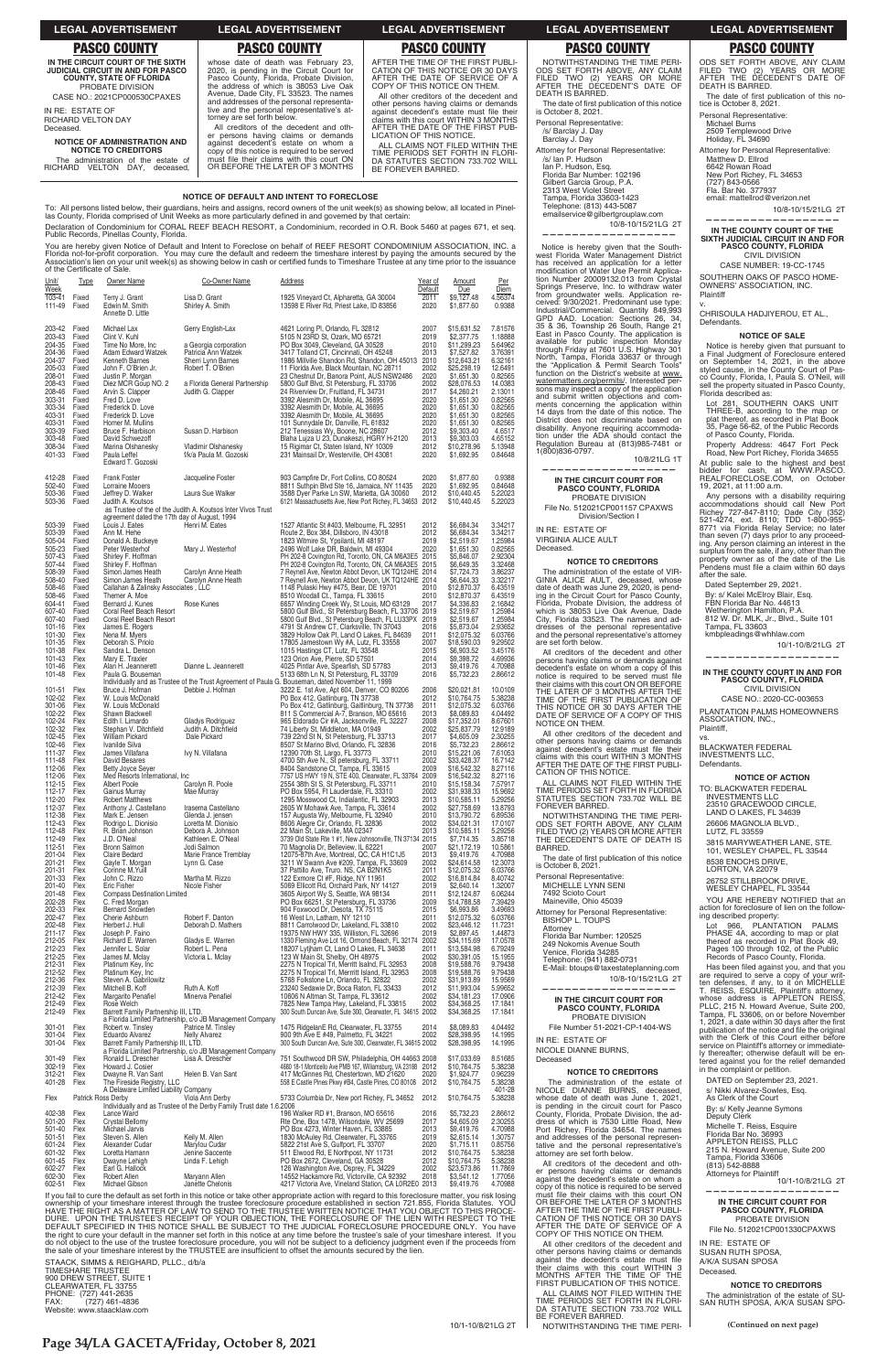## **PASCO COUNTY**

SA, deceased, whose date of death was<br>June 2, 2021; File Number 512021CP-<br>001330CPAXWS, is pending in the Circuit Court for Pasco County, Florida, Probate<br>Division, the address of which is P.O. Box<br>338, New Port Richey, FL 34656-0338. The names and addresses of the personal<br>representative and the personal representative's attorney are set forth below.

All creditors of the decedent and other persons having claims or demands against<br>decedent's estate, on whom a copy of this<br>notice is required to be served must file their claims with this court WITHIN THE<br>LATER OF 3 MONTHS AFTER THE TIME<br>OF THE FIRST PUBLICATION OF THIS NOTICE OR 30 DAYS AFTER THE DATE<br>OF SERVICE OF A COPY OF THIS NOTICE ON THEM.

All other creditors of the decedent and other persons having claims or demands<br>against decedent's estate must file their<br>claims with this court WITHIN 3 MONTHS AFTER THE DATE OF THE FIRST PUB-<br>LICATION OF THIS NOTICE.

ALL CLAIMS NOT FILED WITHIN THE<br>TIME PERIODS SET FORTH IN SECTION<br>733.702 OF THE FLORIDA PROBATE CODE WILL BE FOREVER BARRED.

NOTWITHSTANDING THE TIME PE-<br>RIOD SET FORTH ABOVE, ANY CLAIM<br>FILED TWO (2) YEARS OR MORE<br>AFTER THE DECEDENT'S DATE OF<br>DEATH IS BARRED.

The date of first publication of this notice is: October 1, 2021.

Personal Representative:<br>ANDREW ALBERT SPOSA 6507 Margaret Drive

Port Richey, FL 34668

Personal Representative's Attorneys: Derek B. Alvarez, Esq. - FBN: 114278 DBA@GendersAlvarez.com Anthony F. Diecidue, Esq. - FBN: 146528 AFD@GendersAlvarez.com Whitney C. Miranda, Esq. - FBN: 65928<br>WCM@GendersAlvarez.com

GENDERS+ALVAREZ+DIECIDUE, P.A.<br>2307 West Cleveland Street

Tampa, Florida 33609<br>Phone: (813) 254-4744<br>Fax: (813) 254-5222  $-4744$ 

Eservice for all attorneys listed above:<br>GADeservice@GendersAlvarez.com

10/1-10/8/21LG 2T

IN THE CIRCUIT COURT FOR PASCO COUNTY, FLORIDA<br>PROBATE DIVISION File No. 21-CP-1026

IN RE: ESTATE OF LEONARD J. BOGUMIL Deceased.

#### **NOTICE TO CREDITORS**

The administration of the estate of Leonard J. Bogumil, deceased, whose<br>date of death was April 24, 2021, is penddig in the Circuit Court for Pasco County,<br>Florida, Probate Division, the address of<br>which is 7530 Little Rd, New Port Richey, FL 34654. The names and addresses of the personal representative and the perrepresentative's attorney are set sonal forth below.

All creditors of the decedent and other persons having claims or demands<br>against decedent's estate on whom a expose to this notice is required to be served<br>must file their claims with this court ON<br>OR BEFORE THE LATER OF 3 MONTHS<br>AFTER THE TIME OF THE FIRST PUBLI-ALLER THE THIS NOTICE OR 30 DAYS<br>AFTER THE DATE OF SERVICE OF A<br>COPY OF THIS NOTICE ON THEM.

All other creditors of the decedent and other persons having claims or demands against decedent's estate must file their daims with this court WITHIN 3 MONTHS<br>AFTER THE DATE OF THE FIRST PUB-<br>LICATION OF THIS NOTICE.

ALL CLAIMS NOT FILED WITHIN THE TIME PERIODS SET FORTH IN FLORID<br>DA STATUTES SECTION 733.702 WILL BE FOREVER BARRED.

NOTWITHSTANDING THE TIME PERI-NOTING SET FORTH ABOVE, ANY CLAIM<br>FILED TWO (2) YEARS OR MORE<br>AFTER THE DECEDENT'S DATE OF DEATH IS BARRED.

The date of first publication of this notice is October 1, 2021.

Personal Representative:

s/ Linda Chaney<br>5402 Aloha Drive

St. Pete Beach, FL 33706

Attorney for Personal Representative: s/ Katie Everlove-Stone

Attorney<br>Florida Bar Number: 30271 5328 Central Avenue St. Petersburg, FL 33707 Telephone: (727) 471-0675

## **LEGAL ADVERTISEMENT**

## **PASCO COUNTY** at www.pasco.realforeclose.com at 11:00<br>A.M. on October 18, 2021.

Any person claiming an interest in the surplus from the sale, if any, other than the property owner as of the date of the lis pendens must file a claim within sixty (60)<br>days after the sale.

If you are a person with a disability who needs an accommodation in order to access court facilities or participate in a court<br>proceeding, you are entitled, at no cost to you, to the provision of certain assistance. To request such an accommodation, please contact the Public Information floopterment within two (2) business days<br>of your receipt of this notice at 727-847-8110 (V) in New Port Richey or 352-521-4274, extension 8110 (V) in Dade City or at Pasco County Government Center, 7530<br>Little Road, New Port Richey, FL 34654; 7530 or via 1-800-955-8771, if you are hearing<br>impaired. Persons with disabilities need-<br>ing transportation to Court should contact their local public transportation providers  $for$ information regarding transportation services.

stricture<br>
/s/ Tiffany M. Love<br>
Tiffany M. Love, Esquire<br>
Florida Bar No. 92884 MARTINEZ | LOVE 2818 Cypress Ridge Blvd., Suite 230<br>Wesley Chapel, FL 33544<br>Telephone: (813)803-4887 Facsimile: (813)714-7496 Primary email: tiffany@martinezlovelaw.com **Attorney for Plaintiff** 

10/1-10/8/21LG 2T

# IN THE CIRCUIT COURT OF THE<br>SIXTH JUDICIAL CIRCUIT IN AND FOR<br>PASCO COUNTY, FLORIDA

**CIVIL DIVISION** Case Number: 2021-CA-001850-WS

**RUDOLPH WOOLRIDGE.** Plaintiff.

ADRIANNA F. KNEBEL, Individually For a Survivir Spouse of Jeffrey S.<br>
Rinebel, DEUTSCHE BANK NATIONAL<br>
TRUST COMPANY, AS TRUSTEE FOR<br>
THE CERTIFICATE HOLDERS OF THE FIRST FRANKLIN MORTGAGE LOAN<br>TRUST, 2006 FF8, ASSET BACKED<br>CERTIFICATES, SERIES 2006-FF8, VELLS FARGO BANK, N.A., AS<br>TRUSTEE FOR THE HOLDERS OF THE<br>FIRST FRANKLIN MORTGAGE LOAN TRUST, 2006 FFA, MORTGAGE PASS-<br>THROUGH CERTIFI-CATES, SERIES<br>2006-FFA, ASSET ACCEPTANCE, ELC, a Delaware Limited Liability Company and BEACON WOODS CIVIC<br>ASSOCIATION, INC., a Florida Not-for-Profit Corporation, Defendants.

**NOTICE OF ACTION** 

TO: ADRIANNA F. KNEBEL, Individually and as Surviving Spouse of Jeffrey S Knebel

Last known address: 17244 Nelson Rd, Spring Hill, FL 34610

YOU ARE NOTIFIED that an action to quiet title to the following described real properties in Pasco County, Florida:

Lot 406, BEACON WOODS VILLAGE FOUR, according to the plat thereof<br>as recorded in Plat Book 11, Page 63. Public Records of Pasco County Florida. **AND** 

A portion of Bear Creek Overflow can-<br>al easement as recorded in O.R. Book and Data Public Records of<br>Pasco County, Florida, being more<br>particularly described as follows: BE-GIN at the most Northwesterly corner<br>of Lot 406 of BEACON WOODS VIL-LAGE FOUR as recorded in Plat Book 11, Page 63, Public Records of Pasco 11, Paye os, Public Records of Pasco<br>
24/23" East, 88.53 feet; thence run North 25°<br>
24/23" East, 88.53 feet; thence run<br>
shouth 62° 48/44" East, 32.02 feet;<br>
87.53 feet to the most Northeasterly<br>
87.53 feet to the most No comer of said Lot 406; thence run<br>North 64° 35'37" West, 32.00 feet to<br>the POINT OF BEGINNING. Also being known as Lot 406A, BEAR CREEK<br>OVERFLOW CANAL, according to the<br>plat recorded in Plat Book 18, Page 143. Public Records of Pasco County Florida.

Parcel Identification Number 03 25 16 051G 00000 4060

Property Address: 12502 Cobble Stone Drive, Hudson, FL 34667

has been filed against you, and you are required to serve a copy of your written<br>defenses, if any, to it on Kristopher E. Ferandez, Esq., attorney for Plaintiff, whose<br>address is 114 S. Fremont Ave., Tampa,<br>FL 33606, on or before 10/25/2021, and to file the original with the Clerk of this Court either before service on Plaintiff's attorney<br>or immediately thereafter; otherwise, a default will be entered against you for the<br>relief demanded in the Complaint. The action was instituted in the Sixth Judicial Circuit Court for Pasco County in the State of Florida and is styled as follows:<br>RUDOLPH WOOLRIDGE, Plaintiff, v.<br>ADRIANNA F. KNEBEL, Individually and as Surviving Spouse of Jeffrey S. Knebel,<br>DEUTSCHE BANK NATIONAL TRUST DEUTSCHE BANK NATIONAL TRUST<br>COMPANY, AS TRUSTEE FOR THE<br>CERTIFICATE HOLDERS OF THE FIRST FRANKLIN MORTGAGE LOAN TRUST,<br>2006 FF8, ASSET BACKED CERTIFI-<br>CATES, SERIES 2006-FF8, WELLS FAR-CALES, SERIES 2006-FFB, WELLS FARE<br>HOLDERS OF THE FIRST FRANKLIN<br>MORTGAGE LOAN TRUST, 2006 FFA,<br>MORTGAGE PASS-THROUGH CERTIFICATES, SERIES 2006-FFA, ASSET AC-CEPTANCE, LLC, a Delaware Limited<br>Liability Company and BEACON WOODS<br>CIVIC ASSOCIATION, INC., a Florida Notfor-Profit Corporation, Defendants. If you are a person with a disability who needs any accommodation in order<br>to participate in this proceeding, you are entitled, at no cost to you to the provision<br>of certain assistance. Within two (2) working days of your receipt of this (describe my days or your letelpt or lines (useful or lines and policy information Dept., Pasco County Government Center, 7530 Little Rd., New Port Richey, FL 34654; (727) 847-8110 (V) in New Port Richey; (352) 521-4274, ext. 8110 ( if you are hearing impaired. The court does not provide transportation and cannot ac-

## **LEGAL ADVERTISEMENT**

## **PASCO COUNTY**

commodate for this service. Persons with disabilities needing transportation to court<br>should contact their local public transportation providers for information regarding disabled transportation services.

Dated on 9/15/2021.

Nikki Alvarez-Sowles, Esquire Clerk of the Court

By: /s/ Cynthia Ferdon-Gaede As Deputy Clerk

9/24-10/15/21LG 4T

IN THE CIRCUIT COURT FOR<br>PASCO COUNTY, FLORIDA PROBATE DIVISION

File No. 512020CP001580CPAXWS IN RE: ESTATE OF

RAYMOND M. SOSA Deceased.

> **NOTICE OF ACTION** (formal notice by publication)

**RAMON SOSA** 

TO<sup>-</sup>

WHEREABOUTS UNKNOWN

YOU ARE NOTIFIED that a FINAL ACCOUNTING OF PERSONAL REPRE-SENTATION has been filed in this court. SENTATION Take better line in this count.<br>You are required to serve a copy of your<br>written defenses, if any, on the petitioner's<br>attorney, whose name and address are:<br>Derek B. Alvarez, Esquire, GENDERS  $\blacklozenge$ <br>ALVAREZ  $\black$ or before become not, EOL1, and to the the<br>original of the written defenses with the<br>clerk of this court either before service or immediately thereafter. Failure to serve<br>and file written defenses as required may result in a judgment or order for the relief<br>demanded, without further notice.

Signed on September 15, 2021. Nikki Alvarez-Sowles, Esg. As Clerk of the Court By: /s/ Jackie Norell As Deputy Clerk First Publication on: September 17, 2021. 9/17-10/8/21LG 4T

**PINELLAS COUNTY** 

#### IN THE CIRCUIT COURT FOR PINELLAS COUNTY, FLORIDA PROBATE DIVISION File No. 21-008954-ES

IN RE: ESTATE OF JANIE FENNELL WARREN,

Deceased.

### **NOTICE TO CREDITORS**

The administration of the estate of JANIE FENNELL WARREN, deceased. hose date of death was November 30,<br>200; File Number 21-008954-ES, is wnose<br>2020; is pending in the Circuit Court for Pinellas<br>County, Florida, Probate Division, the address of which is 315 Court Street, Clearwater, FL 33756. The names and address-<br>es of the personal representative and the personal representative's attorney are set forth below.

All creditors of the decedent and other<br>persons having claims or demands<br>against decedent's estate, on whom a export this notice is required to be served<br>must file their claims with this court WITH-<br>IN THE LATER OF 3 MONTHS AFTER THE TIME OF THE FIRST PUBLICATION<br>OF THIS NOTICE OR 30 DAYS AFTER<br>THE DATE OF SERVICE OF A COPY OF THIS NOTICE ON THEM.

All other creditors of the decedent and other persons having claims or demands against decedent's estate must file their diams with this court WITHIN 3 MONTHS<br>AFTER THE DATE OF THE FIRST PUB-<br>LICATION OF THIS NOTICE.

ALL CLAIMS NOT FILED WITHIN THE TIME PERIODS SET FORTH IN<br>SECTION 733.702 OF THE FLORIDA<br>PROBATE CODE WILL BE FOREVER BARRED.

NOTWITHSTANDING THE TIME PE-<br>RIOD SET FORTH ABOVE, ANY CLAIM<br>FILED TWO (2) YEARS OR MORE<br>AFTER THE DECEDENT'S DATE OF

DEATH IS BARRED. The date of first publication of this notice is: October 8, 202

## **PINELLAS COUNTY**

representative and the personal represen-<br>tative's attorney are set forth below.

**LEGAL ADVERTISEMENT** 

**LEGAL ADVERTISEMENT** 

**PINELLAS COUNTY** 

ALL CLAIMS NOT FILED WITHIN THE<br>TIME PERIODS SET FORTH IN FLORIDA<br>STATUTES SECTION 733.702 WILL BE

NOTWITHSTANDING THE TIME PE

NOT SET FORTH ABOVE, ANY CLAIM<br>FILED TWO (2) YEARS OR MORE<br>AFTER THE DECEDENT'S DATE OF

The date of first publication of this notice<br>is: October 8, 2021.

Attorney for Personal Representative:

LICATION OF THIS NOTICE.

FOREVER BARRED.

DEATH IS BARRED.

Personal Representative:

/s/ Jamar Newsome

3419 Marylea Court<br>Waldorf, MD 20603

/s/ Justin Stivers

Justin Stivers<br>Justin Stivers<br>E-Mail Addresses:

KATJA GOMER,

Petitioner,

Respondent

the petition.

request.

office.

Plaintiff.

Defendants.

VS.

**VS** 

service@probatefirm.com<br>josh@probatefirm.com<br>Florida Bar No. 109585

Telephone: 305-456-3255

The Probate Law Firm<br>1395 Brickell Avenue. Suite 800<br>Miami. Florida 33131

IN THE CIRCUIT COURT OF THE<br>SIXTH JUDICIAL CIRCUIT, IN AND FOR<br>PINELLAS COUNTY, FLORIDA

UCN: 522021DR003587XXFDFD

REF: 21-003587-FD

Division: Section 9

**NOTICE OF ACTION FOR** 

**DISSOLUTION OF MARRIAGE** 

(WITHOUT CHILD(REN) OR FINANCIAL SUPPORT)

737 POST STREET - UNIT 1621<br>SAN FRANCISCO CA 94109

for dissolution of marriage has been filed<br>against you and that you are required to

serve a copy of your written defenses, if<br>any, to KATJA GOMER, whose address<br>is KATJA GOMER C/O JEROME C WILL-<br>LAMS JR, ESQ, 146 2ND ST N SUITE<br>310 ST PETERSBURG,FL 33701 within

28 days after the first date of publication,

and file the original with the clerk of this<br>Court at 315 Court Street, Room 170,<br>Clearwater, FL 33756, before service on

Petitioner or immediately thereafter. If you

fail to do so, a default may be entered<br>against you for the relief demanded in

The action is asking the court to decide

Copies of all court documents in this

case, including orders, are available at<br>the Clerk of the Circuit Court's office.

You may review these documents upon

You must keep the Clerk of the Circuit

Fourt's office notified of your current<br>court's office notified of your current<br>address. (You may file Notice of Cur-<br>rent Address, Florida Supreme Court<br>Approved Family Law Form 12.915.) Fu-<br>ture papers in this lawsuit wi

to the address on record at the clerk's

WARNING: Rule 12.285, Florida Family Law Rules of Procedure, requires

certain automatic disclosure of docu-

ments and information. Failure to com-<br>ply can result in sanctions, including

dismissal or striking of pleadings.

Dated: September 30, 2021

Clerk of the Circuit Court<br>315 Court Street - Room 170

By: /s/ Thomas Smith Deputy Clerk

Clearwater, Florida 33756-5165<br>(727) 464-7000<br>www.mypinellasclerk.org

IN THE CIRCUIT COURT OF THE

SIXTH JUDICIAL CIRCUIT IN AND FOR<br>PINELLAS COUNTY, FLORIDA

CASE NO.: 18-007090-CICI

**NOTICE OF SALE** 

NOTICE IS HEREBY GIVEN that, pur-<br>suant to the Uniform Final Judgment of<br>Foreclosure entered on August 7, 2019

COASTLINE CAPITAL FUND 6, LLC,

MOHAMMAD D.A. RAHMAN; et al.,

10/8-10/29/21LG 4T

**KEN BURKE** 

how the following real or personal property<br>should be divided: **NONE** 

YOU ARE NOTIFIED that an action

TO: FREDERICK WILLIAM COFFEY

FREDERICK WILLIAM COFFEY,

10/8-10/15/21LG 2T

All creditors of the decedent and oth er persons having claims or demands against decedent's estate, on whom a<br>copy of this notice is required to be served<br>must file their claims with this court WITH-IN THE LATER OF 3 MONTHS AFTER IN THE LATER OF 3 MONTHS AFTER<br>THE TIME OF THE FIRST PUBLICATION<br>OF THIS NOTICE OR 30 DAYS AFTER<br>THE DATE OF SERVICE OF A COPY OF<br>THIS NOTICE ON THEM.

All other creditors of the decedent and other persons having claims or demands against decedent's estate must file their<br>claims with this court WITHIN 3 MONTHS<br>AFTER THE DATE OF THE FIRST PUB-LICATION OF THIS NOTICE.

ALL CLAIMS NOT FILED WITHIN<br>THE TIME PERIODS SET FORTH IN<br>SECTION 733.702 OF THE FLORIDA PROBATE CODE WILL BE FOREVER BARRED.

DATITIED.<br>NOTWITHSTANDING THE TIME PE-<br>RIOD SET FORTH ABOVE, ANY CLAIM<br>FILED TWO (2) YEARS OR MORE<br>AFTER THE DECEDENT'S DATE OF<br>DEATH IS BARRED.

The date of first publication of this notice is: October 8, 2021.

Personal Representative:<br>CHARLENE STACY GREENE 3127 8th Avenue North<br>St. Petersburg, FL 33713

Personal Representative's Attorneys s/ Derek B. Alvarez, Esq. - FBN: 114278 DBA@GendersAlvarez.com Anthony F. Diecidue, Esq. - FBN: 146528 AFD@GendersAlvarez.com Whitney C. Miranda, Esq. - FBN: 65928<br>WCM@GendersAlvarez.com GENDERS+ALVAREZ+DIECIDUE, P.A 2307 West Cleveland Street Tampa, Florida 33609<br>Phone: (813) 254-4744<br>Fax: (813) 254-5222 Eservice for all attorneys listed above:<br>GADeservice@GendersAlvarez.com

10/8-10/15/21LG 2T

IN THE CIRCUIT COURT FOR PINELLAS COUNTY, FLORIDA PROBATE DIVISION File No. 21-009123-ES

IN RE: ESTATE OF KIRK A. SHIVER Deceased.

**NOTICE TO CREDITORS** 

The administration of the estate of KIRK A. SHIVER, deceased, whose date KIHK A. SHIVEH, deceased, whose date<br>of death was September 30, 2020; File<br>Number 21-009123-ES, is pending in the<br>Circuit Court for Pinellas County, Florida,<br>Probate Division, the address of which is<br>315 Court Street, Clea The names and addresses of the personal representative and the personal representative's attorney are set forth below.

All creditors of the decedent and other persons having claims or demands<br>against decedent's estate, on whom a copy of this notice is required to be served must file their claims with this court WITH-<br>IN THE LATER OF 3 MONTHS AFTER THE TIME OF THE FIRST PUBLICATION<br>OF THIS NOTICE OR 30 DAYS AFTER THE DATE OF SERVICE OF A COPY OF THIS NOTICE ON THEM.

All other creditors of the decedent and For the resons having claims or demands<br>against decedent's estate must file their<br>claims with this court WITHIN 3 MONTHS<br>AFTER THE DATE OF THE FIRST PUB-<br>LICATION OF THIS NOTICE.

ALL CLAIMS NOT FILED WITHIN THE TIME PERIODS SET FORTH IN SECTION<br>733.702 OF THE FLORIDA PROBATE<br>CODE WILL BE FOREVER BARRED.

NOTWITHSTANDING THE TIME PER-NOTIVITION FORTH ABOVE, ANY CLAIM<br>FILED TWO (2) YEARS OR MORE<br>AFTER THE DECEDENT'S DATE OF DEATH IS BARRED.

The date of first publication of this notice is: October 8, 2021.

Personal Representative: SUSAN SHIVER

575 Still Meadows Circle West<br>Palm Harbor, FL 34683

Personal Representative's Attorneys: Derek B. Alvarez, Esq. - FBN: 114278 DBA@GendersAlvarez.com Anthony F. Diecidue, Esq. - FBN: 146528<br>AFD@GendersAlvarez.com Whitney C. Miranda, Esq. - FBN: 65928 WCM@GendersAlvarez.com

GENDERS+ALVAREZ+DIECIDUE, P.A

Tampa, Florida 33609<br>Phone: (813) 254-4744<br>Fax: (813) 254-5222 ice ḟor all attorn

ax: (866) 326-7610 E-Mail: katie@everlovelegal.com

10/1-10/8/21LG 2T

IN THE COUNTY COURT IN AND FOR PASCO COUNTY, FLORIDA **CIVIL DIVISION** CASE NO.: 20-CC-003431

ORANGE BLOSSOM RANCH ASSOCIATION, INC., Plaintiff.

ARTHUR JOINER, JR. AND ROBERTA JOINER, HUSBAND AND WIFE, Defendants.

#### **NOTICE OF SALE**

NOTICE IS HEREBY GIVEN that, pursuant to the Final Judgement of Foreclo-<br>sure entered in this cause on September 20, 2021, by the County Court of Pasco County, Florida, the property described as:

Unit No. B, Building 1 of Orange Blossom Ranch, Phase 3, a Condomin-<br>ium, according to The Declaration of Condominium recorded in O.R. Book 1200, Pages 654, and all exhibits and<br>amendments thereof, and recorded<br>in Condominium Plat Book 21, Page 102. Public Records of Pasco County Florida.

And more commonly known as: 4626 Blossom Blvd, Zephyrhills, FL 33542.

will be sold at public sale by the Pasco<br>County Clerk of Court, to the highest and<br>best bidder, for cash, electronically online

Personal Representative:<br>DEBORAH RENATA WARREN 3651 38th Way South, Apt. 8C<br>St. Petersburg, FL 33711

Personal Representative's Attorneys: Derek B. Alvarez, Esq. - FBN: 114278<br>DBA@GendersAlvarez.com Anthony F. Diecidue, Esq. - FBN: 146528<br>AFD@GendersAlvarez.com Whitney C. Miranda, Esq. - FBN: 65928<br>WCM@GendersAlvarez.com GENDERS+ALVAREZ+DIECIDUE. P.A. 2307 West Cleveland Street<br>Tampa, Florida 33609 Phone: (813) 254-4744 Fribrie: (613) 254-5222<br>Eservice for all attorneys listed above: GADeservice@GendersAlvarez.com

#### 10/8-10/15/21LG 2T

IN THE CIRCUIT COURT FOR<br>PINELLAS COUNTY, FLORIDA PROBATE DIVISION File No. 21-009178-ES

IN RE: ESTATE OF JOHN FRANCIS MCCUF Deceased.

#### **NOTICE TO CREDITORS**

The administration of the estate of JOHN FRANCIS MCCUE, deceased, whose date of death was March 28, 2021;<br>File Number 21-009178-ES, is pending in File Number 21-009176-ES, is pentuing in<br>the Circuit Court for Pinellas County, Flori-<br>da, Probate Division, the address of which<br>is 315 Court Street, Clearwater, FL 33756.<br>The names and addresses of the personal GADeservice@GendersAlvarez.com

#### 10/8-10/15/21LG 2T

listed ah

## IN THE CIRCUIT COURT FOR<br>PINELLAS COUNTY, FLORIDA PROBATE DIVISION File No. 21-003251-ES **Division Probate**

IN RE: ESTATE OF **JAMES NEWSOME** Deceased.

### **NOTICE TO CREDITORS**

The administration of the estate of James In a amministration of the estate of James<br>Newsome, deceased, whose date of death<br>was January 12, 2021, is pending in the<br>Circuit Court for Pinellas County, Florida,<br>Probate Division, the address of which is<br>315 Court St., names and addresses of the personal representative and the personal representative's attorney are set forth below.

All creditors of the decedent and other Persons having claims or demands against<br>decedent's estate on whom a copy of this notice is required to be served must file their claims with this court ON OR<br>BEFORE THE LATER OF 3 MONTHS AFTER THE TIME OF THE FIRST PUBLICATION OF THIS NOTICE OR 30 DAYS AFTER THE DATE OF SERVICE OF A COpy OF THIS NOTICE ON THEM.

All other creditors of the decedent and other persons having claims or demands<br>against decedent's estate must file their against decedent's estate must life their<br>claims with this court WITHIN 3 MONTHS<br>AFTER THE DATE OF THE FIRST PUB- in the above-captioned action, the following property situated in Pinellas County, Florida, described as:

THAT CERTAIN CONDOMINIUM PARCEL COMPOSED OF UNIT<br>NO. D, BUILDING 1, BARCLEY ES-<br>TATES CONDOMINIUM NO. 2, A CONDOMINIUM, ACCORDING TO<br>THE CONDOMINIUM PLAT THERE-<br>OF, AS RECORDED IN CONDOMIN-UM PLAT BOOK 36, PAGE(S) 60<br>AND 61, AS THEREAFTER AMEND-<br>ED, AS FURTHER DESCRIBED IN ED, AS FURTHER DESCRIBED IN<br>THE DECLARATION OF CONDO-<br>MINIUM THEREOF, AS RECORDED<br>IN OFFICIAL RECORDS BOOK<br>4905, PAGE(S) 1485, AS THEREAF-<br>TER AMENDED, OF THE PUBLIC<br>RECORDS OF PINELLAS COUN-<br>TY, FLORIDA, TOGETHER WITH<br>AN **NANT THERETO.** 

Property Address: 8850 Dr. MLK Jr<br>Street North #14, St. Petersburg, FL 33702

Shall be sold by the Clerk of Court, Ken Burke, CPA, on the 17th day of Novem-<br>ber, 2021 at 10:00 a.m. (Eastern Time)<br>at www.pinellas.realforeclose.com to the highest bidder, for cash, after giving<br>notice as required by section 45.031,<br>Florida Statutes.

Any person claiming an interest in the surplus from the sale, if any, other than<br>the property owner as of the date of the<br>lis pendens must file a claim before the clerk reports the surplus as unclaimed.<br>The Court, in its discretion, may enlarge

(Continued on next page)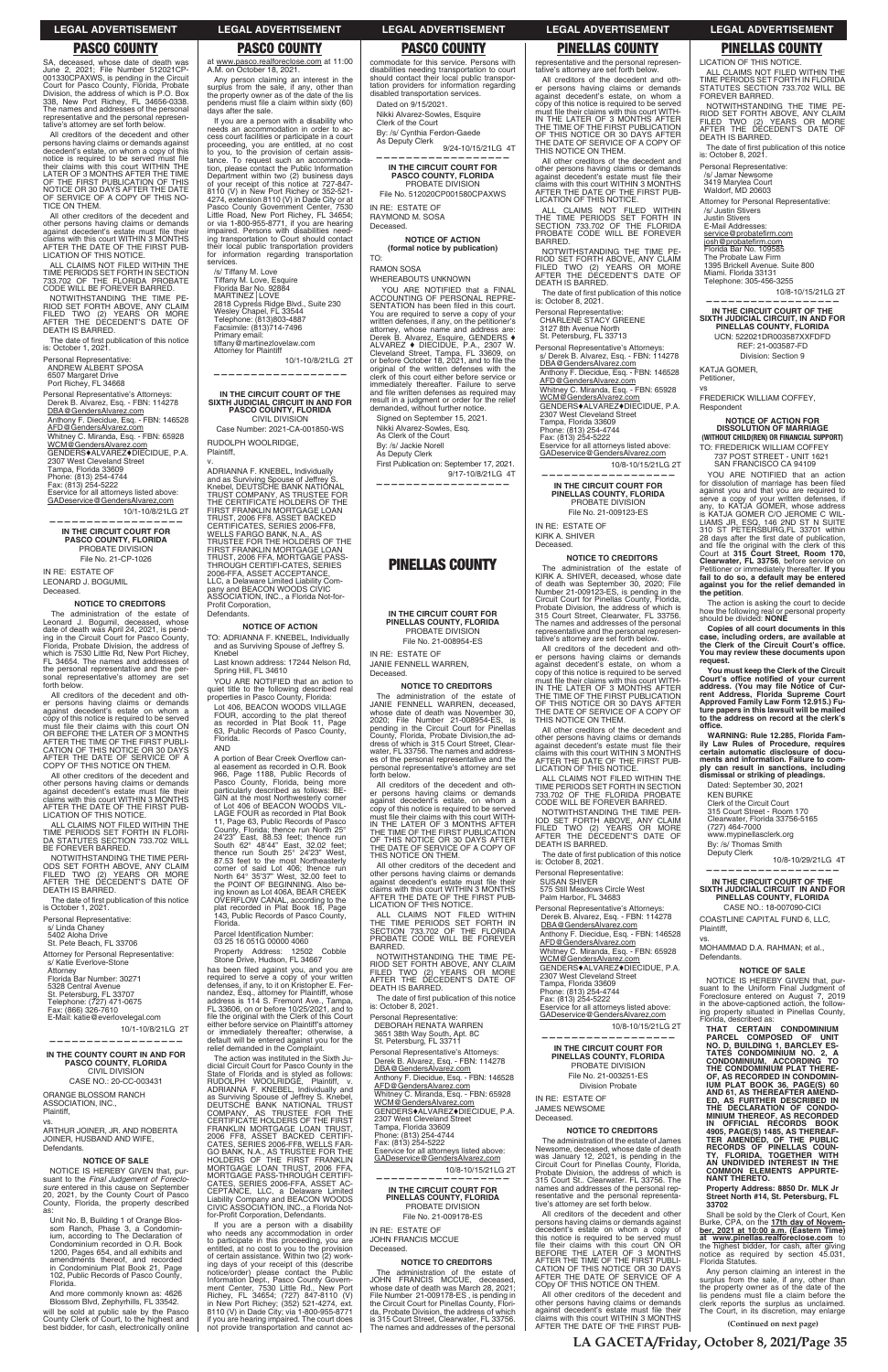## **PINELLAS COUNTY**

the time of the sale. Notice of the changed<br>time of sale shall be published as provided herein.

If you are a person with a disability in you are a person win a dissaming<br>who needs any accommodation in order<br>to participate in this proceeding, you are<br>entitled, at no cost to you, to the provi-<br>scion of certain assistance. Please con-<br>tact the Human Rights Harrison Ave., Ste. 500 Clearwater, FL<br>33756, (727) 464-4062 V/TDD; or 711 for the hearing impaired. Contact should be initiated at least seven days before the scheduled court appearance, or immediscrieduled court appearance, or immediately upon receiving this notification if the<br>time before the scheduled appearance is less than seven days. The court does<br>not provide transportation and cannot accommodate such requests. Persons with disabilities needing transportation to court<br>should contact their local public transportation providers for information regarding transportation services.

s/ Suzanne Delaney<br>SUZANNE DELANEY Florida Bar No.: 0957941 **KYLE KILLEEN KYLE KILLEEN**<br>Florida Bar No.: 1003880<br>STOREY LAW GROUP, P.A 3670 Maguire Blvd., Suite 200<br>Orlando, FL 32803<br>Telehone: 407-488-1225<br>Facsimile: 407-488-1177 Email: sdelaney@storeylawgroup.com Secondary Email: sbaker@storeylawgroup.com

**Attorneys for Plaintiff** 10/8-10/15/21LG 2T

IN THE CIRCUIT COURT FOR PINELLAS COUNTY, FLORIDA **CIVIL ACTION** 

CASE NO.: 2019-CA-005037 AJAX MORTGAGE LOAN TRUST

2019-E, MORTGAGE-BACKED SE-<br>CURITIES, SERIES 2019-E, BY U.S. BANK NATIONAL ASSOCIATION, AS INDENTURE TRUSTEE, Plaintiff.

ROBERTO RAMIREZ A/K/A ROBERTO R. RAMIREZ; JEANETTE BIEWALD<br>A/K/A JEANETTE BREWALD; R & R HOMES, INC., A FLORIDA CORPORATION: STATE OF FLORIDA **PORATION, STATE OF FLORIDA<br>DEPARTMENT OF REVENUE; UN-<br>KNOWN TENANT #1 and UNKNOWN** TENANT #2, representing tenants in possession, Defendants

#### **NOTICE OF SALE**

Notice is hereby given that, pursuant to<br>the Amended Uniform Final Judgment of Foreclosure In Rem entered in the abovestyled cause in the Circuit Court of Pinellas County, Florida, the Clerk of Pinellas County will sell the property situated in Pin-<br>ellas County, Florida, described as:

#### **Description of Mortgaged and** Personal Property

LOT 111, OF EAST BAY ESTATES,<br>ACCORDING TO THE PLAT THERE-<br>OF AS RECORDED IN PLAT BOOK<br>47, PAGE 48, OF THE PUBLIC REC-<br>ORDS OF PINELLAS COUNTY, FI ORIDA.

The address of which is 3196 Webley Drive, Largo, FL 33771.

at a public sale to the highest bidder on<br>October 28, 2021 at 10:00 a.m. at www. pinellas.realforeclose.com, in accordance<br>with the Amended Uniform Final Judgment of Foreclosure In Rem.

Any person claiming an interest in the surplus funds from the sale, if any, other than the property owner, as of the date of the Lis Pendens, must file a claim before the clerk reports the surplus as unclaimed.

If you are a person with a disability If you are a person with a disability<br>the needs any accommodation in order<br>to particle is this proceeding, you are<br>eritited, at no cost to you to the provision<br>of certain assistance. Please contact the<br>Human Rights Office, before your scheduled court appearance,<br>or immediately upon receiving this notifi-<br>cation if the time before the scheduled appearance is less than 7 days; if you are<br>hearing or voice impaired, call 711.

Dated: September 29, 2021. /s/ J. Andrew Baldwin

dbaldwin@solomonlaw.com Florida Bar No. 671347 foreclosure@solomonlaw.com

atammaro@solomonlaw.com THE SOLOMON LAW GROUP, P.A. 1881 West Kennedy Boulevard, Suite D<br>Tampa, Florida 33606-1611<br>(813) 225-1818 (Tel)  $(813)$  225-1050 (Fax) Attorneys for Plaintiff

are set forth below. All creditors of the

IN RE: ESTATE OF

WILLIE G. GORE,

Deceased.

#### **LEGAL ADVERTISEMENT LEGAL ADVERTISEMENT**

**PINELLAS COUNTY** 

MONTHS AFTER THE DATE OF THE FIRST PUBLICATION OF THIS NOTICE.

ALL CLAIMS NOT FILED WITHIN THE<br>TIME PERIODS SET FORTH IN SECTION

733 702 OF THE FLORIDA PROBATE

NOTWITHSTANDING THE TIME PERI-

ODS SET FORTH ABOVE, ANY CLAIM<br>FILED TWO (2) YEARS OR MORE<br>AFTER THE DECEDENT'S DATE OF<br>DEATH IS BARRED.

The date of first publication of this notice

is October 8, 2021

Personal Representative:

Michelle Harrington<br>7905 73rd St. N<br>Pinellas Park, Florida 33781

MELISSA F. WILLIAMS<br>Florida Bar Number: 0100084

Finding Bar Number: 0100044<br>111 Second Ave. NE, Suite 909<br>St. Petersburg, Florida 33701<br>Telephone: (727) 280-6837<br>Facsimile: (855) 771-8091

e-Service: melissa@finleywilliamslaw.com

IN THE CIRCUIT COURT OF THE

SIXTH JUDICIAL CIRCUIT IN AND FOR<br>PINELLAS COUNTY, STATE OF FLORIDA

PROBATE DIVISION

CASE NO.: 21-002320-ES

NOTICE OF ADMINISTRATION AND

The administration of the estate of BAR

**NOTICE TO CREDITORS** 

The administration of the estate of BART<br>A.M. KUSHNER-ENDE, deceased,<br>whose date of death was September 26,<br>2020, is pending in the Circuit Court for<br>Pinellas County, Fiorida, Probate Division,<br>the address of which is 315

Clearwater, Florida, 33756. The names

and addresses of the personal represen-

tative and the personal representative's<br>attorney are set forth below.

All creditors of the decedent and oth-

er persons having claims or demands<br>against decedent's estate on whom a

BARBARA M. KUSHNER-ENDE

IN RE: ESTATE OF

Deceased.

10/8-10/15/21LG 2T

Attorney for Personal Representative:

CODE WILL BE FOREVER BARRED.

## **PINELLAS COUNTY**

2307 West Cleveland Street Tampa, Florida 33609<br>Phone: (813) 254-4744<br>Fax: (813) 254-5222 Eservice for all attorneys listed above: GADeservice@GendersAlvarez.com 10/8-10/15/21LG 2T

IN THE CIRCUIT COURT FOR PINELLAS COUNTY, FLORIDA PROBATE DIVISION File No. 21-008227-ES

IN RE: ESTATE OF

DUWAYNE K. WITCHARD Deceased.

### **NOTICE TO CREDITORS**

The administration of the estate of DU-WAYNE K. WITCHARD, deceased, whose<br>date of death was February 14, 2021; File<br>Number 21-008227-ES, is pending in the Circuit Court for Pinellas County, Florida,<br>Probate Division, the address of which is<br>315 Court Street, Clearwater, FL 33756. The names and addresses of the personal<br>representative and the personal representative's attorney are set forth below.

All creditors of the decedent and other persons having claims or demands<br>against decedent's estate, on whom a<br>copy of this notice is required to be served must file their claims with this court WITH-<br>IN THE LATER OF 3 MONTHS AFTER<br>THE TIME OF THE FIRST PUBLICATION OF THIS NOTICE OR 30 DAYS AFTER<br>THE DATE OF SERVICE OF A COPY OF<br>THIS NOTICE ON THEM.

All other creditors of the decedent and other persons having claims or demands<br>against decedent's estate must file their<br>claims with this court WITHIN 3 MONTHS AFTER THE DATE OF THE FIRST PUB-LICATION OF THIS NOTICE

ALL CLAIMS NOT FILED WITHIN THE<br>TIME PERIODS SET FORTH IN SECTION 733.702 OF THE FLORIDA PROBATE CODE WILL BE FOREVER BARRED.

NOTWITHSTANDING THE TIME PER-<br>IOD SET FORTH ABOVE, ANY CLAIM<br>FILED TWO (2) YEARS OR MORE<br>AFTER THE DECEDENT'S DATE OF<br>DEATH IS BARRED.

The date of first publication of this notice is: October 8, 2021.

Personal Representative:<br>BARBARA CHURCH MATHIS 5895 60th Avenue North<br>St. Petersburg, FL 33709

Personal Representative's Attorneys: Derek B. Alvarez, Esq. - FBN: 114278 DBA@GendersAlvarez.com

AFD@GendersAlvarez.com<br>Whitney C. Miranda, Esq. - FBN: 65928

GENDERS+ALVAREZ+DIECIDUE, P.A.

10/8-10/15/21LG 2T

# PROBATE DIVISION

IN RE: ESTATE OF

The administration of the estate of An-In a amministration of the estate of Anti-<br>toinette M. Harvey, also known as Antoi-<br>nette Marie Harvey, deceased, whose<br>date of death was February 20th, 2021,<br>is pending in the Grcuit Court for Pinel-<br>las County, Florida, address of which is 315 Court St #300,<br>Clearwater, FL 33756. The names and<br>addresses of the personal representative

All other creditors of the decedent and other persons having claims or demands against decedent's estate must file their<br>claims with this court WITHIN 3 MONTHS<br>AFTER THE DATE OF THE FIRST PUB-**JE THIS NOTICI** 

## **LEGAL ADVERTISEMENT PINELLAS COUNTY**

**NOTICE TO CREDITORS** 

The administration of the Estate of William Bryant Dyer, deceased, whose date

of death was March 1, 2021, is pending in

the Circuit Court for Pinellas County, Flori

da, Probate Division, the address of which<br>is 315 Court Street, Room 400 Clearwater,

Florida 33756. The names and addresses

of the Personal Representative and the

Personal Representative's Attorney are

All creditors of the decedent and other

persons having claims or demands against

persons neurogen and the matter and the decedent's estate on whom a copy of this<br>notice is required to be served must file<br>their claims with this court ON OR BEFORE<br>THE LATER OF 3 MONTHS AFTER THE<br>TIME OF THE FIRST PUBLICA

THIS NOTICE OR 30 DAYS AFTER THE DATE OF SERVICE OF A COPY OF THIS

All other creditors of the decedent and

other persons having claims or demands<br>against decedent's estate must file their

Glaims with this court WITHIN 3 MONTHS<br>AFTER THE DATE OF THE FIRST PUBLI-CATION OF THIS NOTICE.

ALL CLAIMS NOT FILED WITHIN THE

TIME PERIODS SET FORTH IN FLORIDA<br>STATUTES SECTION 733.702 WILL BE<br>FOREVER BARRED.

NOTWITHSTANDING THE TIME PERI

ODS SET FORTH ABOVE, ANY CLAIM<br>FILED TWO (2) YEARS OR MORE AFTER<br>THE DECEDENT'S DATE OF DEATH IS

The date of first publication of this notice

Attorney for Personal Representatives:

DJS Law Group<br>13119 W. Linebaugh Avenue, Suite 102

E-Mail: service@djslaw.org<br>E-Mail: service@djslaw.org<br>Secondary E-Mail: ashley@djslaw.org

IN THE CIRCUIT COURT FOR<br>PINELLAS COUNTY, FLORIDA

PROBATE DIVISION

Case No.: 2021-CP-3341

Division: "A"

**NOTICE TO CREDITORS** 

O. Boon, deceased, whose date of death<br>was August 30, 2021, and the last four<br>numbers of his Social Security number is

XXX-XX-2270, is pending in the Circuit<br>Court for Hillsborough County, Florida,<br>Probate Division, the address of which is

800 E. Twiggs, Rm. 206, Tampa, Florida<br>33602. The names and addresses of the<br>Personal Representative and the Personal

Representative's attorney are set forth be-

All creditors of the decedent and othe

persons having claims or demands against

decedent's estate, including unmatured,<br>contingent or unliquidated claims, on whom<br>a copy of this notice is served must file their

claims with this Court WITHIN THE LATER<br>OF THREE (3) MONTHS AFTER THE<br>DATE OF THE FIRST PUBLICATION OF

THIS NOTICE OR THIRTY (30) DAYS AFTER THE DATE OF SERVICE OF A COPY<br>OF THIS NOTICE OF SERVICE OF A COPY<br>OF THIS NOTICE ON THEM.

All creditors of the decedent and other

persons having claims or demands against<br>the decedent's estate must file their<br>claims with this Court WITHIN THREE (3)

MONTHS AFTER THE DATE OF THE<br>FIRST PUBLICATION OF THIS NOTICE.

ALL CLAIMS NOT FILED WITHIN THE<br>TIME PERIODS SET FORTH IN SECTION

733.702 OF THE FLORIDA PROBATE CODE WILL BE FOREVER BARRED.

NOTWITHSTANDING THE TIME PERI-<br>ODS SET FORTH ABOVE, ANY CLAIM

FILED TWO (2) YEARS OR MORE AFTER<br>THE DECEDENT'S DATE OF DEATH IS<br>BARRED.

Notice is October 1, 2021.

Personal Representative:

Beverly Larmon<br>2403 S. Ardson Place<br>Tampa, FL 33629

1211 W. Fletcher Ave

Mark F. Mooney, Attorney<br>Fla. Bar No. 251895

The date of the first publication of this

The administration of the Estate of Jack

10/1-10/8/21LG 2T

set forth below.

NOTICE ON THEM.

**BARRED** 

is October 1, 2021.

Personal Representative:

Lutz, Florida 33548

IN RE: ESTATE OF

JACK O. BOON,

Deceased.

low

John Dyer<br>15919 Dover Cliffe Drive

Dennis J. Szafran, Esq.<br>Florida Bar Number: 118448

Tampa, Florida 33626<br>Telephone: (888) 266-1078<br>Fax: (727) 498-3661

## **PINELLAS COUNTY**

ALL CLAIMS NOT FILED WITHIN THE TIME PERIODS SET FORTH IN FLORI-<br>DA STATUTES SECTION 733.702 WILL BE FOREVER BARRED.

**LEGAL ADVERTISEMENT** 

NOT WITHSTANDING THE TIME PF-RIODS SET FORTH ABOVE, ANY CLAIM<br>FILED TWO (2) YEARS OR MORE<br>AFTER THE DECEDENT'S DATE OF DEATH IS BARRED.

The date of the first publication of this<br>notice is October 1, 2021.

Personal Representative:

s/Bruce A. Green 2332 Roanoke Springs Drive Ruskin, Florida 33570

Attorney for Personal Representative: s/ Tamara Felton-Howard, Esq. Florida Bar No. 0158770

Felton-Howard Law, PLLC 5203 Central Avenue S203 Central Avenue<br>St. Petersburg, Florida 33710<br>Telephone: 727-202-8626

Primary Fmail: pleadings@feltonhowardlaw.com

10/1-10/8/21LG 2T

#### THE CIRCUIT COURT OF THE<br>SIXTH JUDICIAL CIRCUIT OF THE **STATE OF FLORIDA. IN AND FOR** PINELLAS COUNTY PROBATE DIVISION

CASE NO : 21-008757-ES **DIVISION: PROBATE DIVISION** 

IN RE: ESTATE OF **JESUS J. GANDARILLAS** Deceased

#### **NOTICE TO CREDITORS**

The administration of the estate of Jesus J. Gandarillas, deceased, whose date of death was August 22, 2013, is pending in<br>the Circuit Court of the Sixth Judicial Circuit<br>Court, in and for Pinellas County, Florida, Probate Division the address of which is<br>315 Court St., Clearwater, Florida 33756.<br>The names and addresses of the personal rice names and dedicates or the personal<br>representative's attorney are set forth below.

All creditors of the Decedent and other persons having claims or demands equinst the decedent's estate on whom a<br>copy of this notice is required to be served<br>must file their claims with this court ON OR BEFORE THE LATTER OF 3 MONTHS<br>AFTER THE TIME OF FIRST PUBLICA-<br>TION OF THIS NOTICE OR 30 DAYS AFTER THE DATE OF SERVICE OF A COPY OF THIS NOTICE ON THEM.

All other creditors of the decedent and other persons having claims or demands state must file<br>against the decedent's estate must file<br>their claims with this court WITHIN 3<br>MONTHS AFTER THE DATE OF FIRST PUBLICATION OF THIS NOTICE.

ALL CLAIMS NOT FILED WITHIN THE<br>TIME PERIODS SET FORTH IN THE<br>FLORIDA STATUTES SECTION 733.702 WILL BE FOREVER BARRED.

NOTWITHSTANDING THE TIME PE NODS SETFORTH ABOVE, ANY CLAIM<br>FILED TWO (2) YEARS OR MORE<br>AFTER THE DECEDENT'S DATE OF DEATH IS BARRED.

The date of first publication of this notice<br>is October 1, 2021.

Personal Representative: Manuela Gandarillas<br>272 14th St. North

St. Petersburg, Florida 33705

Attorney for the Personal Representative: WILLIAM "CHIP" A. TIEDER, ESQ.<br>Florida Bar No.: 0063451<br>Blaxberg & Associates, P.A.

2047 Fifth Ave. North<br>St. Petersburg, Florida 33713<br>(727) 321-3433 (Telephone)

(727) 321-3059 (Facsimile)

10/1-10/8/21LG 2T

IN THE CIRCUIT COURT FOR<br>PINELLAS COUNTY, FLORIDA

PROBATE DIVISION File No. 21-006852-ES

IN RE: ESTATE OF **BRANDON ALLAN MASON** Deceased

#### **NOTICE TO CREDITORS**

The administration of the estate of BRANDON ALLAN MASON, deceased whose date of death was December 2,<br>2020; File Number 21-006852-ES, is is pending in the Circuit Court for Pinellas<br>County, Florida, Probate Division, the address of which is 315 Court Street, Clearwater, FL 33756. The names and addresses of the personal representative and the personal representative's attorney are set<br>forth below.

All creditors of the decedent and other persons having claims or demands against decedent's estate on whom a explorate is required to be served<br>must file their claims with this court WITH-<br>IN THE LATER OF 3 MONTHS AFTER THE TIME OF THE FIRST PUBLICATION THE THIS NOTICE OR 30 DAYS AFTER<br>THE DATE OF SERVICE OF A COPY OF<br>THIS NOTICE ON THEM.

Anthony F. Diecidue, Esq. - FBN: 146528 WCM@GendersAlvarez.com 2307 West Cleveland Street Tampa, Florida 33609 Tampa, Fruntial 300000<br>Phone: (813) 254-4744<br>Fax: (813) 254-5222<br>Eservice for all attorneys listed above:

GADeservice@GendersAlvarez,com

IN THE CIRCUIT COURT FOR PINELLAS COUNTY, FLORIDA

File No. 21-005046-ES

Antoinette M. Harvey, a/k/a<br>Antoinette Marie Harvey Deceased.

**NOTICE TO CREDITORS** 

and the personal representative's attorney<br>are set forth below.

All creditors of the decedent and oth er persons having claims or demands exponent decedent's estate on whom a<br>copy of this notice is required to be served<br>must file their claims with this court ON OR BEFORE THE LATER OF 3 MONTHS<br>AFTER THE TIME OF THE FIRST PUBLICATION OF THIS NOTICE OR 30 DAYS AFTER THE DATE OF SERVICE OF A COPY OF THIS NOTICE ON THEM.

aganst decedents estate on whom a<br>copy of this notice is required to be served<br>must file their claims with this court ON<br>OR BEFORE THE LATER OF 3 MONTHS<br>AFTER THE TIME OF THE FIRST PUBLI-<br>AFTER THE DATE OF SERVICE OF A<br>COP All other creditors of the decedent and All other presons having claims or demands<br>adainst decedent's estate must file their<br>claims with this court WITHIN 3 MONTHS<br>AFTER THE DATE OF THE FIRST PUB-LICATION OF THIS NOTICE. ALL CLAIMS NOT FILED WITHIN THE<br>TIME PERIODS SET FORTH IN FLORI-<br>DA STATUTES SECTION 733.702 WILL BE FOREVER BARRED.

NOTWITHSTANDING THE TIME PERI-ODS SET FORTH ABOVE, ANY CLAIM<br>FILED TWO (2) YEARS OR MORE<br>AFTER THE DECEDENT'S DATE OF<br>DEATH IS BARRED.

The date of first publication of this notice<br>is October 8, 2021.

Personal Representative: /s/ Jeffrey Kushner<br>Jeffrey Kushner

Attorney for Personal Representative: /s/ Ian P. Hudson<br>Ian P. Hudson<br>Ian P. Hudson, Esq.<br>Florida Bar Number: 102196

probateservice@gilbertgrouplaw.com

IN THE CIRCUIT COURT FOR

PINELLAS COUNTY, FLORIDA

PROBATE DIVISION

File No. 21-008966-ES

**NOTICE TO CREDITORS** 

The administration of the estate of WIL-

LIE G. GORE, A/K/A WILLIE GUS GORE,

LIE G. GORE, A/MA WILLIE GOS GORE,<br>SR., deceased, whose date of death was<br>April 22, 2021; File Number 21-008966-

ES, is pending in the Circuit Court for Pin-<br>ellas County, Florida, Probate Division,<br>the address of which is 315 Court Street,

Clearwater, FL 33756. The names and<br>addresses of the personal representative

and the personal representative's attorney

10/8-10/15/21LG 2T

Gilbert García Group, P.A.<br>2313 West Violet Street<br>Tampa, Florida 33603-1423

Telephone: (813) 443-5087

A/K/A WILLIE GUS GORE, SR.

10/8-10/15/21LG 2T

### THE CIRCUIT COURT OF THE SIXTH JUDICIAL CIRCUIT, IN AND FOR<br>PINELLAS COUNTY, FLORIDA PROBATE DIVISION Case No: 21-006414-ES

In Re: The Estate of DAVID LEE HARRINGTON, Decedent

#### **NOTICE TO CREDITORS**

The administration of the estate of<br>DAVID LEE HARRINGTON, deceased,<br>whose date of death was January 7, 2021, whose state of your and the last four digits of whose social security number are 0724, is pending in the Circuit Court for Pinellas County, Florida, Probate Division, the address of which is<br>Pinellas County Clerk, 545 First Avenue<br>N., St. Petersburg, Florida 33701. The Figure and addresses of the personal representative and addresses of the personal representative's attorney are set forth below.

All creditors of the Decedent and other persons having claims or demands against<br>Decedent's estate on whom a copy of this<br>notice is required to be served must file their claims with this Court WITHIN THE<br>LATER OF THREE (3) MONTHS AFTER<br>THE TIME OF THE FIRST PUBLICATION OF THIS NOTICE OR THIRTY (30) DAYS<br>AFTER THE DATE OF SERVICE OF A<br>COPY OF THIS NOTICE ON THEM.

All other creditors of the decedent and other persons having claims or demands<br>against decedent's estate must file their<br>claims with this court WITHIN THREE (3) All creditors of the decedent and other<br>er persons having claims or demands<br>against decedent's estate, on whom a expose filse notice is required to be served<br>must file their claims with this court WITH-<br>IN THE LATER OF 3 MONTHS AFTER THE TIME OF THE FIRST PUBLICATION<br>OF THIS NOTICE OR 30 DAYS AFTER<br>THE DATE OF SERVICE OF A COPY OF THIS NOTICE ON THEM.

All other creditors of the decedent and All other creditors of the decedent and<br>other persons having claims or demands<br>against decedent's estate must file their daims with this court WITHIN 3 MONTHS<br>AFTER THE DATE OF THE FIRST PUB-<br>LICATION OF THIS NOTICE.

ALL CLAIMS NOT FILED WITHIN THE TIME PERIODS SET FORTH IN SECTION<br>733.702 OF THE FLORIDA PROBATE<br>CODE WILL BE FOREVER BARRED.

NOTWITHSTANDING THE TIME PER-**IOD SET FORTH ABOVE, ANY CLAIM<br>FILED TWO (2) YEARS OR MORE<br>AFTER THE DECEDENT'S DATE OF** DEATH IS BARRED.

The date of first publication of this notice<br>is: October 8, 2021.

Personal Representative: BOBERT PRESTON GORE 2200 Caesar Way South<br>St. Petersburg, FL 33712

Personal Representative's Attorneys:<br>Derek B. Alvarez, Esq. - FBN: 114278 DBA@GendersAlvarez.com Anthony F. Diecidue, Esq. - FBN: 146528 Arithmy T. Dieside, Esq. - 1 D.V. 17002.<br>AFD@GendersAlvarez.com<br>Whitney C. Miranda, Esq. - FBN: 65928 WCM@GendersAlvarez.com<br>GENDERS+ALVAREZ+DIECIDUE, P.A.

ALL CLAIMS NOT FILED WITHIN THE<br>TIME PERIODS SET FORTH IN FLORIDA STATUTES SECTION 733.702 WILL BE FOREVER BARRED.

NOTWITHSTANDING THE TIME PERI-NOTHING THE DECEDENT AND CLAIM<br>FILED TWO (2) YEARS OR MORE<br>AFTER THE DECEDENT'S DATE OF DEATH IS BARRED.

The date of first publication of this notice<br>is October 1, 2021.

Personal Representative:<br>/s/ Eugene P. Harvey<br>Eugene P. Harvey P.O. Address: 6010 Broad River Run,<br>Ellenton, FL 34222

Personal Representative's Attorneys: DSK Law Group<br>332 North Magnolia Avenue<br>Orlando, FL 32801 Telephone: (407) 422-2454<br>By: /s/ Norman W. Nash<br>Norman W. Nash, Esq. Florida Bar No. 505161<br>Email Addresses: nnash@dsklawgroup.com<br>ncampello@dsklawgroup.com 10/1-10/8/21LG 2T

IN THE SIXTH JUDICIAL CIRCUIT COURT IN AND FOR PINELLAS<br>COUNTY, FLORIDA PROBATE DIVISION File No. 21-005769ES

IN RE: ESTATE OF **WILLIAM BRYANT DYER.** Deceased.

Tampa, TE 66612<br>Telephone: (813) 265-3120 Email: markfmooney@yahoo.com 10/1-10/8/21LG 2T

Attorney for Personal Representative:

IN THE CIRCUIT COURT OF THE SIXTH JUDICIAL CIRCUIT IN AND FOR<br>PINELLAS COUNTY, FLORIDA PROBATE DIVISION Case No.: 20-001081-ES

IN RE: ESTATE OF ELLA MAE GREEN Decedent.

#### **NOTICE TO CREDITORS**

The administration of the Estate of<br>ELLA MAE GREEN, deceased, whose<br>date of death was September 28, 2018 sis pending in the Circuit Court of Pinellas<br>County, Florida. Probate Division, the address of which is 545 First Avenue North, St. Petersburg, Florida 33701. The names<br>and addresses of the personal representa-<br>tive and the personal representative's attorney are set forth below.

All creditors of the decedent and other<br>persons having claims or demands<br>against decedent's estate on whom a export this notice is required to be served<br>must file their claims with this court ON<br>OR BEFORE THE LATER OF 3 MONTHS AFTER THE TIME OF THE FIRST PUB-LICATION OF THIS NOTICE ON THEM

All other creditors of the decedent and<br>other persons having claims or demands against decedent's estate must file their<br>claims with this court WITHIN 3 MONTHS<br>AFTER THE DATE OF THE FIRST PUB-LICATION OF THIS NOTICE.

All other creditors of the decedent and other persons having claims or demands state must file their<br>against decedent's estate must file their<br>claims with this court WITHIN 3 MONTHS<br>AFTER THE DATE OF THE FIRST PUB-<br>LICATION OF THIS NOTICE.

ALL CLAIMS NOT FILED WITHIN THE TIME PERIODS SET FORTH IN SECTION<br>733.702 OF THE FLORIDA PROBATE<br>CODE WILL BE FOREVER BARRED.

NOTWITHSTANDING THE TIME PER-TOD SET FORTH ABOVE, ANY CLAIM<br>FILED TWO (2) YEARS OR MORE<br>AFTER THE DECEDENT'S DATE OF **DEATH IS BARRED.** 

The date of first publication of this notice<br>is: October 1, 2021.

Personal Representative: GREGORY SCOTT MASON<br>1863 Del Robles Terrace Clearwater, Florida 33764

Personal Representative's Attorneys Derek B. Alvarez, Esg. - FBN: 114278 DBA@GendersAlvarez.com Anthony F. Diecidue, Esq. - FBN: 146528<br>AFD@GendersAlvarez.com

Whitney C. Miranda, Esq. - FBN: 65928<br>WCM@GendersAlvarez.com

(Continued on next page)

Page 36/LA GACETA/Friday, October 8, 2021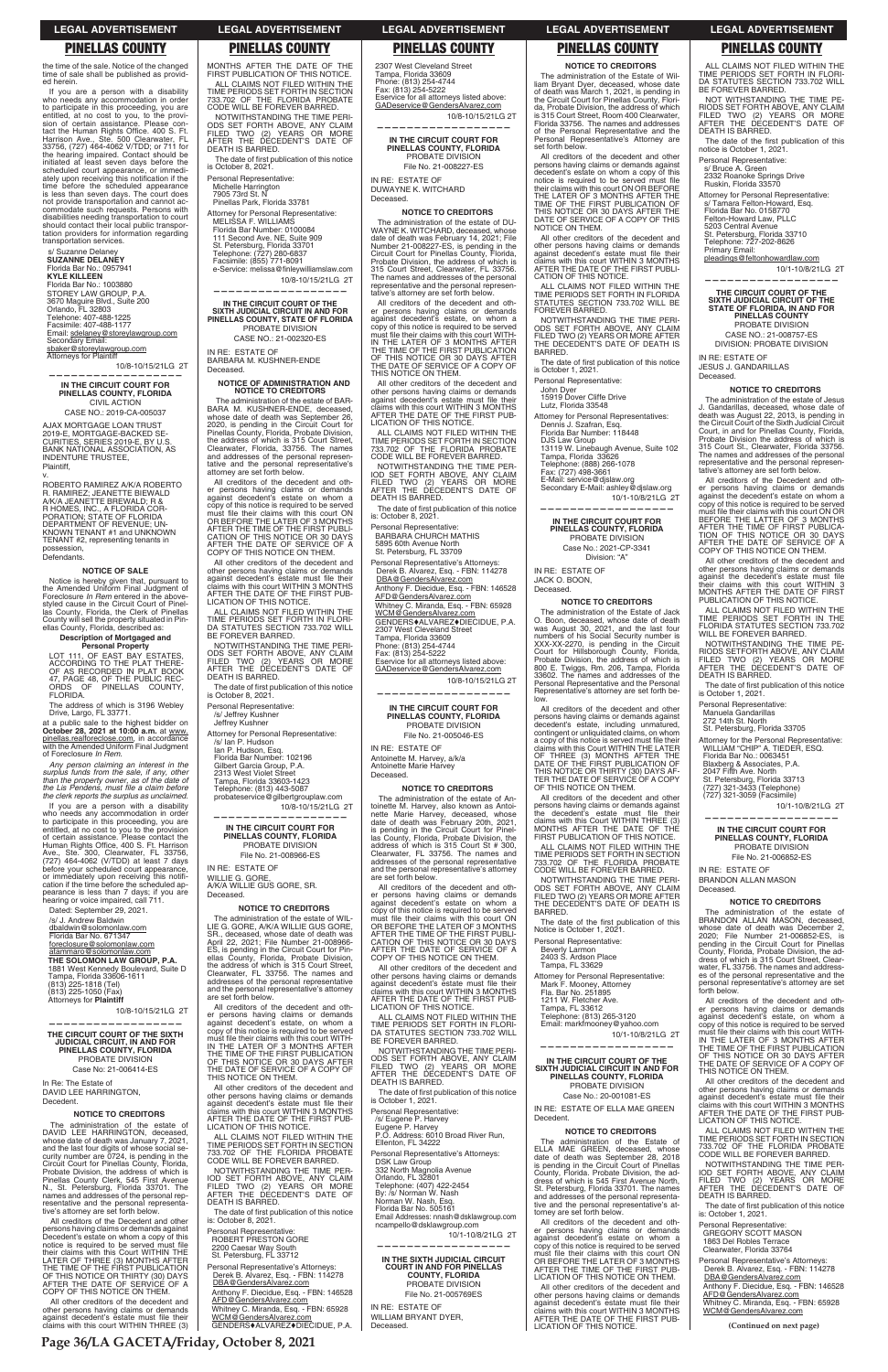GENDERS+ALVAREZ+DIECIDUE, P.A. 2307 West Cleveland Street Tampa, Florida 33609<br>Phone: (813) 254-4744<br>Fax: (813) 254-5222 Eservice for all attorneys listed above: GADeservice@GendersAlvarez.com

**LA GACETA/Friday, October 8, 2021/Page 37**

**(Continued on next page)**

### **LEGAL ADVERTISEMENT LEGAL ADVERTISEMENT LEGAL ADVERTISEMENT LEGAL ADVERTISEMENT LEGAL ADVERTISEMENT**

RIOD SET FORTH ABOVE, ANY CLAIM FILED TWO (2) YEARS OR MORE<br>AFTER THE DECEDENT'S DATE OF

The date of first publication of this notice

## **PINELLAS COUNTY PINELLAS COUNTY PINELLAS COUNTY PINELLAS COUNTY POLK COUNTY**

The administration of the estate of Diane O. Stidham, deceased, whose date of death was June 5, 2018, is pending in the<br>Circuit Court for Pinellas County, Florida, Probate Division, the address of which is 315 Court Street, Clearwater, Florida<br>33756. The names and addresses of the personal representative and the personal representative's attorney are set forth below.

10/1-10/8/21LG 2T **——————————————————**

**IN THE CIRCUIT COURT FOR PINELLAS COUNTY, FLORIDA** PROBATE DIVISION File No. 21-009151-ES IN RE: ESTATE OF KELLY A. MORRISON

Deceased.

#### **NOTICE TO CREDITORS**

The administration of the estate of KEL-<br>LY A. MORRISON, deceased, whose date<br>of death was July 7, 2021; File Number<br>21-009151-ES, is pending in the Circuit<br>Court for Pinellas County, Florida, Probate administration of the estate of Division, the address of which is 315 Court<br>Street, Clearwater, FL 33756. The names and addresses of the personal representative and the personal representative's<br>attorney are set forth below.

All creditors of the decedent and other persons having claims or demands<br>against decedent's estate, on whom a<br>copy of this notice is required to be served must file their claims with this court WITH-<br>IN THE LATER OF 3 MONTHS AFTER<br>THE TIME OF THE FIRST PUBLICATION<br>OF THIS NOTICE OR 30 DAYS AFTER<br>THE DATICE ON THEM.<br>THIS NOTICE ON THEM.

All other creditors of the decedent and other persons having claims or demands<br>against decedent's estate must file their<br>claims with this court WITHIN 3 MONTHS AFTER THE DATE OF THE FIRST PUB-LICATION OF THIS NOTICE

ALL CLAIMS NOT FILED WITHIN THE<br>TIME PERIODS SET FORTH IN SECTION<br>733.702 OF THE FLORIDA PROBATE CODE WILL BE FOREVER BARRED.

NOTWITHSTANDING THE TIME PER-<br>IOD SET FORTH ABOVE, ANY CLAIM<br>FILED TWO (2) YEARS OR MORE<br>AFTER THE DECEDENT'S DATE OF DEATH IS BARRED.

The date of first publication of this notice is: October 1, 2021.

Personal Representative:<br>DARBY A. CUMMINGS<br>7161 73rd Street North Pinellas Park, Florida 33781

Personal Representative's Attorneys: Derek B. Alvarez, Esq. - FBN: 114278<br><u>DBA@GendersAlvarez.com</u>

Anthony F. Diecidue, Esq. - FBN: 146528 AFD@GendersAlvarez.com Whitney C. Miranda, Esq. - FBN: 65928 WCM@GendersAlvarez.com GENDERS♦ALVAREZ♦DIECIDUE, P.A.<br>2307 West Cleveland Street Tampa, Florida 33609 Phone: (813) 254-4744<br>Fax: (813) 254-5222 Eservice for all attorneys listed above: GADeservice@GendersAlvarez.com

### **IN THE SIXTH JUDICIAL CIRCUIT COURT IN AND FOR PINELLAS COUNTY FLORIDA** PROBATE DIVISION

UNC: 522021CP9592XXESXX File No.: 21-009592-ES

IN RE: ESTATE OF REIN, DONNA, Deceased.

All creditors of the decedent and other<br>persons having claims or demands against the decedent's estate on whom a copy of this notice is required to be served must<br>file their claims with this court WITHIN THE LATER OF THREE (3) MONTHS AFTER<br>THE TIME OF THE FIRST PUBLICATION OF THIS NOTICE OR THIRTY (30) DAYS<br>AFTER THE DATE OF SERVICE OF A COPY OF THIS NOTICE ON THEM.

All other creditors of the decedent and<br>other persons having claims or demands against the decedent's estate must file their claims with this court WITHIN THREE<br>(3) MONTHS AFTER THE DATE OF THE FIRST PUBLICATION OF THIS NOTICE.

ALL CLAIMS NOT FILED WITHIN THE TIME PERIODS SET FORTH IN SECTION<br>733.702 OF THE FLORIDA PROBATE<br>CODE WILL BE FOREVER BARRED.

NOTWITHSTANDING THE TIME PERI-ODS SET FORTH ABOVE, ANY CLAIM<br>FILED TWO (2) YEARS OR MORE AFTER<br>THE DECEDENT'S DEATH IS BARRED.

The date of first publication of this notice is October 1, 2021.

Personal Representative: Amber Michelle Mooney 2631 Country Grove Blvd<br>Palm Harbor, FL 34684 Attorney for Personal Representative: Anne Ricke, Esq. FBN 96837 LeavenLaw<br>1900 First Street North St. Petersburg, FL 33703<br>(727) 327-3328 – Phone<br>(727) 327-3305 – Fax service@leavenlaw.com www.leavenlaw.com<br>Attorneys for Petitioner

> **IN THE CIRCUIT COURT FOR PINELLAS COUNTY, FLORIDA** PROBATE DIVISION File No. 20-004739

IN RE: ESTATE OF DIANE G. STIDHAM Deceased.

10/1-10/8/21LG 2T **——————————————————**

All creditors of the decedent and All creditors of the decedent and other<br>er persons having claims or demands<br>against decedent's estate on whom a<br>copy of this notice is required to be served must file their claims with this court ON<br>OR BEFORE THE LATER OF 3 MONTHS<br>AFTER THE TIME OF THE FIRST PUBLI-<br>CATION OF THIS NOTICE OR 30 DAYS<br>AFTER THE DATE OF SERVICE OF A COPY OF THIS NOTICE ON THEM.

#### **NOTICE TO CREDITORS**

The administration of the Estate of DON-<br>NA REIN deceased, whose date of death REIN deceased, whose date of death was September 3, 2021, is pending in the<br>Circuit Court for Pinellas County, Florida, Probate Division, the address of which is 315 Court Street, Clearwater, FL 33756.<br>The names and addresses of the personal representative and the personal representative's attorney are set forth below.

All other creditors of the decedent and other persons having claims or demands<br>against decedent's estate must file their<br>claims with this court WITHIN 3 MONTHS AFTER THE DATE OF THE FIRST PUB-LICATION OF THIS NOTICE.

ALL CLAIMS NOT FILED WITHIN THE TIME PERIODS SET FORTH IN FLORI-<br>DA STATUTES SECTION 733.702 WILL BE FOREVER BARRED.

Secondary E-Mail: service@paulriffel.com 10/1-10/8/21LG 2T

IN RE: ESTATE OF DONALD JAMES BARBER, SR., Deceased.

BARBER PRISCILLA BARBER, INDIVIDUALLY

Whereabouts Unknown YOU ARE NOTIFIED that a PETITION<br>FOR ADMINISTRATION has been filed in this court. You are required to serve a<br>copy of your written defenses, if any, on the petitioner's attorney, whose name and<br>address are: Derek B. Alvarez, Esquire,<br>GENDERS ◆ ALVAREZ ◆ DIECIDUE,<br>P.A., 2307 W. Cleveland Street, Tampa, FL 33609, on or before November 1,<br>2021, and to file the original of the written<br>defenses with the clerk of this court either before service or immediately thereafter.<br>Failure to serve and file written defenses

as required may result in a judgment or order for the relief demanded, without fur-<br>ther notice. ther notice. Signed on 09/23/2021.

Ken Burke<br>Clerk of the Circuit Court

and Comptroller<br>As Clerk of the Court

By: s/ Kathy D. Quaranto<br>As Deputy Clerk

First Publication on: October 1, 2021. 10/1-10/22/21LG 4T

**IN THE CIRCUIT COURT OF THE SIXTH JUDICIAL CIRCUIT IN AND F SIXTH JUDICIAL CIRCUIT IN AND FOR PINELLAS COUNTY, FLORIDA**

Case No.: 20-005663-CI Section: 13 RENE SAXER, individually, Plaintiff,

TO: Defendants, JHONNY HER-RARA and ALL OTHER UNKNOWN PARTIES, if alive, and if dead, their unknown spouse(s), heir(s), devisee(s), grantee(s), judgment creditor(s), and all other parties claiming by, through, under, or against Defendants; the unknown spouse, heirs, devisees, grantees, and judgment creditors of<br>Defendants, deceased, and all other parties claiming by, through, under, or against Defendants; and all unknown natural persons if alive, and if dead or not known to be dead or alive, their several and respective unknown spouses, International continuity of the contract of the contract of creditors, or other parties claiming<br>by, through, or under those unknown natural persons; and the several and respective unknown assigns, successors in interest, trustees, or any other person claiming by, through, under, or against any corporation or other legal entity named as a Defendant; and all claimants, persons or parties, natural or corporate, or whose exact legal status is unknown, claiming under any of the<br>above-named or described Defendants or parties or claiming to have any right, title, or interest in the subject property described in Plaintiff's, RENE SAXER, Verified Complaint ("Complaint") filed in this action:

10/1-10/8/21LG 2T

**——————————————————**

**NOTICE TO CREDITORS**

YOU ARE NOTIFIED that an action to quiet title to the following property in Pinel-las County, Florida:

TERRACE, ACCORDING TO THE<br>PLAT THEREOF, AS RECORDED<br>IN PLAT BOOK 45, PAGE 3 OF THE PUBLIC RECORDS OF PINELLAS COUNTY, FLORIDA,

has been filed against you and you are has been filed against you and you are re-<br>quired to serve a copy of your written de-<br>fenses, if any, to it on Scott W. Fitzpatrick,<br>Esquire, the Plaintiff's attorney, whose<br>address is Owens Law Group, P.A., 811<br>Cypress Vi before service on the Plaintiff' ther before service on the Plaintiff' attor-<br>ney or immediately thereafter; otherwise a<br>default will be entered against you for the relief demanded in the Complaint. Dated on 9/22/2021.

Ken Burke Clerk of Circuit Court and Comptroller By s/ Thomas Smith<br>Deputy Clerk Scott W. Fitzpatrick, B.C.S. Florida Bar No. 0370710<br>OWENS LAW GROUP, P.A.<br>811-B Cypress Village Boulevard<br>Ruskin, Florida 33573

(813) 633-3396 - Telephone<br>(813) 633-3397 — Telecopier <u>scott@owenslawgrouppa.com</u> - Email<br>Attorney for Plaintiff

**—————————————————— IN THE CIRCUIT COURT FOR PINELLAS COUNTY, FLORIDA** CIRCUIT CIVIL

TO: SHILOH MESSINA ALBRIGHT BRADFORD, last known address of<br>5685 54th Avenue North, Kenneth<br>City, Florida 33709, and to DARLENE M. MADDEROM, TRUSTEE UNDER<br>THE AMENDED AND RESTATED<br>REVOCABLE TRUST FOR ELLS-WORTH T. WOOD AND HELEN M. WOOD u/a/d MARCH 21, 1997., last known address of 7238 2nd Ave No, St. Petersburg, Florida, 33710

YOU ARE HEREBY NOTIFIED that an action to quiet title to the following real property located in Pinellas County, Flor-<br>ida, and further described as:

The East 100 feet of the West 1003 feet of the South 1/2 of the Southwest 1/4 of the Southwest 1/4 of Section 33,<br>Township 30 South, Range 16 East, Pinellas County Florida, less and except:

NOTWITHSTANDING THE TIME PERI-ODS SET FORTH ABOVE, ANY CLAIM<br>FILED TWO (2) YEARS OR MORE<br>AFTER THE DECEDENT'S DATE OF DEATH IS BARRED.

The date of first publication of this notice is October 1, 2021.

> The South 220 feet of the East 100<br>feet of of the West 1003 feet of the<br>South 1/2 of the Southwest 1/4 of the Southwest 1/4 of Section 33, Town-<br>ship 30 South, Range 16 East, LESS<br>the South 50 feet thereof for road right-of-way all in Pinellas County, Florida.

has been filed against you and you are required to serve a copy of your written<br>defenses, if any, to it on Roy C. Skelton,<br>Esq., 326 N. Belcher Road, Clearwater, Florida 33765 within thirty (30) days of the<br>first date of publication, and file the original<br>with the Clerk of this Court either before service on Plaintiff's attorney or immediately thereafter; otherwise, a default will<br>be entered against you for the relief de-<br>manded in the complaint or petition.

Personal Representative: /s/ Alexander Theodoor Nouel

7 Ormonde Gate

Flat Two<br>London, SW3 4EU

THIS NOTICE SHALL BE PUBLISHED ONCE A WEEK FOR FOUR (4)<br>CONSECUTIVE WEEKS

 Attorney for Personal Representative: /s/ Paul E. Riffel

> If you are a person with a disability who needs any accommodation in order to participate in this proceeding, you are en-<br>titled, at no cost to you, to the provision<br>of certain assistance. Please contact the Human Rights Office, 400 S. Ft. Harrison<br>Ave., Ste. 300, Clearwater, FL 33756,<br>(727) 464-4880(V) at least 7 days before your scheduled court appearance, or your scheduled court appearance, or im-<br>mediately upon receiving this notification if<br>the time before the scheduled appearance is less than 7 days; if you are hearing im-<br>paired call 711.

Attorney<br>Florida Bar Number: 352098

DATED on September 21, 2021 Ken Burke

1319 West Fletcher Avenue Tampa, Florida 33612

As Clerk of the Court

Telephone: (813) 265-1185<br>E-Mail: paul@paulriffel.com

**—————————————————— IN THE CIRCUIT COURT FOR PINELLAS COUNTY, FLORIDA** PROBATE DIVISION File No. 21-009699-ES

> By: /s/ Thomas Smith<br>As Deputy Clerk 9/24-10/15/21LG 4T

**—————————————————— IN THE CIRCUIT COURT OF THE SIXTH JUDICIAL CIRCUIT, IN AND FOR PINELLAS COUNTY, FLORIDA** UCN: 522021DR007881XXFDFD REF: 21-007881-FD Division: Section 25

#### **NOTICE OF ACTION (formal notice by publication)**

TO: ANY AND ALL HEIRS OF DONALD JAMES BARBER, SR.

> VONGKOTH PAULA, Petitioner,

ANY AND ALL HEIRS OF DONALD LORENZO BARBER ANY AND ALL HEIRS OF MELANIE

> YOU ARE NOTIFIED that an action<br>for dissolution of marriage has been filed<br>against you and that you are required to serve a copy of your written defenses, if<br>any, to VONGKOTH PAULA, whose ad-<br>dress is VONGKOTH PAULA 1631 AR-BOR DR CLEARWATER, FL 33756 within<br>28 days after the first date of publication,<br>and file the original with the clerk of this Court at 315 Court Street, Room 170,<br>Clearwater, FL 33756, before service on<br>Petitioner or immediately thereafter. If you **fail to do so, a default may be entered against you for the relief demanded in the petition**.

The action is asking the court to decide<br>how the following real or personal property<br>should be divided: **NONE** 

**You must keep the Clerk of the Circuit**  Court's office notified of your current<br>address. (You may file Notice of Cur-<br>rent Address, Florida Supreme Court<br>Approved Family Law Form 12.915.)<br>Future papers in this lawsuit will be **mailed to the address on record at the**  clerk's office.

**IN THE CIRCUIT COURT OF THE SIXTH JUDICIAL CIRCUIT, IN AND FOR PINELLAS COUNTY, FLORIDA** UCN: 522021DR007012XXFDFD REF: 21-007012-FD Division: Section 25

LISA DAVIDSON, Petitioner,

### **——————————————————**

TO: BRANDON MCMILLAN 126 FOX POND LANE OCILLA GA 31774

vs.

JHONNY HERRERA, individually, and ANY AND ALL UNKNOWN<br>PARTIES; UNKNOWN PARTY #1<br>AND UNKNOWN PARTY #2, THE NAMES BEING FICTITIOUS TO ACCOUNT FOR PARTIES IN

POSSESSION, Defendants.

### **NOTICE OF ACTION**

YOU ARE NOTIFIED that an action for dissolution of marriage has been filed against you and that you are required to serve a copy of your written defenses, if any, to LISA DAVIDSON, whose address is LISA DAVIDSON 3179 DOWNING<br>STREET CLEARWATER, FL 33759 within 28 days after the first date of publication, and file the original with the clerk of this<br>Court at **315 Court Street, Room 170,**<br>**Clearwater, FL 33756**, before service on Petitioner or immediately thereafter. If you<br>fail to do so, a default may be entered<br>against you for the relief demanded in **the petition**.

The action is asking the court to decide<br>how the following real or personal property<br>should be divided: **NONE** 

**You must keep the Clerk of the Circuit**  Court's office notified of your current<br>address. (You may file Notice of Cur-<br>rent Address, Florida Supreme Court<br>Approved Family Law Form 12.915.)<br>Future papers in this lawsuit will be<br>mailed to the address on record at t clerk's office.

> **IN THE CIRCUIT COURT FOR POLK COUNTY, FLORIDA** PROBATE DIVISION File No. 2021-CP-003220

IN RE: ESTATE OF FELICIA C. RUSSO, Deceased.

The administration of the estate of FE-LICIA C. RUSSO deceased, whose date of death was June 12, 2021, is pending in the Circuit Court for Polk County, Florida, Probate Division, the address of which<br>is 255 N. Broadway Ave, Bartow, Florida 33830. The names and addresses of the personal representative and the personal<br>representative's attorney are set forth below.

All creditors of the decedent and other persons having claims or demands against<br>decedent's estate, on whom a copy of this notice is required to be served must file their claims with this court ON OR BE-<br>FORE THE LATER OF 3 MONTHS AF-<br>TER THE DATE OF THE FIRST PUBLI-CATION OF THIS NOTICE OR 30 DAYS<br>AFTER THE DATE OF SERVICE OF A COPY OF THIS NOTICE ON THEM.

All other creditors of the decedent and other persons having claims or demands<br>against decedent's estate must file their claims with this court WITHIN 3 MONTHS<br>AFTER THE DATE OF THE FIRST PUB-<br>LICATION OF THIS NOTICE.

ALL CLAIMS NOT FILED WITHIN THE TIME PERIODS SET FORTH IN FLORI-<br>DA STATUTES SECTION 733.702 WILL<br>BE FOREVER BARRED.

is October 8, 2021. Personal Representative: Joseph Russo 9000 US Highway 192, Lot 799

Clermont, FL 34714

Orlando, FL 32819

Attorney for Personal Representative<br>Pamela Grace Martini, Esq. Florida Bar No. 100761

Law Office of Pamela G. Martini, PLLC<br>7575 Dr. Phillips Blvd., Suite 305

LOT 28, BLOCK B, EASTWOOD

FUNDS. AFTER THE FUNDS ARE REPORTED AS UNCLAIMED, ONLY THE OWNER OF THE RECORD AS OF THE DATE OF THE LIS PENDENS MAY CLAIM THE SURPLUS. If the sale is set aside, the Purchaser may be entitled to only a return of the sale deposit less any applicable fees and costs and shall have no further recourse<br>costs and shall have no further recourse

"In accordance with the Americans With Disabilities Act, persons in need of a spe-

cial accommodation to participate in this<br>proceeding shall, within seven (7) days<br>prior to any proceeding, contact the Admin-<br>istrative Office of the Court, Polk County,<br>255 N. Broadway, Bartow, FL 33830, Tele-<br>phone (863)

10/1-10/22/21LG 4T

No. 21-2540-CI OUTBIDYA, INC.

Plaintiff, vs.

SHILOH MESSINA ALBRIGHT BRADFORD, and DARLENE M. MADDEROM, TRUSTEE UNDER THE AMENDED AND RESTATED REVOCABLE TRUST FOR ELLSWORTH T. WOOD AND HELEN M. WOOD u/a/d MARCH 21, 1997. Defendants.

#### **NOTICE OF ACTION**

DATED at Polk County, Florida, this 29th day of September, 2021. GILBERT GARCIA GROUP, P.A.

Mortgagee's Attorney.

Attorney for Plaintiff<br>2313 W. Violet St.

Tampa, Florida 33603<br>Telephone: (813) 443-5087<br>Fax: (813) 443-5089 emailservice@gilbertgrouplaw.com By: /s/ Amy M. Kiser, Esq. Florida Bar No. 46196 630282.26754/TLL

Service'

best bidder for cash at

at public sale, to the highest and best bid-<br>der, for cash, in an online sale at www.polk. realforeclose.com, beginning at 10:00 a.m., on **October 26, 2021**.

ANY PERSON CLAIMING AN INTER-<br>EST IN THE SURPLUS FUNDS FROM<br>THE SALE, IF ANY, OTHER THAN THE<br>PROPERTY OWNER AS OF THE DATE<br>OF THE LIS PENDENS, MUST FILE A<br>CLAIM WITHIN 60 DAYS AFTER THE SALE IN ACCORDANCE WITH SECTION

vs

PHOTHONG VONGKOTH, **Respondent** 

#### **NOTICE OF ACTION FOR DISSOLUTION OF MARRIAGE (WITHOUT CHILD(REN) OR FINANCIAL SUPPORT)** TO: PHOTHONG VONGKOTH 6239 N KEYSTONE CHICAGO IL 60646

**Copies of all court documents in this**  case, including orders, are available at<br>the Clerk of the Circuit Court's office.<br>You may review these documents upon **request.**

**WARNING: Rule 12.285, Florida Family Law Rules of Procedure, requires certain automatic disclosure of documents and information. Failure to com-ply can result in sanctions, including dismissal or striking of pleadings.**

Dated: September 20, 2021 KEN BURKE Clerk of the Circuit Court<br>315 Court Street - Room 170<br>Clearwater, Florida 33756-5165 (727) 464-7000 www.mypinellasclerk.org

By: /s/ Thomas Smith Deputy Clerk

9/24-10/15/21LG 4T **——————————————————**

vs BRANDON MCMILLAN, Respondent

## **NOTICE OF ACTION FOR DISSOLUTION OF MARRIAGE (WITHOUT CHILD(REN) OR FINANCIAL SUPPORT)**

**Copies of all court documents in this**   $\overline{\phantom{a}}$  case, including orders, are available at the Clerk of the Circuit Court's office. **You may review these documents upon request.**

**WARNING: Rule 12.285, Florida Family Law Rules of Procedure, requires certain automatic disclosure of docu-ments and information. Failure to comply can result in sanctions, including dismissal or striking of pleadings.**

9/24-10/15/21LG 4T

Dated: September 20, 2021 KEN BURKE<br>Clerk of the Circuit Court<br>315 Court Street - Room 170

Clearwater, Florida 33756-5165<br>(727) 464-7000 www.mypinellasclerk.org

By: /s/ Thomas Smith Deputy Clerk

**——————————————————**

**POLK COUNTY**

#### **NOTICE TO CREDITORS**

NOTWITHSTANDING THE TIME PE-

DEATH IS BARRED.

10/8-10/15/21LG 2T

Telephone: (407) 955-4955<br>Email: pam@pamelamartinilaw.com

**—————————————————— IN THE CIRCUIT COURT OF THE TENTH JUDICIAL CIRCUIT IN AND FOR POLK COUNTY, FLORIDA** CIVIL DIVISION CASE NO. 2019CA003022 U.S. BANK TRUST NATIONAL<br>ASSOCIATION, AS TRUSTEE FOR CVF III MORTGAGE LOAN TRUST II

Plaintiff, vs.

ESTATE OF NORMAN A SANCHIOUS,

et al, Defendants/

**NOTICE OF SALE PURSUANT TO CHAPTER 45**

NOTICE IS HEREBY GIVEN pursuant<br>to an Order dated August 16, 2021, and<br>entered in Case No. 2019CA003022 of the<br>Circuit Court of the TENTH Judicial Circuit

in and for Polk County, Florida, wherein<br>U.S. Bank Trust National Association, as<br>trustee for CVF III Mortgage Loan Trust<br>II is the Plaintiff and SAMARA CLARK,

LORRAINE SANCHIOUS, KEITH SAN-<br>CHIOUS, JAMAR SANCHIOUS REAVES,<br>MERCEDES CLARK, and UNKNOWN<br>SPOUSE OF KEITH SANCHIOUS the<br>Defendants. Stacy M. Butterfield, CPA,<br>Clerk of the Circuit Court in and for Polk

County, Florida will sell to the highest and

best bidder for cash at www.polk.realfore-<br>close.com, the Clerk's website for on-line auctions at 10:00 AM on **November 16,** 2021, the following described property as<br>set forth in said Order of Final Judgment,

to wit:

Lot 24, less the West 50 feet, of Rolling Hills, according to plat thereof<br>recorded in Plat Book 36, page 43, public records of Polk County, Florida;<br>Being a part of the NW1/4 of SW1/4,<br>and S1/2 of SW1/4, and West 210 feet of the SW1/4 of SE1/4 of Section 36, Township 30 South, Range 23 East. IF YOU ARE A PERSON CLAIMING AN INTEREST IN THE SURPLUS FROM

THE SALE, IF ANY, OTHER THAN THE<br>PROPERTY OWNER AS OF THE DATE<br>OF THE LIS PENDENS, YOU MUST FILE<br>A CLAIM WITH THE CLERK OF COURT<br>BEFORE OR NO LATER THE DATE THAT THE<br>DATE THAT THE CLERK REPORTS THE

SURPLUS AS UNCLAIMED. IF YOU FAIL TO FILE A TIMELY CLAIM, YOU WILL NOT BE ENTITLED TO ANY REMAINING

10/8-10/15/21LG 2T

**—————————————————— IN THE CIRCUIT COURT OF THE TENTH** 

### **JUDICIAL CIRCUIT OF THE STATE OF FLORIDA, IN AND FOR POLK COUNTY** CIVIL DIVISION Case No.: 2018-CA-12

THE HUNTINGTON NATIONAL BANK, Plaintiff,

-vs-

HERMAN L. CAPERS, TEWANDA L. CAPERS and HIGHLANDS AT CREW<br>LAKES HOMEOWNERS' ASSOCIATION, INC.,

### **Defendants**

#### **NOTICE OF SALE**

Notice is hereby given that, pursuant to<br>an Amended Final Judgment of Foreclosure entered in the above-styled cause, in<br>the Circuit Court of Polk County, Florida,<br>Stacy M. Butterfield, the Clerk of the Cir-<br>cuit Court will sell the property situate in cuit Court will sell the property situate in<br>Polk County, Florida, described as:

LOT 21, HIGHLANDS AT CREWS LAKE WEST, ACCORDING TO THE<br>MAP OR PLAT THEREOF RECORD-<br>ED IN PLAT BOOK 121, PAGES<br>AND 8, OF THE PUBLIC RECORDS OF POLK COUNTY, FLORIDA.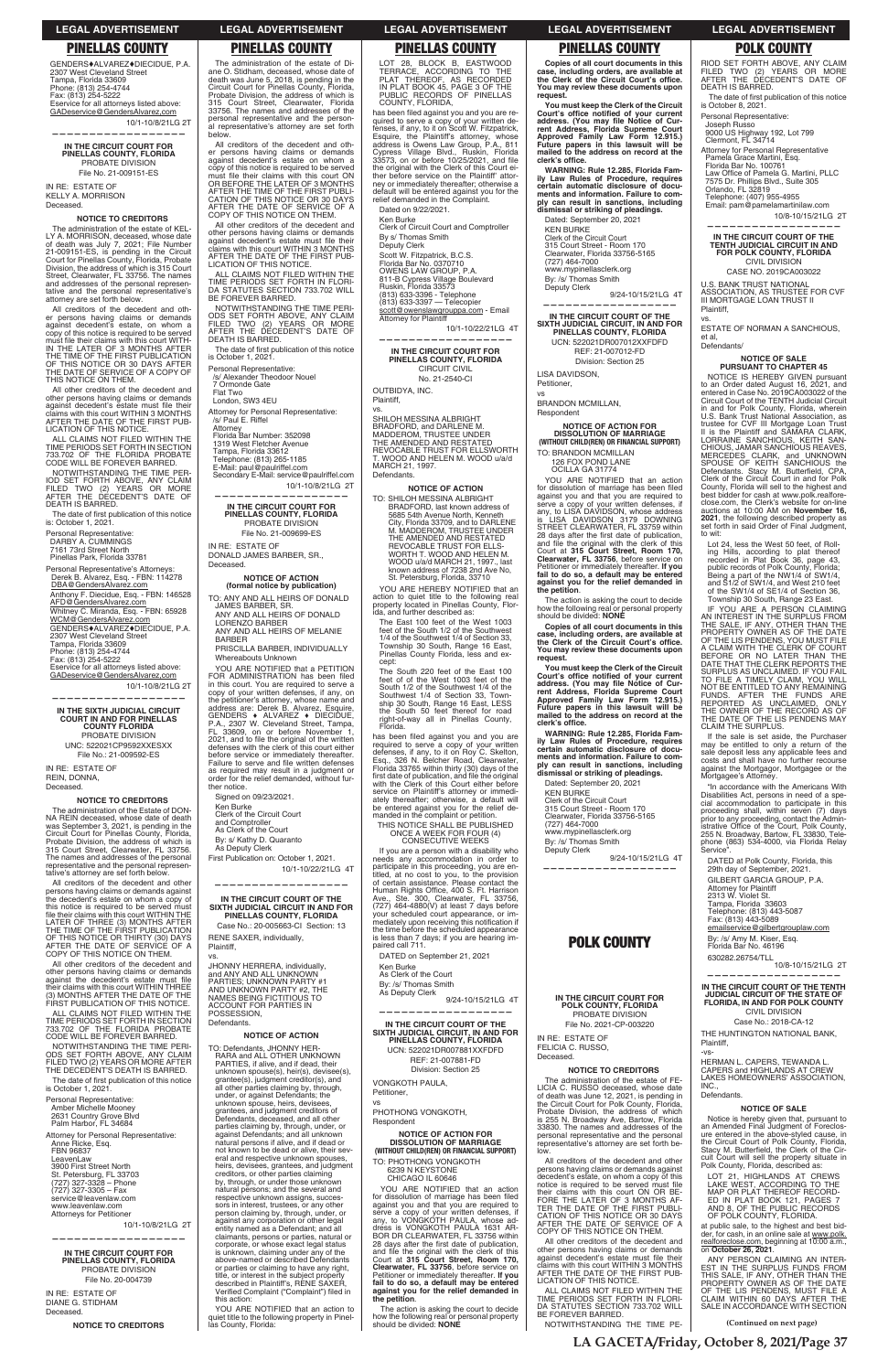**Page 38/LA GACETA/Friday, October 8, 2021**

45.031(1)(a), FLORIDA STATUTES. NOTE: THIS COMMUNICATION, FROM<br>A DEBT COLLECTOR, IS AN ATTEMPT<br>TO COLLECT A DEBT AND ANY INFOR-<br>MATION OBTAINED WILL BE USED FOR THAT PURPOSE.

DATED this 30th day of September, 2021.

VICTOR H. VESCHIO, Esquire For the Court

By: /s/VICTOR H. VESCHIO, Esquire Gibbons Neuman<br>3321 Henderson Boulevard

Tampa, Florida 33609

10/8-10/15/21LG 2T

**——————————————————**

### **IN THE CIRCUIT COURT OF THE TENTH JUDICIAL CIRCUIT IN AND FOR POLK COUNTY, FLORIDA** Case No.: 2021-DR-5264 SEC. 09

IN THE MATTER OF THE ADOPTION OF

AINOHA SOFIA KOEDEL, Adoptee

## **NOTICE OF ACTION FOR TERMINATION OF PARENTAL RIGHTS AND STEPPARENT ADOPTION TO: NESTOR DANIEL LUNA RODRIGUEZ**

**YOU ARE NOTIFIED** that a Joint Petition for Adoption by Stepparent has been filed against you and that you are required to serve a copy of your written defenses, if any, to it on Marie Delapeña, Esq., Petitioner's attorney, whose address is P.O.<br>Box 3271, Windermere, FL 34786, on<br>or before October 28, 2021, and file the original with the clerk of this court at Polk<br>County Courthouse, 255 N. Broadway<br>Avenue, Bartow, FL 33830, either before service on Petitioner's attorney or immediately thereafter; otherwise a default will<br>be entered against you for the relief demanded in the petition.

Copies of all court documents in this case, including orders, are available at<br>the Clerk of the Circuit Court's office. the Clerk of the Circuit Court's office.<br>You may review these documents upon<br>request. You must keep the Clerk of the<br>Circuit Court's office notified of your current address. (You may file Designation<br>of Current Mailing and E-Mail Address,<br>Florida Supreme Court Approved Family Law Form 12.915.) Future papers in this<br>lawsuit will be mailed or e-mailed to the<br>addresses on record at the clerk's office. The minor child is identified as follows:

Date of Birth: February 2, 2015 Place of Birth: Bolivarian Republic of Venezuela

Physicial Description of Respondent:<br>Age: approximately 38 Race: Hispanic Hair Color: Brown Eye Color: Brown Approximate Height: 5 feet 9 inches<br>Approximate Weight: 180 pounds Dated this 21st day of September, 2021 Stacy M. Butterfield<br>Clerk of the Circuit Court By /s/ D.R.

Deputy Clerk

Case No.: 2019CA003712000000 SUNTRUST BANK Plaintiff,

LELAND HALE, REBECCA HALE, PINE RIDGE OWNERS ASSOCIATION, INC.,<br>PETER C. RAY, AS TRUSTEE OF THE<br>PETER C. RAY TRUST CREATED BY<br>THE PROVISIONS OF THE ELIZABETH<br>M. RAY TRUST DATED JUNE 17, 1971, UNKNOWN TENANT #1, UNKNOWN TENANT #2, and all unknown parties<br>claiming an interest by, through, under or against any Defendant, or claiming<br>any right, title, and interest in the subject<br>property, **Defendants** 

Any person claiming an interest in the surplus from the sale, if any, other than<br>the property owner as of the date of the<br>Lis Pendens must file a claim before the clerk reports the surplus as unclaimed.<br>The court, in its discretion, may enlarge<br>the time of the sale. Notice of the changed time of sale shall be published as provided herein.

If you are a person with a disability who<br>needs any accommodation in order to participate in this proceeding, you are en-<br>titled, at no cost to you, to the provision of<br>certain assistance. Please contact the Office of the Court Administrator, (863) 534-4690, within two (2) working days of your<br>receipt of this (describe notice); if you are hearing or voice impaired, call TDD (863)<br>534-7777 or Florida Relay Service 711. MORTGAGE, Plaintiff,  $-1/S -$ 

Telephone No.: (407) 210-2796<br>Facsimile No.: (407) 210-2795<br>Attorneys for Plaintiff: TRUIST BANK, successor by merger to SUNTRUST BANK

10/8-10/29/21LG 4T

**——————————————————**

## **IN THE CIRCUIT COURT OF THE TENTH JUDICIAL CIRCUIT, IN AND FOR POLK COUNTY, FLORIDA**

#### vs.

**NOTICE OF ACTION - MORTGAGE FORECLOSURE** TO: PRAVIN PATEL and SANGITA PATEL, if living, and all unknown parties<br>claiming by, through, under or against<br>the above named Defendants who are not known to be dead or alive, whether said unknown parties may claim an interest as spouses, heirs, devisees, grantees, assignees, lienors, creditors, trustees or other claimants, claiming<br>by, through, under or against the said<br>Defendants, if they are deceased.

**NOTICE OF SALE**

CATION OF THIS NOTICE OR 30 DAYS<br>AFTER THE DATE OF SERVICE OF A<br>COPY OF THIS NOTICE ON THEM.

YOU ARE HEREBY NOTIFIED that an action to foreclose a mortgage on the following property in Polk County, Florida: CONDOMINIUM UNIT 26201, BA-HAMA BAY, PHASE 26, A CON-DOMINIUM, ACCORDING TO THE

SAID CONDOMINIUM UNIT AS SET FORTH AND MORE PARTICULARLY DESCRIBED IN THE DECLARA-TION OF CONDOMINIUM RECITED HEREIN. has been filed against you and you are

has been filed against you and you are re-<br>quired to serve a copy of your written de-<br>fenses, if any, to it on ROD B. NEUMAN,<br>Esquire, of Gibbons Neuman, Plaintiff's at-<br>torney, whose address is 3321 Henderson<br>Boulevard, T

of this notice, or, on or before lication of this notice, or, on or before No-<br>vember 3, 2021, and file the original with<br>the Clerk of this Court either before ser-<br>vice on Plaintiff's attorney or immediately on Plaintiff's attorney or immediately thereafter; otherwise a default will be entered against you for the relief demanded<br>tered against you for the relief demanded<br>in the Complaint. "If you are a person with a disability who needs any accommodation in order to participate in this proceeding, you are entitled, at no cost to you, to the provision of certain<br>assistance. Please contact the Office of<br>the Court Administrator, 255 N. Broadway

**Defendants** 

**Lot 32, Pine Ridge, according to the map or plat thereof as recorded in Plat Book 82, Page 13, Public Records of Polk County, Florida.**

shall be sold by the Clerk of Court on the **29th day of October, 2021, ON-LINE at 10:00 a.m. (Eastern Time) at www.polk.** realforeclose.com to the highest bidder, for cash, after giving notice as required by<br>section 45.031, Florida Statutes.

DATED this 27th day of September, 2021.

Avenue, Bartow, Florida 33830, (863) 534-4686, at least 7 days before your sched-<br>uled court appearance, or immediately<br>upon receiving this notification if the time<br>before the scheduled appearance is less<br>than 7 days; if y

By: /s/ Asuncion Nieves<br>Deputy Clerk 10/1-10/8/21LG 2T

**IN THE CIRCUIT COURT FOR POLK COUNTY, FLORIDA** PROBATE DIVISION File No. 21-CP-2808 Division 14 Probate

IN RE: ESTATE OF KEVIN CASTILLO Deceased

Dated September 30, 2021

/s/ARTHUR S. BARKSDALE IV Florida Bar No.: 40628 Alvarez, Winthrop, Thompson & Storey,

P.A. P.O. Box 3511 Orlando, FL 32802-3511

> All other creditors of the decedent and other persons having claims or demands<br>against decedent's estate must file their<br>claims with this court WITHIN 3 MONTHS AFTER THE DATE OF THE FIRST PUB-LICATION OF THIS NOTICE.

ALL CLAIMS NOT FILED WITHIN THE<br>TIME PERIODS SET FORTH IN FLORIDA<br>STATUTES SECTION 733.702 WILL BE FOREVER BARRED.

NOTWITHSTANDING THE TIME PERI-<br>ODS SET FORTH ABOVE, ANY CLAIM<br>FILED TWO (2) YEARS OR MORE<br>AFTER THE DECEDENT'S DATE OF DEATH IS BARRED.

The date of first publication of this notice is October 1, 2021.

10/8-10/15/21LG 2T

If you are a person with a disability who<br>needs any accommodation in order to participate in this proceeding, you are en-<br>titled, at no cost to you, to the provision<br>of certain assistance. Please contact the<br>Office of the Court Administrator, 255 N. Broadway Avenue, Bartow, Florida 33830,<br>(863) 534-4686, at least 7 days before your scheduled court appearance, or your scheduled court appearance, or im-<br>mediately upon receiving this notification if<br>the time before the scheduled appearance is less than 7 days; if you are hearing or<br>voice impaired, call 711.

**—————————————————— IN THE CIRCUIT COURT OF THE TENTH JUDICIAL CIRCUIT OF THE STATE OF FLORIDA, IN AND FOR POLK COUNTY** CIVIL DIVISION Case No.: 2021CA002092000000 REGIONS BANK DBA REGIONS

> Attorney for Personal Representative: /s/ J. Scott Reed, Esq.

PRAVIN PATEL and SANGITA PATEL, if living, and all unknown parties claiming<br>by, through, under or against the above named Defendants who are not known to be dead or alive, whether said<br>unknown parties may claim an interest

> Attorney<br>Florida Bar Number: 124699 Pilka Adams & Reed, P.A. 330 Pauls Drive, Suite 100<br>Brandon, Florida 33511 Telephone: (813) 653-3800<br>Fax: (813) 651-0710<br>E-Mail: sreed@pilka.com

unknown parties may claim an interest<br>as spouses, heirs, devisees, grantees,<br>assignees, lienors, creditors, trustees or<br>other claimants, claiming by, through,<br>under or against the said Defendants;<br>BAHAMA BAY CONDIMINIUM<br>AS

Secondary E-Mail: arose@pilka.com

CONSTRUCTION, LLC, A FLORIDA<br>LIMITED LIABILITY COMPANY,<br>AND ALL PARTIES CLAIMING BY,<br>THROUGH, UNDER, OR AGAINST, RLH<br>CONSTRUCTION, LLC, A FLORIDA

CASE NO.: 2021CP-001829-0000-XX SECTION: "14" IN RE: THE ESTATE OF:

KENNETH FLINT JOHNSON, Deceased.

The administration of the estate of KENNETH FLINT JOHNSON, deceased,<br>File Number: 2021CP-001829-0000-XX,<br>is pending in the Probate Division of the Circuit Court of the Tenth Judicial Circuit in and for Polk County, Florida, whose Clerk<br>of Circuit Court's address is Post Office<br>Box 9000 CC4, Bartow, Florida 33831. The names and addresses of the Person-<br>al Representative and the Personal Representative's attorney are set forth below. ALL INTERESTED PERSONS ARE NO-TIFIED THAT:

LIMITED LIABILITY COMPANY,

Whose Residence is Unknown Whose Last Known Mailing Addresses are: 1105 Gran Bahama Boulevard, Unit 26201, Davenport, Florida 33897,<br>and 12 EARLESFIELD CLOSE SALE,<br>CHESHIRE, M33 4UR, UNITED KING-

> Any and all interested persons upon whom this notice is served who have obwhom this notice is served who have ob-<br>jections that challenge the validity of the<br>Will, if any, the qualitications of the Per-<br>sonal Representative, venue or jurisdicsonal Representative, venue or jurisdic-<br>tion of this Court are required to file their<br>objections with this Court WITHIN THE<br>LATER OF THREE (3) MONTHS AFTER<br>THE DATE OF THE FIRST (1st) PUBLI-<br>CATION OF THIS NOTICE OR THIRT THEM.

> All creditors of the Decedent and other<br>persons having claims or demands against Decedent's estate on whom a copy of this Notice is served within three (3) months<br>after the date of the first (1st) publication of this Notice must file their claims with this<br>Court WITHIN THE LATER OF THREE<br>(3) MONTHS AFTER THE DATE OF THE<br>FIRST (1st) PUBLICATION OF THIS NO-<br>TICE OR THIRTY (30) DAYS AFTER THE<br>DATE OF SERVICE OF A COPY OF THIS NOTICE ON THEM.

> All other creditors of the Decedent and persons having claims or demands<br>against the Decedent's estate must<br>file their claims with this court WITHIN<br>THREE (3) MONTHS AFTER THE DATE<br>OF THE FIRST (1st) PUBLICATION OF THIS NOTICE.

> That any and all interested person(s) on whom a copy of the notice of admin-<br>istration is served must file, on or before the date that is three (3) months after the date of service of a copy of the notice of<br>administration on that person, any objecadministration on that person, any objec-<br>tion that challenges the validity of the will,<br>the venue, or the jurisdiction. The three (3)<br>month time period may only be extended for estoppel based upon a misstatement by the personal representative regarding<br>the time period within which an objection must be filed. The time period may not<br>be extended for any other reason, includ-<br>ing affirmative representation, failure to disclose information, or misconduct by the personal representative or any other<br>person. Unless sooner barred by section 733.212(3), Florida Statutes, all objections to the validity of a will, venue, or the juris-<br>diction of the Court must be filed no later than the earlier of the entry of an order of<br>final discharge of the personal represen-<br>tative, or one (1) year after service of the notice of administration; the persons who may be entitled to<br>exempt property under 732.402, Florida<br>Statutes, will be deemed to have waived their rights to claim that property as their rights to claim that property as ex-<br>empt property unless a petition for de-<br>termination of exempt property is filed by slich persons or on their behalf on or before the later of the date that is four  $(4)$  months after the date of service of a copy of the notice of administration on such of the notice of administration on such per-<br>sons or the date that is forty (40) days after<br>the date of termination of any proceedings involving the construction, admission to<br>probate, or validity of the will or involving<br>any other matter affecting any part of the exempt property; and that an election to take an elective share must be filed on or before the earlier clate<br>that is six (6) months after the date of service of a copy of the notice of administra-<br>tion on a surviving spouse, an agent under<br>chapter 709, Florida Statutes, or a guardian of the property of the surviving spouse;<br>or the date that is two (2) years after the decedent's death. ALL CLAIMS, DEMANDS AND OBJEC-TIONS NOT SO FILED WILL BE FOR- EVER BARRED.

Attorney for Personal Representative:<br>
S/ VANESSA A. CARR, ESQUIRE<br>
D. KAY CARR, P.A. 214 Apollo Beach Boulevard Apollo Beach, Florida 33572<br>(813) 645-7557 Fax: (813) 645-0099

Email: dkaycarrparalegal@yahoo.com<br>Email: dkaycarrvc@yahoo.com

DOM

DECLARATION OF CONDOMINIUM THEREOF, AS RECORDED IN OF-FICIAL RECORDS BOOK 5169 PAGE

1306, ALSO DESCRIBED AND AS<br>SHOWN IN THAT CERTAIN CONDO-<br>MINIUM EXHIBIT BOOK 16 PAGE 10,

PUBLIC RECORDS OF POLK COUN-TY, FLORIDA, TOGETHER WITH ALL AMENDMENTS, SUPPLEMENTS

AND/OR OTHER MODIFICATIONS<br>THERETO, AND ALSO TOGETHER<br>WITH AN UNDIVIDED INTEREST IN

AND TO THE COMMON ELEMENT<br>AS WELL AS THE COMMON EX-<br>PENSES APPURTENANT TO THE

**—————————————————— IN THE CIRCUIT COURT OF THE TENTH JUDICIAL CIRCUIT IN AND FOR POLK COUNTY, FLORIDA** CIVIL DIVISION Case No. 2020- CA-1710 BUILDERS CAPITAL INVESTMENT, LLC, a Washington limited liability

FLORIDA HOME TOWN BUILDERS;<br>LLC, JESSICA DAY; DAVID PROFENNO,

Company, Plaintiff, vs.

et al. **Defendants** 

**NOTICE OF SALE NOTICE IS HEREBY GIVEN** that, pursuant to the Final Judgment of Foreclosure<br>entered in this cause in the Circuit Court of Polk County, Florida, and Fla. Stat. 45.031, Stacy M. Butterfield, CPA, as Clerk of this Court, will sell the receiver's acd<br>Polk County Florida, described as:

will sell the receiver's account in **Pursuant to the Plaintiff's mortgage liens, applicable Florida law, Fla. Stat. 714.16, and the Court orders** 

NOTE: THIS COMMUNICATION, FROM

Stacy M. Butterfield Clerk Circuit Court

A DEBT COLLECTOR, IS AN ATTEMPT TO COLLECT A DEBT AND ANY INFOR-MATION OBTAINED WILL BE USED FOR THAT PURPOSE.

**AND** Lot 6, Block 1458 of POINCIANA<br>NEIGHBORHOOD 1 NORTH VIL-<br>LAGE 1, according to the Plat<br>thereof as recorded in Plat Book 3,<br>Page(s) 1-8, of the Public Records<br>of OSCEOLA County, Florida.

**——————————————————**

#### **NOTICE TO CREDITORS**

The administration of the estate of Kevin Castillo, deceased, whose date of death<br>was May 21, 2021, is pending in the Circuit Court for Polk County, Florida, Probate<br>Division, the address of which is P.O Box<br>9000, Drawer CC-4, Bartow, Florida 33830. The names and addresses of the personal representatives and the personal represen-<br>tatives' attorney are set forth below.

All creditors of the decedent and other persons having claims or demands against decedent's estate on whom a copy of<br>this notice is required to be served must file their claims with this court ON OR<br>BEFORE THE LATER OF 3 MONTHS<br>AFTER THE TIME OF THE FIRST PUBLI-

The date of first publication of this Notice<br>is October 1, 2021.

Personal Representative:<br>/s/ KENNETH JOSEPH JOHNSON<br>2609 N. 29th Place<br>Phoenix, AZ 85008

St. Petersburg, FL 33701 <u>admin2@elattorneys.com</u><br>Phone - (727) 362-6151<br>Attorneys for Plaintiff **10/1-10/8/21LG 2T** 

ELLISON | LAZENBY <u>/s Jason M. Ellison</u><br>Jason M. Ellison

FBN: 0040963

FBN: 0124301

jellison@elattorneys.com Matthew D. Baylor

mbaylor@elattorneys.com<br>150 Second Avenue N., Ste. 1770

**IN THE CIRCUIT COURT FOR SARASOTA COUNTY, FLORIDA** PROBATE DIVISION

FRANK K. MUNOZ Deceased

All other creditors of the decedent and other persons having claims or demands<br>against decedent's estate must file their<br>claims with this court WITHIN 3 MONTHS<br>AFTER THE DATE OF THE FIRST PUB-LICATION OF THIS NOTICE.

ALL CLAIMS NOT FILED WITHIN THE<br>TIME PERIODS SET FORTH IN SECTION<br>733.702 OF THE FLORIDA PROBATE CODE WILL BE FOREVER BARRED.

NOTWITHSTANDING THE TIME PE-<br>RIOD SET FORTH ABOVE, ANY CLAIM<br>FILED TWO(2) YEARS OR MORE AFTER THE DECEDENT'S DATE OF DEATH IS<br>BARRED.

The date of first publication of this notice is: October 8, 2021.

Personal Representative: /s/ Daniela Castillo

710 Water Bridge Drive<br>Winter Haven, Florida 33880

Personal Representative: ERIN M. MUNOZ 1236 Nantucket Road<br>Venice, FL 34293

Personal Representative's Attorneys:

Derek B. Alvarez, Esq. - FBN: 114278 DBA@GendersAlvarez.com Anthony F. Diecidue, Esq. - FBN: 146528<br><u>AFD@GendersAlvarez.com</u> Whitney C. Miranda, Esq. - FBN: 65928<br><u>WCM@GendersAlvarez.com</u> GENDERS♦ALVAREZ♦DIECIDUE, P.A.<br>2307 West Cleveland Street

Tampa, Florida 33609 Phone: (813) 254-4744<br>Fax: (813) 254-5222

Eservice for all attorneys listed above: GADeservice@GendersAlvarez,com 10/8-10/15/21LG 2T

**TWELFTH JUDICIAL CIRCUIT IN AND FOR SARASOTA COUNTY FLORIDA** CIRCUIT CIVIL DIVISION

10/1-10/8/21LG 2T **——————————————————**

> v. ANGELA LORETTA SELLERS, ANNIE HURLEY, KENYARTA THOMAS, SHASHUNA THOMAS, **Defendants**

## **IN THE CIRCUIT COURT OF THE TENTH JUDICIAL CIRCUIT, IN AND FOR POLK COUNTY, FLORIDA PROBATE DIVISION**

TO: ANNIE HURLEY, SHASHUNA THOMAS

YOU ARE HEREBY NOTIFIED that an action for Partition of Real Property has been filed in regards to the following property:

#### **NOTICE OF ADMINISTRATION (Intestate)**

Lot 1, Block B, New Harlem, as per<br>plat thereof recorded in Plat Book 4, Page 54, of the Public Records of Sarasota County, Florida.

Parcel ID 0043030028

Commonly referred to as: 2450 Mango<br>Ave, Sarasota, FL 34234

You are required to file your answer or written defenses, if any, in the above pro-<br>ceeding with the Clerk of this Court, and to<br>serve a copy thereof upon the Petitioner's<br>attorney, Zoecklein Law, PA, 329 Pauls<br>Dr. Brandon FL 33511, telephone (813)<br>501-5071, fac thirty days of the first publication of this<br>Notice, the nature of this proceeding being<br>a Partition Action for the propertylocated at 2450 Mango Ave., Sarasota, FL 34234.

If you fail to file your response or answer, if any, in the above proceeding with<br>the Clerk of this Court, and to serve a copy thereof upon the Petitioner's attorney,<br>Zoecklein Law, PA, 329 Pauls Dr., Bran-<br>don FL 33511 , telephone (813) 501-5071,<br>facsimile 813-925-4310, within thirty days of the first publication of this Notice, a de-<br>fault may be entered against you.

DATED at Sarasota County this 22nd day of September, 2021.

Karen E Rushing<br>Clerk of the Circuit Court By: s/ Glen Kopinsky Deputy Clerk 10/1-10/22/21LG 4T **——————————————————**

**IN THE CIRCUIT COURT FOR SARASOTA COUNTY, FLORIDA** PROBATE DIVISION CASE #: 2021-CP-4417-SC

IN RE: ESTATE OF RICHARD ANTHONY FRAZER, Deceased

FBN: 1015525

10/1-10/8/21LG 2T

(813) 690-4391

**transferring the lien(s), including the mortgage liens of the Plaintiff, to the sales proceeds of the real prop-erty sold by the Receiver, the Plaintiff holds a lien for the total sum in paragraph 1 that is superior to all claims or estates of Defendant(s),** 

**against the sales proceeds of the properties sold by the Receiver, as more accurately described in the Final Judgment of Foreclosure, which are being held by the Receiver in account number XXXXX0366, located at Bank OZK, in the name of Poinciana Kissimmee Receiver, LLC ("the Account"). The Receiver shall withhold \$266,630.00 from the Account and place such funds in a separate account for use by the Receiver in closing the receivership estate and other costs incurred by the Receiver, which costs shall be subject to being taxed as costs by further order of the Court. The Court reserves jurisdiction to determine the entitlement, amount, and priority of all junior lien(s) against the sales proceeds of the properties sold by the Receiver.**

**AND** Lot 20, Block 1406 of POINCIANA<br>NEIGHBORHOOD 1 SOUTH VIL-<br>LAGE 1, according to the Plat<br>thereof as recorded in Plat Book 3,<br>Page(s) 9-16, of the Public Records<br>of OSCEOLA County, Florida. **Commonly known as 654 Cotulla Drive, Kissimmee, FL 34758**

## **Commonly known as Chadworth**

at public sale, to the highest and best bid-<br>der, for cash, at <u>10:00 a.m. on October</u><br>25, 2021 at www.polk.realforeclose.

"In accordance with the Americans With Disabilities Act, persons in need of a special accommodation to participate in this proceeding shall, within seven (7) days prior to any proceeding, contact the<br>Administrative Office of the Court, Polk<br>County, 255 N. Broadway, Bartow, FL<br>33830, Telephone (863) 534-4000, via

**Drive, Kissimmee, FL 34758**

**com**.

ANY PERSON CLAIMING AN INTER-EST IN THE SURPLUS FROM THE SALE, IF ANY, OTHER THAN THE PROPERTY OWNER AS OF THE DATE OF THE LIS PENDENS, MUST FILE A CLAIM WITHIN 60 DAYS AFTER THE SALE.

Florida Relay Service".

DATED: September 28, 2021

NOTICE IS HEREBY GIVEN that, pur-<br>suant to the Final Judgment of Foreclosure entered on September 24, 2021 in the above-captioned action, the following<br>property situated in Polk County, Florida, described as:

**——————————————————**

**NOTICE OF ADMINISTRATIVE COMPLAINT POLK COUNTY** To: RANDY O. HODGES III Case No.: CD202100013/D 1916502/3005599 An Administrative Complaint to impose an administrative fine has been filed<br>against you. You have the right to request a hearing pursuant to Sections 120.569<br>and 120.57, Florida Statutes, by mailing<br>a request for same to the Florida Departa request for same to the Florida Department of Agriculture and Consumer Services, Division of Licensing, Post Office<br>Box 5708 Tallahassee, Florida 32314-5708. If a request for hearing is not received by 21 days from the d matter will be waived and the Department will dispose of this cause in accordance with law.

9/24-10/15/21LG 4T

**——————————————————**

**SARASOTA COUNTY**

File No. 2021 CP 004508 NC IN RE: ESTATE OF

**NOTICE TO CREDITORS**

The administration of the estate of<br>FRANK K. MUNOZ, deceased, whose date of death was May 9, 2021; File Number 2021 CP 004508 NC, is pending in<br>the Circuit Court for Sarasota County,<br>Florida, Probate Division, the address of which is Post Office Box 3079, Sarasota,<br>FL 34230. The names and addresses of the personal representative and the personal representative's attorney are set forth below.

All creditors of the decedent and other persons having claims or demands against<br>decedent's estate,on whom a copy of this<br>notice is required to be served must file their claims with this court WITHIN THE LATER OF 3 MONTHS AFTER THE TIME<br>OF THE FIRST PUBLICATION OF THIS<br>NOTICE OR 30 DAYS AFTER THE DATE OF SERVICE OF A COPY OF THIS NO-<br>TICE ON THEM.

## **—————————————————— IN THE CIRCUIT COURT OF THE**

CASE NO.: 2021 CA 002967 NC LEE SELLERS, Plaintiff,

**NOTICE OF ACTION**

FIRST PUBLICATION IN LA GACETA ON: 10/1/2021.

#### **NOTICE TO CREDITORS**

The administration of the estate of<br>RICHARD ANTHONY FRAZER, deceased, whose date of death was March<br>12, 2021; is pending in the Circuit Court<br>for SARASOTA County, Florida, Probate<br>Division; File Number 2021-CP-4417-SC;<br>the address of which 2000 Main Street,<br>Sarasota, FL 34237. The na Sarasota, FL 34237. The names and ad-<br>dresses of the ancillary personal repre-<br>sentative and the ancillary personal rep-<br>resentative's attorney are set forth below.

### **LEGAL ADVERTISEMENT LEGAL ADVERTISEMENT LEGAL ADVERTISEMENT LEGAL ADVERTISEMENT LEGAL ADVERTISEMENT**

## **POLK COUNTY POLK COUNTY POLK COUNTY POLK COUNTY SARASOTA COUNTY**

**(Continued on next page)**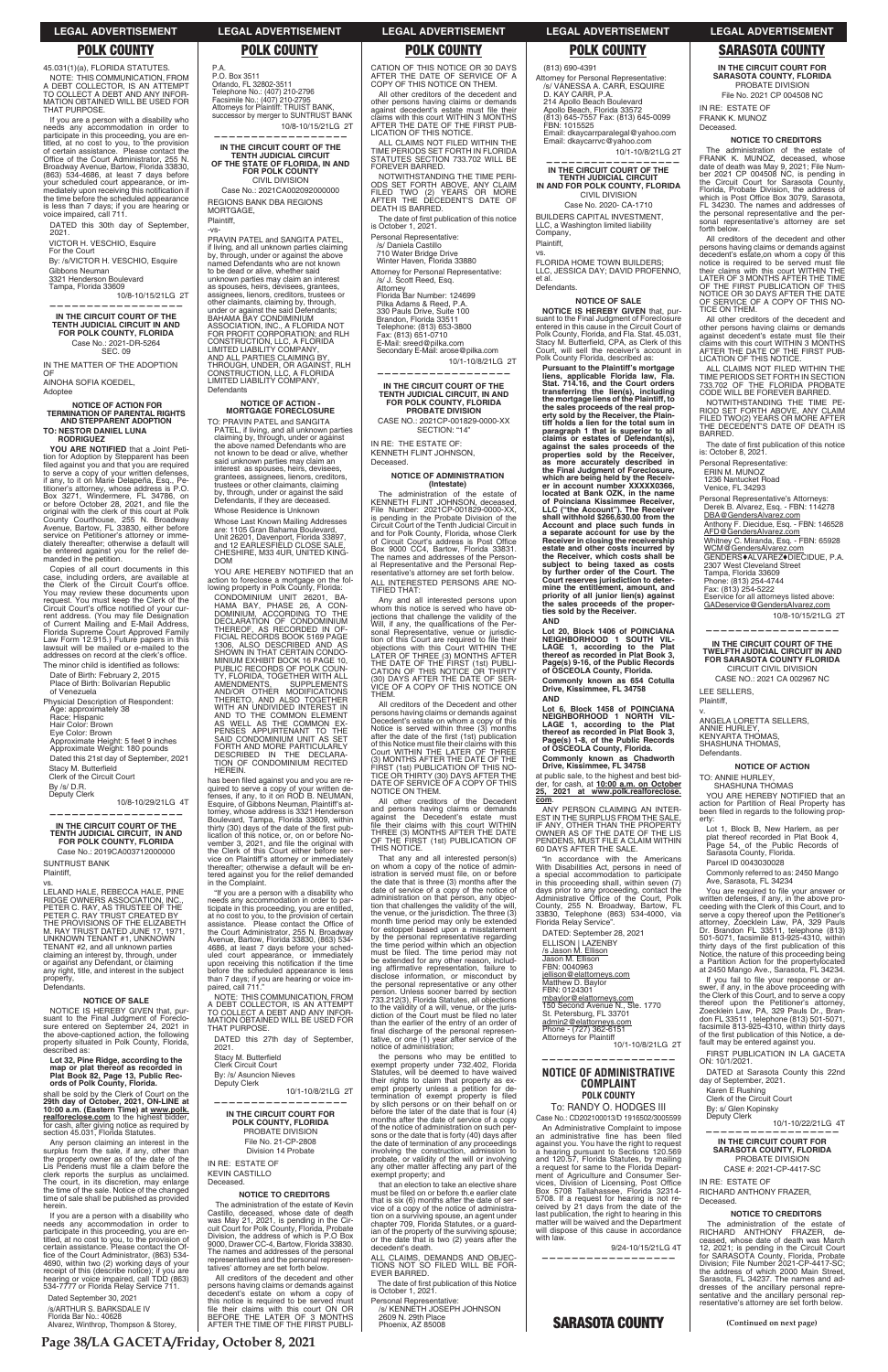## **SARASOTA COUNTY**

All creditors of the decedent and other Figure 1.1 of the persons, who have claims or demands against decedent's estate, including unmatured, contingent or unliquidated claims, and who have been served a<br>copy of this notice, must file their claims<br>with this court WITHIN THE LATER OF THREE (3) MONTHS AFTER THE DATE<br>OF THE FIRST PUBLICATION OF THIS<br>NOTICE OR THIRTY (30) DAYS AFTER THE DATE OF SERVICE OF A COPY OF THIS NOTICE ON THEM.

All other creditors of the decedent and other persons who have claims or demands against the decedent's estate,<br>including unmatured, contingent or unliquidated claims, must file their claims with this court WITHIN THREE (3) MONTHS<br>AFTER THE DATE OF THE FIRST PUB-<br>LICATION OF THIS NOTICE.

ALL CLAIMS NOT SO FILED WILL BE FOREVER BARRED.

NOTWITHSTANDING THE TIME PERI-<br>ODS SET FORTH ABOVE, ANY CLAIM<br>FILED TWO (2) YEARS OR MORE<br>AFTER THE DECEDENT'S DATE OF DEATH IS BARRED.

THE DATE OF FIRST PUBLICATION<br>OF THIS NOTICE IS: OCTOBER 1, 2021. Personal Representative:

Gregory A. Kaiser, Esq.<br>6751 Professional Pkwy, Suite 104<br>Sarasota, Florida 34240 Attorney for Personal Representative:

Gregory A. Kaiser, Esquire<br>greg@wtpelf.com<br>FBN 47376

Wills, Trusts, Probate and Elder Law Firm 6751 Professional Parkway, Suite 104<br>Sarasota, Florida 34240

The Children's Board of Hillsborough County has released a Request for Proposals (RFP):

PRO 2022-07 Children are Developmentally on Track Level (1) Investment Grant for Infant Mental Health

> **Mandatory Information Session** 3 p.m. October 26, 2021

1002 E. Palm Avenue Tampa, FL 33605 or GoTo Meeting

https://www.gotomeet.me/ChildrensBoard/information-

session

For more information visit: www.ChildrensBoard.org, click on Funding Opportunities.

10/8/21LG 1T

**LEGAL ADVERTISEMENT** 

**SARASOTA COUNTY** 

IN THE COUNTY COURT IN AND FOR

SARASOTA COUNTY, FLORIDA<br>CIVIL DIVISION

CASE NO: 2021 CC 006243 NC

**NOTICE OF ACTION** 

TO: CHARLES CLEMMET AND DIANE

Last Known Address: 22 Clearview

NICOLA ROTHERAM AND PHILIP

Last Known Address: 92 Park Road

Great Sankey, Warrington, Cheshire,<br>Eng WA5 3ET, UK

YOU ARE NOTIFIED that an action

has been filed against you to foreclose a<br>Claim of Lien on the following described

An undivided 1/51 st interest in and

to Condominium Unit 114 and their

undivided respective share in those

thereto in accordance with and sub-

elements appertaining

Dr, Cambridge, Ontario N1S 1B2,

SUNTIDE ISLAND BEACH CLUB

OWNERS ASSOCIATION, INC.,

CHARLES CLEMMET; ET AL,

Plaintiff.

Defendant(s)

**STATE OF FLORIDA COUNTY OF SARASOTA** 

**STINSON** 

CANADA

real property:

common

**ROTHERAM** 

10/1-10/8/21LG 2T

Telephone (941) 914-9145

Fax (941) 914-9514

The Children's Board of Hillsborough County has released a Request for Proposals (RFP):

> PRO 2022-06 Art Programming Level (3) Leading Grant **Mandatory Information Session**

11 a.m. October 14, 2021

1002 E. Palm Avenue Tampa, FL 33605 or GoTo Meeting https://www.gotomeet.me/ChildrensBoard/information-

session

For more information visit: www.ChildrensBoard.org, click on Funding Opportunities.

10/8/21LG 1T

## **INVITATION TO BID**

The TAMPA SPORTS AUTHORITY, located at 4201 N. Dale Mabry Highway, Tampa, Florida 33607, hereby issues Public Notice of its intention to receive bids for certified Tifway 419 bermudagrass sod & sod grown on plastic for Raymond James Stadium.

### **BID #20-15**

CERTIFIED TIFWAY 419 BERMUDAGRASS SOD & SOD GROWN ON PLASTIC, RAYMOND JAMES STADIUM

## **MANDATORY PRE-BID CONFERENCE:**

WEDNESDAY, OCTOBER 20, 2021 AT 10AM (Entrance B/C off Himes Ave. to RJS)

## **BID DUE DATE:**

TUESDAY, NOVEMBER 2, 2021 NOT LATER THAN 10AM Bid packages will be available for distribution via mail and/or email re-

### **LEGAL ADVERTISEMENT**

## **SARASOTA COUNTY**

ject to the covenants, conditions, forms, restrictions and other provi-<br>sions of a certain Declaration of<br>Condominium of SUNTIDE ISLAND BEACH CLUB CONDOMINIUMS,<br>SECTION II, as per Declaration of<br>Condominium recorded in Official Becords Book 1531, Pages 220 thru<br>300, and amendments thereto, as per<br>plat thereof recorded in Condominium Book 19, Pages 12 thru 12D, of the<br>Public Records of Sarasota County,<br>Florida. TOGETHER WITH the exclusive right to occupy the aforesaid unit<br>during Unit Week 50.

TO: ANY AND ALL KNOWN AND UNKNOWN PARTIES CLAIMING<br>AS SPOUSE, HEIRS, DEVISEES,<br>GRANTEES, ASSIGNEES, LIENORS, CREDITORS,<br>TRUSTEES OR OTHER<br>CLAIMANTS OF RANDY O. **MEINERT, DECEASED** 

Last Known Address: 5461 Taylor<br>St, Davenport, IA 52806

YOU ARE NOTIFIED that an action<br>has been filed against you to foreclose a<br>Claim of Lien on the following described real property:

An undivided 1/51 st interest in and<br>to Condominium Unit 133 and its<br>(their) undivided respective share in those common elements appertaining<br>thereto in accordance with and subject<br>to the covenants, conditions, terms, extrictions and other provisions of a<br>certain Declaration of Condominium<br>of SUNTIDE ISLAND BEACH CLUB CONDOMINIUMS, SECTION I, as per<br>Declaration of Condominium recorded

**SARASOTA COUNTY** in O.R. Book 1427, Pages 1674 thru 1754, amended in O.R. Book 1442,<br>Pages 1141 thru 1143, and as per<br>plat thereof recorded in Condominium

**LEGAL ADVERTISEMENT** 

Book 16, Pages 18 and 18A thru 18C<br>of the Public Records of Sarasota<br>County, Florida. TOGETHER WITH the exclusive right to occupy the afore-<br>said unit during Unit Week 43.

You are required to serve a copy of your Four are required to serve a copy or your<br>CHEATHAM, III, 1120 Pinellas Bayway<br>S, Ste 200, Tierra Verde, Florida 33715, et actories for Plaintiff on or before Novem-<br>ber 1st, 2021, and file the original with the<br>Clerk of this Court at 2000 Main Street, Sarasota, FL 34237, either before service<br>of Plaintiff's attomey or immediately there-<br>after, or a default will be entered against you for the relief demanded in the Complaint.

If you are a person with a disability who needs a reasonable accommodation in order to participate in this proceeding,<br>you are entitled, at no cost to you, to the<br>provision of certain assistance. Please contact Sarasota County Jury Office, P.O.<br>Box 3079, Sarasota, Florida 34230-3079,<br>(941) 861-7400, within (2) working days of your receipt of this notice; if you are<br>hearing or voice impaired, call 1-800-955-8771.

WITNESS my hand and the seal of this<br>Court on September 24, 2021.

Karen E. Rushing<br>Clerk of The Circuit Court 2000 Main Street Sarasota, FL 34237 By: /s/ Glen Kopinsky<br>Deputy Clerk

# **LEGAL ADVERTISEMENT**

## **SARASOTA COUNTY**

10/1-10/8/21LG 2T

### **NOTICE OF ACTION** Sarasota County

**BEFORE THE BOARD OF NURSING** IN RE: The license to practice Respiratory

### Edward S. O'Neill, R.R.T. 5919 Hobhill Avenue North Port, Florida 34287

CASE NO.: 2020-32462 LICENSE NO.: RT13509

The Department of Health has filed an Administrative Complaint against you, a<br>copy of which may be obtained by contacting, Philip A. Crawford, Assistant General Counsel, Prosecution Services Unit, 4052<br>Bald Cypress Way, Bin #C65, Tallahassee<br>Florida 32399-3265, (850) 558-9829.

If no contact has been made by you no concerning the above by October 29, 2021<br>the matter of the Administrative Complaint<br>will be presented at an ensuing meeting of the Board of Respiratory in an informal<br>proceeding.

In accordance with the Americans with Disabilities Act, persons needing a special accommodation to participate in this<br>proceeding should contact the individual<br>or agency sending this notice not later than seven days prior to the proceeding<br>at the address given on the notice. Tele-<br>phone: (850) 245-4640, 1-800-955-8771 (TDD) or 1-800-955-8770 (V), via Florida<br>Relay Service.

9/17-10/8/21LG 4T

## **PUBLIC NOTICE**

**NOTICE IS HEREBY GIVEN** THAT THE 2021 AD VALOREM TAX ROLLS OF HILLSBOROUGH COUNTY, **FLORIDA WERE EXTENDED AND CERTIFIED** ON OCTOBER 6, 2021

> **BOB HENRIQUEZ HILLSBOROUGH COUNTY PROPERTY APPRAISER**

> > 10/8/21LG 1T

The Children's Board of Hillsborough County has released a Request for Proposals (RFP): PRO 2022-05 Capacity Building

quest or can be downloaded from our website at https://www.tampasportsauthority.com/procurement-services after 10:00 am on Thursday, October 7, 2021. Further details can be obtained by calling (813) 350-6511.

The TAMPA SPORTS AUTHORITY reserves the right to reject any and all bids, to waive irregularities, if any, and accept the bid, which in the judgment of the Authority, is determined to be in its best interest.

Dated at Tampa, Florida this 1st Day of October 2021.

/ss/ Deltecia Jones **Procurement Manager** TAMPA SPORTS AUTHORITY 10/8/21LG 1T

## **ADVERTISEMENT**

The Southwest Florida Water Management District is seeking sealed bids/ proposals for the following:

RFB 2120, Weeki Wachee River Channel Restoration Project. A mandatory pre-bid conference and site visit will be held on October 19, 2021, at 10:00 a.m. at Rogers Park, 7244 Shoal Line Blvd., Spring Hill, FL 34607. DUE DATE: November 09, 2021 at 2:00 p.m. local time. Contact: Rachelle Jones.

The solicitations may be obtained through the District's Internet website at http://www.watermatters.org/procurement under "View Our Solicitations" or on DemandStar. For more information contact Procurement Services at procurement@watermatters.org, (352) 796-7211 Ext. 4154, or in Florida: 1-800-423-1476. TDD ONLY 1-800-231-6103.

10/8/21LG 1T

#### Level (4) Technical Assistance Grant

**Mandatory Information Session** 3 p.m. October 19, 2021 1002 E. Palm Avenue Tampa, FL 33605 or GoTo Meeting

https://www.gotomeet.me/ChildrensBoard/information-

**session** For more information visit: www.ChildrensBoard.org, click on Funding Opportunities.

10/8/21LG 1T

# **HILLSBOROUGH COUNTY AVIATION AUTHORITY (AUTHORITY)**

The Hillsborough County Aviation Authority is soliciting bids (ITBs) and proposals (RFPs, RFQs, and ITNs) for goods, services, construction and professional services. Interested parties may view solicitations and obtain documents at https://www. tampaairport.com/current-solicitation-opportunities. For assistance email ProcurementHelpline@ TampaAirport.com or call 813-870-8796